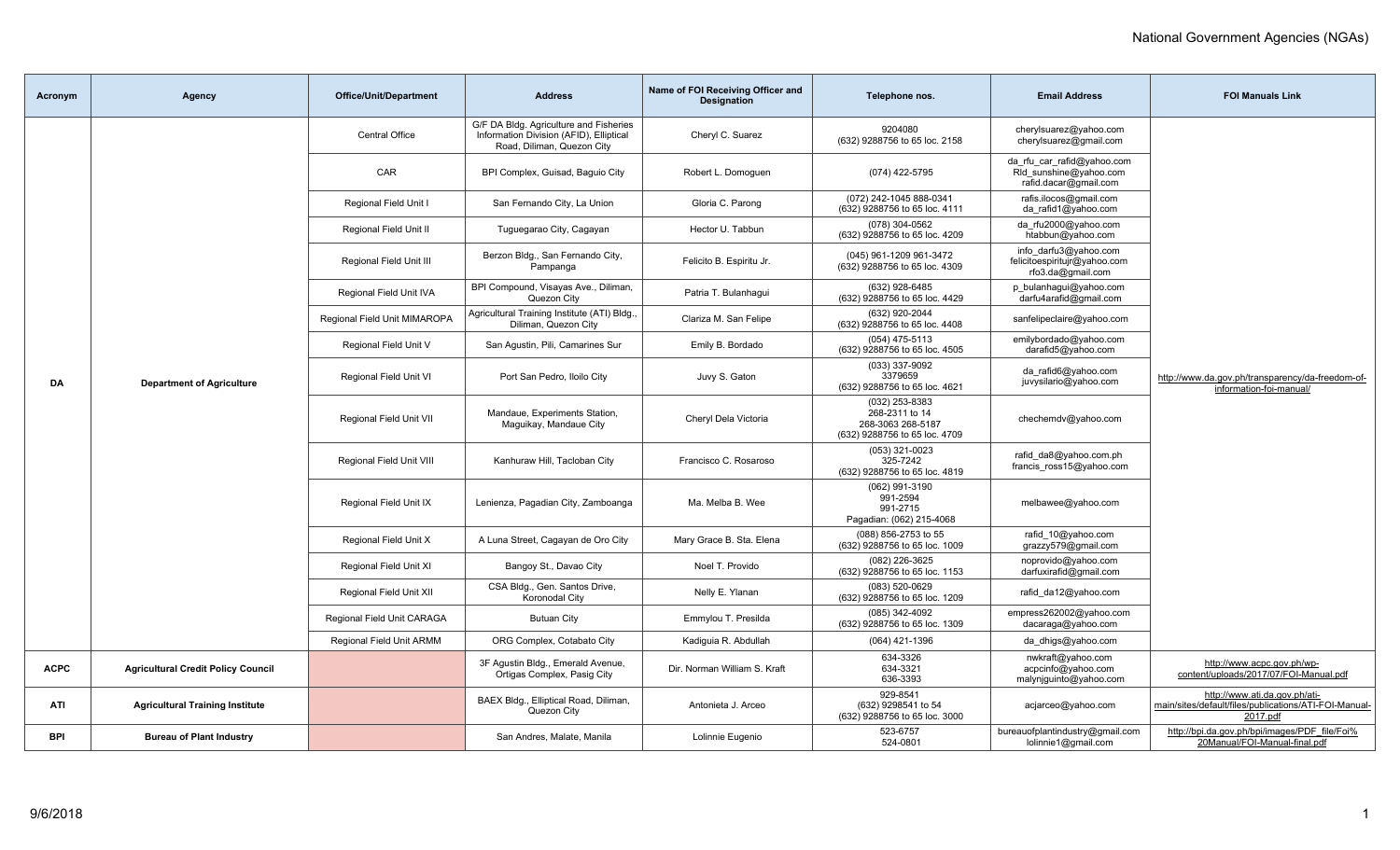| Acronym      | <b>Agency</b>                                                     | <b>Office/Unit/Department</b>                                                          | <b>Address</b>                                                          | Name of FOI Receiving Officer and<br><b>Designation</b> | Telephone nos.                                             | <b>Email Address</b>                                | <b>FOI Manuals Link</b>                                                                                                   |
|--------------|-------------------------------------------------------------------|----------------------------------------------------------------------------------------|-------------------------------------------------------------------------|---------------------------------------------------------|------------------------------------------------------------|-----------------------------------------------------|---------------------------------------------------------------------------------------------------------------------------|
| <b>BAR</b>   | <b>Bureau of Agricultural Research</b>                            |                                                                                        | RDMC Bldg., Visayas Ave., Diliman, Q.                                   | Rita D. Dela Cruz                                       | 928-8505<br>920-0226                                       | rdelacruz@bar.gov.ph<br>mygulch@gmail.com           | http://www.bar.gov.ph/downloadables/FOI-Manual-<br>final.pdf                                                              |
| <b>BAFS</b>  | <b>Bureau of Agriculture and Fisheries Standards</b>              |                                                                                        | BPI Cmpd., Visayas ave., Diliman,<br>Quezon City                        | Rosemarie V. Calibo                                     | 920-6131<br>455-0031                                       | r calibo@yahoo.com<br>bafpsorganic@gmail.com        | http://www.bafps.da.gov.ph/index.php?<br>option=com_content&view=article&id=159&Itemid=2<br>64                            |
| BAI          | <b>Bureau of Animal Industry</b>                                  |                                                                                        | Visayas ave. Diliman, Quezon City                                       | Aileen F. Casa                                          | 926-6883<br>928-2743                                       | aiycasa03499@gmail.com                              | http://www.bai.da.gov.ph/index.<br>php/download/category/188-freedom-of-information-<br>foi                               |
| <b>BFAR</b>  | <b>Bureau of Fisheries and Aquatic Resources</b>                  |                                                                                        | PCA Compound, Elliptical Rd., Diliman,<br>Q.C                           | Nazario C. Briguera                                     | 929-8390<br>929-5855<br>454-5863                           | naze cb@yahoo.com                                   | https://www.bfar.da.gov.ph/freedom.jsp                                                                                    |
| <b>BSWM</b>  | <b>Bureau of Soils and Water Management</b>                       |                                                                                        | BSWM Bldg., Elliptical Road, Diliman, Q.<br>C.                          | Georgina Z. Siena                                       | 923-0433                                                   | sienaoffmatt@gmail.com<br>jajzsiena@yahoo.com       | http://www.bswm.da.gov.ph/Content/files/Open%<br>20Data%20Manual%204th%20Edition.pdf                                      |
| <b>NMIS</b>  | <b>National Meat Inspection Service</b>                           |                                                                                        | BAI Comp., Visayas Ave., Diliman, Q.C                                   | Roberta L. Riguer                                       | 924-3118<br>924-7980                                       | bet riguer@yahoo.com                                | http://nmis.gov.ph/images/Freedom%20of%<br>20Information/NMIS%20People's%20Freedom%<br>20of%20Information%20Manual%20.pdf |
| <b>PCC</b>   | <b>Philippine Carabao Center</b>                                  |                                                                                        | Maharlika Highway, CLSU Muñoz,<br>Nueva Ecija                           |                                                         | (044) 456-0731 to 33<br>Manila: 926-7707<br>(044) 456-0730 | ilivestockbiotech@gmail.com                         | http://www.pcc.gov.ph/wp-<br>content/uploads/2017/11/FOI-Manual-PCC.pdf                                                   |
| PhilMech     | Philippine Center for Postharvest Development<br>& Mechanization  |                                                                                        | CLSU Comp., Science City of Muñoz,<br>Nueva Ecija                       | Dr. Rodolfo P. Estigoy                                  | (044) 456-0282<br>4560287                                  | estigoyrp@yahoo.com                                 | http://old.philmech.gov.ph/upload/DA/FOI/2017/FOI-<br>Manual.pdf                                                          |
| <b>PCAF</b>  | <b>Philippine Council for Agriculture and</b><br><b>Fisheries</b> |                                                                                        | DA Bldg., Elliptical Rd., Diliman, Quezon<br>City                       | Estrella Tulay                                          | 926-2241                                                   | starvillatulay@yahoo.com.ph<br>pcaf.pmkmd@gmail.com | http://www.acpc.gov.ph/wp-<br>content/uploads/2017/07/FOI-Manual.pdf                                                      |
| <b>PFIDA</b> | <b>Philippine Fiber Industry Development</b><br><b>Authority</b>  |                                                                                        | 2/F DA New Bldg. Diliman, Quezon City                                   | Marian Joy B. Gray                                      | 4414081<br>(632) 9288756 to 65 loc. 2659/2660              | esd.fida@gmail.com                                  | http://www.philfida.da.gov.ph/images/FOI/FOI-<br>Manual.pdf                                                               |
|              |                                                                   | Office of the Secretary (OSEC)                                                         | 4th Floor, DAR Main Bldg., Elliptical<br>Road, Diliman, QC              | Melinda Jenero                                          | 4553095                                                    |                                                     |                                                                                                                           |
|              |                                                                   | Office of Undersecretary for Foreign<br>Assisted and Special Project Office<br>(FASPO) | 2nd Floor, FASPO Bldg., DAR<br>Compound, Elliprical Road, Diliman, QC   | Annaliza Magabo                                         | 4542063<br>4542076<br>9286447                              |                                                     |                                                                                                                           |
|              |                                                                   |                                                                                        |                                                                         | Kate Ann Micosa                                         |                                                            |                                                     |                                                                                                                           |
|              |                                                                   | Office of the Undersecretary for<br>Support Services Office (SSO)                      | 3rd Floor, DAR Main Bldg., Elliptical<br>Road, Diliman, QC              | Raquel Fariñas                                          | 4267484                                                    |                                                     |                                                                                                                           |
|              |                                                                   | Office of the Undersecretary for<br>Field Operations Office (FOO)                      | 4th Floor, DAR Main Bldg., Elliptical<br>Road, Diliman, QC              | Nelia Bueno                                             | 4538264                                                    |                                                     |                                                                                                                           |
|              |                                                                   | Office of Undersecretary for Legal<br>Affairs Office (LAO)                             | 4th Floor, DAR Main Bldg., Elliptical<br>Road, Diliman, QC              | Ma. Angela Semana-David                                 | 4538566                                                    |                                                     |                                                                                                                           |
|              |                                                                   | Office of Assistant Secretary for<br>SSO                                               | Ground Floor, FASPO Bldg, DAR<br>Compound, Elliptical Road, Diliman, QC | Marivic Dumayas                                         | 9254125                                                    |                                                     |                                                                                                                           |
|              |                                                                   | Office of Assistant Secretary for<br><b>FOO</b>                                        | 4th Floor, DAR Main Bldg., Elliptical<br>Road, Diliman, QC              | Nolita Isorena                                          | 4534667                                                    |                                                     |                                                                                                                           |
|              |                                                                   | Office of Assistant Secretary for<br><b>LAO</b>                                        | 4th Floor, DAR Main Bldg., Elliptical<br>Road, Diliman, QC              | Leovyhilda Tumaneng                                     | 4532667                                                    |                                                     |                                                                                                                           |
|              |                                                                   | Office of Assistant Secretary for                                                      | 2nd Floor, DAR Main Bldg., Elliptical                                   | Maria Gonzales                                          | 4564613                                                    |                                                     |                                                                                                                           |
|              |                                                                   | <b>FPAO</b>                                                                            | Road, Diliman, QC                                                       | Socorro Cataggatan                                      |                                                            |                                                     |                                                                                                                           |
|              |                                                                   | Public Assistance and Media<br>Relations Service (PAMRS)                               | 1st Floor, DAR Main Bldg., Elliptical<br>Road, Diliman, QC              | <b>Cristina Gonzales</b>                                | 9286821<br>4562581                                         |                                                     |                                                                                                                           |
|              |                                                                   |                                                                                        |                                                                         | Amalia Ilagan                                           |                                                            |                                                     |                                                                                                                           |
|              |                                                                   | Presidential Agrarian Reform                                                           | 3rd Floor, DAR Main Bldg., Elliptical                                   | Arlene Abadingo                                         | 4564341                                                    |                                                     |                                                                                                                           |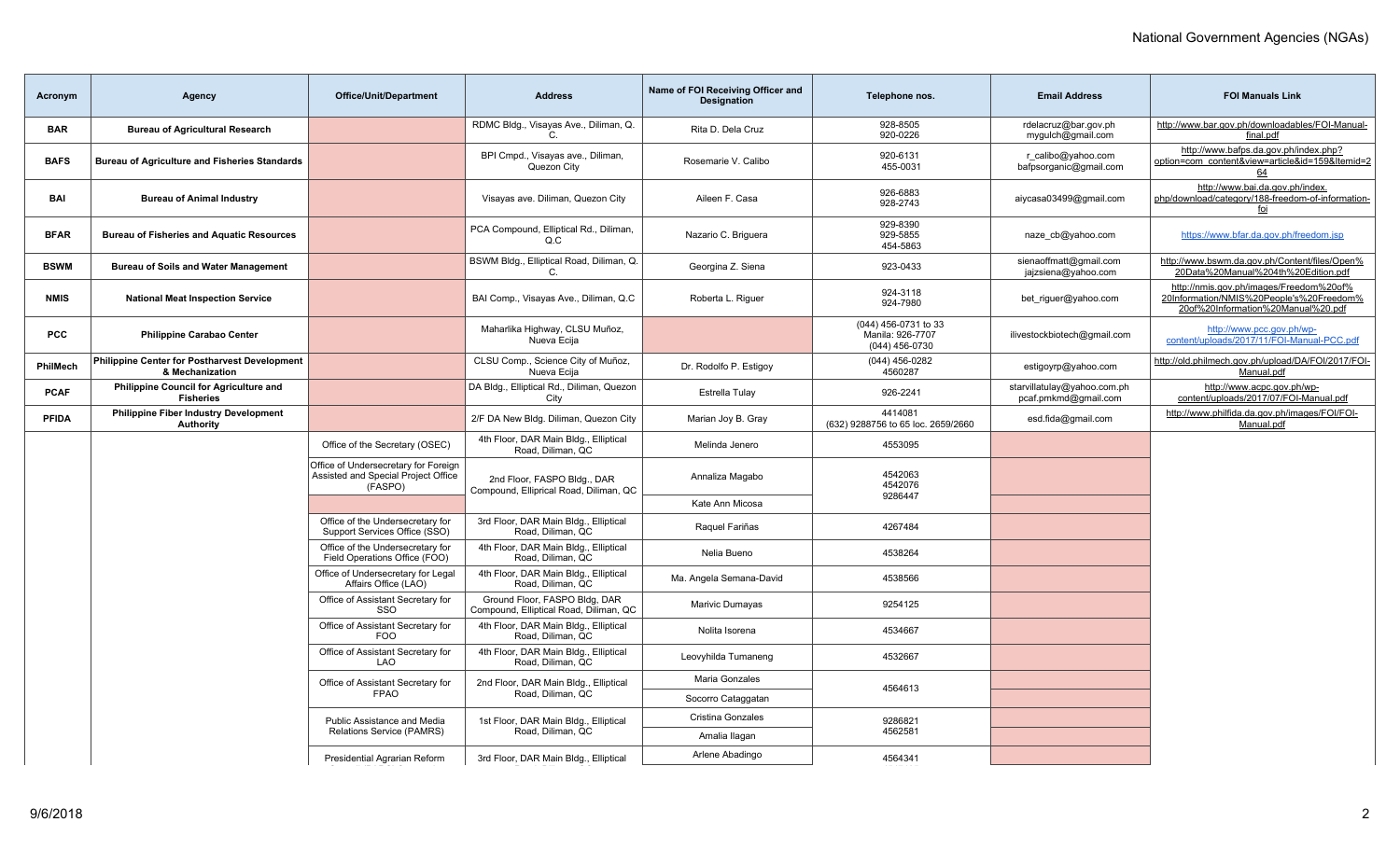| Acronym    | <b>Agency</b>                              | <b>Office/Unit/Department</b>                                   | <b>Address</b>                                                        | Name of FOI Receiving Officer and<br><b>Designation</b> | Telephone nos.     | <b>Email Address</b> | <b>FOI Manuals Link</b>                                               |
|------------|--------------------------------------------|-----------------------------------------------------------------|-----------------------------------------------------------------------|---------------------------------------------------------|--------------------|----------------------|-----------------------------------------------------------------------|
|            |                                            | Council (PARC) Secretariat                                      | Road, Diliman, QC                                                     | <b>Reynante Reas</b>                                    | 4547135            |                      |                                                                       |
| <b>DAR</b> | <b>Department of Agrarian Reform</b>       | Department of Agrarian Reform<br>Adjudication Board (DARAB)     | DAR Annex Bldg., Elliptical Road,<br>Diliman, QC                      | Diana Rose Antonio                                      | 4546970<br>4536456 |                      | https://drive.google.<br>com/file/d/0B7P7g9_DRZfrQ2tZZXdjNIA1em8/view |
|            |                                            | Bureau of Agrarian Reform                                       |                                                                       | Corazon Corpuz                                          |                    |                      |                                                                       |
|            |                                            | <b>Beneficiaries Development</b><br>(BARBD)                     | 3rd Floor, DAR Main Bldg., Elliptical<br>Road, Diliman, QC            | Rosemarie Duma                                          | 4548901            |                      |                                                                       |
|            |                                            |                                                                 |                                                                       | <b>Ted Damole</b>                                       |                    |                      |                                                                       |
|            |                                            | Project Management Service (PMS)                                | 1st Floor, FASPO Bldg., DAR<br>Compound, Elliprical Road, Diliman, QC | Erlinda Reves                                           | 4267496            |                      |                                                                       |
|            |                                            | Bureau of Land Tenure                                           | DAR Annex Building, Elliptical Road,                                  | Heidi Ortaliz (OD)                                      | 4547263            |                      |                                                                       |
|            |                                            | Improvement (BLTI)                                              | Diliman, QC                                                           | Marivic Bidaure<br>(ADir)                               | 4563558            |                      |                                                                       |
|            |                                            | Bureau of Legal Agrarian Legal<br>Assistance (BALA)             | 2nd Floor, DAR Main Bldg., Elliptical<br>Road, Diliman, QC            | Gloria Zapata                                           | 4532220            |                      |                                                                       |
|            |                                            | Legal Service (LS)                                              | 1st Floor, DAR Main Bldg., Elliptical<br>Road, Diliman, QC            | Charito Villanueva                                      | 4550521            |                      |                                                                       |
|            |                                            | Office of the Undersecretary for<br><b>FPAO</b>                 | 2nd Floor, FASPO Bldg., DAR<br>Compound, Elliprical Road, Diliman, QC | Socrates Montilla                                       | 9204044            |                      |                                                                       |
|            |                                            | Planning and Policy Service (PPS)                               | 3rd Floor, DAR Main Bldg., Elliptical<br>Road, Diliman, QC            | Nelia Igama                                             | 4556871            |                      |                                                                       |
|            |                                            | Agrarian Reform Capacity<br>Development Service (ARCDS)         | 1st Floor, DAR Main Building, Elliptical<br>Road, Diliman, QC         | Geraldine Sumatra                                       | 9228975<br>4555247 |                      |                                                                       |
|            |                                            | Administrative Service (AS)                                     | Basement, DAR Main Bldg., Elliptical<br>Road, Diliman, QC             | Marlon Macalincag                                       | 4555855            |                      |                                                                       |
|            |                                            | Finance and Management Service                                  | 2nd Floor, DAR Main Bldg., Elliptical                                 | Baby Manaog                                             | 4563995            |                      |                                                                       |
|            |                                            | (FMS)                                                           | Road, Diliman, QC                                                     | Ma Cecilia Evangeline Sid                               | 4535224            |                      |                                                                       |
|            |                                            | Management Information System<br>Service (MISS)                 | 4th Floor, FASPO Bldg., DAR Compund,<br>Elliptical Road, Diliman, QC  | Estelita Tierra                                         | 4269315            |                      |                                                                       |
|            |                                            | Office of the Secretary (OSEC) for<br>eFOI                      | DBM Building II, Gen. Solano Street,<br>San Miquel, Manila            | Joan Monique V. Kabigting                               |                    |                      |                                                                       |
|            |                                            | Central Records Division-<br>Administrative<br>Service (CRD-AS) | DBM Building III, Gen. Solano Street,<br>San Miquel, Manila           | Marissa A. Santos                                       |                    |                      |                                                                       |
|            |                                            | <b>National Capital Region</b>                                  | PLJ Bldg., Gen Solano St., San Miguel,<br>Manila                      | Janice F. Pineda                                        |                    |                      |                                                                       |
|            |                                            | Cordillera Administrative Region                                | No. 8 Gen. F. Segundo St., Legarda-<br>Burnham, Baguio City           | Keycie I. Alejandro                                     |                    |                      |                                                                       |
|            |                                            | Regional Office I                                               | Government Center, Sevilla, San<br>Fernando, La Union                 | Athena Lopez Raspado                                    |                    |                      |                                                                       |
|            |                                            | Regional Office II                                              | Regional Government Center, Carigsur,<br>Tuguegarao City, Cagayan     | Shirley P. Liggayu                                      |                    |                      |                                                                       |
|            |                                            | Regional Office III                                             | Regional Government Center, Maimpis,<br>San Fernando City, Pampanga   | Christopher Joy M. Carreon                              |                    |                      |                                                                       |
|            |                                            | Regional Office IV-A                                            | PLJ Bldg., Gen Solano St., San Miguel,                                | Shirdalyn B. Amante                                     |                    |                      |                                                                       |
|            |                                            |                                                                 | Manila                                                                | Ma. Angelica M. Aguilar                                 |                    |                      |                                                                       |
| <b>DBM</b> | <b>Department of Budget and Management</b> | <b>MIMAROPA</b>                                                 | 2/F, CSP Bldg., Sta. Cruz, 815 Quezon<br>Avenue, Quezon City          | Jade Ria S. Ortiz                                       |                    |                      | https://www.dbm.gov.ph/wp-<br>content/uploads/News/DBM%20PEOPLE'S%    |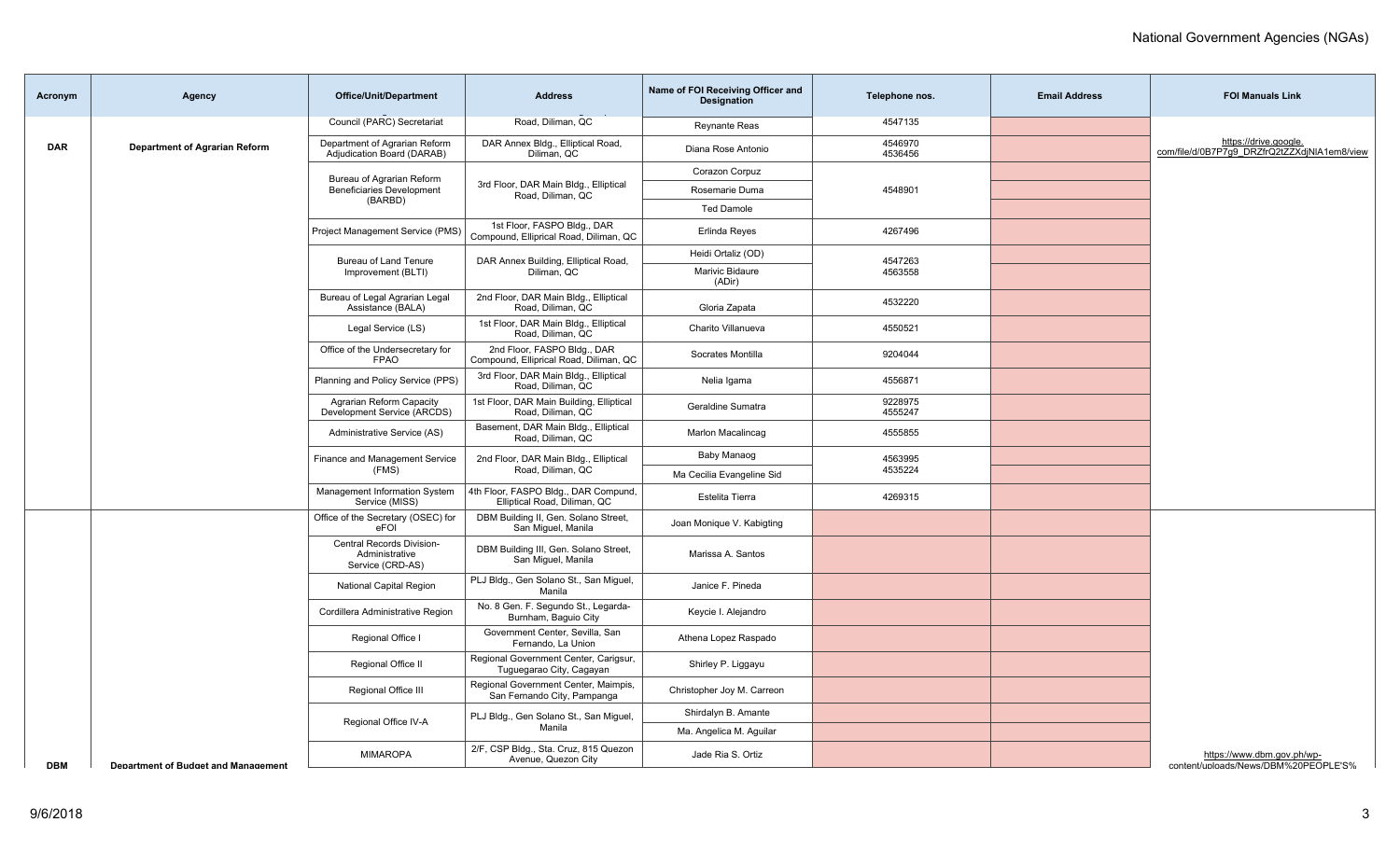| Acronym      | Agency                                                                          | <b>Office/Unit/Department</b>                                                            | <b>Address</b>                                                                                                             | Name of FOI Receiving Officer and<br>Designation | Telephone nos.                        | <b>Email Address</b>       | <b>FOI Manuals Link</b>                                                                                 |
|--------------|---------------------------------------------------------------------------------|------------------------------------------------------------------------------------------|----------------------------------------------------------------------------------------------------------------------------|--------------------------------------------------|---------------------------------------|----------------------------|---------------------------------------------------------------------------------------------------------|
| <b>UDW</b>   | Department or Dudget and management                                             |                                                                                          | Regional Center Site, Rawis, Legazpi                                                                                       | Joanna M. Rasco                                  |                                       |                            | CUTTERIN UPIDAUS/INCWS/DONT/6ZUFEUFLE 076<br>20FOI%20MANUAL-final.pdf                                   |
|              |                                                                                 | Regional Office V                                                                        | City                                                                                                                       | Marissa R. Punzal                                |                                       |                            |                                                                                                         |
|              |                                                                                 | Regional Office VI                                                                       | 251-A Gen. Hughes St., Iloilo City                                                                                         | Nemelynn B. Deloverjes                           |                                       |                            |                                                                                                         |
|              |                                                                                 | <b>Regional Office VII</b>                                                               | Sudlon, Lahug, Cebu City                                                                                                   | Majella N. Dabon                                 |                                       |                            |                                                                                                         |
|              |                                                                                 | Regional Office VIII                                                                     | Brgy. 77, Villaruiz Subd., Marasbaras,<br><b>Tacloban City</b>                                                             | Rizza Joy D. Barras                              |                                       |                            |                                                                                                         |
|              |                                                                                 | Regional Office IX                                                                       | N.S. Valderosa St., Pettit Barracks,<br>Zamboanga City                                                                     | Ma. Socorro S. Aizon                             |                                       |                            |                                                                                                         |
|              |                                                                                 | Regional Office X                                                                        | Zone 1, Bulua National Highway,                                                                                            | Mark Welnorr M. Callao                           |                                       |                            |                                                                                                         |
|              |                                                                                 |                                                                                          | Cagayan de Oro City                                                                                                        | Rene B. Salvo                                    |                                       |                            |                                                                                                         |
|              |                                                                                 | Regional Office XI                                                                       | KM. 3, McArthur Highway, Matina,<br>Davao City                                                                             | Kate Diane R. Ortega                             |                                       |                            |                                                                                                         |
|              |                                                                                 | Regional Office XII                                                                      | Brgy. Morales, Koronadal City                                                                                              | Khristine Michelle S. Aquilar                    |                                       |                            |                                                                                                         |
|              |                                                                                 |                                                                                          |                                                                                                                            | Hydee B. Zerrudo                                 |                                       |                            |                                                                                                         |
|              |                                                                                 | Regional Office XIII                                                                     | J. Rosales Avenue, City Hall Drive,<br><b>Butuan City</b>                                                                  | Elisa E. Pajaro, Katrina                         |                                       |                            |                                                                                                         |
| GPPB-TSO     | <b>Government Procurement Policy Board -</b><br><b>Technical Support Office</b> |                                                                                          | Unit 2506 Raffles Corporate Center, F.<br>Ortigas Jr. Road, Ortigas Center, Pasig<br>City, Philippines 1605                | David Gracil B. Rosario                          | (02) 900-6741 to 44                   | gppb@gppb.gov.ph           | http://www.gppb.gov.<br>ph/transparency_seal/TS2017/FOI%20MANUAL.pdf                                    |
| PS           | <b>Procurement Service</b>                                                      |                                                                                          | PS-DBM Compound Cristobal Street,<br>Paco, Manila                                                                          | Ms. Jocelyn F. Cayago                            | 689-7750 loc 4028                     | jfcayago@psphilgeps.gov.ph | http://ps-philgeps.gov.<br>ph/home/images/Transparency%20Seal/PS%<br>20FOI%20Manual.pdf                 |
| DepEd        | Department of Education*                                                        |                                                                                          |                                                                                                                            |                                                  |                                       |                            | http://www.deped.gov.ph/wp-<br>content/uploads/2016/11/DO s2016 72corr.pdf                              |
| <b>NBDB</b>  | National Book Development Board*                                                |                                                                                          |                                                                                                                            |                                                  |                                       |                            | http://booksphilippines.gov.ph/wp-<br>content/uploads/2017/09/FOI-Manual-NBDB.pdf                       |
| <b>NCCT</b>  | <b>National Council for Children's Television</b>                               |                                                                                          | RM 225-226 2F Mabini Building, DepEd<br>Complex, Meralco Ave., Pasig City                                                  | Judy Galleta, MC                                 | $(02)$ 634-7156<br>$(02)$ 637-2306    | foi.ncct@gmail.com         | http://ncct.gov.ph/wp-<br>content/uploads/2018/01/NCCT-Peoples-FOI-<br>Manual-Provisional-2.pdf         |
| <b>NatMu</b> | <b>National Museum*</b>                                                         | Records Office                                                                           | Padre Burgos Street, Ermita, Manila<br>1000                                                                                |                                                  |                                       |                            | http://www.nationalmuseum.gov.<br>ph/nationalmuseumbeta/Transparency/NM%<br>20FOI%20Manual%20Edited.pdf |
| PHSA         | Philippine High School for the Arts*                                            | Administrative and External<br>Services Division and Student<br><b>Services Division</b> | National Arts Center Mt. Makiling, Los<br>Baños Laguna                                                                     |                                                  |                                       |                            | http://www.phsa.edu.ph/other/tsdocs/foimanual.pdf                                                       |
|              |                                                                                 | <b>DOE Central Office</b>                                                                | Ground Floor, DOE Bldg. Energy Center<br>Rizal Drive corner 34th Street Bonifacio<br>Global City Taquiq City, Metro Manila | Nelly M. Zabala                                  | 0917-8337798<br>479-2900 loc. 407/203 | nelly.zabala@doe.gov.ph    |                                                                                                         |
|              |                                                                                 | Energy Resource Bureau (ERDB)                                                            | 4th Flr. PNOC Bldg. 6 Energy Center<br>Rizal Drive corner 34th Street Bonifacio<br>Global City Taguig City, Metro Manila   | Ismael U. Ocampo                                 | 0917-5560742<br>840-1874              | ismael.ocampo@doe.gov.ph   |                                                                                                         |
|              |                                                                                 | Renewable Energy Management<br>Bureau (REMB)                                             | 2nd Flr. PNOC Bldg. 5 Energy Center<br>Rizal Drive corner 34th Street Bonifacio<br>Global City Taguig City, Metro Manila   | Gaspar G. Escobar, Jr.                           | 0917-8092664<br>840-2151              | gaspar.escobar@doe.gov.ph  |                                                                                                         |
|              |                                                                                 | <b>Energy Utilization Management</b><br>Bureau (EUMB)                                    | 3rd Flr. DOE Bldg. Energy Center Rizal<br>Drive corner 34th Street Bonifacio Global<br>City Taguig City, Metro Manila      | Patrick T. Aguino                                | 0917-5817091<br>840-2289              | patrick.aquino@doe.gov.ph  |                                                                                                         |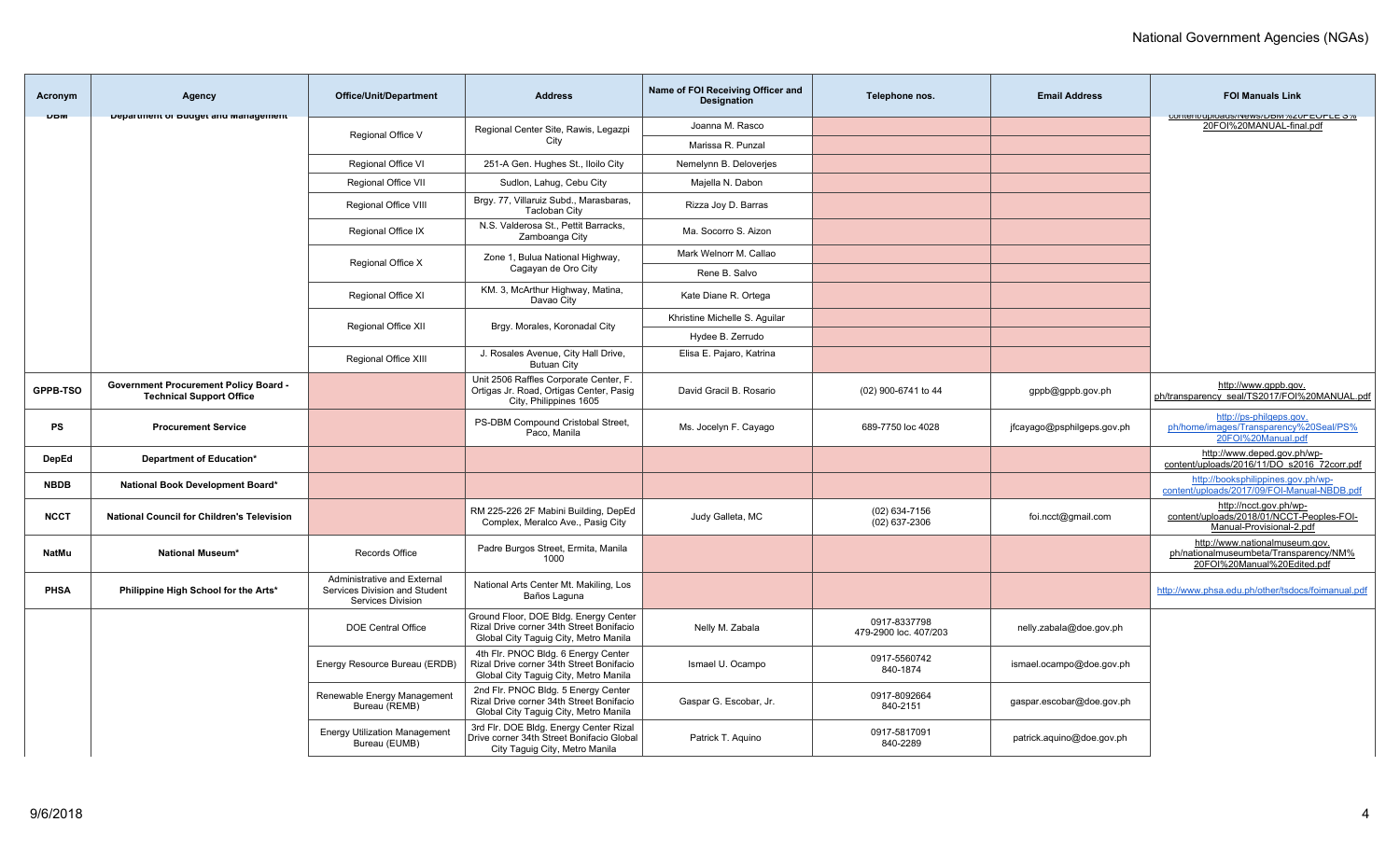| Acronym       | <b>Agency</b>                                                 | <b>Office/Unit/Department</b>                               | <b>Address</b>                                                                                                                   | Name of FOI Receiving Officer and<br><b>Designation</b> | Telephone nos.                                              | <b>Email Address</b>                                                           | <b>FOI Manuals Link</b>                                                                    |
|---------------|---------------------------------------------------------------|-------------------------------------------------------------|----------------------------------------------------------------------------------------------------------------------------------|---------------------------------------------------------|-------------------------------------------------------------|--------------------------------------------------------------------------------|--------------------------------------------------------------------------------------------|
|               |                                                               | <b>Energy Policy and Planning Bureau</b><br>(EPPB)          | 2nd Flr. PNOC Bldg. Energy Center<br>Rizal Drive corner 34th Street Bonifacio<br>Global City Taguig City, Metro Manila           | Jesus T. Tamang                                         | 0917-5297106<br>840-2288                                    | jtamang101@gmail.com                                                           |                                                                                            |
|               |                                                               | Oil Industry Management Bureau<br>(OIMB)                    | 3rd Flr. PNOC Bldg. 5 Energy Center<br>Rizal Drive corner 34th Street Bonifacio<br>Global City Taquiq City, Metro Manila         | Melita V. Obillo<br>Rodela I. Romero                    | <b>U917-8520883</b><br>0917-5560750<br>840-2195<br>840-2130 | melita.obillo@doe.gov.ph/rodela.<br>romero@doe.gov.ph                          |                                                                                            |
|               |                                                               | <b>Electric Power Industry</b><br>Management Bureau (EPIMB) | 4th Flr. DOE Bldg. Energy Center Rizal<br>Drive corner 34th Street Bonifacio Global<br>City Taguig City, Metro Manila            | Mylene C. Capongcol                                     | 0917-8520881<br>840-2120                                    | capongcol@yahoo.com                                                            |                                                                                            |
| <b>DOE</b>    | <b>Department of Energy</b>                                   | Legal Services (LS)                                         | 2nd Flr. DOE Bldg. Energy Center Rizal<br>Drive corner 34th Street Bonifacio Global<br>City Taquiq City, Metro Manila            | Arthus T. Tenazas                                       | 0917-8574558<br>840-2273                                    | arthur.tenazas@doe.gov.ph                                                      | https://www.doe.gov.ph/transparency/doe-peoples-<br>freedom-information-manual-provisional |
|               |                                                               | Energy Research Testing and<br>Laboratory Services (ERTLS)  | 3rd Flr. ERTLS Bldg. Energy Center<br>Rizal Drive corner 34th Street Bonifacio<br>Global City Taguig City, Metro Manila          | Amelia M. de Guzman                                     | 0917-3284687<br>479-2900 loc. 372<br>840-2093               | amelia.dequzman@doe.gov.ph                                                     |                                                                                            |
|               |                                                               | Information Technology and<br>Management Services (ITMS)    | Ground Flr. Databank Bldg. Energy<br>Center Rizal Drive corner 34th Street<br>Bonifacio Global City Taguig City, Metro<br>Manila | Herminio A. Ariola                                      | 0917-8831597<br>840-2231                                    | hermie.ariola@doe.gov.ph                                                       |                                                                                            |
|               |                                                               | Financial Services (FS)                                     | 2nd Flr. DOE Bldg. Energy Center Rizal<br>Drive corner 34th Street Bonifacio Global<br>City Taguig City, Metro Manila            | Araceli A.S. Soluta                                     | 0917-8557025<br>840-2261                                    | araceli.soluta@doe.gov.ph                                                      |                                                                                            |
|               |                                                               | Administrative Serice (AS)                                  | Ground Flr. DOE Bldg. Energy Center<br>Rizal Drive corner 34th Street Bonifacio<br>Global City Taguig City, Metro Manila         | Angelina V. Manga                                       | 0917-5594551/840-2227                                       | angelina.manga@doe.gov.ph                                                      |                                                                                            |
|               |                                                               | Investment Promotion Office (IPO)                           | Ground Flr. DOE Bldg. Energy Center<br>Rizal Drive corner 34th Street Bonifacio<br>Global City Taquiq City, Metro Manila         | Lisa S. Go                                              | 0917-5779801/840-2255                                       | lisa.go@doe.gov.<br>ph/doe ipo@yahoo.com                                       |                                                                                            |
|               |                                                               | <b>Consumer Welfare and Promotion</b><br>Office (CWPO)      | Ground Flr. DOE Bldg. Energy Center<br>Rizal Drive corner 34th Street Bonifacio<br>Global City Taquiq City, Metro Manila         | Helen B. Arias                                          | 0917-5560759/840-2267                                       | helen.arias@doe.gov.ph                                                         |                                                                                            |
| <b>DENR</b>   | Department of Environmental and Natural<br><b>Resources</b>   | <b>DENR Central Office</b>                                  | Basement, DENR Central Office,<br>Visayas Avenue, Diliman, Quezon City                                                           | Jane G. Bautista                                        | (02) 926-8079, (02) 988-3367 loc 1149-<br>53                | rmdd@denr.gov.ph                                                               | http://www.denr.gov.ph/transparency-<br>governance/denr-foi-manual.html                    |
| BMB           | <b>Biodiversity Management Bureau</b>                         |                                                             | G/F BMB Bldg., Visayas Avenue,<br>Diliman, Quezon City                                                                           | Randy C. Mabana                                         | (02) 924-6031 -- 35 loc. 217                                | bmb@bmb.denr.gov.ph                                                            | http://bmb.gov.ph/bmb/BPKMD/DAO/DAO-2016-29.<br>pdf                                        |
| <b>ERDB</b>   | <b>Ecosystems Research and Development</b><br><b>Bureau</b>   |                                                             | G/F ERDB Bldg., College Los Baños,<br>Laguna                                                                                     | Lourdes A. Tangkeko                                     | (049) 536-2229 loc. 236 / 0917-3723057                      | erdbrecords@gmail.com /<br>loutangkeko@yahoo.com                               | http://erdb.denr.gov.ph/images/files/dao-2016-<br>29 DENR-FOI Manual with link.pdf         |
| <b>EMB</b>    | <b>Environmental Management Bureau</b>                        |                                                             | G/F EMB Compound, Visayas Avenue,<br>Diliman, Quezon City                                                                        | Nelly P. Barizo                                         | (02) 920 -2253                                              | records@emb.gov.ph /<br>nelly barizo@emb.gov.ph /<br>recordsection@hotmail.com | https://emb.gov.ph/wp-<br>content/uploads/2015/09/DAO201629FOIManual.pdf                   |
| <b>FMB</b>    | <b>Forest Management Bureau</b>                               |                                                             | G/F FMB Bldg., Visayas Avenue,<br>Diliman, Quezon City                                                                           | Lucia C. Francisco                                      | (02) 925-2141                                               | denradminfmb@denr.gov.ph                                                       | https://drive.google.<br>com/file/d/0B1G5mTNoDPOFVTRBMV9ETmdTYVk/<br>view                  |
| <b>LMB</b>    | <b>Land Management Bureau</b>                                 |                                                             |                                                                                                                                  |                                                         |                                                             |                                                                                | https://drive.google.<br>com/file/d/0B0ZnT4SsFJM6OXgydVNkR29mdDg/vie<br>W                  |
| <b>MGB</b>    | <b>Mines and Geosciences Bureau</b>                           |                                                             | G/F MGB Bldg,. MGB Compound, North<br>Avenue, Diliman, Quezon City                                                               | Elvie C. Antenor                                        | (02) 667-6700 loc. 155                                      | minescorecords@yahoo.com                                                       | http://mgb.gov.ph/attachments/article/4/dao-2016-<br>29 DENR-FOI Manual with link.pdf      |
| <b>NAMRIA</b> | <b>National Mapping and Resource Information</b><br>Authority |                                                             | Lawton Avenue, Fort Andres Bonifacio,<br>1634 Taguig City                                                                        | Zenaida Leano                                           | $(02)$ 889-9955                                             | zaleano@namria.gov.ph                                                          | http://www.namria.gov.<br>ph/Downloads/Transparency/pbb/DENR-<br>FOI Manual.pdf            |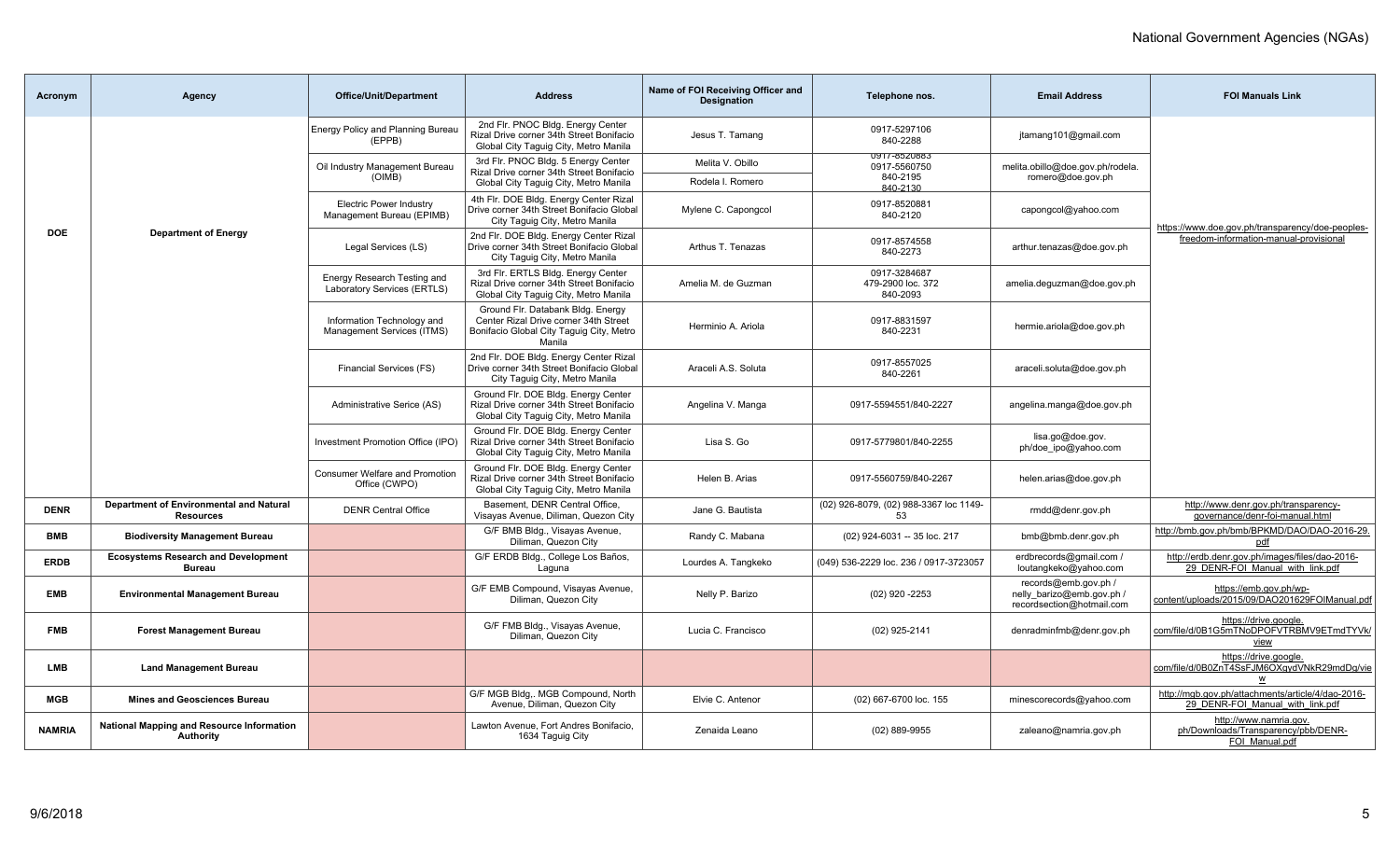| Acronym      | Agency                                                             | <b>Office/Unit/Department</b>                 | <b>Address</b>                                                                                     | Name of FOI Receiving Officer and<br>Designation | Telephone nos.  | <b>Email Address</b>                   | <b>FOI Manuals Link</b>                                                                                          |
|--------------|--------------------------------------------------------------------|-----------------------------------------------|----------------------------------------------------------------------------------------------------|--------------------------------------------------|-----------------|----------------------------------------|------------------------------------------------------------------------------------------------------------------|
| <b>NWRB</b>  | <b>National Water Resources Board</b>                              |                                               | 8/F NIA Bldg., EDSA, Quezon City                                                                   | Ceasar Soliven                                   | (02) 920-2793   | caesar.soliven@nwrb.gov.ph             | http://nwrb.gov.<br>ph/images/Downloads/DENR PEOPLES MANUAL<br>pdf                                               |
| <b>PCSDS</b> | <b>Palawan Council for Sustainable Development</b><br><b>Staff</b> |                                               | 3/F PCSD Bldg., Sport Complex Road,<br>Sta. Monica Height, Puerto Princesa<br>City, Palawan        | Marilou Kuddana                                  | (048) 434-4235  | oed@pcsd.gov.ph                        | https://pcsd.gov.ph/igov/2017/07/29/denr-foi-manual/                                                             |
| <b>DOF</b>   | <b>Department of Finance</b>                                       | Central Records Management<br>Division (CRMD) | DOF Building, BSP Complex, Roxas<br>Boulevard, Malate, Manila 1004                                 | Rhodora V. Reyes                                 | 63-2-5268470    | crmd@dof.gov.ph, rreyes@dof.gov.<br>ph | https://www.dof.gov.ph/wp-<br>content/uploads/2017/08/DO-61-2016-DOF-FOI-<br>MANUAL-1-with-supplementing-foi.pdf |
| <b>BOC</b>   | <b>Bureau of Customs*</b>                                          |                                               |                                                                                                    |                                                  |                 |                                        | http://customs.gov.ph/transparency/                                                                              |
| <b>BIR</b>   | Bureau of Internal Revenue*                                        |                                               |                                                                                                    |                                                  |                 |                                        | https://www.bir.gov.<br>ph/images/bir files/transparency files/FOI-manual-<br>2017.pdf                           |
| <b>BLGF</b>  | Bureau of Local Government Finance*                                |                                               | Administrative, Financial, and<br><b>Management Service</b>                                        | ***No FRO, only FDM and Approvers                | $(02)$ 527-2803 |                                        | http://blgf.gov.ph/wp-<br>content/uploads/2017/08/BLGF-FOI-MANUAL-II.pdf                                         |
|              |                                                                    | Central Office                                | Ayuntamiento Bldg., Cabildo St. cor. A.<br>Soriano Ave., Intramuros, Manila 1002                   | Ricel B. Luanzon                                 |                 | info@treasury.gov.ph                   |                                                                                                                  |
|              |                                                                    | <b>NCR</b>                                    | 3/F, Palacio del Gobernador Bldg.<br>Intramuros, Manila 1002                                       | Ma. Sia E. Felizardo                             |                 | info@treasury.gov.ph                   |                                                                                                                  |
|              |                                                                    | Region I                                      | 2/F, P. & G. Bldg. Mabini Street,<br>Catbangen, San Fernando City, La<br><b>Union 2500</b>         | Eufracio R. Merza                                |                 | info@treasury.gov.ph                   |                                                                                                                  |
|              |                                                                    | Region II                                     | 6 Dalan na Maraya St., Regional<br>Government Center, Carig Sur,                                   | Kim Frank C. Bueno                               |                 | info@treasury.gov.ph                   |                                                                                                                  |
|              |                                                                    |                                               | Tuguegarao City, Cagayan 3500                                                                      | Romel F. Pasos                                   |                 |                                        |                                                                                                                  |
|              |                                                                    | Region III                                    | Regional Government Center, Malikhain<br>St., Maimpis, City of San Fernando,                       | Edwin T. Mañalac                                 |                 | info@treasury.gov.ph                   |                                                                                                                  |
|              |                                                                    | Pampanga 2000                                 |                                                                                                    | Juana M. Dela Cruz                               |                 |                                        |                                                                                                                  |
|              |                                                                    | Region IV-A                                   | 2nd Floor, Star Honda Bldg., Barangay<br>Parian, Calamba City, Laguna 4027                         | Herlyn A. Buenabajo                              |                 | info@treasury.gov.ph                   |                                                                                                                  |
|              |                                                                    | Region IV-B                                   | 4th Floor, Insular Life Bldg., Hilltop,<br>Barangay Kumintang Ibaba, Batangas<br>City              | Ma. Aurora C. Montemayor                         |                 | info@treasury.gov.ph                   | http://www.treasury.gov.ph/wp-                                                                                   |
| <b>BTR</b>   | <b>Bureau of the Treasury</b>                                      | Region V                                      | Regional Center Site, Rawis, Legaspi                                                               | Marian Isabel B. Burce                           |                 | info@treasury.gov.ph                   | content/uploads/2017/10/BTR-PEOPLES-FOI-                                                                         |
|              |                                                                    |                                               | City, Albay 4500                                                                                   | Marievic B. Razo                                 |                 |                                        | MANUAL with-cover- FINAL.pdf                                                                                     |
|              |                                                                    | Negros Island<br>Region                       | 2/F No.3, Uy Kang Ha Building, Burgos-<br>Lacson Sts., Bacolod City 6100                           | Kenneth P. Esparas                               |                 |                                        |                                                                                                                  |
|              |                                                                    | Region VII                                    | 2/F DBP Bldg., Osmeña Blvd., Cebu City                                                             | Weniliza Bernadette B. Albino                    |                 |                                        |                                                                                                                  |
|              |                                                                    | Region VIII                                   | 2nd Floor, Philippine Veterans Bank<br>Building, J. Romualdez Street, Tacloban<br><b>City 6500</b> | Gertrude D. Merida                               |                 |                                        |                                                                                                                  |
|              |                                                                    | Region IX                                     | Pres. Corazon C. Aquino Regional Gov't<br>Center, Balintawak, Pagadian City 7016                   | Rusela J. Herbano                                |                 |                                        |                                                                                                                  |
|              |                                                                    | Region X                                      | 2/F Jugador Bldg., ValezGaerlan Streets,<br>Cagayan de Oro City                                    | Mercedita T. Vallejos                            |                 | info@treasury.gov.ph                   |                                                                                                                  |
|              |                                                                    | Region XI                                     | 2/F LLS Bldg., Cor. Gempesaw and Sta.<br>Ana Avenue, Davao City                                    | Sonia G. Lora                                    |                 |                                        |                                                                                                                  |
|              |                                                                    | <b>Region XII</b>                             | Bureau of the Treasury Bldg., Regional<br>Center, Carpenter Hill, Koronadal City                   | Mae Joy E. Sadava                                |                 |                                        |                                                                                                                  |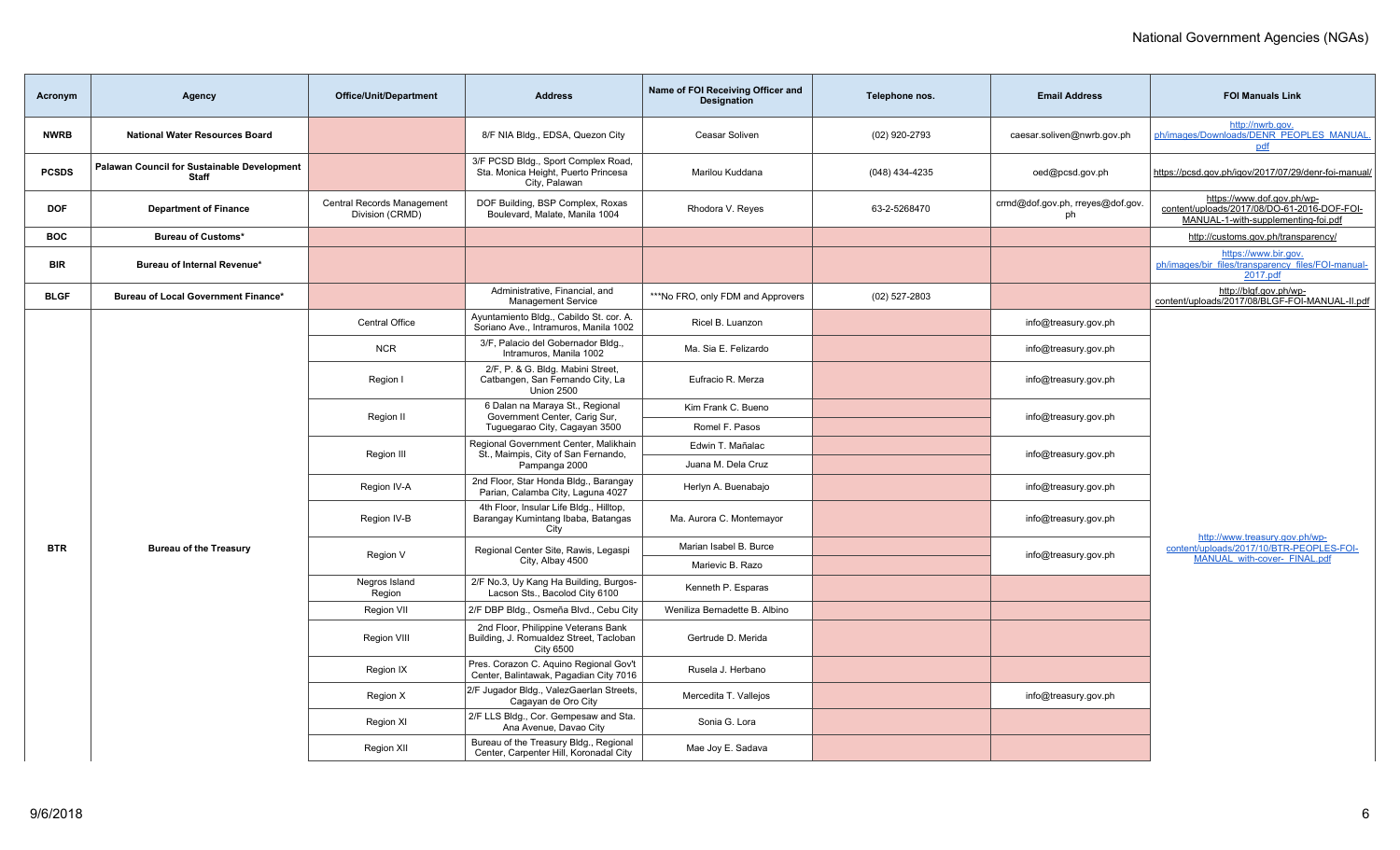| Acronym     | Agency                                   | <b>Office/Unit/Department</b>                                               | <b>Address</b>                                                                                                                | Name of FOI Receiving Officer and<br>Designation | Telephone nos.            | <b>Email Address</b>               | <b>FOI Manuals Link</b>                                                                                    |
|-------------|------------------------------------------|-----------------------------------------------------------------------------|-------------------------------------------------------------------------------------------------------------------------------|--------------------------------------------------|---------------------------|------------------------------------|------------------------------------------------------------------------------------------------------------|
|             |                                          | CARAGA                                                                      | J.P. Rosales Ave., Brgy. Imadejas,<br><b>Butuan City</b>                                                                      | Rudy Rose P. Inchoco                             |                           |                                    |                                                                                                            |
| CBAA        | Central Board of Assessment Appeals*     |                                                                             |                                                                                                                               | Records Officer I                                |                           | foireceivingofficer.cbaa@gmail.com | https://cbaa.gov.ph/wp-<br>content/uploads/2017/04/FOI-CBAA.pdf                                            |
|             |                                          | <b>Central Office</b>                                                       |                                                                                                                               | Rosemarie J. Beltran                             | (02) 721-5323             |                                    |                                                                                                            |
|             |                                          | Dagupan EO                                                                  |                                                                                                                               | Millbrae M. Fernandez                            | (078) 396-9775 / 304-1543 |                                    |                                                                                                            |
|             |                                          | CAR EO                                                                      |                                                                                                                               | Ceasar Timpac                                    | (074) 442-6731            |                                    |                                                                                                            |
|             |                                          | Pampanga EO                                                                 |                                                                                                                               | Cheyanne L. Evangelista                          | $(045)$ 963-5107          |                                    |                                                                                                            |
|             |                                          | Calamba EO                                                                  |                                                                                                                               |                                                  | (049) 545-1486 / 502-9790 |                                    |                                                                                                            |
|             |                                          | Naga EO                                                                     |                                                                                                                               | Othello D. Privaldos                             | (054) 473-9053 / 472-1481 |                                    |                                                                                                            |
|             |                                          | Manila EO                                                                   |                                                                                                                               | Prima Sarah R. Parangue                          | (02) 332-0019 / 373-6895  |                                    |                                                                                                            |
| <b>CDA</b>  | <b>Cooperative Development Authority</b> | <b>Iloilo EO</b>                                                            |                                                                                                                               | Jonilyn D. Vestidas                              | (033) 524-8090 / 329-2055 |                                    | http://cda.gov.ph/images/Transparency_Seal/CDA-<br>FOI-Manual-revised-2017.pdf                             |
|             |                                          | Cebu EO                                                                     |                                                                                                                               | Elsa D. Bubuli                                   | (032) 254-0481 / 268-2849 |                                    |                                                                                                            |
|             |                                          | Tacloban EO                                                                 |                                                                                                                               | Jaselle Joy M. Garrido                           | (053) 523-5065 / 323-7158 |                                    |                                                                                                            |
|             |                                          | Pagadian EO                                                                 |                                                                                                                               | Ryan C. Amilhussin                               | (062) 214-1398 / 925-0221 |                                    |                                                                                                            |
|             |                                          | Cagayan de Oro EO                                                           |                                                                                                                               | Charmee Joson                                    | (088) 309-8462 / 850-1891 |                                    |                                                                                                            |
|             |                                          | Davao EO                                                                    |                                                                                                                               |                                                  | (082) 225-8064 / 222-7710 |                                    |                                                                                                            |
|             |                                          | Kidapawan EO                                                                |                                                                                                                               | Jezza Lhor V. Utlang                             | (064) 521-0342 / 288-1731 |                                    |                                                                                                            |
|             |                                          | Caraga EO                                                                   |                                                                                                                               | Leopoldo B. Cabiad                               | (085) 225-5613 / 342-5530 |                                    |                                                                                                            |
| IC          | <b>Insurance Commission</b>              | <b>Head Office</b>                                                          | 1071 United Nations Avenue, Manila                                                                                            | Chantal Mae V. Simon                             | (02) 523-8461-70 loc 123  | cmv.simon@insurance.gov.ph         | https://www.insurance.gov.ph/wp-<br>content/uploads/2017/09/Revised-IC-FOI-Manual.<br>2017.08.02-Final.pdf |
| <b>NTRC</b> | National Tax Research Center             |                                                                             |                                                                                                                               | Nedinia B. Mendiola                              | 527-2066                  |                                    | http://www.ntrc.gov.ph/images/FOI/NTRC_FOI.pdf                                                             |
|             |                                          |                                                                             |                                                                                                                               | Gian Carlo D. Rodriguez                          |                           |                                    |                                                                                                            |
| <b>PMO</b>  | Privatization and Management Office*     |                                                                             | Privatization and Management Office<br>Central Receiving Unit 3rd Floor, 104<br>Gamboa Street<br>Legaspi Village, Makati City |                                                  | $(02)$ 892-1711           | FOI@pmo.gov.ph                     | http://www.pmo.gov.ph/transparency/PMO-FOI-<br>Manual.pdf                                                  |
|             |                                          | Electronic Records Management                                               |                                                                                                                               | Isma C. Gonzales                                 |                           | icgonzales@sec.gov.ph              |                                                                                                            |
|             |                                          | Division, Information and<br><b>Communications Technology</b><br>Department | West Wing, 1F Secretariat Building,<br>PICC, Roxas Boulevard, Pasay City                                                      | Herbert E. Mendoza                               |                           | hemendonza@sec.gov.ph              |                                                                                                            |
|             |                                          | Office of the General Counsel                                               | 3F Secretariat Building, PICC, Roxas<br>Boulevard, Pasay City                                                                 | Atty. Nestie C. Clet                             |                           | t ncclet@sec.gov.ph                |                                                                                                            |
|             |                                          | Office of the Commission Secretary                                          | 3F Secretariat Building, PICC, Roxas<br>Boulevard, Pasay City                                                                 | Atty. Anna Karenina A. Zenarosa                  |                           | comsec@sec.gov.ph                  |                                                                                                            |
|             |                                          | Office of the General Accountant                                            | 3F Secretariat Building, PICC, Roxas<br>Boulevard, Pasay City                                                                 | Pearl Ivy Santos Padua                           |                           | piasantos@sec.gov.ph               |                                                                                                            |
|             |                                          | Company Registration and<br><b>Monitoring Department</b>                    | East Wing, 1F Secretariat Building,<br>PICC, Roxas Boulevard, Pasay City                                                      | Atty. Daniel P. Gabuyo                           |                           | dpgabuyo@sec.gov.ph                |                                                                                                            |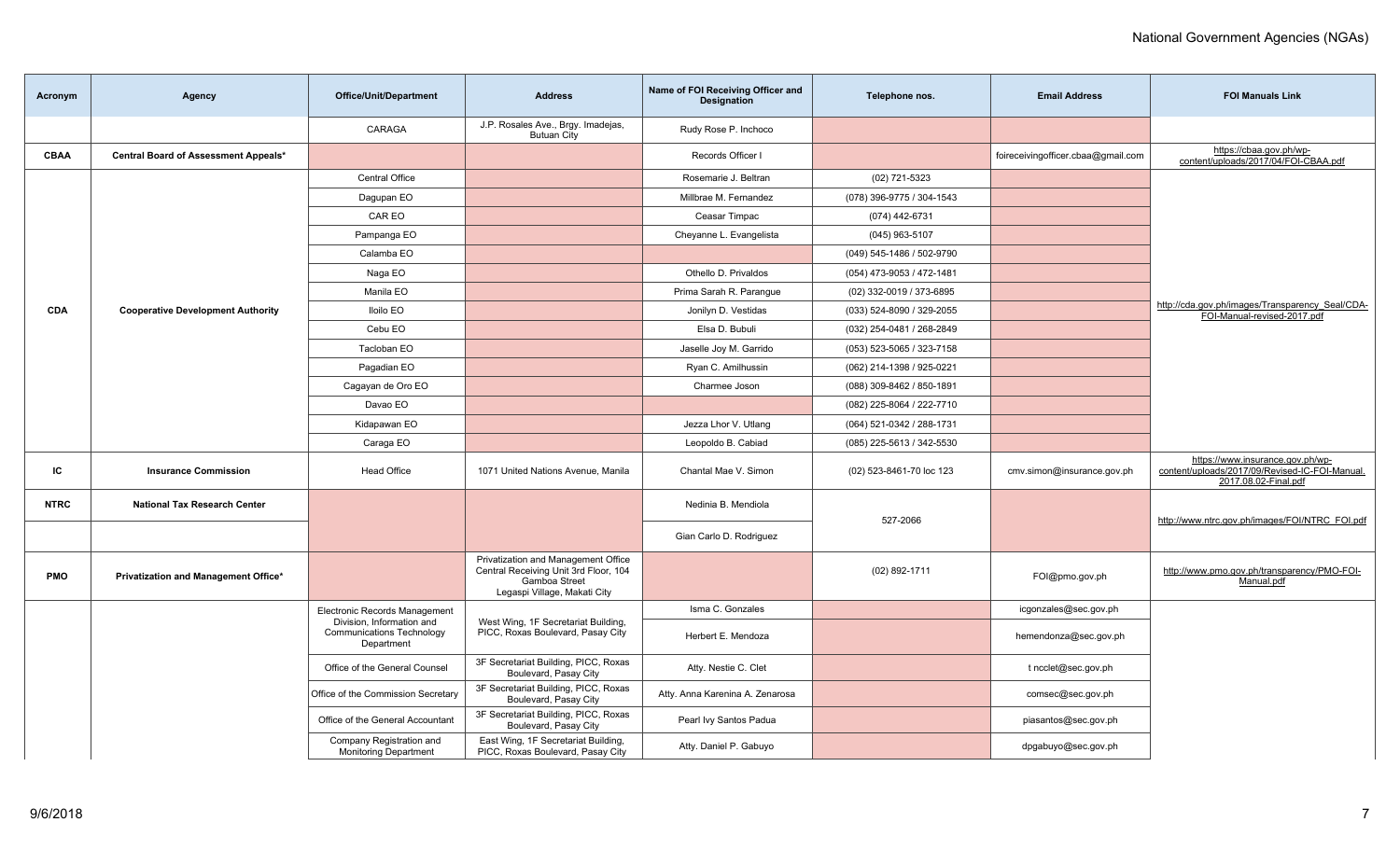| Acronym       | Agency                                                      | <b>Office/Unit/Department</b>                            | <b>Address</b>                                                                        | Name of FOI Receiving Officer and<br><b>Designation</b> | Telephone nos.                    | <b>Email Address</b>                                  | <b>FOI Manuals Link</b>                                                                                   |
|---------------|-------------------------------------------------------------|----------------------------------------------------------|---------------------------------------------------------------------------------------|---------------------------------------------------------|-----------------------------------|-------------------------------------------------------|-----------------------------------------------------------------------------------------------------------|
|               |                                                             | Corporate Governance and Finance<br>Department           | North Wing, 1F Secretariat Building,<br>PICC, Roxas Boulevard, Pasay City             | Atty. Rodalice P. Cabe                                  |                                   | rpcabe@sec.gov.ph                                     |                                                                                                           |
|               |                                                             | Markets and Securities Regulation<br>Department          | North Wing, 1F Secretariat Building,<br>PICC, Roxas Boulevard, Pasay City             | Atty. Marlon G. Facun                                   |                                   | mgfacun@sec.gov.ph                                    |                                                                                                           |
|               |                                                             |                                                          |                                                                                       | Atty. Jay Joseph C. Jamandre                            |                                   | jijamandre@sec.gov.ph                                 |                                                                                                           |
|               |                                                             | Enforcement and Investor<br><b>Protection Department</b> | North Wing, 1F Secretariat Building,<br>PICC, Roxas Boulevard, Pasay City             | Atty. Alfonso D. Lanuza Jr.                             |                                   | adlanuzajr@sec.gov.ph                                 | http://www.sec.gov.ph/wp-                                                                                 |
| <b>SEC</b>    | <b>Securities and Exchange Commission</b>                   | Economic Research and Training<br>Department             | West Wing, 1F Secretariat Building,<br>PICC, Roxas Boulevard, Pasay City              | Violeta V. Infante                                      |                                   | vvinfante@sec.gov.ph                                  | content/uploads/2015/01/2017SECFOIManualProce<br>dure September.pdf                                       |
|               |                                                             | <b>Financial Management Department</b>                   | 3F Secretariat Building, PICC, Roxas<br>Boulevard, Pasay City                         | Atty. Dondie Q. Esguerra                                |                                   | dgesguerra@sec.gov.ph                                 |                                                                                                           |
|               |                                                             | Human Resource and<br><b>Administrative Department</b>   | 3F Secretariat Building, PICC, Roxas<br>Boulevard, Pasay City                         | Marcelo Q. Rabara                                       |                                   | mqrabara@sec.gov.ph                                   |                                                                                                           |
|               |                                                             | SEC - Baguio Extension Office                            | Baguio Convention Center, Baguio City                                                 | Patrick L. Rivera                                       |                                   | plrivera@sec.gov.ph                                   |                                                                                                           |
|               |                                                             | SEC - Tarlac Extension Office                            | 2F Legislative Bldg., City Hall, Tarlac<br>City                                       | Alma D. Legaspi                                         |                                   | adlegaspi@sec.gov.ph                                  |                                                                                                           |
|               |                                                             | SEC - Legazpi Extension Office                           | SEC Building, 2F Chiniel (Avon) Bldg.,<br>Rizal St. Albay District, Legazpi City      | Ninna Celeste N. Orlina                                 |                                   | ncnorlina@sec.gov.ph                                  |                                                                                                           |
|               |                                                             | SEC - Cebu Extension Office                              | SEC Bldg., V. Rama Ave., Guadalupe,<br>Cebu City                                      | Atty. Lorna N. FickCubero                               |                                   | lfcubero@sec.gov.ph                                   |                                                                                                           |
|               |                                                             | SEC - Iloilo Extension Office                            | SEC Bldg., Gen Hughes St., Iloilo City                                                | Asuncion D. Grecia                                      |                                   | adgrecia@sec.gov.ph                                   |                                                                                                           |
|               |                                                             | SEC - Cagayan De Oro Extension<br>Office                 | SEC Bldg. 14th St. corner Tomasaco del<br>Lara St., Cagayan de Oro City               | Jesher M. Radaza                                        |                                   | jmradaza@sec.gov.ph                                   |                                                                                                           |
|               |                                                             | SEC - Davao Extension Office                             | SEC Bldg. Luisa Drive corner University<br>Avenue, Juana Subd., Matina, Davao<br>City | Rose Marie M. Baril                                     |                                   | rmmbaril@sec.gov.ph                                   |                                                                                                           |
|               |                                                             | SEC- Zamboanga Extension Office                          | SEC Bldg., San Jose Panigayan St.,<br>Zamboanga City                                  | Belinda B. Ballaho                                      |                                   | bbbadar@sec.gov.ph                                    |                                                                                                           |
| <b>DFA</b>    | Department of Foreign Affairs*                              |                                                          |                                                                                       |                                                         |                                   |                                                       | https://www.dfa.gov.<br>ph/images/2017/Transparency/Sept/23Nov2016_FO<br>I FINAL Approved Text by PAB.pdf |
| <b>FSI</b>    | Foreign Service Institute*                                  |                                                          |                                                                                       |                                                         |                                   |                                                       | http://www.fsi.gov.ph/wp-<br>content/uploads/2017/10/FOI-Manual.pdf                                       |
| <b>TCCP</b>   | <b>Technical Cooperation Council of the</b><br>Philippines* |                                                          |                                                                                       |                                                         |                                   |                                                       | https://www.dfa.gov.ph/images/2018/tccp/FOI-<br>Manual.pdf                                                |
| <b>UNACOM</b> | <b>UNESCO National Commission of the</b><br>Philippines*    |                                                          | Ground Floor, Department of Foreign<br>Building, 2330<br>Roxas Blvd., Pasay City      |                                                         |                                   |                                                       | http://www.unesco.gov.ph/wp-<br>content/uploads/2017/01/UNACOM-FOI.pdf                                    |
|               |                                                             | Epidemiology Bureau                                      | Building 9, San Lazaro<br>Compound, Rizal Avenue, Sta.<br>Cruz, Manila                | Eleonor C. Gamier                                       | 651-7800 loc. 2926, 743-6076 (TF) | fro.eb.doh@gmail.com                                  |                                                                                                           |
|               |                                                             | <b>Financial and Management Service</b>                  | Building 9, San Lazaro<br>Compound, Rizal Avenue, Sta.<br>Cruz, Manila                | Angelina B. Castro                                      | 651-7800 loc. 1214                | angieb1030@yahoo.com.ph                               |                                                                                                           |
|               |                                                             | <b>Health Emergency Management</b><br>Bureau             | Building 12, San Lazaro<br>Compound, Rizal Avenue, Sta.<br>Cruz, Manila               | Dennis B. Casimiro                                      | 651-7800 loc 220                  | fro.hemb.doh@gmail.com /<br>casimiro dennis@yahoo.com |                                                                                                           |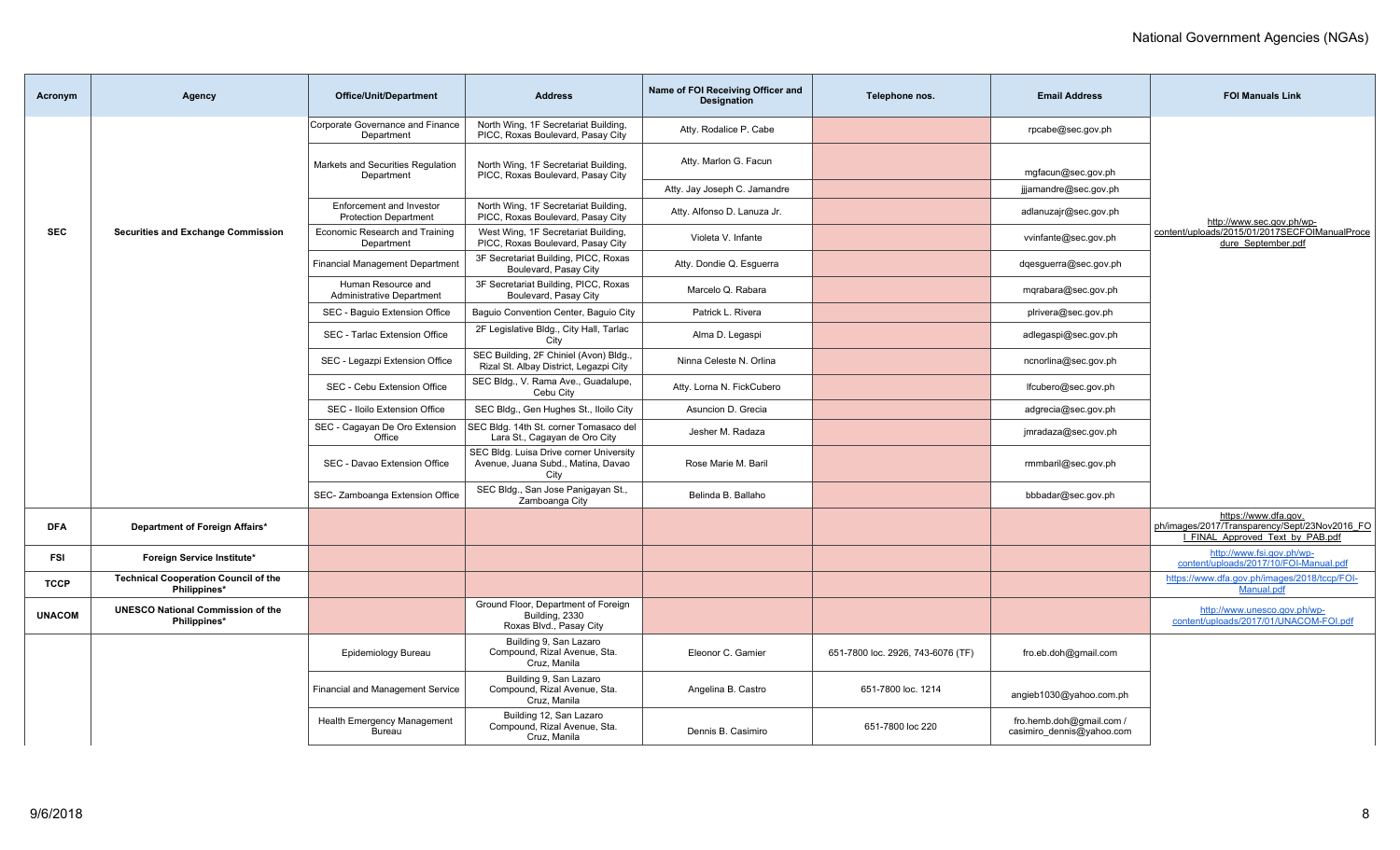| Acronym    | <b>Agency</b>                 | <b>Office/Unit/Department</b>                                   | <b>Address</b>                                                                                 | Name of FOI Receiving Officer and<br><b>Designation</b>                  | Telephone nos.                                   | <b>Email Address</b>                                     | <b>FOI Manuals Link</b>                                                                                     |
|------------|-------------------------------|-----------------------------------------------------------------|------------------------------------------------------------------------------------------------|--------------------------------------------------------------------------|--------------------------------------------------|----------------------------------------------------------|-------------------------------------------------------------------------------------------------------------|
|            |                               | <b>Health Facility Development</b><br>Bureau                    | Building 4, San Lazaro<br>Compound, Rizal Avenue, Sta.<br>Cruz, Manila                         | Michael M. Macapallag                                                    | 742-8091                                         | doh.hfdb@gmail.com                                       |                                                                                                             |
|            |                               | <b>Health Facility Enhancement</b><br>Program Management Office | Building 19, San Lazaro<br>Compound, Rizal Avenue, Sta.<br>Cruz, Manila                        | Phoebe C. Cabbab                                                         | 651-7800 loc. 1134                               | fro.dohhfepmo@gmail.com                                  |                                                                                                             |
|            |                               | <b>Health Human Resource</b><br>Development Bureau              | Building 12-A, San Lazaro<br>Compound, Rizal Avenue, Sta.<br>Cruz, Manila                      | Elizabeth A. Ardiente                                                    | 651-7800 loc. 4203                               | eaardiente.hhrdb.doh@gmail.com                           |                                                                                                             |
|            |                               | <b>Internal Audit Service</b>                                   | Building 2, San Lazaro<br>Compound, Rizal Avenue, Sta.<br>Cruz, Manila                         | Augusto DC. Rafol<br>Administrative Officer-Designate                    | 743-88-08 local 1208                             | augusto rafol@yahoo.com                                  |                                                                                                             |
|            |                               | Knowledge Management and<br>Information Technology              | Building 9, San Lazaro<br>Compound, Rizal Avenue, Sta.                                         | MS. AIDA ARACAP                                                          | 651-7800 local 1904 /1905, 781-<br>7669 (TF)     | kmits.records@gmai.com                                   |                                                                                                             |
|            |                               | Service                                                         | Cruz. Manila                                                                                   | MS. CORAZON DELA CRUZ                                                    | 651-7800 local 1901, 781-7669<br>(TF)            | aidasaracap@gmail.com                                    |                                                                                                             |
|            |                               | <b>Procurement Service</b>                                      | Building 6, San Lazaro<br>Compound, Rizal Avenue, Sta.<br>Cruz. Manila                         | MS. GERLY JOY S. BOBIER<br>Administrative Officer IV                     | 651-7800 loc. 1608, 711-6061,<br>740-6830        | foips2016@gmail.com                                      |                                                                                                             |
| <b>DOH</b> | <b>Department of Health</b>   | RO I - Ilocos Region                                            | San Fernando, La Union                                                                         | ATTY, JORDAN P. FALCES<br>Attorney III                                   | (072) 242-5315                                   | fro.ro1.doh@gmail.com                                    | http://www.doh.gov.<br>ph/sites/default/files/transparency%20seal/DOH%                                      |
|            |                               | RO Cordillera Administrative<br>Region                          | DOHCAR, BGHMC Compound,<br><b>Baguio City</b>                                                  | MS. ARCELY D. SANCHEZ<br>Supervising Administrative Officer              | (074) 442-8098 (TF)                              | fro.rocar.doh@gmail.com                                  | 20FOI%20Manual%20v1_Nov252016.pdf                                                                           |
|            |                               | RO II - Cagayan Valley                                          | Tuguerarao, Cagayan                                                                            | MR. PEDRO P. CALSIYAO<br>Chief Administrative Officer                    | (078) 304-6523                                   | dohregionaloffice2@gmail.com                             |                                                                                                             |
|            |                               | <b>RO National Capital Region</b>                               | Blk 6, Barangay Road,<br>Welfareville Compound<br>Barangay Addition Hills,<br>Mandaluyong City | MS. MILAGROS Q. DELA<br><b>CUADRA</b><br>Administrative Officer V        | 531-0027 local 203                               | milesdelacuadra@gmail.com /<br>milesdelacuadra@yahoo.com |                                                                                                             |
|            |                               | RO IV-A - CALABARZON                                            | QMMC Compound, Project 4,<br>Quezon City                                                       | MS. RACEL G. CARREON<br>Chief Administrative Officer                     | 990-4032 loc. 109                                | abielgc@yahoo.com                                        |                                                                                                             |
|            |                               | RO IV-B - MIMAROPA                                              | QMMC Compound, Project 4,<br>Quezon City                                                       | MR. JOSELITO PADUA<br>Chief Administrative Officer                       | 912-0195 loc. 117, 912-7754 (TF)                 | fro.ro4b.doh@gmail.com                                   |                                                                                                             |
|            |                               | RO V - Bicol Region                                             | DOH Regional Office V, Legaspi<br>City                                                         | SIMONETTE D. LOMA<br>Administrative Officer V                            | (052) 483-565, 483-0934 local 539                | fro.ro5.doh@gmail.com                                    |                                                                                                             |
|            |                               | RO VI - Western Visayas                                         | Q. Abeto St. Mandurriao, Iloilo<br>City                                                        | MS. NONA B. MANZON<br>Chief, Management Support Division                 | (033) 321-0205                                   | fdm.ro6.doh@gmail.com /<br>nonabmanzon@yahoo.com         |                                                                                                             |
|            |                               | RO VII - Central Visayas                                        | Osmeña Boulevard, Cebu City                                                                    | MS. ELIZABETH P. TABASA<br><b>Chief Administrative Officer</b>           | (032) 253-6359, 254-0109 (TF)                    | elizabethtabasa@yahoo.com                                |                                                                                                             |
|            |                               | RO VIII - Eastern Visayas                                       | DOH Regional Office VIII,<br>Government Center, Candahug,<br>Palo, Leyte                       | MS. CATHERINE C. PO<br>Administrative Officer V / Records<br>Officer     | (053) 323-5027                                   | doh.region08@gmail.com                                   |                                                                                                             |
|            |                               | RO X - Northern Mindanao                                        | J.V Seriña St., Carmen,<br>Cagayan de Oro City                                                 | MS. HYACINTH MAY T. TARAN<br>Administrative Officer V                    | 858-7132                                         | hmttaran@gmail.com                                       |                                                                                                             |
|            |                               | RO XI - Davao Region                                            | J.P. Laurel Avenue, Bajada,<br>Davao City                                                      | MS. ROSELMA CATHERINE G.<br>CANTOS<br>Supervising Administrative Officer | (082) 305-1903, 305-1906, (082)<br>221-5859 (TF) | fro.ro11.doh@gmail.com                                   |                                                                                                             |
|            |                               | RO XII - SOCCSKSARGEN                                           | DOH Regional Office XII, ARMM<br>Compound, Cotabato City                                       | MS. LEDA C. TEJAM<br>Chief Administrative Officer                        | (064) 421-2196                                   | ledatejam@yahoo.com                                      |                                                                                                             |
| <b>FDA</b> | Food and Drug Administration* |                                                                 |                                                                                                |                                                                          |                                                  |                                                          | http://www.doh.gov.<br>ph/sites/default/files/transparency%20seal/DOH%<br>20FOI%20Manual%20v1_Nov252016.pdf |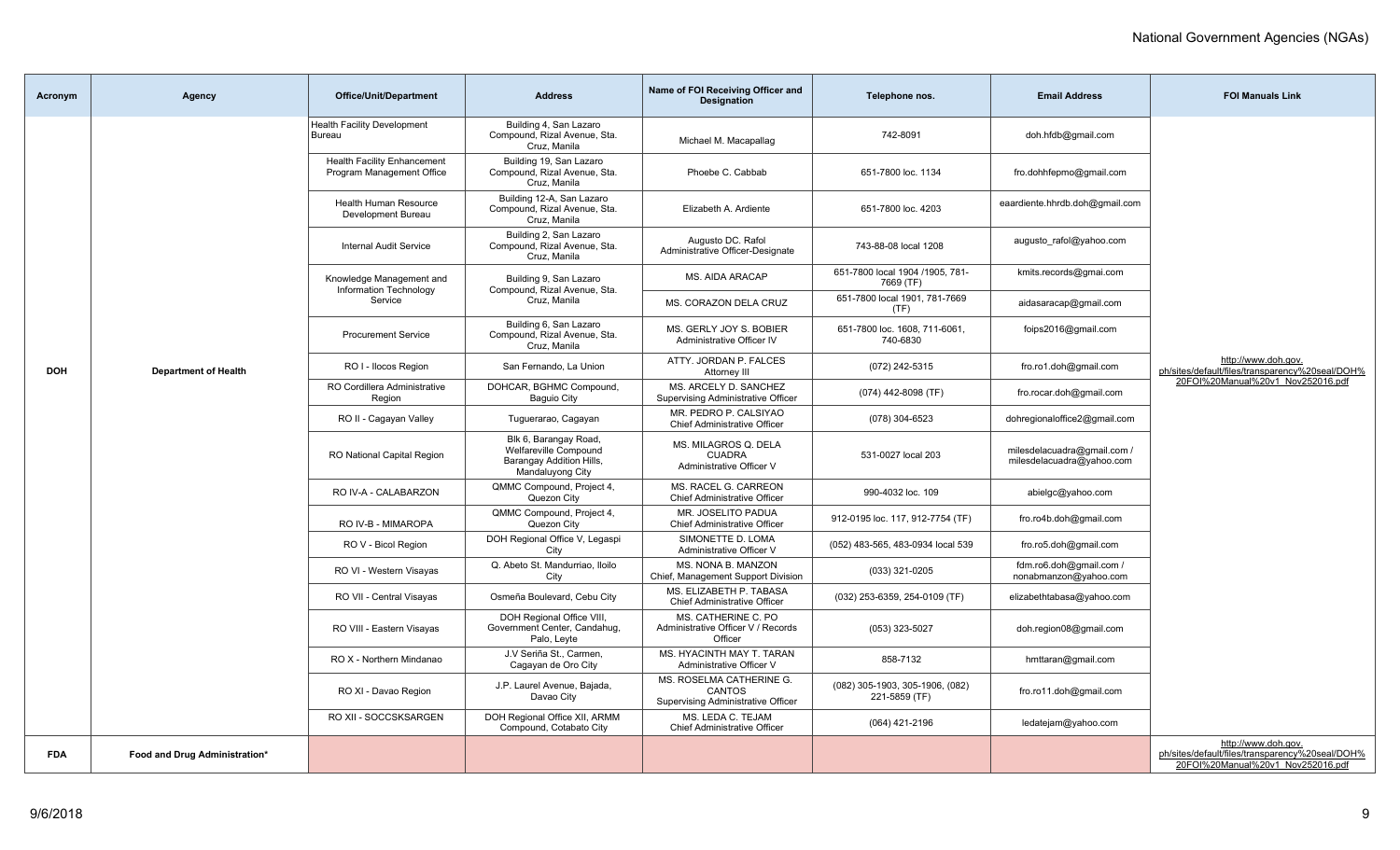| Acronym       | Agency                                                             | <b>Office/Unit/Department</b>       | <b>Address</b>                                                           | Name of FOI Receiving Officer and<br><b>Designation</b>                                                | Telephone nos.           | <b>Email Address</b>                                | <b>FOI Manuals Link</b>                                                                 |
|---------------|--------------------------------------------------------------------|-------------------------------------|--------------------------------------------------------------------------|--------------------------------------------------------------------------------------------------------|--------------------------|-----------------------------------------------------|-----------------------------------------------------------------------------------------|
| <b>POPCOM</b> | <b>Commission on Population</b>                                    | Central Office                      | Acacia Lane Ext., Welfareville Cmpd.,<br>Mandaluyong City                | Deogracias J. Hilvano                                                                                  | $(02)531 - 7303$         | djhilvano@gmail.com                                 | https://drive.google.<br>com/file/d/0B2r1Ixbw5k00ejNxZVVBbVQwaGM/view                   |
|               |                                                                    | <b>Central Office</b>               |                                                                          | MS. CHONA M. FERNANDEZ<br>Chief, Administrative Division                                               | 816-4239                 | chona.fernandez@nnc.gov.ph /<br>info@nnc.gov.ph     |                                                                                         |
|               |                                                                    | NNC - Regional Office I             |                                                                          | MS. MA. EILEEN B. BLANCO<br><b>Nutrition Program Coordinator</b>                                       | (072) 607-6594 (TF)      | eileen.blanco@nnc.gov.ph /<br>region1@nnc.gov.ph    |                                                                                         |
|               |                                                                    | NNC - Regional Office<br>CAR        |                                                                          | MS. RITA D. PAPEY<br><b>Nutrition Program Coordinator</b>                                              | (074) 444-9874 (TF)      | rita.papey@nnc.gov.ph /<br>car@nnc.gov.ph           |                                                                                         |
|               |                                                                    | NNC - Regional Office II            |                                                                          | MS. RHODORA G. MAESTRE<br><b>Nutrition Program Coordinator</b>                                         | (078) 846-1353 (TF)      | julie.maestre@nnc.gov.ph /<br>region2@nnc.gov.ph    |                                                                                         |
|               |                                                                    | NNC - Regional Office III           |                                                                          | MS. ANA MARIA B. ROSALDO<br><b>OIC-Nutrition Program</b><br>Coordinator                                | $(045)$ 961-7649 (TF)    | iza.rosaldo@nnc.gov.ph /<br>region3@nnc.gov.ph      |                                                                                         |
|               |                                                                    | NNC - Regional Office<br><b>NCR</b> |                                                                          | MS. MILAGROS ELISA V.<br><b>FEDERIZO</b><br><b>Nutrition Program Coordinator</b>                       | (02) 533-2713            | mila.federizo@nnc.gov.ph /<br>ncr@nnc.gov.ph        |                                                                                         |
|               |                                                                    | NNC - Regional Office IVA           |                                                                          | MS. CARINA Z. SANTIAGO<br><b>Nutrition Program Coordinator</b>                                         | (02) 439-2228 (TF)       | carina.santiago@nnc.gov.ph /<br>region4a@nnc.gov.ph |                                                                                         |
|               | <b>National Nutrition Council</b>                                  | NNC - Regional Office IVB           |                                                                          | Ms. Carina Z. Santiago<br>OIC-Nutrition Program<br>Coordinator                                         | $(02)$ 421-2088 (TF)     | carina.santiago@nnc.gov.ph /<br>region4b@nnc.gov.ph |                                                                                         |
| <b>NNC</b>    |                                                                    | NNC - Regional Office V             |                                                                          | MS. ARLENE R. REARIO<br><b>Nutrition Program Coordinator</b>                                           | (052) 483-4358           | arlene.reario@nnc.gov.ph /<br>region4b@nnc.gov.ph   | http://www.nnc.gov.ph/images/FOI/DOH-FOI-                                               |
|               |                                                                    | NNC - Regional Office VI            |                                                                          | MS. NONA B. TAD-Y<br><b>Nutrition Program Coordinator</b>                                              | (033) 320-0260           | nona.tad-y@nnc.gov.ph /<br>region6@nnc.gov.ph       | Manual-v1 Nov252016.pdf                                                                 |
|               |                                                                    | NNC - Regional Office VII           |                                                                          | DR. PAROLITA A. MISSION<br><b>Nutrition Program Coordinator</b>                                        | (032) 254-3263           | letlet.mission@nnc.gov.ph /<br>region7@nnc.gov.ph   |                                                                                         |
|               |                                                                    | NNC - Regional Office VIII          |                                                                          | DR. CATALINO P. DOTOLLO, JR.<br>Nutrition Program Coordinator                                          | (053) 323-3643, 524-9421 | catalino.dotollo@nnc.gov.ph /<br>region8@nnc.gov.ph |                                                                                         |
|               |                                                                    | NNC - Regional Office IX            |                                                                          | MS. MARIA DEL PILAR PAMELA<br>R. TARROZA<br><b>Nutrition Program Coordinator</b>                       | (062) 955-4657           | pamela.tarroza@nnc.gov.ph /<br>region9@nnc.gov.ph   |                                                                                         |
|               |                                                                    | NNC - Regional Office X             |                                                                          | MS. MARISSA DM. NAVALES<br>Nutrition Program Coordinator                                               | (088) 856-8700           | mitch.navales@nnc.gov.ph /<br>region10@nnc.gov.ph   |                                                                                         |
|               |                                                                    | NNC - Regional Office XI            |                                                                          | DR. MARIA TERESA L. UNGSON<br><b>Nutrition Program Coordinator</b>                                     | (082) 300-7269 (TF)      | terry.ungson@nnc.gov.ph /<br>region11@nnc.gov.ph    |                                                                                         |
|               |                                                                    | NNC - Regional Office XII           |                                                                          | MS. ARCELI M. LATONIO<br>Nutrition Program Coordinator                                                 | (083) 228-1715           | nicky.latonio@nnc.gov.ph /<br>region12@nnc.gov.ph   |                                                                                         |
|               |                                                                    | NNC - Regional Office<br>CARAGA     |                                                                          | DR. JOSE R. LLACUNA. JR.<br>Director IV, DOH-CARAGA and<br><b>OIC-Nutrition Program</b><br>Coordinator | (085) 815-5502           | caraga@nnc.gov.ph                                   |                                                                                         |
|               |                                                                    | NNC - ARMM                          |                                                                          | DR. KADIL M. SINOLINDING, JR.<br>Secretary of Health, DOH-ARMM<br>and OIC, NNC-ARMM                    | (064) 552-2109, 421-6842 | armm@nnc.gov.ph                                     |                                                                                         |
| <b>PNAC</b>   | <b>Philippine National AIDS Council</b>                            |                                     |                                                                          | MS. VIRGINIA C. EVANGELISTA                                                                            |                          |                                                     | (changed their website - old website has<br>Transparency Seal and FOI Manual)           |
| <b>DICT</b>   | Department of Information and<br><b>Communications Technology*</b> | <b>DICT-Central Office</b>          | Records Office Basement, DICT Building<br>CP Garcia, Diliman Quezon City |                                                                                                        | 920-0101                 |                                                     | http://www.dict.gov.ph/wp-<br>content/uploads/2017/10/DICTs-Peoples-Freedom-<br>FOI.pdf |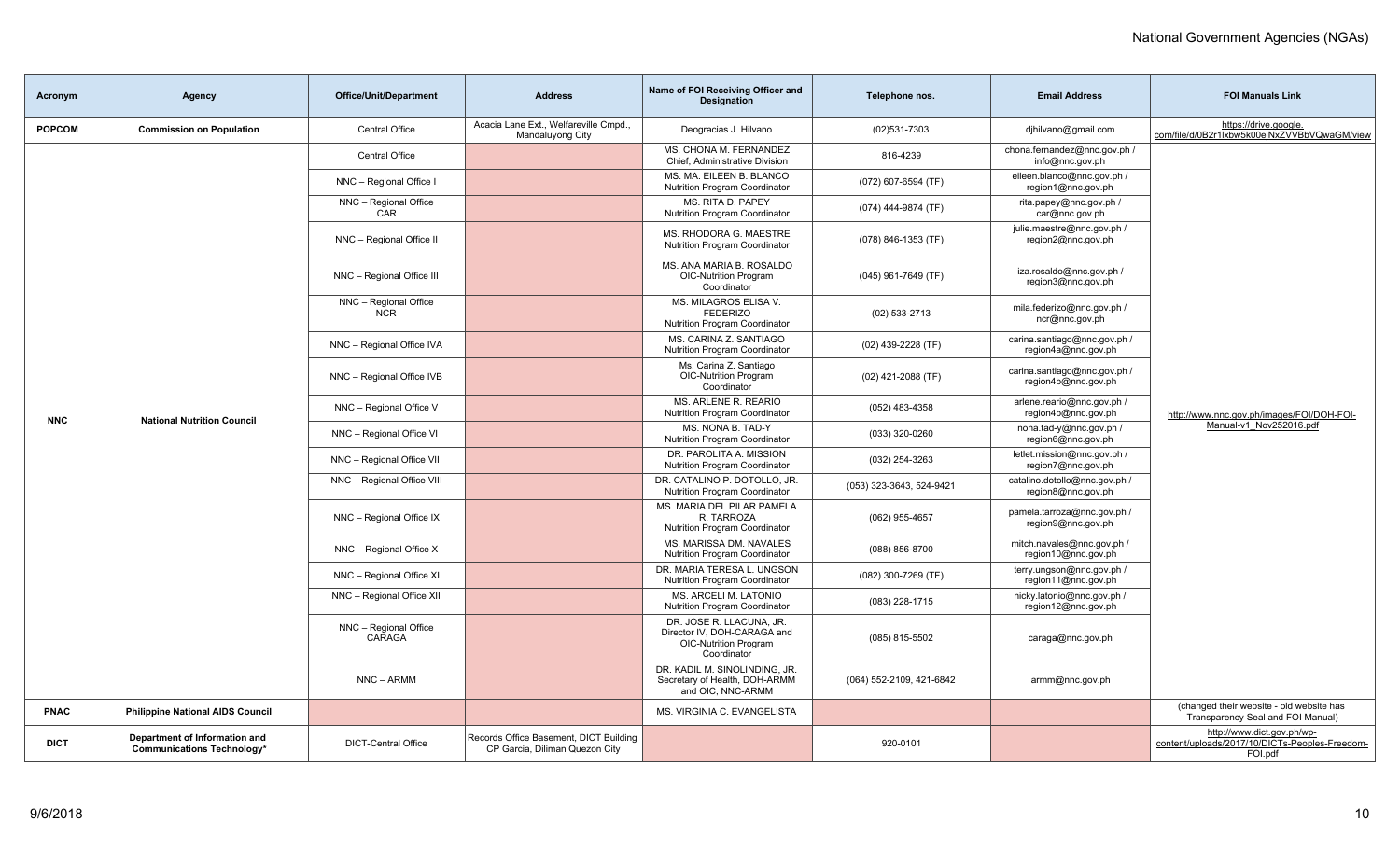| Acronym      | Agency                                                      | Office/Unit/Department                           | <b>Address</b>                                                                         | Name of FOI Receiving Officer and<br><b>Designation</b> | Telephone nos.                                                       | <b>Email Address</b>      | <b>FOI Manuals Link</b>                                                                 |
|--------------|-------------------------------------------------------------|--------------------------------------------------|----------------------------------------------------------------------------------------|---------------------------------------------------------|----------------------------------------------------------------------|---------------------------|-----------------------------------------------------------------------------------------|
| <b>CICC</b>  | <b>Cybercrime Investigation and Coordination</b><br>Center* |                                                  |                                                                                        |                                                         |                                                                      |                           | http://www.dict.gov.ph/wp-<br>content/uploads/2017/10/DICTs-Peoples-Freedom-<br>FOI.pdf |
| <b>NPC</b>   | National Privacy Commission*                                |                                                  |                                                                                        |                                                         |                                                                      |                           | http://www.dict.gov.ph/wp-<br>content/uploads/2017/10/DICTs-Peoples-Freedom-<br>FOI.pdf |
|              |                                                             | NTC-Central Office                               | NTC Bldg. BIR Rd., East Triangle,                                                      | Ms. Divina Daguioag                                     | 63-2-9244018                                                         |                           |                                                                                         |
|              |                                                             |                                                  | Diliman, Quezon City                                                                   | Ms. Fe Singson                                          | 63-2-924-4040                                                        |                           |                                                                                         |
|              |                                                             | NATIONAL CAPITAL REGION                          | NTC Bldg., BIR Road., East Triangle,<br>Diliman Quezon City                            | Engr. Nomeriano R. Obiña                                | 63-2-924-4072 / 63-2-924-4010                                        |                           |                                                                                         |
|              |                                                             | CORDILLERA ADMINISTRATIVE<br><b>REGION (CAR)</b> | Leonard Wood Rd., Pacdal Circle,<br><b>Baguio City</b>                                 | Mr. Karol Graham B. Caparaz                             | 63-74-304-487<br>63-74-442-9342                                      |                           |                                                                                         |
|              |                                                             | REGION 1 (ILOCOS REGION)                         | Airport Cmpd., California<br>Ave., San Francisco St., San<br>F'do. La Union            | Atty. Wyndel P. Albano                                  | 63-72.607.5654<br>+63-72.607.5656                                    |                           |                                                                                         |
|              |                                                             | REGION 2 (CAGAYAN VALLEY)                        | JP Enrile Blvd., Carig Tuguegarao,<br>Cagayan                                          | Ms. Lolita Battung                                      | 63-78-846.7071<br>+63-78-304.9586                                    |                           |                                                                                         |
|              | <b>National Telecommunications Commission</b>               | REGION 3 (CENTRAL LUZON)                         | Gov't Center, Bo. Maimpis, San<br>Fernando, Pampanga                                   | Engr. Wilymay D. De Jesus                               | 63-45-861-7958<br>+63-45-861-7958                                    |                           |                                                                                         |
|              |                                                             | REGION 4<br>(CALABARZON/MIMAROPA)                | Baex Cmpd., Bo. Bolbok,<br>Diversion Rd., Batangas City                                | Engr. Jasmin Rapada                                     | 63-43-723-1246<br>+63-43-723-2495                                    |                           |                                                                                         |
| <b>NTC</b>   |                                                             | <b>REGION 5 (BICOL REGION)</b>                   | Gov't Center, Rawis, Legaspi City                                                      | Atty. Bilangen                                          | 63-52-482-1039<br>+63-52-482-0400                                    |                           | http://ntc.gov.ph/wp-content/uploads/2017/foi/NTC-                                      |
|              |                                                             | REGION 6 (WESTERN VISAYAS)                       | Balantang, Jaro, Iloilo City                                                           | Atty. Leonard Grino                                     | 63.33.320.2251<br>+63.33.508.5252                                    |                           | FOI-Manual V1.pdf                                                                       |
|              |                                                             | <b>REGION 7 (CENTRAL VISAYAS)</b>                | Wireless, Subangdaku,<br>Mandaue City, Cebu                                            | Atty. Alan Felix Macaraya                               | 63-32-422-6822<br>+63-32-346-0179                                    |                           |                                                                                         |
|              |                                                             | <b>REGION 8 (EASTERN VISAYAS)</b>                | Army Road, 6500 Tacloban<br>City                                                       | Atty. Peme Cavales                                      | 63-53-325-8519<br>+63-53-523-2576                                    |                           |                                                                                         |
|              |                                                             | <b>REGION 9</b><br>(ZAMBOANGA PENINSULA)         | Cabatangan Hills, Zamboanga<br>City                                                    | Engr. Elre Galo                                         | 63-62-955-2881<br>+63-62-955-1903                                    |                           |                                                                                         |
|              |                                                             | REGION 10<br>(NORTHERN MINDANAO)                 | Pelaez Blvd., Kauswagan,<br>Cagayan de Oro City                                        | Ms. Vilma R. Yecyec                                     | 63-88-723-285<br>+63-88-858-4800                                     |                           |                                                                                         |
|              |                                                             | REGION 12<br>(SOCCSKSARGEN)                      | Macagba St., Brgy. Gen.<br>Paulino Santos (Bo. 1),<br>Koronadal City South<br>Cotabato | Ms. Ivy Joyce R. Dumanig                                | 63.83.228.9808<br>+63.83.22.8697                                     |                           |                                                                                         |
|              |                                                             | REGION 13 (CARAGA)                               | Purok 2, Doongan Road,<br><b>Butuan City</b>                                           | Ms. Tiffany May M. Adane                                | 63.85.342.8936<br>+63.85.815.1499                                    |                           |                                                                                         |
|              |                                                             | <b>NEGROS ISLAND REGION</b>                      | NTC Bldg., Panaad Park,<br>Mansilingan, Bacolod City                                   | Engr. Rodney Gonzaga                                    | 63.708.0009                                                          |                           |                                                                                         |
| <b>DOJ</b>   | Department of Justice*                                      | <b>Communications Division</b>                   | DOJ, Padre Faura Street, Ermita, Manila                                                |                                                         | 523-6826                                                             | communications@doj.gov.ph | https://www.doj.gov.ph/files/Freedom%20of%<br>20Information/foi%20manual.pdf            |
| <b>BUCOR</b> | <b>Bureau of Corrections*</b>                               |                                                  | NBP Reservation Muntinlupa City                                                        | All ARTA Officers                                       |                                                                      |                           | http://www.bucor.gov.ph/transparency/Peoples%<br>20FOI%20Manual.pdf                     |
| BI           | Bureau of Immigration*                                      | <b>BI-National Operations Center</b><br>(BINOC)  |                                                                                        | Melvin P. Mabulac<br><b>Acting Chief</b>                | 524 3769<br>523 6615<br>523 6018<br>Local Extensions (200, 224, 226) | xinfo@immigration.gov.ph  | http://www.immigration.gov.<br>ph/images/Transparency/2017_Sep/BI_FOI_Manual<br>.pdf    |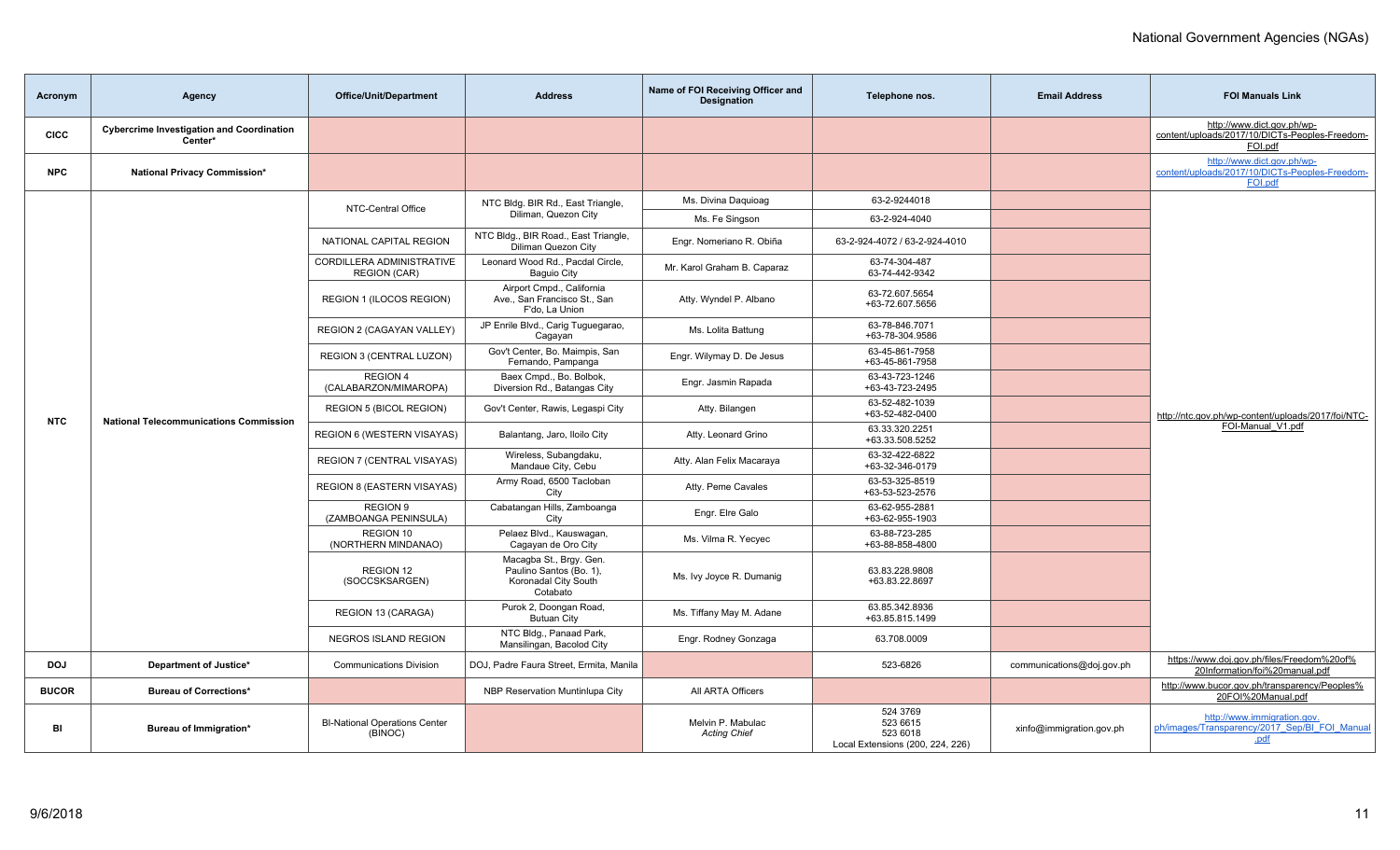| Acronym     | Agency                                      | <b>Office/Unit/Department</b>                    | <b>Address</b>                                                                                        | Name of FOI Receiving Officer and<br><b>Designation</b> | Telephone nos.                                                                                  | <b>Email Address</b>                                    | <b>FOI Manuals Link</b>                                                              |
|-------------|---------------------------------------------|--------------------------------------------------|-------------------------------------------------------------------------------------------------------|---------------------------------------------------------|-------------------------------------------------------------------------------------------------|---------------------------------------------------------|--------------------------------------------------------------------------------------|
| NBI         | National Bureau of Investigation*           |                                                  |                                                                                                       |                                                         |                                                                                                 |                                                         | http://nbi.gov.<br>ph/uploads/2017/08/foi peoples manual.pdf                         |
| <b>LRA</b>  | Land Registration Authority*                |                                                  |                                                                                                       |                                                         |                                                                                                 |                                                         | https://drive.google.<br>com/file/d/0BxCDaokFxLKgVXRXSUxnbzlyb1k/view                |
| <b>OADR</b> | Office for Alternative Dispute Resolution*  |                                                  |                                                                                                       |                                                         |                                                                                                 |                                                         | https://doj.gov.ph/files/Freedom%20of%<br>20Information/foi%20manual.pdf             |
| <b>OGCC</b> | Office of the Government Corporate Counsel* |                                                  |                                                                                                       |                                                         | $(02)$ 436-4458;<br>(02) 436-3779;<br>(02) 927-0035;<br>(02) 927-0030<br>Fax No.: (02) 436-4475 | records@ogcc.gov.ph                                     | http://ogcc.gov.ph/wp-<br>content/uploads/2016/11/OGCC-FOI-PEOPLES-<br>MANUAL.pdf    |
| <b>OSG</b>  | Office of the Solicitor General*            |                                                  |                                                                                                       |                                                         |                                                                                                 |                                                         | http://osg.gov.<br>ph/old/osqwebsite/images/transparency-<br>seal/Peoples Manual.pdf |
|             |                                             | CENTRAL OFFICE (CO)                              | 2F, DOJ Agencies Building, NIA Road,<br>Diliman, Quezon City 1100                                     | AO V Elani C. Layaoen                                   | (02) 927-00-04                                                                                  | probation.info@gmail.com                                |                                                                                      |
|             |                                             | NATIONAL CAPITAL REGION<br>(NCR)                 | G/F, DOJ Agencies Bldg., NIA Road,<br>Diliman, Quezon City                                            | AO IV Ma. Delsie G. Cosme                               | $(02)$ 920-9808;<br>(02) 926-2950                                                               | ncr.dojppa@gmail.com                                    |                                                                                      |
|             |                                             | CORDILLERA ADMINISTRATIVE<br><b>REGION (CAR)</b> | Room 111 Hall of Justice, Baquio City                                                                 | AO II Kirk John S. Yapyapan                             | (074) 424-0608                                                                                  | paroleandprobationcar@gmail.com                         |                                                                                      |
|             |                                             | <b>REGION I</b>                                  | 2nd & 3rd Flrs., O.D. Leones Bldg., Gov.<br>Aquila Road, Sevilla,<br>2500 San Fernando City, La Union | AO IV Ma. Theresa L. Manzano                            | (072) 607-6396; (072) 888-7948<br>(072) 607-6396; (072) 607-4142                                | region1ppa@yahoo.com                                    |                                                                                      |
|             |                                             | <b>REGION II</b>                                 | Josefina Tang Bldg., Burgost St., Centro<br>8, Tuguegarao City                                        | AO IV Olive Grace F. Pagalilauan                        | (078) 396-0521<br>0917-519-3968                                                                 | probation_r2@yahoo.com                                  |                                                                                      |
|             |                                             | <b>REGION III</b>                                | 2/F, CLK Building, Dolores, City of San<br>Fernando, Pampanga                                         | AO IV Rachel C. Zulueta                                 | (045) 961-2282; 961-2292                                                                        | dojppa.regionaloffice3@yahoo.com.<br>ph                 |                                                                                      |
|             |                                             | <b>REGION IV-A</b>                               | Regional Office No. IV<br>Penthouse #5 & 6, HECTAN Commercial<br>Center<br>Brgy. Halang, Calamba City | AO IV Maricel G. Toribio                                | (049) 545-9297<br>$(049) 545 - 9269$<br>0915-9274698                                            | ppadojr4@gmail.com                                      |                                                                                      |
|             |                                             | REGION IV-B (MIMAROPA)                           | GLM Bldg., Bonifacio cor. San Agustin<br>St<br>Brgy. Ibaba East, Calapan City                         | AO IV Gazel I. Villadiego                               | (043) 288-1232<br>(043) 441-6911                                                                | ppa_reg4b@yahoo.com.ph                                  | http://probation.gov.ph/wp-                                                          |
| <b>PPA</b>  | <b>Parole and Probation Administration</b>  | <b>REGION V</b>                                  | DOJ Building, City Hall Compound, J.<br>Miranda Avenue, Naga City                                     | AO IV Jesusa G. Martinez                                | (054) 473-0577                                                                                  | region5.ppadoj@gmail.com                                | content/uploads/2017/09/AMENDED PPA FOI PE<br><b>OPLES MANUAL.pdf</b>                |
|             |                                             | <b>REGION VI</b>                                 | Room 404, Hall of Justice, Bonifacio<br>Drive, Iloilo City                                            | AO IV Ma. Lorna O. Acujeda                              | PLDT (033) 337-32-55; Globeline (033)<br>508-93-67<br>0928-445-8658                             | doiprobationreg6@yahoo.com                              |                                                                                      |
|             |                                             | <b>REGION VII</b>                                | Unit A & B, 2/F BF Bldg., N. Escario St.,<br>6000 Cebu City                                           | AO IV Fiel C. Casinillo                                 | (032) 253-3005; (032) 410-7263                                                                  | r7probation@ymail.com                                   |                                                                                      |
|             |                                             | <b>REGION VIII</b>                               | Bulwagan ng Katarungan, Ramon<br>Magsaysay Blvd., cor. Army Road,<br><b>Tacloban City</b>             | AO IV Ruth A. Catucod                                   | (053) 523-2134                                                                                  | ppadojregionalofficeviii@gmail.com                      |                                                                                      |
|             |                                             | <b>REGION IX</b>                                 | Regional Complex, F.S. Pajares Avenue,<br>Pagadian City                                               | AO IV Marites J. Pimentel                               | (062) 925-0127                                                                                  | pparegion9@yahoo.com /<br>region9@probation.gov.ph      |                                                                                      |
|             |                                             | <b>REGION X</b>                                  | 3/F, Room #7, Jofelmor Bdg., J.R. Borja-<br>Mortola St<br>9000 Cagayan de Oro City                    | AO IV Jumar B. Requielme                                | (088) 880-7063                                                                                  | region10.ppadoj@gmail.com /<br>ppadojregion10@yahoo.com |                                                                                      |
|             |                                             | <b>REGION XI</b>                                 | 2/F Hall of Justice, Ecoland, Davao City                                                              | AO IV Sol N. Lapating                                   | (082) 297-7895<br>(082) 296-1213                                                                | region11.ppadoj@gmail.com                               |                                                                                      |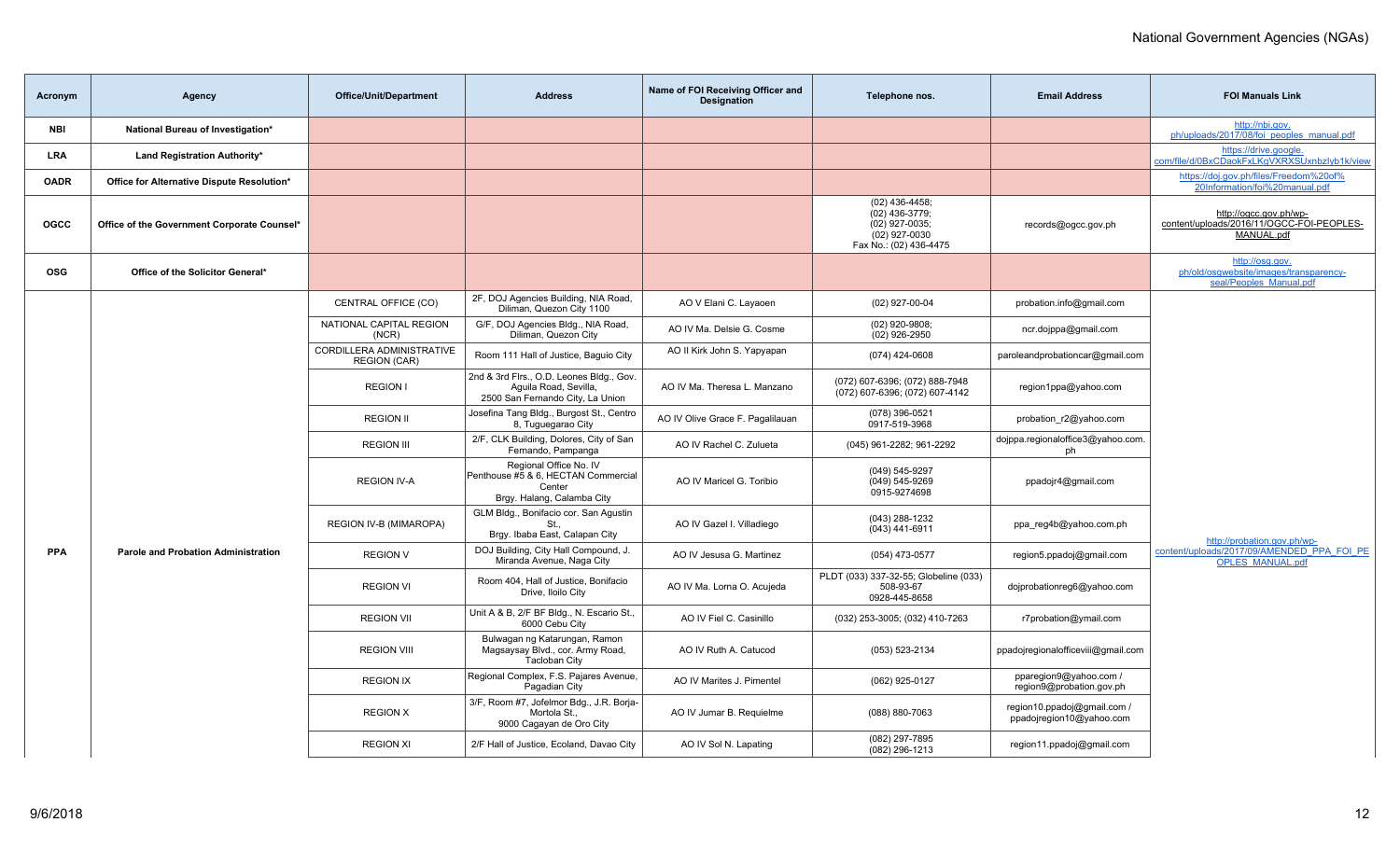| Acronym     | Agency                                                | Office/Unit/Department                              | <b>Address</b>                                                                                                                              | Name of FOI Receiving Officer and<br><b>Designation</b> | Telephone nos.                                                  | <b>Email Address</b>                                | <b>FOI Manuals Link</b>                                              |
|-------------|-------------------------------------------------------|-----------------------------------------------------|---------------------------------------------------------------------------------------------------------------------------------------------|---------------------------------------------------------|-----------------------------------------------------------------|-----------------------------------------------------|----------------------------------------------------------------------|
|             |                                                       | <b>REGION XII</b>                                   | No. 6 Balmores Corner Bernarda Sts.,<br>Barangay GPS,<br>Koronadal City, 9506 South Cotabato                                                | AO IV Danstone Guy P. Dayaday                           | (083) 520-08-40                                                 | region12.ppadoj@gmail.com                           |                                                                      |
|             |                                                       | <b>REGION XIII (CARAGA)</b>                         | Acostaville, Libertad, 8600 Butuan City                                                                                                     | AO IV Nelia O. Bermudez                                 | (085) 815-1662 / 815-2405 / 341-2021                            | ppacaraga@hotmail.com                               |                                                                      |
| <b>PCGG</b> | <b>Presidential Commission on Good</b><br>Government* |                                                     |                                                                                                                                             |                                                         |                                                                 |                                                     | http://pcgg.gov.ph/wp-<br>content/uploads/2017/05/Peoples-Manual.pdf |
| <b>PAO</b>  | <b>Public Attorney's Office</b>                       | Public Attorney's Office                            | 5th Floor, DOJ Agencies Bldg., NIA<br>Road cor. East Avenue,<br>Diliman, Quezon City                                                        | Bernard C. Biong                                        | (02) 929-9436 local 106-107                                     | pao executive@yahoo.com                             | http://www.pao.gov.ph/page.php?id=216                                |
|             |                                                       | <b>OSEC Records</b>                                 | 7th Floor, DOLE Bldg<br>Intramuros, Manila                                                                                                  | Ester B. Cabusi                                         | 527-3000 loc. 706/707                                           | dole osecrecords@yahoo.com                          |                                                                      |
|             |                                                       | Administrative<br>Service                           | 2nd Floor, DOLE Bldg.,<br>Intramuros, Manila                                                                                                | Joan Bonabon                                            | 527-3000 loc. 202                                               | administrativeservice@gmail.com                     |                                                                      |
|             |                                                       | Financial and<br><b>Management Service</b>          | 4th Floor, DOLE Bldg<br>Intramuros, Manila                                                                                                  | Princess R. Sevilla                                     | 527-3000 loc. 412                                               | fmsod.dole@yahoo.com                                |                                                                      |
|             |                                                       | Human Resource<br><b>Development Service</b>        | 5th Floor, DOLE Bldg.,<br>Intramuros, Manila                                                                                                | Aurea P. Espinosa                                       | 527-3000 loc. 502                                               | dolehrds.od@gmail.com                               |                                                                      |
|             |                                                       | <b>Internal Audit Service</b>                       | 4th Floor, DOLE Bldg<br>Intramuros, Manila                                                                                                  | Herminia L. Salazar                                     | 527-3000 loc. 455                                               | ias_dole@yahoo.com                                  |                                                                      |
|             |                                                       | Information and Publication Service                 | 6th Floor, DOLE Bldg.,<br>Intramuros, Manila                                                                                                | Madelyn D. Dometita                                     | 527-3000 loc. 625                                               | laborcommunications@gmail.com<br>dole lco@yahoo.com |                                                                      |
|             |                                                       | <b>Legal Service</b>                                | 6th Floor, DOLE Bldg<br>Intramuros, Manila                                                                                                  | Cristine Antonette D. Parong                            | 527-3000 loc. 610                                               | dole.ls.od@gmail.com                                |                                                                      |
|             |                                                       | <b>Planning Service</b>                             | 6th Floor, DOLE Bldg.,<br>Intramuros, Manila                                                                                                | Imelda E. Babat                                         | 527-3000 loc. 617                                               | ps@dole.gov.ph                                      |                                                                      |
|             |                                                       | Bureau of Local<br>Employment                       | 6th Floor, First Intramuros BF<br>Condominium Corporation,<br>Solana St., corner Andres<br>Soriano Ave. (Aduana St.),<br>Intramuros, Manila | Myka Rose Trono                                         | 528-0087                                                        | od_ble@yahoo.com                                    |                                                                      |
|             |                                                       | Bureau of Labor<br>Relations                        | 6th Floor, First Intramuros BF<br>Condominium Corporation,<br>Solana St., corner Andres<br>Soriano Ave. (Aduana St.),<br>Intramuros, Manila | Vivian P. Orencillo                                     | 527-2551<br>527-2459                                            | blr_od@yahoo.com                                    |                                                                      |
|             |                                                       | Bureau of Working<br>Conditions                     | 3rd Floor, DOLE Bldg.,<br>Intramuros, Manila                                                                                                | Jann Kristine G. Barboza                                | 527-3000 loc. 308                                               | dole.bwc@gmail.com                                  |                                                                      |
|             |                                                       | <b>Bureau of Workers</b><br>with Special Concerns   | 9/F G.E. Antonino Bldg. J.<br>Bocobo St. cor T.M Kalaw Ave.<br>Ermita, Manila                                                               | Cecilia D. Santiago                                     | 404-3336; 527-5856<br>527-2857: 527-3116:<br>527-2558; 528-0119 | mail@bwsc.dole.gov.ph                               |                                                                      |
|             |                                                       | <b>Internal Labor Affairs</b><br>Bureau             | 2nd Floor, DOLE Bldg.,<br>Intramuros, Manila                                                                                                | Dino Cielito D. Julve                                   | 527-3000 loc. 103                                               | dole.ilab@ymail.com                                 |                                                                      |
|             |                                                       | National<br><b>Reintegration Center</b><br>for OFWs | Ground Flr., Blas F. Ople<br>Development Center, cor. Solana<br>and Victoria Sts., Intramuros, Manila                                       | Shela Marie P. Agbayani                                 | 527-6184 526-2633                                               |                                                     |                                                                      |
|             |                                                       |                                                     |                                                                                                                                             | Ma. Clarissa B. Bayot                                   |                                                                 |                                                     |                                                                      |
|             |                                                       | National Capital<br>Region                          | DOLE-NCR Building, 967<br>Maligaya St., Malate, Manila                                                                                      | Nora O. Garcia                                          | $(02)$ 310-4018                                                 | ncr@dole.gov.ph                                     |                                                                      |
|             |                                                       |                                                     |                                                                                                                                             | Lorraine M. Cea                                         |                                                                 |                                                     |                                                                      |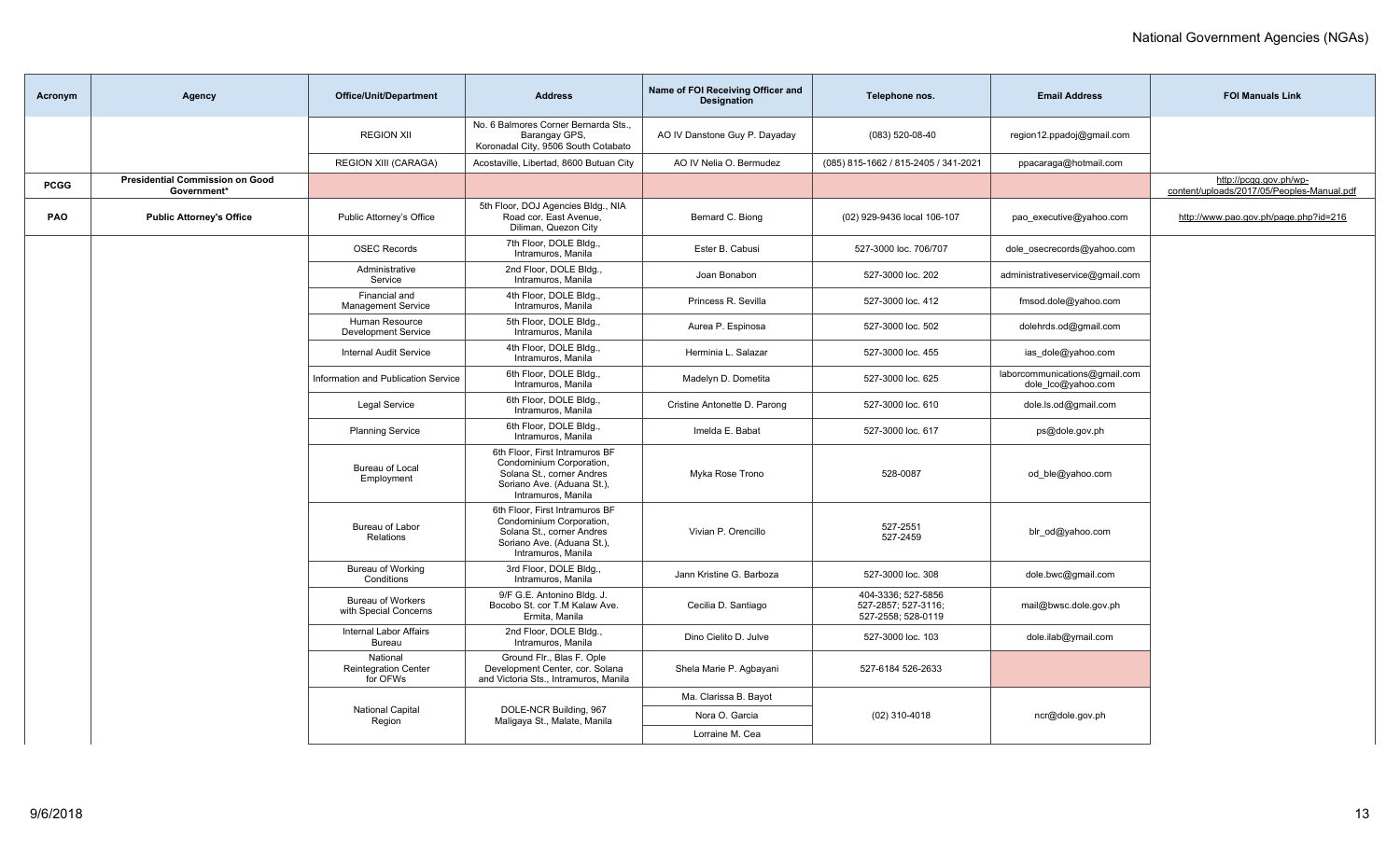| Acronym | Agency | <b>Office/Unit/Department</b>          | <b>Address</b>                                                                                                     | Name of FOI Receiving Officer and<br><b>Designation</b> | Telephone nos.                        | <b>Email Address</b>          | <b>FOI Manuals Link</b> |
|---------|--------|----------------------------------------|--------------------------------------------------------------------------------------------------------------------|---------------------------------------------------------|---------------------------------------|-------------------------------|-------------------------|
|         |        | Cordillera<br>Administrative<br>Region | Cabinet Hill, Baguio City                                                                                          | Gieniel Andrea L. Lacambra                              | (074) 442-2447                        | dolecar88@yahoo.com           |                         |
|         |        | Regional Office No. 1                  | Arnel Building, Mabini St.,<br>Catbangen, San Fernando City,<br>La Union                                           | Arly S. Valdez                                          | (072) 242-1753                        | dole_ro1@yahoo.com            |                         |
|         |        | Regional Office No. 2                  | Turingan Building, Campos St.,<br>Caritan Centro, Tuguegarao City,<br>Cagayan                                      | Pedro B. Lagundi                                        | (078) 844-2728                        | ro2@dole.gov.ph               |                         |
|         |        |                                        | Diosdado Macapagal Regional<br>Government Center, Barangay                                                         | Lolita M. Pingol                                        | $(045)$ 861-4383                      |                               |                         |
|         |        | Regional Office No. 3                  | Maimpis, City of San Fernando,<br>Pampanga                                                                         | Mary Josephine L. Castro                                | $(045)$ 455-1614                      | dolero3@gmail.com             |                         |
|         |        | Regional Office No.<br>$4-A$           | 3rd and 4th Floors Andenson<br>Building II, Parian, Calamba City,<br>Laguna                                        | Josefina D. Pugate                                      | (049) 545-0292                        | ro4a@dole.gov.ph              |                         |
|         |        | Regional Office No. 4-B                | 3rd Floor, Confil Building, Roxas<br>Drive corner Sampaguita St.,<br>Lumangbayan Calapan City,<br>Oriental Mindoro | Bienvenido S. Aguayo                                    | (043) 288-2080/2078<br>(043) 288-2129 | doleregion4b@yahoo.com        |                         |
|         |        | Regional Office No. 5                  | Doña Aurora St., Old Albay,<br>Legaspi City                                                                        | Alma V. Corve                                           | $(052)$ 480-5830                      | ro5dole@yahoo.com             |                         |
|         |        | Regional Office No. 6                  | Swan Rose Building,<br>Commission Civil St., Jaro, Iloilo<br>City                                                  | Elsie A. Oñaza                                          | (033) 320-8026                        | doleregion6@yahoo.com         |                         |
|         |        | Regional Office No. 7                  | 3rd and 4th Flr. DOLE-RO7<br><b>Building General Maxilom</b><br>Avenue Corner Gorordo Avenue<br>Cebu City          | Merlie A. Lao                                           | (032) 266-2792                        | dole_centralvisayas@yahoo.com |                         |
|         |        | Negros Island<br>Region (NIR)          | St. Therese of Child Jesus St.<br>Claytown Daro, Dumaguete City                                                    | Lyka R. Lagrana                                         | (035) 422-9741                        | dolenir@yahoo.com             |                         |
|         |        | Regional Office No. 8                  | DOLE Compound, Trece Martires<br>St., Tacloban City                                                                | Virgilio A. Doroja, Jr.                                 | (053) 832-0697                        | doletacloban@yahoo.com        |                         |
|         |        | Regional Office No. 9                  | 3rd Flr. QNS Bldg., Vet. Ave.<br>Ext., Tumaga Rd., Zamboanga<br>City                                               | Paricia J. Sappal                                       | (062) 991-2673                        | dole9record@yahoo.com         |                         |
|         |        | Regional Office No. 10                 | Monte Carlo Building, RER<br>Phase I, Kauswagan National                                                           | Floripes T.Ferris                                       | (08822) 727682                        | dole10 imsd@yahoo.com         |                         |
|         |        |                                        | Highway, Cagayan De Oro City                                                                                       | Mildred E. Dablio                                       |                                       |                               |                         |
|         |        | Regional Office No. 11                 | 4th Floor Davao Ching Printers<br>Bldg., Corner Dacudao Ave. and<br>Lakandula St., Agdao, Davao<br>City            | Evelyn B. Sularte                                       | (082) 227-4289                        | dole11davao@yahoo.com         |                         |
|         |        | Regional Office No. 12                 | 102 Acepal Building, Mabini                                                                                        | Kathleen Z. Turnos                                      | (083) 228-2190                        | dole12.ro@gmail.com           |                         |
|         |        |                                        | Extension, Koronadal City                                                                                          | Vanessa Gay D. Ramo                                     |                                       |                               |                         |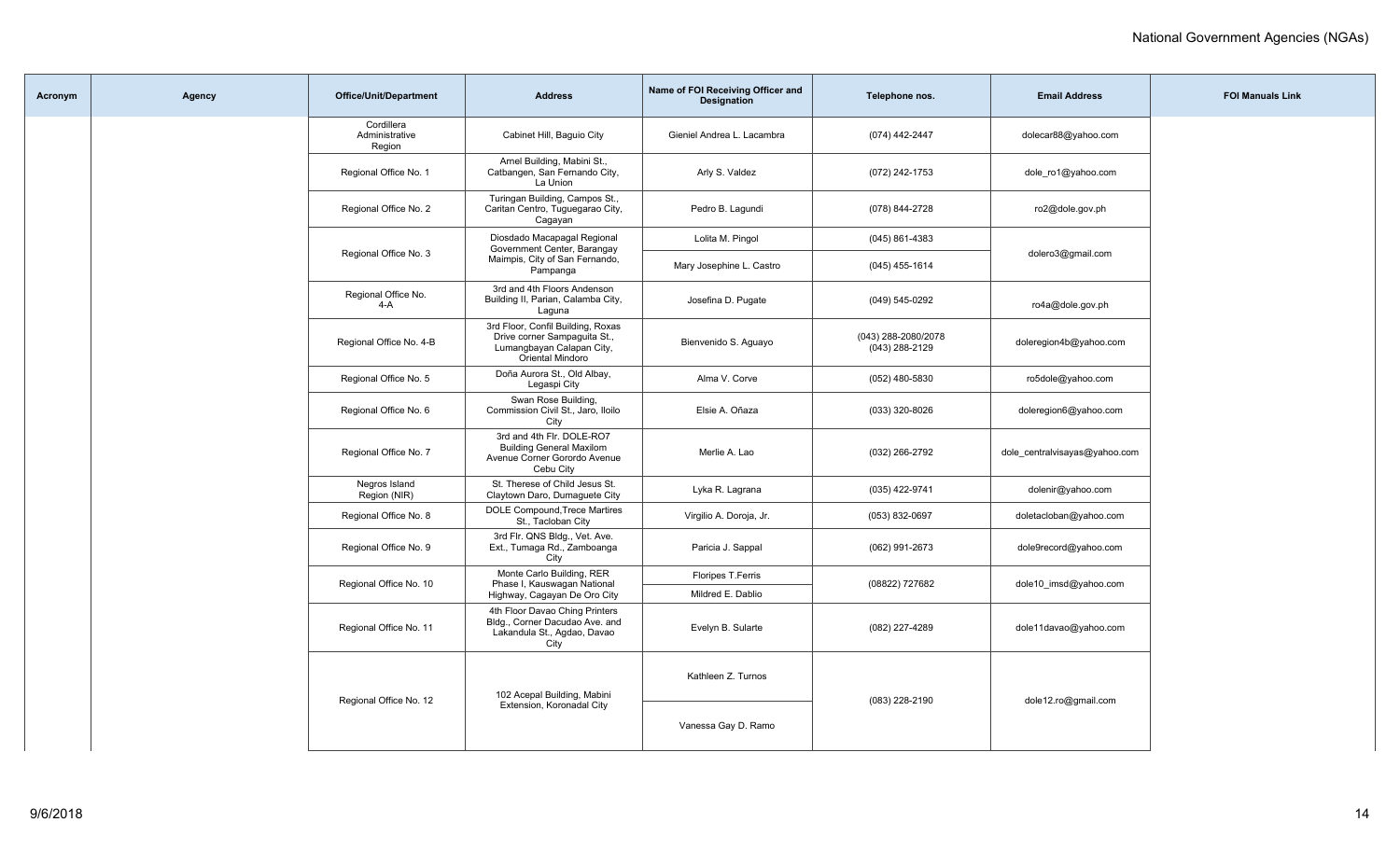| Acronym     | Agency                             | <b>Office/Unit/Department</b>  | <b>Address</b>                                                                                                                                               | Name of FOI Receiving Officer and<br><b>Designation</b> | Telephone nos.                                                                             | <b>Email Address</b>   | <b>FOI Manuals Link</b>                                                                 |
|-------------|------------------------------------|--------------------------------|--------------------------------------------------------------------------------------------------------------------------------------------------------------|---------------------------------------------------------|--------------------------------------------------------------------------------------------|------------------------|-----------------------------------------------------------------------------------------|
|             |                                    | Regional Office No.13 (CARAGA) | Nimfa Tiu Building III, J. P.<br>Rosales Avenue, Butuan City                                                                                                 | Annie C. Tangpos                                        | (085) 342-9503                                                                             | dolecaraga13@gmail.com |                                                                                         |
|             |                                    | Hongkong                       | Philippine Consulate General<br>1101 & 1601 Tower 1, Admiralty<br>Center.<br>18 Harcourt Road, Hongkong                                                      | Medetrina Chaneco                                       | tel: (852) 2866-4882 / 2823-8567<br>fax: (852) 2861-3521 / 2866-4882                       |                        |                                                                                         |
|             |                                    | Macau                          | Philippine Consulate General<br>Unit 1407, 14th Floor AIA Tower<br>251-A 301, Avenida Commercial<br>de Macau<br>Macau SAR                                    | Vivian F. Tornea                                        | (853) 2871-5039                                                                            |                        |                                                                                         |
|             |                                    | Tokyo                          | Philippine Embassy<br>1-15-5 Roppongi Minato-Ku,<br>Tokyo, Japan                                                                                             | Erika Jersey Oliveros                                   | tel: (813) 5562-1574 / 1600 /<br>1573(OWWA)<br>fax: (813) 5545-3447                        |                        |                                                                                         |
|             |                                    | Singapore                      | Philippine Embassy<br>20 Nassim Road, Singapore<br>258395                                                                                                    | Cheryl Tanchinco                                        | tel: (65) 6835-3780 / 6733-2991 /<br>6834-1690 / 6732-7509 (OWWA)<br>fax: (65) 6732-5789   |                        |                                                                                         |
|             |                                    | Kuala Lumpur                   | Philippine Embassy No. 1 Changkat Kia<br>Peng, 50450<br>Kuala Lumpur, Malaysia 50450                                                                         | Reynald Dacanay                                         | tel: (603) 2148-4233 loc 122<br>fax: (603) 2143-3051                                       |                        |                                                                                         |
|             |                                    | Brunei Darussalam              | <b>Philippine Embassy</b><br>Simpang 336, Diplomatic<br>Enclave, JalanKebangsaan<br>Bandar Seri Begawan, Brunei<br>Darussalam BA1210                         | Tito Baldago, Jr.                                       | tel: (6732) 237-052 (DL) / 236-<br>981 Hotline: 874-1972 / 883-0933<br>fax: (6732) 236-980 |                        |                                                                                         |
| <b>DOLE</b> | Department of Labor and Employment | Taipei                         | <b>MECO Labor Center</b><br>10F, 309Song Jiang Road,<br>Zhong Shan District<br>Taipei City 10483, Taiwan                                                     | Imelda Bugayong                                         | Tel: (8862) 250-79803 / 04 / 250-<br>79812<br>fax: (8862) 250-79805                        |                        | https://www.dole.gov.ph/files/DOLE%20FOI%<br>20People's%20Manual%20May%20%202017(1).pdf |
|             |                                    | Kaohsiung                      | <b>MECO Labor Center</b><br>9F-2, No. 80, Grand 50 Tower,<br>Mintzu First Road<br>San Min District, Kaohsiung City,<br>Taiwan                                | Ronald N. Raymundo                                      | tel: (8867) 398-2475 / 398-7078<br>fax: (8867) 398-0541                                    |                        |                                                                                         |
|             |                                    | Taichung                       | MECO Labor Center<br>Cathay Insurance Chung Gang<br><b>Building</b><br>4/F, Suite 2A, No. 239 Min Quan<br>Road West District<br>Taichung City 40341, Taiwan  | Maridel L. Macaraig                                     | tel: (88642) 302-9089 / 302-9093<br>(OWWA)<br>fax: (88642) 302-9091 / 302-9095<br>(OWWA)   |                        |                                                                                         |
|             |                                    | Korea                          | Philippine Embassy<br>No. 5-1 Itaewon-dong, Yongsangu,<br>Seou                                                                                               | Rene Manqune                                            | tel: (822) 3785-3634 / 35<br>fax: (822) 3785-3624                                          |                        |                                                                                         |
|             |                                    | Australia                      | Philippine Embassy<br>No. 1 Moonah Place, Yarralumla.<br>ACT 2600, Australia                                                                                 | Maria Emelita Jose                                      | tel: (612) 6273-8882<br>fax: (612) 6273-3984                                               |                        |                                                                                         |
|             |                                    | Riyadh                         | Philippine Overseas Labor Office<br>No. 10 Abu Al Maali Al-Zaki<br>Street, Sulaimaniyah District P.O. Box<br>94366, Riyadh 11693,<br>Kingdom of Saudi Arabia | William E. Calina                                       |                                                                                            |                        |                                                                                         |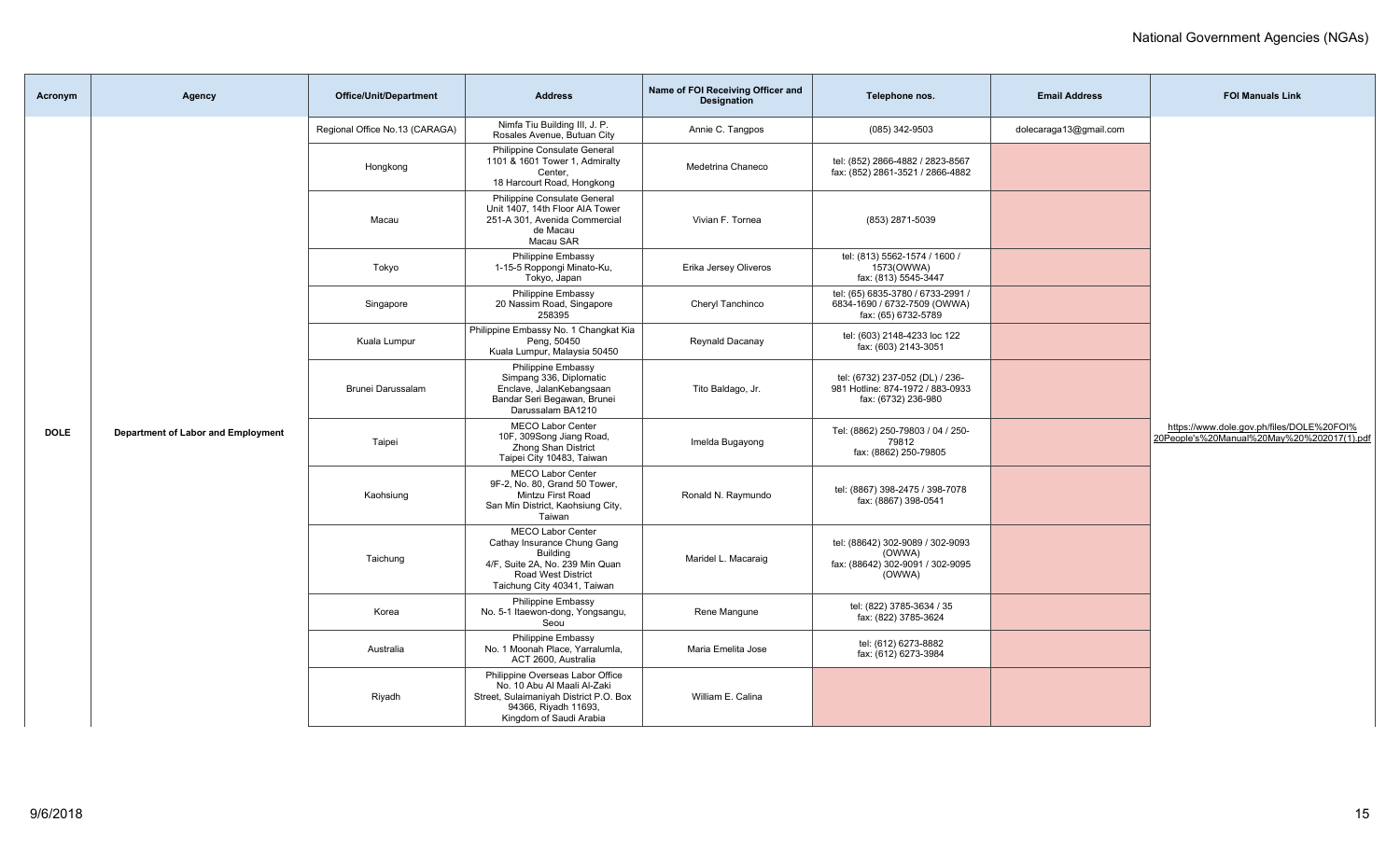| Acronym | <b>Agency</b> | <b>Office/Unit/Department</b> | <b>Address</b>                                                                                                                                               | Name of FOI Receiving Officer and<br><b>Designation</b> | Telephone nos.                                                                        | <b>Email Address</b> | <b>FOI Manuals Link</b> |
|---------|---------------|-------------------------------|--------------------------------------------------------------------------------------------------------------------------------------------------------------|---------------------------------------------------------|---------------------------------------------------------------------------------------|----------------------|-------------------------|
|         |               | Unaizah                       | Philippine Overseas Labor Office<br>No. 10 Abu Al Maali Al-Zaki<br>Street, Sulaimaniyah District<br>P.O. Box 94366, Riyadh 11693,<br>Kingdom of Saudi Arabia | Manolo R. Barotilla                                     | (9661) 480-6593                                                                       |                      |                         |
|         |               | Alkhobar                      | Philippine Overseas Labor Office<br>No. 10 Abu Al Maali Al-Zaki<br>Street, Sulaimaniyah District<br>P.O. Box 94366, Riyadh 11693,<br>Kingdom of Saudi Arabia | Marissa Villanueva                                      | Tel: (9663) 894-1846 / 894-2890/<br>(9665) 01269742 (hotline)<br>fax: (9663) 899-5714 |                      |                         |
|         |               | Jeddah                        | Philippine Consulate General<br>Building No. 4663, Fajer Street,<br>Al Rehab District 6<br>P.O. Box 16254, Jeddah 21464                                      | Rica Maria Bernardez                                    | (9665) 698-19720                                                                      |                      |                         |
|         |               | Abu Dhabi                     | <b>Philippine Embassy</b><br>W-48, Street No. 8, Sector 2-23<br>Plot 51. Al Qubaisat. Abu Dhabi. UAE P.<br>O Box 3215                                        | Ma. Fe Teoxon                                           |                                                                                       |                      |                         |
|         |               | Dubai                         | Philippine Overseas Labor Office<br>Villa No. 2 Beirut Street No. 35-A<br>Al Qusais 3,<br>P.O. Box 4960 Dubai UAE                                            | Jocelyn Distrajo                                        | (9714) 220-7011                                                                       |                      |                         |
|         |               | Bahrain                       | Philippine Embassy<br>Villa 939 Road 3220, Blk 332,<br>Mahooz Area, PO Box 22681<br>Kingdom of Bahrain 1299                                                  | Arlene Marasigan                                        | tel: (973)177-40951 / 177-40139<br>fax: (973) 177-40829                               |                      |                         |
|         |               | Kuwait                        | <b>Philippine Embassy</b><br>Block 1, Street 101, Villa 816A<br>and 816B<br>Al Sadiq, State of Kuwait                                                        | Jeane Mendoza                                           |                                                                                       |                      |                         |
|         |               | Lebanon                       | Philippine Embassy<br>2nd Floor W Building, Mar Geries<br>Street<br>Hadath, Baabda, Lebanon 1003                                                             | Genevieve de Castro                                     | (961) 595-3532                                                                        |                      |                         |
|         |               | Syria                         | Philippine Embassy<br>56 Hamze IBM Abdul Mutaleb<br>Street, West Mezzeh, Damascus,<br>Syria                                                                  |                                                         |                                                                                       |                      |                         |
|         |               | Libya                         | Philippine Embassy<br>Gargarish Road, Km. 7, Hay<br>Andalous, Tripoli, Libya P.O.Box<br>12508                                                                | OIC, Welfare Officer Habib Malik                        | tel: (21821) 483-7059<br>(FWRC/OWWA) fax: (21821)<br>483-2544                         |                      |                         |
|         |               | Oman                          | Philippine Embassy<br>P.O. Box 420 PC 115 Madinat Qaboos,<br>Muscat, Sultanate of<br>Oman                                                                    | Oscar Anthony C. David                                  | TeleFax: (96824) 605-<br>177(POLO)/ 605-171(OWWA)                                     |                      |                         |
|         |               | Qatar                         | Philippine Embassy<br>Corner Al Furat St and Al<br>Quosoun St, Bldg 2 Zone 66,<br>Onaiza Area,<br>Dafna, West Bay, Doha, State of<br>Qatar PO Box 24900      | Lucille Gayaman                                         | tel: (974) 4486-1220 (DL) /<br>4488-4485 (OWWA)<br>fax: (974) 4488-3858               |                      |                         |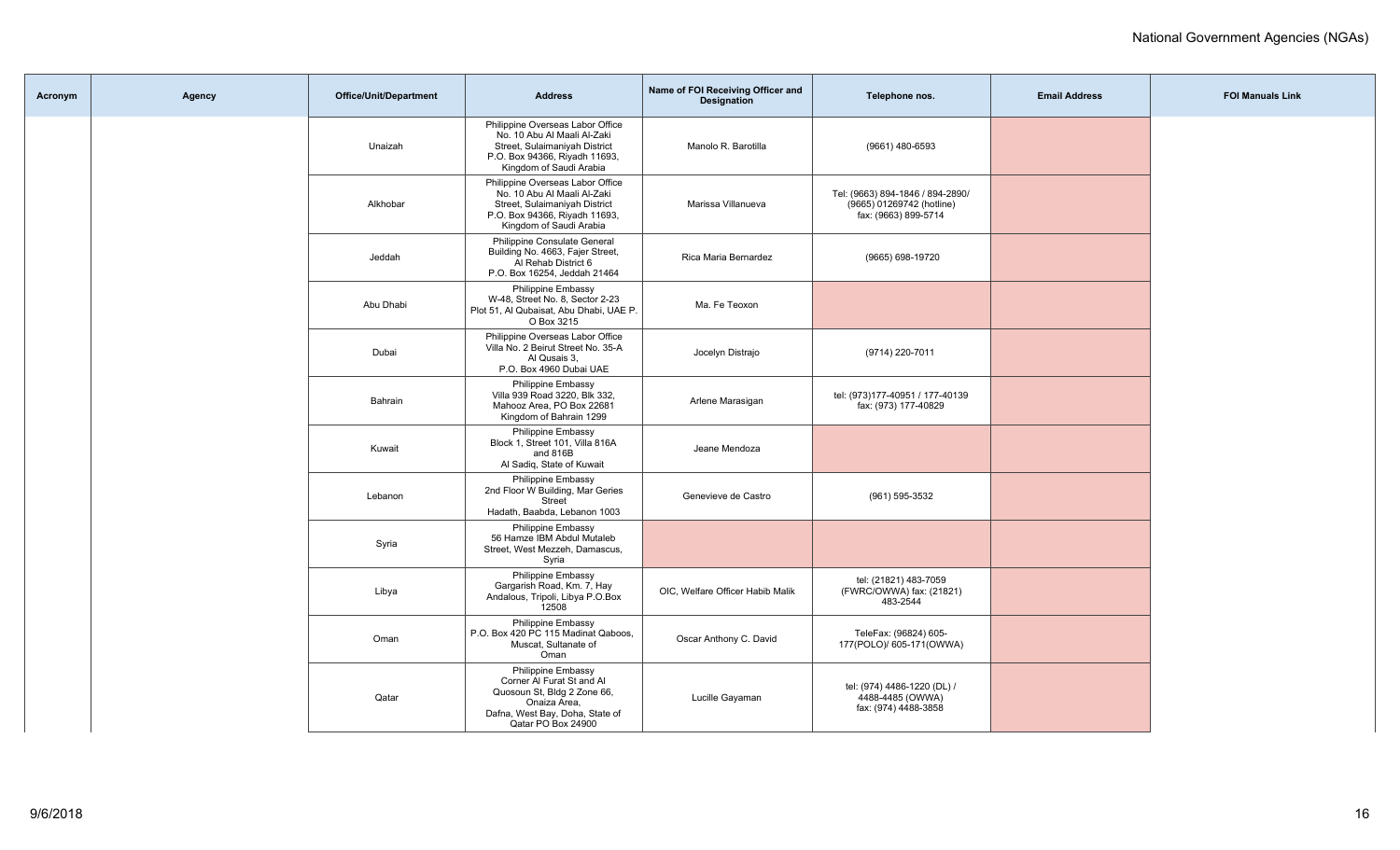| Acronym | <b>Agency</b>                      | <b>Office/Unit/Department</b>                              | <b>Address</b>                                                                                                                                                           | Name of FOI Receiving Officer and<br><b>Designation</b> | Telephone nos.                                                                                           | <b>Email Address</b>  | <b>FOI Manuals Link</b>                          |
|---------|------------------------------------|------------------------------------------------------------|--------------------------------------------------------------------------------------------------------------------------------------------------------------------------|---------------------------------------------------------|----------------------------------------------------------------------------------------------------------|-----------------------|--------------------------------------------------|
|         |                                    | Israel                                                     | Philippine Embassy<br>18 Rehov Bnei Dan 66260, TelAviv,<br>Israe                                                                                                         | <b>Iris Asis</b>                                        | Tel: (9723) 544-4531 / 601-0517 /<br>601-0521<br>Fax: (9723) 544-4580 / 602-2496<br>(OWWA)               |                       |                                                  |
|         |                                    | Jordan                                                     | Philippine Overseas Labor Office<br>No.113 Almanar Bldg., Khalil<br>Yassin Al Talhoni St., Der<br>Ghabar Amman, Jordan                                                   | Beau P. Cerdena, Jr.                                    | (9626) 593-0464                                                                                          |                       |                                                  |
|         |                                    | Washington D.C.                                            | <b>Philippine Embassy</b><br>1600 Massachusetts Ave., N.W.<br>Washington, D.C. 20036                                                                                     | Eliza Lucido                                            | tel: (1202) 467-9426<br>fax: (1202) 887-5830                                                             |                       |                                                  |
|         |                                    | Toronto                                                    | Philippine Consulate General<br>160 Eglinton Avenue East, Suite 200,<br>Toronto<br>Ontario M4P3B5 Canada                                                                 | Ann Apasra S. Abas                                      | tel: (1416) 975-8252<br>fax: (1416) 975-8277                                                             |                       |                                                  |
|         |                                    | Vancouver                                                  | Philippine Consulate General<br>Philippine Overseas Labor Office<br>Suite 611, World Trade Center<br>Office Complex<br>999 Canada Place, Vancouver,<br>BC, Canada V6C3E1 | Violeta J. Buenaventura                                 | Tel: (1604) 641-1234<br>Fax: (1604) 641-1279                                                             |                       |                                                  |
|         |                                    | Rome                                                       | Philippine Embassy<br>Via Delle Medaglie D'Oro, 112-<br>114, 00136 Rome, Italy                                                                                           | Laarni Cordova                                          | tel: (3906) 397-46101 / 397-<br>51751 (OWWA) / 397-21505<br>(SSS)<br>fax: (3906) 397-46101/397-<br>40872 |                       |                                                  |
|         |                                    | Milan                                                      | Philippine Consulate General<br>Via Stromboli 1, 20144 Milan,<br>Italy                                                                                                   | Mary Rose Usaraga                                       | Tel: (3902) 435-11524 / 435-<br>11529 loc 214/219<br>Fax: (3902) 439-86538                               |                       |                                                  |
|         |                                    | Geneva                                                     | Philippine Mission to the United<br>Nations<br>47 Avenue Blanc 1202 Geneva,<br>Switzerland                                                                               | Suzanne Rodriguez                                       | tel: (4122) 716-1930<br>fax: (4122) 738-7513                                                             |                       |                                                  |
|         |                                    | Madrid                                                     | Philippine Overseas Labor Office<br>Calle Alcala 149, 2B<br>28009, Madrid, Spain                                                                                         | <b>Avenger Marinas</b>                                  | (3491) 781-8624 / 7818626<br>fax: (3491) 781-8625                                                        |                       |                                                  |
|         |                                    | Greece                                                     | <b>Philippine Embassy</b><br>10 Fthiotidos Street, Ambelokipi,<br>Athens, Greece 115 23                                                                                  | Roselily A. Villanueva                                  | telefax: (30210) 698-3335                                                                                |                       |                                                  |
|         |                                    | Cyprus                                                     | Philippine Overseas Labor Office<br>Flat 13 4th Florr, 26 Grivas<br>Digenis Avenue<br>1066 Nicosia, Cyprus                                                               | Everos Evangelista                                      | tel: (35722) 106995<br>fax: (35722) 106996                                                               |                       |                                                  |
|         |                                    | London                                                     | Philippine Embassy<br>6 Suffolk Street, London, SW1Y<br>4HG                                                                                                              | Esperanza C. Cobarrubias                                | tel: (44207) 451-1832 / 451-1833<br>/ 839-8039<br>fax:(44207) 839-7345                                   |                       |                                                  |
| ILS     |                                    | Advocacy and Publication Division,<br><b>Labor Studies</b> | 5thFloor DOLE Building, General Luna<br>Street, Intramuros, Manila                                                                                                       | <b>REINERIO ALBA</b>                                    | Telephone No.: 527-3490 Fax No.: 527-<br>3491                                                            |                       | https://1drv.ms/b/s!Apti8JlFkLDd7WtS8fJ1Jh0Bij34 |
|         | <b>Institute for Labor Studies</b> | Finance and Administrative Division                        | 5thFloor DOLE Building, General Luna<br>Street, Intramuros, Manila                                                                                                       | CAMILO FRANCO CABUSAS                                   | Telephone No.: 527-3522Fax No.: 527-<br>3491                                                             |                       |                                                  |
|         |                                    | Central Office                                             |                                                                                                                                                                          | Marife E. Fausto                                        | $(02)$ 332-223                                                                                           | ncmbco@yahoo.com      |                                                  |
|         |                                    | Region 1                                                   |                                                                                                                                                                          | Conrad R.Obra                                           | (072) 888 4610; 700 4998                                                                                 | ncmb_rb1@yahoo.com.ph |                                                  |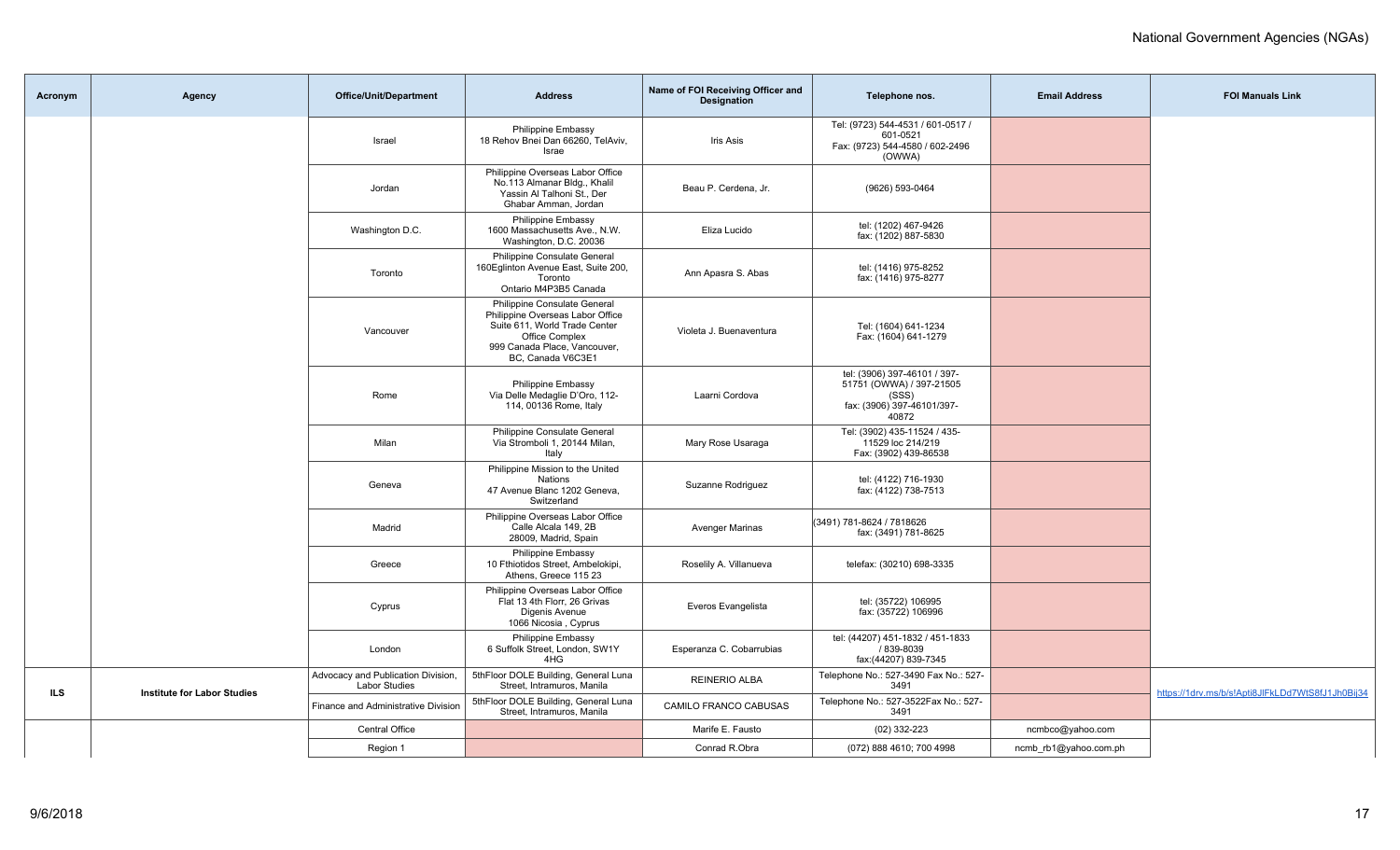| Acronym     | Agency                                           | <b>Office/Unit/Department</b>                                                                                               | <b>Address</b>                                      | Name of FOI Receiving Officer and<br><b>Designation</b> | Telephone nos.                     | <b>Email Address</b>                              | <b>FOI Manuals Link</b>                       |
|-------------|--------------------------------------------------|-----------------------------------------------------------------------------------------------------------------------------|-----------------------------------------------------|---------------------------------------------------------|------------------------------------|---------------------------------------------------|-----------------------------------------------|
|             |                                                  | Region 2                                                                                                                    |                                                     | Faye Jasper A. Requinin                                 | (078) 844 1356                     | rcmb02@yahoo.com                                  |                                               |
|             |                                                  | Region 3                                                                                                                    |                                                     | Evelyn Q. Remolacio                                     | (045) 961 4264; (047) 561 2705     | ncmbsanfernando@yahoo.com                         |                                               |
|             |                                                  | Region 4A                                                                                                                   |                                                     | Mary Grace P. Monsales                                  | (049) 531 4271; 531 2045           | ncmbiva@yahoo.com<br>ncmbiva@gmail.com            |                                               |
|             |                                                  | Region 4B                                                                                                                   |                                                     | Felix G. Belza                                          | $(02)$ 400 2529                    | ncmb4b@gmail.com                                  |                                               |
|             |                                                  | Region 5                                                                                                                    |                                                     | Efleda A. Hourani                                       | (052) 480 8467                     | ncmbrb5@yahoo.com                                 |                                               |
|             |                                                  | Region 6                                                                                                                    |                                                     | Carl Jeffrey V. Sayson                                  | (033) 338 1425; 509 0177; 332 2199 | ncmbrb6@yahoo.com                                 |                                               |
|             |                                                  | Region 7                                                                                                                    |                                                     | Maria Elena A. Pajota                                   | (032) 415 7046; 412 0170; 266 8193 | cebu.ncmb@yahoo.com                               |                                               |
| <b>NCMB</b> | <b>National Conciliation and Mediation Board</b> | Region 8                                                                                                                    |                                                     | Jenette B. Menzon                                       | (053) 321 4458; 520 3160           | ncmbrb8@yahoo.com                                 | http://co.ncmb.ph/freedom-of-information-foi/ |
|             |                                                  | Region 9                                                                                                                    |                                                     | Joyce Ann C. Reluya                                     | (032) 991 2644; 991 2186           | ncmbrb9@yahoo.com                                 |                                               |
|             |                                                  | Region 10                                                                                                                   |                                                     | Gwyneth T. Abella                                       | (08822) 723 922; 856 6123          | northmin_rcmb@yahoo.com                           |                                               |
|             |                                                  | Region 11                                                                                                                   |                                                     | Donald Orben D. Lictawa                                 | (082) 226 3465; 305 4085           | ncmbrb11@yahoo.com.ph                             |                                               |
|             |                                                  | Region 12                                                                                                                   |                                                     | Maria Cecilia V. Ceballos                               | (083) 228 3438; 304 9733           | ncmbrb12@yahoo.com.ph                             |                                               |
|             |                                                  | Region 13                                                                                                                   |                                                     | Marianee D. Villegas                                    | (085) 342 5871; 225 2434           | ncmbrb13caraga@yahoo.com                          |                                               |
|             |                                                  | <b>NCR</b>                                                                                                                  |                                                     | Michelle Bernadette R,. Agagne                          | (02) 527 7216                      | dolencmbncr@yahoo.com,<br>ncmbncr od@yahoo.com.ph |                                               |
|             |                                                  | CAR                                                                                                                         |                                                     | Limuel M. Garcia                                        | (074) 442 7292; 444 4988           | ncmbcar@yahoo.com<br>ncmbcar@gmail.com            |                                               |
|             |                                                  | <b>NIR</b>                                                                                                                  |                                                     | Melinda M. Lee                                          | (034) 433 0901; 707 0836           | ncmbnir@gmail.com                                 |                                               |
|             |                                                  | Office of the Chairman                                                                                                      | Rm. 711, PPSTA Bldg<br>5, Banawe, Quezon City       | DANILO R. PAMBUAN                                       | 711-1554                           |                                                   |                                               |
|             |                                                  | Office of the Executive<br>Clerk of Court, Records &<br>Docket Unit,<br>and Central Receiving &<br><b>Mailing Unit</b>      | Rm. 712, PPSTA Bldg.<br>5, Banawe, Quezon City      | REAH M. AGUIRRE                                         | 781-7877                           |                                                   |                                               |
|             |                                                  | Human Resource<br>Development & General<br><b>Administrative Services</b>                                                   | 5"1 Floor, PPSTA Bldg.<br>5, Banawe, Quezon<br>City | KATHERINE MAE S. BAUTISTA                               | 740-7733                           |                                                   |                                               |
|             |                                                  | Finance and Management<br>Services                                                                                          | 6'n Floor, PPSTA Bldg<br>5, Banawe, Quezon<br>City  | MARIA CAROLINA N. CERVANTES                             | 781-7870                           |                                                   |                                               |
|             |                                                  | Legal and Enforcement<br>Division                                                                                           | Rm. 815, PPSTA Bldg.<br>5, Banawe, Quezon<br>City   | ROWEL Z. DELA ROSA                                      | 740-7732                           |                                                   |                                               |
|             |                                                  | Research, Information &<br><b>Publication Division</b><br>(Planning, Performance<br>Monitoring & Management<br>Information) | Rm. 415, PPSTA Bldg.<br>5, Banawe, Quezon<br>City   | AILEN MAY A. HERMANO                                    | 781-7881                           |                                                   |                                               |
|             |                                                  | <b>First Division</b><br>(Commission Proper)                                                                                | Rm. 814, PPSTA Bldg.<br>5, Banawe, Quezon<br>City   | <b>CRISTETA E. REYES</b>                                | 740-7729                           |                                                   |                                               |
|             |                                                  | Second Division<br>(Commission Proper)                                                                                      | Rm.701, PPSTA Bldg.<br>5, Banawe, Quezon<br>City    | GILBERT T. DE UNGRIA                                    | 740-7734                           |                                                   |                                               |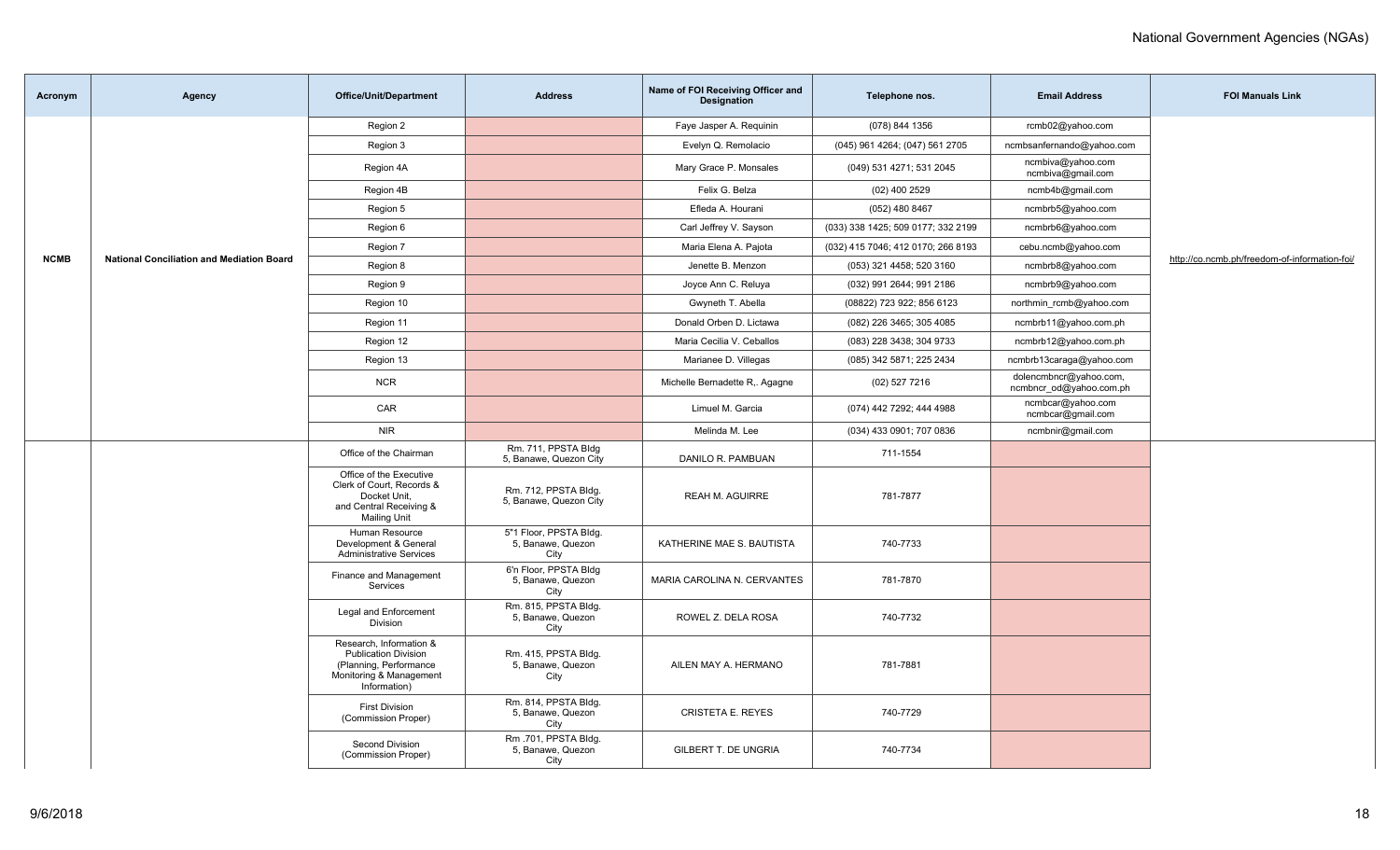| Acronym     | Agency                                     | <b>Office/Unit/Department</b>                   | <b>Address</b>                                                                                            | Name of FOI Receiving Officer and<br><b>Designation</b> | Telephone nos.    | <b>Email Address</b>                | <b>FOI Manuals Link</b>                                      |
|-------------|--------------------------------------------|-------------------------------------------------|-----------------------------------------------------------------------------------------------------------|---------------------------------------------------------|-------------------|-------------------------------------|--------------------------------------------------------------|
|             |                                            | <b>Third Division</b><br>(Commission Proper)    | Rm .803, PPSTA Bldg.<br>5, Banawe, Quezon<br>City                                                         | VAN CHRISTIAN O. LEYNES                                 | 740-7735          |                                     |                                                              |
|             |                                            | Fourth Division<br>(Commission Proper)          | 4,n Floor, PPSTA Bldg.<br>5, Banawe, Quezon<br>City                                                       | MA. ROSELETTE P. GONZALO                                | 749-0668          |                                     |                                                              |
|             |                                            | <b>Fifth Division</b><br>(Commission Proper)    | 4in Floor, PPSTA Bldg.<br>(5, Banawe, Quezon<br>City                                                      | DIVINA L. BAUTISTA                                      | 781-7863          |                                     |                                                              |
|             |                                            | <b>Sixth Division</b><br>(Commission Proper)    | 6in Floor, PPSTA Bldg. 5, Banawe,<br>Quezon City                                                          | PABLO M. MAYOR, JR.                                     | 712-8329          |                                     |                                                              |
| <b>NLRC</b> | <b>National Labor Relations Commission</b> | Seventh Division<br>(Commission Proper)         | 5/F DOLE Bldg. cor. Gen. Maxilom &<br>Gorordo Ave., Cebu City                                             | JUVE ANN N. PEQUE                                       | (032) 232-8940    |                                     | https://docs.google.com/viewer?url=http://www.nlrc.          |
|             |                                            | Eight Division<br>(Commission Proper)           | 2/F Henry Tan Bldg., 2/F Henry Tan<br>Bldg., Cagayan de Oro City                                          | JEAN B. DOMABOC- MUNEZ                                  | (088) 857-1938    |                                     | dole.gov.ph/content/transparency/FOI%20Manual.<br><u>pdf</u> |
|             |                                            | National Capital Region (Arbitration<br>Branch) | Rm. 306, PPSTA Bldg. 5, Banawe,<br>Quezon City                                                            | <b>EMILIO G. SANTOS</b>                                 | 781-7859          |                                     |                                                              |
|             |                                            | Cordillera Administrative Region                | #17 2/FManongdo Bldg., Private Road,<br>Magsaysay Ave. Baguio City                                        | ALBERT MAGNO L. CORTEZ                                  | (074) 445-2656    | nlrc_car@yahoo.com                  |                                                              |
|             |                                            | Regional Arbitration Branch I                   | 2/F GSMA Bldg. Gov. Ortega-Gen. Luna<br>Sts. Ortega-Gen. Luna Sts.                                        | MARIBEL LOURDES B. MARANAN                              | (072) 607-8362    | maribellourdesmaranan@yahoo.<br>com |                                                              |
|             |                                            | Regional Arbitration Branch II                  | Casibang Compound, Caritan Sur,<br>Tuguegarao City, Cagayan                                               | MINA P. DANAO                                           | (078) 846-1472    | nlrc_rab2@yahoo.com                 |                                                              |
|             |                                            | Regional Arbitration Branch III                 | 4th Floor ASCORP Bldg Mc Arthur<br>Highway Dolores, City of San Fernando,<br>Pampanga                     | ELIZABETH O. DIZON                                      | (045)961-2431     | NLRCRABIII@yahoo.com                |                                                              |
|             |                                            | Regional Arbitration Branch IV                  | 2/F Hectan Bldg. Commercial Center,<br>National Highway cor. Chipeco Ave.,<br>Brgy. Halang, Calamba City  | MARLO LEX N. TANDORA                                    | (049)985-3869     | generososantos@yahoo.com            |                                                              |
|             |                                            | Regional Arbitration Branch V                   | 3/F M. Dy Bldg. Rizal St., Legazpi City                                                                   | EDITH C. BUENAAGUA                                      | (052)481-4248     | nlrc rab5leg@yahoo.com              |                                                              |
|             |                                            | Regional Arbitration Branch VI                  | 2/F S.C. Divinagracia Bldg., Quezon-<br>Delgado Sts. Iloilo City                                          | JOCELYN C. OCHON                                        | $(033)$ 337-8781  | nlrc.iloilo@yahoo.com               |                                                              |
|             |                                            | Negros Island<br>Region                         | Level 2, East Two, Corporate Center<br>Circumferential cor. Diola St., Villamonte,<br><b>Bacolod City</b> | PAG-ASA C. DE PADUA                                     | (034)433-6149     | nlrcrab6@yahoo.com                  |                                                              |
|             |                                            | Regional Arbitration Branch VII                 | 2/F Lim's Brotherhood Foundation, Inc.<br>Osmena Blvd. and J.<br>Llorento Sts. Capitol<br>Site, Cebu City | SABRINA S. VARELA                                       | (032) 253-5529    | sabrinavarela1127@ yahoo.co         |                                                              |
|             |                                            | <b>Regional Arbitration Branch VIII</b>         | DOLE Compound Trece Martires St.,<br>Tacloban City                                                        | CYNTHIA L. MATE                                         | $(053)832 - 0116$ | rab8nlrc@yahoo.com                  |                                                              |
|             |                                            | Regional Arbitration Branch IX                  | Dagdad Bldg. II, San Jose Road,<br>Baliwasan, Zamboanga City                                              | ABDULWAHAB M. ABDULWAHID                                | (062)991-4698     | nlrcrab_ix@yahoo.com                |                                                              |
|             |                                            | Regional Arbitration Branch X                   | Top Score Bldg. National Highway,<br>Kauswagan, Cagayan de Oro City                                       | VIOLETA G. SUAZO                                        | (088) 857-2672    | rab10_nlrc@yahoo.com                |                                                              |
|             |                                            | Regional Arbitration Branch XI                  | 3/F JLF Parkway Bldg. Magallanes cor.<br>Quirino Sts. Davao City                                          | CHRISTELYN E. ROTANTE                                   | (082)321-5210     | xtyrotante@yahoo.com                |                                                              |
|             |                                            | Regional Arbitration Branch XII                 | Rm. 200 JYC Bldg. cor. Arellano &<br>Aldeguer Sts. Zone 3, Koronadal City                                 | GINA THERESA C. DUCANES                                 | (083) 228-6232    | nlrd 2@yahoo.com.ph                 |                                                              |
|             |                                            | Regional Arbitration Branch XIII                | 2/F Veterans Bank Bldg. J.C Aquino<br>Ave. Butuan City                                                    | MACBETH G. CAHILES                                      | $(085)$ 342-5006  | nlrcbutuan@yahoo.com                |                                                              |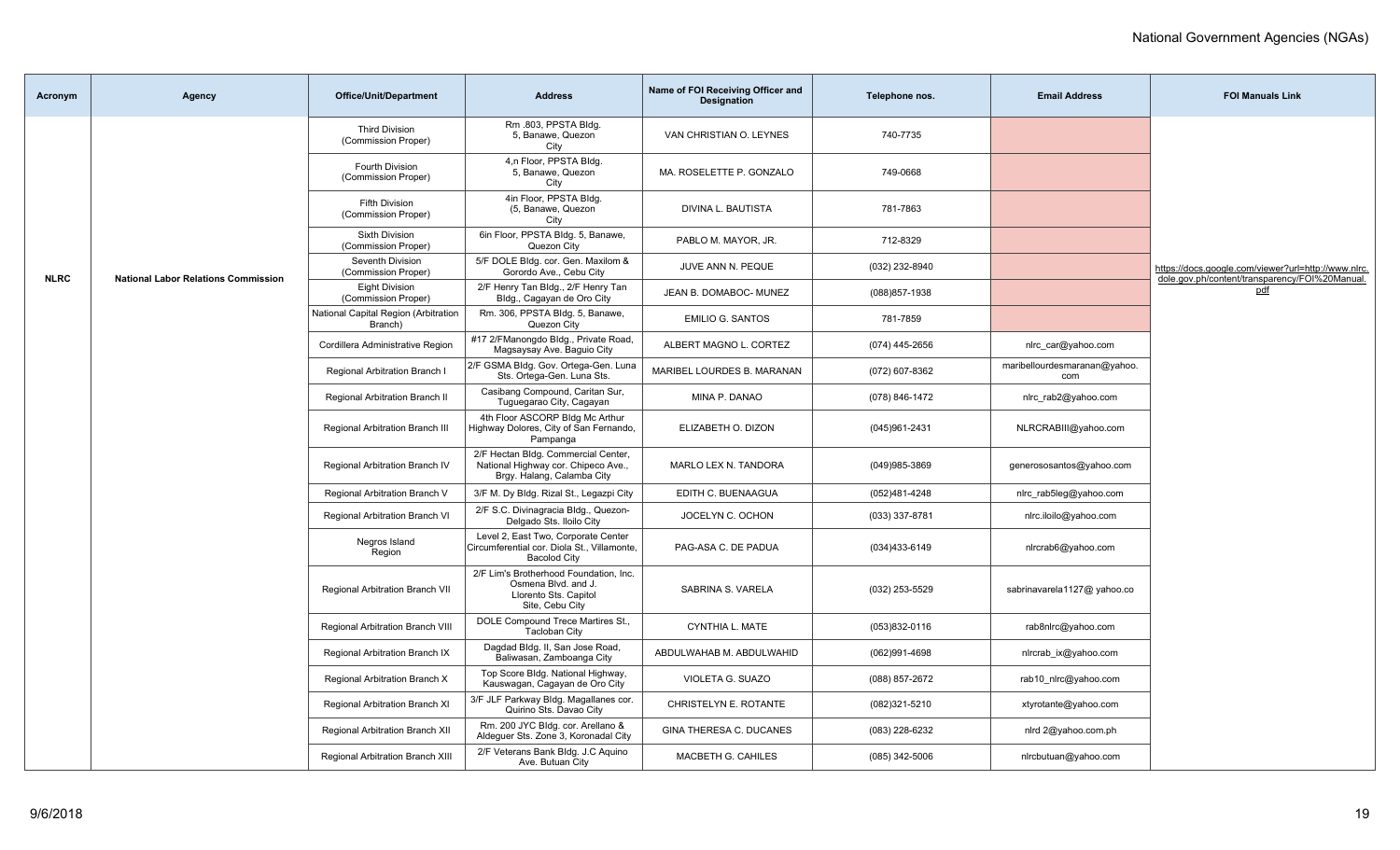| Acronym      | Agency                                                                | <b>Office/Unit/Department</b>                                                                                                                                                                                                                          | <b>Address</b>                                                                                                   | Name of FOI Receiving Officer and<br><b>Designation</b> | Telephone nos.                                   | <b>Email Address</b>                  | <b>FOI Manuals Link</b>                                                                                       |
|--------------|-----------------------------------------------------------------------|--------------------------------------------------------------------------------------------------------------------------------------------------------------------------------------------------------------------------------------------------------|------------------------------------------------------------------------------------------------------------------|---------------------------------------------------------|--------------------------------------------------|---------------------------------------|---------------------------------------------------------------------------------------------------------------|
| <b>NMP</b>   | National Maritime Polytechnic*                                        |                                                                                                                                                                                                                                                        | Cabalawan, Tacloban City                                                                                         | SOL. Marilou Pilapil                                    |                                                  | info@nmp.gov.ph<br>nmp.info@yahoo.com | https://drive.google.com/open?id=0B4mO-<br>ZWjGW85MGwzQVZaV0FDbXc                                             |
| <b>NWPC</b>  | National Wages and Productivity Commission*                           | Records Section of the<br>National Wages and Productivity<br>Commission or any of the<br>Regional Tripartite Wages and<br>Productivity Boards that have<br>custody or control of the<br>information, official records and<br>documents being requested |                                                                                                                  |                                                         |                                                  |                                       | http://www.nwpc.dole.gov.<br>ph/pages/download/transparency%20seal/FOI-<br>Approved-by-PCOO.pdf               |
| <b>POEA</b>  | <b>Philippine Overseas Employment</b><br><b>Administration</b>        |                                                                                                                                                                                                                                                        |                                                                                                                  | Nascel A. Gabito                                        | 7221181                                          | nascel@yahoo.com                      | http://www.poea.gov.ph/foi/FOI%20People's%<br>20Manual.pdf                                                    |
| <b>PRC</b>   | Professional Regulations Commission*                                  |                                                                                                                                                                                                                                                        |                                                                                                                  |                                                         |                                                  |                                       | http://www.prc.gov.<br>ph/uploaded/documents/PRC_FOI_Manual.pdf                                               |
| <b>TESDA</b> | <b>Technical Education and Skills Development</b><br><b>Authority</b> |                                                                                                                                                                                                                                                        |                                                                                                                  | Ma. Veronica M. Sandoval                                |                                                  |                                       | http://www.tesda.gov.<br>ph/Uploads/File/FOI/new/FOI%20People's%<br>20Manual%20as%20of%20Sep2017.pdf          |
| <b>DND</b>   | Department of National Defense*                                       | Chief of the Public Affairs Service<br>(PAS)                                                                                                                                                                                                           | DND Annex Building, Camp General<br>Emilio Aquinaldo, Quezon City                                                |                                                         | (02) 982-5679.                                   | foi@dnd.gov.ph                        | http://www.dnd.gov.ph/transparency/FOI%<br>20Manual/DND%20FOI%20MANUAL%20(As%<br>20of%20SEPTEMBER%202017).pdf |
| <b>AFP</b>   | Armed Forces of the Philippines*                                      | Chief, Public Affairs Office, AFP (C,<br>PAO)                                                                                                                                                                                                          | <b>Public Affairs Office</b><br>GHQ Grandstand, De Jesus Avenue<br>Camp General Emilio Aquinaldo,<br>Quezon City |                                                         | 911-6001 local 6700<br>09177776034 / 09399908691 | paoafp@gmail.com                      | http://www.afp.mil.<br>ph/images/transparency/2017/AFP-FOI-Manual-as-<br>of-29-Sep-2017.pdf                   |
| GА           | <b>Government Arsenal*</b>                                            | Chief, Management and Information<br>System Office                                                                                                                                                                                                     |                                                                                                                  |                                                         |                                                  |                                       | http://arsenal.mil.ph/a/ga%20foi%20manual.pdf                                                                 |
| <b>NDCP</b>  | National Defense College of the Philippines                           | Records Section                                                                                                                                                                                                                                        |                                                                                                                  |                                                         | 912-9139 / 911-6001 loc 4653                     | freedominfo@ndcp.edu.ph               | http://www.ndcp.edu.ph/TRANSPARENCY%20-%<br>20PDF%20FILES/NDCP%20FOI%20Manual%<br>20updated%202.22.2018.pdf   |
|              |                                                                       | <b>OCD Central</b><br>Office                                                                                                                                                                                                                           | Message Action<br>Center, OCD Bldg,<br>Camp General Emilio<br>Aquinaldo, Quezon<br>City, Metro Manila            | <b>REGINA D. MARINO</b>                                 | (02) 911-5061 to 65 loc. 107                     | records@ocd.gov.ph                    |                                                                                                               |
|              |                                                                       | <b>OCD NCR</b>                                                                                                                                                                                                                                         | RBA Building, 15th<br>Avenue, Murphy,<br>Cubao, Quezon City                                                      | ARSENIA M. DAYRIT                                       | 02) 421 1918 /<br>(02) 913 2786                  | civildefensencr@gmail.com             |                                                                                                               |
|              |                                                                       | OCD Region I                                                                                                                                                                                                                                           | Camp BGen. Oscar<br>Florendo, Parian, San<br>Fernando City, La<br>Union                                          | JOANNE CHONA M. NEVERIDA                                | (072) 719-1640                                   | ocdrc1@yahoo.com                      |                                                                                                               |
|              |                                                                       | OCD Region II                                                                                                                                                                                                                                          | Camp Adduro, bagay<br>Road, Tuguegarao,<br>Cagayan                                                               | JOSEPH FRANCIS M. REYES                                 | (078) 304-1630 to 31                             | ocdrc2@gmail.com                      |                                                                                                               |
|              |                                                                       | <b>OCD Region III</b>                                                                                                                                                                                                                                  | Government Center,<br>Maimpis, San<br>Fernando City,<br>Pampanga                                                 | RODA M. SIMBILLO                                        | $(045)$ 455-0033                                 | ocdregion3@gmail.com                  |                                                                                                               |
|              |                                                                       | OCD Region IV-A<br>CALABARZON                                                                                                                                                                                                                          | PNP Multi-Purpose Center, Camp<br>Vicente Lim, Mayapa, Canlubang,<br>Calamba City, Laguna                        | JESSICA JOY M. RABARA                                   | (049) 531-7266                                   | ocd.rdrrmc4a@yahoo.com                |                                                                                                               |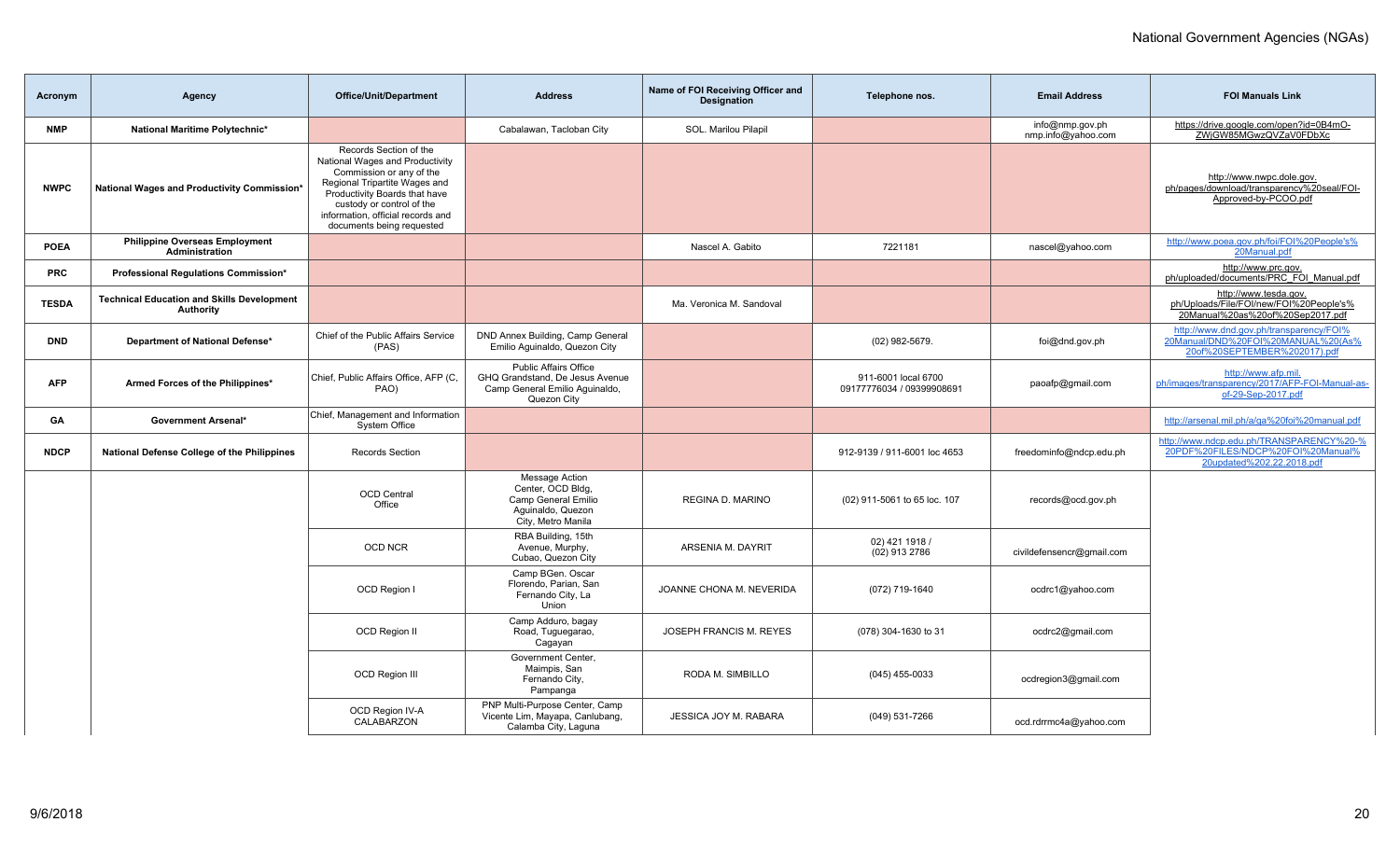| Acronym     | Agency                                    | <b>Office/Unit/Department</b>                 | <b>Address</b>                                                                                                  | Name of FOI Receiving Officer and<br><b>Designation</b> | Telephone nos.                         | <b>Email Address</b>         | <b>FOI Manuals Link</b>                                                       |
|-------------|-------------------------------------------|-----------------------------------------------|-----------------------------------------------------------------------------------------------------------------|---------------------------------------------------------|----------------------------------------|------------------------------|-------------------------------------------------------------------------------|
|             |                                           | OCD Region IV-B<br><b>MIMAROPA</b>            | PEO Compound,<br>Kuminatang Ilaya,<br>Batangas City,<br>Batangas                                                | MARY ANN B. ACEVEDA                                     | (043) 723-4248                         | ocd4 mimaropa@yahoo.com      |                                                                               |
|             |                                           | OCD Region V                                  | Camp Gen. Simeon<br>Ola, Legazpi City,<br>Albay                                                                 | RACHELLE ANN L. MIRANDA                                 | (052) 742-1176                         | ocd_5@yahoo.com              |                                                                               |
|             |                                           | OCD Region VI                                 | Camp Martin<br>Delgado, Fort San<br>Pedro, Iloilo City                                                          | MEYVEL M. CORDOVA                                       | (033) 337-6671                         | ocd_6@yahoo.com              |                                                                               |
|             |                                           | OCD Region<br>VII                             | Labrador Building, N.<br>Bacalso Ave., Cebu<br>City                                                             | JESETTE D. PONGOS                                       | (032)253-8730/410-6051                 | civildefense_rc7@yahoo.com   |                                                                               |
| OCD         | <b>Office of Civil Defense</b>            | <b>OCD Region</b><br>VIII                     | $\overline{2}$<br>nd Floor Uytingkoc<br>Building, Avenida<br>Veteranos, Tacloban<br>City, Leyte                 | REY M. GOZON                                            | (053)530-2014/530-4935                 | ocdeastvisayas@yahoo.com.ph  | http://ocd.gov.<br>ph/attachments/article/387/OCD_FOI_Manual_Aug2<br>017.pdf  |
|             |                                           |                                               | President Corazon C.<br>Aquino Regional<br>Government Center,<br>Balintawak, Pagadian<br>City                   |                                                         |                                        |                              |                                                                               |
|             |                                           | <b>OCD Region</b><br>IX                       | Satellite Office: D-1<br>Chiong Bldg.,<br>Saavedra St cor.<br>Maestra Vicenta,<br>Sta. Maria,<br>Zamboanga City | SHARVA NOWIE I. HAMSI                                   | (062)-945-0969                         | ocdrc9@yahoo.com             |                                                                               |
|             |                                           | OCD Region<br>$\times$                        | 2F Marcoso Building,<br>Hayes Cor. Corrales<br>Sts., Cagayan de Oro<br>City                                     | MAREE ABIGAIL N. GALVEZ                                 | (088) 857-3907                         | ocdrc10@gmail.com            |                                                                               |
|             |                                           | OCD Region<br>XI                              | Camp Quentin<br>Mercedido,<br>Buhangin, Davao City                                                              | RIEZEL JOY S. CHATTO                                    | (082)233-0295 /<br>233-0611 / 233-0295 | ocdrc11@yahoo.com            |                                                                               |
|             |                                           | OCD Region<br>XII                             | Camp Fermin Lira Jr.,<br>Gen Santos City                                                                        | KAREN ROSE O. CIMENI                                    | (083)301-2994/<br>(083) 553-2994       | ocd12gensan@yahoo.com        |                                                                               |
|             |                                           | OCD CARAGA                                    | 109 T. Calo<br>Extension, Butuan<br>City                                                                        | AIZY LYN R. PAGLINAWAN                                  | (085)342-8753/<br>(085)341-4015        | civildefensecaraga@gmail.com |                                                                               |
|             |                                           | OCD CAR                                       | Old Puso Bldg., DPS<br>Compound, Baguio<br>City                                                                 | ROLLY P. MANUEL                                         | (074) 619-0986<br>(074)304-2256        | civildefense car@yahoo.com   |                                                                               |
|             |                                           | <b>OCD ARMM</b>                               | Camp Gen. GH<br>Siongco, Datu Odin<br>Sinsuat,<br>Maguindanao                                                   | LEOBELO JOFEL A. DELICANA                               | $(064)552 - 1535$                      | ocdarmm.main@gmail.com       |                                                                               |
|             |                                           | <b>OCD ARMM</b><br>(BASULTA Satellite Office) | Camp Arturo Enrile,<br>Malagutay,<br>Zamboanga                                                                  | LEOBELO JOFEL A. DELICANA                               | (062)983-0973                          | basultaocd@yahoo.com         |                                                                               |
| <b>PVAO</b> | <b>Philippine Veterans Affairs Office</b> | PVAO Main Office                              | PVAO Compound, Camp Aguinaldo,<br>Quezon City                                                                   | Arla Fontamillas                                        | 912-4728 / 911-6011 loc. 5561          | pvao.publicaffairs@gmail.com | http://server.pvao.mil.ph/PDF/transparency%<br>20seal/FOI/PVAO FOI Manual.pdf |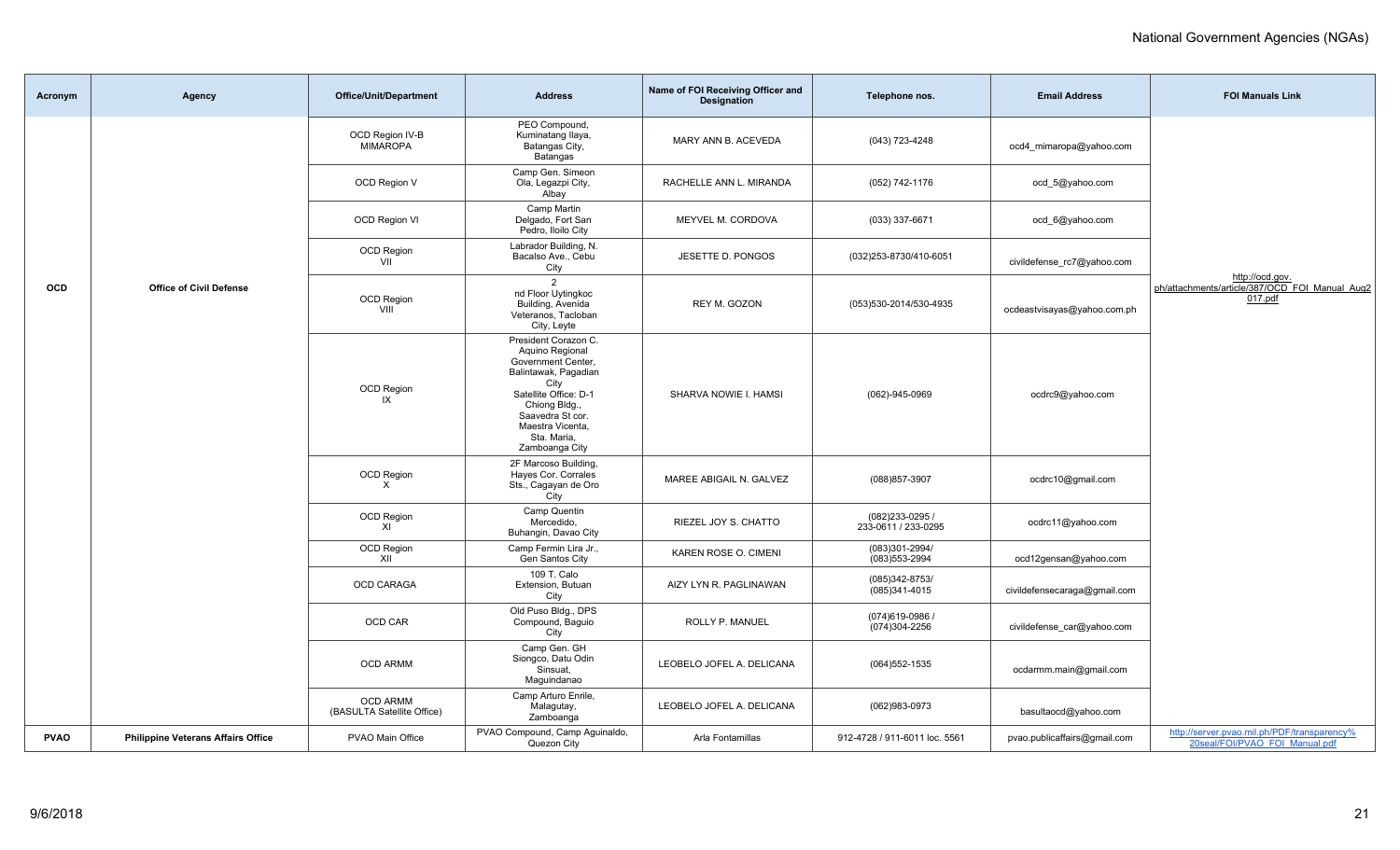| Agency                                                                                                       | <b>Office/Unit/Department</b>                                                                               | <b>Address</b>                                                                                                                                            | Name of FOI Receiving Officer and<br><b>Designation</b>                                   | Telephone nos.                                                                                | <b>Email Address</b>                                        | <b>FOI Manuals Link</b>                                                                                                                                                                      |
|--------------------------------------------------------------------------------------------------------------|-------------------------------------------------------------------------------------------------------------|-----------------------------------------------------------------------------------------------------------------------------------------------------------|-------------------------------------------------------------------------------------------|-----------------------------------------------------------------------------------------------|-------------------------------------------------------------|----------------------------------------------------------------------------------------------------------------------------------------------------------------------------------------------|
| <b>Veterans Memorial Medical Center</b>                                                                      |                                                                                                             |                                                                                                                                                           | <b>Reynante Gungon</b>                                                                    |                                                                                               |                                                             | http://www.vmmc.gov.<br>ph/images/FOI/Scan 2017 09 18 14 15 28 667<br>pdf                                                                                                                    |
| Department of Public Works and Highways*                                                                     |                                                                                                             | Ground Floor.<br>Drive, Port Area, Manila                                                                                                                 |                                                                                           |                                                                                               |                                                             | http://www.dpwh.gov.ph/dpwh/pdf/DPWH%<br>20Freedom%20of%20Information%20%20%28%<br>20FOI%20%29Manual.pdf                                                                                     |
| Department of Science and Technology*                                                                        |                                                                                                             |                                                                                                                                                           |                                                                                           |                                                                                               |                                                             | http://dost.gov.ph/knowledge-resources/2014-04-27-<br>01-59-53/quidelines/file/640-freedom-of-information-<br>manual                                                                         |
| Advanced Science and Technology Institute*                                                                   | Office of the Director                                                                                      |                                                                                                                                                           | Administrative Officer                                                                    |                                                                                               |                                                             | https://asti.dost.gov.<br>ph/images/transparencySealDocs/PBB_reports/AST<br>I-eFOI-Manual 24-Nov-2016 with-Annex.pdf                                                                         |
| Food and Nutrition Research Institute*                                                                       |                                                                                                             |                                                                                                                                                           |                                                                                           |                                                                                               |                                                             | http://www.fnri.dost.gov.<br>ph/images/sources/transparency/2017/FOI/FOI-<br>Implementing-Details Revised1.pdf                                                                               |
| <b>Forests Product Research and Development</b>                                                              |                                                                                                             |                                                                                                                                                           | Alberto V. Nicolas                                                                        |                                                                                               |                                                             | http://fprdi.dost.gov.                                                                                                                                                                       |
| Institute                                                                                                    |                                                                                                             |                                                                                                                                                           | Rizalina K. Araral (Alternate)                                                            |                                                                                               |                                                             | ph/images/pdf/transparency/2017 foiman.pdf                                                                                                                                                   |
|                                                                                                              |                                                                                                             |                                                                                                                                                           | Mr. Alvin S. Arante                                                                       |                                                                                               |                                                             | http://itdi.dost.gov.<br>ph/images/stories/transparency/FOI/ITDIFOIManual.                                                                                                                   |
|                                                                                                              |                                                                                                             |                                                                                                                                                           | Mrs. Josephine B. King                                                                    |                                                                                               |                                                             | pdf                                                                                                                                                                                          |
| <b>Metals Industry Research and Development</b><br>Center                                                    | <b>MIRDC</b>                                                                                                | MIRDC Compound, General Santos                                                                                                                            | Ms. Abigail N. Casas                                                                      | (02) 837-0431 to 38 loc 401<br>(02) 837-0431 to 38 loc 441                                    | oedsecretary@mirdc.dost.gov.ph<br>records@mirdc.dost.gov.ph | http://www.mirdc.dost.gov.<br>ph/images/phocadownload/FOI/MIRDCPeoplesFOI<br>Manual <sub>2.pdf</sub>                                                                                         |
|                                                                                                              |                                                                                                             |                                                                                                                                                           | Ms. Dolly Marie T. Borlado                                                                |                                                                                               |                                                             |                                                                                                                                                                                              |
| National Academy of Science and Technology                                                                   | <b>NAST PHL</b>                                                                                             | 3rd Level, Science<br>Heritage Bldg., DOST<br>Compound, Bicutan,<br>Taguig City                                                                           | Virginia Francia O. Gavica                                                                | (02) 838-7739 (02) 837-2071 loc. 2173<br>(02) 837-3170                                        | nastphlsecretariat@gmail.com                                | http://nast.ph/images/pdf%<br>20files/Transparency/FOI/NAST%20People's%<br>20FOI%20Manual.pdf                                                                                                |
| National Research Council of the Philippines*                                                                | Finance and Administrative Division                                                                         | NRCP, DOST Compound, Bicutan,<br><b>Taguig City</b>                                                                                                       | Records Officer (Administrative Officer<br>V                                              |                                                                                               |                                                             | https://drive.google.<br>com/file/d/0B6jny23Wd2u Nm1oRENPN0dFNXc/vie<br>$\underline{\mathsf{w}}$                                                                                             |
| Philippine Atmospheric, Geophysical and                                                                      |                                                                                                             |                                                                                                                                                           |                                                                                           |                                                                                               |                                                             | https://pubfiles.pagasa.dost.gov.<br>ph/ppds/PAGASA FOI.pdf                                                                                                                                  |
| Philippine Council for Agriculture, Aquatic and<br><b>Natural Resources Research and Development</b>         | Office of the Executive<br>Director                                                                         |                                                                                                                                                           | Ms. Emma Jabon                                                                            | (049) 536-4990; 2383; 0014;<br>1956; 2305; 1536; 5580;<br>5907; 6980; 7927, local 201,<br>275 |                                                             | http://www.pcaarrd.dost.gov.ph/home/portal/index.<br>php/bids-and-awards-committee-<br>section/transparency/transparency-seal/certification-<br>of-compliance/1478-pcaarrd-foi-manual-3/file |
| Philippine Council for Health Research and<br><b>Development</b>                                             | Philippine Council for Health<br>Research and Development                                                   | Room 305A, 3f,<br><b>DOST Main</b><br>Building, Gen.                                                                                                      | Mr. Diego Hernandez                                                                       | 8372942, 8377534 loc 504, 8372942,<br>8377534                                                 | dohernandez@pchrd.dost.gov.ph                               | http://www.pchrd.dost.gov.ph/index.<br>php/downloads/category/155-freedom-of-information                                                                                                     |
|                                                                                                              |                                                                                                             | Bicutan, Taguig City                                                                                                                                      | Ms. Kristine Dominique M. Zamora                                                          | 8372942, 8377534 loc 204                                                                      | kmzamora@pchrd.dost.gov.ph                                  |                                                                                                                                                                                              |
| Philippine Council for Industry, Energy and<br><b>Emerging Technology Research and</b><br><b>Development</b> | Philippine Council for Industry,<br>Energy and Emerging Technology<br>Research and Development<br>(PCIEERD) | Office of the Deputy Executive Director<br>4th Level, Science Heritage Building,<br>Science Community Complex, Gen<br>Santos Avenue, Bicutan, Taguig City | Roland A. Yanguiling                                                                      | 837-7516; 837-2071 loc. 2120 837--6154                                                        | rayanquiling@gmail.com                                      | http://pcieerd.dost.gov.<br>ph/images/pdf/Transparency Seal/2017/FOI/PCIEE<br>RD FOI Manual-ver-2.pdf                                                                                        |
| Philippine Institute of Volcanology and                                                                      | Office of the Director                                                                                      | <b>3F PHIVOLCS</b><br>Building, C.P. Garcia<br>Avenue, UP<br>Campus, Diliman,<br>Quezon City                                                              | Angela G. Montes                                                                          | 426-14-68 to 78<br>local 112                                                                  |                                                             | https://drive.google.                                                                                                                                                                        |
|                                                                                                              | Industrial Technology Development Institute*<br>Astronomical Services Administration*                       | <b>Technological Services Division</b><br>(PCHRD)                                                                                                         | DPWH Central Office Building, Bonifacio<br>Avenue, Bicutan, Taguig City<br>Santos Avenue, |                                                                                               |                                                             |                                                                                                                                                                                              |

**Seismology**

[com/file/d/0B8\\_KPQhbpktXenkxTHFjNlkzQ0E/view](https://drive.google.com/file/d/0B8_KPQhbpktXenkxTHFjNlkzQ0E/view)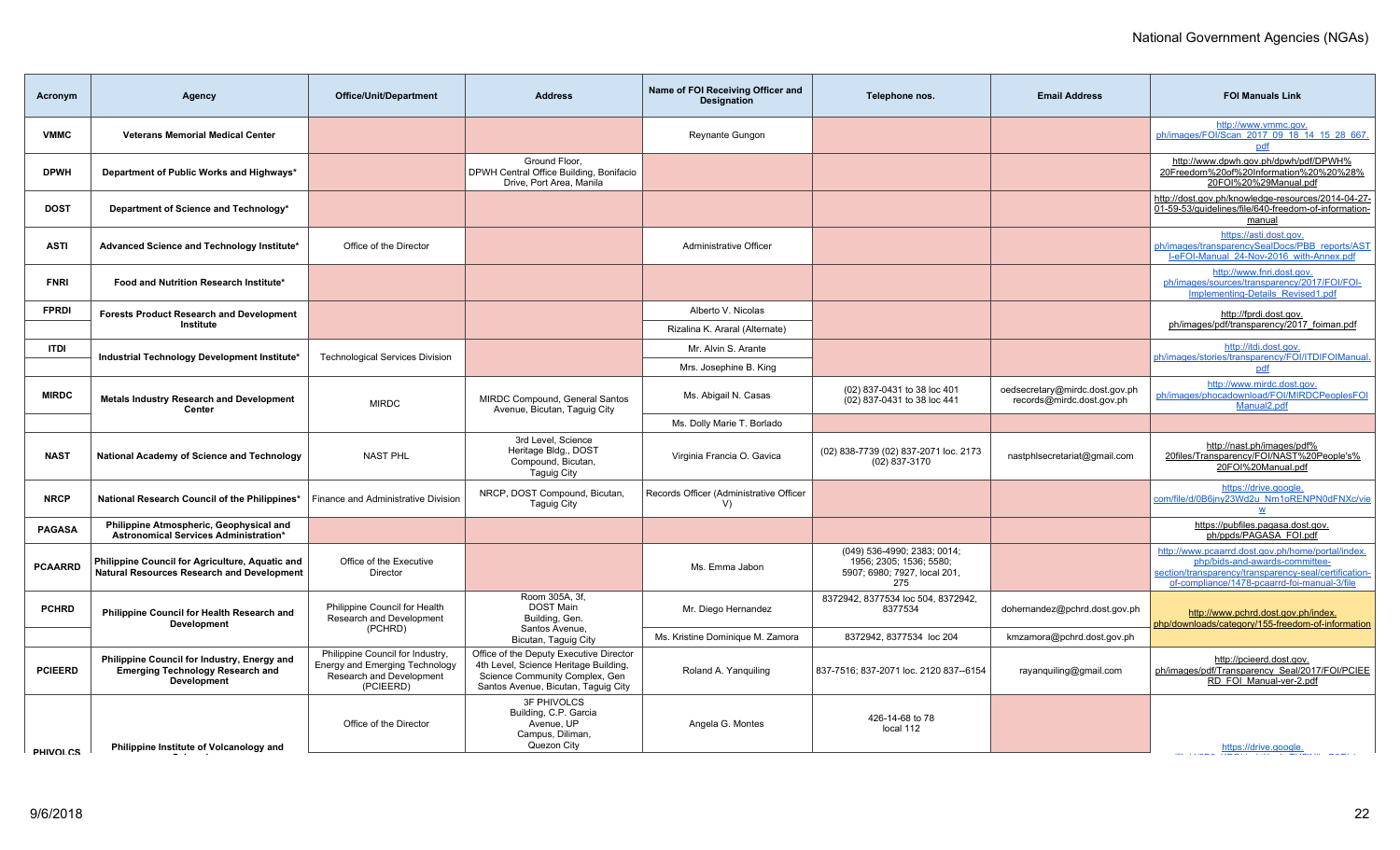| Acronym         | <b>Agency</b>                                            | Office/Unit/Department                                     | <b>Address</b>                                                                                                                                            | Name of FOI Receiving Officer and<br><b>Designation</b> | Telephone nos.                                    | <b>Email Address</b>                   | <b>FOI Manuals Link</b>                                                                                      |
|-----------------|----------------------------------------------------------|------------------------------------------------------------|-----------------------------------------------------------------------------------------------------------------------------------------------------------|---------------------------------------------------------|---------------------------------------------------|----------------------------------------|--------------------------------------------------------------------------------------------------------------|
| <b>PHIVULUS</b> | Seismology                                               | Finance and Administrative<br>Division                     | <b>GF PHIVOLCS</b><br>Building, C.P. Garcia<br>Avenue, UP<br>Campus, Diliman,<br>Quezon City                                                              | Ma. Geraldine A. Gelido                                 | 426-14-68 to 78<br>local 102                      |                                        | com/file/d/0B8_KPQhbpktXenkxTHFjNlkzQ0E/view                                                                 |
| <b>PNRI</b>     | Philippine Nuclear Research Institute*                   |                                                            |                                                                                                                                                           |                                                         |                                                   |                                        | http://www.pnri.dost.gov.<br>ph/images/transparencyseal/FreedomOfInfo/PNRI---<br>FOI-Manual.pdf              |
| <b>PSHS</b>     | Philippine Science High School System*                   |                                                            |                                                                                                                                                           |                                                         |                                                   |                                        | http://www.pshs.edu.<br>ph/downloads/freedom_of_info/PSHS-FOI-Manual.<br>pdf                                 |
| <b>PTRI</b>     | <b>Philippine Textile Research Institute</b>             |                                                            |                                                                                                                                                           | Richard Apuyan                                          |                                                   |                                        | https://ptri.dost.gov.ph/images/transparency/FOI.pdf                                                         |
|                 |                                                          |                                                            |                                                                                                                                                           | <b>Emelita Maningas</b>                                 |                                                   |                                        |                                                                                                              |
| STII            | Science and Technology Information Institute*            |                                                            |                                                                                                                                                           |                                                         |                                                   |                                        | http://www.stii.dost.gov.<br>ph/images/jdownloads/pdf files/foi/STII FOI Manua<br>l.pdf                      |
| SEI             | Science Education Institute*                             | SEI Records Unit                                           |                                                                                                                                                           |                                                         |                                                   |                                        | http://www.sei.dost.gov.ph/images/ts/seifoimanual.<br>pdf                                                    |
| <b>TAPI</b>     | <b>Technology Application and Promotion</b><br>Institute | Technology Application and<br>Promotion Institute (TAPI)   | 1st Floor<br><b>Business Assistance</b><br>Center (BAC)<br><b>TAPI Building</b><br><b>DOST Compound</b><br>Gen. Santos Ave.<br><b>Bicutan Taguig City</b> | Ms. Marissa A. Melosantos                               | $(02)$ 837-2936<br>(02) 837-2071-82<br>local 2153 | mamelosantos1221@yahoo.com             | http://www.tapi.dost.gov.<br>ph/resources/downloads/send/26-iso-<br>certification/510-tapi-foi-people-manual |
| <b>DSWD</b>     | Department of Social Welfare and Development             | <b>DSWD Central Office</b>                                 | DSWD Building, Constitution Hills,<br>Batasan Pambansa Complex, Quezon<br>City 1100 Metro manila                                                          | Ms. Myrnaa H. Reyes                                     | 931-91-05 loc. 505 / 951-71-19                    |                                        | http://www.dswd.gov.<br>ph/download/publications/foi_manual/DSWDs-FOI-<br>Manual-1.pdf                       |
| <b>CWC</b>      | Council for the Welfare of Children*                     |                                                            |                                                                                                                                                           |                                                         |                                                   |                                        | https://drive.google.com/file/d/1mkKc-<br>YPthgyXa9SpGxcRbHUXWasX1uRz/view                                   |
|                 |                                                          | <b>ICAB Records Unit</b>                                   | 1st Floor Main Bldg.                                                                                                                                      | Janet T. Santos                                         | 027264568 loc 812                                 |                                        |                                                                                                              |
|                 |                                                          |                                                            |                                                                                                                                                           | Ma-am Gaoat                                             |                                                   |                                        |                                                                                                              |
|                 |                                                          |                                                            |                                                                                                                                                           | Irene S. Fagayan                                        |                                                   |                                        |                                                                                                              |
|                 |                                                          | <b>ICAB Operations Unit</b>                                | 1st Floor Main Bldg.                                                                                                                                      | Rosa Marie Tejones                                      | 027219781 / 027219782 locals                      |                                        | http://www.icab.gov.                                                                                         |
| <b>ICAB</b>     | <b>Inter-Country Adoption Board</b>                      |                                                            |                                                                                                                                                           | Myrel Anne Leido                                        | 804/805/807/808/809/810                           |                                        | ph/download/manual of operation/ICAB-FOI-<br>Manual.pdf                                                      |
|                 |                                                          |                                                            |                                                                                                                                                           | Izza Mae Joy Magdalera                                  |                                                   |                                        |                                                                                                              |
|                 |                                                          | ICAB Project Development Unit                              | 2nd Floor Main Bldg.                                                                                                                                      | Lyra Gay Villamarain                                    | 7264568 / 7264551 locals 801/802                  |                                        |                                                                                                              |
|                 |                                                          | <b>ICAB Admin Unit</b>                                     | 2nd Floor ICAB Extension Bldg.                                                                                                                            | Gina E. Ebalan                                          | 027219711/027219781 locals 815/816                |                                        |                                                                                                              |
|                 |                                                          | <b>ICAB Finance Unit</b>                                   | 3rd Floor ICAB Extension Bldg.                                                                                                                            | Argin B. Galang                                         | 027219781/027264551 locals 817/818                |                                        |                                                                                                              |
|                 |                                                          | DCO, OIC Records Unit, JJWC<br><b>National Secretariat</b> |                                                                                                                                                           | Ms. Tricia S. Pangan                                    | 9210565 / 9905859                                 | mopangan@jjwc.gov.ph                   |                                                                                                              |
|                 |                                                          | Office of Executive Director<br>(Malingap Office)          |                                                                                                                                                           | Lea N. Callos                                           | 7918774                                           | leacallos26@gmail.com                  |                                                                                                              |
|                 |                                                          | Office of Executive Director<br>(Matimtiman Office)        |                                                                                                                                                           | Charisse Mae Das-ao                                     | 9210565 / 9068879                                 | charisse.jjwc@gmail.com                |                                                                                                              |
|                 |                                                          | <b>FAD-Accounting Unit</b>                                 |                                                                                                                                                           | Frances Grace Salvador                                  | 9210565 / 9905859                                 | frances.grace.salvador18@gmail.<br>com |                                                                                                              |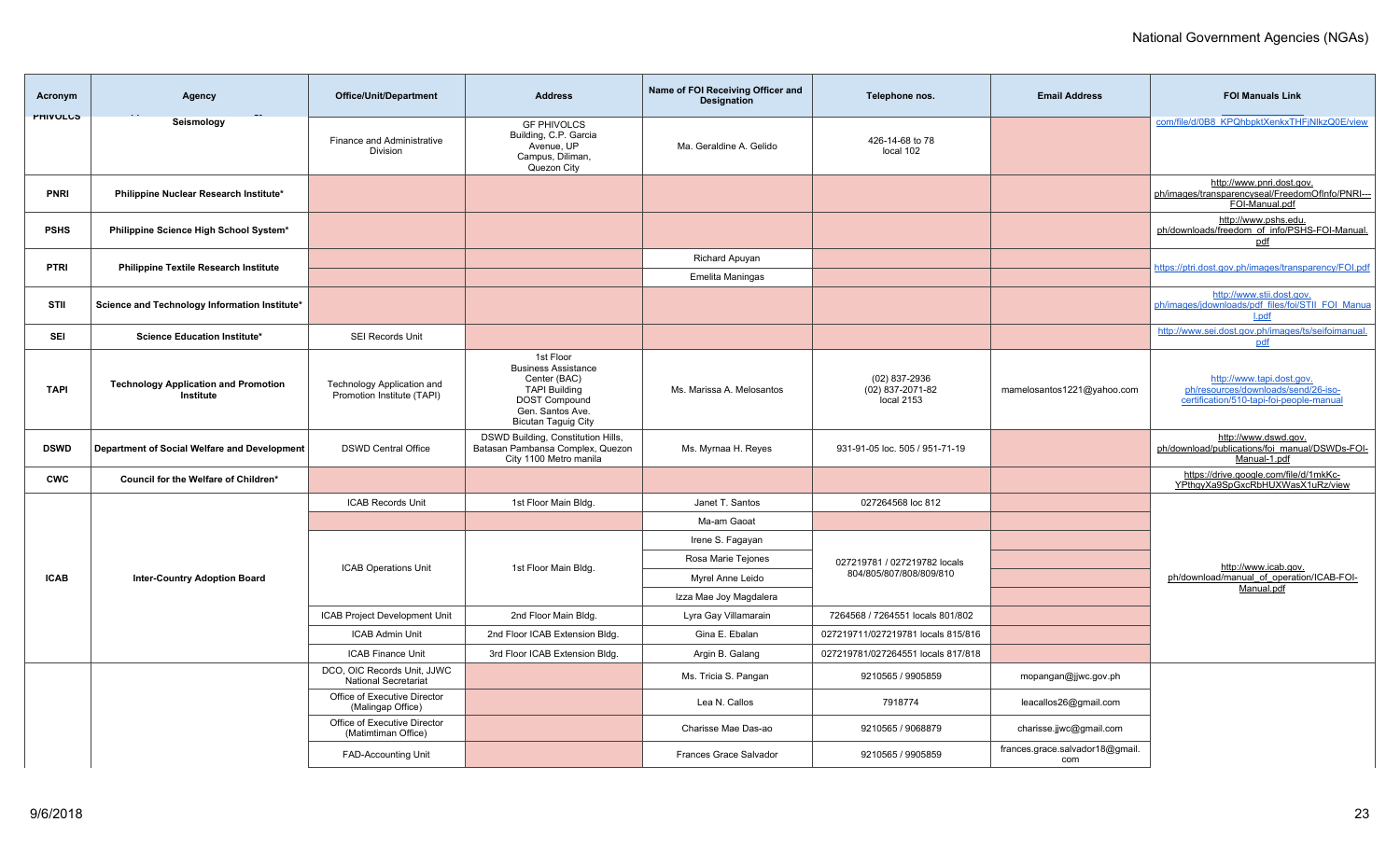| Acronym     | Agency                                              | <b>Office/Unit/Department</b>                                               | <b>Address</b>                                                              | Name of FOI Receiving Officer and<br><b>Designation</b> | Telephone nos.               | <b>Email Address</b>     | <b>FOI Manuals Link</b>                                                                   |
|-------------|-----------------------------------------------------|-----------------------------------------------------------------------------|-----------------------------------------------------------------------------|---------------------------------------------------------|------------------------------|--------------------------|-------------------------------------------------------------------------------------------|
|             |                                                     | FAD- Cash/Budget Unit                                                       |                                                                             | Marlon H. Javier                                        | 5012347                      | mhjavier@jjwc.gov.ph     |                                                                                           |
|             |                                                     | FAD- Personnel/HR Unit                                                      |                                                                             | Melanie C. Abayon                                       | 9210565 / 9905859            | mcabayon@jjwc.gov.ph     |                                                                                           |
|             |                                                     | FAD- Procurement Unit                                                       |                                                                             | Dwight B. Cabrera                                       | 9210565 / 9905859            | dbcabrera@jjwc.gov.ph    |                                                                                           |
|             |                                                     | <b>FAD-Property Unit</b>                                                    |                                                                             | Aquilino S. Prado III                                   | 9210565 / 9905859            | asprado@jjwc.gov.ph      |                                                                                           |
|             |                                                     | FAD- Records Unit                                                           |                                                                             | Ma. Tricia O. Pangan                                    |                              | mopangan@jjwc.gov.ph     |                                                                                           |
|             |                                                     | Advocacy and Communications<br>Division                                     |                                                                             | Rubella D. Ongbit                                       | 7945508 / 7945972            | rdongbit@jjwc.gov.ph     |                                                                                           |
|             |                                                     | National Coordination, Monitoring<br>and Information Management<br>Division |                                                                             | Michael C. Montoro                                      | 7945508 / 7945972            | mcmontoro@jjwc.gov.ph    |                                                                                           |
|             |                                                     | Policy and Research Division                                                |                                                                             | Analyn R. Favila                                        | 7945508 / 7945972            | arfavila@jjwc.gov.ph     |                                                                                           |
| <b>JJWC</b> | Juvenile Justice and Welfare Council                | RJJWC-I                                                                     |                                                                             | Perfecto G. Lasquite                                    | (072) 687-8000 loc. 229      | rjjwc1@jjwc.gov.ph       | http://www.jjwc.gov.ph/wp-                                                                |
|             |                                                     | RJJWC-II                                                                    |                                                                             | Maria Dorotea T. Aggabao                                | (078) 3040586                | rjjwc2@jjwc.gov.ph       | content/uploads/2017/09/FOI-Annex-F.pdf                                                   |
|             |                                                     | RJJWC-III                                                                   |                                                                             | Imelda E. Yumul                                         | (045) 9612143 / (02) 2467021 | rjjwc.fo3@jjwc.gov.ph    |                                                                                           |
|             |                                                     | RJJWC-CALABARZON                                                            |                                                                             | Rowena R. Caraveo                                       | 8077102                      | rijwc4a@jjwc.gov.ph      |                                                                                           |
|             |                                                     | RJJWC-MIMAROPA                                                              |                                                                             | Vivien L. Agustin                                       |                              | rjjwc4b@jjwc.gov.ph      |                                                                                           |
|             |                                                     | RJJWC-V                                                                     |                                                                             | Mia T. Casulla                                          | (052) 4805347                | rjjwc5@jjwc.gov.ph       |                                                                                           |
|             |                                                     | RJJWC-VI                                                                    |                                                                             | Percival L. Agsam                                       | (033) 3376221                | rjjwc6@jjwc.gov.ph       |                                                                                           |
|             |                                                     | RJJWC-VII                                                                   |                                                                             | Janine M. Hucamis                                       | (032) 2321192                | rjjwc7@jjwc.gov.ph       |                                                                                           |
|             |                                                     | RJJWC-VIII                                                                  |                                                                             | Joanna A. Berino                                        | (053) 3211007                | rjjwc8@jjwc.gov.ph       |                                                                                           |
|             |                                                     | RJJWC-IX                                                                    |                                                                             | Juleen S. Vicente                                       | (062) 9916030/9910858        | rjjwc9@jjwc.gov.ph       |                                                                                           |
|             |                                                     | RJJWC-X                                                                     |                                                                             | Deocelyn A. Sabucdalao                                  | (088) 8588134                | rjjwc10@jjwc.gov.ph      |                                                                                           |
|             |                                                     | RJJWC-XI                                                                    |                                                                             | Nurjean I. Chaneco                                      | (082) 2271964                | rjjwc11@jjwc.gov.ph      |                                                                                           |
|             |                                                     | RJJWC-XII                                                                   |                                                                             | Ardelou May E. Dacua                                    | (083) 2282086                | rjjwc12@jjwc.gov.ph      |                                                                                           |
|             |                                                     | RJJWC-NCR                                                                   |                                                                             | Catherine S. Deniega                                    | 7348640 / 7330010 loc. 205   | rjjwc.ncr@jjwc.gov.ph    |                                                                                           |
|             |                                                     | RJJWC-CAR                                                                   |                                                                             | Owen Mari L. Domondon                                   | (074) 4469651                | rjjwc.car@jjwc.gov.ph    |                                                                                           |
|             |                                                     | RJJWC-CARAGA                                                                |                                                                             | Marieta S. Jandayan                                     | (085) 3425619                | rjjwc.caraga@jjwc.gov.ph |                                                                                           |
|             |                                                     | RJJWC-ARMM                                                                  |                                                                             | Justine Monique S. Romillano                            | (064) 5522796                | rjiwc.armm@jjwc.gov.ph   |                                                                                           |
|             |                                                     |                                                                             |                                                                             | Cecilia D. Rigor                                        |                              |                          | http://www.ncda.gov.ph/wp-                                                                |
| <b>NCDA</b> | <b>National Council for Disability Affairs</b>      |                                                                             |                                                                             | Ana Maria Zabala                                        |                              |                          | content/uploads//2017/07/NCDA-Freedom-of-<br>Information-Manual-FINAL-7-25-17-Revised.pdf |
| <b>DILG</b> | Department of the Interior and Local<br>Government* |                                                                             |                                                                             |                                                         |                              |                          | http://online.fliphtml5.com/kody/zcip/                                                    |
| BFP         | <b>Bureau of Fire Protection*</b>                   |                                                                             |                                                                             |                                                         |                              |                          | http://bfp.gov.ph/bfp-freedom-information-manual/                                         |
| <b>BJMP</b> | Bureau of Jail Management and Penology*             |                                                                             |                                                                             |                                                         |                              |                          | http://www.bjmp.gov.ph/legalopinions/FOI%<br>20Manual.pdf                                 |
| <b>LGA</b>  | Local Government Academy*                           |                                                                             | 8th floor Agustin 1 Bldg. F. Ortigas Jr.<br>Rd., Ortigas Center, Pasig City |                                                         |                              |                          | http://lqa.gov.<br>ph/media/uploads/2/Transparency@Work/2017/LGA<br>%20FOI%20Manual.pdf   |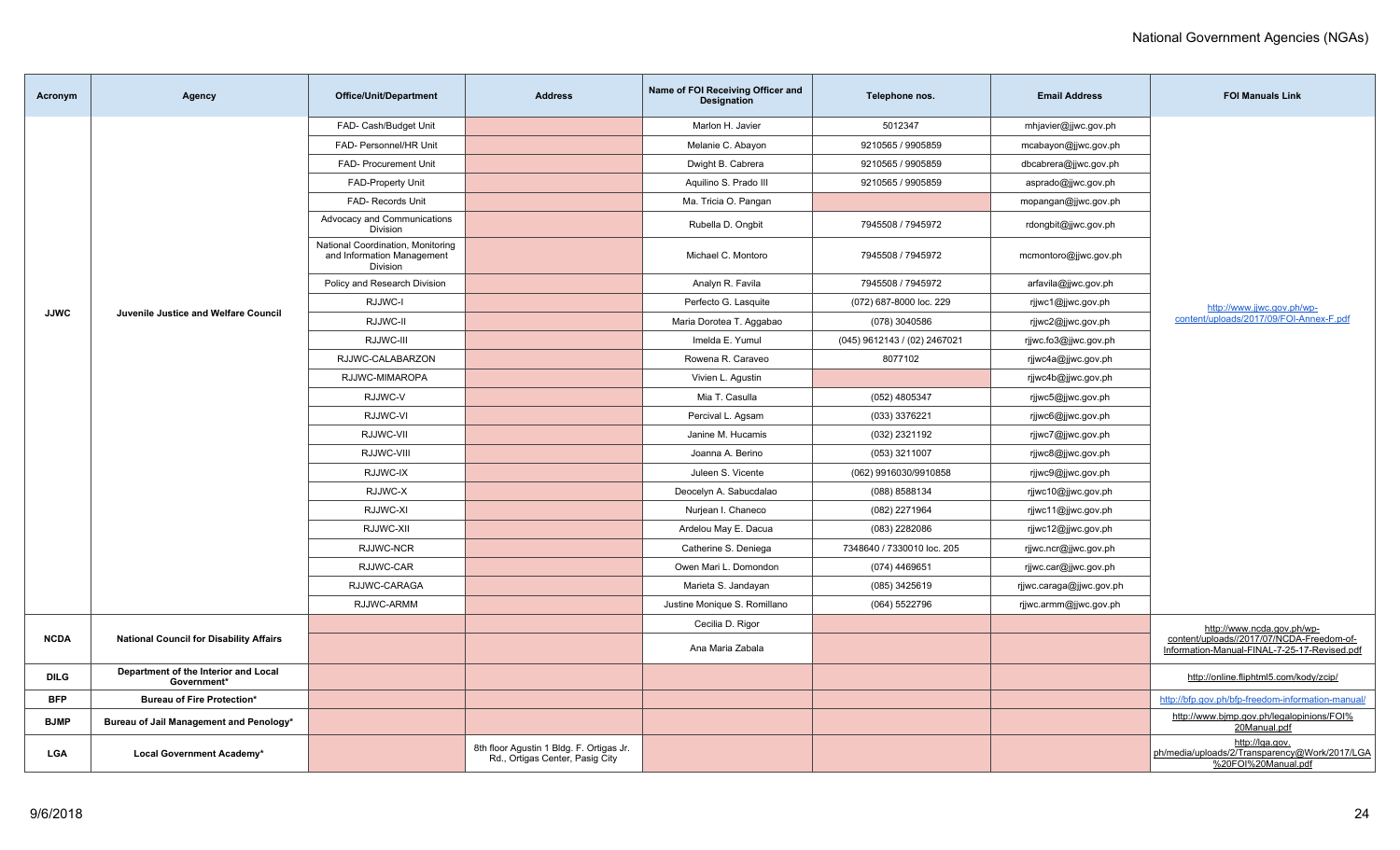| Acronym         | Agency                      | Office/Unit/Department                                           | <b>Address</b>                                                                                                                               | Name of FOI Receiving Officer and<br><b>Designation</b> | Telephone nos.                   | <b>Email Address</b> | <b>FOI Manuals Link</b>                               |
|-----------------|-----------------------------|------------------------------------------------------------------|----------------------------------------------------------------------------------------------------------------------------------------------|---------------------------------------------------------|----------------------------------|----------------------|-------------------------------------------------------|
| <b>NAPOLCOM</b> | National Police Commission* |                                                                  | <b>NAPOLCOM</b><br>One-Stop Shop at the 7th Floor of the<br>NAPOLCOM Building,<br>EDSA corner Quezon Avenue, West<br>Triangle, Quezon City   |                                                         |                                  |                      | http://www.napolcom.gov.ph/images/pdf/FOI2017.<br>pdf |
|                 |                             | Office of the Chief, PNP<br>(OCPNP)                              | National Headquarters,<br>Philippine National Police,<br>Camp BGen Rafael T<br>Crame, Quezon City<br>Office of the Administrative<br>Section |                                                         | (02) 726-4208                    | foi.ocpnp@pnp.gov.ph |                                                       |
|                 |                             | Office of the Deputy<br>Chief for Administration<br>(ODCA)       | National Headquarters,<br>Philippine National Police,<br>Camp BGen Rafael T<br>Crame, Quezon City<br>Office of the Administrative<br>Section |                                                         | $(02)$ 723-0401<br>local 3431    | foi.odca@pnp.gov.ph  |                                                       |
|                 |                             | Office of the Deputy<br>Chief for Operations<br>(ODCO)           | National Headquarters,<br>Philippine National Police,<br>Camp BGen Rafael T<br>Crame, Quezon City<br>Office of the Administrative<br>Section |                                                         | (02) 723-0401<br>local 3505/3405 | foi.odco@pnp.gov.ph  |                                                       |
|                 |                             | Office of the Chief<br><b>Directorial Staff</b><br>(OCDS)        | National Headquarters,<br>Philippine National Police,<br>Camp BGen Rafael T<br>Crame, Quezon City<br>Office of the Administrative<br>Section |                                                         | (02) 723-0401<br>Local 3425/3385 | foi.ocds@pnp.gov.ph  |                                                       |
|                 |                             | Directorate for<br>Personnel and Records<br>Management<br>(DPRM) | National Headquarters,<br>Philippine National Police,<br>Camp BGen Rafael T<br>Crame, Quezon City<br>Office of the Administrative<br>Section |                                                         | (02) 723-0401<br>Local 3501      | foi.dprm@pnp.gov.ph  |                                                       |
|                 |                             | Directorate for<br>Intelligence<br>(DI)                          | National Headquarters,<br>Philippine National Police,<br>Camp BGen Rafael T<br>Crame, Quezon City<br>Office of the Administrative<br>Section |                                                         | (02) 723-0401<br>Local 3302      | foi.di@pnp.gov.ph    |                                                       |
|                 |                             | Directorate for<br>Operations<br>(DO)                            | National Headquarters,<br>Philippine National Police,<br>Camp BGen Rafael T<br>Crame, Quezon City<br>Office of the Administrative<br>Section |                                                         | (02) 723-0401<br>Local 3583      | foi.do@pnp.gov.ph    |                                                       |
|                 |                             | Directorate for Logistics<br>(DL)                                | National Headquarters,<br>Philippine National Police,<br>Camp BGen Rafael T<br>Crame, Quezon City<br>Office of the Administrative<br>Section |                                                         | (02) 723-0401<br>Local 3434      | foi.dl@pnp.gov.ph    |                                                       |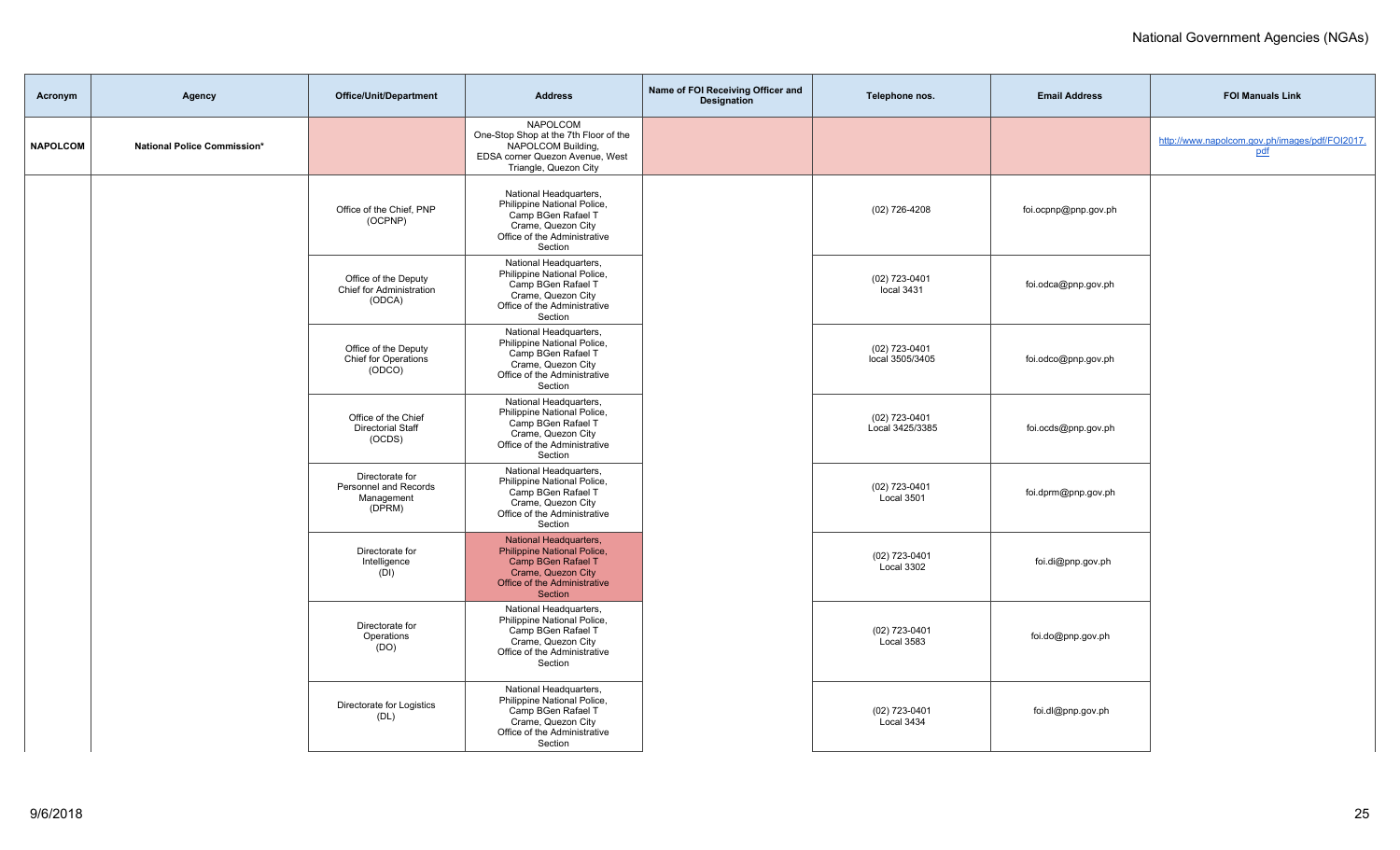| Acronym | Agency | Office/Unit/Department                                                                     | <b>Address</b>                                                                                                                               | Name of FOI Receiving Officer and<br>Designation | Telephone nos.                   | <b>Email Address</b>   | <b>FOI Manuals Link</b> |
|---------|--------|--------------------------------------------------------------------------------------------|----------------------------------------------------------------------------------------------------------------------------------------------|--------------------------------------------------|----------------------------------|------------------------|-------------------------|
|         |        | Directorate for Plans<br>(DPL)                                                             | National Headquarters,<br>Philippine National Police,<br>Camp BGen Rafael T<br>Crame, Quezon City<br>Office of the Administrative<br>Section |                                                  | (02) 723-0401<br>Local 3354      | foi.dpl@pnp.gov.ph     |                         |
|         |        | Directorate for<br>Comptrollership<br>(DC)                                                 | National Headquarters,<br>Philippine National Police,<br>Camp BGen Rafael T<br>Crame, Quezon City<br>Office of the Administrative<br>Section |                                                  | (02) 723-0401<br>Local 3574      | foi.dc@pnp.gov.ph      |                         |
|         |        | Directorate for Police<br><b>Community Relations</b><br>(DPCR)                             | National Headquarters,<br>Philippine National Police,<br>Camp BGen Rafael T<br>Crame, Quezon City<br>Office of the Administrative<br>Section |                                                  | (02) 723-0401<br>Local 3276      | foi.dpcr@pnp.gov.ph    |                         |
|         |        | Directorate for<br>Investigation and<br>Detective Management<br>(DIDM)                     | National Headquarters,<br>Philippine National Police,<br>Camp BGen Rafael T<br>Crame, Quezon City<br>Office of the Administrative<br>Section |                                                  | (02) 723-0401<br>Local 3440      | foi.didm@pnp.gov.ph    |                         |
|         |        | Directorate for Human<br>Resource and Doctrine<br>Development<br>(DHRDD)                   | National Headquarters,<br>Philippine National Police,<br>Camp BGen Rafael T<br>Crame, Quezon City<br>Office of the Administrative<br>Section |                                                  | (02) 723-0401<br>Local 3456      | foi.dhrdd@pnp.gov.ph   |                         |
|         |        | Directorate for Research<br>and Development<br>(DRD)                                       | National Headquarters,<br>Philippine National Police,<br>Camp BGen Rafael T<br>Crame, Quezon City<br>Office of the Administrative<br>Section |                                                  | (02) 723-0401<br>Local 3478      | foi.drd.pnp@gmail.com  |                         |
|         |        | Directorate for<br>Information &<br>Communication<br>Technology<br>Management<br>(DICTM)   | Philippine National Police,<br>Camp BGen Rafael T<br>Crame, Quezon City<br>Office of the Administrative<br>Section                           |                                                  | (02) 723-0401<br>Local 3136      | foi.dictm@pnp.gov.ph   |                         |
|         |        | Directorate for<br><b>Integrated Police</b><br>Operations - Northern<br>Luzon<br>(DIPO-NL) | Philippine National Police,<br>Camp BGen Rafael T<br>Crame, Quezon City<br>Office of the Administrative<br>Section                           |                                                  | (02) 723-0401<br>Local 3944/5277 | foi.dipo-nl@pnp.gov.ph |                         |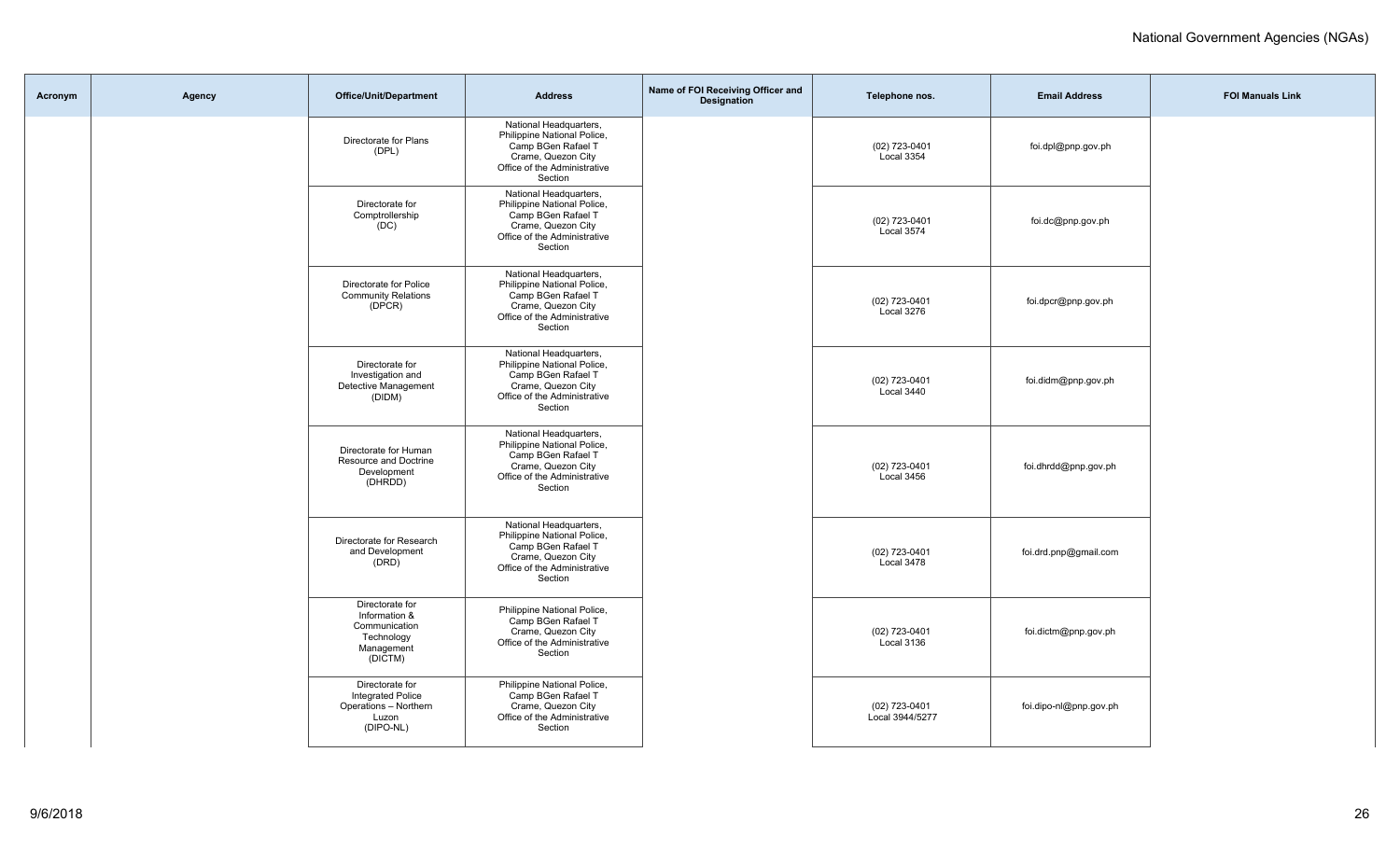| Acronym | Agency | <b>Office/Unit/Department</b>                                                                | <b>Address</b>                                                                                                                               | Name of FOI Receiving Officer and<br><b>Designation</b> | Telephone nos.                     | <b>Email Address</b>      | <b>FOI Manuals Link</b> |
|---------|--------|----------------------------------------------------------------------------------------------|----------------------------------------------------------------------------------------------------------------------------------------------|---------------------------------------------------------|------------------------------------|---------------------------|-------------------------|
|         |        | Directorate for<br><b>Integrated Police</b><br>Operations - Southern<br>Luzon<br>(DIPO-SL)   | Philippine National Police,<br>Camp BGen Rafael T<br>Crame, Quezon City<br>Office of the Administrative<br>Section                           |                                                         | (02) 723-0401<br>Local 5256/4466   | foi.dipo-sl.pnp@gmail.com |                         |
|         |        | Directorate for<br><b>Integrated Police</b><br>Operations - Visayas<br>(DIPO-VIS)            | Philippine National Police,<br>Camp BGen Rafael T<br>Crame, Quezon City<br>Office of the Administrative<br>Section                           |                                                         | (02) 723-0401<br>Local 3477/5287   | foi.dipo-vis@pnp.gov.ph   |                         |
|         |        | Directorate for<br><b>Integrated Police</b><br>Operations - Eastern<br>Mindanao<br>(DIPO-EM) | Philippine National Police,<br>Camp BGen Rafael T<br>Crame, Quezon City<br>Office of the Administrative<br>Section                           |                                                         | (02) 723-0401<br>Local 5345        | foi.dipo-em@pnp.gov.ph    |                         |
|         |        | Directorate for<br><b>Integrated Police</b><br>Operations - Western<br>Mindanao<br>(DIPO-WM) | Philippine National Police,<br>Camp BGen Rafael T<br>Crame, Quezon City<br>Office of the Administrative<br>Section                           |                                                         | (02) 723-0401<br>Local 5375        | foi.dipo-wm@pnp.gov.ph    |                         |
|         |        | <b>Internal Affairs Service</b><br>(IAS)                                                     | National Headquarters,<br>Philippine National Police,<br>Camp BGen Rafael T<br>Crame, Quezon City<br>Office of the Administrative<br>Section |                                                         | (02) 723-0401<br>Local 3263        | foi.ias@pnp.gov.ph        |                         |
|         |        | Center for Police<br><b>Strategy Management</b><br>(CPSM)                                    | Philippine National Police,<br>Camp BGen Rafael T<br>Crame, Quezon City<br>Office of the Administrative<br>Section                           |                                                         | (02) 723-0401<br>Local 3679/3689   | foi.cpsm@pnp.gov.ph       |                         |
|         |        | Human Rights Affair<br>Office (HRAO)<br>National Headquarters,                               | Philippine National Police,<br>Camp BGen Rafael T<br>Crame, Quezon City<br>Office of the Administrative<br>Section                           |                                                         | (02) 723-0401<br>Local 3668/3678   | foi.hrao@pnp.gov.ph       |                         |
|         |        | <b>Chief Executive Senior</b><br>Police Officer<br>(CESPO)                                   | Philippine National Police,<br>Camp BGen Rafael T<br>Crame, Quezon City<br>Office of the Administrative<br>Section                           | Administrative<br>Officer                               | (02) 723-0401<br>Local 4392        | foi.cespo@pnp.gov.ph      |                         |
|         |        | Public Information<br>Office<br>(PIO)                                                        | Philippine National Police,<br>Camp BGen Rafael T<br>Crame, Quezon City<br>Office of the Administrative<br>Section                           |                                                         | (02) 723-0401<br><b>Local 3313</b> | foi.pio@pnp.gov.ph        |                         |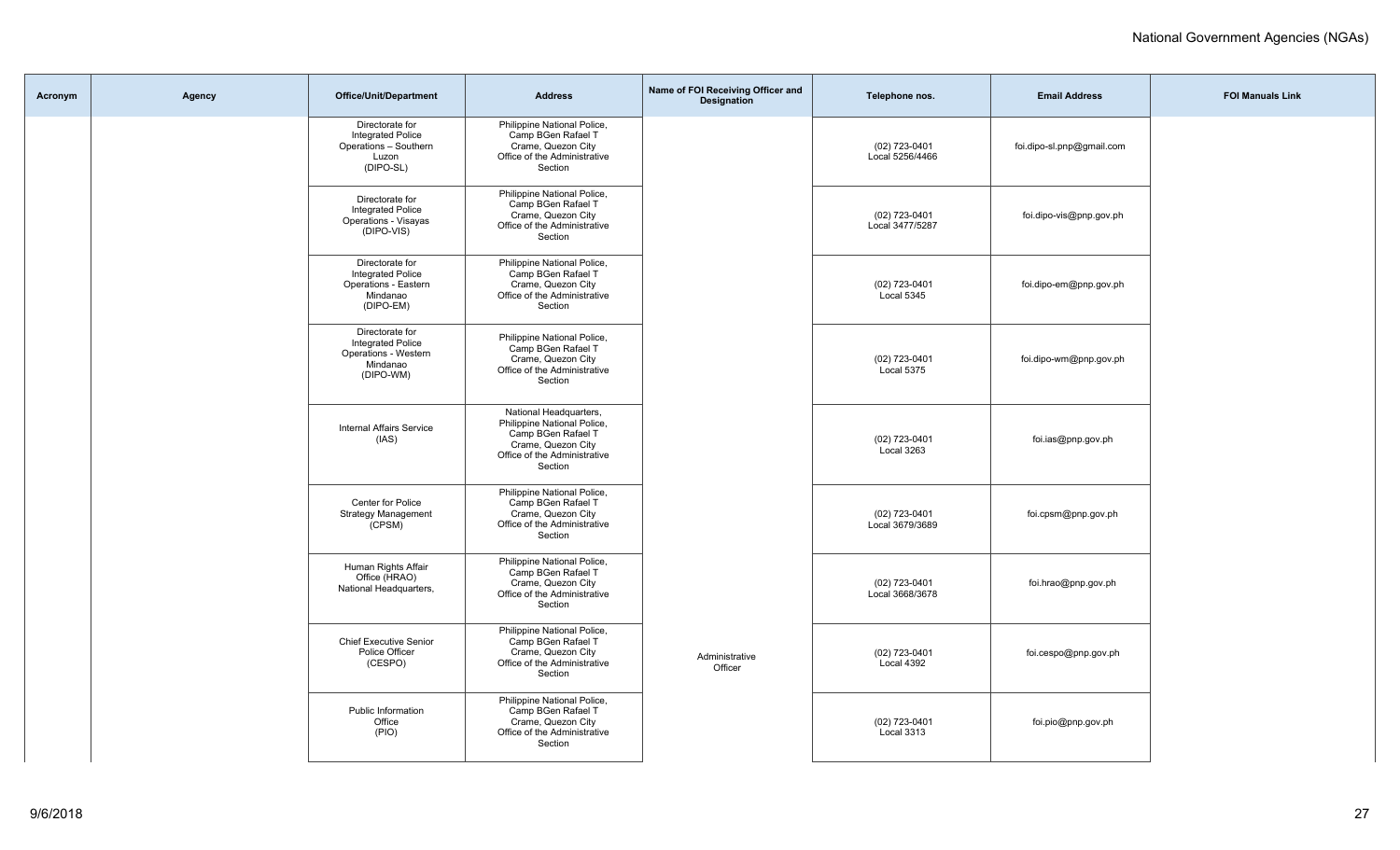| Acronym | Agency | Office/Unit/Department                                        | <b>Address</b>                                                                                                     | Name of FOI Receiving Officer and<br>Designation | Telephone nos.                   | <b>Email Address</b>    | <b>FOI Manuals Link</b> |
|---------|--------|---------------------------------------------------------------|--------------------------------------------------------------------------------------------------------------------|--------------------------------------------------|----------------------------------|-------------------------|-------------------------|
|         |        | <b>Logistics Support</b><br>Service<br>(LSS)                  | Philippine National Police,<br>Camp BGen Rafael T<br>Crame, Quezon City<br>Office of the Administrative<br>Section |                                                  | (02) 723-0401<br>Local 4214      | foi.lss@pnp.gov.ph      |                         |
|         |        | Information Technology<br><b>Management Service</b><br>(ITMS) | Philippine National Police,<br>Camp BGen Rafael T<br>Crame, Quezon City<br>Office of the Administrative<br>Section |                                                  | (02) 723-0401<br>Local 4504      | foi.itms.pnp@pnp.gov.ph |                         |
|         |        | <b>Finance Service</b><br>(FS)                                | Philippine National Police,<br>Camp BGen Rafael T<br>Crame, Quezon City<br>Office of the Administrative<br>Section |                                                  | (02) 723-0401<br>Local 3118      | foi.fs@pnp.gov.ph       |                         |
|         |        | <b>Health Service</b><br>(HS)                                 | Philippine National Police,<br>Camp BGen Rafael T<br>Crame, Quezon City<br>Office of the Administrative<br>Section |                                                  | (02) 723-0401<br>Local 3426      | foi.hs@pnp.gov.ph       |                         |
|         |        | Communication &<br><b>Electronics Service</b><br>(CES)        | Philippine National Police,<br>Camp BGen Rafael T<br>Crame, Quezon City<br>Office of the Administrative<br>Section |                                                  | (02) 723-0401<br>Local 3071/3670 | foi.ces@pnp.gov.ph      |                         |
|         |        | Chaplain Service<br>(CHS)                                     | Philippine National Police,<br>Camp BGen Rafael T<br>Crame, Quezon City<br>Office of the Administrative<br>Section |                                                  | (02) 723-0401<br>Local 3320/3215 | foi.chs@pnp.gov.ph      |                         |
|         |        | <b>Legal Service</b><br>(LS)                                  | Philippine National Police,<br>Camp BGen Rafael T<br>Crame, Quezon City<br>Office of the Administrative<br>Section |                                                  | (02) 723-0401<br>Local 3517      | foi.ls@pnp.gov.ph       |                         |
|         |        | <b>Headquarters Support</b><br>Service<br>(HSS)               | Philippine National Police,<br>Camp BGen Rafael T<br>Crame, Quezon City<br>Office of the Administrative<br>Section |                                                  | (02) 723-0401<br>Local 5519/5544 | foi.ss@pnp.gov.ph       |                         |
|         |        | <b>Engineering Service</b><br>(ES)                            | Philippine National Police,<br>Camp BGen Rafael T<br>Crame, Quezon City<br>Office of the Administrative<br>Section |                                                  | (02) 723-0401<br>Local 5425      | foi.es@pnp.gov.ph       |                         |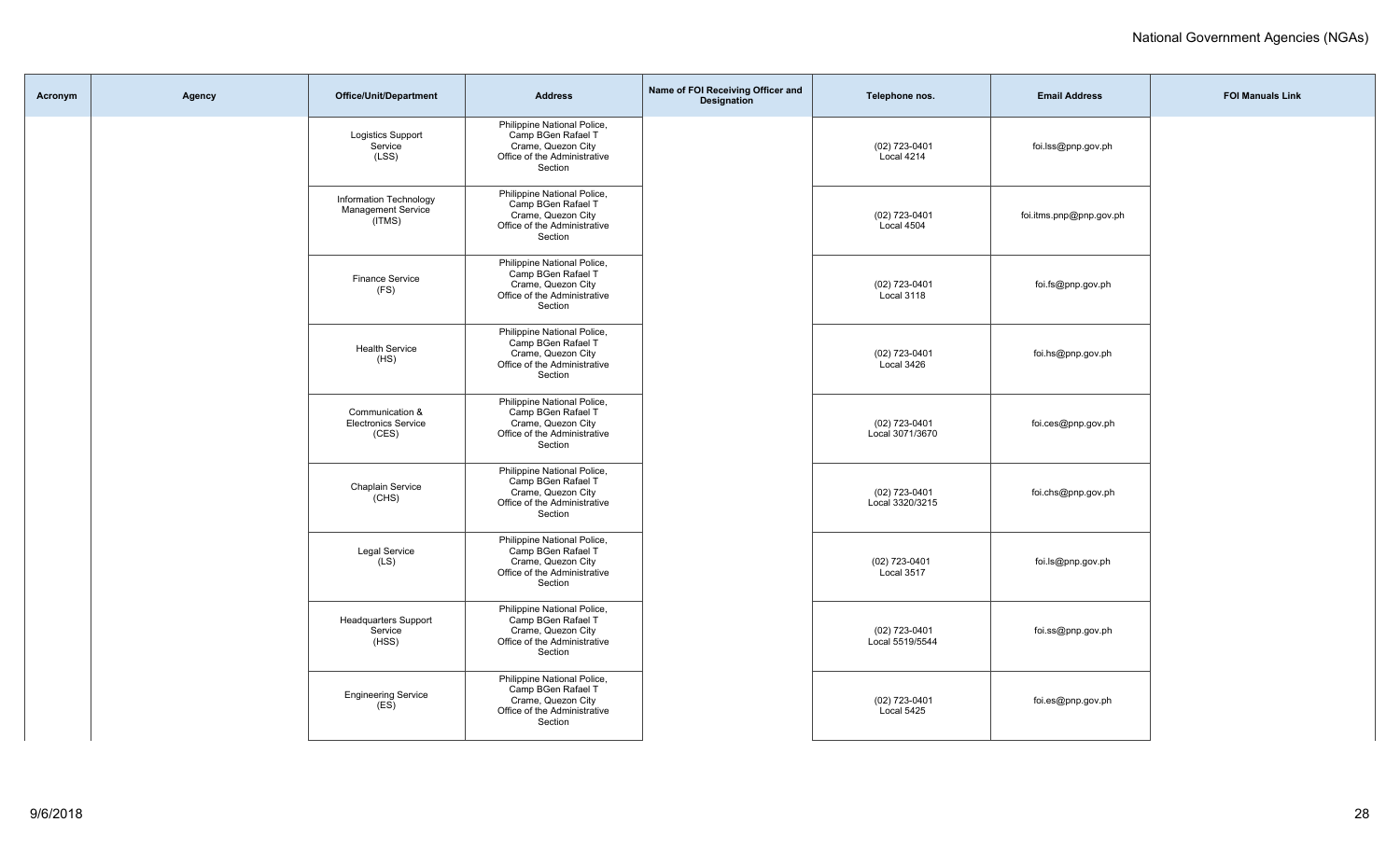| Acronym | Agency | <b>Office/Unit/Department</b>                                            | <b>Address</b>                                                                                                     | Name of FOI Receiving Officer and<br>Designation | Telephone nos.                   | <b>Email Address</b> | <b>FOI Manuals Link</b> |
|---------|--------|--------------------------------------------------------------------------|--------------------------------------------------------------------------------------------------------------------|--------------------------------------------------|----------------------------------|----------------------|-------------------------|
|         |        | <b>PNP Training Service</b><br>(PNPTS)                                   | Philippine National Police,<br>Camp BGen Rafael T<br>Crame, Quezon City<br>Office of the Administrative<br>Section |                                                  | (02) 723-0401<br>Local 5209/5409 | foi.pnpts@pnp.gov.ph |                         |
|         |        | <b>PNP Retirement Benefit</b><br><b>Administrative Service</b><br>(PRBS) | Philippine National Police,<br>Camp BGen Rafael T<br>Crame, Quezon City<br>Office of the Administrative<br>Section |                                                  | (02) 723-0401<br>Local 4448      | foi.prbs@pnp.gov.ph  |                         |
|         |        | Maritime Group<br>(MG)                                                   | Philippine National Police,<br>Camp BGen Rafael T<br>Crame, Quezon City<br>Office of the Administrative<br>Section |                                                  | (02) 723-0401<br>Local 5401      | foi.mg@pnp.gov.ph    |                         |
|         |        | Intelligence Group<br>(IG)                                               | Philippine National Police,<br>Camp BGen Rafael T<br>Crame, Quezon City<br>Office of the Administrative<br>Section |                                                  | (02) 723-0401<br>Local 4422      | foi.ig@pnp.gov.ph    |                         |
|         |        | <b>Police Security</b><br><b>Protection Group</b><br>(PSPG)              | Philippine National Police,<br>Camp BGen Rafael T<br>Crame, Quezon City<br>Office of the Administrative<br>Section |                                                  | $(02)$ 723-0401<br>Local4207     | foi.pspg@pnp.gov.ph  |                         |
|         |        | Criminal Investigation<br>and Detection Group<br>(CIDG)                  | Philippine National Police,<br>Camp BGen Rafael T<br>Crame, Quezon City<br>Office of the Administrative<br>Section |                                                  | (02) 723-0401<br>Local 5512      | foi.cidg@pnp.gov.ph  |                         |
|         |        | Special Action Force<br>(SAF)                                            | Camp Bagong Diwa,<br>Bicutan, Taguig City<br>Office of the Administrative<br>Section                               |                                                  | (02) 722-6911<br>0920-8341342    | foi.saf@pnp.gov.ph   |                         |
|         |        | <b>Aviation Security Group</b><br>(AVSEG)                                | Kalayaan Road., Crash<br>Gate 1, NAIA Complex,<br>Pasay City<br>Office of the Administrative<br>Section            |                                                  | (02) 3703097                     | foi.avseg@pnp.gov.ph |                         |
|         |        | <b>Highway Patrol Group</b><br>(HPG)                                     | Philippine National Police,<br>Camp BGen Rafael T<br>Crame, Quezon City<br>Office of the Administrative<br>Section |                                                  | (02) 723-0401<br>Local 4499      | foi.hpg@pnp.gov.ph   |                         |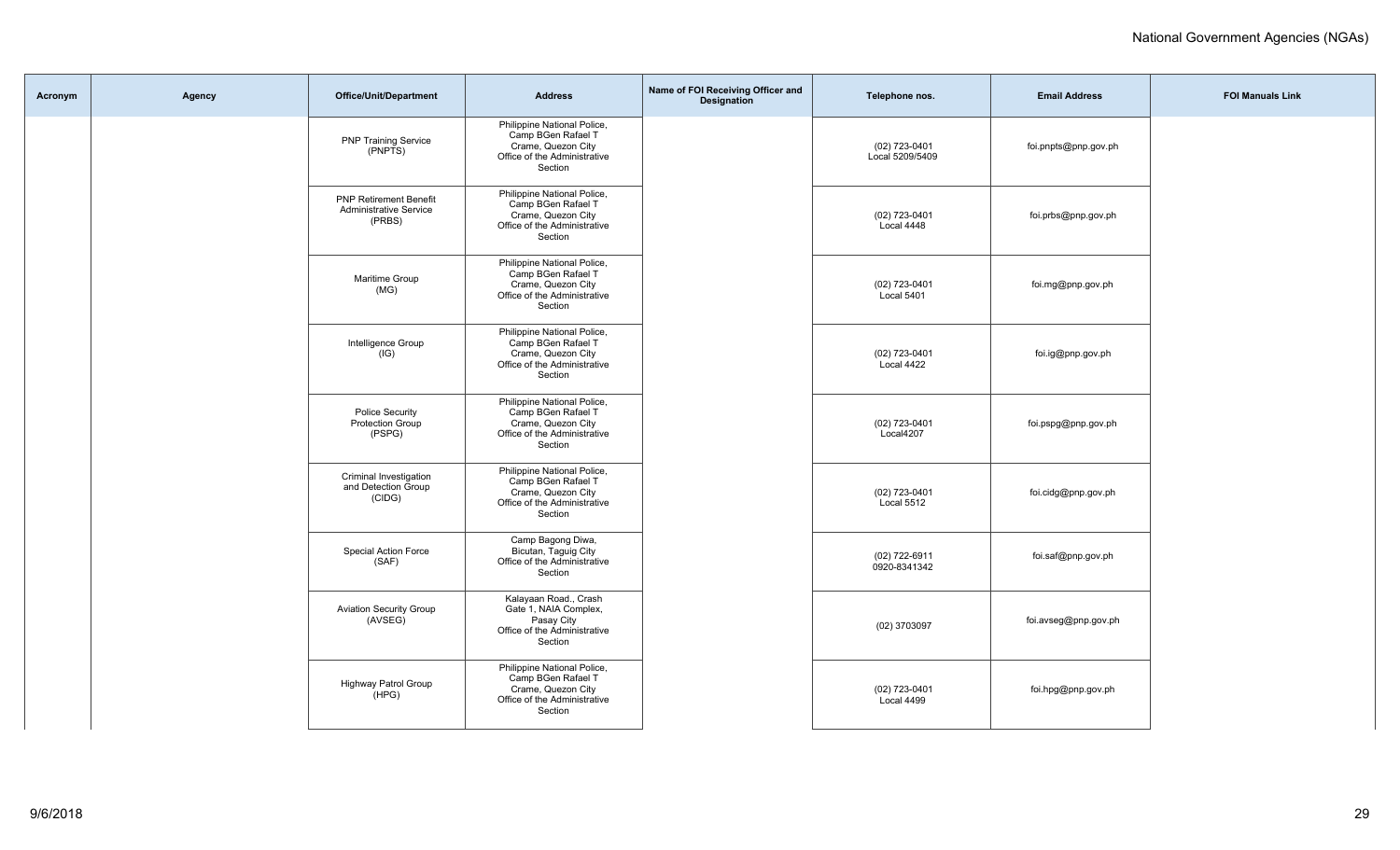| Acronym | Agency | Office/Unit/Department                                                | <b>Address</b>                                                                                                     | Name of FOI Receiving Officer and<br><b>Designation</b> | Telephone nos.                                     | <b>Email Address</b>  | <b>FOI Manuals Link</b> |
|---------|--------|-----------------------------------------------------------------------|--------------------------------------------------------------------------------------------------------------------|---------------------------------------------------------|----------------------------------------------------|-----------------------|-------------------------|
|         |        | Police Community<br><b>Relations Group</b><br>(PCRG)                  | Philippine National Police,<br>Camp BGen Rafael T<br>Crame, Quezon City<br>Office of the Administrative<br>Section |                                                         | (02) 723-0401<br>Local 3600                        | foi.pcrg@pnp.gov.ph   |                         |
|         |        | Civil Security Group<br>(CSG)                                         | Philippine National Police,<br>Camp BGen Rafael T<br>Crame, Quezon City<br>Office of the Administrative<br>Section |                                                         | (02) 723-0401<br>Local 4320                        | foi.csg@pnp.gov.ph    |                         |
|         |        | Crime Laboratory Group<br>(CLG)                                       | Philippine National Police,<br>Camp BGen Rafael T<br>Crame, Quezon City<br>Office of the Administrative<br>Section |                                                         | (02) 723-0401<br>Local 4406                        | foi.clg@pnp.gov.ph    |                         |
|         |        | Anti-Kidnapping Group<br>(AKG)                                        | Philippine National Police,<br>Camp BGen Rafael T<br>Crame, Quezon City<br>Office of the Administrative<br>Section |                                                         | (02) 723-0401<br>Local 4261/4437                   | foi.akg@pnp.gov.ph    |                         |
|         |        | Anti-Cybercrime Group<br>(ACG)                                        | Philippine National Police,<br>Camp BGen Rafael T<br>Crame, Quezon City<br>Office of the Administrative<br>Section |                                                         | (02) 723-0401 Local 3562                           | foi.acg@pnp.gov.ph    |                         |
|         |        | <b>Explosive Ordnance</b><br>Disposal & Canine<br>Group<br>(EOD & K9) | Philippine National Police,<br>Camp BGen Rafael T<br>Crame, Quezon City<br>Office of the Administrative<br>Section |                                                         | (02) 723-0401<br>Local 5439/4514                   | foi.eod&k9@pnp.gov.ph |                         |
|         |        | National Capital Regional<br>Police Office<br>(NCRPO)                 | Camp Bagong Diwa,<br>Bicutan, Taguig City<br>Office of the RPHRDD, RHQ                                             |                                                         | $(02)$ 838-0912<br>$(02) 838 - 2471$<br>Local 5110 | foi.ncrpo@pnp.gov.ph  |                         |
|         |        | Police Regional Office 1<br>(PRO1)                                    | Camp BGen Oscar<br>Florendo Parian, San<br>Fernando City, La Union<br>Office of the RPHRDD, RHQ                    |                                                         | 0998-5985004                                       | foi.pro1@pnp.gov.ph   |                         |
|         |        | Police Regional Office 2<br>(PRO2)                                    | Camp Marcelo A Adduru,<br>Alimanao, Tuguegarao City,<br>Cagayan<br>Office of the RPHRDD, RHQ                       |                                                         | (078) 3046606/ 0927-6376477                        | foi.pro2@pnp.gov.ph   |                         |
|         |        | Police Regional Office 3<br>(PRO3)                                    | Camp Olivas, City of San<br>Fernando, Pampanga<br>Office of the RPHRDD, RHQ                                        |                                                         | $(045)$ 435-4006                                   | foi.pro3@pnp.gov.ph   |                         |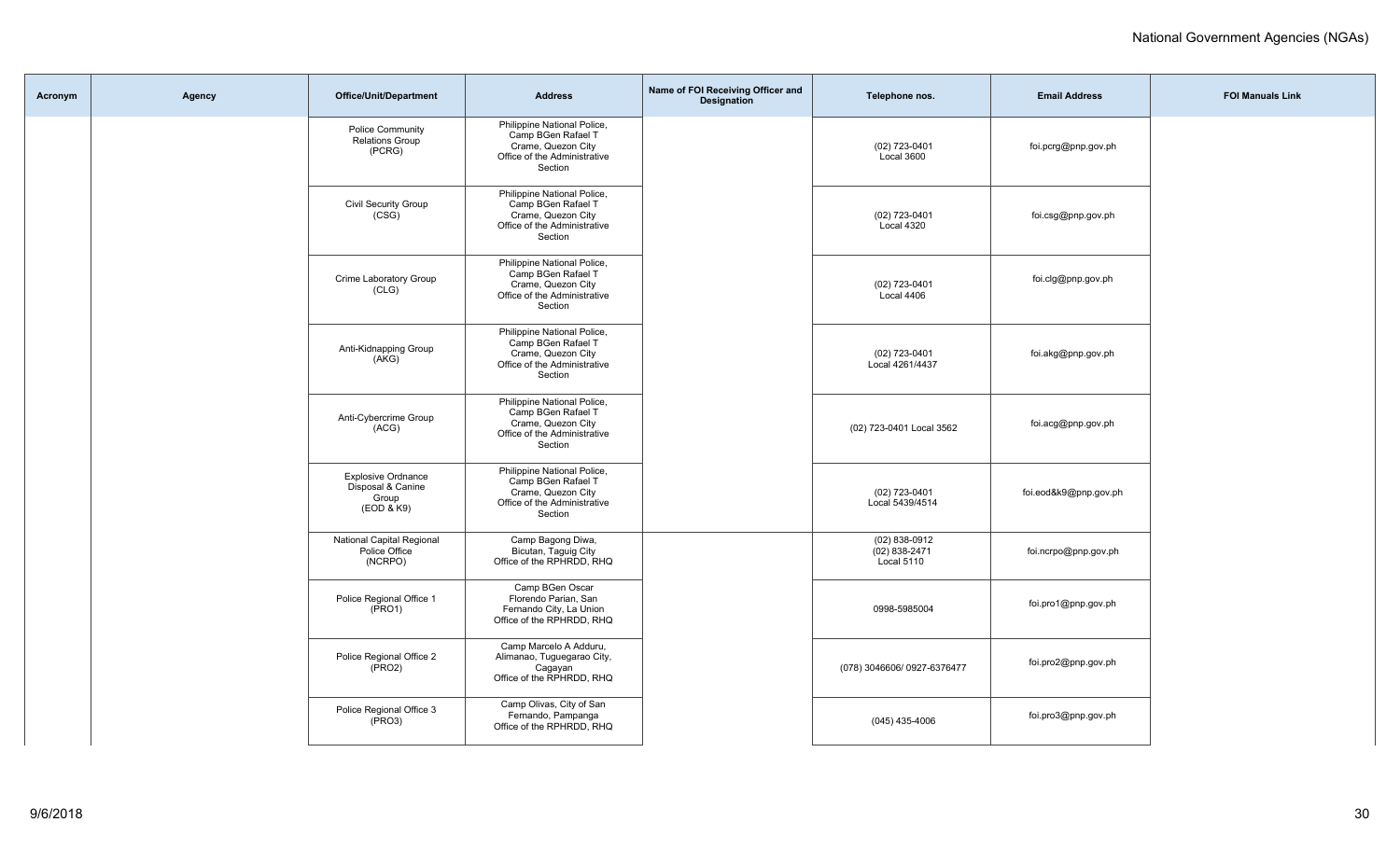| Acronym | Agency | <b>Office/Unit/Department</b>                     | <b>Address</b>                                                                                             | Name of FOI Receiving Officer and<br><b>Designation</b> | Telephone nos.                  | <b>Email Address</b>    | <b>FOI Manuals Link</b> |
|---------|--------|---------------------------------------------------|------------------------------------------------------------------------------------------------------------|---------------------------------------------------------|---------------------------------|-------------------------|-------------------------|
|         |        | Police Regional Office 4A<br>(PRO4A)              | Camp Vicente Lim,<br>Calamba City, Laguna<br>Office of the RPHRDD, RHQ                                     |                                                         | (049) 530-8104/ 0916-4048602    | foi.pro4a@pnp.gov.ph    |                         |
|         |        | Police Regional Office 4B<br>(PRO4B)              | Camp Efigenio C Navarro,<br>Calapan City, Oriental<br>Mindoro<br>Office of the RPHRDD, RHQ                 |                                                         | (043) 288-1405                  | foi.pro4b.pnp@gmail.com |                         |
|         |        | Police Regional Office 5<br>$(\overline{PRO5})$   | Camp General Simeon A<br>Ola, Legaspi City<br>Office of the RPHRDD, RHQ                                    |                                                         | 9994074413                      | foi.pro5@pnp.gov.ph     |                         |
|         |        | Police Regional Office 6<br>$(\overline{PRO6})$   | Camp Martin Teofilo B<br>Delgado, Fort San Pedro,<br><b>Iloilo City</b><br>Office of the RPHRDD, RHQ       |                                                         | 0998-5986094                    | foi.pro6@pnp.gov.ph     |                         |
|         |        | Police Regional Office 7<br>$(\overline{PRO7})$   | Camp Sergio Osmena Sr.,<br>Osmena Blvd., Cebu City<br>Office of the RPHRDD, RHQ                            | Chief, RPHRDD                                           | (032) 255-0935/<br>0998-5986257 | foi.pro7@pnp.gov.ph     |                         |
|         |        | Police Regional Office 8<br>$(\overline{PRO8})$   | Camp Sec Roberto K<br>Kangleon, Brgy., Campetic,<br>Palo, Leyte<br>Office of the RPHRDD, RHQ               |                                                         | (053) 323-8814/<br>09158730992  | foi.pro8@pnp.gov.ph     |                         |
|         |        | Police Regional Office 9<br>$(\text{PRO9})$       | Camp Col. Romeo<br>Abendan, Brgy., Mercedes,<br>Zamboanga City<br>Office of the RPHRDD, RHQ                |                                                         | 0998-5986702                    | foi.pro9@pnp.gov.ph     |                         |
|         |        | Police Regional Office 10<br>(PRO10)              | Camp 1Lt Vicente G Alagar,<br>Brgy., Lapasan, Cagayan<br>De Oro City<br>Office of the RPHRDD, RHQ          |                                                         | 0916-4716904                    | foi.pro10@pnp.gov.ph    |                         |
|         |        | Police Regional Office 11<br>$(\text{PRO11})$     | Camp Quintin M Merecido,<br>Brgy., Communal, Buhangin<br>District, Davao City<br>Office of the RPHRDD, RHQ |                                                         | (082) 234-1033/<br>0943-1417030 | foi.pro11@pnp.gov.ph    |                         |
|         |        | Police Regional Office 12<br>$(\text{PRO12})$     | Brgy Tambler, General<br>Santos City<br>Office of the RPHRDD, RHQ                                          |                                                         | 09218740956/<br>0916-5630512    | foi.pro12@pnp.gov.ph    |                         |
|         |        | Police Regional Office 13<br>$(\overline{PRO13})$ | Camp Rafael Rodriguez,<br>J.C. Aquino St., Libertad,<br><b>Butuan City</b><br>Office of the RPHRDD, RHQ    |                                                         | (085) 816-0090/<br>0920-9674279 | foi.pro13@pnp.gov.ph    |                         |
|         |        | Police Regional Office<br>Cordillera<br>(PROCOR)  | Camp Bado Dangwa, La<br>Trinidad, Benguet<br>Office of the RPHRDD, RHQ                                     |                                                         | (074) 422-5515                  | foi.procor@pnp.gov.ph   |                         |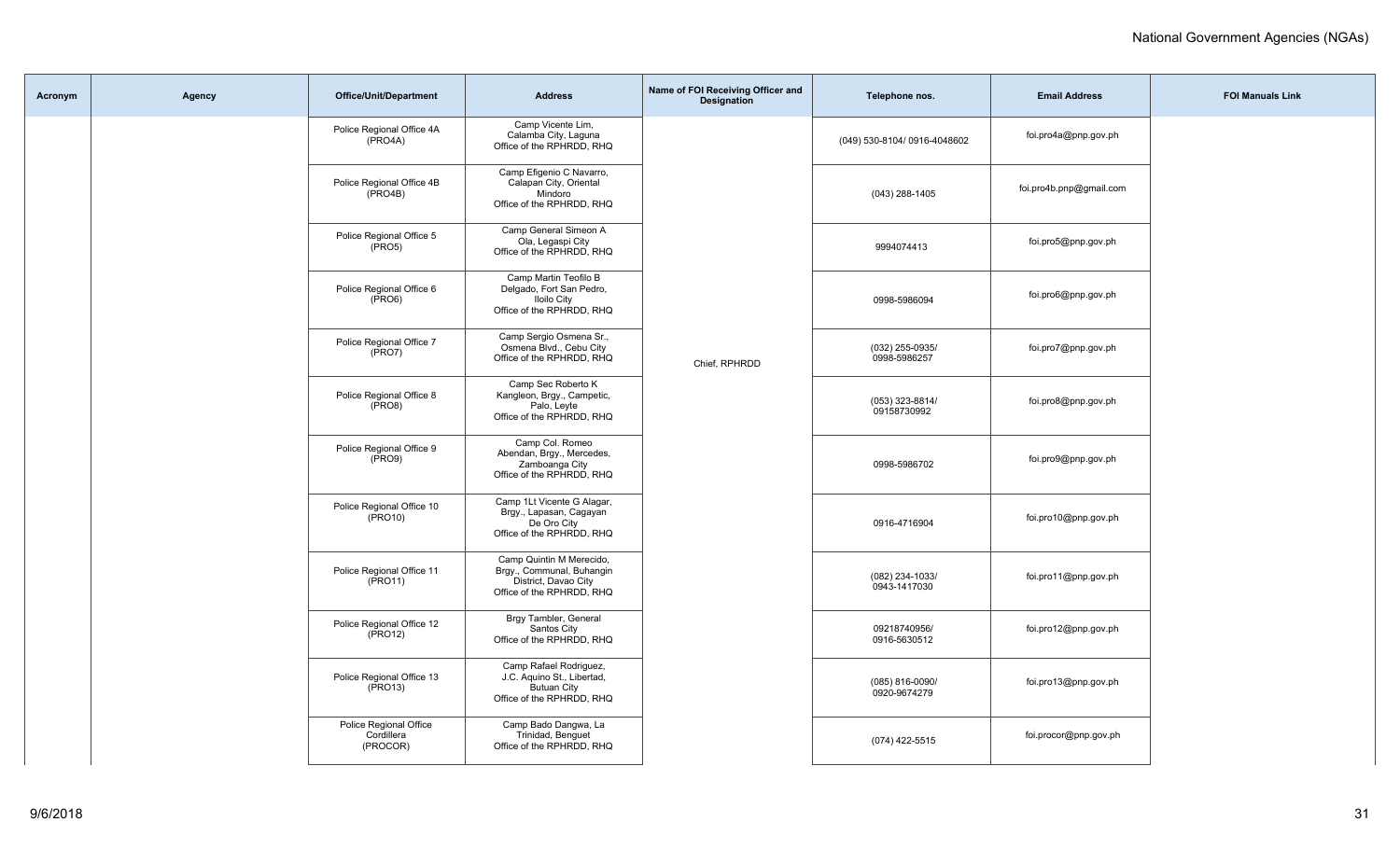| Acronym    | Agency                      | <b>Office/Unit/Department</b>                   | <b>Address</b>                                                                                              | Name of FOI Receiving Officer and<br>Designation | Telephone nos.                | <b>Email Address</b>          | <b>FOI Manuals Link</b>                                                          |
|------------|-----------------------------|-------------------------------------------------|-------------------------------------------------------------------------------------------------------------|--------------------------------------------------|-------------------------------|-------------------------------|----------------------------------------------------------------------------------|
|            |                             | Police Regional Office<br>ARMM<br>(PROARMM)     | Camp BGen Salipada K<br>Pendatun Parang,<br>Maguindanao<br>Office of the RPHRDD, RHQ                        |                                                  | 0916-6301581                  | foi.proarmm@pnp.gov.ph        |                                                                                  |
|            |                             | <b>Eastern Police District</b><br>(EPD)         | Caruncho Ave., Brgy.,<br>Malinao, Pasig City<br>Office of the D1                                            |                                                  | 0929-3814890                  | foi.epd@pnp.gov.ph            |                                                                                  |
|            |                             | Manila Police District<br>(MPD)                 | United Nations Ave<br>Ermita, Manila<br>Office of the D1                                                    |                                                  | 0921-2241799                  | foi.mpd@pnp.gov.ph            |                                                                                  |
|            |                             | Northern Police District<br>(NPD)               | Tanigue St., Kaunlaran<br>Village, Dagt-dagatan,<br>Caloocan City<br>Office of the D1                       | Chief, D1                                        | 0977-6471786                  | foi.npd@pnp.gov.ph            |                                                                                  |
|            |                             | Southern Police District<br>(SPD)               | Fort Andres Bonifacio.<br>Makati City<br>Office of the D1                                                   |                                                  | 0908-8661987                  | foi.spd@pnp.gov.ph            |                                                                                  |
|            |                             | Quezon City Police<br><b>District</b><br>(QCPD) | Camp BGen Tomas<br>Karingal, Sikatuna Village,<br>Diliman, Quezon City<br>Office of the D1                  |                                                  | (02) 924-3254<br>0919-9991998 | foi.qcpd@pnp.gov.ph           |                                                                                  |
|            |                             | <b>Ilocos Norte PPO</b>                         | Camp Capt Valentin S<br>Juan, Brgy 23, San<br>Matias, Laoag City<br>Office of the Administrative Section    |                                                  | 9055672701                    | foi.ilocosnorteppo@pnp.gov.ph |                                                                                  |
|            |                             | Ilocos Sur PPO                                  | Camp Elpidio Quirino,<br>Brgy., Bulag, Bantay,<br><b>Ilocos Sur</b><br>Office of the Administrative Section |                                                  | 0935-3631591                  | foi.ilocossurppo@pnp.gov.ph   |                                                                                  |
|            |                             | La Union PPO                                    | Camp Diego Silang,<br>San Fernando City, La<br>Union<br>Office of the Administrative                        |                                                  | 0917-4815416                  | foi.launionppo@pnp.gov.ph     |                                                                                  |
|            |                             | Pangasinan PPO                                  | Brgy Libsong West,<br>Lingayen, Pangasinana<br>Office of the Administrative Section                         |                                                  | 0916-8297548                  | foi.pangasinanppo@pnp.gov.ph  |                                                                                  |
| <b>PNP</b> | Philippine National Police* | Batanes PPO                                     | National Road, Brgy.,<br>Kayvuhokan, Basco,<br><b>Batanes</b><br>Office of the Administrative Section       |                                                  | 0997-5362256                  | foi.batanesppo@pnp.gov.ph     | http://pnp.gov.<br>ph/images/transparency_seal/2017/FOIMANUALDR<br>AFT 92717.pdf |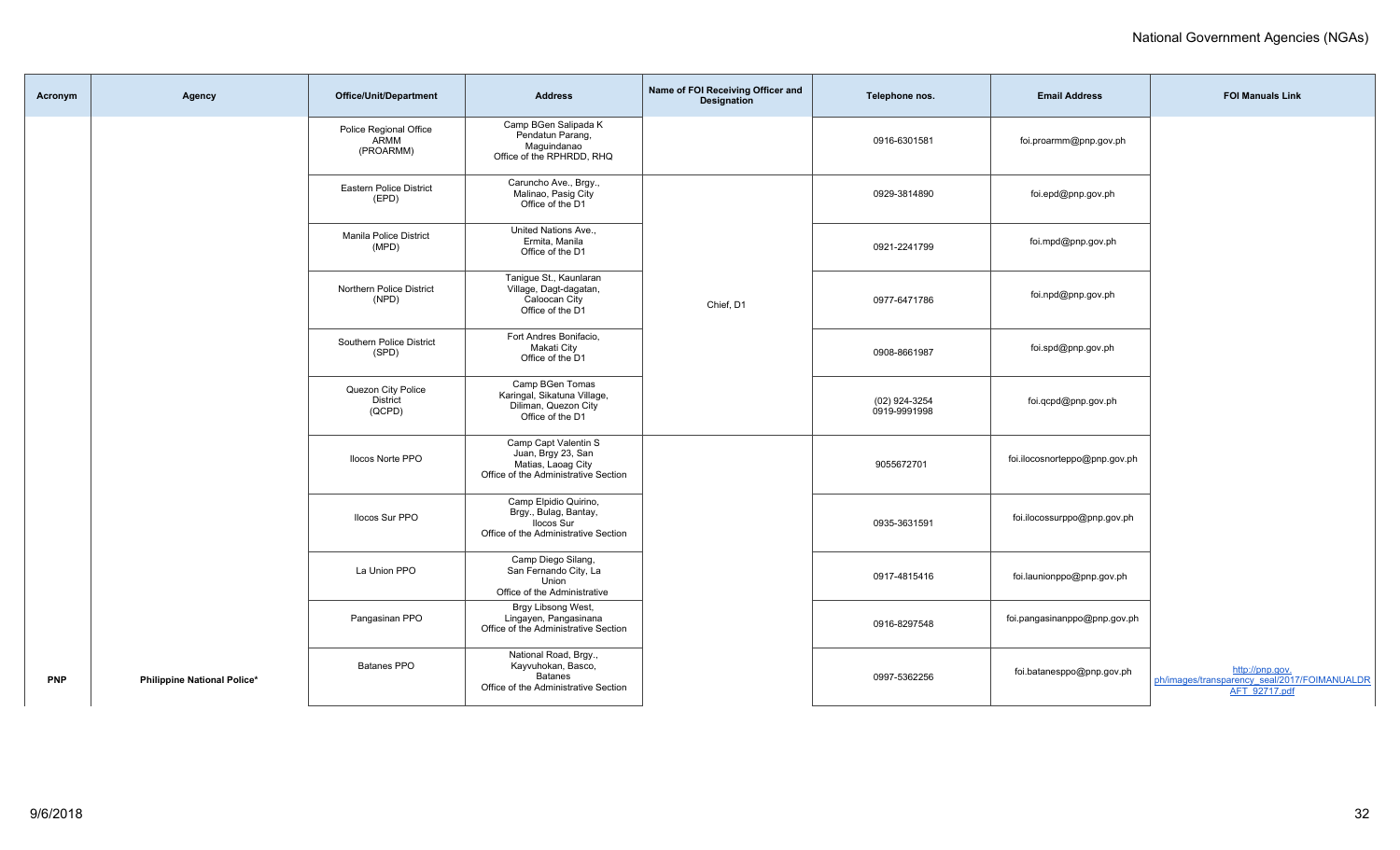| Acronym | Agency | Office/Unit/Department | <b>Address</b>                                                                                             | Name of FOI Receiving Officer and<br>Designation | Telephone nos. | <b>Email Address</b>           | <b>FOI Manuals Link</b> |
|---------|--------|------------------------|------------------------------------------------------------------------------------------------------------|--------------------------------------------------|----------------|--------------------------------|-------------------------|
|         |        | Cagayan PPO            | Camp Tirso H Gador,<br>Lecaros St.,<br>Tuguegarao City,<br>Cagayan<br>Office of the Administrative Section |                                                  | 0977-1265972   | foi.cagayanppo@pnp.gov.ph      |                         |
|         |        | Isabela PPO            | Brgy., Baligatan, Ilagan,<br>Isabela<br>Office of the Administrative Section                               |                                                  | 9157826073     | foi.isabelappo@pnp.gov.ph      |                         |
|         |        | Nueva Vizcaya PPO      | Brgy., District IV,<br>Bayongbong, Nueva<br>Vizcaya<br>Office of the Administrative Section                |                                                  | 0927-5447723   | foi.nuevavizcayappo@pnp.gov.ph |                         |
|         |        | Quirino PPO            | Brgy., San Leonardo,<br>Aglipay, Quirino<br>Office of the Administrative Section                           |                                                  | 0917-5571113   | foi.quirinoppo@pnp.gov.ph      |                         |
|         |        | Abra PPO               | Camp Juan Villamor,<br>Bangued, Abra<br>Office of the Administrative Section                               |                                                  | (074) 752-5639 | foi.abrappo@pnp.gov.ph         |                         |
|         |        | Apayao PPO             | Poblacion Luna,<br>Apayao<br>Office of the Administrative Section                                          |                                                  | 0917-5028400   | foi.apayaoppo@pnp.gov.ph       |                         |
|         |        | Benguet PPO            | Camp Bado, Dangwa,<br>La Trinidad, Benguet<br>Office of the Administrative Section                         |                                                  | (074) 422-6515 | foi.benguetppo@pnp.gov.ph      |                         |
|         |        | Kalinga PPO            | Camp Juan Duyan,<br>Brgy., Bulanao, Tabuk<br>City<br>Office of the Administrative Section                  |                                                  | 0915-7796556   | foi.kalingappo@pnp.gov.ph      |                         |
|         |        | Ifugao PPO             | Poblacion North,<br>Lagawe, Ifugao<br>Office of the Administrative Section                                 |                                                  | 0917-5775123   | foi.ifugaoppo@pnp.gov.ph       |                         |
|         |        | Mt. Province PPO       | Poblacion Bontoc,<br><b>Mountain Province</b><br>Office of the Administrative Section                      |                                                  | 0917-8174397   | foi.mtprovinceppo@pnp.gov.ph   |                         |
|         |        | Aurora PPO             | Camp Ravina, Brgy.,<br>Sabang, Baler, Aurora<br>Office of the Administrative Section                       |                                                  | (042) 209-4228 | foi.aurorappo@pnp.gov.ph       |                         |
|         |        | Bataan PPO             | Camp Cirilo S<br>Tolentino, Balanga City,<br>Bataan<br>Office of the Administrative Section                |                                                  | (047) 633-5160 | foi.bataanppo@pnp.gov.ph       |                         |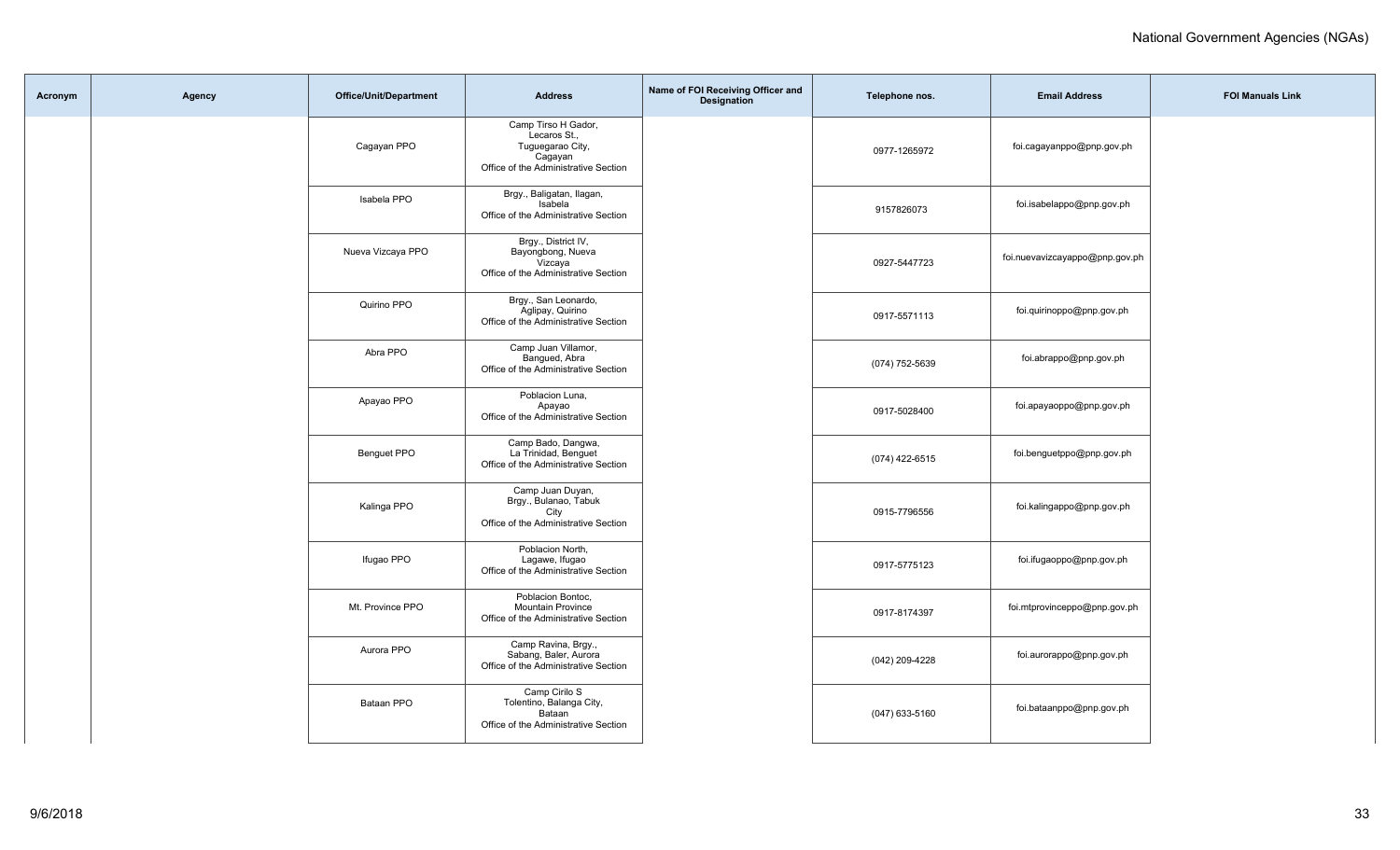| Acronym | Agency | <b>Office/Unit/Department</b>    | <b>Address</b>                                                                                                 | Name of FOI Receiving Officer and<br><b>Designation</b> | Telephone nos.   | <b>Email Address</b>                    | <b>FOI Manuals Link</b> |
|---------|--------|----------------------------------|----------------------------------------------------------------------------------------------------------------|---------------------------------------------------------|------------------|-----------------------------------------|-------------------------|
|         |        | <b>Bulacan PPO</b>               | Camp Alejo Santos,<br>City of Malolos, Bulacan<br>Office of the Administrative Section                         |                                                         | (044) 796-3328   | foi.bulacanppo@pnp.gov.ph               |                         |
|         |        | Nueva Icija PPO                  | Burgos Ave.,<br>Cabanatuan City,<br>Nueva Ecija<br>Office of the Administrative Section                        |                                                         | (044) 600-3887   | foi.nuevaecijappo@pnp.gov.ph            |                         |
|         |        | Pampanga PPO                     | Capitol Compound,<br>Brgy Sto. Nino, San<br>Fernando City,<br>Pampanga<br>Office of the Administrative Section |                                                         | (045) 963-3874   | foi.pampangappo@pnp.gov.ph              |                         |
|         |        | Tarlac PPO                       | Camp Macabulos, Brgy<br>San Vicente, Tarlac<br>Office of the Administrative Section                            |                                                         | (045) 982-1972   | foi.tarlacppo@pnp.gov.ph                |                         |
|         |        | Zambales PPO                     | Camp Conrado D Yap,<br>Iba. Zambales<br>Office of the Administrative Section                                   |                                                         | 0919-9902186     | foi.zambalesppo@pnp.gov.ph              |                         |
|         |        | Batangas PPO                     | Camp Gen Miguel C<br>Malvar, Brgy Kumintang<br>Ilaya, Batangas City<br>Office of the Administrative Section    |                                                         | 0927-8163492     | foi.batangasppo@pnp.gov.ph              |                         |
|         |        | Cavite PPO                       | Camp Gen Pantaleon<br>Garcia, Imus, Cavite<br>Office of the Administrative Section                             |                                                         | 0927-6748065     | foi.caviteppo@pnp.gov.ph                |                         |
|         |        | Laguna PPO                       | Brgy Bagumbayan, Sta<br>Cruz, Laguna<br>Office of the Administrative Section                                   |                                                         | (049) 5016672    | foi.lagunappo@pnp.gov.ph                |                         |
|         |        | Rizal PPO                        | Brgy Dolores, Hilltop<br>Tikling, Taytay, Rizal<br>Office of the Administrative Section                        |                                                         | (02) 706-3079    | foi.rizalppo. @pnp.gov.ph               |                         |
|         |        | Quezon PPO                       | Camp Nakar, Lucena<br>City<br>Office of the Administrative Section                                             |                                                         | 0977-1444393     | foi.quezonppo. @pnp.gov.ph              |                         |
|         |        | Marinduque PPO                   | Camp Maximi Abad,<br>Brgy., Bangbangalon,<br>Boac<br>Office of the Administrative Section                      |                                                         | (042) 332-0204   | foi.marinduqueppo@pnp.gov.ph            |                         |
|         |        | Mindoro Occidental<br><b>PPO</b> | Airport Road, Brgy.,<br>San Roque, San Jose,<br>Occidental Mindoro<br>Office of the Administrative Section     |                                                         | $(043)$ 457-0653 | foi.mindorooccidentalppo@pnp.<br>gov.ph |                         |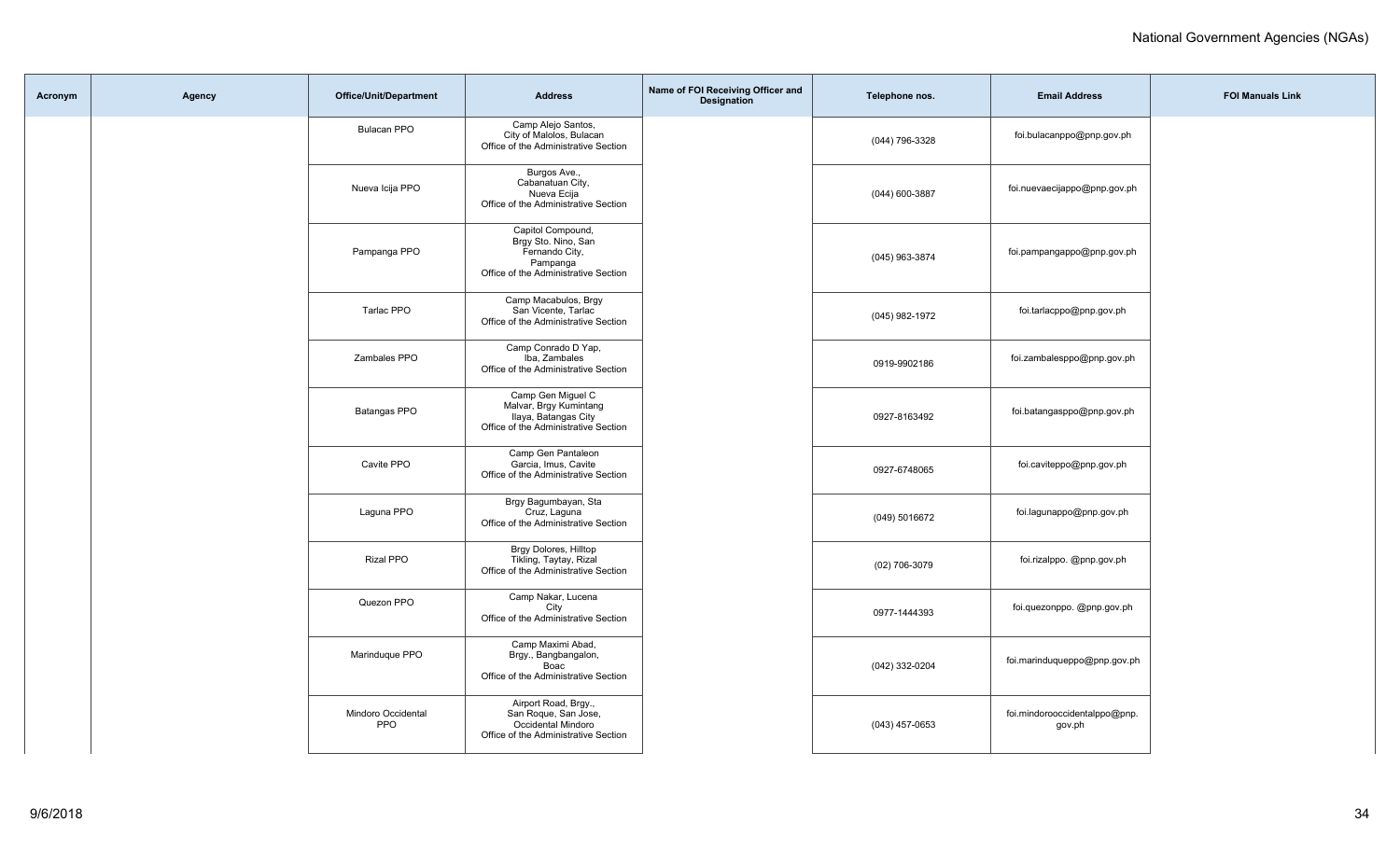| Acronym | Agency | Office/Unit/Department   | <b>Address</b>                                                                                    | Name of FOI Receiving Officer and<br>Designation | Telephone nos.   | <b>Email Address</b>                  | <b>FOI Manuals Link</b> |
|---------|--------|--------------------------|---------------------------------------------------------------------------------------------------|--------------------------------------------------|------------------|---------------------------------------|-------------------------|
|         |        | Mindoro Oriental PPO     | Camp Efigenio C<br>Navarro, Brgy., Suqui,<br>Calapan City<br>Office of the Administrative Section |                                                  | (043) 288-8733   | foi.mindoroorientalppo@pnp.gov.<br>ph |                         |
|         |        | Palawan PPO              | Brgy., Tiniguiban,<br>Puerto Princesa City<br>Office of the Administrative Section                |                                                  | $(048)$ 433-4363 | foi.palawanppo@pnp.gov.ph             |                         |
|         |        | Romblon PPO              | Brgy., Capaclan,<br>Romblon<br>Office of the Administrative Section                               |                                                  | 0917-5354148     | foi.romblonppo@pnp.gov.ph             |                         |
|         |        | Albay PPO                | Camp Ola, Legaspi City<br>Office of the Administrative Section                                    |                                                  | 0908-6016419     | foi.albayppo@pnp.gov.ph               |                         |
|         |        | Camarines Norte PPO      | Camp Dogongan Sr.,<br>Daet, Camarines Norte<br>Office of the Administrative Section               |                                                  | 0920-5193011     | foi.camarinesnorteppo@pnp.gov.<br>ph  |                         |
|         |        | <b>Camarines Sur PPO</b> | Concepcion Grande,<br>Naga City, Camarines<br>Sur<br>Office of the Administrative Section         |                                                  | 0908-8760783     | foi.camarinessurppo@pnp.gov.ph        |                         |
|         |        | Catanduanes PPO          | San Isidro Village,<br>Virac, Catanduanes<br>Office of the Administrative Section                 |                                                  | 0939-7736819     | foi.catanduanesppo@pnp.gov.ph         |                         |
|         |        | Masbate PPO              | Camp Bonny Serrano,<br>Ibingay, Masbate City<br>Office of the Administrative Section              |                                                  | 0998-5645314     | foi.masbateppo@pnp.gov.ph             |                         |
|         |        | Sorsogan PPO             | Camp Escudero Sr.,<br>Sorsogon City<br>Office of the Administrative Section                       |                                                  | 0939-287607      | foi.sorsogonppo@pnp.gov.ph            |                         |
|         |        | Aklan PPO                | Camp Martelino, Brgy.,<br>New Buswang, Kalibo<br>Office of the Administrative Section             |                                                  | 0929-3342687     | foi.aklanppo@pnp.gov.ph               |                         |
|         |        | Antique PPO              | Brgy., IV, Bugante<br>Point, San Jose<br>Office of the Administrative Section                     |                                                  | 0927-2527222     | foi.antiqueppo@pnp.gov.ph             |                         |
|         |        | Capiz PPO                | Camp Apil, Roxas City<br>Office of the Administrative Section                                     |                                                  | 0998-5816448     | foi.capizppo@pnp.gov.ph               |                         |
|         |        | Guimaras PPO             | Camp Mosqueda, Brgy.,<br>Alaguisoc, Jordan<br>Office of the Administrative Section                |                                                  | 0908-2821475     | foi.guimarasppo@pnp.gov.ph            |                         |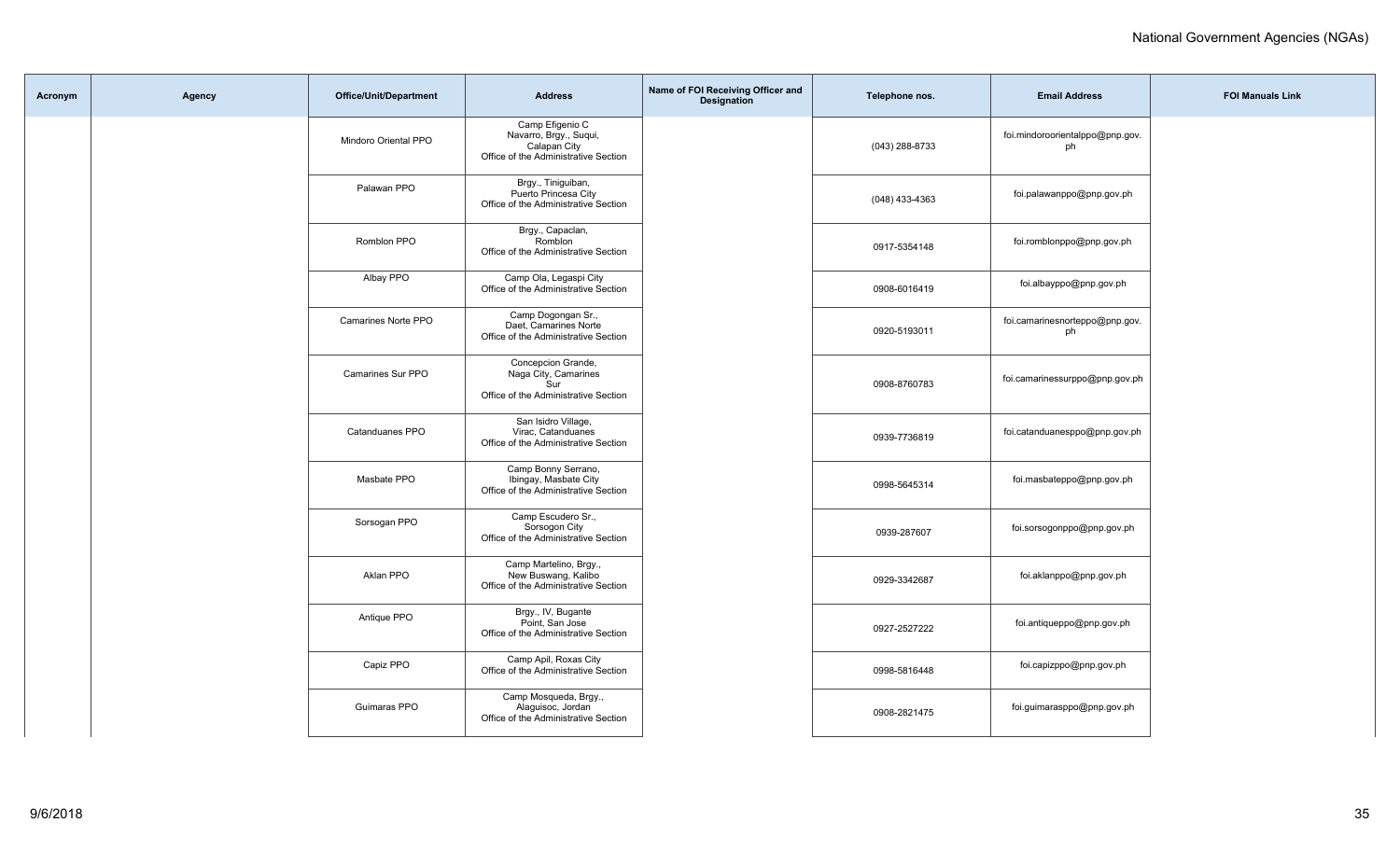| Acronym | Agency | Office/Unit/Department            | <b>Address</b>                                                                                  | Name of FOI Receiving Officer and<br><b>Designation</b> | Telephone nos.                  | <b>Email Address</b>                    | <b>FOI Manuals Link</b> |
|---------|--------|-----------------------------------|-------------------------------------------------------------------------------------------------|---------------------------------------------------------|---------------------------------|-----------------------------------------|-------------------------|
|         |        | <b>Iloilo PPO</b>                 | Camp Sumagaysay Sr.,<br>Sta Barbara, Iloilo<br>Office of the Administrative Section             |                                                         | 0912-0874935                    | foi.iloiloppo@pnp.gov.ph                |                         |
|         |        | Negros Occidental<br><b>PPO</b>   | Camp Montelibano,<br><b>Bacolod City</b><br>Office of the Administrative Section                |                                                         | $(034) 708 - 8093$              | foi.negrosoccidentalppo@pnp.gov.<br>ph  |                         |
|         |        | <b>Bohol PPO</b>                  | Camp Gagohoy,<br>Tagbilaran City, Bohol<br>Office of the Administrative Section                 |                                                         | (038) 501-0108/<br>0918-6012298 | foi.boholppo@pnp.gov.ph                 |                         |
|         |        | Cebu PPO                          | Dona M. Gaisano St.,<br>Brgy., Luhog, Cebu<br>Office of the Administrative Section              |                                                         | (032) 239-6165/<br>0908-8750081 | foi.cebuppo@pnp.gov.ph                  |                         |
|         |        | Siquijor PPO                      | Brgy., Caipilan, Siquijor<br>Office of the Administrative Section                               |                                                         | 0998-9544373                    | foi.siquijorppo@pnp.gov.ph              |                         |
|         |        | <b>Biliran PPO</b>                | Brgy., Larrazabal,<br>Naval, Biliran<br>Office of the Administrative Section                    |                                                         | 9772579235                      | foi.biliranppo@pnp.gov.ph               |                         |
|         |        | <b>Negros Oriental PPO</b>        | Camp Fernandez,<br>Agan-an, Sibulan,<br>Negros Oriental<br>Office of the Administrative Section |                                                         | (035) 225-2819                  | foi.negrosorientalppo@pnp.gov.ph        |                         |
|         |        | Leyte Norte PPO                   | Brgy., San Jose,<br><b>Tacloban City</b><br>Office of the Administrative Section                |                                                         | 9552501858                      | foi.leytenorteppo@pnp.gov.ph            |                         |
|         |        | Southern Leyte PPO                | Brgy., Canturing,<br>Maasin City, Soutern<br>Leyte<br>Office of the Administrative Section      | Administrative Officer                                  | 9266886665                      | foi.leytesurppo@pnp.gov.ph              |                         |
|         |        | Eastern Samar PPO                 | Camp Asidlo,<br>Borongan, Eastern<br>Samar<br>Office of the Administrative Section              |                                                         | 9177533638                      | foi.easternsamarppo@pnp.gov.ph          |                         |
|         |        | Northern Samar PPO                | Camp Delgado,<br>Catarman, Northern<br>Samar<br>Office of the Administrative Section            |                                                         | 9988590086                      | foi.northernsamarppo@pnp.gov.ph         |                         |
|         |        | Samar PPO                         | Camp Lukban,<br>Catbalogan City,<br>Western Samar<br>Office of the Administrative Section       |                                                         | 9174782651                      | foi.samarppo@pnp.gov.ph                 |                         |
|         |        | Zamboanga Del Norte<br><b>PPO</b> | Camp Hamac, Brgy., Sicayab, Dipolog<br>City Office of the Administrative Section                |                                                         | 0917-5393052                    | foi.zamboangadelnorteppo@pnp.<br>gov.ph |                         |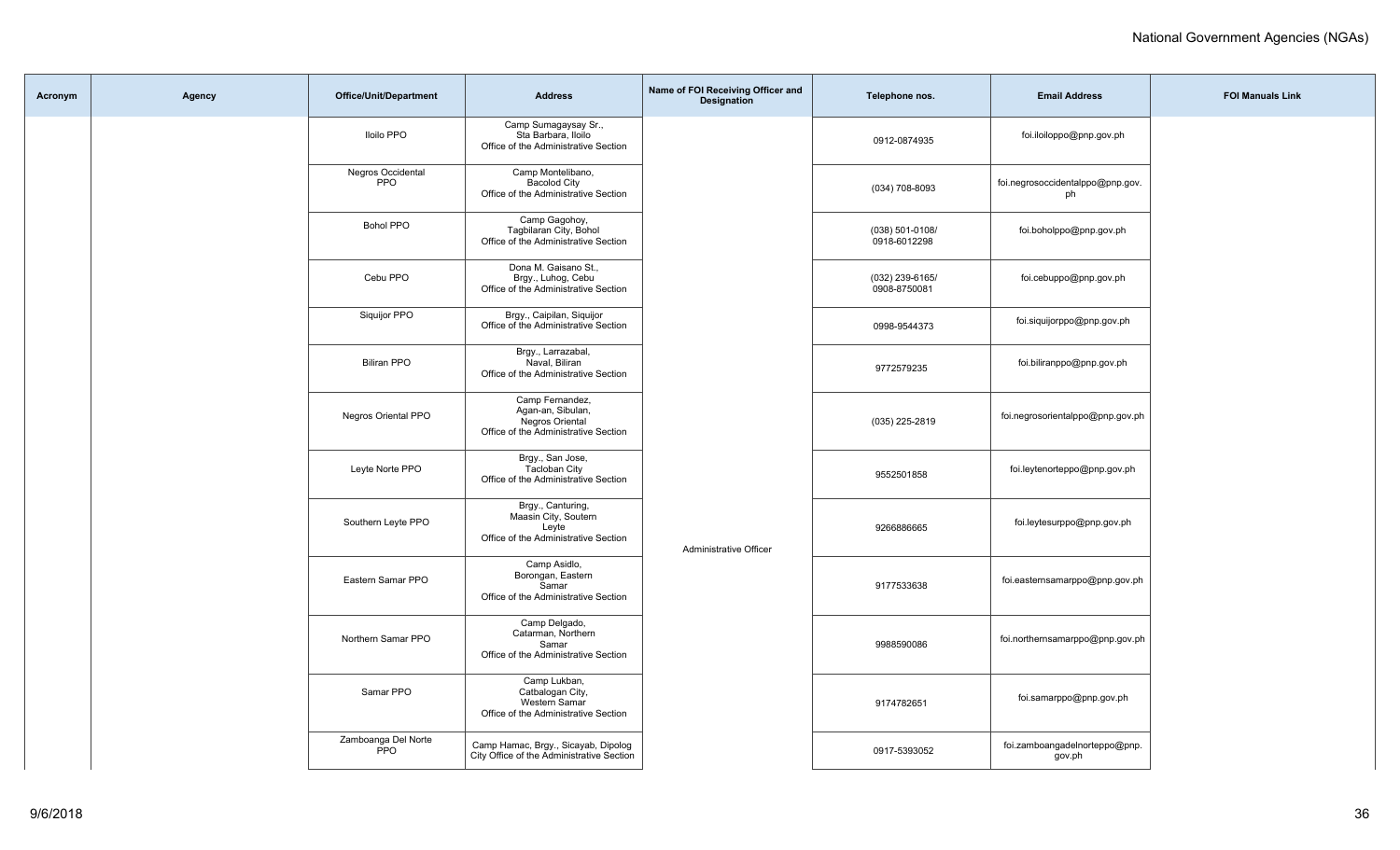| Acronym | Agency | <b>Office/Unit/Department</b>   | <b>Address</b>                                                                                         | Name of FOI Receiving Officer and<br><b>Designation</b> | Telephone nos.                  | <b>Email Address</b>                    | <b>FOI Manuals Link</b> |
|---------|--------|---------------------------------|--------------------------------------------------------------------------------------------------------|---------------------------------------------------------|---------------------------------|-----------------------------------------|-------------------------|
|         |        | Zamboanga Del Sur<br><b>PPO</b> | Camp Abellon, Lumbia<br>District, Pagadian City<br>Office of the Administrative Section                |                                                         | 0936-1036416                    | foi.zamboangadelsurppo@pnp.gov.<br>ph   |                         |
|         |        | Zamboanga Sibugay<br><b>PPO</b> | National Highway,<br>Brgy., Sanito, Ipil,<br>Zamboanga Sibugay<br>Office of the Administrative Section |                                                         | 0905-8686010                    | foi.zamboangasibugayppo@pnp.<br>gov.ph  |                         |
|         |        | <b>Bukidnon PPO</b>             | Camp Onahon, Brgy 7,<br>Malaybalay, Bukidnon<br>Office of the Administrative Section                   |                                                         | 0917-6777496                    | foi.bukidnonppo@pnp.gov.ph              |                         |
|         |        | Camiguin PPO                    | Bldg. 1, Camp<br>Bonifacio, Brgy Baylao,<br>Mambaiao<br>Office of the Administrative Section           |                                                         | 0926-3154313                    | foi.camiguinppo.pnp@gmail.com           |                         |
|         |        | Misamis Occidental<br>PPO       | Camp Naranjo, Brgy<br>Lower Lamac, Oroquita<br>City<br>Office of the Administrative Section            |                                                         | 0917-7779815                    | foi.misamisoccidentalppo@pnp.gov.<br>ph |                         |
|         |        | Misamis Oriental PPO            | San Martin, Villanueva,<br>Misamis Oriental<br>Office of the Administrative Section                    |                                                         | 0926-5679824                    | foi.misamisoorientalppo@pnp.gov.<br>ph  |                         |
|         |        | Lanao Del Norte PPO             | Camp Gallego, Brgy.,<br>Pigcarangan, Tubod,<br>Lanao Norte<br>Office of the Administrative Section     |                                                         | 9278070899                      | foi.lanaodelnorteppo@pnp.gov.ph         |                         |
|         |        | Davao Del Sur PPO               | Brgy., San Agustin,<br>Digos City, Davao Del<br>Sur<br>Office of the Administrative Section            |                                                         | (082) 553-8595/<br>0919-9937776 | foi.davaodelsurppo@pnp.gov.ph           |                         |
|         |        | Davao Del Norte PPO             | National Highway,<br>Visayan Vill, Tagum<br>City<br>Office of the Administrative Section               |                                                         | (084) 218-2913/<br>0932-4330471 | foi.davaodelnorteppo@pnp.gov.ph         |                         |
|         |        | Davao Oriental PPO              | Brgy., Dalahican, Mati,<br>Davao Oriental<br>Office of the Administrative Section                      |                                                         | (087) 388-4896/<br>0918-5554126 | foi.davaoorientalppo@pnp.gov.ph         |                         |
|         |        | Davao Occidental PPO            | Poblacion Malita, Davao<br>Occidental<br>Office of the Administrative Section                          |                                                         | 0917-1037018                    | foi.davaooccidentalppo@pnp.gov.<br>ph   |                         |
|         |        | Compostella Valley<br>PPO       | Poblacion, Nabunturan,<br>Compostela Valley<br>Office of the Administrative Section                    |                                                         | (084) 376-0020/<br>0929-5448093 | foi.compostelavalleyppo@pnp.gov.<br>ph  |                         |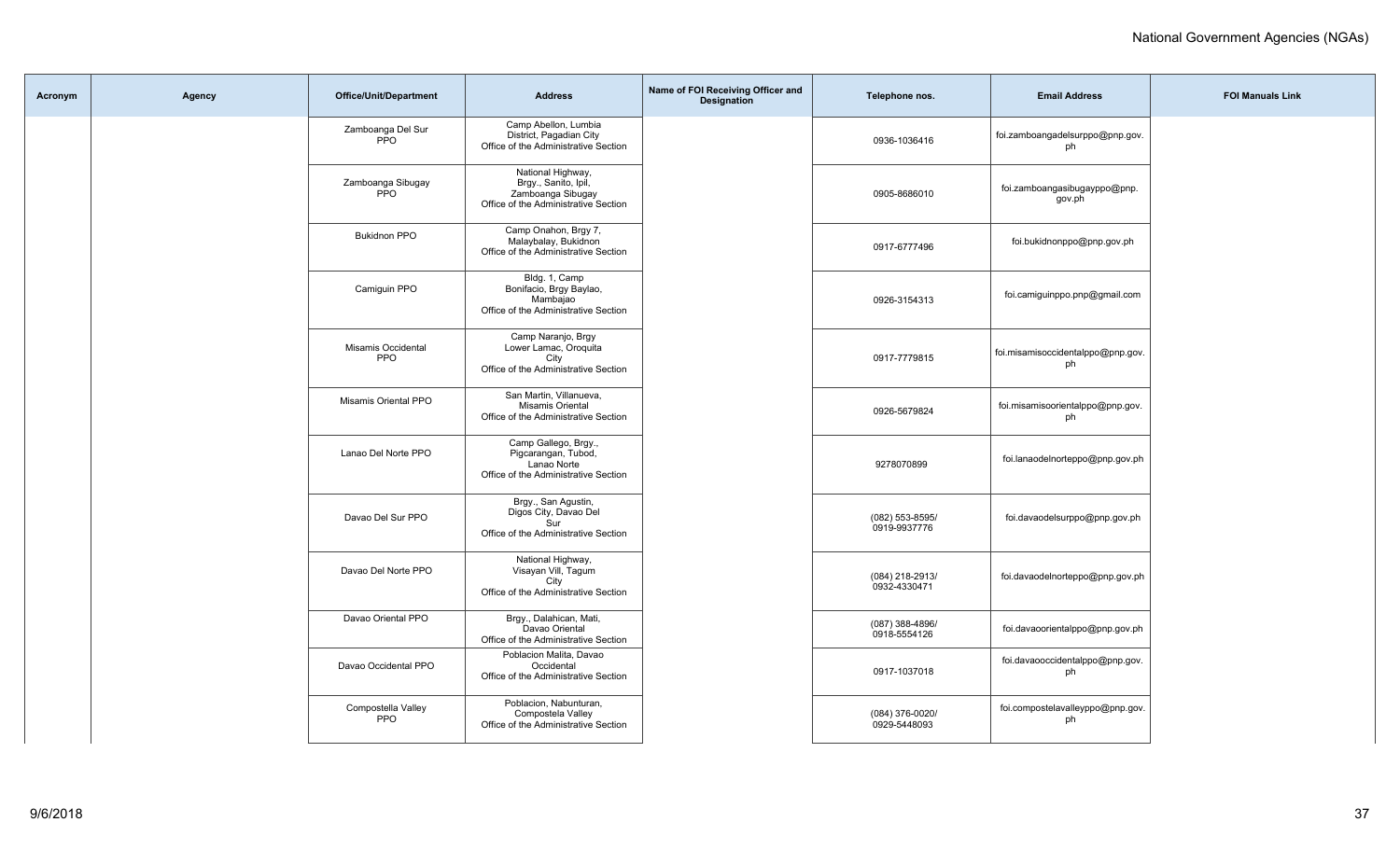| Acronym | Agency | Office/Unit/Department           | <b>Address</b>                                                                                           | Name of FOI Receiving Officer and<br>Designation | Telephone nos.                  | <b>Email Address</b>                  | <b>FOI Manuals Link</b> |
|---------|--------|----------------------------------|----------------------------------------------------------------------------------------------------------|--------------------------------------------------|---------------------------------|---------------------------------------|-------------------------|
|         |        | Cotabato PPO                     | Brgy., Amas,<br>Kidapawan City<br>Cotabato<br>Office of the Administrative Section                       |                                                  | 9177134209                      | foi.cotabatoppo@pnp.gov.ph            |                         |
|         |        | South Cotabato PPO               | Poblacion, koronadal<br>City<br>Office of the Administrative Section                                     |                                                  | (083) 228-2704                  | foi.southcotabatoppo@pnp.gov.ph       |                         |
|         |        | Sarangani Province<br><b>PPO</b> | Brgy., Kawas, Alabel,<br>Sarangani<br>Office of the Administrative Section                               |                                                  | 9393495105                      | foi.saranganippo.pnp@gmail.com        |                         |
|         |        | Sultan Kudarat PPO               | Camp Dumlao, Isulan,<br>Sultan Kudarat<br>Office of the Administrative Section                           |                                                  | 09477843012/0918-7063050        | foi.sultankudaratoppo@pnp.gov.ph      |                         |
|         |        | Agusan Del Norte PPO             | Libertad St., Butuan<br>City<br>Office of the Administrative Section                                     |                                                  | (085) 817-1252/ 0948-6188335    | foi.agusandelnorteppo@pnp.gov.<br>ph  |                         |
|         |        | Agusan Del Sur PPO               | Brgy., Patin-ay,<br>Prosperidad, Agusan<br>Del Sur<br>Office of the Administrative Section               |                                                  | 0998-5987307                    | foi.agusandelnorteppo@pnp.gov.<br>ph  |                         |
|         |        | Surigao Del Norte<br>PPO         | Borromeo St., Brgy.,<br>Taft, Surigao City,<br>Surigao Del Norte<br>Office of the Administrative Section |                                                  | (086) 826-8568/<br>0998-5580966 | foi.surigaodelnorteppo@pnp.gov.<br>ph |                         |
|         |        | Surigao Del Sur PPO              | Brgy, Telaje, Tandag,<br>Suridao Del Sur<br>Office of the Administrative Section                         |                                                  | 0949-9919441                    | foi.surigaodelsurppo@pnp.gov.ph       |                         |
|         |        | Dinagat Islands PPO              | Brgy., Sta. Cruz, San<br>Jose<br>Office of the Administrative Section                                    |                                                  | 0939-9072043                    | foi.dinagatislandsppo@pnp.gov.ph      |                         |
|         |        | <b>Basilan PPO</b>               | Camp Suarez Menzi,<br>Isabela City, Basilan<br>Office of the Administrative Section                      |                                                  | 0975-2264734                    | foi.basilanppo@pnp.gov.ph             |                         |
|         |        | Lanao Del Sur PPO                | Camp Bagong Amai,<br>Pakpak, Brgy., Biaba<br>Damag, Marawi City<br>Office of the Administrative Section  |                                                  | 0917-6241974                    | foi.lanaodelsurppo@pnp.gov.ph         |                         |
|         |        | Maguindanao PPO                  | Camp Datu Akilan,<br>Brgy., Limpongo, Sharik<br>Aquak<br>Office of the Administrative Section            |                                                  | 0917-9333151                    | foi.maguindanaoppo@pnp.gov.ph         |                         |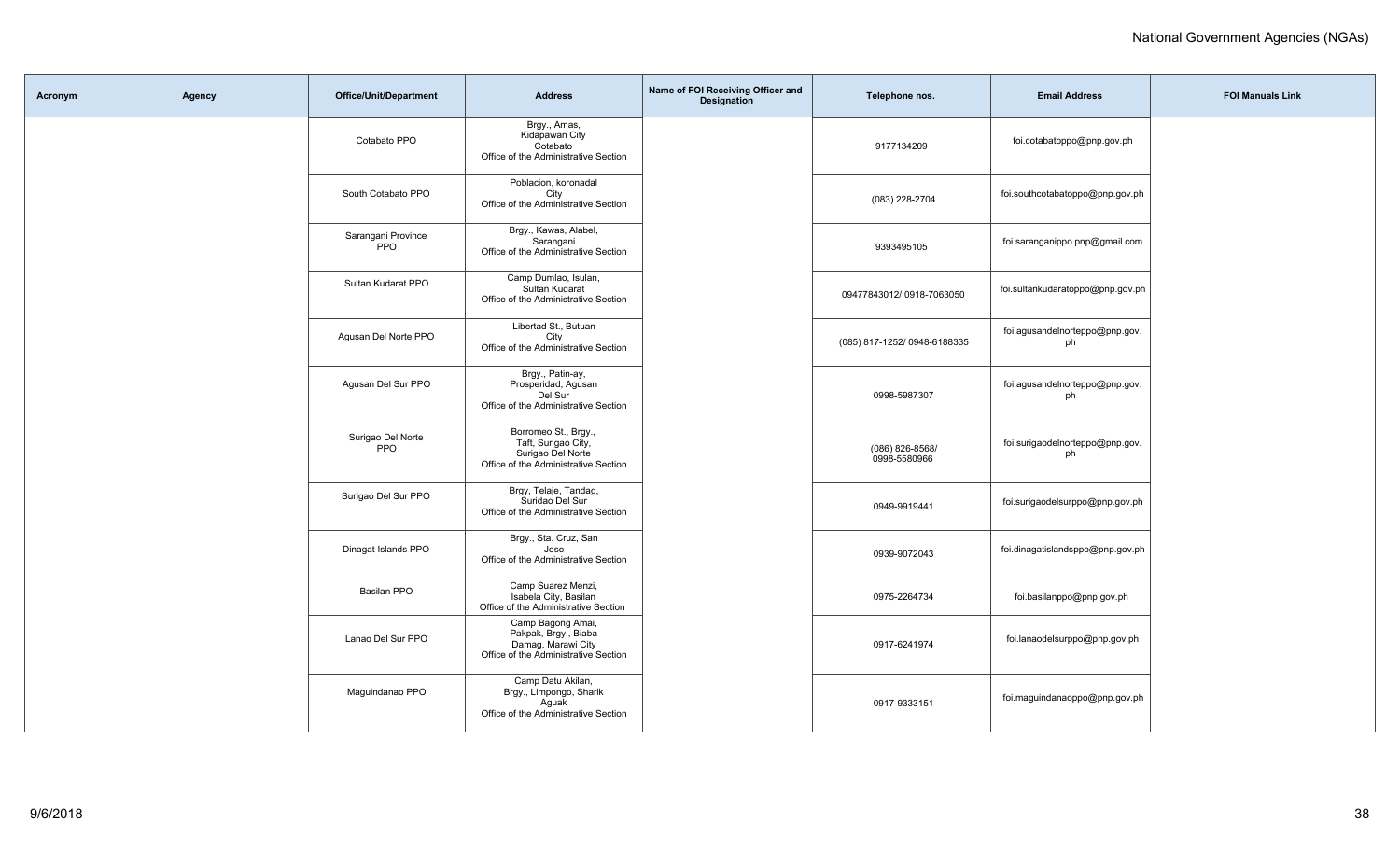| Acronym | Agency | <b>Office/Unit/Department</b> | <b>Address</b>                                                                                      | Name of FOI Receiving Officer and<br>Designation | Telephone nos.                  | <b>Email Address</b>             | <b>FOI Manuals Link</b> |
|---------|--------|-------------------------------|-----------------------------------------------------------------------------------------------------|--------------------------------------------------|---------------------------------|----------------------------------|-------------------------|
|         |        | Sulu PPO                      | Camp PSSUPT<br>Julasirim A Kasim<br>Asturias, Jolo, Sulu<br>Office of the Administrative Section    |                                                  | 0906-2469647                    | foi.suluppo@pnp.gov.ph           |                         |
|         |        | Tawitawi PPO                  | Camp Alejandro<br>Suarez, Bongao, TawiTawi<br>Office of the Administrative Section                  |                                                  | 0917-8032010                    | foi.tawitawippo@pnp.gov.ph       |                         |
|         |        | Santiago City PO              | Camacam St., Brgy<br>Victory Norte, Santiago<br>City<br>Office of the Administrative Section        |                                                  | 0977-1671746                    | foi.santiagocpo@pnp.gov.ph       |                         |
|         |        | Baguio City PO                | Abanao St., Baguio<br>City<br>Office of the Administrative Section                                  |                                                  | (074) 300-9230                  | foi.baguicpo@pnp.gov.ph          |                         |
|         |        | Angeles City PO               | Camp Tomas J Pepito,<br>Brgy., Sto Domigno,<br>Angeles City<br>Office of the Administrative Section |                                                  | (045) 888-6731                  | foi.angelescpo@pnp.gov.ph        |                         |
|         |        | Olongapo City PO              | Camp Lt. Gen Mauel F<br>Cabal, Barretto,<br>Olongapo City<br>Office of the Administrative Section   |                                                  | (047) 222-5731                  | foi.olongapocpo@pnp.gov.ph       |                         |
|         |        | Puerto Princesa City<br>PO    | Brgy., San Pedro,<br>Puerto Princesa City<br>Office of the Administrative Section                   |                                                  | (048) 434-9890                  | foi.puertoprincesacpo@pnp.gov.ph |                         |
|         |        | Naga City PO                  | Poblacion, Naga City<br>Office of the Administrative Section                                        |                                                  | 9476954027                      | foi.nagacpo@pnp.gov.ph           |                         |
|         |        | Bacolod City PO               | Magsaysay Ave., Brgy.,<br>Taculing, Bacolod City<br>Office of the Administrative Section            |                                                  | (034) 433-6566                  | foi.bacolodcpo@pnp.gov.ph        |                         |
|         |        | <b>Iloilo City PO</b>         | Gen Luna St., Iloilo City<br>Office of the Administrative Section                                   |                                                  | 0998-5562203                    | foi.iloilocpo@pnp.gov.ph         |                         |
|         |        | Lapu-Lapu City PO             | Brgy., Pusok, LapuLapu<br>City<br>Office of the Administrative Section                              |                                                  | (032) 268-0294/<br>09176381338  | foi.lapulapucpo@pnp.gov.ph       |                         |
|         |        | Cebu City PO                  | Camp Cabahug,<br>Gorordo Ave., Cebu<br>City<br>Office of the Administrative Section                 |                                                  | (032) 233-6797/<br>0908-8750081 | foi.cebucpo@pnp.gov.ph           |                         |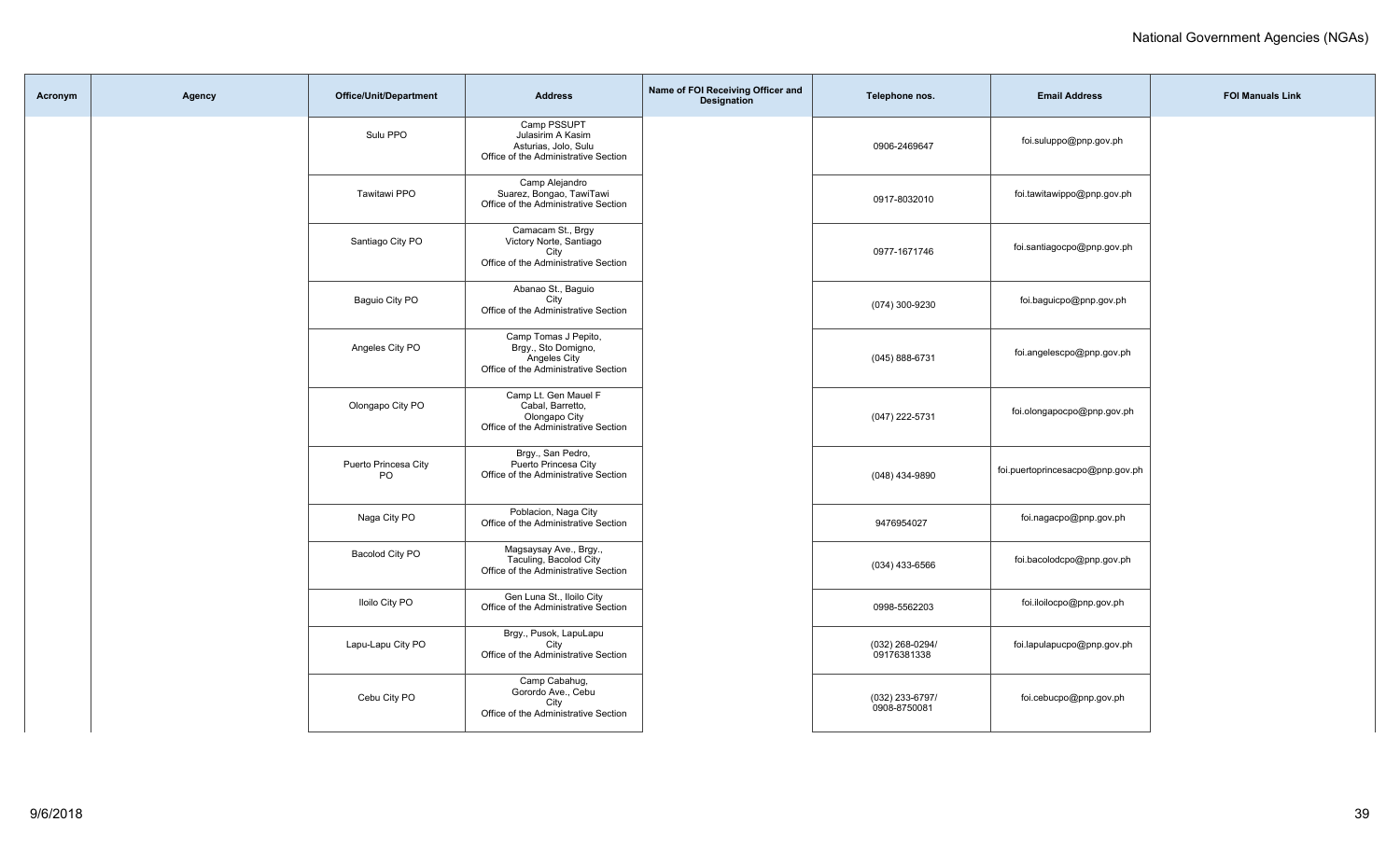| Acronym     | Agency                            | <b>Office/Unit/Department</b>  | <b>Address</b>                                                                                                       | Name of FOI Receiving Officer and<br><b>Designation</b> | Telephone nos.                  | <b>Email Address</b>           | <b>FOI Manuals Link</b>                                           |
|-------------|-----------------------------------|--------------------------------|----------------------------------------------------------------------------------------------------------------------|---------------------------------------------------------|---------------------------------|--------------------------------|-------------------------------------------------------------------|
|             |                                   | Mandaue City PO                | A. Soriano ave., Brgy.,<br>Centro, Mandaue City<br>Office of the Administrative Section                              |                                                         | (032) 344-8466/<br>0999-6982905 | foi.mandauecpo@pnp.gov.ph      |                                                                   |
|             |                                   | Tacloban City PO               | Paterno Extension,<br><b>Tacloban City</b><br>Office of the Administrative Section                                   |                                                         | 9173092071                      | foi.taclobancpo@pnp.gov.ph     |                                                                   |
|             |                                   | Ormoc City PO                  | Camp Downes, Ormoc<br>City<br>Office of the Administrative Section                                                   |                                                         | 9977734461                      | foi.ormoccpo@pnp.gov.ph        |                                                                   |
|             |                                   | Zamboanga City PO              | Gov Lim Ave., Brgy.,<br>Zone IV, Zamboanga<br>City<br>Office of the Administrative Section                           |                                                         | 0916-9828091                    | foi.zamboangacpo@pnp.gov.ph    |                                                                   |
|             |                                   | Cagayan De Oro City<br>PO.     | Gumamela St., Carmen Office of the<br><b>Administrative Section</b>                                                  |                                                         | 0977-8440243                    | foi.cagayandeorocpo@pnp.gov.ph |                                                                   |
|             |                                   | Iligan City PO                 | Aquinaldo/Benito<br>Labao Sts., Brgy.,<br>Poblacion, Iligan City<br>Office of the Administrative Section             |                                                         | 0917-6252988                    | foi.iligancpo@pnp.gov.ph       |                                                                   |
|             |                                   | Davao City PO                  | San Pedro St., Davao<br>City<br>Office of the Administrative Section                                                 |                                                         | (082) 224-1313/0925-8233276     | foi.davaocpo@pnp.gov.ph        |                                                                   |
|             |                                   | Cotabato City PO               | PC Hills, Cotabato City<br>Office of the Administrative Section                                                      |                                                         | 9487863715                      | foi.cotabatocpo@pnp.gov.ph     |                                                                   |
|             |                                   | Gen. Santos City PO            | Camp Lira, Gen Santos<br>City<br>Office of the Administrative Section                                                |                                                         | 9778222015                      | foi.gensantoscpo@pnp.gov.ph    |                                                                   |
|             |                                   | <b>Butuan City PO</b>          | AD Curato St., cor JC<br>Aquino Ave., Brgy.,<br>Diego Silang, Butuan<br>City<br>Office of the Administrative Section |                                                         | $-85$                           | foi.butuancpo@pnp.gov.ph       |                                                                   |
| <b>PPSC</b> | Philippine Public Safety College* | <b>Administrative Division</b> | Philippine Public Safety College<br>505 Alfer Building<br>EDSA near cor Bonny Serrano Ave,<br>Quezon City            | Chief                                                   | $(02)$ 6558713                  | admin.office@ppsc.gov.ph       | http://ppsc.gov.ph/mediafiles/FOI_MANUAL_final.<br>pdf            |
| <b>DOT</b>  | <b>Department of Tourism</b>      | DOT Main Office                | Records Section, Ground Floor, No. 351<br>Senator Gil Puyat Avenue, Makati City                                      | Ms. Shirley B. Abad                                     | (02) 459-5200 loc. 112          |                                | http://web.tourism.gov.ph/files/TourismFreedom.pdf                |
| ΙA          | <b>Intramuros Administration</b>  | Intramuros<br>Administration   | 5/F, Palacio del Gobernador,<br>Gen. Luna cor. Andres<br>Soriano Streets, Intramuros,<br>Manila                      | Edgardo A. Baysic                                       | 527-31-41                       | ed.baysic@intramuros.gov.ph    | https://drive.google.com/open?id=0Bwo-<br>PNYAeO3 ekdTY0VTS1cyVTg |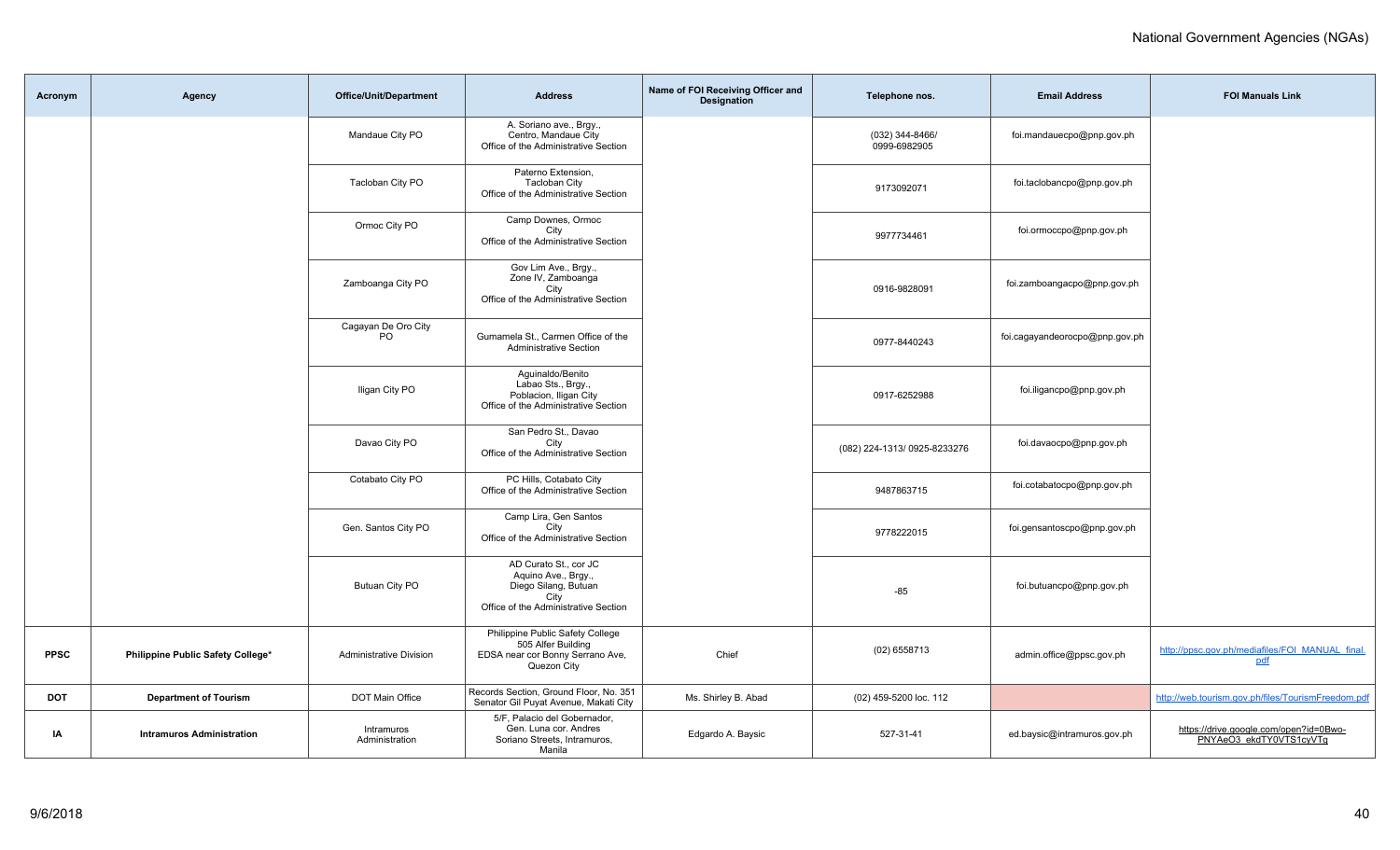| Acronym     | Agency                                      | <b>Office/Unit/Department</b>                                  | <b>Address</b>                                                                   | Name of FOI Receiving Officer and<br>Designation                     | Telephone nos. | <b>Email Address</b> | <b>FOI Manuals Link</b>                                                               |
|-------------|---------------------------------------------|----------------------------------------------------------------|----------------------------------------------------------------------------------|----------------------------------------------------------------------|----------------|----------------------|---------------------------------------------------------------------------------------|
| <b>NPDC</b> | <b>National Parks Development Committee</b> |                                                                |                                                                                  | Mariano I. Casimiro<br>Shiela Rose C. Javier<br>Florizza P. Buclatin |                |                      | http://npdc.gov.<br>ph/uploads/default/files/c1469631d9d88c0ea6ea1bc<br>a492e9d4f.pdf |
|             |                                             | DTI Public Assistance Desk                                     | GF Trade & Industry Building,<br>361 Sen. Gil J. PuyatAve.,<br>Makati Citv       | Eden Solabo                                                          |                |                      |                                                                                       |
|             |                                             | Office of the Secretary                                        | 5F Industry & Investments<br>Building 385 Sen. Gil J. Puyat<br>Ave., Makati City | Jeremiah Jimenez                                                     |                |                      |                                                                                       |
|             |                                             | <b>Bureau of Domestic</b><br><b>Trade Promotion</b>            | GF Trade & Industry Building<br>361 Sen. Gil J. Puyat Ave.,<br>Makati Citv       | Johnnyvel Sombilon                                                   |                |                      |                                                                                       |
|             |                                             | Bureau of Import<br>Services                                   | 3F Tara Building 389 Sen. Gil<br>J. Puyat Ave., Makati City                      | Myra Echanes                                                         |                |                      |                                                                                       |
|             |                                             | Bureau of International<br><b>Trade Relations</b>              | 4F DTI International Building<br>375 Sen. Gil J. Puyat Ave.,<br>Makati Citv      | Dir. Ann Claire<br>Cabochan                                          |                |                      |                                                                                       |
|             |                                             | <b>Bureau of Philippine</b><br>Standards                       | 3F Trade & Industry Building<br>361 Sen. Gil J. Puyat Ave.,<br>Makati Citv       | Camille Castillo                                                     |                |                      |                                                                                       |
|             |                                             | Bureau of Small and<br><b>Medium Enterprise</b><br>Develooment | 2F Trade & Industry Building<br>361 Sen. Gil J. Puyat Ave.,<br>Makati Citv       | Edwin Pasahol                                                        |                |                      |                                                                                       |
|             |                                             | Competitiveness Bureau                                         | 3F Tara Bldg., 389 Sen. Gil J.<br>Puyat Ave., Makati Citv                        | Aries Espafro                                                        |                |                      |                                                                                       |
|             |                                             | <b>Consumer Protection</b><br>and Advocacy Bureau              | 2F Trade & Industry Building<br>361 Sen. Gil J. PuyatAve.,<br>Makati Citv        | Maria Entong                                                         |                |                      |                                                                                       |
|             |                                             | Corporate Planning<br>Service                                  | 5F Trade & Industry Building<br>361 Sen. Gil J. Puyat Ave.,<br>Makati Citv       | Mary Francis Sierra                                                  |                |                      |                                                                                       |
|             |                                             | <b>Export Marketing</b><br>Bureau                              | 1-2F DTI International Building<br>375 Sen. Gil J. Puyat Ave.,<br>Makati Citv    | Louise Kaye Mendoza                                                  |                |                      |                                                                                       |
|             |                                             | Fair Trade Enforcement<br>Bureau                               | UPRC Bldg., 315 Sen. Gil J.<br>Puyat Ave., Makati City                           | <b>Claire Coballes</b>                                               |                |                      |                                                                                       |
|             |                                             | Financial and<br><b>Management Service</b>                     | 4F Trade & Industry Building<br>361 Sen. Gil J. Puyat Ave.,<br>Makati Citv       | Gemma Manlangit                                                      |                |                      |                                                                                       |
|             |                                             | Foreign Trade Service<br>Corps                                 | 3F DTI International Building<br>375 Sen. Gil J. Puvat Avenue, Quezon<br>City    | Marielle Laurein Ferma                                               |                |                      |                                                                                       |
|             |                                             | Human Resource and<br><b>Administrative Service</b>            | 4F Trade & Industry Building<br>361 Sen. Gil J. Puyat Ave.,<br>Makati City       | Marie Eden Villena                                                   |                |                      |                                                                                       |
|             |                                             | <b>Information Systems</b><br><b>Management Service</b>        | 5F Trade & Industry Building<br>361 Sen. Gil J. PuyatAve.,<br>Makati Citv        | Ma. Hazel Nicolas                                                    |                |                      |                                                                                       |
|             |                                             | <b>Internal Audit Service</b>                                  | 3F Trade & Industry Building<br>361 Sen. Gil J. Puyat Ave.,<br>Makati City       | Riza Milagros L. Pangilinan                                          |                |                      |                                                                                       |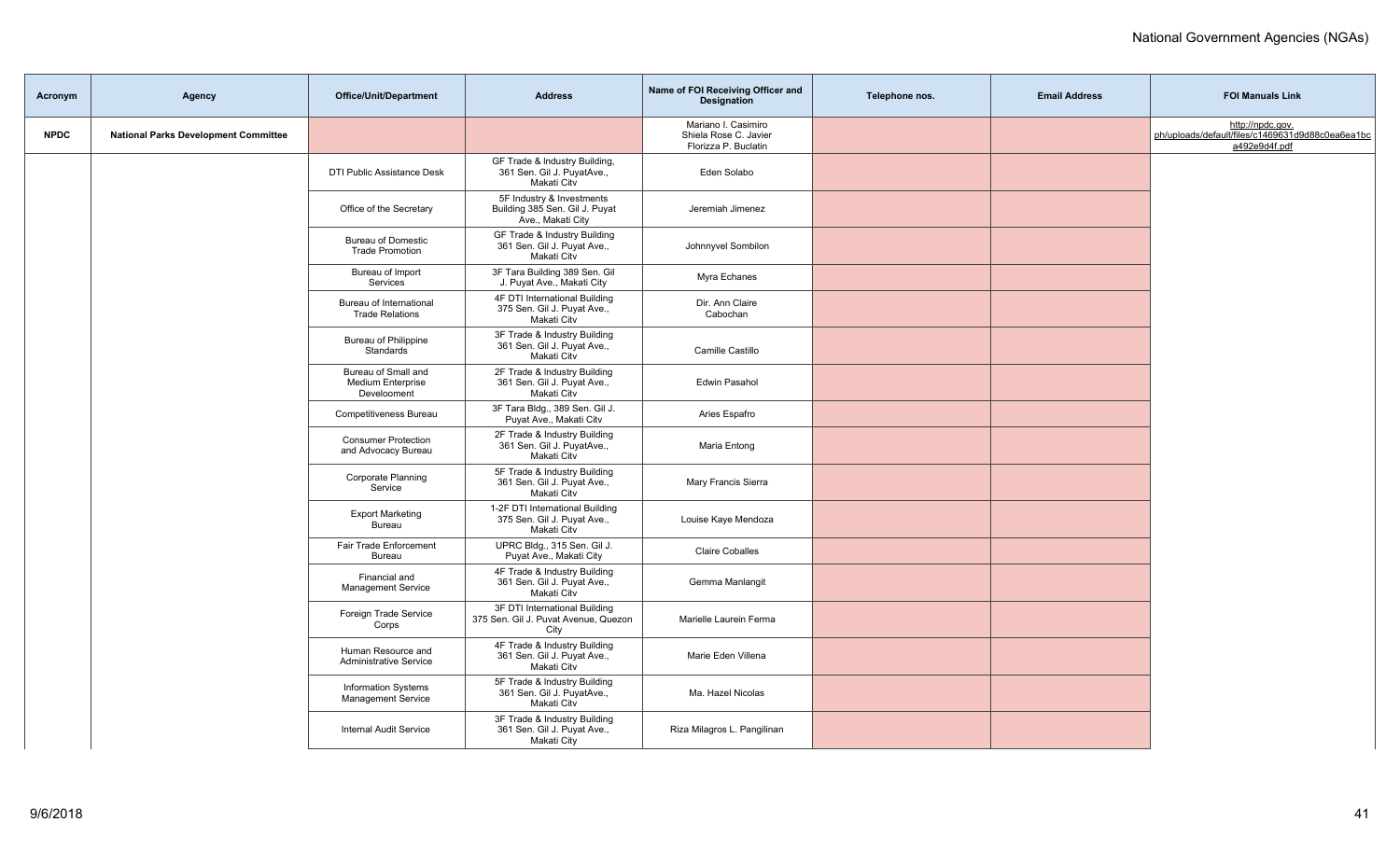| Acronym | Agency | <b>Office/Unit/Department</b>                             | <b>Address</b>                                                                                      | Name of FOI Receiving Officer and<br><b>Designation</b> | Telephone nos. | <b>Email Address</b> | <b>FOI Manuals Link</b> |
|---------|--------|-----------------------------------------------------------|-----------------------------------------------------------------------------------------------------|---------------------------------------------------------|----------------|----------------------|-------------------------|
|         |        | Knowledge<br>Management and<br><b>Information Service</b> | 5F Trade & Industry Building<br>361 Sen. Gil J. Puyat Ave.,<br>Makati Citv                          | Ric Kagahastian                                         |                |                      |                         |
|         |        | <b>Legal Service</b>                                      | 2F Trade & Industry Building<br>361 Sen. Gil J. Puyat Ave.,<br>Makati Citv                          | Yolanda Villanueva                                      |                |                      |                         |
|         |        | Liaison Office for<br>Legislative Affairs                 | 3F Trade & Industry Building<br>361 Sen. Gil J. PuyatAve.,<br>Makati Citv                           | <b>Francis Sune</b>                                     |                |                      |                         |
|         |        | Phi lippine Accreditation<br>Bureau                       | 3F Trade & Industry Building<br>361 Sen. Gil J. PuyatAve.,<br>Makati Citv                           | Japhet Celis                                            |                |                      |                         |
|         |        | Program Management<br>Team for Business<br>Registration   | Program Management<br>Team for Business<br>Registration                                             | Jenefer llagan                                          |                |                      |                         |
|         |        | Resource Generation<br>and Management<br>Service          | 4F Industry & Investments<br>Building 385 Sen. Gil J. Puyat<br>Ave Makati Citv                      | Christina Baltazar                                      |                |                      |                         |
|         |        | Christina Baltazar                                        | 4F Industry & Investments<br>Building 385 Sen. Gil J. Puyat<br>Ave,, Makati City                    | Alyanna Victoria Rivera                                 |                |                      |                         |
|         |        | DTI-CAR                                                   | Jesnor Bldg., 4 Carifro St., 2600 Baquio<br>City                                                    | Joel Arthur Tibaldo                                     |                |                      |                         |
|         |        | DTI-Abra                                                  | J &   Commercial Building National<br>Highway, Ubbog- Lipcan 2800 Bangued,<br>Abra                  | Vanessa Villanueva                                      |                |                      |                         |
|         |        | DTI-Benguet                                               | 3F Manongdo Bldg., 17<br>Private Rd. Magsaysay Ave.,<br>2600 Baquio Citv                            | Shiela Rosemarie<br>Cayanan                             |                |                      |                         |
|         |        | DTI-Kalinga                                               | 2-3F Lua Annex Bldg.,<br>Poblacion 3800 Tabuk City,<br>Kalinga                                      | Ma. Cecilia Baral                                       |                |                      |                         |
|         |        | DTI-Apayao                                                | <b>National Government Center</b><br>Provincial Capitol Cmpd., San<br>Isidro Sur, 3813 Luna, Apayao | Francis Pacio                                           |                |                      |                         |
|         |        | DTI-Mountain<br>Province                                  | 2F Walter Clapp Centrum,<br>Loc-ong, Poblacion 2616<br>Bontoc. Mt. Province                         | Margaret Gayodan                                        |                |                      |                         |
|         |        | DTI-Ifugao                                                | 2F ABC Bldg., RizalAve.,<br>Poblacion West 3600 Lagawe,<br>Ifugao                                   | Lorna Allaga                                            |                |                      |                         |
|         |        | DTI-Region 1                                              | 4F Juanita Commercial Bldg.,<br>Quezon Ave., San Fernando<br>Citv, La Union                         | Joyce Ann Segui                                         |                |                      |                         |
|         |        | <b>DTI-Ilocos Norte</b>                                   | JOMEL Bldg., Siazon Rd. cor.<br>D. Samonte St. Brgy. 14<br>Laoaq Citv, Ilocos Norte                 | Maria Corazon Racela                                    |                |                      |                         |
|         |        | DTI-Ilocos Sur                                            | Judy Chiu Bldg., Mabini St.,<br>Brgy. 1 Poblacion, Vigan City,<br><b>Ilocos Sur</b>                 | Amelia Galvez                                           |                |                      |                         |
|         |        | DTI-La Union                                              | 2F Shania Tower, Quezon<br>Ave. San Fernando City, La<br>Union                                      | Victoria Ordono                                         |                |                      |                         |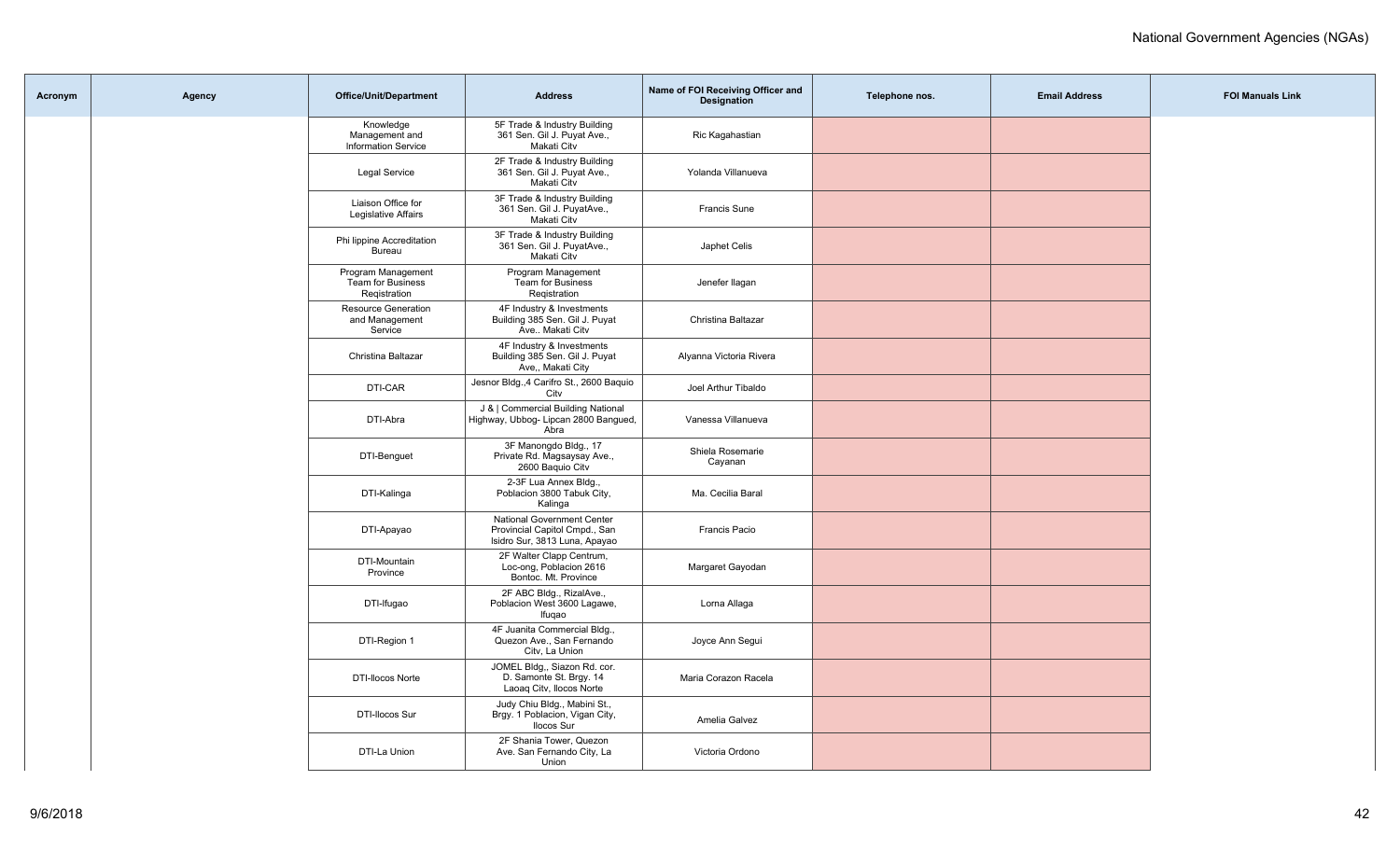| Acronym | Agency | <b>Office/Unit/Department</b> | <b>Address</b>                                                                                                       | Name of FOI Receiving Officer and<br><b>Designation</b> | Telephone nos. | <b>Email Address</b> | <b>FOI Manuals Link</b> |
|---------|--------|-------------------------------|----------------------------------------------------------------------------------------------------------------------|---------------------------------------------------------|----------------|----------------------|-------------------------|
|         |        | DTI-Pangasinan                | 2F Star Bldg., Arellano St.<br>2400 Dagupan City,<br>Panoasinan                                                      | Bella Cerdan                                            |                |                      |                         |
|         |        | DTI-Region 2                  | 11 Dalan na Pappabalo<br>Regional Gov't. Center, Carig<br>Sur, Tuguegarao City,<br>Cagavan                           | Manilyn Ponce                                           |                |                      |                         |
|         |        | DTI-Batanes                   | Aberilla Bldg., National Road<br>Basco. Batanes                                                                      | Iza Castro                                              |                |                      |                         |
|         |        | DTI-Cagayan                   | 11 Dalan na Pappabalo,<br>Regional Gov't. Center, Carig<br>Sur, Tuguegarao City,<br>Caoavan                          | Mariciris Galuigarra                                    |                |                      |                         |
|         |        | DTI-Isabela                   | 1F Edilberto P. Lim Building<br>Nat'l Highway, Baligatan,<br>Ilagan City, Isabela                                    | Mark Jayson Andes                                       |                |                      |                         |
|         |        | DTf-Nueva Vizcava             | GF Rosalina L. Lo Bldg., National<br>Highway, Sta. Rosa,<br>Bayombong, Nueva Vizcaya                                 | Estrella Guinsatao                                      |                |                      |                         |
|         |        | DTI-Quirino                   | DIP Bldg., San Marcos,<br>Cabarroquis, Quirino                                                                       | Aimee Garcia                                            |                |                      |                         |
|         |        | DTI-Region 3                  | Matikhain St., cor. Maagap St.<br>Diosdado Macapagal<br>Government Center Maimpis<br>City, San Fernando,<br>Pampanga | Warren Patrick Serrano                                  |                |                      |                         |
|         |        | DTI-Aurora                    | Cordial Bldg., National<br>Highway Brgy. Suklayin, Baler,<br>3200 Aurora                                             | Floro VerialJr.                                         |                |                      |                         |
|         |        | DTI-Bataan                    | 3F Crizelda Marie Bldg.,<br>Capitol Drive San Jose,<br>Balanga Citv, 2100 Bataan                                     | Teresita Magtanong                                      |                |                      |                         |
|         |        | DTI-Bulacan                   | 2F BFCCI Bldg., MacArthur<br>Highway, Sumapang Matanda,<br>Malolos City, Bulacan                                     | Faye Ann Lejarde                                        |                |                      |                         |
|         |        | DTI-Nueva Ecija               | 2F CAL Bldg., 113 Gen. Tinio<br>St., Brgy. Dimasalang,<br>Cabanatuan City, Nueva Ecija                               | Richard Simangan                                        |                |                      |                         |
|         |        | DTI-Pampanga                  | 2F ABN Plaza. MacArthur<br>Highway, Sindalan San<br>Fernando Citv, Pampanga                                          | Rhia Laxa                                               |                |                      |                         |
|         |        | DTI-Tarlac                    | 2F Anita Bldg., Zamora St.,<br>San Roque Tarlac City, Tarlac                                                         | Lunabelle Sison                                         |                |                      |                         |
|         |        | DTI-Zambales                  | 2F Palm Crest Bldg., 765 Rizal<br>Ave., West Tapinac, Olongapo<br>City, 2200 Zambales                                | Enrique Tacbad                                          |                |                      |                         |
|         |        | DTI-Region 4A                 | 3F Marcelita Bldg., Brgy. Real<br>Calamba City, Laguna                                                               | Mia Angeline Cortez                                     |                |                      |                         |
|         |        | DTI-Cavite                    | 2F Government Center Bldg.,<br>Capitol Compound, Trece<br>Martires City, Cavite                                      | Kristine Mojica                                         |                |                      |                         |
|         |        | DTI-Laguna                    | Varimco Bldg., Brgy. Banca-<br>Banca, Victoria, Laguna                                                               | Christian Ted Tungohan                                  |                |                      |                         |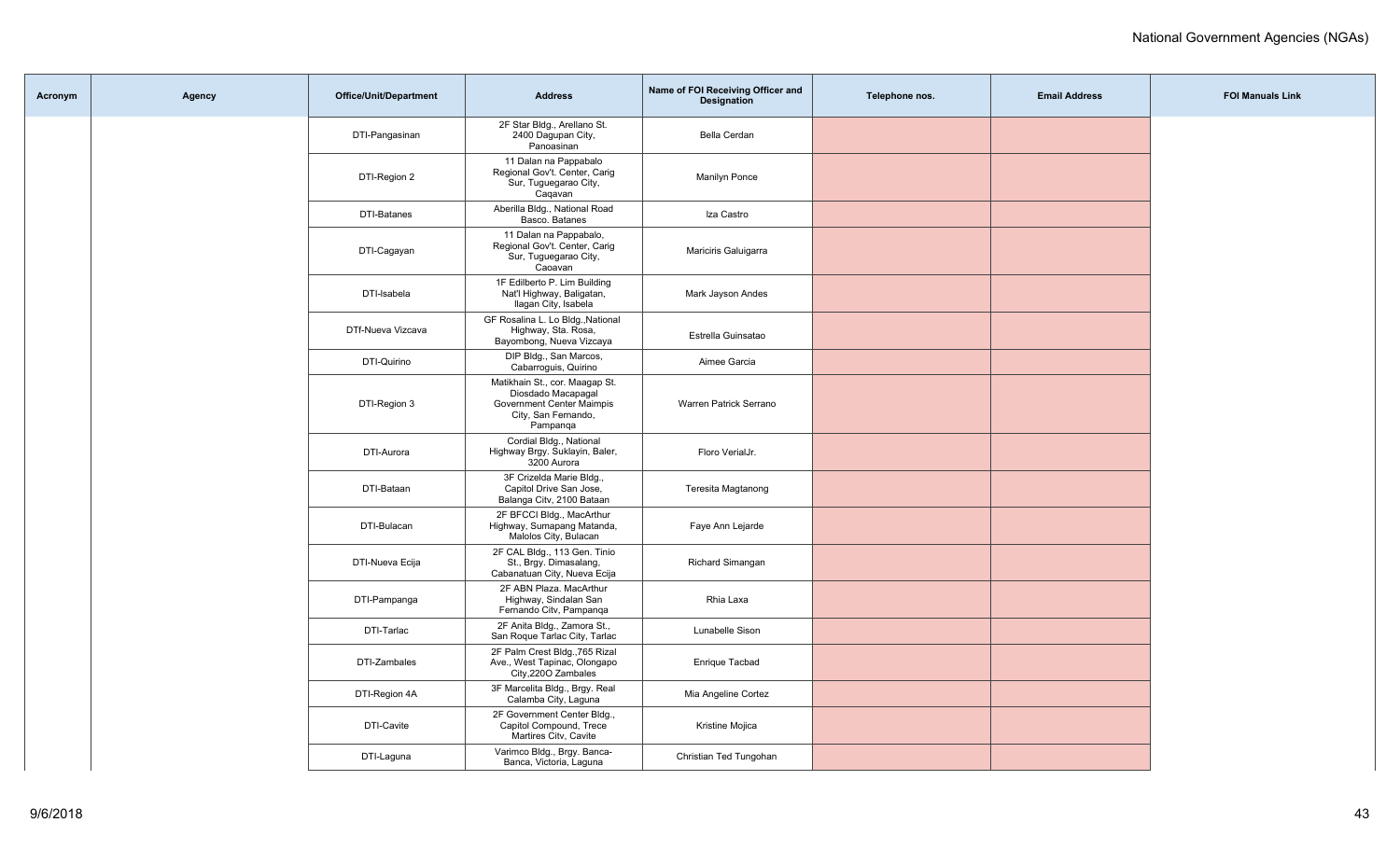| Acronym    | Agency                           | <b>Office/Unit/Department</b> | <b>Address</b>                                                                                           | Name of FOI Receiving Officer and<br><b>Designation</b> | Telephone nos. | <b>Email Address</b> | <b>FOI Manuals Link</b>                                                                          |
|------------|----------------------------------|-------------------------------|----------------------------------------------------------------------------------------------------------|---------------------------------------------------------|----------------|----------------------|--------------------------------------------------------------------------------------------------|
|            |                                  | DTI-Batangas                  | NACIDA Bldg., Old City Hall<br>Compound, B. Morada Ave.,<br>Lipa City, Batangas                          | Karla Teressa Carig                                     |                |                      |                                                                                                  |
|            |                                  | DTI-Quezon                    | 2F Grand Central Terminal,<br>Ibabang Dupay, Lucena City,<br>Quezon                                      | Pablito Budoy                                           |                |                      |                                                                                                  |
|            |                                  | DTI-Rizal                     | 2F Altica Arcade, 83<br>Circumferential Road Brgy.<br>San Jose, Antipolo City, Rizal                     | Marlene de Luna                                         |                |                      |                                                                                                  |
|            |                                  | DTI-Region 4B                 | 5F Oppen Bldg. 349 Sen. Gil<br>J. Puyat Ave., Makati City                                                | Rio Angeles                                             |                |                      |                                                                                                  |
|            |                                  | DTI-Marinduque                | GF Monta Bldg., R.<br>Magsaysay St., Brgy. Isok I,<br>Boac, Marinduque                                   | Phoebe Solis                                            |                |                      |                                                                                                  |
| <b>DTI</b> | Department of Trade and Industry | DTI-Occidental<br>Mindoro     | SME Center, Municipal<br>Compound San Jose,<br>Occidental Mindoro                                        | Almira Barboza                                          |                |                      | https://drive.google.<br>com/file/d/0ByoFpFM9THk1T08zSHZkMGdBZzg/vie<br>$\underline{\mathsf{w}}$ |
|            |                                  | <b>DTI-Oriental Mindoro</b>   | Provincial Capitol Complex,<br>Brgy. Camilmil, Calapan City,<br>5200 Oriental Mindoro                    | <b>Roniel Macatol</b>                                   |                |                      |                                                                                                  |
|            |                                  | DTI-Palawan                   | 4F ERC Plaza Commercial<br>Bldg., National Highway, Brgy.<br>San Pedro, Puerto Princesa<br>City, Palawan | Persival Narbonita                                      |                |                      |                                                                                                  |
|            |                                  | DTI-Romblon                   | GF LFH Suite. Promenade,<br>J.P, Rizal St., Cocoville,<br>Dapawan. Odiongan. Romblon                     | Mary Grace Fontelo                                      |                |                      |                                                                                                  |
|            |                                  | DTI-Region                    | 3F Capitol Annex Bldg. Old<br>Albay District, Legaspi City                                               | Delia Bigtas                                            |                |                      |                                                                                                  |
|            |                                  | DTI-Albay                     | 2F DBP Bldg., Quezon Ave.<br>Legaspi Citv, 4500 Albav                                                    | Eden Sarmiento                                          |                |                      |                                                                                                  |
|            |                                  | <b>DTI-Camarines Norte</b>    | Merchant's Ave., Central Plaza<br>Complex Lag-on, Daet,<br><b>Camarines Norte</b>                        | Gary Rafanan                                            |                |                      |                                                                                                  |
|            |                                  | DTI-Camarines                 | 2F Old DBP Bldg., Panganiban<br>Drive Naga City, Camarines Sur                                           | Jay Percival Ablan                                      |                |                      |                                                                                                  |
|            |                                  | DTI-Catanduanes               | <b>Catanduanes State Colleges</b><br>Compound Calatagan, Virac,<br>Catanduanes                           | Daisy Tabirara                                          |                |                      |                                                                                                  |
|            |                                  | DTI-Masbate                   | DTI Building, Capitol Drive<br>Masbate Citv, Masbate                                                     | Christian Abenir                                        |                |                      |                                                                                                  |
|            |                                  | DTI-Sorsogon                  | 2F Benjamin Ty Bldg., cor. Vera<br>& Quezon Sts. Sorsogon City,<br>Sorsooon                              | Meynardo Doluntat, Jr.                                  |                |                      |                                                                                                  |
|            |                                  | DTI-Region 6                  | 3F DTI Bldg., J.M. Basa &<br>Peralta Sts., Iloilo City                                                   | David Israel Sinay                                      |                |                      |                                                                                                  |
|            |                                  | <b>DTI-Guimaras</b>           | 2F MAVIKKS Bldg., New Site,<br>San Miguel Jordan, Guimaras                                               | Melecia Pait                                            |                |                      |                                                                                                  |
|            |                                  | DTI-lloilo                    | 3F DTI Bldg., J.M. Basa &<br>Peralta Sts., Iloilo City                                                   | Jane Russel Prudente                                    |                |                      |                                                                                                  |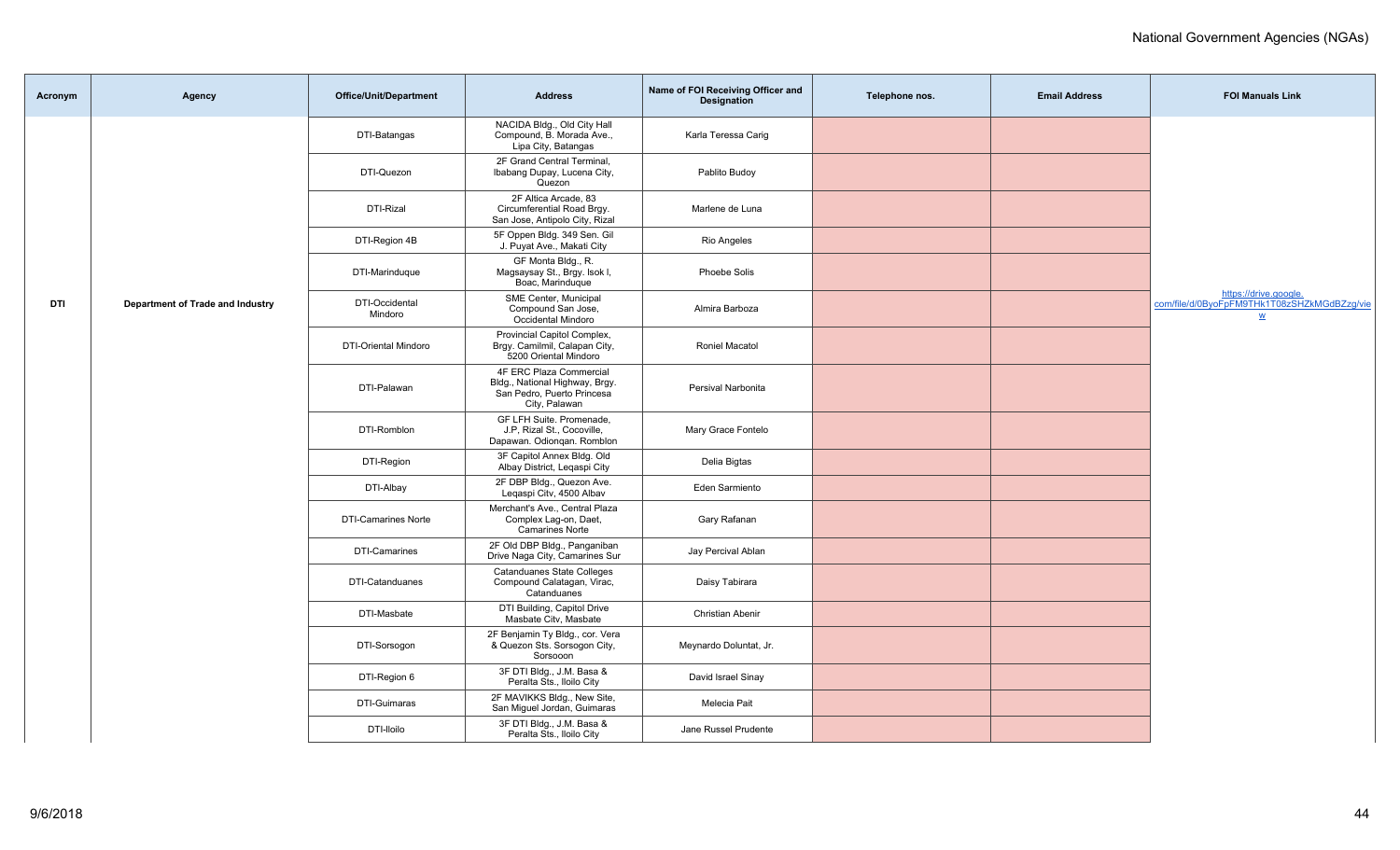| Acronym | Agency | <b>Office/Unit/Department</b> | <b>Address</b>                                                                             | Name of FOI Receiving Officer and<br>Designation | Telephone nos. | <b>Email Address</b> | <b>FOI Manuals Link</b> |
|---------|--------|-------------------------------|--------------------------------------------------------------------------------------------|--------------------------------------------------|----------------|----------------------|-------------------------|
|         |        | DTI-Capiz                     | Sacred Heart of Jesus Ave.,<br>Pueblo de Panay, Brgy.<br>Lawaan, Roxas City                | <b>Merian Asas</b>                               |                |                      |                         |
|         |        | DTI-Antique                   | D123C Bldg., cor. Solana & T.<br>Fornier Sts. San Jose, Antique                            | Wilson Alian                                     |                |                      |                         |
|         |        | DTI-Aklan                     | D123C Bldg., cor. Solana & T.<br>Fornier Sts. San Jose, Antique                            | Chriszela Ramos                                  |                |                      |                         |
|         |        | DTI-Region 7                  | 3F Rm. 311 WDC Bldg.,<br>Osmefla Blvd. Cebu Citv                                           | Jojisilia Villamor                               |                |                      |                         |
|         |        | DTI-Bohol                     | 2F FCB Bldg., CPG Ave.,<br>Tagbilaran City, Bohol                                          | Vierna Teresa Ligan                              |                |                      |                         |
|         |        | DTI-Siquijor                  | CF Bldg., Legaspi St.,<br>Poblacion Siguiior, Siguiior                                     | Jebe Mag-usara, Jr.                              |                |                      |                         |
|         |        | DTI-Cebu                      | DTI Bldg., Osmena Blvd. cor.<br>Laou-laou St. Cebu City                                    | Shirelyn Villamor                                |                |                      |                         |
|         |        | DTI-Region 8                  | 2F Leyte Academic Center,<br>Gov't. Center, Pawing, Palo,<br>Levte                         | Pedro Bimbo Tan                                  |                |                      |                         |
|         |        | DTI-Biliran                   | 2F R. Kho Bldg., cor. Caneja &<br>Castin Sts. 6543 Naval. Biliran                          | Ronelo Jamin                                     |                |                      |                         |
|         |        | DTI-Eastern Samar             | GF Wheelers Bldg., Baybay 5,<br>Songco Borongan City,<br>Eastern Samar                     | Noel Escoto                                      |                |                      |                         |
|         |        | DTI-Leyte                     | 2F Himalayan Bldg., Brgy 78,<br>Marasbaras, Tacloban City,<br>Levte                        | Diana Quiza                                      |                |                      |                         |
|         |        | DTI-Northern Samar            | Luisa Angley Bldg., Rizal St.,<br>6400 Catarman, Northern<br>Samar                         | Claire Diaz                                      |                |                      |                         |
|         |        | DTI-Samar                     | 2F Moratal Bldg., cor. Mabini<br>Ave. & San Francisco St.,<br>Catbalogan, Samar            | Rosario Quilapo                                  |                |                      |                         |
|         |        | DTI-Southern Leyte            | 2F SJC Bldg., cor. T. Oppus<br>and E. Cabrera Sts. Tunga-<br>tunga, Maasin, Southern Leyte | Rustica Munda                                    |                |                      |                         |
|         |        | DTI-Region 9                  | 4F VHW Bldg., Veterans Ave.,<br>Zamboanga Citv                                             | Michael Vincent Cajulao                          |                |                      |                         |
|         |        | DTI-Zamboanga del<br>Norte    | Government Center Sta.<br>Isabel, Dipolog City                                             | John Edgar Macapas                               |                |                      |                         |
|         |        | DTI-Zamboanga del Sur         | NACIDA Bldg., Capitol Complex,<br>Pagadian City,<br>Zamboanga del Sur                      | Jo Nico Locson                                   |                |                      |                         |
|         |        | DTI-Zamboanga<br>Sibugay      | 2F Montebello Bldg., National<br>Highway, Poblacion, Ipil,<br>Zamboanga Sibugav            | Carlo Gonzales                                   |                |                      |                         |
|         |        | DTI-Zamboanga City            | 2F Vicente Wee Bldg.,<br>Veterans Ave. Zamboanga<br>City                                   | Gyver Amazon                                     |                |                      |                         |
|         |        | DTI-Isabela City              | City Hall Bldg., Sunrise,<br>Isabela City, Basilan                                         | Gyver Amazon                                     |                |                      |                         |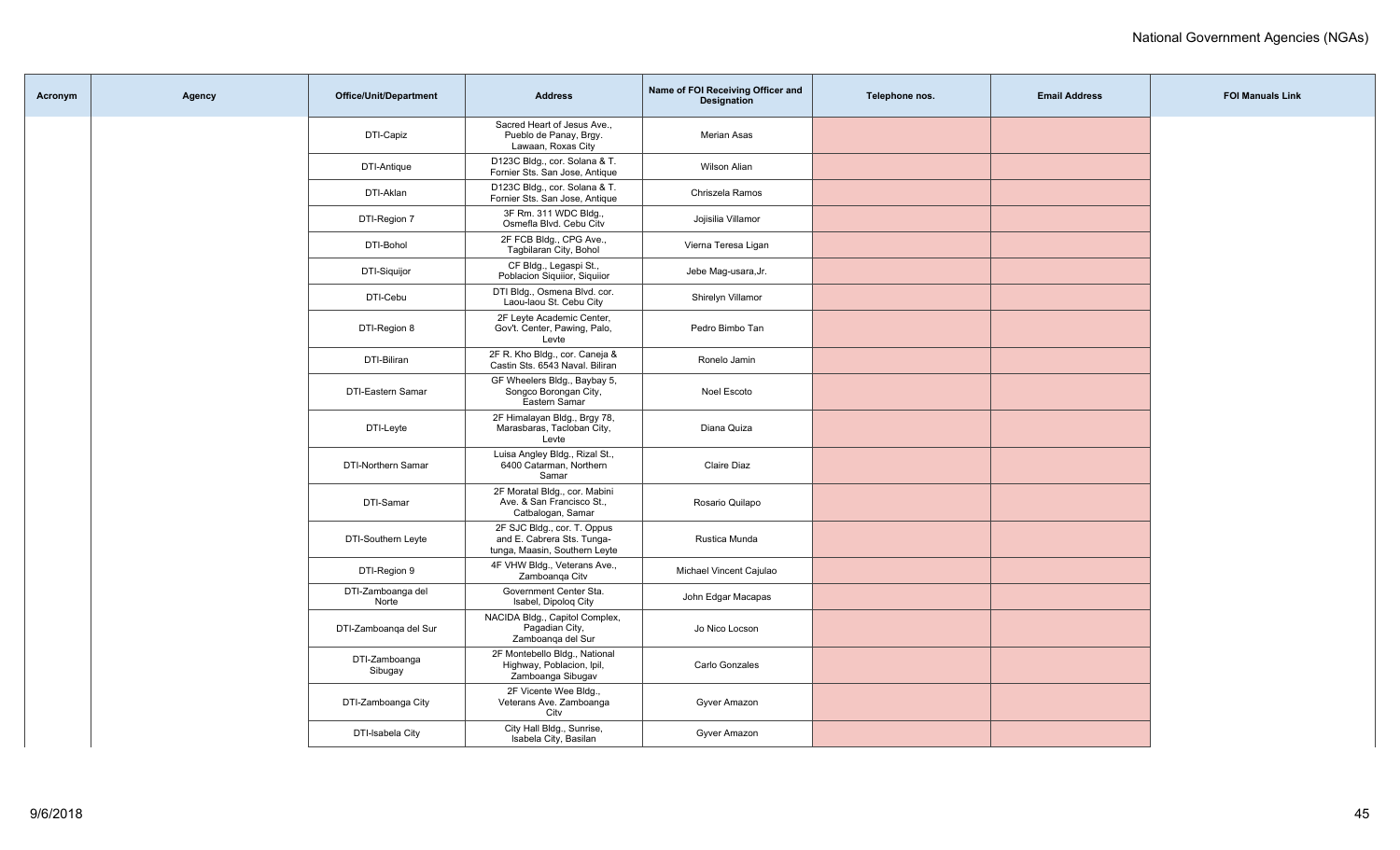| Acronym | Agency | Office/Unit/Department    | <b>Address</b>                                                                                    | Name of FOI Receiving Officer and<br><b>Designation</b> | Telephone nos. | <b>Email Address</b> | <b>FOI Manuals Link</b> |
|---------|--------|---------------------------|---------------------------------------------------------------------------------------------------|---------------------------------------------------------|----------------|----------------------|-------------------------|
|         |        | DTI-Region 10             | NACIDA Bldg., Corrales Ave.<br>cor. Antonio Luna St. 9000<br>Caoavan de Oro Citv                  | Geraldin Casas                                          |                |                      |                         |
|         |        | DTI-Bukidnon              | Manuel Bldg., San Isidro St.<br>8700 Malaybalay City,<br>Bukidnon                                 | Jose Maureal                                            |                |                      |                         |
|         |        | DTI-Misamis Oriental      | Antolin Building, Tiano-, Akut<br>Sts. 9000 Cagayan de Oro<br>Citv. Misamis Oriental              | Elsie Limosnero                                         |                |                      |                         |
|         |        | DTI-Camiguin              | DBP Bldg., cor. Gen. B.<br>Aranas & J.P. Rizal Sts. 9100<br>Mambaiao. Camiquin                    | Zita Abellare                                           |                |                      |                         |
|         |        | DTI-Lanao del Norte       | 0171 PM Durias Bldg.,<br>Quezon Ave. Ext. Pala-o, 9200<br>Ilisan Citv, Lanao del Norte            | Florence Paler                                          |                |                      |                         |
|         |        | DTI-Misamis<br>Occidental | 1F Dajao Bldg., cor. Rizal-<br>Pastrano Sts., Poblacion I, 7207<br>Oroouieta City                 | Tricia Jean Tan                                         |                |                      |                         |
|         |        | DTI-Region 11             | 3F Mintrade Bldg., Monteverde<br>Ave. cor. Sales St., Davao<br>Citv                               | Jenny Grace<br>Mendoza                                  |                |                      |                         |
|         |        | DTI-Compostela<br>Valley  | Jienos Bldg., Agoncillo St.<br>Poblacion, Nabunturan,<br>Comoostela Vallev                        | Art Hermoso                                             |                |                      |                         |
|         |        | DTI-Compostela<br>Valley  | Jienos Bldg., Agoncillo St.<br>Poblacion, Nabunturan,<br>Comoostela Vallev                        | Art Hermoso                                             |                |                      |                         |
|         |        | DTI-Davao del Norte       | Gov't. Center, Brgy. Mankilam<br>Taoum Citv. Davao del Norte                                      | Judecia Ponio                                           |                |                      |                         |
|         |        | DTI-Davao del Sur         | 2F Medic Pharma Bldg., cor.<br>Dofra Aurora & Corregidor<br>Sts Dioos Citv. Davao del Sur         | Sarry Qinoc, Jr.                                        |                |                      |                         |
|         |        | DTI-Davao Occidental      | Door 2 Mutya and Matt Bldg.<br>Geverola St. Poblacion, Malita,<br>Davao Occidental                | Marc Anthony Salazar                                    |                |                      |                         |
|         |        | DTI-Davao Oriental        | 2F Valles Bldg., Rizal St. Mati<br>City, Davao Oriental                                           | Zaida Fe Ramiro                                         |                |                      |                         |
|         |        | DTI-Region 12             | 3-4F De Luz Bldg. Gensan<br>Drive cor. Aquino St. 9506<br>Koronadal City, South<br>Cotabato       | Jessa Marie Ong                                         |                |                      |                         |
|         |        | DTI-South Cotabato        | 2F del Rosario Bldg., Gensan<br>Drive cor. Zulueta St., 9506<br>Koronadal City, South<br>Cotabato | Ria Hallarsis                                           |                |                      |                         |
|         |        | DT -Cotabato City         | GF Kutang Bato Masonic<br>Temple Bldg. Sinsuat Avenue,<br>Cotabato Citv                           | Sarah Jane Toledo                                       |                |                      |                         |
|         |        | DTI-Sultan Kudarat        | 2F Quality Appliance Bldg.,<br>Alunan Highway 9800<br>Tacurong City, Sultan Kudarat               | Joven Quiriones                                         |                |                      |                         |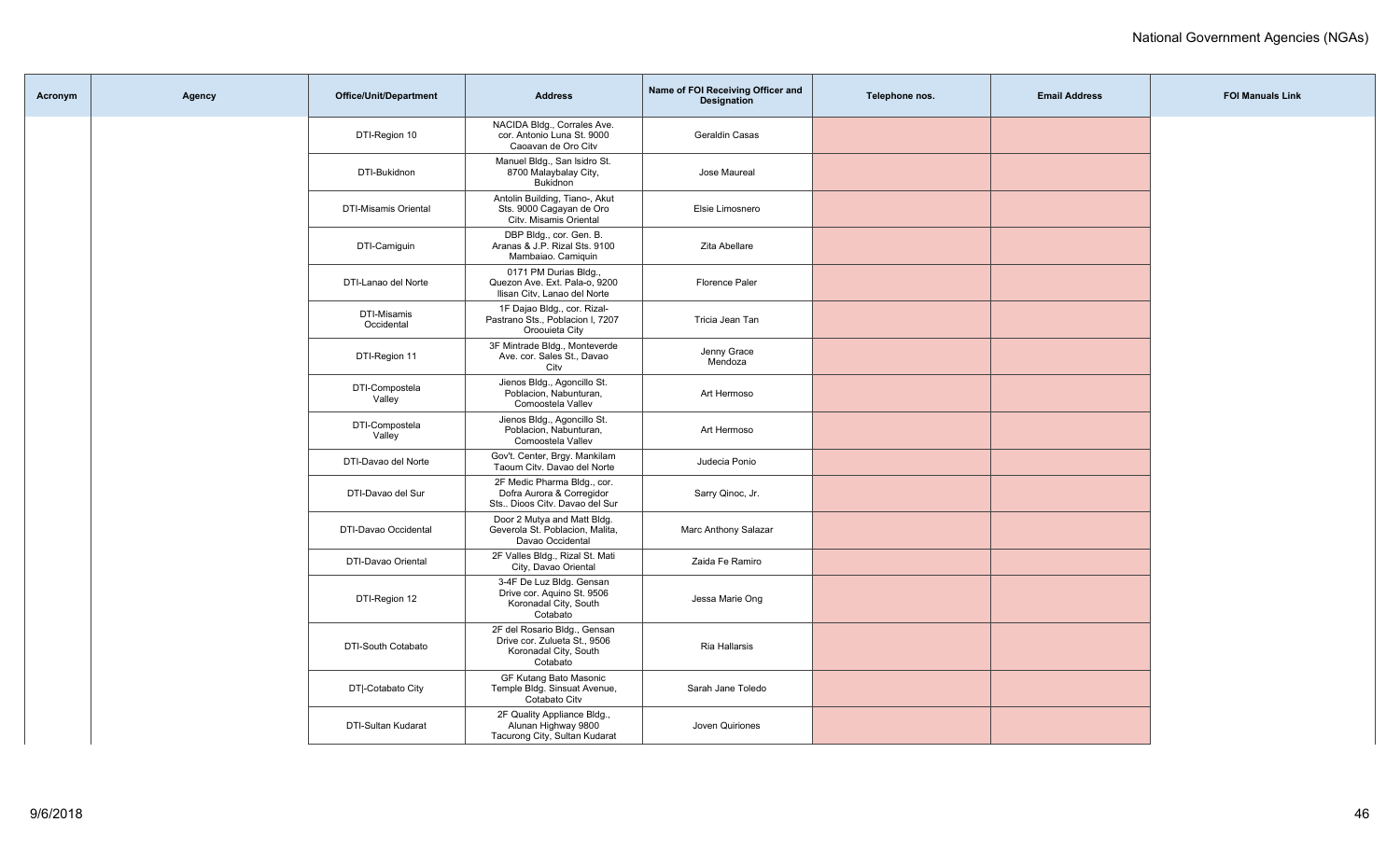| Acronym     | Agency                                                              | <b>Office/Unit/Department</b> | <b>Address</b>                                                                               | Name of FOI Receiving Officer and<br><b>Designation</b> | Telephone nos. | <b>Email Address</b> | <b>FOI Manuals Link</b>                                                                        |
|-------------|---------------------------------------------------------------------|-------------------------------|----------------------------------------------------------------------------------------------|---------------------------------------------------------|----------------|----------------------|------------------------------------------------------------------------------------------------|
|             |                                                                     | DTI-Sarangani                 | 2-3F National Agency Bldg.<br>Capitol Compound Alabel<br>9501 Sarangani Province             | Aiza Marie Bercades                                     |                |                      |                                                                                                |
|             |                                                                     | DTI-CARAGA                    | West Wing, 3F D&V Plaza<br>Bldg., J.C. Aquino Ave., 8600<br>Butuan City, Agusan del Norte    | Irene Macheca                                           |                |                      |                                                                                                |
|             |                                                                     | DTI-Agusan del Norte          | Rudy Tiu Bldg., KM. 2, J.C.<br>Aquino Ave., 8600 Butuan<br>City, Agusan del Norte            | Abegail Cala                                            |                |                      |                                                                                                |
|             |                                                                     | DTI-Agusan del Sur            | Faustino A. Asis Bldg., Gov.<br>D.O. Plaza Gov't. Center,<br>Prosperidad, Agusan del Sur     | Jardynne Narvasa                                        |                |                      |                                                                                                |
|             |                                                                     | DTI-Dinagat Islands           | Cotanda Bldg. P-2 Brgy. Sta.<br>Cruz, San Jose Province of<br>Dinagat Island                 | <b>Elmer General</b>                                    |                |                      |                                                                                                |
|             |                                                                     | DTI-Surigao del Norte         | 2F Simtoco Bldg., Burgos Sat.<br>8440 Surigao City, Surigao del<br>Norte                     | Lyza Trapal                                             |                |                      |                                                                                                |
|             |                                                                     | DTI-Surigao del Sur           | 2F JTP Bldg., Donasco St.,<br>Tandag City Surigao del Sur                                    | Romel Onibe                                             |                |                      |                                                                                                |
|             |                                                                     | DTI-NCRO                      | 2F Metro House Bldg. 345<br>Sen. Gil J. Puyat Ave., Makati<br>City                           | Joseph Dela Pena                                        |                |                      |                                                                                                |
|             |                                                                     | DTI-Negros Island<br>Reoion   | 3F Rm.311WDC Bldg.,<br>Osmefra Blvd. Cebu City                                               | Rosie Evangelista                                       |                |                      |                                                                                                |
|             |                                                                     | DTI-Negros<br>Occidental      | 3F Prudential Life Bldg. San<br>Juan & Luzurriaga Sts.<br>Bacolod City, Negros<br>Occidental | Rosie Evangelista                                       |                |                      |                                                                                                |
|             |                                                                     | <b>DTI-Negros Oriental</b>    | 2F Uymatiao Bldg., San Jose<br>St. Dumaguete City, Negros<br>Oriental                        | Krystel Jade Pato                                       |                |                      |                                                                                                |
| <b>BOI</b>  | Board of Investments*                                               |                               |                                                                                              |                                                         |                |                      | http://boi.gov.ph/wp-<br>content/uploads/2018/03/Peoples-Freedom-of-<br>Information-Manual.pdf |
| <b>CIAP</b> |                                                                     |                               |                                                                                              | <b>Rhonalyn Reyes</b>                                   |                |                      |                                                                                                |
|             |                                                                     |                               |                                                                                              | Laura Samson                                            |                |                      |                                                                                                |
|             |                                                                     |                               |                                                                                              | Zenaida Diaz                                            |                |                      |                                                                                                |
|             |                                                                     |                               |                                                                                              | Carolina Saunar                                         |                |                      |                                                                                                |
|             | <b>Construction Industry Authority of the</b><br><b>Philippines</b> |                               |                                                                                              | Theresa Favila                                          |                |                      |                                                                                                |
|             |                                                                     |                               |                                                                                              | Anerose Dimaguita                                       |                |                      |                                                                                                |
|             |                                                                     |                               |                                                                                              | Sergie Retome                                           |                |                      | https://ciap.dti.gov.<br>ph/sites/default/files/CIAP_Peoples_FOI_Manual.pdf                    |
|             |                                                                     |                               |                                                                                              | Juliet Ternate                                          |                |                      |                                                                                                |
|             |                                                                     |                               |                                                                                              | Ariane Monique Derit                                    |                |                      |                                                                                                |
|             |                                                                     |                               |                                                                                              | Rea Quintos                                             |                |                      |                                                                                                |
|             |                                                                     |                               |                                                                                              | Friday Esteban                                          |                |                      |                                                                                                |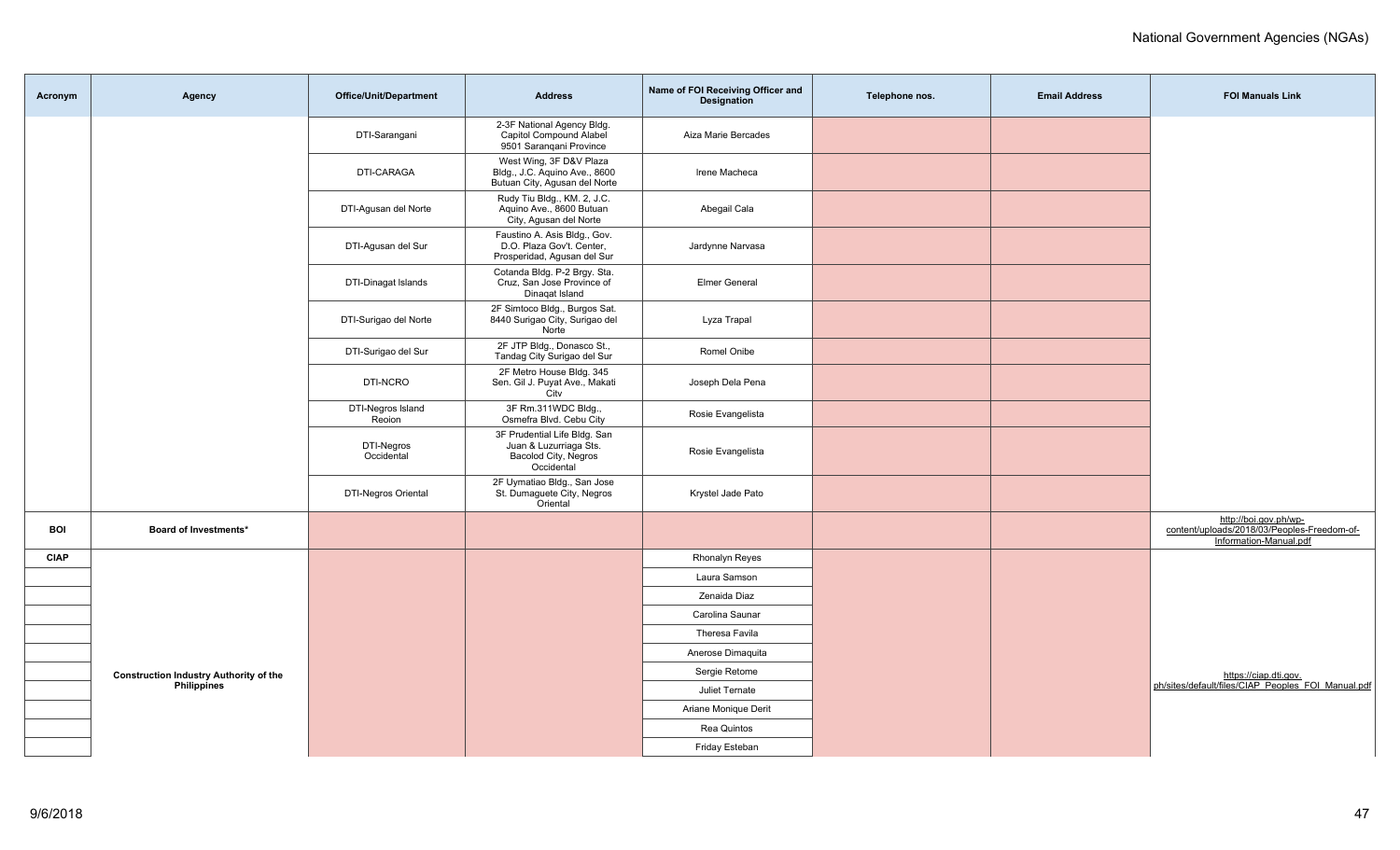| Acronym           | <b>Agency</b>                                                              | <b>Office/Unit/Department</b> | <b>Address</b>                                                                                                                                           | Name of FOI Receiving Officer and<br><b>Designation</b> | Telephone nos.                                                                                                | <b>Email Address</b>                      | <b>FOI Manuals Link</b>                                                                                                      |
|-------------------|----------------------------------------------------------------------------|-------------------------------|----------------------------------------------------------------------------------------------------------------------------------------------------------|---------------------------------------------------------|---------------------------------------------------------------------------------------------------------------|-------------------------------------------|------------------------------------------------------------------------------------------------------------------------------|
|                   |                                                                            |                               |                                                                                                                                                          | Delia Perlada                                           |                                                                                                               |                                           |                                                                                                                              |
|                   |                                                                            |                               |                                                                                                                                                          | Lorna Rivera                                            |                                                                                                               |                                           |                                                                                                                              |
|                   |                                                                            |                               |                                                                                                                                                          | Raymond Garcia                                          |                                                                                                               |                                           |                                                                                                                              |
| <b>DCP</b>        | Design Center of the Philippines                                           |                               |                                                                                                                                                          | Maryline C. Ambas                                       | Phone: (02) 832 1112 loc<br>131; 832 0696 (Direct)<br>Mobile: 09430647178<br>09175809603<br>Telefax: 832.3649 | maryline.ambas@designcenter.gov.<br>ph    | https://drive.google.<br>com/file/d/0B42DSd2Fe0K dnZnQ2gzanA4RWs/vie<br>W                                                    |
|                   |                                                                            |                               |                                                                                                                                                          | Rom Kristel A. Hernandez                                | Mobile:09354086320<br>Telefax: 832 3649                                                                       | kristel.hernandez@designcenter.<br>gov.ph |                                                                                                                              |
| <b>PTTC</b>       | Philippine Trade Training Center*                                          |                               | The Public Assistance Complaint Desk<br>(PACD)Ground Floor, PTTC<br>BuildingSen. Gil Puyat Avenuecorner<br>Roxas Blvd., Pasay City, 1300,<br>Philippines |                                                         | 02-263-796                                                                                                    | pacd@pttc.gov.ph and od@pttc.<br>gov.ph   | https://onedrive.live.com/?<br>id=a34dddb2dfa12771&id=A34DDDB2DFA12771%<br>21373&authkey=%21ADbBvdxjJs0YKbU                  |
| <b>NEDA</b>       | <b>National Economic and Development</b><br>Authority*                     |                               |                                                                                                                                                          |                                                         |                                                                                                               |                                           | http://www.neda.gov.ph/wp-<br>content/uploads/2017/09/OC-No.-06-2016.pdf                                                     |
| <b>PNVSCA</b>     | <b>Philippine National Volunteer Service</b><br><b>Coordinating Agency</b> |                               |                                                                                                                                                          | Diosita P. Mendoza                                      |                                                                                                               |                                           | http://www.pnvsca.gov.<br>ph/resources/manual/People's%20FOI%<br>20Manual Final 11%20Sept%202017.pdf                         |
| <b>PSRTI</b>      | Philippine Statistical Research and Training<br>Institute                  |                               |                                                                                                                                                          | Lolita Oreo                                             |                                                                                                               |                                           | http://psrti.gov.ph/wp-<br>content/uploads/2017/05/PSRTI-Freedom-of-<br>Information-Guidelines COMPLETE.pdf                  |
| <b>PSA</b>        | Philippine Statistics Authority*                                           |                               |                                                                                                                                                          |                                                         |                                                                                                               |                                           | http://psa.gov.ph/system/files/kmcd/FOI%20Annex%<br>20A%20Procedures%20Manual%20final.pdf                                    |
| <b>PPP Center</b> | Public-Private Partnership Center of the<br>Philippines*                   |                               |                                                                                                                                                          |                                                         |                                                                                                               |                                           | https://ppp.gov.ph/?publications=ppp-center-<br>peoples-freedom-of-information-foi-manual                                    |
| TC                | <b>Tariff Commission*</b>                                                  |                               | 5th Floor, Philippine Heart Center<br>Building, East Avenue, Diliman,<br>Quezon City                                                                     | <b>Records Officer</b>                                  |                                                                                                               | info@tariffcommission.gov.ph.             | https://drive.google.<br>com/file/d/0B6XF3AhfubONb0VzZVNCZm93RWs/vi<br>ew                                                    |
| <b>DOTr</b>       | Department of Transportation*                                              |                               |                                                                                                                                                          |                                                         |                                                                                                               |                                           | https://drive.google.<br>com/file/d/0Bx283SS6qJi2c01SYVV0dGl5cms/view                                                        |
| CAB               | <b>Civil Aeronautics Board*</b>                                            |                               |                                                                                                                                                          |                                                         |                                                                                                               |                                           | http://www.cab.gov.<br>ph/images/downloads/Transparency%<br>20Seal/2017/Freedom%20of%20Information%<br>20Agency%20Manual.pdf |
| <b>LTFRB</b>      | Land Transportation Franchising & Regulatory<br>Board*                     |                               |                                                                                                                                                          |                                                         |                                                                                                               |                                           | http://ltfrb.gov.ph/wp-<br>content/uploads/2018/02/LTFRB-Freedom-of-<br>Information-Manual.pdf                               |
|                   |                                                                            | <b>LTO Central Office</b>     | General Service Section, Administrative<br>Division, L TO Central Office Compound,<br>East Avenue, Quezon City                                           | Administrative Officer                                  | 9284958 9281063                                                                                               |                                           |                                                                                                                              |
|                   |                                                                            | Region I                      | Aguila Road, City of San Fernando, La<br>Union                                                                                                           | Administrative Officer Region I                         | (072) 6073249                                                                                                 |                                           |                                                                                                                              |
|                   |                                                                            | Region II                     | San Gabriel Village, Tuguegarao,<br>Cagayan                                                                                                              | Administrative Officer Region II                        | (078) 8449364<br>0917 5013891/0917 8243747                                                                    |                                           |                                                                                                                              |
|                   |                                                                            | Region II                     | Gov't Center, Brgy. Maimpis, City of San<br>Fernando Pampanga                                                                                            | Administrative Officer Region II                        | (045) 4551764                                                                                                 |                                           |                                                                                                                              |
|                   |                                                                            | Region IV-A                   | Old City Hall Compound, 8. Morada<br>Avenue, Lipa City, Batangas                                                                                         | Administrative Officer Region IV-A                      | (043) 7026968                                                                                                 |                                           |                                                                                                                              |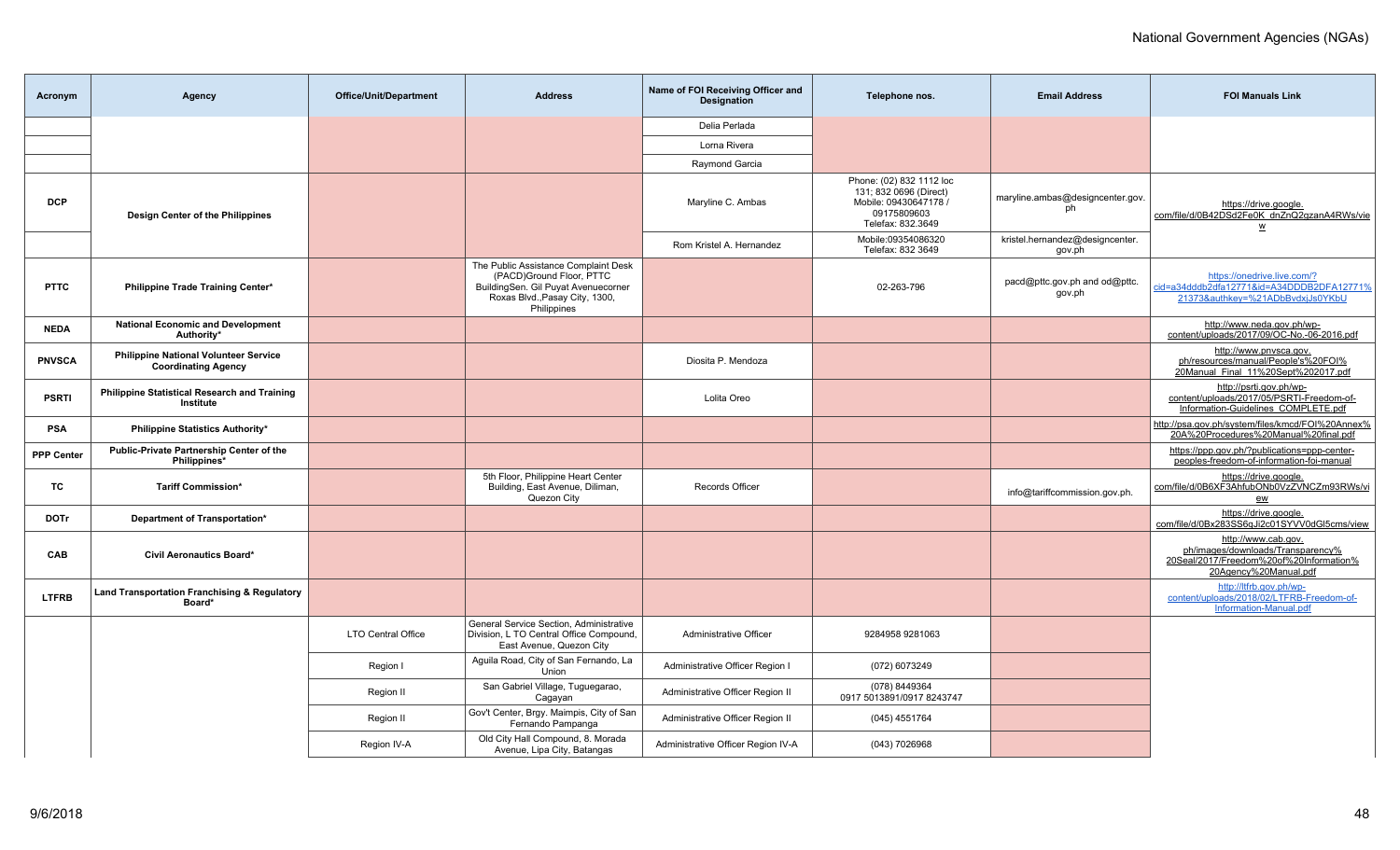| Acronym       | <b>Agency</b>                          | <b>Office/Unit/Department</b>                                                                      | <b>Address</b>                                                                                                        | Name of FOI Receiving Officer and<br><b>Designation</b> | Telephone nos.                                                                                   | <b>Email Address</b>      | <b>FOI Manuals Link</b>                                                                        |
|---------------|----------------------------------------|----------------------------------------------------------------------------------------------------|-----------------------------------------------------------------------------------------------------------------------|---------------------------------------------------------|--------------------------------------------------------------------------------------------------|---------------------------|------------------------------------------------------------------------------------------------|
|               |                                        | Region IV-B                                                                                        | LTO Central Office Compound, East<br>Avenue. Quezon City                                                              | Administrative Officer Region IV-B                      | (922) 0301 loc. 265                                                                              |                           |                                                                                                |
|               |                                        | Region V                                                                                           | Regional Gov't Center, Rawis, Legazpi<br>City, 4500, Albay                                                            | Administrative Officer Region V                         | Fax(052) 4809676                                                                                 |                           |                                                                                                |
| LTO           | <b>Land Transportation Office</b>      | Region VI                                                                                          | Tabuc Suba, Jaro Iloilo City                                                                                          | Administrative Officer Region VI                        | (033)3295238 to 39<br>local no. 04                                                               |                           | http://www.lto.gov.ph/latest-issuance/323-<br>memorandum-implementation-of-the-lto-freedom-of- |
|               |                                        | <b>Region VII</b>                                                                                  | Natalio Bacalso Avenue, Cebu City                                                                                     | Administrative Officer Region VII                       | (032) 2661304                                                                                    |                           | information-agency-and-people-s-manuals.html                                                   |
|               |                                        | Region VIII                                                                                        | Old Army Road, Tacloban City 6500                                                                                     | Administrative Officer Region VIII                      | (053) 3216108                                                                                    |                           |                                                                                                |
|               |                                        | Region IX                                                                                          | Veterans Avenue, Zamboanga City                                                                                       | Administrative Officer Region IX                        | (062) 9925650                                                                                    |                           |                                                                                                |
|               |                                        | Region X                                                                                           | MVIS Compound, Zone 7 Bulua,<br>Cagayan De Oro City                                                                   | Administrative Officer Region X                         | (088) 8802456 / 0917 5792111                                                                     |                           |                                                                                                |
|               |                                        | Region XI                                                                                          | Quimpo Blvd., Davao City                                                                                              | Administrative Officer Region XI                        | (082) 2223227 / 0918-9260903                                                                     |                           |                                                                                                |
|               |                                        | Region XII                                                                                         | #79 G. Del Pilar St., Koronadal City                                                                                  | Administrative Officer Region XII                       | (083) 8780770                                                                                    |                           |                                                                                                |
|               |                                        | Region NCR                                                                                         | 5/F LTO-NCR Bldg., No. 20, G. Araneta<br>Avenue, Quezon City                                                          | Administrative Officer Region NCR                       | 4144872                                                                                          |                           |                                                                                                |
|               |                                        | <b>Region CAR</b>                                                                                  | 2nd Fir, Post Office Loop, Upper Session<br>Road., Baguio City                                                        | Administrative Officer Region CAR                       | (074) 3042459                                                                                    |                           |                                                                                                |
|               |                                        | Region CARAGA                                                                                      | Capitol Avenue, Butuan City                                                                                           | Administrative Officer Region<br>CARAGA                 | (085) 3422010 / 0919 2558385                                                                     |                           |                                                                                                |
| <b>MARINA</b> | <b>Maritime Industry Authority*</b>    | The Chief, General Services<br>Division Management, Financial and<br><b>Administrative Service</b> | 984 Taft Avenue cor. Kalaw Street,<br>Ermita, Manila                                                                  |                                                         | 02-524-6118                                                                                      | mfas@marina.gov.ph        | http://marina.gov.ph/freedom-of-information-manual/                                            |
| <b>OTS</b>    | Office for Transportation Security*    | <b>Records Section</b>                                                                             | CMC Building corner Andrews Avenue &<br>Aurora Boulevard (Formerly Tramo),<br>Pasay City 1300                         | Ms. Rhea S. Castillo<br>Head.                           | $(+63)$ 855-2735<br>$(+63)$ 853-5249<br>$(+63)$ 855-2435<br>$(+63)$ 853-2607<br>$(+63)$ 855-2725 | pio@ots.gov.ph            | http://www.ots.gov.ph/images/FOI/OTS-FOI-Manual.<br>pdf                                        |
| <b>OTC</b>    | Office of Transportation Cooperatives* |                                                                                                    |                                                                                                                       | Andrea C. Bas                                           | 0905-518-2808                                                                                    | acbas.otc@gmail.com       | http://otc.gov.ph/wp-content/uploads/2017/12/FOI-                                              |
|               |                                        |                                                                                                    |                                                                                                                       | Alternate: Ms. Marilyn M. Vargas                        | 0916-593-5842                                                                                    | mmvargas.otc@gmail.com    | MANUAL.pdf                                                                                     |
| <b>PCG</b>    | <b>Philippine Coast Guard*</b>         |                                                                                                    |                                                                                                                       |                                                         |                                                                                                  |                           | http://www.coastguard.gov.<br>ph/images/2017_Files/Transparency2017/foi.pdf                    |
| <b>TRB</b>    | <b>Toll Regulatory Board*</b>          |                                                                                                    |                                                                                                                       |                                                         |                                                                                                  |                           | https://drive.google.<br>com/file/d/0Byy8IyFrcHUyUUticF9QR0gwSm8/view                          |
| OP            | Office of the President*               |                                                                                                    |                                                                                                                       |                                                         |                                                                                                  |                           | https://op-proper.gov.ph/wp-<br>content/uploads/2016/11/Peoples-FOI-Manual-OP.<br>pdf          |
| <b>AMLC</b>   | Anti-Money Laundering Council*         | <b>AMLC Secretariat</b>                                                                            | Room 507, EDPC Building, BSP<br>Complex, Mabini St. Malate, Manila                                                    |                                                         | Tel Nos. (02) 7087066, (02) 7087701<br>local 2833<br>Fax No. (02) 7087909                        | secretariat@amlc.gov.ph   | http://www.amlc.gov.ph/images/PDFs/AMLC%<br>20FOI%20People's%20Manual%20FINAL.pdf              |
|               | <b>Career Executive Service Board</b>  | Career Executive Service Board<br>(CESB)                                                           | CESB Office Ground Floor, No. 3<br>Marcelino St, Holy Spirit Drive, Brgy.<br>Isidora hills, Diliman, Quezon City 1127 | Mr. Agustin G. Moquite                                  | (02)366-1943/951-4981 loc 100                                                                    | agmoquite@cesboard.gov.ph | http://www.cesboard.gov.ph/Public%                                                             |
| <b>CESB</b>   |                                        | Career Executive Service Board<br>(CESB)                                                           | CESB Office 3rd Floor, No. 3 Marcelino<br>St, Holy Spirit Drive, Brgy. Isidora hills,<br>Diliman, Quezon City 1127    | Mr. Romil F. Tuando                                     | (02)366-1965/951-4981 loc 129                                                                    | rtuando@cesboard.gov.ph   | 20Documents/2017/FOI CESB.pdf                                                                  |
| <b>CCC</b>    | <b>Climate Change Commission*</b>      |                                                                                                    |                                                                                                                       |                                                         |                                                                                                  |                           | http://www.climate.gov.<br>ph/images/FOI/CCC FOI manual Draft.pdf                              |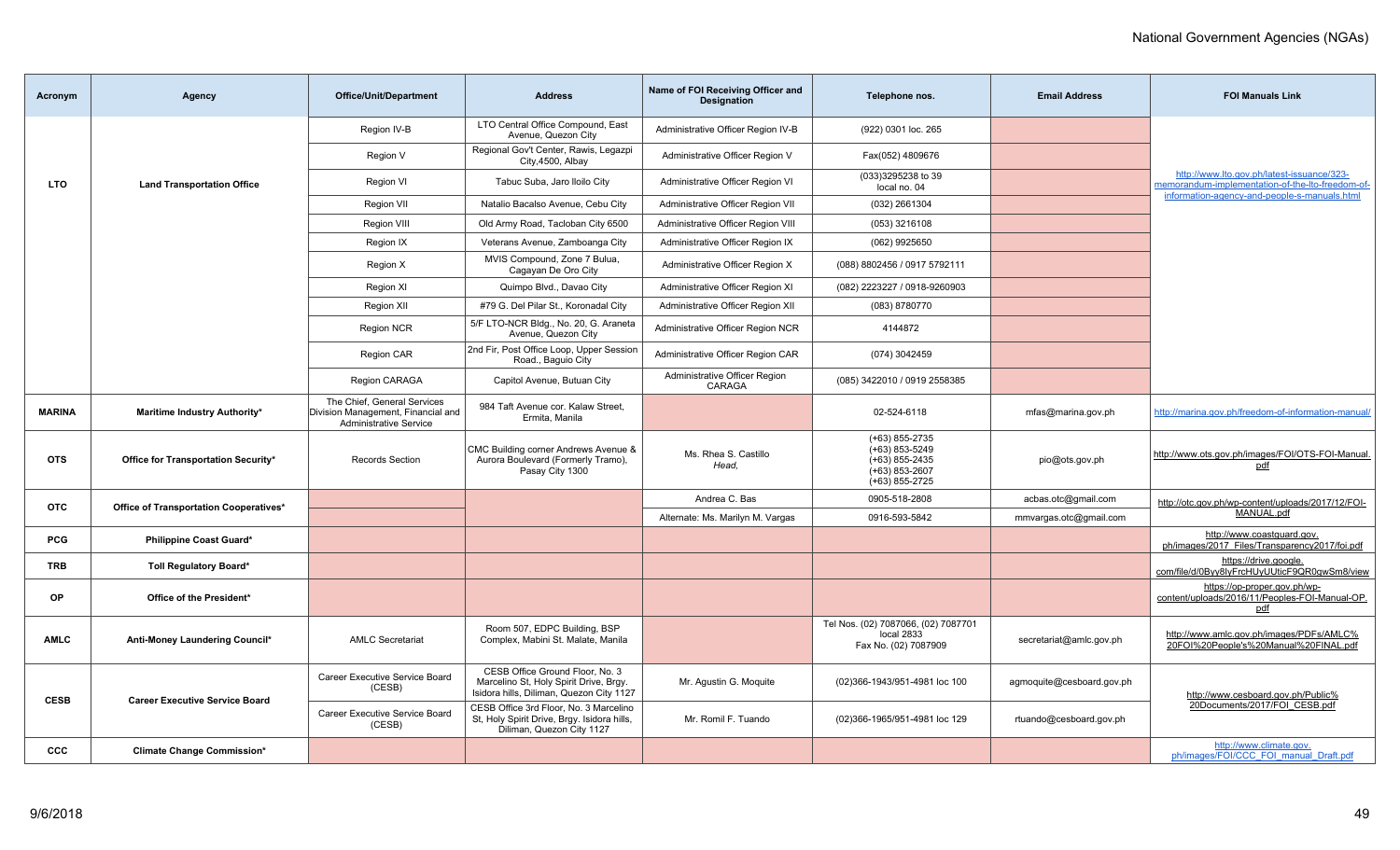| Acronym                                           | Agency                                                                                   | Office/Unit/Department                                         | <b>Address</b>                                                                                                          | Name of FOI Receiving Officer and<br><b>Designation</b>      | Telephone nos.                                     | <b>Email Address</b>              | <b>FOI Manuals Link</b>                                                                                                        |  |
|---------------------------------------------------|------------------------------------------------------------------------------------------|----------------------------------------------------------------|-------------------------------------------------------------------------------------------------------------------------|--------------------------------------------------------------|----------------------------------------------------|-----------------------------------|--------------------------------------------------------------------------------------------------------------------------------|--|
| <b>CFO</b>                                        | <b>Commission on Filipinos Overseas</b>                                                  | Policy, Planning and Research<br>Division                      | 6/F. Citigold Center, 1345 President<br>Quirino Avenue corner Osmeña<br>Highway, Manila 1007 (Main Office)              | Mr. Elfred Ulysses del Rosario                               | 552-4763 (T) / 561-8160 (F)                        | foireceivingofficer.cfo@gmail.com | http://cfo.gov.ph/foi.html                                                                                                     |  |
| <b>CHED</b>                                       | Commission on Higher Education*                                                          |                                                                |                                                                                                                         |                                                              |                                                    |                                   | http://ched.gov.ph/wp-<br>content/uploads/2017/09/CHED-FOI-Manual-2017.<br>pdf                                                 |  |
| <b>DDB</b>                                        | <b>Dangerous Drugs Board</b>                                                             | Dangerous Drugs<br>Board                                       | 3rd Floor DDBPDEA Bldg.,<br>NationalGovernment Center, NIA Road,<br>Brgy. Pinyahan, Quezon City NCR 1100<br>Philippines | <b>Walter Woods</b>                                          | 929-1753, 929-4544                                 |                                   | https://www.ddb.gov.<br>ph/images/Transparency Seal/FOI Manual DDB.<br>pdf                                                     |  |
| ECCD<br>Council                                   | <b>Early Childhood Care and Development</b><br>Council*                                  |                                                                | 4th Floor Belvedere Tower, San Miguel<br>Avenue, Ortigas Center Pasig City                                              |                                                              | 571-6833                                           | info.eccdcouncil@gmail.com        | http://www.eccdcouncil.gov.<br>ph/cmsms/uploads/docs/FOI%20Manual%<br>20ECCD%20Council.pdf                                     |  |
|                                                   |                                                                                          | Office of the Executive Director                               | 16th/F Pacific Center Building, San<br>Miguel Avenue, Ortigas Center, Pasig<br>City                                     | Atty. Neil Simon S. Silva                                    |                                                    |                                   |                                                                                                                                |  |
| <b>ERC</b><br><b>Energy Regulatory Commission</b> |                                                                                          | Planning and Information Service                               | 18th/F Pacific Center Building, San<br>Miguel Avenue, Ortigas Center, Pasig<br>City                                     | Teofilo G. Arbalate, Jr.                                     |                                                    |                                   | http://www.erc.gov.ph/Files/Render/media/ERC%<br>20FOI%20Manual%20Nov%202016.pdf                                               |  |
|                                                   |                                                                                          | Visayas Field Office                                           | St. Mary's Drive, Banilad, Cebu City<br>6000                                                                            | Atty. Joel Y. Bontuyan                                       |                                                    |                                   |                                                                                                                                |  |
|                                                   |                                                                                          | Mindanao Field Office                                          | Mintrade Bldg., Monteverde Ave., cor.<br>Sales St., Davao City                                                          | Atty. Ronald G. Gomez                                        |                                                    |                                   |                                                                                                                                |  |
| <b>FPA</b>                                        | <b>Fertilizer and Pesticide Authority</b>                                                | FPA Central Office                                             | <b>BAI Compound Visayas Avenue</b><br>Diliman, Quezon City                                                              | Mr. Errol John A. Ramos<br>Ms. Alma G. Escasura              | (02) 920-8573                                      | fpacentral.FOI@gmail.com          | http://fpa.da.gov.ph/index.php/freedom-of-<br>information-foi                                                                  |  |
| <b>FDCP</b>                                       | Film Development Council of the Philippines*                                             |                                                                | 855 T.M. Kalaw Street, 1000 Ermita,<br>Manila                                                                           | Emelita A. Alguiza<br>Chief Administrative & Finance Officer | (+632) 256 8331 (+632) 256 9948<br>(+632) 256 9908 | info@fdcp.ph                      | https://www.fdcp.<br>ph/sites/default/files/A FDCP FOI MANUAL PROV<br><b>ISIONAL.pdf</b>                                       |  |
|                                                   |                                                                                          | Games and Amusements Board<br><b>Central Office</b>            | 2nd Flr. Legaspi 200 Paseo de Roxas,<br>Makati City 1226                                                                | Jesucito M. Garcia                                           | (02) 8135793                                       |                                   |                                                                                                                                |  |
|                                                   |                                                                                          | <b>Bacolod Field Office</b>                                    | 6th Flr. Bacolod Convention Plaza Hotel<br>Magsaysay Ave. Bacolod City 6100                                             | Donna Mae M Martir                                           | (034)4323513                                       |                                   |                                                                                                                                |  |
| <b>GAB</b>                                        | <b>Games and Amusements Board</b>                                                        | Cagayan de Oro Field Office                                    | 3rd Flr. Room 302 Rodesa I. Bldg.<br>Gomez Velez St. Cagayan De Oro City<br>9000                                        | Atheno M. Paguidopon                                         | (8822)729686                                       |                                   | http://gab.gov.ph/wp-                                                                                                          |  |
|                                                   |                                                                                          | Cebu Field Office                                              | 2nd Flr. DBP Bldg. Osmeña Blvd. Cebu<br><b>City 6000</b>                                                                | Celso G. Miranda                                             | (32) 2552415                                       |                                   | content/uploads/2018/01/2018 GABFOIManual.pdf                                                                                  |  |
|                                                   |                                                                                          | Davao Field Office                                             | 2nd Flr. No. 426 Davat Bldg. Villa Abrille<br>St. Davao City 8000                                                       | Arlene M. Olonriz                                            | (82) 2276907                                       |                                   |                                                                                                                                |  |
|                                                   |                                                                                          | Zamboanga Fleld Office                                         | C/O GAB Edgrado Valeros Paragon<br>Hardware Tomas Claudio Ext. Cor. D.<br>Forest St. Zone III Zamboanga City 7000       | Vicente G. Cabalog                                           |                                                    |                                   |                                                                                                                                |  |
|                                                   |                                                                                          |                                                                |                                                                                                                         | Christina L. Salvo                                           |                                                    |                                   | http://www.gcg.gov.                                                                                                            |  |
| GCG                                               | <b>Governance Commission for Government-</b><br><b>Owned and Controlled Corporations</b> | Central Office                                                 | 3/F Citibank Center, Paseo de Roxas<br>Ave., Makati City 1200                                                           | Gee R. Luzadas                                               | (02) 328-2030 ext. 400                             | feedback@gcg.gov.ph               | ph/ckfinder/userfiles/files/Received%20GCG%<br>20FOI%20Manual.pdf                                                              |  |
|                                                   |                                                                                          |                                                                |                                                                                                                         | Jessamin L. Jesuitas                                         |                                                    |                                   |                                                                                                                                |  |
| <b>HLURB</b>                                      | Housing and Land Use Regulatory Board                                                    | <b>Public Service</b><br>Assistance Office -<br>Central Office | 6th Flr. Sunnymede<br>I.T. Center, 1614<br>Quezon Ave., South<br>Triangle, Quezon<br>City                               | <b>MS.CHASENMAE DE</b><br>PADUAESPEHON                       | 927-2731                                           | pac@hlurb.gov.ph                  | http://hlurb.gov.ph/wp-<br>content/uploads/Transparency-<br>Governance/manuals/HLURB%20People's%<br>20Model%20FOI%20Manual.pdf |  |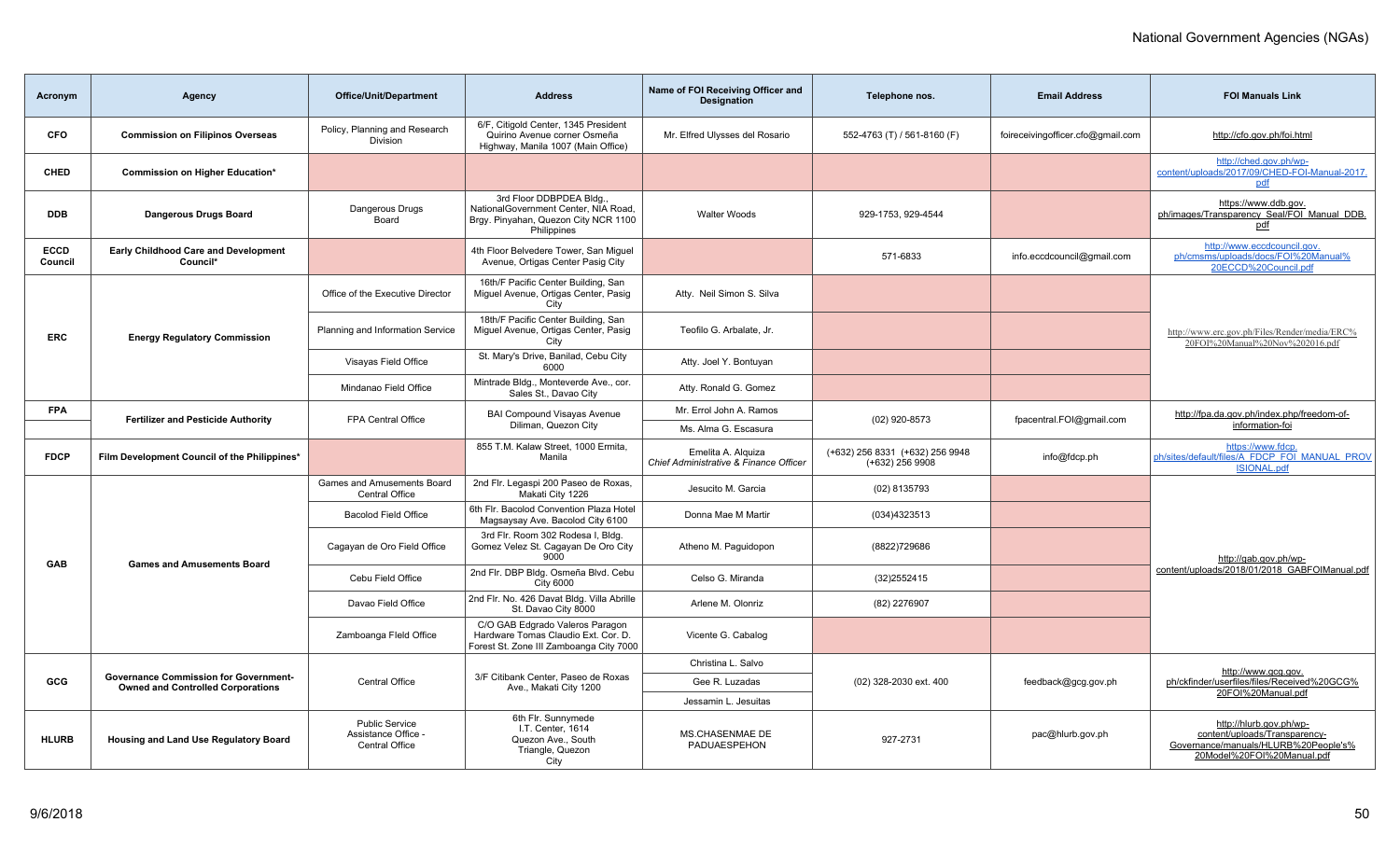| Acronym      | Agency                                                         | <b>Office/Unit/Department</b>                                                                         | <b>Address</b>                                                                                              | Name of FOI Receiving Officer and<br><b>Designation</b> | Telephone nos.                        | <b>Email Address</b> | <b>FOI Manuals Link</b>                                                                                                   |
|--------------|----------------------------------------------------------------|-------------------------------------------------------------------------------------------------------|-------------------------------------------------------------------------------------------------------------|---------------------------------------------------------|---------------------------------------|----------------------|---------------------------------------------------------------------------------------------------------------------------|
|              |                                                                | Administrative Office<br>- Northern Luzon<br>Field Office (Regions<br>CAR, I, II)                     | Leonard Wood Road.<br>Botanical Garden,<br><b>Baguio City</b>                                               | MS. GRACE B. DE VERA                                    | (074) 442-5338<br>Fax: (074) 424-2026 | nlr@hlurb.gov.ph     |                                                                                                                           |
|              |                                                                | Administrative Office<br>- Northern Tagalog<br>Field Office (Region<br>$III$ )                        | 3rd Flr., Insular Life<br>Bldg., Dolores St.,<br>San Fernando,<br>Pampanga                                  | MS. MERCY R. SALAMAT                                    | (045) 963-7376<br>$(045)$ 861-2665    | ntr@hlurb.gov.ph     |                                                                                                                           |
|              |                                                                | Administrative<br>Office - National<br><b>Capital Region Field</b><br>Office (Metro Manila,<br>Rizal) | 6th Floor,<br>Sunnymede IT<br>Center, 1614 Quezon<br>Ave., South Triangle,<br>Quezon City                   | MS. MYRNA I. ROLDAN                                     | 926-2301<br>926-2302                  | ncr@hlurb.gov.ph     |                                                                                                                           |
|              |                                                                | Administrative Office<br>- Southern Tagalog<br>Field Office (Regions<br>$IV-A, IV-B)$                 | <b>Dencriss Business</b><br>Center, National<br>Highway, Brgy.<br>Halang, Calamba<br>City, Laguna           | MR. LEOVINO A. DALANGIN                                 | (049) 502-9751                        | str@hlurb.gov.ph     |                                                                                                                           |
|              |                                                                | Administrative Office<br>- Bicol Field Office<br>(Region V)                                           | 3rd Floor, Insular<br>Bldg., Rizal St.,<br>Legazpi City                                                     | MS. EVA B. BALISNOMO                                    | (052) 480-6678<br>Fax: (052) 481-1622 | br@hlurb.gov.ph      |                                                                                                                           |
|              |                                                                | Administrative Office<br>- Western Visayas<br>Field Office (Region<br>V <sub>1</sub>                  | INJAP Bldg.,<br>Diversion 2011,<br>Diversion Road.<br>Mandurriao, Iloilo<br>City                            | MS. MYRNA C. CABARDO                                    | (033) 501-8202<br>Fax: (033) 321-1677 | wvr@hlurb.gov.ph     |                                                                                                                           |
|              |                                                                | Administrative<br>Office - Central<br>Visayas Field Office<br>(Regions VII, VIII)                     | Rm 608, 6th Flr,<br>Club Ultima Tower.<br>Fuente Osmeña<br>Avenue, Cebu City                                | MS. LINELLA G. CUEVAS                                   | (032) 254-4564                        | cvr@hlurb.gov.ph     |                                                                                                                           |
|              |                                                                | Administrative Office<br>- Northern Mindanao<br>Field Office (Regions<br>IX, X, XIII)                 | 3rd Flr., Dupoint<br>Bldg., Velez-Akut<br>St., Cagayan de Oro<br>City                                       | MR. RAFAULS D. IMBING                                   | (088) 856-5088<br>$(088)$ 272-1466    | nmr@hlurb.gov.ph     |                                                                                                                           |
|              |                                                                | Administrative Office<br>- Southern Mindanao<br>Field Office (Regions<br>XI, XII)                     | 2nd Flr. Yap Bldg.,<br>Quimpo Blvd., Eco<br>Land Matina, Davao<br>City                                      | ENGR. NORMAN S. DATUKON                                 | (082) 224-5935<br>(082) 297-2399      | smr@hlurb.gov.ph     |                                                                                                                           |
| <b>HUDCC</b> | <b>Housing and Urban Development Coordinating</b><br>Council*  |                                                                                                       |                                                                                                             |                                                         |                                       |                      | http://www.hudcc.gov.<br>ph/sites/default/files/document/uploads/HUDCC%<br>27S%20PEOPLE%20FOI%20MANUAL.pdf                |
| <b>KWF</b>   | Komisyon ng Wikang Filipino                                    | Komisyon sa<br>Wikang Filipino                                                                        | Yunit ng Rekords, Gusaling Watson,<br>1610 Kalye JP Laurel, San Miguel,<br>Maynila                          | Bb. Agrifina O. Oblepias                                | 736-2524/25                           |                      | http://kwf.gov.ph/wp-content/uploads/2017/03/KWF-<br>Manwal-sa-Malayang-Pagkuha-ng-<br>Impormasyon_compiled-version-1.pdf |
| <b>MMDA</b>  | <b>Metropolitan Manila Development Authority</b>               | Public Information Office (PIO)                                                                       | G/F PIO Institute of Traffic Management<br>(ITM) Building Orense St., Guadalupe<br>Nuevo, Makati City, 1212 | Dir. Sharon M. Gentalian<br>Ms. Mary Ann S. Tanbio      | 882-0861                              | mmdafoi@gmail.com    | https://mmda.gov.ph/images/pdf/Transparency/PBB-<br>Files/FOI-MMDA-Peoples-Manual.pdf                                     |
| MinDa        | <b>Mindanao Development Authority</b>                          |                                                                                                       |                                                                                                             | KATHY MAR S. MATEO                                      |                                       |                      | http://minda.gov.<br>ph/resources/Reports/Transparency Seal/2018/Min<br>DA FOI Manualv02.pdf                              |
| <b>MTRCB</b> | Movie and Television Review and<br><b>Classification Board</b> | <b>Public Information</b><br>Office                                                                   | 3d Floor, MTRCB Building No. 18 Tinog<br>Avenue, Quezon City                                                | Maria Diana D. Sabado                                   | 376-7380 loc.108                      |                      | http://www.mtrcb.gov.ph/wp-<br>content/uploads/2017/06/Peoples-FOI-Manual.pdf                                             |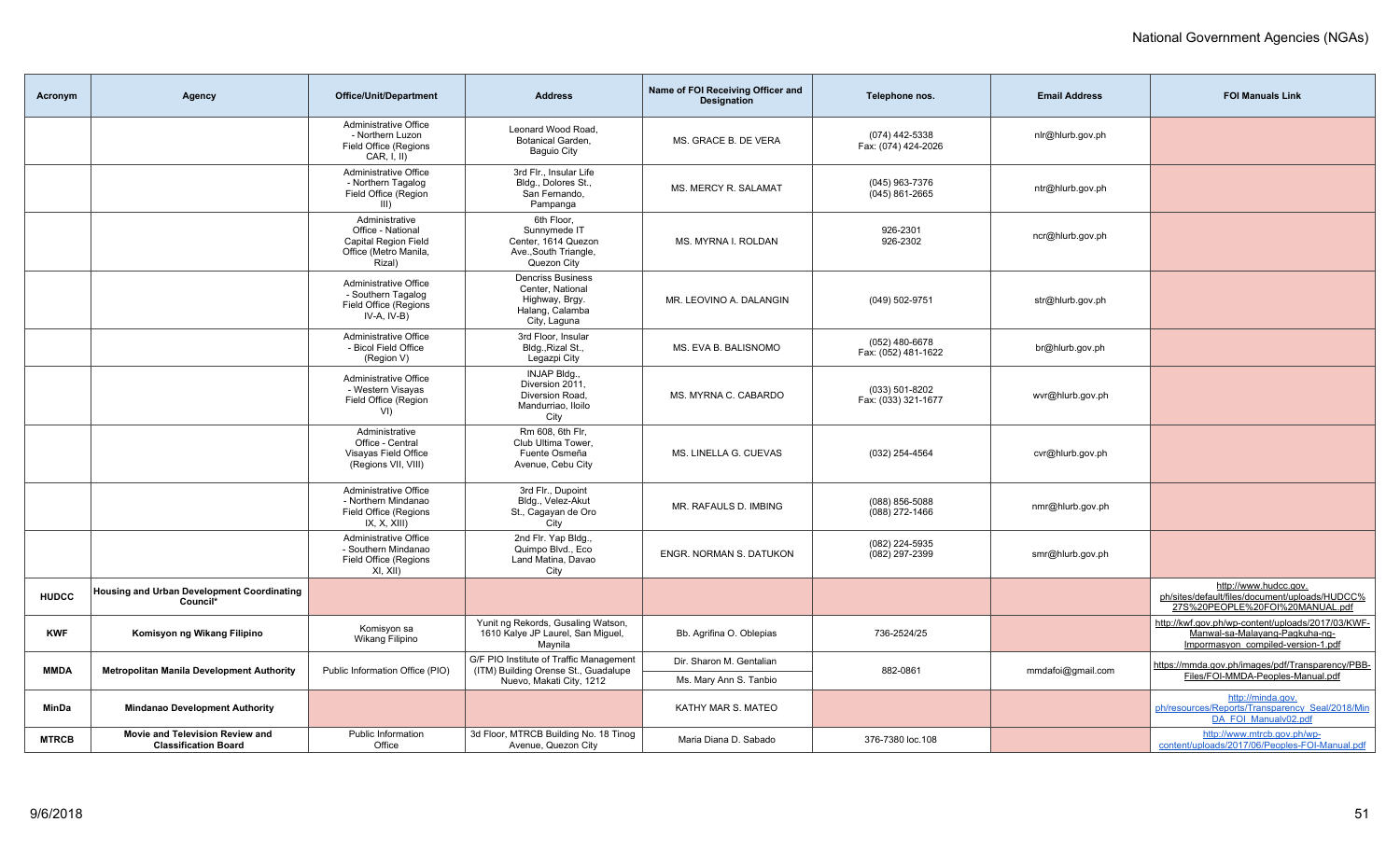| Acronym      | Agency                                                            | <b>Office/Unit/Department</b>                              | <b>Address</b>                                                                    | Name of FOI Receiving Officer and<br><b>Designation</b> | Telephone nos.                        | <b>Email Address</b>                   | <b>FOI Manuals Link</b>                                                                                                           |
|--------------|-------------------------------------------------------------------|------------------------------------------------------------|-----------------------------------------------------------------------------------|---------------------------------------------------------|---------------------------------------|----------------------------------------|-----------------------------------------------------------------------------------------------------------------------------------|
| <b>NAPC</b>  | National Anti-Poverty Commission*                                 |                                                            |                                                                                   |                                                         |                                       |                                        | http://napc.gov.<br>ph/sites/default/files/documents/transparency/NAPC<br>%20FOI%20Manual.pdf                                     |
|              |                                                                   | <b>NAP Office</b>                                          | Velco Center, corner R.S. Oca and A.C.<br>Delgado Streets, Port<br>Area, Manila   | MARIA KAREN DIORELLA A.<br>CERENO                       | 02-708-8656 / 02-400-4967             | mkdacereno@nationalarchives.gov.<br>ph |                                                                                                                                   |
| <b>NAP</b>   | <b>National Archives of the Philippines</b>                       | <b>NAP Office</b>                                          | 1153 Cristobal Street, Paco, Manila                                               | NATIVIDAD H. QUINIA                                     | 02-353-3192                           | natzquinia98@yahoo.com                 | https://drive.google.<br>com/file/d/0Byk1lh2jvicea2E4cDRYYkFDbkE/view?                                                            |
|              |                                                                   | <b>NAP Office</b>                                          | Traders Arcade, Hernan Cortes Street,<br>Mandaue City, Cebu                       | ANNELYN C. LAO                                          | 032-346-8040                          | aclao@nationalarchives.gov.ph          | usp=drive web                                                                                                                     |
|              |                                                                   | <b>NAP Office</b>                                          | Golden Bell, A. Bonifacio Street,<br>Poblacion, Davao City                        | ROSALIA C ASTUDILLO                                     | 082-297-4705                          | rosaliaastudillo@yahoo.com             |                                                                                                                                   |
| <b>NCCA</b>  | National Commission for Culture and the Arts                      | <b>NCCA Records Officer</b>                                | 2nd Floor, NCCA Building #633 General<br>Luna St., Intramurous Manila             | Maricel C. Malalad                                      | (02) 527-2192 local 205 / 09497770163 | records@ncca.gov.ph                    | https://onedrive.live.com/?<br>cid=53f92505f3bc9c7f&id=53F92505F3BC9C7F%<br>211397&authkey=%21AH1GhFrhsHoWJPU                     |
| <b>NCIP</b>  | National Commission on Indigenous Peoples*                        |                                                            |                                                                                   |                                                         |                                       |                                        | https://drive.google.<br>com/file/d/0B7SC1035mPaGTzJvNGVOb3dnX1k/vie<br>w?usp=drive_web                                           |
| <b>NCMF</b>  | National Commission on Muslim Filipinos*                          |                                                            |                                                                                   |                                                         |                                       |                                        | http://ncmf.gov.ph/wp-<br>content/uploads/2018/01/NCMF-FOI-Manual.pdf                                                             |
| <b>NHCP</b>  | National Historical Commission of the<br>Philippines*             |                                                            |                                                                                   |                                                         |                                       |                                        | https://drive.google.<br>com/file/d/0B9c6mrxl4zoYMzdnYVFRRi1zbFE/view                                                             |
| <b>NICA</b>  | National Intelligence Coordinating Agency*                        |                                                            |                                                                                   |                                                         |                                       |                                        | http://nica.gov.ph/images/XII/FOI.pdf                                                                                             |
| <b>NLP</b>   | National Library of the Philippines*                              | Records Office Finance<br><b>Administrative Division</b>   | G/F National Library of the Philippines T.<br>M. Kalaw Street Ermita, Manila 1000 |                                                         |                                       |                                        | http://web.nlp.gov.ph/nlp/?g=node/9746                                                                                            |
| <b>NSC</b>   | <b>National Security Council*</b>                                 |                                                            |                                                                                   |                                                         |                                       |                                        | http://www.nsc.gov.<br>ph/images/FOIManual/2017/NSC-FOI-Manual.pdf                                                                |
| <b>NSWMC</b> | <b>National Solid Waste Management</b><br><b>Commission</b>       | Records Section                                            |                                                                                   | Nelly P. Barizo                                         | (02) 920-22-53                        |                                        | http://nswmc.emb.gov.ph/wp-<br>content/uploads/2018/01/nswmc FOI Manual.pdf                                                       |
| <b>NYC</b>   | <b>National Youth Commission</b>                                  | NYC Office                                                 |                                                                                   | MR. MARLO A. ENRIQUEZ                                   | 416-2833                              | info@nyc.gov.ph                        | https://drive.google.com/file/d/0Byn2gM-<br>0xp3XT3dZRFAwVGd1SG8/view                                                             |
| <b>OCS</b>   | Office of the Cabinet Secretary*                                  |                                                            |                                                                                   |                                                         |                                       |                                        | https://op-proper.gov.ph/wp-<br>content/uploads/2016/11/Peoples-FOI-Manual-OP.<br>pdf                                             |
| <b>OPAPP</b> | Office of the Presidential Adviser on the Peace<br><b>Process</b> | Office of the Presidential<br>Adviser on the Peace Process | 10th Flr., Agustin 1 Bldg.,<br>F Ortigas Jr. Rd., Ortigas<br>Center, Pasig City   | Mr. Jay G. Nuarin                                       | (02) 636-0701 loc.825                 | opapp.foi@gmail.com                    | https://peace.gov.ph/wp-<br>content/uploads/2017/09/FOI-Manual 092617 web<br>pdf                                                  |
| <b>OVP</b>   | Office of the Vice President*                                     |                                                            |                                                                                   |                                                         | (02) 534-6437                         | info@ovp.gov.ph                        | https://ovp.gov.ph/republic-of-the-philippines-<br>freedom-of-information-foi-manual-of-the-office-of-<br>the-vice-president-ovp/ |
| <b>OMB</b>   | <b>Optical Media Board</b>                                        | Public Information and<br><b>Communication Unit</b>        |                                                                                   |                                                         | 410-2488                              | info@omb.gov.ph                        | http://www.omb.gov.<br>ph/sites/default/files/transparency/FOI%20DRAFT%<br>20AS%20OF%201-20-18.pdf                                |
|              |                                                                   |                                                            |                                                                                   | Lolita O. Historillo                                    |                                       |                                        |                                                                                                                                   |
| <b>PRRC</b>  |                                                                   | <b>PRRC Administrative Division</b>                        |                                                                                   | Ahrwin M. Perez                                         | 632-9265232 loc 119                   |                                        | http://www.prrc.gov.                                                                                                              |
|              | <b>Pasig River Rehabilitation Commission</b>                      |                                                            | 1608 QUezon Avenue, Quezon City                                                   | Maria P. Cardona                                        |                                       | pasiglahin@yahoo.com.ph                | ph/images/pdf/Transparent Government/prrc foi.pdf                                                                                 |
|              |                                                                   |                                                            |                                                                                   | Bryan August L. Mallillin                               |                                       |                                        |                                                                                                                                   |
| <b>PCUP</b>  | <b>Presidential Commission for the Urban Poor</b>                 |                                                            |                                                                                   | Ed Labaco                                               |                                       |                                        | http://www.pcup.gov.<br>ph/images/2017/pdf/PCUP People s FOI Manual.                                                              |
|              |                                                                   |                                                            |                                                                                   | Dan Merencillo                                          |                                       |                                        | pdf                                                                                                                               |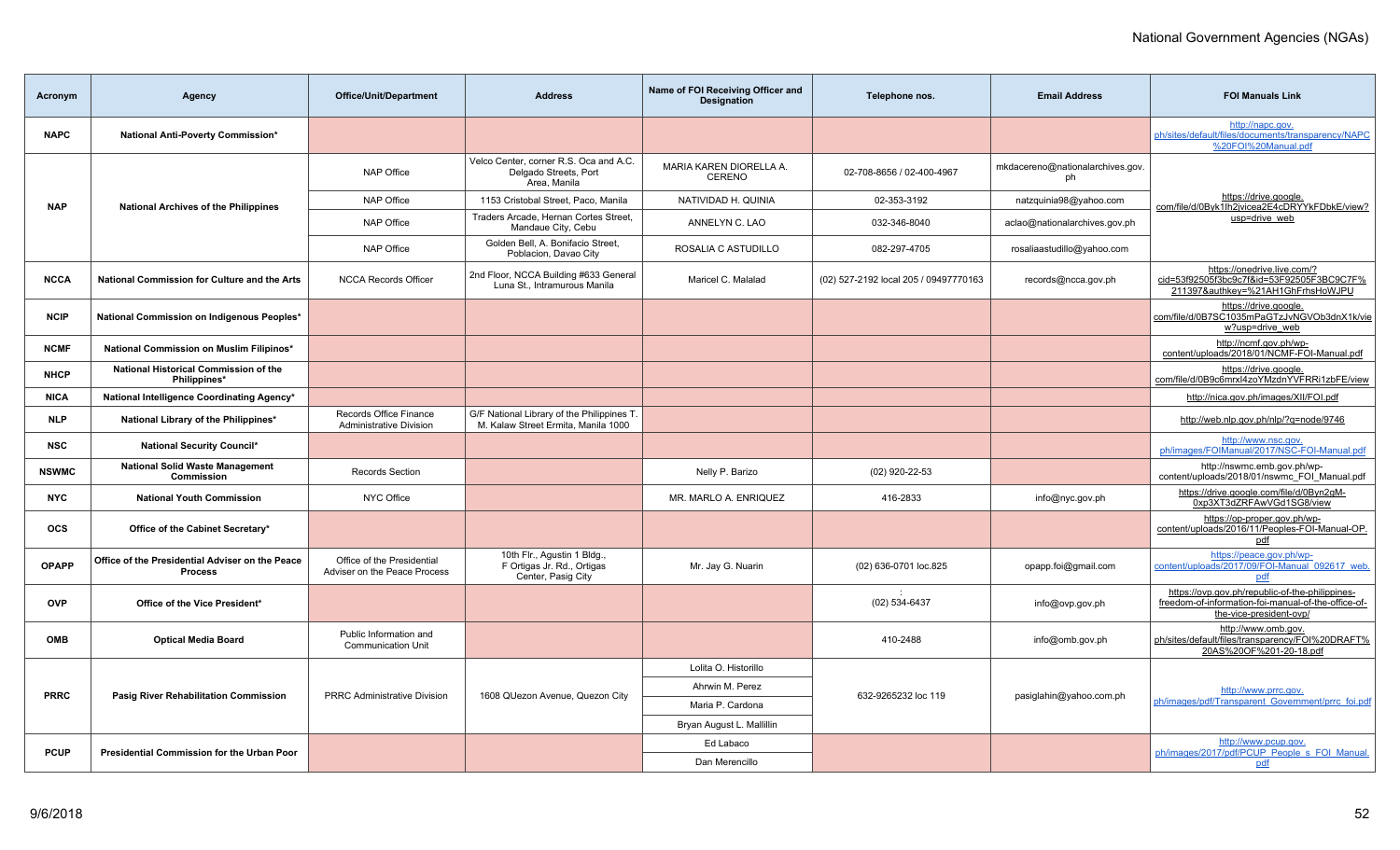| Acronym    | Agency                                   | <b>Office/Unit/Department</b>                                   | <b>Address</b>                                                                                           | Name of FOI Receiving Officer and<br><b>Designation</b> | Telephone nos.                           | <b>Email Address</b>        | <b>FOI Manuals Link</b>                                                                                                                   |
|------------|------------------------------------------|-----------------------------------------------------------------|----------------------------------------------------------------------------------------------------------|---------------------------------------------------------|------------------------------------------|-----------------------------|-------------------------------------------------------------------------------------------------------------------------------------------|
| <b>PCW</b> | <b>Philippine Commission on Women</b>    | Philippine Commission on Women                                  | 1/F PCW Annex Building 1145 J.P.<br>Laurel<br>Street, San Miguel Manila                                  | Blesilda D. Belo, Rica B. Alvis                         | Tel.: 735-1654 loc. 122<br>Fax: 736-4449 | info@pcw.gov.ph             | http://www.pcw.gov.<br>ph/sites/default/files/documents/efiles/transparency/<br>PCW%20People%27s%20FOI%20Manual_2016-<br>ISO%20format.pdf |
| PHCC       | <b>Philippine Competition Commission</b> | Philippine Competition Commission                               | Philippine Competition Commission, 2/F<br>DAP Building, San Miguel Avenue,<br>Ortigas Center, Pasig City | Vanessa E. Adarayan                                     | 632.515.4553                             | veadrayan@phcc.gov.ph       | http://phcc.gov.ph/wp-<br>content/uploads/2016/04/PCC-PEOPLES-FOI-<br>Manual-November-2017.pdf                                            |
|            |                                          | Administrative and Human                                        |                                                                                                          | Marites M. Sierra                                       |                                          | pdea_ahrs1@yahoo.com        |                                                                                                                                           |
|            |                                          | Resource Service                                                |                                                                                                          | Hildegunde R. Villegas                                  | (02) 920-3760                            |                             |                                                                                                                                           |
|            |                                          | <b>Financial Management Service</b>                             |                                                                                                          | Christopher Ontog                                       |                                          | fms.pdea@gmail.com          |                                                                                                                                           |
|            |                                          |                                                                 |                                                                                                          | Princess Rujane Sinlao                                  |                                          |                             |                                                                                                                                           |
|            |                                          | <b>Internal Affairs Service</b>                                 |                                                                                                          | Criscencia Murillo                                      | $(02)$ 920-8082                          | iaspdea@ymail.com           |                                                                                                                                           |
|            |                                          |                                                                 |                                                                                                          | Charmaine Pizarro                                       |                                          |                             |                                                                                                                                           |
|            |                                          | <b>Logistics Management Service</b>                             |                                                                                                          | Jeena G. Kinawag                                        |                                          | logistics pdea@yahoo.com    |                                                                                                                                           |
|            |                                          |                                                                 |                                                                                                          | James Robin Tutaan                                      | (02) 897-5437                            |                             |                                                                                                                                           |
|            |                                          | PDEA Academy                                                    |                                                                                                          | Joel G. Viray                                           |                                          | pdeadeobc@yahoo.com         |                                                                                                                                           |
|            |                                          |                                                                 |                                                                                                          | Emely C. Fama                                           |                                          |                             |                                                                                                                                           |
|            |                                          | <b>Public Information Office</b>                                |                                                                                                          | Sheilla N. Valmoria                                     | (02) 929-3244                            | pdea.pio@gmail.com          |                                                                                                                                           |
|            |                                          |                                                                 |                                                                                                          | Maritoni DG Oliveros                                    | $(02)$ 920-0967<br>$(02)$ 929-1280       |                             |                                                                                                                                           |
|            |                                          | Intelligence and Investigation<br>Service                       |                                                                                                          | Sarah M. Bautista                                       |                                          | iis.pdea@yahoo.com          |                                                                                                                                           |
|            |                                          |                                                                 |                                                                                                          | Mary Joy Pacheco                                        |                                          |                             |                                                                                                                                           |
|            |                                          | Plans and Operations Service                                    | EDSA, Barangay Pinyahan, Diliman,<br>Quezon City                                                         | Bernardo Perante Jr.                                    |                                          | plansprog_pos@yahoo.com     |                                                                                                                                           |
|            |                                          |                                                                 |                                                                                                          | Glen Lara<br>Aristotle Bernal                           |                                          |                             |                                                                                                                                           |
|            |                                          | Compliance Service                                              |                                                                                                          | Soledad Lumbres                                         | $(02)$ 920-8110                          | cs@pdea.gov.ph              |                                                                                                                                           |
|            |                                          |                                                                 |                                                                                                          | Mary Lyd A. Manuel                                      |                                          |                             |                                                                                                                                           |
|            |                                          | International Cooperation and<br><b>Foreign Affairs Service</b> |                                                                                                          | Jacqueline M. Bigay                                     | $(02)$ 920-0105                          | icfaspdea@gmail.com         |                                                                                                                                           |
|            |                                          |                                                                 |                                                                                                          | Beverly A. Fortaleza                                    |                                          |                             |                                                                                                                                           |
|            |                                          | Legal and Prosecution Service                                   |                                                                                                          | John Joseph P. Ramos                                    | $(02)$ 920-0106<br>$(02)$ 332-3611       | lps_pdea@yahoo.com          |                                                                                                                                           |
|            |                                          |                                                                 |                                                                                                          | Reynante D. Javier                                      |                                          |                             |                                                                                                                                           |
|            |                                          | Community Involvement Service                                   | Preventive Education and<br><b>Laboratory Service</b><br>PDEA RO-1<br>PDFA RO - $2$                      | Jean Ivy G. Antonio                                     | $(02)$ 920-9668                          | pecis_cares@yahoo.com       |                                                                                                                                           |
|            |                                          |                                                                 |                                                                                                          | Jane Amor C. Casitas                                    | $(02)$ 920-0106                          |                             |                                                                                                                                           |
|            |                                          |                                                                 |                                                                                                          | Marjorie D. Inojales                                    | $(02)$ 332-3611                          | laboratoryservice@yahoo.com |                                                                                                                                           |
|            |                                          |                                                                 |                                                                                                          | Duty Desk Officer                                       | 0917.540.73.20                           |                             |                                                                                                                                           |
|            |                                          |                                                                 |                                                                                                          | Admin. Personnel                                        | 0908.485.13.64                           | pdearegion1@yahoo.com       |                                                                                                                                           |
|            |                                          |                                                                 |                                                                                                          | Duty Desk Officer                                       | 0908.819.59.96                           |                             |                                                                                                                                           |
|            |                                          |                                                                 |                                                                                                          |                                                         |                                          | ndea02@vahoo.com            |                                                                                                                                           |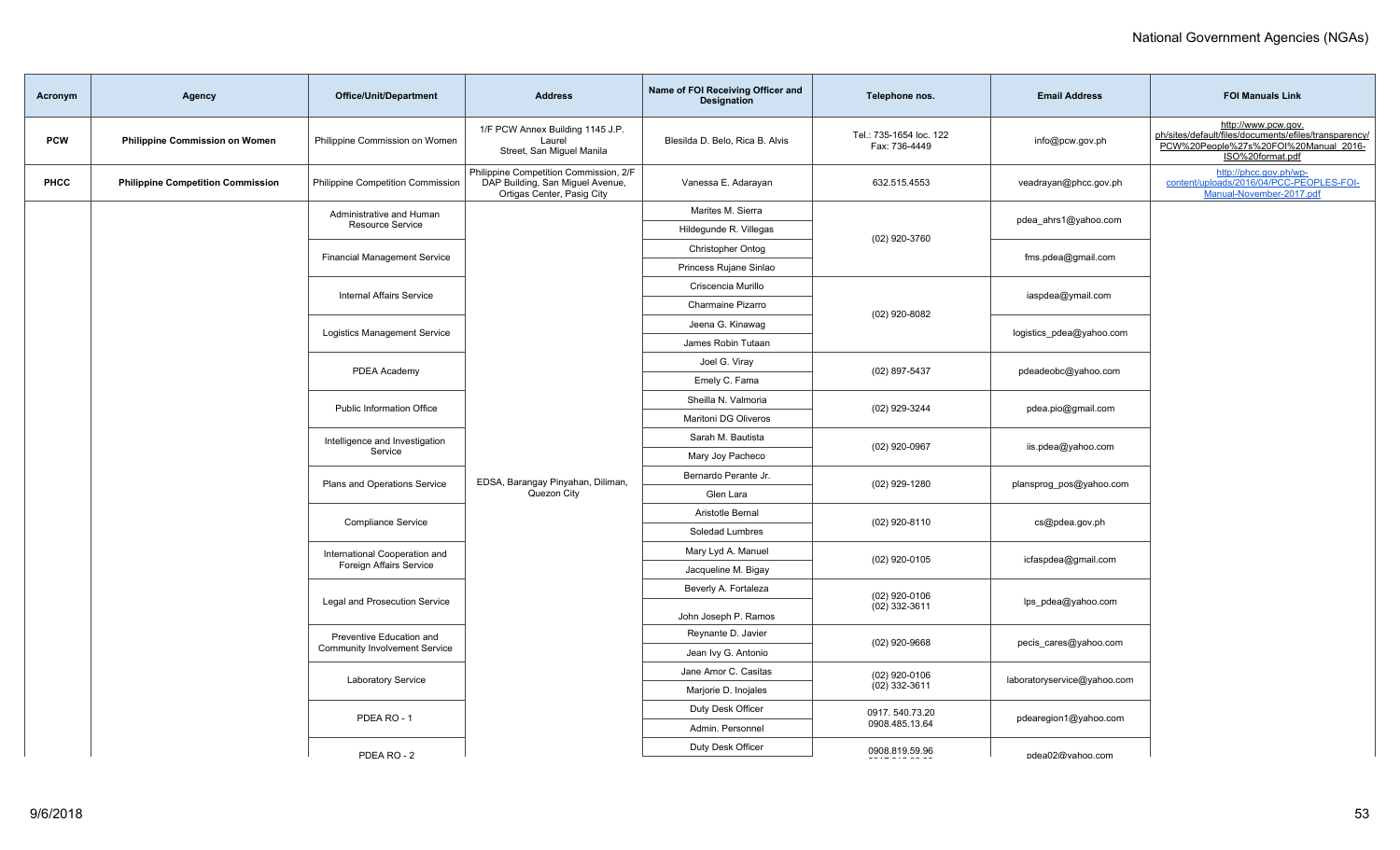| Acronym     | <b>Agency</b>                             | <b>Office/Unit/Department</b>    | <b>Address</b>                                                                  | Name of FOI Receiving Officer and<br>Designation | Telephone nos.                                     | <b>Email Address</b>   | <b>FOI Manuals Link</b>                     |
|-------------|-------------------------------------------|----------------------------------|---------------------------------------------------------------------------------|--------------------------------------------------|----------------------------------------------------|------------------------|---------------------------------------------|
|             |                                           | <b>PULARU-Z</b>                  |                                                                                 | Admin. Personnel                                 | 0917.812.86.99                                     | paeauz@yanoo.com       |                                             |
|             |                                           |                                  | Diosdado Macapagal Regional Gov't.                                              | Duty Desk Officer                                | 0932.495.23.43                                     |                        |                                             |
| <b>PDEA</b> | <b>Philippine Drug Enforcement Agency</b> | PDEA RO-3                        | Center, Brgy. Maimpis, San Fernando,<br>Pampanga                                | Admin. Personnel                                 | 0905.381.48.18                                     | pdea_ro3@yahoo.com     | http://pdea.gov.ph/images/IAD/FOI---People- |
|             |                                           | PDEA RO - 4A                     | Camp Vicente Lim, Calamba City,                                                 | Duty Desk Officer                                | 0922.479.80.07<br>0917.842.27.38                   |                        | Manual-as-of-Dec.-05-2016-PDF.pdf           |
|             |                                           |                                  | Laguna                                                                          | Admin. Personnel                                 | 0998.979.20.03                                     | pdearo4a@yahoo.com     |                                             |
|             |                                           | PDEA RO - 4B                     | Unit 14 Filipiniana Complex, Calapan                                            | Duty Desk Officer                                | 0921.298.14.88                                     | pdea4b@yahoo.com       |                                             |
|             |                                           |                                  | City, Oriental Mindoro                                                          | Admin. Personnel                                 | 0915.860.98.04                                     |                        |                                             |
|             |                                           | PDEA RO - 5                      | Camp General Simeon Ola, Legazpi City                                           | Duty Desk Officer                                | 0939.119.75.31                                     | pdea.rov.pod@gmail.com |                                             |
|             |                                           |                                  |                                                                                 | Admin. Personnel                                 |                                                    |                        |                                             |
|             |                                           | PDEA RO-6                        | Camp Martin Delgado, Iloilo City                                                | Duty Desk Officer                                | 0920.912.15.75                                     | pdea6@yahoo.com        |                                             |
|             |                                           |                                  |                                                                                 | Admin. Personnel                                 | 0917.633.72.01                                     |                        |                                             |
|             |                                           | PDEA RO-7                        | Doña Modesta S. Gaisano St., Sudlong,                                           | Duty Desk Officer                                | 0932.198.59.88                                     | pdea cebu@yahoo.com    |                                             |
|             |                                           |                                  | Lahug, Cebu City                                                                | Admin. Personnel                                 |                                                    |                        |                                             |
|             |                                           | PDEA RO-8                        | Brgy. 77 Fatima Sandylane Subdivision                                           | Duty Desk Officer                                | 0998.566.40.24                                     | pdea8@yahoo.com        |                                             |
|             |                                           |                                  | Marasbaras, Tacloban City                                                       | Admin. Personnel                                 | 0917.544.84.20                                     |                        |                                             |
|             |                                           | PDEA RO - 9                      | Upper Calarian, Zamboanga City                                                  | Duty Desk Officer                                | 0917.632.36.48                                     | pdea09_pod@yahoo.com   |                                             |
|             |                                           |                                  |                                                                                 | Admin. Personnel                                 |                                                    |                        |                                             |
|             |                                           | PDEA RO - 10                     | Don Gregorio Pelaez Sports Complex,<br>Don Velez, Cagayan De Oro                | Duty Desk Officer                                | 0939.916.79.11<br>0917.301.55.53<br>0922.894.91.15 | pdea10@gmail.com       |                                             |
|             |                                           |                                  |                                                                                 | Admin. Personnel                                 |                                                    |                        |                                             |
|             |                                           | PDEA RO-11                       | Camp Captain Domingo E. Leonor San<br>Pedro St., Davao City                     | Duty Desk Officer                                | 0939.43.34.05<br>0933.148.13.87<br>0927.755.68.36  | pdea_roxi@yahoo.com    |                                             |
|             |                                           |                                  |                                                                                 | Admin, Personnel                                 |                                                    |                        |                                             |
|             |                                           | PDEA RO - 12                     | Bulaong Rd., Camp Fermin G. Lira Jr.,                                           | Duty Desk Officer                                | 0923.868.35.49                                     | pdeagsc@yahoo.com.au   |                                             |
|             |                                           |                                  | <b>General Santos City</b>                                                      | Admin, Personnel                                 | 0922.618.73.35                                     |                        |                                             |
|             |                                           | PDEA RO - 13                     | Camp Rafael Rodriguez, Libertad,                                                | Duty Desk Officer                                | 0998.564.50.63                                     | pdea13pos@yahoo.com    |                                             |
|             |                                           |                                  | <b>Butuan City</b>                                                              | Admin. Personnel                                 | 0917.326.13.00                                     |                        |                                             |
|             |                                           | PDEA RO - CAR                    | Camp Bado Dangwa, La Trinidad,                                                  | Duty Desk Officer                                | 0918.389.55.08                                     | pdeacar_opn@yahoo.com  |                                             |
|             |                                           |                                  | Benguet                                                                         | Admin. Personnel                                 | 0905.513.68.99                                     |                        |                                             |
|             |                                           | PDEA RO - NIRO                   | 2nd Flr. Old Bacolod City Hall Bldg.,<br>Araneta cor Luzriaga St., Bacolod City | Duty Desk Officer                                |                                                    | pdeaRO18@gmail.com     |                                             |
|             |                                           |                                  |                                                                                 | Admin. Personnel                                 |                                                    |                        |                                             |
|             |                                           | PDEA RO - ARMM                   | GIVFRELL Building 1, Gov. Gutierrez<br>Ave., Cotabato City                      | Duty Desk Officer                                | 0923.722.03.23<br>0908.603.31.74                   | armm pdea@yahoo.com    |                                             |
|             |                                           |                                  |                                                                                 | Admin. Personnel                                 | 0917.4941585                                       |                        |                                             |
|             |                                           | PDEA RO - NCR                    | PDEA Annex Bldg. NIA Northside Rd.,                                             | Duty Desk Officer                                | 0943.606.20.75                                     | roncr pod@yahoo.com    |                                             |
|             |                                           | NGC, Brgy. Pinyahan, Quezon City |                                                                                 | Admin. Personnel                                 |                                                    |                        |                                             |
|             |                                           | PDFA RO - SES                    | PDEA Annex Bldg. NIA Northside Rd.,                                             | Duty Desk Officer                                | 0925 512 20 05                                     | ndea sesmuahoo com     |                                             |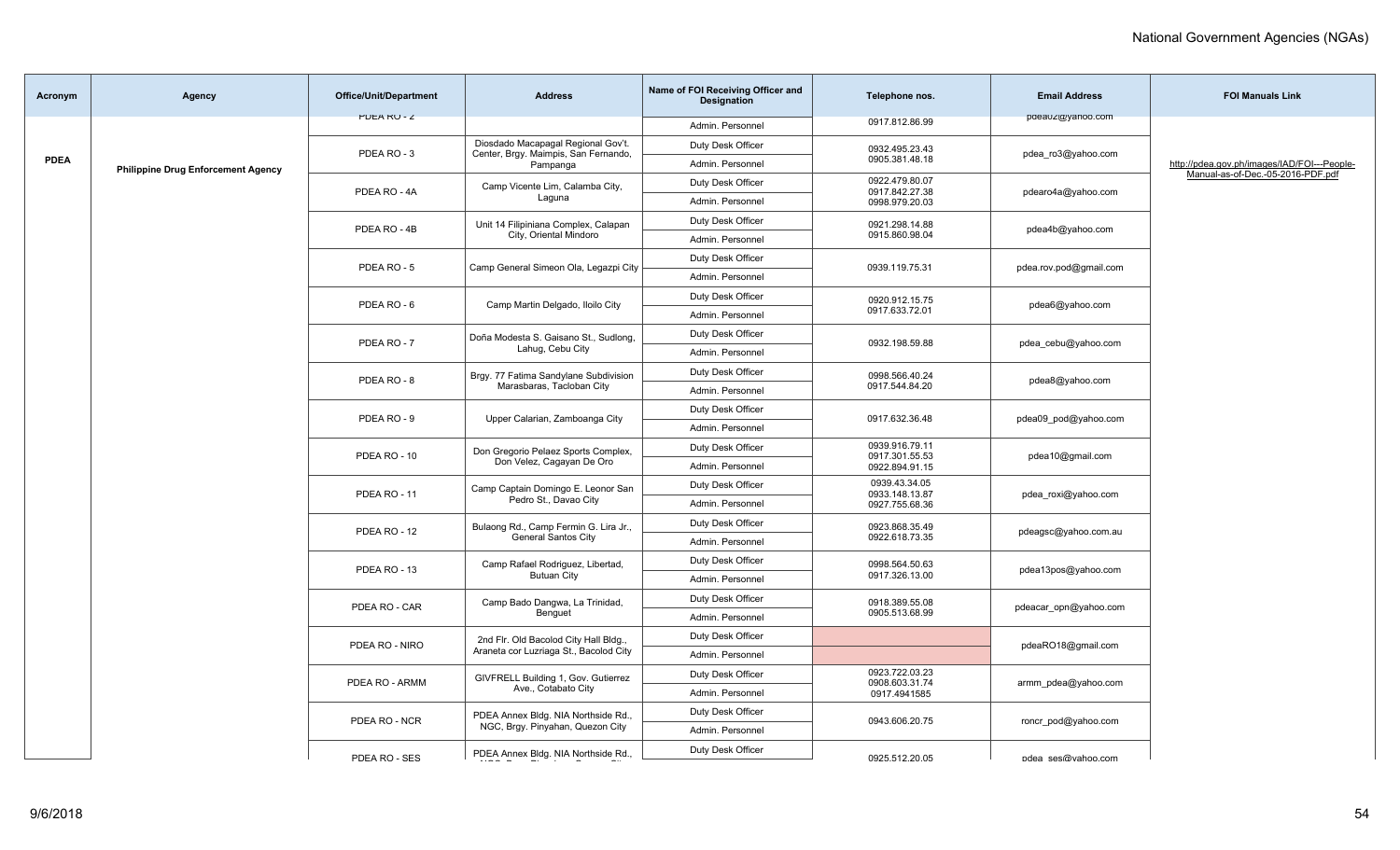| Acronym     | Agency                                                  | <b>Office/Unit/Department</b>                                        | <b>Address</b>                                                                                                         | Name of FOI Receiving Officer and<br><b>Designation</b> | Telephone nos.                       | <b>Email Address</b>  | <b>FOI Manuals Link</b>                                                                                            |
|-------------|---------------------------------------------------------|----------------------------------------------------------------------|------------------------------------------------------------------------------------------------------------------------|---------------------------------------------------------|--------------------------------------|-----------------------|--------------------------------------------------------------------------------------------------------------------|
|             |                                                         | <b>PULA RU - SES</b>                                                 | NGC, Brgy. Pinyahan, Quezon City                                                                                       | Admin, Personnel                                        | UYZ0.01Z.ZU.UD                       | paea_ses@yanoo.com    |                                                                                                                    |
| PHILRACOM   | Philippine Racing Commission*                           |                                                                      | 4th Floor, Electra House Bldg., Esteban<br>cor. Rufino St., Legaspi Village, Makati<br>City                            |                                                         |                                      |                       | http://www.philracom.gov.<br>ph/phocadownload/userupload/foi manual.pdf                                            |
| <b>PSC</b>  | <b>Philippine Sports Commission</b>                     | Philippine Sports Commission<br>Records Office                       | Ground Floor, Admin Bldg. Rizal<br>Memorial Sports Complex, Pablo<br>Ocampo Sr. St., Malate, Manila                    | Ms. Estrella Z. Decano                                  | 525-0808 local 159                   |                       | http://www.psc.gov.ph/Transparency%<br>20Seal/PSC%20Freedom%20of%20Information%<br>20Manual.pdf                    |
|             |                                                         | Office of the Secretary                                              | 2nd Floor, New Executive Building<br>Malacañang, Manila                                                                |                                                         | 7361192 / 7361116 / 7361152          | pllo-osec@gmail.com   |                                                                                                                    |
| <b>PLLO</b> | <b>Presidential Legislative Liaison Office</b>          | PLLO-Outpost in the House of the<br>Representatives                  | G/F Main Building, House of<br>Representatives, Batasan Hills, Quezon<br>City                                          |                                                         | 9316423 / 9316047 / 9316671          | pllo hor@yahoo.com    | http://pllo.gov.<br>ph/images/Documents/Reports/FreedomOfInformati<br>onFOIAgencyManual/FreedomInformationFOIAgenc |
|             |                                                         | PLLO-Outpost in the Senate                                           | 4th Floor, Senate of the Ohilippines,<br>GSIS Building, Pasay City                                                     |                                                         | 5510540 / 5527027 / 5526601 loc 4673 | pllo senate@yahoo.com | yManual.pdf                                                                                                        |
|             |                                                         | Finance and Administrative Division                                  | 2nd Floor, New Executive Building,<br>Malacañang, Manila                                                               |                                                         | 7361192 / 7361116 / 7361152          | pllo-osec@gmail.com   |                                                                                                                    |
| <b>PMS</b>  | Presidential Management Staff*                          | Records Management Office                                            |                                                                                                                        | Director and Chief Administrative<br>Officer            |                                      |                       | http://www.pms.gov.<br>ph/images/PeeDeeEf/PMS FOI PeoplesManual RI<br>M27Apr2017.pdf                               |
| <b>PCOO</b> | <b>Presidential Communications Operations</b><br>Office | Office of the Assistant Secretary for<br>Policy and Special Concerns | Freedom of Information-Project<br>Management Office (FOI-PMO), BFB<br>Building, J.P. Laurel St., Malacanang,<br>Manila | Ms. Danica Orcullo                                      | 588-0691                             | foi.pco@gmail.com     | https://pcoo.gov.ph/wp-<br>content/uploads/2017/07/PCOO-Peoples-FOI-<br>Manual-23-January-2017.pdf                 |
|             |                                                         | Philippine Information Agency NCR<br>Office                          | 3rd Floor PIA Building, Barangay Vasra,<br>Visayas Avenue, Quezon<br>City                                              | Ms. Rhodelia R. Divina                                  |                                      |                       |                                                                                                                    |
|             |                                                         | CAR                                                                  | Romulo Drive, Barangay Lualhati, Bagui<br>City, 2600                                                                   | Ms. Jonalyn D. Ponciano                                 |                                      |                       |                                                                                                                    |
|             |                                                         | Region 1                                                             | Ground Flr. Old Florentino Bldg.,<br>General Luna St., San Fernando<br>City, La Union, 2500                            |                                                         |                                      |                       |                                                                                                                    |
|             |                                                         | Region 2                                                             | Old DPWH Building, bagay Road, San<br>Gabriel, Tuguegarao City,<br>Cagayan, 3500                                       | Ms. Amelia A. Canillas                                  |                                      |                       |                                                                                                                    |
|             |                                                         | Region 3                                                             | 2nd Flr, Hyatt Garden Building, Dolores<br>Interseection San<br>Fernando City, Pampanga, 2000                          | Ms. Marie Liza O. Serrano                               |                                      |                       |                                                                                                                    |
|             |                                                         | Region 4-A                                                           | 2nd floor, Grande Building, National<br>Highway, Bucal, Calamba<br>City, Laguna, 4027                                  | Mr. Raul M. Berano                                      |                                      |                       |                                                                                                                    |
|             |                                                         | Region 4-B                                                           | 3rd Floor PIA Building, Barangay Vasra,<br>Visayas Avenue, Quezon                                                      | Ms. Madonna B. Punzalan                                 |                                      |                       |                                                                                                                    |
|             |                                                         |                                                                      | City                                                                                                                   | Melanie B. Ronguillo                                    |                                      |                       |                                                                                                                    |
| PIA         | <b>Philippine Information Agency</b>                    | Region 5                                                             | 2nd Floor, Ely Yu Bldg. Circumferential<br>Road, Capntawan, Legaspi<br>City, Albay, 4500                               | Ms. Helen L. Esplana                                    |                                      |                       | http://media.pia.gov.ph/source/transparency/foi-                                                                   |
|             |                                                         | Region 6                                                             | 2nd Floor, RC Building, Rizal St., Iloilo<br>City, Iloilo, 5000                                                        | Ms. Lynnor C. Regalado                                  |                                      |                       | manual.pdf                                                                                                         |
|             |                                                         | Region 7                                                             | 304 3rd floor, Machay Building, Gorordo<br>Avenue, Cebu City, Cebu,<br>6000                                            | Ms. Jessie G. Ugay                                      |                                      |                       |                                                                                                                    |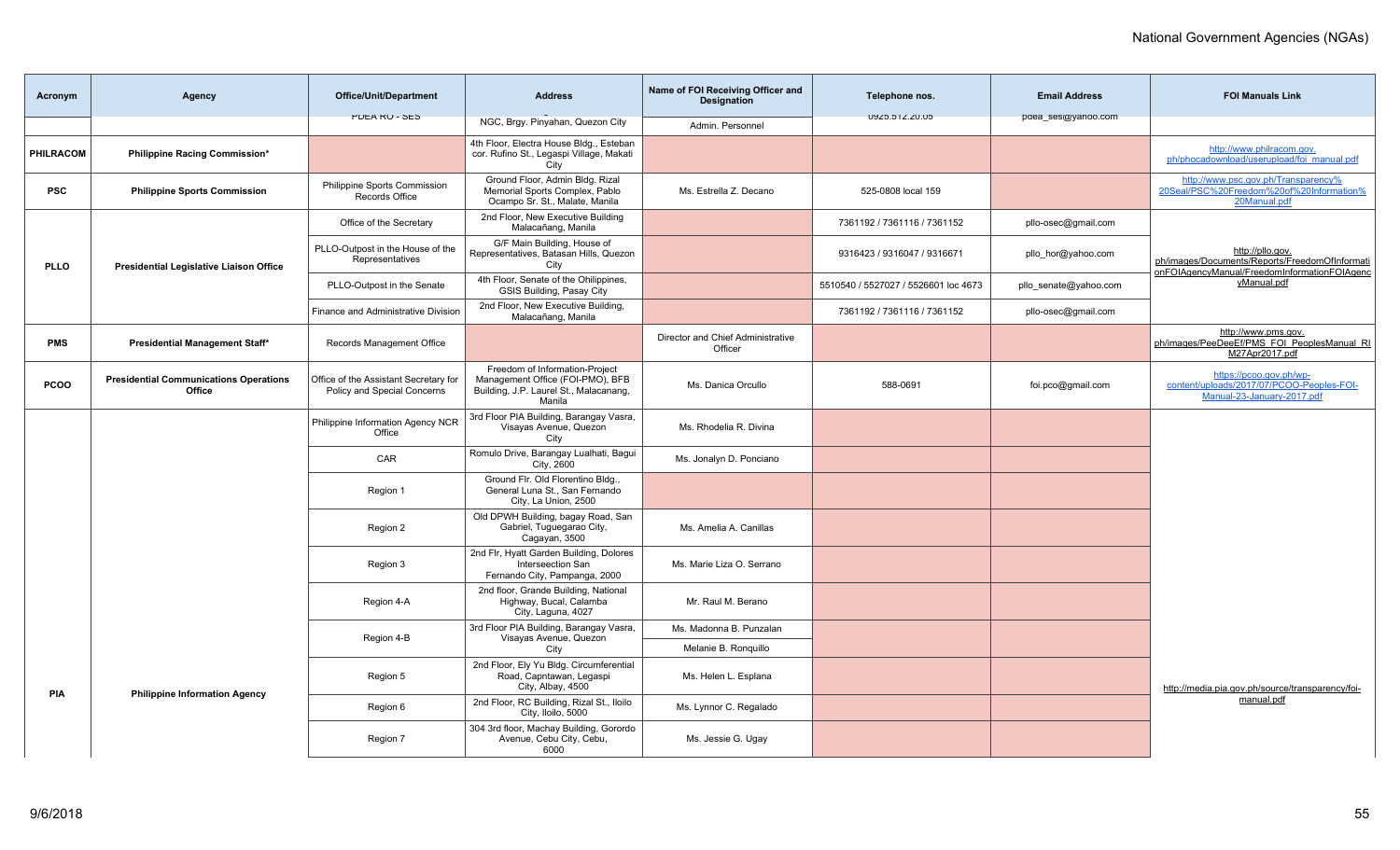| Acronym         | Agency                                                        | Office/Unit/Department                | <b>Address</b>                                                                                      | Name of FOI Receiving Officer and<br><b>Designation</b> | Telephone nos.                             | <b>Email Address</b>     | <b>FOI Manuals Link</b>                                                                            |
|-----------------|---------------------------------------------------------------|---------------------------------------|-----------------------------------------------------------------------------------------------------|---------------------------------------------------------|--------------------------------------------|--------------------------|----------------------------------------------------------------------------------------------------|
|                 |                                                               | Region 8                              | Unit 102-103 & 141, Ground Floor, F.<br>Mendoza Commercial<br>Complex, Sto. Nino St., Tacloban City | Mr. Leonilo D. Lopido                                   |                                            |                          |                                                                                                    |
|                 |                                                               | Region 9                              | P. Urro St., San Francisco Distrcit,<br>Pagadian City, Zamboanga<br>del Sur, 7016                   | Ms. Melinda A. Enriquez                                 |                                            |                          |                                                                                                    |
|                 |                                                               | Region 10                             | Ground Floor, Graces Building, Antonio<br>Luna Street, Cagayan de<br>Oro City, 9000                 | Mr. Wilmer M. Carabanes                                 |                                            |                          |                                                                                                    |
|                 |                                                               | Region 11                             | 2nd Floor, Kanto Motors Building,<br>Quimpo Boulevard, New Matina,<br>Davao City, 8000              | Ms. Carina L. Cayon                                     |                                            |                          |                                                                                                    |
|                 |                                                               | Region 12                             | Bautista Building, Zulueta Zt., Koronadal<br>City, South Cotabato,<br>9506                          | Ms. Shahana Joy E. Duerme                               |                                            |                          |                                                                                                    |
|                 |                                                               | Region 13                             | Office: Vice Mayor's League of the<br>Philippines Building, J. Rosales<br>Avenue, Butuan City       | Ms. Nora L. Molde                                       |                                            |                          |                                                                                                    |
| NIB             | News and Information Bureau*                                  |                                       |                                                                                                     |                                                         |                                            |                          | https://pcoo.gov.ph/wp-<br>content/uploads/2017/07/PCOO-Peoples-FOI-<br>Manual-23-January-2017.pdf |
| <b>PBS-RTVM</b> | Presidential Broadcast Staff - RadioTelevision<br>Malacañang* |                                       |                                                                                                     |                                                         |                                            |                          | http://rtvm.gov.ph/main/wp-<br>content/uploads/2017/12/RTVM-FOI.pdf                                |
|                 |                                                               |                                       | PBS-BBS Central Office, Records                                                                     | Ms. Marizel B. Navarro                                  |                                            |                          |                                                                                                    |
|                 | PBS-BBS Central Office, Records<br>Section                    | Section, 4th floor PIA Media Center   | Mr. Rodney O. Villanueva                                                                            | (632) 454-09-05                                         | pbsbbsrecordssection@yahoo.com             |                          |                                                                                                    |
|                 |                                                               |                                       | Building, Visayas Avenue, Quezon City                                                               | Ms. Marivic C. Mas-Ing                                  |                                            |                          |                                                                                                    |
|                 |                                                               | <b>DWBT Radyo Pilipinas - Batanes</b> | Butel San Antonio,<br>3900 Basco, Batanes                                                           | Ms. Esperanza Argonza                                   | 0920-9746753                               | pbs.batanes@gmail.com    |                                                                                                    |
|                 |                                                               | DWPE Radyo Pilipinas Tuguegarao       | Nursery Compound, Bagay Road,<br>Tuguegarao City, Cagayan 3500                                      | Ms. Sany Lopez                                          | (078) 846-3613<br>Fax: (078) 846-9118      | pbs.tuguegarao@gmail.com |                                                                                                    |
|                 |                                                               | DWFB Radyo Pilipinas- Laoag           | MMSU-CE Campus,<br>2400 Laoag City                                                                  | Ms. Celestina Paz                                       | Tel. 077-772-1025, 077-772-0054            | pbs.laoag@gmail.com      |                                                                                                    |
|                 |                                                               | DZRK Radyo Pilipinas - Tabuk          | Capitol Compound, 3800 Tabuk, Kalinga<br>Apayao                                                     | Mr. Basilo Baluyan                                      | 9209514576                                 | pbs.tabuk@gmail.com      |                                                                                                    |
|                 |                                                               | DWFR Radyo Pilipinas - Bontoc         | Multi-Purpose Building, Capitol Site,<br><b>Bontoc</b>                                              | Ms. Donalyn Kawis Balio                                 | 9209746772                                 | pbs.bontoc.@gmail.com    |                                                                                                    |
|                 |                                                               | DZEQ Radyo Pilipinas - Baguio         | Polo Field 2600 Baquio<br>City                                                                      | Mr. Alejandrino Amadeo                                  | 074-442-5291<br>fax#074-442-3022           | pbs.baguio@gmail.com     |                                                                                                    |
|                 |                                                               | DZAG Radyo Pilipinas - Agoo           | Don Mariano Marcos, Memorial State<br>University, Agoo, La Union                                    | Ms. Charity Frianeza                                    | Tel. 072-710-0564<br>fax# 072-521-0393     | pbs.agoo@gmail.com       |                                                                                                    |
|                 |                                                               | DZMQ Radyo Pilipinas- Dagupan         | Tondalingan Beach, 2400 Dagupan City                                                                | Mr. Bernie Errasquin                                    | Tel.075-515-6687<br>Telfax# 075-653-3086   | pbs.dagupan@gmail.com    |                                                                                                    |
|                 |                                                               | DWRS Radyo Pilipinas - Tayug          | Poblacion, Tayug,<br>Pangasinan                                                                     | Mr. Romeo Umipig                                        | Tel.075-572-6000<br>fax#075-572-6001       | pbs.tayug@gmail.com      |                                                                                                    |
|                 |                                                               | DWLC Radyo Pilipinas - Lucena         | Barangay Federation Center, Governor's<br>Mansion Compound, Lucena                                  | Ms. Maritess Balquiedra                                 | Tel. 042-710-2914;<br>fax#042-710-6008     | pbs.lucena@gmail.com     |                                                                                                    |
|                 |                                                               | DWRM Radyo Pilipinas - Palawan        | City hall Compound, Puerto Princesa                                                                 | Ms. Miriam T. Basig                                     | telefax#048-433-7487<br>tel # 084-434-3126 | pbs.palawan@gmail.com    |                                                                                                    |
|                 |                                                               | DWRB Radyo Pilipinas - Naga           | City Civic Center 4400, Naga City                                                                   | Ms. Grace Simando                                       | Telfax# 054-811-1402;<br>054-475-4643;     | pbs.naga@gmail.com       |                                                                                                    |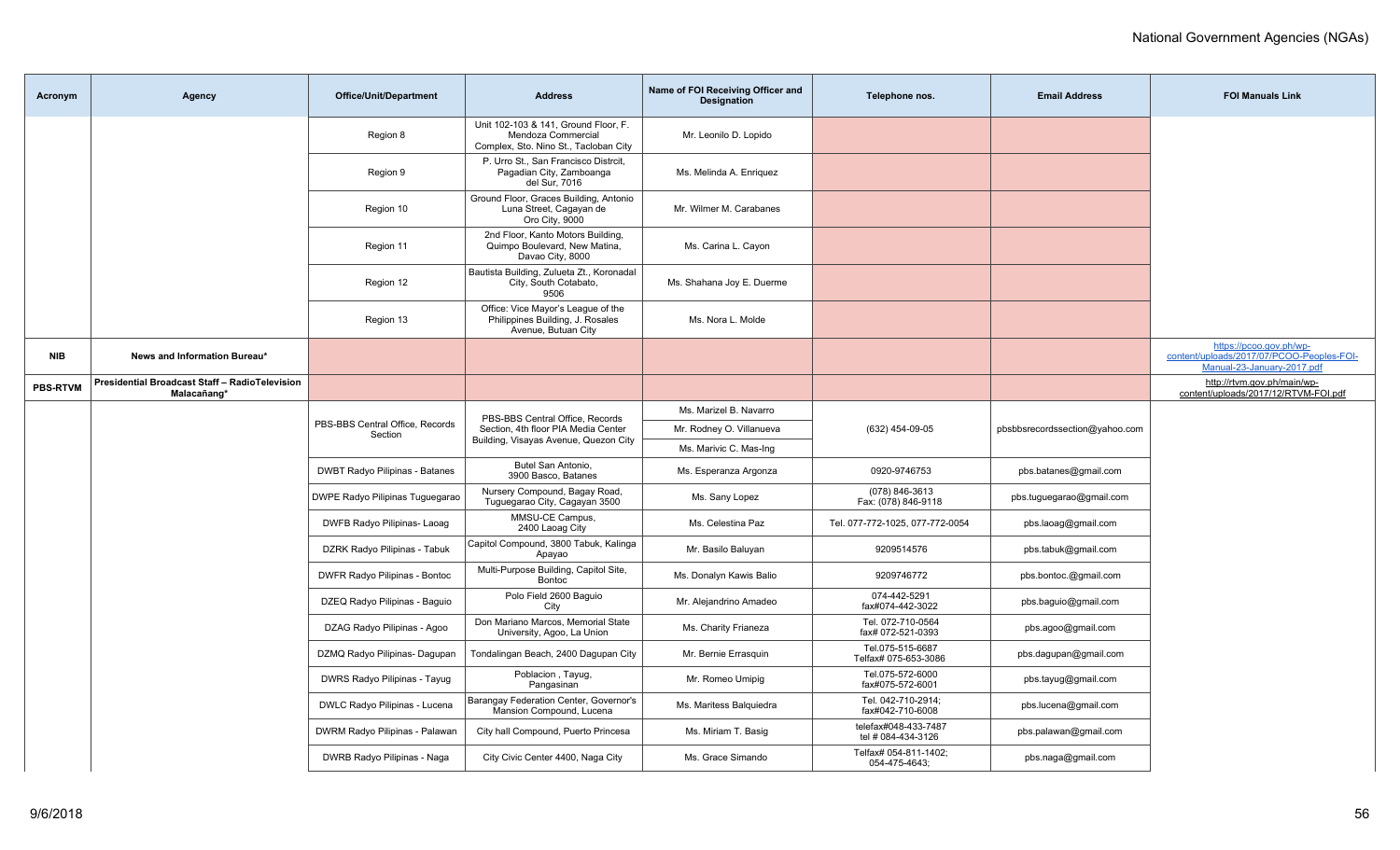| Acronym        | Agency                                                                | <b>Office/Unit/Department</b>            | <b>Address</b>                                                                              | Name of FOI Receiving Officer and<br><b>Designation</b> | Telephone nos.                                                              | <b>Email Address</b>       | <b>FOI Manuals Link</b>                                                        |  |  |  |  |
|----------------|-----------------------------------------------------------------------|------------------------------------------|---------------------------------------------------------------------------------------------|---------------------------------------------------------|-----------------------------------------------------------------------------|----------------------------|--------------------------------------------------------------------------------|--|--|--|--|
|                |                                                                       | DZVC Radyo Pilipinas - Virac             | State College Campus, Virac,<br>Catanduanes                                                 | Ms. Arlene Bagadiong                                    | 9209746755                                                                  | pbs.catanduanes1@gmail.com |                                                                                |  |  |  |  |
| <b>PBS-BBS</b> | Presidential Broadcast Staff - Bureau of<br><b>Broadcast Services</b> | DYOG Radyo Pilipinas - Calbayog          | City Hall Compound, 6710 Calbayog City                                                      | Mr. Antonio Pueblos                                     | Tel. 055-209-1223,<br>Telfax 055-209-1597,<br>055-209-1593.                 | pbs.calbayog@gmail.com     | http://pbs.gov.ph/wp-content/uploads/2018/04/PBS-<br><b>BBS FOI Manual.pdf</b> |  |  |  |  |
|                |                                                                       | DYES Radyo Pilipinas - Borongan          | Real cor. Cinco Sts. Borongan, Capitol<br>Compound, 6800 Borongan E. Samar                  | Mr. Byron Bugtas                                        | Tel.055-560-9643:<br>055-560-9353,                                          | pbs.borongan@gmail.com     |                                                                                |  |  |  |  |
|                |                                                                       | DYSL Radyo Pilipinas - Sogod             | SLSAT Campus 6606 Sogod, Southern<br>Leyte                                                  | Mr. Dindo Alaras                                        | Tel. 053-382-3302<br>fax# 053-382-2022                                      | pbs.sogod@gmail.com        |                                                                                |  |  |  |  |
|                |                                                                       | DYLL Radyo Pilipinas - Iloilo            | PNRC Youth Center Bldg. Bonifacio<br>Drive, Iloilo City                                     | Mr. Rene Monteclaro                                     | Tel.033-336-1011;<br>033-337-5445<br>Tel.# 033-338-2231<br>fax#033-335-1060 | pbs.iloilo@gmail.com       |                                                                                |  |  |  |  |
|                |                                                                       | DYMR Radyo Pilipinas - Cebu              | CSCST Compound, MJ Cuenco Avenue,<br>6000 Cebu City                                         | Ms. Juanita Antiporta                                   | Tel.# 032-253-4131<br>Tel. # 032-416-6161<br>Tel.# 032-253-8030             | pbs.cebu@gmail.com         |                                                                                |  |  |  |  |
|                |                                                                       | DXJS Radyo Pilipinas - Tandag            | Capitol Hills, Tandag, Surigao del Sur                                                      | Mr. Gregorio Tataro                                     | Tel.# 086-211-1855<br>fax# 086-211-3967                                     | pbs.tandag@gmail.com       |                                                                                |  |  |  |  |
|                |                                                                       | DXBN Radyo Pilipinas - Butuan            | City Hall Compound, 8600 Butuan City                                                        | Ms. Himaya Veronica Juni                                | Telefax # 085-342-1424                                                      | pbs.butuan@gmail.com       |                                                                                |  |  |  |  |
|                |                                                                       | DXRG Radyo Pilipinas - Gingoog           | Dugenio St. Gingoog City                                                                    | Ms. Merle Ladesma                                       | Tel. # 088-861-1156<br>fax# 088-42-7444                                     | pbs.gingoog@gmail.com      |                                                                                |  |  |  |  |
|                |                                                                       | DXIM Radyo Pilipinas - Cagayan De<br>Oro | A. Velez St., Cagayan de Oro                                                                | Ms. Mercedes Gualberto                                  | Tel.# 088-872-6358<br>Fax#088-857-4675                                      | pbs.cagayandeoro@gmail.com |                                                                                |  |  |  |  |
|                |                                                                       | DXSO Radyo Pilipinas - Marawi            | MSU Campus 9700, Marawi City                                                                | Ms. Soraida Sarigala                                    | 0928-3046338                                                                | pbs.marawi@gmail.com       |                                                                                |  |  |  |  |
|                |                                                                       | DXRP Radyo Pilipinas - Davao             | 2F Braveheart MJB Trading, Bldg. #75<br>McArthur Highway, GSIS Hghts. Matina,<br>Davao City | Ms. Ma. Fe Aliño                                        | Tel.082-297-5330-Studio<br>082-297-7224 Telefax                             | pbs.davao@gmail.com        |                                                                                |  |  |  |  |
|                |                                                                       | DXMR Radyo Pilipinas -<br>Zamboanga      | Baliwasan Chico, 7000 Zamboanga City                                                        | Mr. Danilo Macansantos                                  | Tel. 062-991-1880<br>062-991-3105<br>Tel.# 062-926-2930                     | pbs.zamboanga@gmail.com    |                                                                                |  |  |  |  |
|                |                                                                       | DXSM Radyo Pilipinas - Jolo              | Camp Asturias, 7400 Jolo, Sulu                                                              | Ms. Zenaida Masong                                      | Tel.085-341-8911 loc.2447<br>Tel.085-341-8911 loc.2447                      | pbs.jolo@gmail.com         |                                                                                |  |  |  |  |
|                |                                                                       | DXDC - Radyo Pilipinas - TawiTawi        | 7500 Bongao, TawiTawi                                                                       | Mr. Sali Jamasali                                       | Tel # 068-268-1399                                                          | pbs.tawi-tawi@gmail.com    |                                                                                |  |  |  |  |
| <b>NPO</b>     | <b>National Printing Office</b>                                       | <b>National Printing Office</b>          |                                                                                             | Reden B. Bose                                           | $925 - 21 - 82/$                                                            |                            | http://npo.gov.ph/wp-content/uploads/2017/11/NPO-                              |  |  |  |  |
|                |                                                                       |                                          | EDSA, Diliman, Quezon City                                                                  | Jean Paul C. Melegrito                                  | 925-21-94                                                                   |                            | FOI-Manual.pdf                                                                 |  |  |  |  |
| <b>BCS</b>     | <b>Bureau of Communication Services*</b>                              |                                          |                                                                                             |                                                         |                                                                             |                            | http://www.bcs.gov.ph/images/Transparency/BCS-<br>FOI-Manual.pdf               |  |  |  |  |
|                | # NOTHING FOLLOWS HERE #                                              |                                          |                                                                                             |                                                         |                                                                             |                            |                                                                                |  |  |  |  |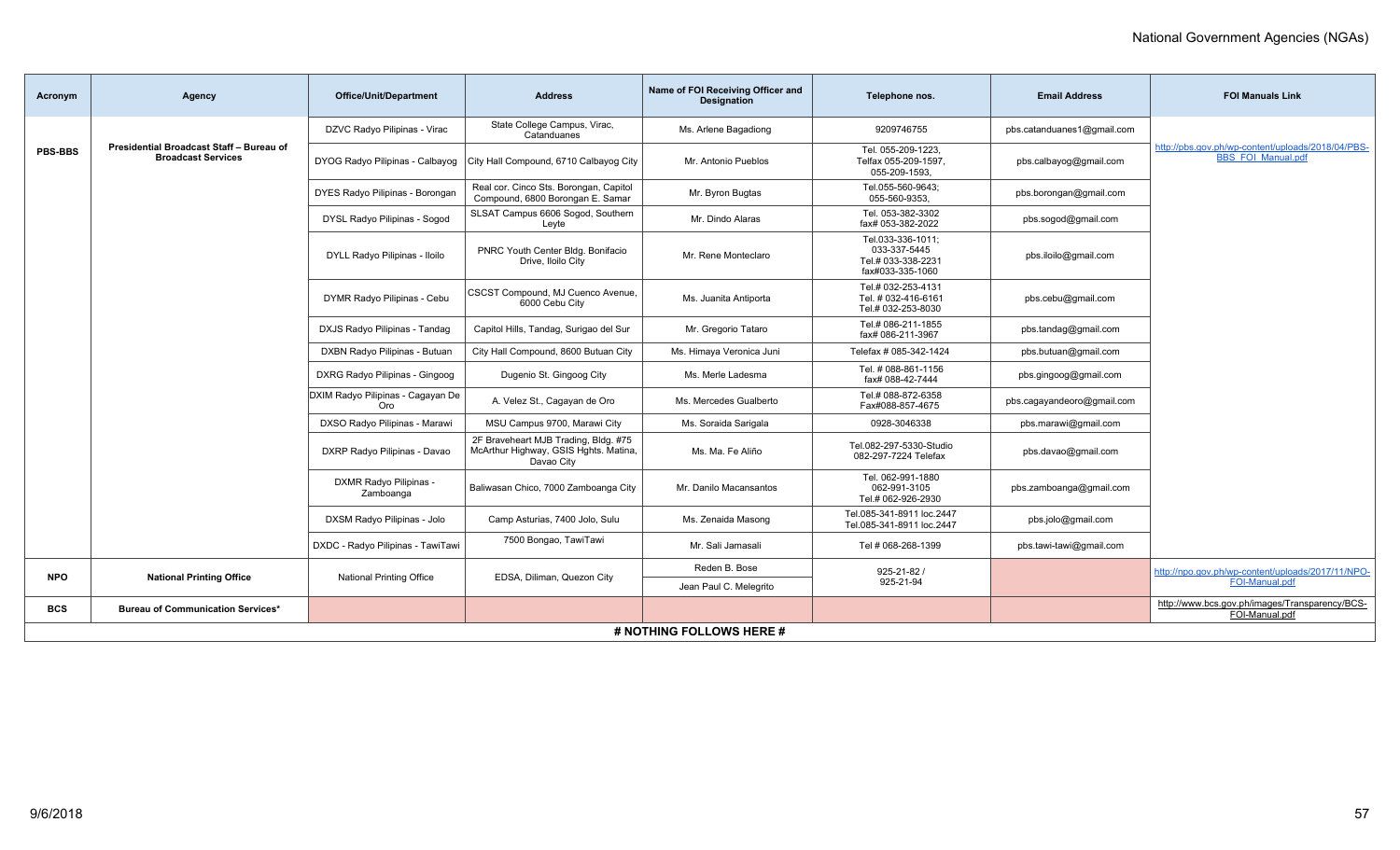| <b>Agency</b>                                                            | <b>Office/Unit/Department</b>                | <b>Address</b>                                                                                            | <b>Name of Receiving Officer</b>            | Telephone nos.             | <b>Email Address</b>         | <b>FOI Manuals Link</b>                                                                      |
|--------------------------------------------------------------------------|----------------------------------------------|-----------------------------------------------------------------------------------------------------------|---------------------------------------------|----------------------------|------------------------------|----------------------------------------------------------------------------------------------|
|                                                                          | <b>Head Office</b>                           | Second Floor, Phidco Building,<br>Veterans Avenue, Zamboanga<br>City.Makati Executive Office              |                                             | $(062)$ 991-4158           | info@amanahbank.gov.ph       |                                                                                              |
| Al-Amanah Islamic Investment Bank of the<br><b>Philippines (AIIBP)</b>   | Makati Executive Office                      | Fourth Floor, DBP Building, Sen.<br>Gil Puyat corner Makati Avenue,<br>Makati City,                       |                                             | $(02)$ 893-4350            | nfo@amanahbank.gov.ph        |                                                                                              |
|                                                                          | Makati Branch                                | Ground Floor, Remittance<br>Center, DBP Building,<br>Sen. Gil Puyat corner Makati<br>Avenue, Makati City, |                                             | $(02)$ 893-5036            | makatibr@amanahbank.gov.ph   |                                                                                              |
|                                                                          | Cagayan de Oro Branch                        | V. Neri St., Cagayan de Oro City                                                                          |                                             | (088) 272-2274             | cagdeorobr@amanahbank.gov.ph |                                                                                              |
|                                                                          | Cotabato Branch                              | G/F Hua Hing Bldg., Sinsuat<br>Ave., Cotabato City                                                        | Not Specified                               | $(064)$ 421-2002           | cotabatobr@amanahbank.gov.ph | http://www.amanahbank.gov.<br>ph/images/pdf/manual/AAIIBP FOI Manual.pdf                     |
|                                                                          | Davao Branch                                 | G/F Nicolas Commercial Center.<br>Quirino Ave., Davao City                                                |                                             | (082) 227-8281             | davaobr@amanahbank.gov.ph    |                                                                                              |
|                                                                          | General Santos Branch                        | G/F JMP Bldg., Osmeña St.,<br><b>General Santos City</b>                                                  |                                             | $(083) 552 - 4013$         | gensanbr@amanahbank.gov.ph   |                                                                                              |
|                                                                          | Iligan Branch                                | G/F Norpen Bldg., Roxas<br>Avenue, Iligan City                                                            |                                             | (063) 221-3340             | iliganbr@amanahbank.gov.ph   |                                                                                              |
|                                                                          | Jolo Branch                                  | G/F Honeybee Bldg, Serantes<br>St., Jolo                                                                  |                                             | (085) 341-8911 loc. 23473  | jolobr@amanahbank.gov.ph     |                                                                                              |
|                                                                          | Marawi Branch                                | G/F Pangadapun Bldg., Gomisa<br>Ave. corner Datu Sampaco St.,<br>Marawi City                              |                                             | $(02)$ 359-0108            | marawibr@amanahbank.gov.ph   |                                                                                              |
| APO Production Unit (APO PUI)*                                           |                                              |                                                                                                           |                                             |                            |                              | http://www.apo.gov.ph/wp-<br>content/uploads/2018/01/FOI-1.18 interim.pdf                    |
| <b>Aurora Pacific Economic Zone and Freeport</b><br>Authority (APECO)*** |                                              |                                                                                                           |                                             |                            |                              | No Manual                                                                                    |
| Authority of the Freeport Area of Bataan (AFAB)                          | <b>Administrative Services</b><br>Department |                                                                                                           | Anne Marie G. Ramirez                       | (047) 935-4004 local: 8106 | anne.ramirez.afab@gmail.com  | https://drive.google.<br>com/file/d/11TyndXYXwVArIOal5cyeBA7L p93<br>MeV /view               |
| <b>Bases Conversion Development Authority</b><br>(BCDA)                  | <b>BCDA Corporate Office</b>                 | 2F Bonifacio Technology Center<br>31st St., BGC, Taguig City                                              | Aristotle E. Guerrero                       | $(02)$ 575.1700            | info@bcda.gov.ph             | http://www.bcda.gov.<br>ph/sites/default/files/transparency/docs/BCDA%<br>20FOI%20Manual.pdf |
| Batong Buhay Gold Mines, Inc.***                                         |                                              |                                                                                                           |                                             |                            |                              | No Manual                                                                                    |
| Boy Scouts of the Philippines (BSP)*                                     |                                              |                                                                                                           |                                             |                            |                              | Hardcopy                                                                                     |
| Bukidnon Forests, Incorporated (BFI)***                                  |                                              |                                                                                                           |                                             |                            |                              | No Manual                                                                                    |
|                                                                          | Head Office<br>CEZA Pasig City Office        | 7 th Floor WESTAR Bldg., 611<br>Shaw Boulevard Pasig City                                                 | Grace D. Reyes<br>Records Officer           | $(02)$ 636-5780            | info@ceza.gov.ph             |                                                                                              |
| Cagayan Economic Zone Authority (CEZA)                                   | Main Office<br>CEZA Santa Ana Office         | Centro. Santa, Ana, Cagayan                                                                               | Jenny R. Maximo<br><b>Computer Operator</b> | 703-7360                   | info@ceza.gov.ph             | http://ceza.gov.ph/wp-content/uploads/foi-2017-<br>final.pdf                                 |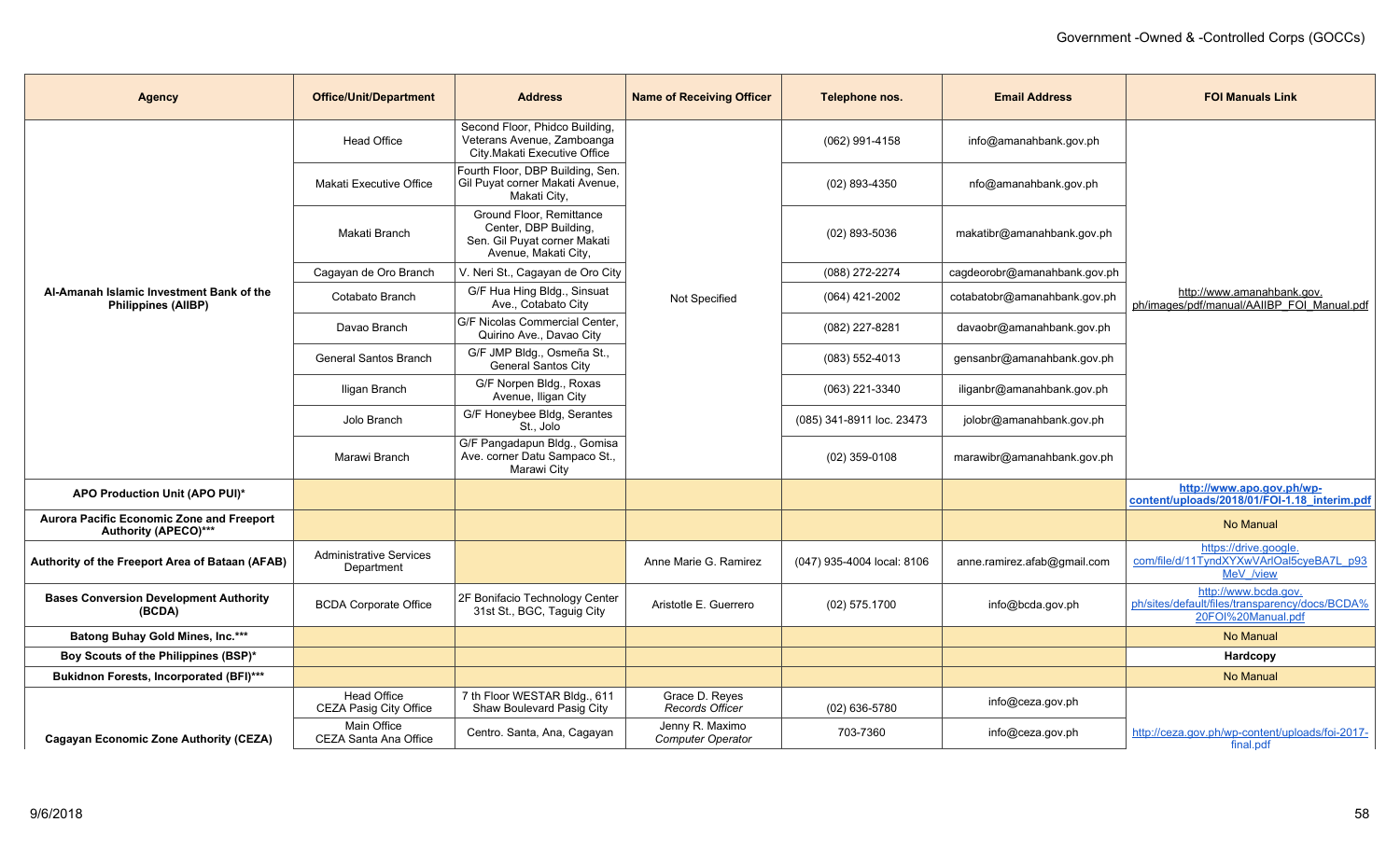| <b>Agency</b>                                                              | <b>Office/Unit/Department</b>                           | <b>Address</b>           | <b>Name of Receiving Officer</b>                                                   | Telephone nos. | <b>Email Address</b>  | <b>FOI Manuals Link</b>                                                                                                                                 |
|----------------------------------------------------------------------------|---------------------------------------------------------|--------------------------|------------------------------------------------------------------------------------|----------------|-----------------------|---------------------------------------------------------------------------------------------------------------------------------------------------------|
|                                                                            | Satellite Office<br>Tuguegarao City Office              | Tuguegarao City, Cagayan | Loisan S. Mabborang<br><b>Business Development/</b><br><b>Marketing Specialist</b> | (078) 533-3439 | info@ceza.gov.ph      | <b>ШКИ.МИ</b>                                                                                                                                           |
| Cebu Ports Authority (CPA)*                                                |                                                         |                          |                                                                                    |                |                       | http://www.cpa.gov.<br>ph/external/pdf/Transparency-<br>Seal/FOI08102017165719.pdf                                                                      |
| Center for International Trade Expositions and<br><b>Missions (CITEM)*</b> |                                                         |                          |                                                                                    |                | feedback@citem.com.ph | http://www.citem.gov.ph/images/transparency-<br>seal/Signed CITEM FOI Manual.pdf                                                                        |
| Central Bank - Board of Liquidators (CB-BOL)***                            |                                                         |                          |                                                                                    |                |                       | <b>No Manual</b>                                                                                                                                        |
| <b>Civil Aviation Authority of the Philippines</b><br>(CAAP)               |                                                         |                          | Ms. Jennilyn Salvador                                                              |                |                       | (site cannot be reached)<br>Removed their previous Manual, replaced it with:<br>http://www.caap.gov.ph/?<br>s=freedom+of+information                    |
| Clark Development Corporation (CDC)*                                       |                                                         |                          |                                                                                    |                |                       | http://www.clark.com.<br>ph/AboutUs/transparency seal/PFOI Manual<br>pdf                                                                                |
| Clark International Airport Corporation (CIAC)*                            |                                                         |                          |                                                                                    |                |                       | http://crk.clarkairport.<br>com/downloads/tranparency-seal/foi.pdf                                                                                      |
| Corregidor Foundation, Incorporated (CFI)***                               |                                                         |                          |                                                                                    |                |                       | No Manual                                                                                                                                               |
| Credit Information Corporation (CIC)*                                      |                                                         |                          |                                                                                    |                |                       | http://www.creditinfo.gov.ph/freedom-of-<br>information                                                                                                 |
| <b>Cultural Center of the Philippines (CCP)</b>                            | Management Services Division                            |                          | Planning Officer II/ Computer<br><b>Programmer Analyst</b>                         |                |                       | http://culturalcenter.gov.ph/wp-<br>content/uploads/downloads/2018/01/CCP-FOI-<br>Manual-revised-as-of-1-December-2017.pdf                              |
| <b>DBP Data Center, Inc. (DCI)</b>                                         | Admin & Finance Department                              |                          | <b>Document Controller</b><br>Custodian                                            |                |                       | http://www.dci.ph/Download%20for%<br>20Transparency/Freedom%20of%<br>20information DCI1.pdf                                                             |
| <b>DBP Leasing Corporation (DBPLC)</b>                                     | Centralized Receiving and<br>Dispatching Section (CRDS) |                          |                                                                                    |                |                       | http://www.dbp-leasing.gov.<br>ph/images/2017/FOIManual.pdf                                                                                             |
| Development Academy of the Philippines (DAP)                               |                                                         |                          |                                                                                    |                |                       | https://www.dap.edu.ph/wp-<br>content/uploads/2017/11/DAP-FOI-Manual.pdf<br>new: https://www.dap.edu.ph/dap-transparency-<br>seal/dap-foi-manual-rev-1/ |
| Development Bank of the Philippines (DBP)                                  | Corporate Affairs Department                            |                          | Head                                                                               |                |                       | https://www.devbnkphl.com/UserFiles/DBP%<br>20Freedom%20of%20Information%20Manual2.<br>pdf                                                              |
| Duty Free Philippines Corporation (DFPC)*                                  |                                                         |                          |                                                                                    |                |                       | http://www.dutyfree.gov.<br>ph/sites/default/files/pdf/FOI.pdf<br>cannot access file                                                                    |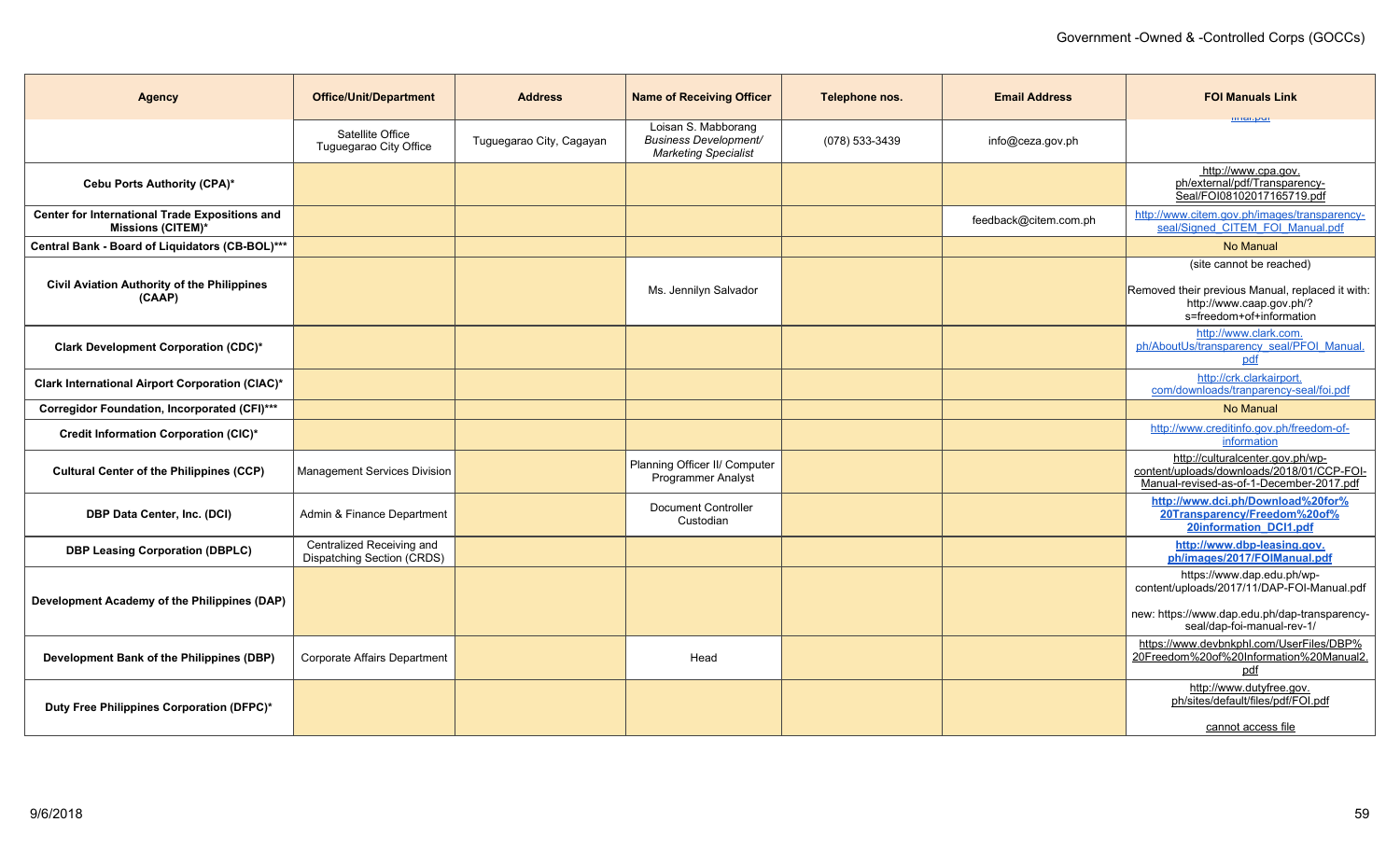| <b>Agency</b>                                                                 | <b>Office/Unit/Department</b> | <b>Address</b>                                               | <b>Name of Receiving Officer</b>                                       | Telephone nos.                                         | <b>Email Address</b>      | <b>FOI Manuals Link</b>                                                                                               |
|-------------------------------------------------------------------------------|-------------------------------|--------------------------------------------------------------|------------------------------------------------------------------------|--------------------------------------------------------|---------------------------|-----------------------------------------------------------------------------------------------------------------------|
| <b>Employees' Compensation Commission (ECC)</b>                               |                               | 5th Floor, ECC Bldg.,<br>Sen. Gil Puyat Ave.,<br>Makati City | Jay B. Galasinao<br>Information Officer II                             | 8994251 local 218                                      |                           | http://ecc.gov.ph/wp-                                                                                                 |
|                                                                               |                               | 5th Floor, ECC Bldg.,<br>Sen. Gil Puyat Ave.,<br>Makati City | Jorge D.C. Eria<br>Records Officer II                                  | 8994251 local 212/233                                  |                           | content/uploads/2017/04/FOI_Manual.pdf                                                                                |
| Food Terminal Incorporated (FTI)*                                             |                               |                                                              |                                                                        |                                                        |                           | http://www.fti.gov.ph/FOI/FTI%20FOI%<br>20Manual.pdf                                                                  |
| Freeport Services Corporation (FSC)***                                        |                               |                                                              |                                                                        |                                                        |                           | No Manual                                                                                                             |
| Government Service Insurance System (GSIS)*                                   |                               |                                                              |                                                                        |                                                        |                           | http://www.gsis.gov.<br>ph/downloads/transparency/20170123-<br>Transparency GSIS FOI Manual.pdf                       |
| Home Development Mutual Fund (HDMF)*                                          |                               |                                                              |                                                                        |                                                        |                           | http://www.pagibigfund.gov.ph/FOI%<br>20Manual/People's%20Manual.pdf                                                  |
| <b>Home Guaranty Corporation (HGC)</b>                                        |                               |                                                              | Mr. Roger F. Saltiga<br>Officer-in-Charge.<br>Corporate Planning Dept. | T:897-3531<br>F:897-3296                               | roger saltiga@hgc.gov.ph  | http://www.hgc.gov.ph/downloadable/HGC%<br>20People's%20FOI%20Manual.pdf                                              |
| Intellectual Property Office of the Philippines<br>(IPOPHL)*                  |                               |                                                              |                                                                        |                                                        |                           | http://www.ipophil.gov.<br>ph/images/TransparencySeal/IPOPHL-FOI-<br>Manual-revised.pdf                               |
|                                                                               |                               | OPCEO Cottage 628, JHSEZ,<br>Camp John Hay                   | <b>Community Relations Officer</b>                                     | (074) 424-5824                                         |                           | https://www.jhmc.com.ph/wp-                                                                                           |
| John Hay Management Corporation (JHMC)*                                       |                               | ICTD Cottage 624,<br>JHSEZ, Camp<br>John Hay                 | Records Management<br>Specialist                                       | (074) 444-5823                                         |                           | content/uploads/Freedom-of-Information-<br>Manual.pdf                                                                 |
| Laguna Lake Development Authority (LLDA)*                                     |                               |                                                              |                                                                        |                                                        |                           | http://www.llda.gov.ph/dox/foi/peoples-foi-<br>manual.pdf                                                             |
| <b>Land Bank Countryside Development</b><br>Foundation, Incorporated (LCDFI)* |                               |                                                              |                                                                        |                                                        |                           | https://www.landbank.<br>com/sites/default/files/basic/LCDFI-FREEDOM-<br>OF-INFORMATION-MANUAL.pdf                    |
| Land Bank of the Philippines (LBP)*                                           |                               |                                                              |                                                                        |                                                        |                           | https://www.landbank.<br>com/sites/default/files/transparency/LBPPeoples<br>FreedomofInformationManual EO125S2016.pdf |
| La Union Medical Center (LUMC)***                                             |                               |                                                              |                                                                        |                                                        |                           | No Manual                                                                                                             |
| LBP Insurance Brokerage, Incorporated (LIBI)*                                 |                               |                                                              |                                                                        |                                                        | libi@lbp-insurance.com    | http://lbp-insurance.com/foicert.pdf                                                                                  |
| LBP Leasing and Finance Corporation (LLFC)*                                   |                               |                                                              |                                                                        |                                                        | info@lbpleasing.com       | http://lbpleasing.com/GCG_Docs/Interim%<br>20FOI%20Manual%20LLFC.pdf                                                  |
| <b>LBP Resources and Development Corporation</b><br>(LBRDC)*                  |                               |                                                              |                                                                        |                                                        | lbpresources.hr@gmail.com | https://drive.google.<br>com/file/d/0B0rXYvr2LirGRDV3Nmc1US1ha2M/<br>view                                             |
| <b>Light Rail Transit Authority (LRTA)</b>                                    |                               |                                                              | Ms. Zhenele Faye Ganancial                                             | 647-3479/6473485/6473487<br>locals 29938, 29932, 29962 | Irtarecords@gmail.com     | http://www.lrta.gov.ph/images/upload/FOI-<br>Manual-Signed.pdf                                                        |
|                                                                               |                               |                                                              | Ms. Mericel Tan                                                        |                                                        |                           |                                                                                                                       |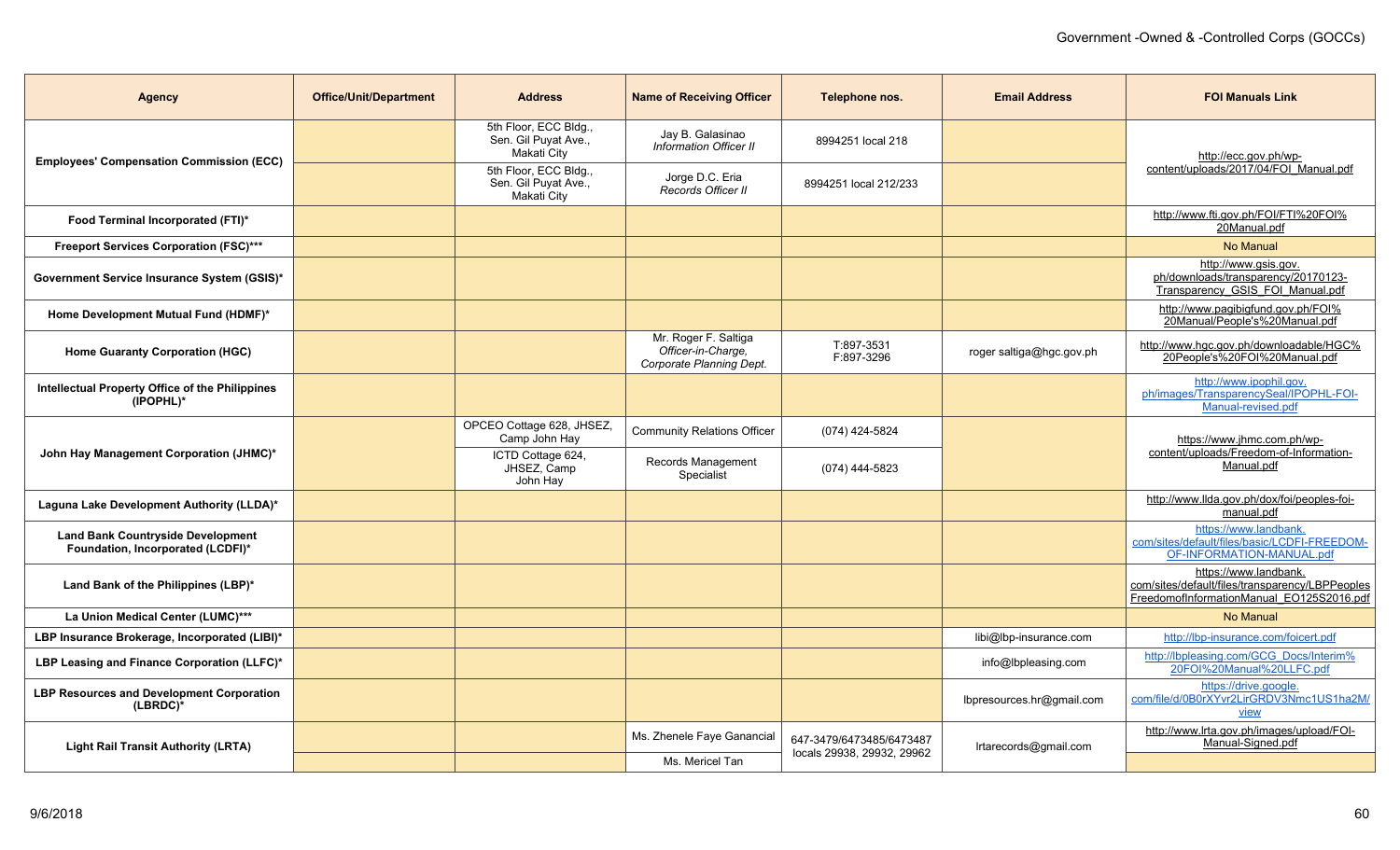| <b>Agency</b>                                                                         | <b>Office/Unit/Department</b>                                | <b>Address</b>                                                           | <b>Name of Receiving Officer</b>                                                       | Telephone nos.                   | <b>Email Address</b>                                                           | <b>FOI Manuals Link</b>                                                                                                                                                  |
|---------------------------------------------------------------------------------------|--------------------------------------------------------------|--------------------------------------------------------------------------|----------------------------------------------------------------------------------------|----------------------------------|--------------------------------------------------------------------------------|--------------------------------------------------------------------------------------------------------------------------------------------------------------------------|
| Local Water Utilities Administration (LWUA)*                                          |                                                              |                                                                          |                                                                                        |                                  |                                                                                | http://www.lwua.gov.ph/FOI/FOI-Peoples%<br>20Manual.pdf                                                                                                                  |
| Lung Center of the Philippines (LCP)                                                  |                                                              |                                                                          | Concepcion B. Griar                                                                    | 924-6101 local 1021              | cbgriar@yahoo.com                                                              | http://lcp.gov.<br>ph/images/Transparency/LCP_FOI_Manual.pdf                                                                                                             |
| <b>Mactan-Cebu International Airport Authority</b><br>(MCIAA)*                        |                                                              |                                                                          |                                                                                        |                                  |                                                                                | http://mciaa.gov.ph/Images/Index/MCIAA%<br>20FOI%20Manual.pdf                                                                                                            |
| <b>Manila International Airport Authority (MIAA)</b>                                  | Public Affairs Office or<br><b>Customer Relations Center</b> |                                                                          |                                                                                        |                                  |                                                                                | http://125.60.203.88<br>/miaa/images/stories/Downloads/MIAA FOI Ma<br>nual.pdf<br>http://125.60.203.88<br>/miaa/images/stories/Downloads/FOI Request<br>Form_Annex_B.pdf |
| Marawi Resort Hotel, Incorporated (MRHI)*                                             |                                                              |                                                                          |                                                                                        |                                  |                                                                                | <b>No Manual</b>                                                                                                                                                         |
| Masaganang Sakahan, Inc. (MSI)*                                                       |                                                              |                                                                          |                                                                                        |                                  |                                                                                | http://www.msi.gov.ph/images/pdf_files/foi-<br>manual.pdf<br>Removed their FOI Manual in the Transparency<br>Seal                                                        |
| Metropolitan Waterworks and Sewerage System -<br>Corporate Office (MWSS - CO)         | <b>MWSS Corporate Office</b>                                 | <b>Corporate Planning Department</b>                                     | Ronald Atara                                                                           | 433-3987                         | info@mwss.gov.ph                                                               | http://mwss.gov.ph/wp-content/uploads/MWSS-<br>CO-FOI-Manual amended-ver-170718-1.pdf                                                                                    |
| Metropolitan Waterworks and Sewerage System -<br><b>Regulatory Office (MWSS - RO)</b> | Public Information<br>Department, OCR<br>Public Information  |                                                                          | Carlito E. Espallardo<br><b>Acting Department Manager</b><br>Alternate: Ma. Karmela B. | 435-8900                         | foi@ro.mwss.gov.ph                                                             | http://ro.mwss.gov.ph/wp-<br>content/uploads/2017/09/MWSS-RO-Peoples-<br><b>FOI-Manual.pdf</b>                                                                           |
| <b>National Dairy Authority (NDA)</b>                                                 | Department, OCR<br>National Dairy Authority (NDA)            | BAI Compound, Visayas<br>Avenue, Diliman, Q.C.                           | Bueno, Secretary<br>Karen Joy U. Manalo                                                | (632) 926-0733                   | chinglumanta@yahoo.com<br>ndaoastaff2016@gmail.com<br>karenjoymanalo@yahoo.com | http://www.nda.da.gov.<br>ph/images/TRANS/FOI%20Manual%<br>20Approved.pdf                                                                                                |
| <b>National Development Company (NDC)</b>                                             |                                                              | NDC Building, 116 Tordesillas St<br>Salcedo Village, 1227 Makati<br>City | Atty. Cheryl P. Ann                                                                    | 840-48-38                        |                                                                                | http://www.ndc.gov.<br>ph/images/phocadownload/FOI%20PEOPLES%<br>20MANUAL.pdf                                                                                            |
| National Electrification Administration (NEA)*                                        |                                                              |                                                                          |                                                                                        |                                  |                                                                                | http://www.nea.gov.<br>ph/component/content/article/205                                                                                                                  |
| National Food Authority (NFA)*                                                        |                                                              |                                                                          |                                                                                        |                                  |                                                                                | http://www.nfa.gov.<br>ph/images/files/Transparency/foi/peoplesfoiman<br>ual/part1.peoplesfoim.pdf                                                                       |
| <b>National Home Mortgage Finance Corporation</b><br>(NHMFC)*                         |                                                              |                                                                          |                                                                                        |                                  |                                                                                | http://www.nhmfc.gov.ph/transparency-<br>seal/i agencies mandate vision mission listo<br>manuals/foi-manual/FOI-Manual2017.pdf                                           |
|                                                                                       | PAD Main                                                     |                                                                          | RAUL F. BEN<br>Action<br>Officer/Community<br><b>Relations Specialist</b>              | Loc. 108 & 109<br>(632) 426-4703 | support.pad.ogm@nha.gov.ph                                                     |                                                                                                                                                                          |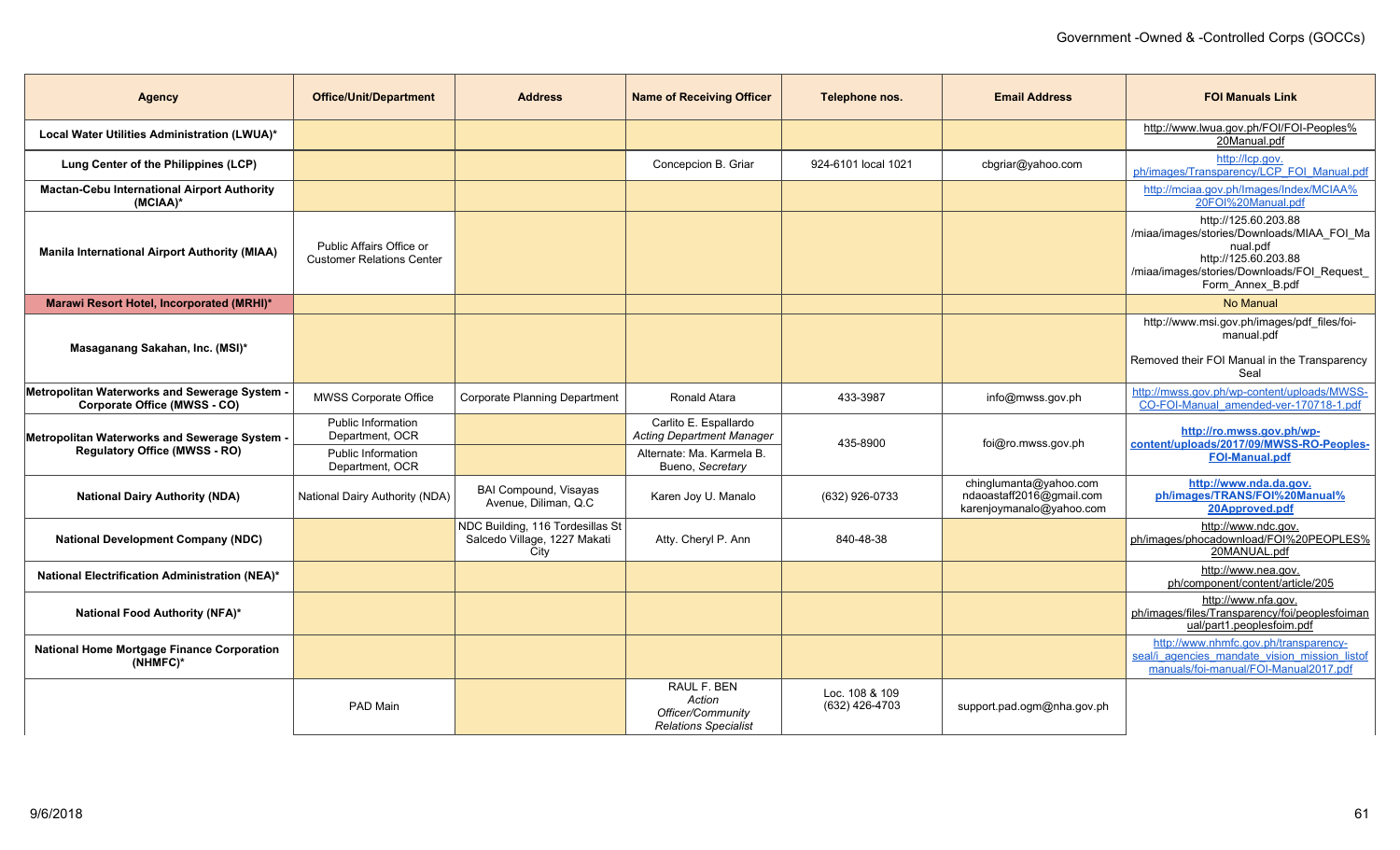| <b>Agency</b> | <b>Office/Unit/Department</b> | <b>Address</b> | <b>Name of Receiving Officer</b>                                                       | Telephone nos.                    | <b>Email Address</b>         | <b>FOI Manuals Link</b> |
|---------------|-------------------------------|----------------|----------------------------------------------------------------------------------------|-----------------------------------|------------------------------|-------------------------|
|               | CRIOD                         |                | <b>MARICRIS G. MANINIT</b><br><b>Assistant Action</b><br>Officer/Information Officer A | Loc. 108 & 109<br>Loc. 172 & 173  | support.pad.ogm@nha.gov.ph   |                         |
|               |                               |                | <b>MARICRIST.</b><br><b>BAUTISTA</b><br>Desk Officer                                   | Loc. 108 & 109<br>(632) 426-4703  | support.pad.ogm@nha.gov.ph   |                         |
|               |                               |                | ARMINA GAIL S. AARON<br><b>Information Analyst</b>                                     | Loc. 108 & 109<br>(632) 426-4703  | support.pad.ogm@nha.gov.ph   |                         |
|               | PAD Main                      |                | JOHN CHRISOPHER<br>A. AUSTRIA<br>Information Officer B                                 | Loc. 108 & 109<br>(632) 426-4703  | support.pad.ogm@nha.gov.ph   |                         |
|               |                               |                | LORRAINE P. PUZON<br><b>Information Officer B</b>                                      | Loc. 108 & 109<br>(632) 426-4703  | support.pad.ogm@nha.gov.ph   |                         |
|               |                               |                | JENNIFER T. BALANZA<br><b>Information Assistant</b>                                    | Loc. 108 & 109<br>(632) 426-4703  | support.pad.ogm@nha.gov.ph   |                         |
|               |                               |                | SANDRA M. ARNIÑO<br>Data Encoder/Controller                                            | Loc. 108 & 109<br>(632) 426-4703  | support.pad.ogm@nha.gov.ph   |                         |
|               | CPO                           |                | CHINITA T. SAN<br><b>JUAN</b><br>Sr. Corporate Planning<br>Analyst                     | loc. 321 to 327<br>(632) 920-0882 | support.admin.cpo@nha.gov.ph |                         |
|               | COSO                          |                | <b>JOSEFA B. RODRIGUEZ</b><br><b>Estate Management</b><br>Specialist                   | loc. 401 to 405<br>(632) 921-7893 | support.admin.cpo@nha.gov.ph |                         |
|               | OCS                           |                | PANFILO H. CASAMA<br>Sr. Computer Operator                                             | loc. 271 to 273<br>(632) 928-5231 | support.admin.cpo@nha.gov.ph |                         |
|               | <b>INFO DIVISION</b>          |                | PIDES AURA J.<br><b>ORATA</b><br><b>Information Officer A</b>                          | Loc. 241 & 242<br>(632) 921-4066  | support.admin.cpo@nha.gov.ph |                         |
|               | <b>HRMD</b>                   |                | CHARLITO E. SINGIAN<br>Sr. Industrial Relations<br>Development Officer B               | Loc. 251 to 259<br>(632) 922-7767 | support.admin.cpo@nha.gov.ph |                         |
|               | LEGAL                         |                | ARIEL A. ESTEBAN<br>Sr. Computer Operator                                              | Loc. 141 to 144<br>(632) 928-9177 | support.admin.cpo@nha.gov.ph |                         |
|               | GSD                           |                | <b>EMELITA I. GARCIA</b><br><b>Supervising Materials</b><br><b>Planning Officer</b>    | Loc. 471 & 472<br>(632) 921-9577  | support.admin.cpo@nha.gov.ph |                         |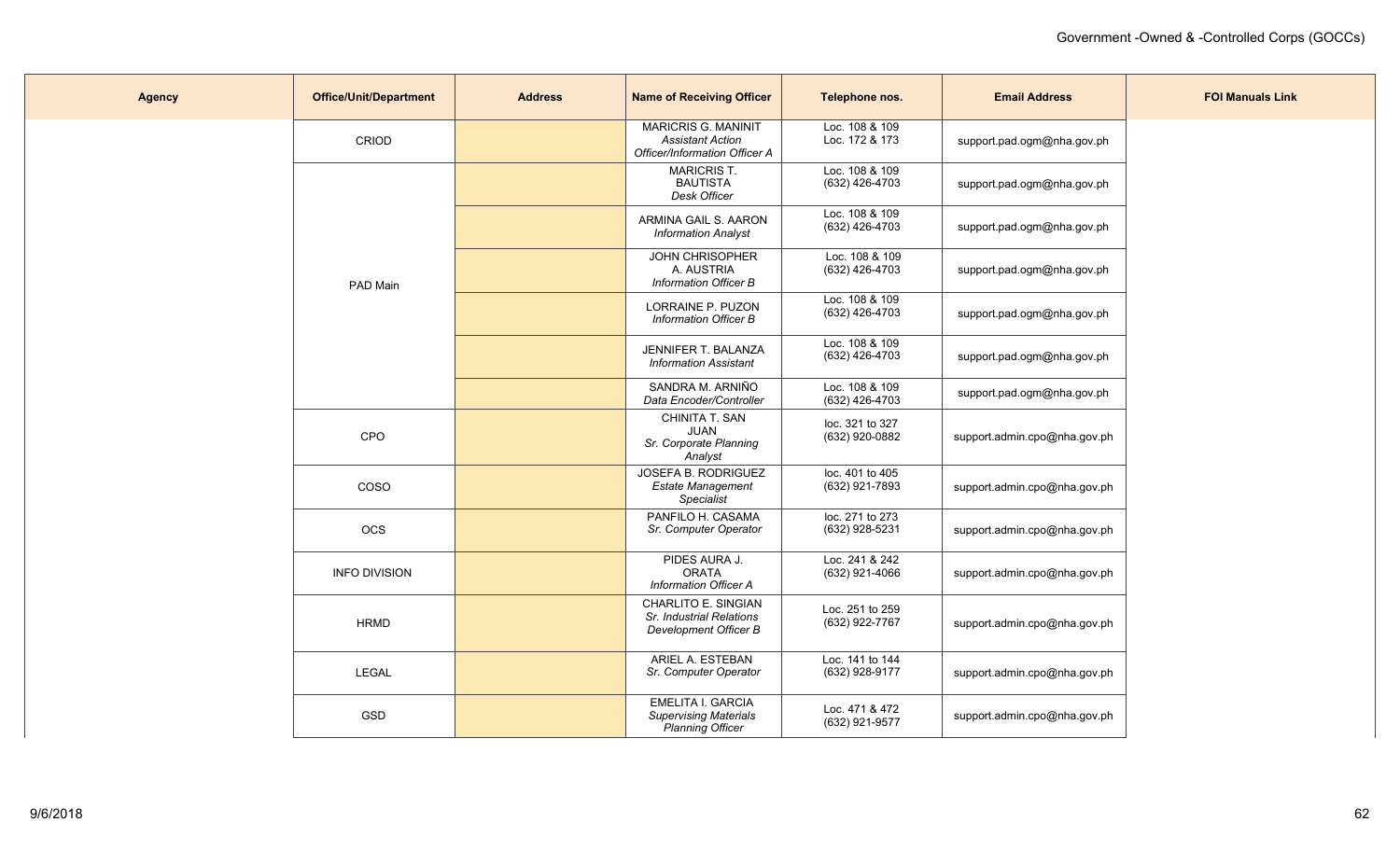| <b>Agency</b> | <b>Office/Unit/Department</b> | <b>Address</b> | <b>Name of Receiving Officer</b>                                                  | Telephone nos.                       | <b>Email Address</b>               | <b>FOI Manuals Link</b> |
|---------------|-------------------------------|----------------|-----------------------------------------------------------------------------------|--------------------------------------|------------------------------------|-------------------------|
|               | <b>GSD CRD</b>                |                | CRESTITA S. TAYAO<br><b>Division Manager B</b>                                    | Loc. 491<br>(632) 927-1093           | support.crd.gsd@nha.gov.ph         |                         |
|               | <b>FMD</b>                    |                | MARILYN A. VALDEHUEZA<br>Administrative<br>Services Officer A                     | Loc. 331 to 337<br>(632) 928-5255    | support.admin.fmd@nha.go<br>v.ph   |                         |
|               | <b>ACCTG - GAD</b>            |                | EDITHA M. OCAMPO<br><b>Division Manager A</b>                                     | Loc. 204 & 205<br>(632) 926-5820     | support.gad.acctg@nha.go<br>v.ph   |                         |
|               | <b>ACCTG</b>                  |                | MARILYN V.<br><b>HERNANDO</b><br><b>Administrative Services</b><br>Officer A      | Loc. 202 to 203<br>$(632)$ 922-8214) | support.admin.acctg@nha.<br>gov.ph |                         |
|               | <b>TREAS</b>                  |                | TERESITA R.<br><b>JUROGUAS</b><br><b>Administrative Services</b><br>Officer A     | Loc. 191 to 199<br>(632) 921-7830    | support admin treas@nha.g<br>ov.ph |                         |
|               | CRIOD                         |                | EUFEMIA N.<br><b>DOCTOR</b><br>Senior Project Planning and<br>Development Officer | Loc. 172 & 173<br>(632) 923-0405     | support.admin.criod@nha.g<br>ov.ph |                         |
|               | <b>LDD</b>                    |                | <b>GREGORIA R. ALFECHE</b><br><b>Division Manager A</b>                           | Loc. 261 to 263<br>(632) 923-0409    | support.pprd.ldd@nha.gov.<br>ph    |                         |
|               | <b>RDSD</b>                   |                | DENESSE B. HANDUMON<br>Resettlement & Development<br>Officer A                    | Loc. 111 to 115<br>(632) 922-2058    | support.admin.rdsd@nha.g<br>ov.ph  |                         |
|               | POSSO                         |                | ROMAN E. MACATANGAY<br><b>Principal Engineer A</b>                                | Loc. 281 to 283<br>(632) 922-3318    | support.admin.posso@nha.<br>gov.ph |                         |
|               | <b>HTDO</b>                   |                | MEREDEL A. PERALTA<br>Project Planning &<br>Development Officer                   | Loc. 421 to 427<br>(632) 929-5850    | support.admin.htdo@nha.g<br>ov.ph  |                         |
|               | <b>CIED</b>                   |                | <b>EMERITA M. RIVERA</b><br><b>Administrative Services</b><br>Officer B           | Loc. 221 to 223<br>(632) 922-3002    | support.admin.cied@nha.g<br>ov.ph  |                         |
|               | <b>EMD</b>                    |                | EDITHA O. STA, CRUZ<br><b>Administrative Services</b><br>Officer A                | Loc. 181 to 187<br>(632) 926-5820    | support.admin.emd@nha.g<br>ov.ph   |                         |
|               | <b>NCR</b>                    |                | CAROLINA J. TABIA<br>Program Executive Assistant<br>В                             | Loc. 341<br>(632) 923-0386           | support.admin.ncr@nha.go<br>v.ph   |                         |
|               | <b>NCL</b>                    |                | ELIZABETH E. AGUILAR<br>Program Community<br><b>Relations Chief A</b>             | Loc. 431 to 429<br>(632) 922-3325    | support.admin.ncl@nha.go<br>v.ph   |                         |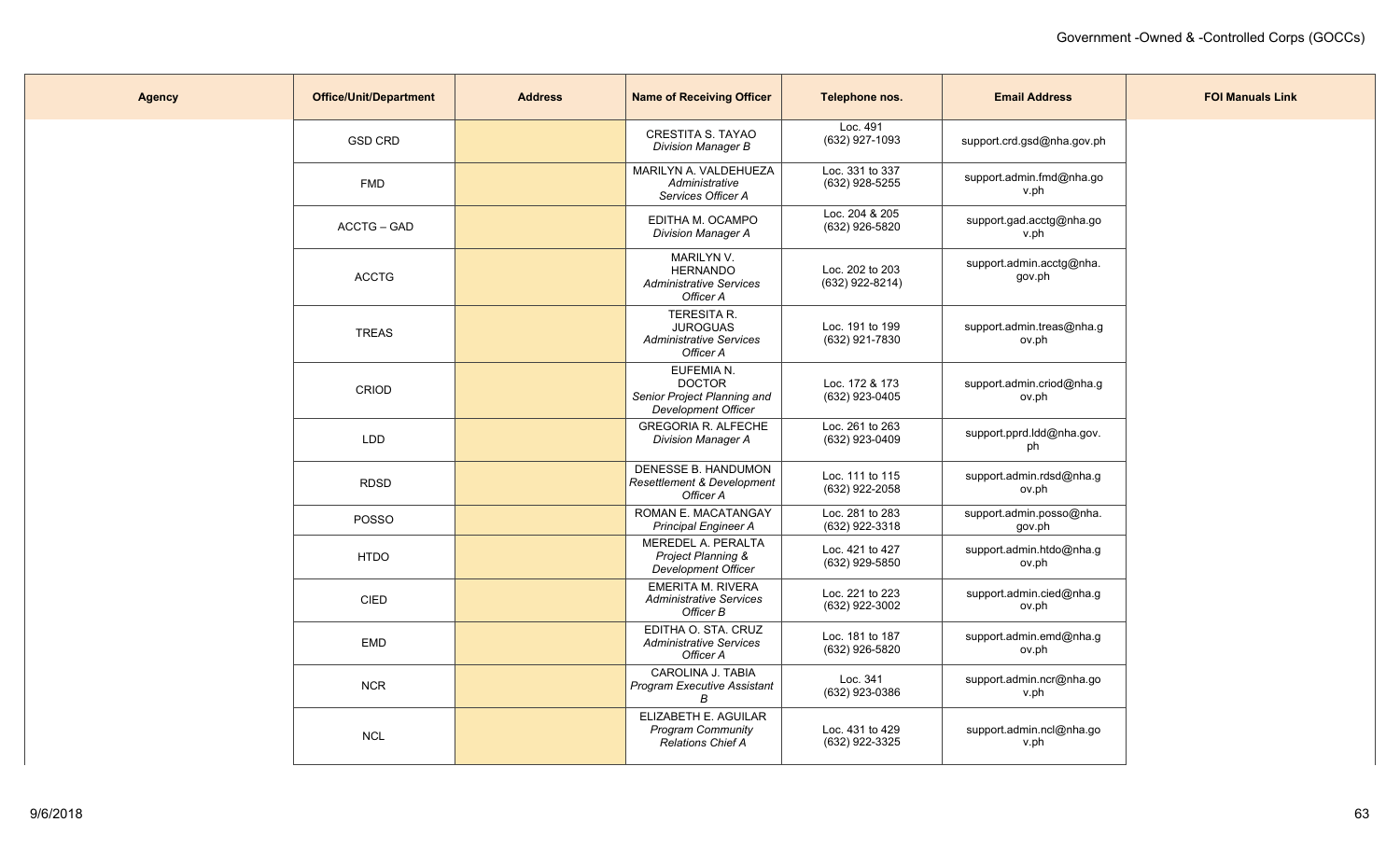| <b>Agency</b>                           | <b>Office/Unit/Department</b>                | <b>Address</b> | <b>Name of Receiving Officer</b>                                              | Telephone nos.                                         | <b>Email Address</b>                | <b>FOI Manuals Link</b>                                 |
|-----------------------------------------|----------------------------------------------|----------------|-------------------------------------------------------------------------------|--------------------------------------------------------|-------------------------------------|---------------------------------------------------------|
|                                         | <b>SLB</b>                                   |                | AR. FLORENTINO<br>CARMELO C. ARCEO<br>Program Division Manager A              | Loc. 451 to 453<br>(632) 922-3319                      | support.admin.slb@nha.go<br>v.ph    |                                                         |
|                                         |                                              |                | CARMENCITA V. CALPO<br>Program Finance Officer B                              | Loc. 451 to 453<br>(632) 922-3319                      | support.admin.slb@nha.go<br>v.ph    |                                                         |
|                                         | <b>VMO</b>                                   |                | MYRNA P. GARIN<br><b>Program Office Community</b><br>Relations Specialist     | Loc. 121 to 124<br>(632) 922-8577                      | support.admin.vamo@nha.<br>gov.ph   |                                                         |
|                                         | <b>MMO</b>                                   |                | CORAZON P. ANDRADE<br><b>Program Community</b><br>Relations Specialist        | Loc. 131 to 135                                        | support.admin.mamo@nha.<br>gov.ph   |                                                         |
|                                         | West Sector 1                                |                | ADELAIDA MIRA<br>Clerk Processor A                                            | (632) 255-6190<br>$(632)$ 521-5104<br>$(632)$ 254-5527 | support.admin.west1@nha.<br>gov.ph  |                                                         |
|                                         |                                              |                | FRANCISCO DEVARAS, JR.<br>Sr. Community Relations<br>Specialist               | (632) 716-2433<br>(632) 716-7582                       | support.admin.west1@nha.<br>gov.ph  |                                                         |
|                                         | West Sector 2<br>Smokey Mountain             |                | MILAJI G. MENDEZ<br><b>Acting Administrative</b><br>Services Assistant B      | (632) 254-1789                                         | support.admin.west2@nha.<br>gov.ph  |                                                         |
|                                         | Development & Reclamation<br>Project (SMDRP) |                | <b>MARY GRACE S. ALMAYDA</b><br>Sr. Community Relations<br>Officer            | (632) 254-1789                                         | support.admin.west2@nha.<br>gov.ph  |                                                         |
|                                         | North Sector 2 Dagat Dagatan                 |                | MARIA LOURDES P.<br><b>GARCIA</b><br><b>Estate Management</b><br>Supervisor B | (632) 282-6426<br>(632) 282-6427                       | support.admin.north2@nha.<br>gov.ph |                                                         |
|                                         | Development Project (DDDP)                   |                | CATHARINE D. BAUTISTA<br>Sr. Corporate Accounts<br>Analyst                    | (632) 282-6426<br>$(632)$ 282-6427                     | support.admin.north2@nha.<br>gov.ph |                                                         |
|                                         | NCR North Sector 2 Bagong<br>Barrio          |                | ROSEMARIE P. MANALO<br><b>Estate Management</b><br><b>Specialist</b>          | (632) 709-9655                                         | support.admin.north2@nha.<br>gov.ph |                                                         |
|                                         | East Sector 1                                |                | FE M. BABIERRA<br>Sr. Community Relations<br>Officer                          | Loc. 441 & 442<br>(632) 426-6707                       | support.admin.east1@nha.<br>gov.ph  |                                                         |
| <b>National Housing Authority (NHA)</b> | East Sector 2                                |                | NELIA B. VICENTE<br><b>Community Relations Chief B</b>                        | (632) 656-8114<br>$(632)$ 645-5912                     | support.admin.east2@nha.<br>gov.ph  | http://www.nha.gov.ph/foi/NHA-PEOPLE-FOI-<br>MANUAL.pdf |
|                                         |                                              |                | <b>VERGIE P. GARAY</b><br>Cashier B                                           | (632) 846-8829                                         | support.admin.south1@nha<br>.gov.ph |                                                         |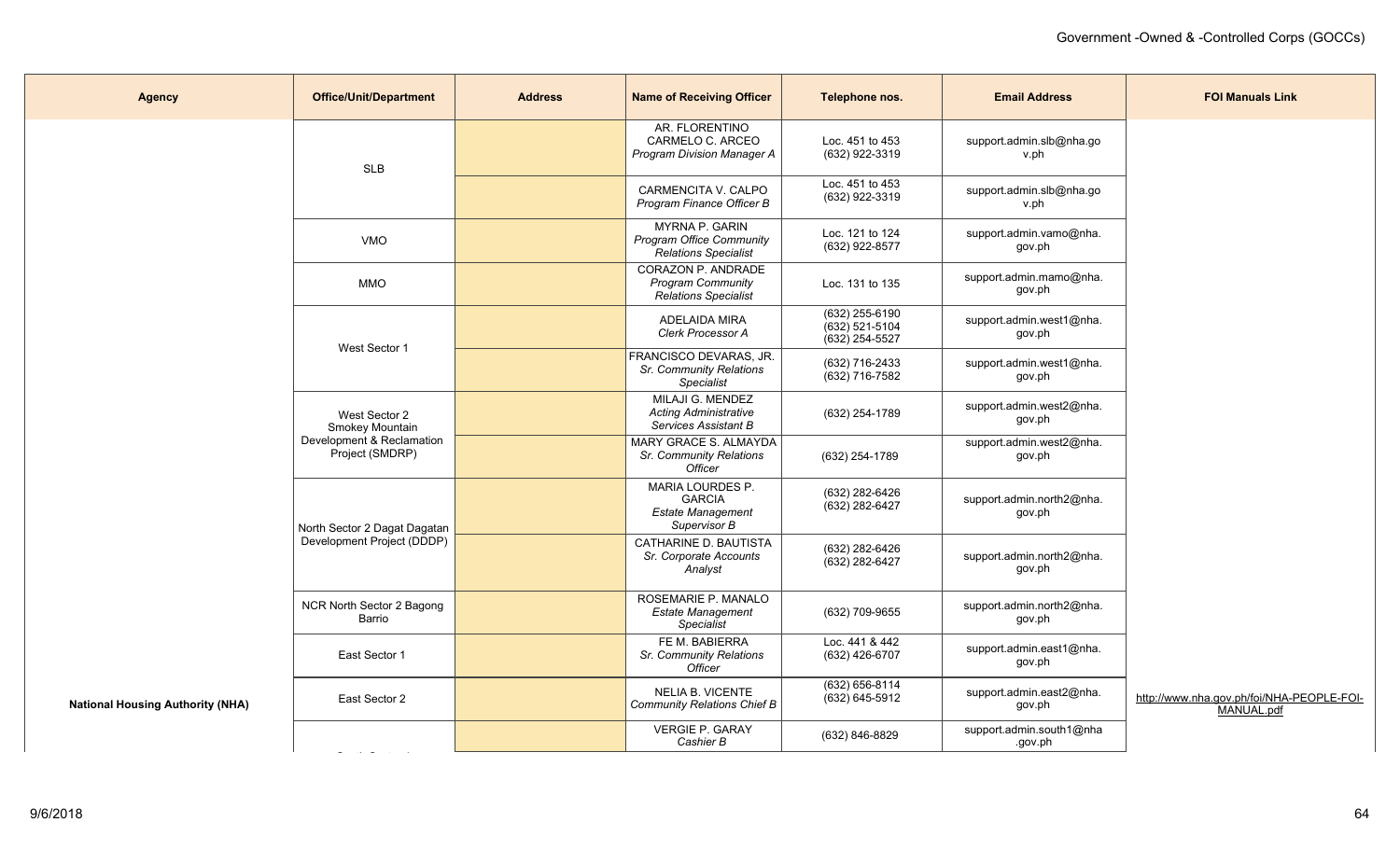| <b>Agency</b> | <b>Office/Unit/Department</b>                                                     | <b>Address</b> | <b>Name of Receiving Officer</b>                                                             | Telephone nos.                         | <b>Email Address</b>                    | <b>FOI Manuals Link</b> |
|---------------|-----------------------------------------------------------------------------------|----------------|----------------------------------------------------------------------------------------------|----------------------------------------|-----------------------------------------|-------------------------|
|               | South Sector 1                                                                    |                | JOCELYN A. BAYONA<br>Sr. Livelihood Development<br>Officer                                   | (632) 846-7844<br>(632) 8040519        | support.admin.south1@nha<br>.gov.ph     |                         |
|               |                                                                                   |                | EDNA LUCIA G. BISQUERA<br>Southville 3 Community<br><b>Relations Officer</b>                 | (632) 869-9507                         | support.admin.south2@nha<br>.gov.ph     |                         |
|               | South Sector 2                                                                    |                | <b>GERARDO B. SUYAT</b><br>Cashier A                                                         | (632) 838-4183                         | support.admin.south2@nha<br>.gov.ph     |                         |
|               |                                                                                   |                | JIMMY L. CAÑETE<br><b>Acting Administrative Officer</b>                                      | (632) 837-1227                         | support.admin.south2@nha<br>.gov.ph     |                         |
|               | <b>National Government Center</b><br>(NGC)                                        |                | LINA S. FUENSALIDA<br><b>Project Evaluation Officer I</b>                                    | (632) 428-2629<br>$(632)$ 430-3949     | support.admin.ngc@nha.go<br>v.ph        |                         |
|               | Region III A<br>□ Sapang Palay<br>Resettlement<br>Project<br>□ Liberty Farms      |                | LAARNI E. SAN DIEGO<br><b>Upgrading Project</b><br>Financial Planning<br>Specialist B        | 0998-9687936                           | support.admin.sprp@nha.gov.ph           |                         |
|               | Region III A<br>□ Sapang Palay<br>Resettlement<br>Project<br><b>Liberty Farms</b> |                | FATIMA Y. MACALALAG<br><b>Upgrading Project</b><br><b>Financial Planning</b><br>Specialist B | 0998-9687936                           | support.admin.sprp@nha.gov.ph           |                         |
|               | <b>Towerville Community</b>                                                       |                | DAISY D. MARIÑAS<br><b>Relations Chief B</b>                                                 | 0998-9687981                           | support.admin.towerville@nha.gov.<br>ph |                         |
|               | <b>Towerville Estate</b>                                                          |                | ROSALIO N.<br><b>PLASENCIA</b><br>Supervisor A                                               | 0998-9687981                           | support.admin.towerville@nha.gov.<br>ph |                         |
|               |                                                                                   |                | <b>LILIOSA S.FARRALES</b><br><b>Estate Supervisor B</b>                                      | 0909-9455889                           | support.admin.pabahay@nha.gov.<br>ph    |                         |
|               | Pabahay 2000                                                                      |                | FLORDELINA J.<br><b>RASDAS</b><br>Supervising Livelihood<br>Center                           | 0909-9455889                           | support.admin.pabahay@nha.gov.<br>ph    |                         |
|               | Region 1/CAR 1                                                                    |                | <b>CHARITA S. RASAY</b><br>Sr. Community Relations<br><b>Officer</b>                         | (074) 300-1993                         | support.admin.baguio@nha.gov.ph         |                         |
|               | Region 2/CAR 2                                                                    |                | CHERYLL D.MORENO<br><b>Supervising Architect</b>                                             | (078) 844-4342<br>(045) 961-1248       | support.admin.reg2@nha.gov.ph           |                         |
|               | Region III B<br>D Pampanga<br>$\Box$ Bataan<br>□ Zambales                         |                | LORNA C. IGNACIO<br>Estate Supervisor C                                                      | $(045) 860 - 5163$<br>$(045)$ 961-1248 | support.admin.pampanga@nha.<br>gov.ph   |                         |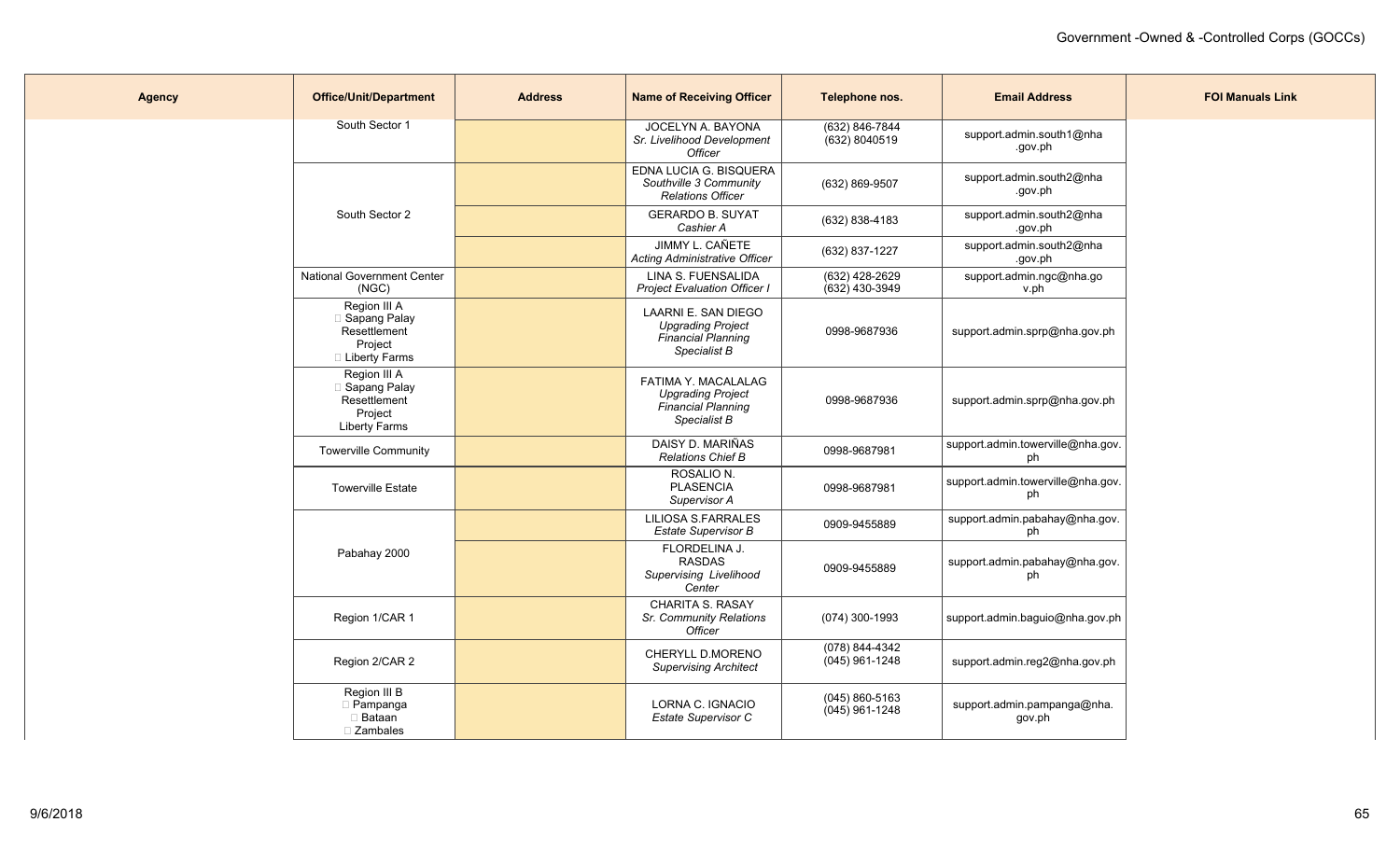| <b>Agency</b> | <b>Office/Unit/Department</b>                                                                                                    | <b>Address</b> | <b>Name of Receiving Officer</b>                                         | Telephone nos.                         | <b>Email Address</b>                                            | <b>FOI Manuals Link</b> |
|---------------|----------------------------------------------------------------------------------------------------------------------------------|----------------|--------------------------------------------------------------------------|----------------------------------------|-----------------------------------------------------------------|-------------------------|
|               | Region III B<br>$\Box$ Pampanga<br>□ Bataan<br>$\Box$ Zambales                                                                   |                | <b>MARIA ELIZABETH C.</b><br><b>SUNGA</b><br><b>Principal Engineer C</b> | $(045) 860 - 5163$<br>$(045)$ 961-1248 | support.admin.pampanga@nha.<br>gov.ph                           |                         |
|               | Region III B<br>□ Tarlac<br>$\Box$ Nueva Ecija<br>□ Aurora                                                                       |                | JAMES C. SUNGA<br><b>Estate Management</b><br>Specialist                 | (045) 491-4678                         | support.admin.tarlac@nha.gov.ph                                 |                         |
|               | <b>EXKTV</b><br>□ Southville 2<br>Dasmariñas<br>Bagong Bayan<br>Paliparan                                                        |                | ENGR. DANTE M. ANGULO<br><b>Division Manager A</b>                       | (046) 605-0322                         | support.admin.dasma@nha.gov.ph                                  |                         |
|               | General Mariano<br>Alvarez (GMA),<br>Cavite<br>$\square$ SP<br><b>Bulihan Sites &amp;</b><br>Services Project<br>□ Southville 3A |                | ENGR. ALPH L. ORTICIO<br><b>Project Manager</b>                          | (046) 460-4542                         | support.admin.gma@nha.gov.ph                                    |                         |
|               | □ Batangas<br>Quezon<br>□ Southville 7                                                                                           |                | ENGR. MA. BELINDA V.<br><b>SEVALLA</b><br><b>Division Manager A</b>      | (043) 756-2198                         | support.admin.sv7@nha.gov.ph                                    |                         |
|               | Southville 1, 4, 5, 5A & 6                                                                                                       |                | ENGR. RAYMUND N. ABAD<br><b>Division Manager A</b>                       | $(049)$ 568-0298                       | support.admin.sv1@nha.gov.ph                                    |                         |
|               | <b>Bagong Nayon,</b><br>Antipolo, Rizal<br>$\Box$ Southville 9 & 10,<br>Tanay, Rizal                                             |                | ENGR. LORENZO D.<br><b>PINEDA</b><br><b>Project Manager</b>              | (632) 261-1066                         | lorenzo.pineda.slb@nha.gov.ph                                   |                         |
|               | □ Kasiglahan Village<br>$1$ (KV)<br>□ Southville 8A, B &<br>C, Rodriguez, Rizal                                                  |                | ELIZABETH M. MATIPO<br><b>Division Manager A</b>                         | (632) 506-8816<br>0998-9687941         | eliizabeth.matipo.slb@nha.gov.ph                                |                         |
|               | □ Albay<br>□ Catanduanes                                                                                                         |                | BARBARA A. CLARINO<br><b>Project Manager</b>                             | (054) 472-3257<br>0917-5386071         | support.admin.naga@nha.gov.ph<br>barbara.clarino.slb@nha.gov.ph |                         |
|               | □ Camarines Sur<br>□ Camarines Norte                                                                                             |                | ENGR. CRISTINA A.<br><b>CABANGON</b><br><b>Project Manager</b>           | 0917-5386071                           | cristina.cabangon.slb@nha.gov.ph                                |                         |
|               | □ Sorsogon<br>□ Masbate                                                                                                          |                | <b>ENGR. MANUEL</b><br>SALVADORA<br>Officer in Charge                    | 0920-4609586                           | support.admin.sorsogon@nha.gov.<br>ph                           |                         |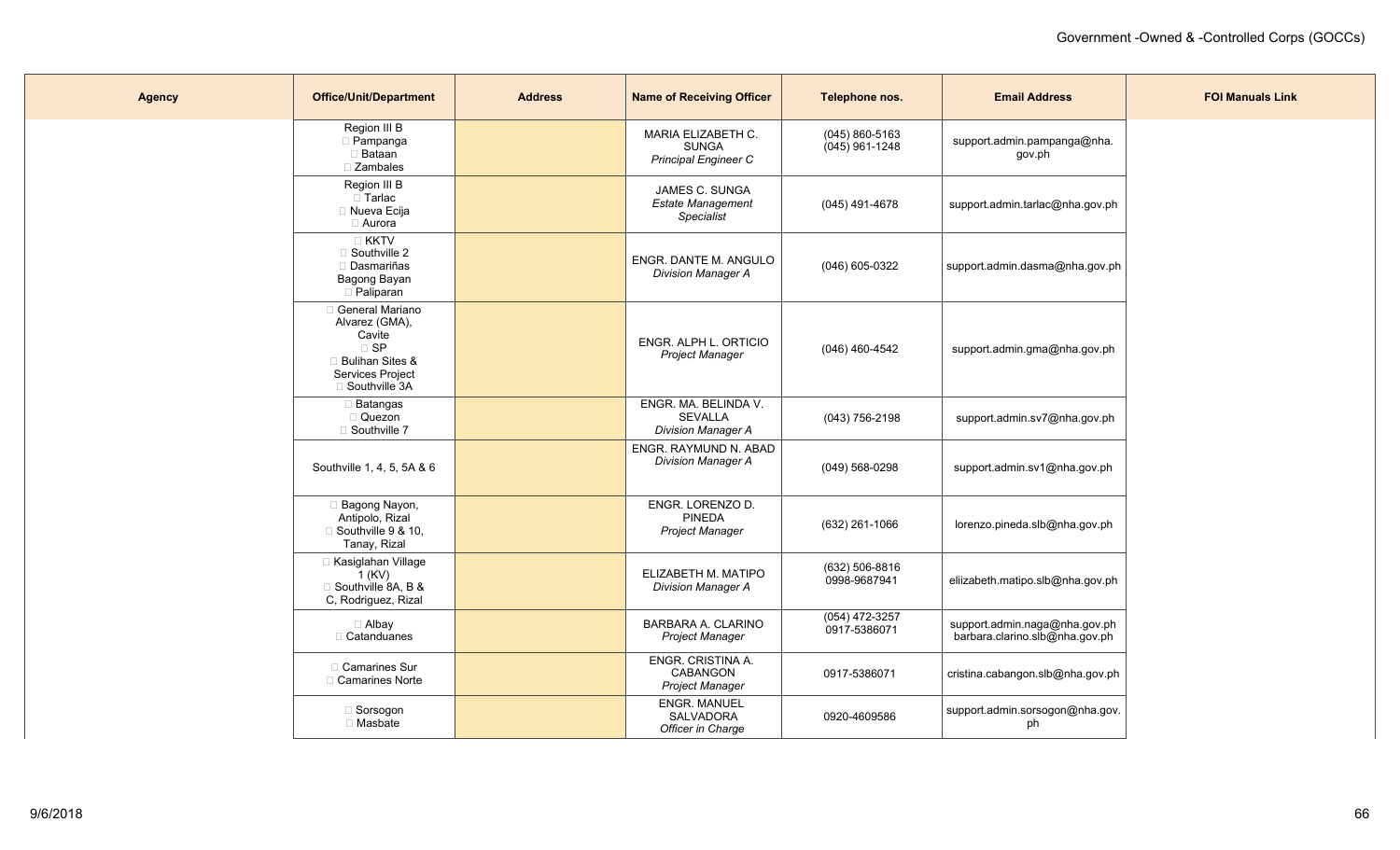| <b>Agency</b> | <b>Office/Unit/Department</b>                            | <b>Address</b> | <b>Name of Receiving Officer</b>                                                   | Telephone nos.                         | <b>Email Address</b>                   | <b>FOI Manuals Link</b> |
|---------------|----------------------------------------------------------|----------------|------------------------------------------------------------------------------------|----------------------------------------|----------------------------------------|-------------------------|
|               | $\Box$ Mindoro<br>□ Marinduque<br>□ Romblon<br>□ Palawan |                | AMELIA C. ROMERO<br><b>Division Manager A</b>                                      | $(048)$ 434-4031<br>$(048)$ 433-2636   | support.admin.palawan@nha.gov.<br>ph   |                         |
|               | lloilo                                                   |                | MA. LUZ S. YSATAM<br><b>Project Manager</b>                                        | $(033)$ 321-6196                       | support.admin.iloilo@nha.gov.ph        |                         |
|               | Bacolod                                                  |                | <b>MARISSA L. MURILLO</b><br>Sr. Community Relations<br><b>Officer</b>             | $(034)$ 433-7911<br>$(034)$ 433-2181   | support.admin.bacolod@nha.gov.<br>ph   |                         |
|               | Cebu                                                     |                | <b>GRACE V. SOLIS</b><br>Community Relations Chief B                               | (032) 232-9053<br>(032) 232-9048       | support.admin.cebu@nha.gov.ph          |                         |
|               | Tacloban                                                 |                | MARILYN C. LAUZON<br>Project Manager                                               | $(053) 523 - 7095$<br>$(053)$ 832-4085 | support.admin.tacloban@nha.gov.<br>ph  |                         |
|               | Zamboanga City                                           |                | HANZEL C. HOFFDAHL<br><b>District Office Community</b><br><b>Relations Officer</b> | (062) 925-1384                         | support.admin.zambo@nha.gov.ph         |                         |
|               | Pagadian City Regional Office                            |                | <b>SHARON C. FERRER</b><br>Sr. Community Relations<br><b>Officer</b>               | (062) 925-1384                         | support.admin.pagadian@nha.gov.<br>ph  |                         |
|               | Cagayan de Oro Regional<br>Office                        |                | ROSITA C. PINONGCOS<br><b>Community Relations Officer</b>                          | (088) 856-8778<br>$(088)$ 309-0453     | support.admin.cdo@nha.gov.ph           |                         |
|               | Cagayan de Oro Regional<br>Office                        |                | <b>IVY N. TABLANDO</b><br><b>Community Relations Officer</b>                       | (088) 856-8778<br>$(088)$ 856-8765     | support.admin.cdo@nha.gov.ph           |                         |
|               | Davao City Regional Office                               |                | ROSARIO Q. CAMARILLO<br>Community Relations Chief B                                | (082) 221-2002<br>$(082)$ 856-8778     | support.admin.davao@nha.gov.ph         |                         |
|               | Koronadal Regional Office                                |                | DORCAS A. ODI<br><b>Community Relations</b><br>Specialist                          | (083) 228-8650<br>$(083)$ 553-2608     | support.admin.koronadal@nha.<br>gov.ph |                         |
|               | <b>General Santos City District</b><br>Office            |                | MARK JAY B. TADEJE<br><b>Supervising Engineer A</b>                                | $(083)$ 228-8650<br>$(083)$ 553-2608   | support.admin.gensan@nha.gov.<br>ph    |                         |
|               | Kidapawan City District Office                           |                | ELLEN B. WALSH<br><b>Supervising Engineer A</b>                                    | (064) 577-1697                         | support.admin.kidapawan@nha.<br>gov.ph |                         |
|               | <b>Butuan City Regional Office</b>                       |                | ELLEN T. CAGUINDANGAN<br>Sr. Community Relations<br>Officer                        | (085) 342-5279                         | support.admin.butuan@nha.gov.ph        |                         |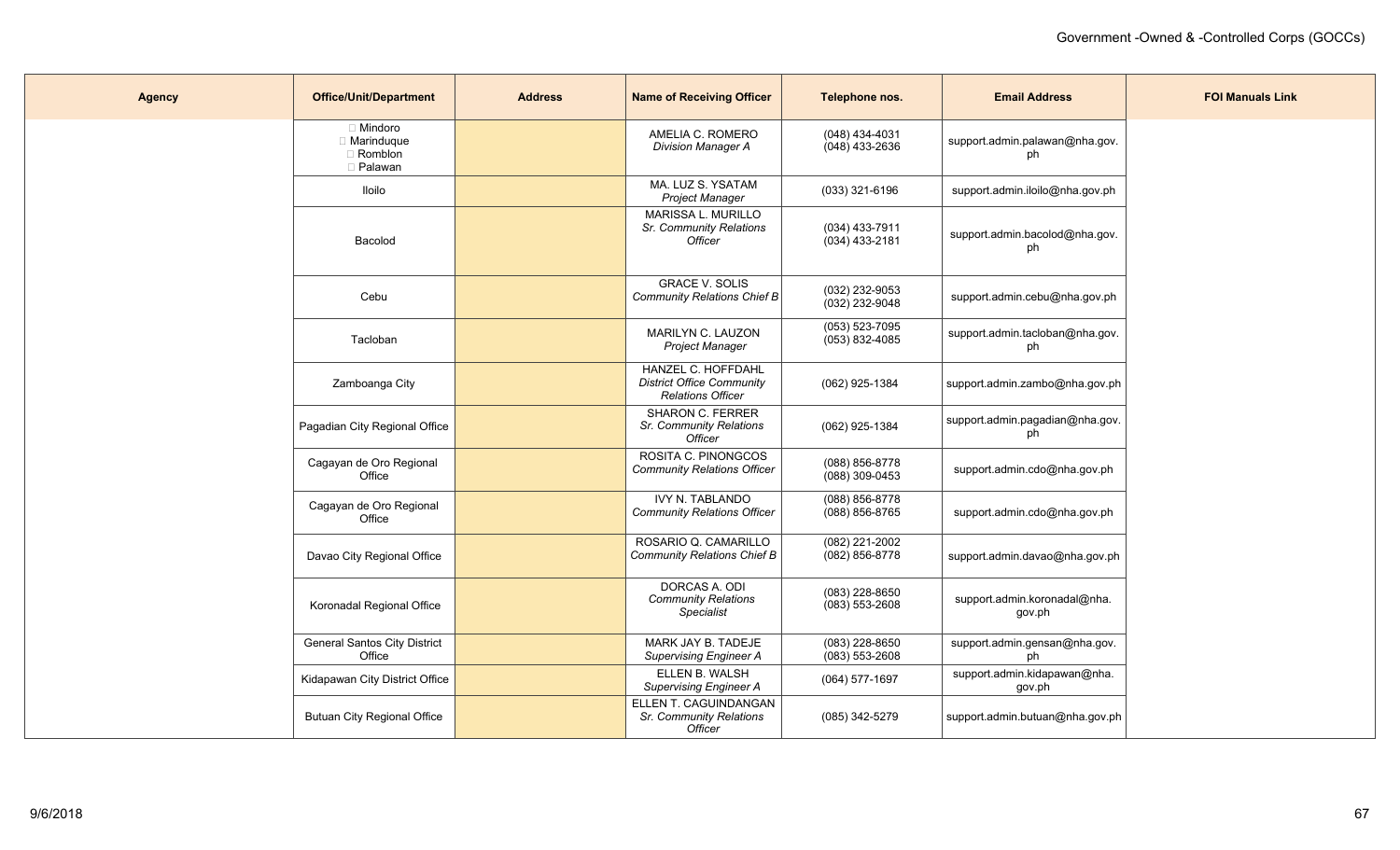| <b>Agency</b>                                   | <b>Office/Unit/Department</b>                                    | <b>Address</b>                                           | <b>Name of Receiving Officer</b> | Telephone nos.   | <b>Email Address</b>         | <b>FOI Manuals Link</b>                                                      |
|-------------------------------------------------|------------------------------------------------------------------|----------------------------------------------------------|----------------------------------|------------------|------------------------------|------------------------------------------------------------------------------|
|                                                 |                                                                  | Bayaoas,<br>Urdaneta City,<br>Pangasinan                 | Oscar S. Navata                  | (075) 632 2776   | niaregion1.pro@gmail.com     |                                                                              |
|                                                 | $\overline{2}$                                                   | Minante 1,<br>Cauayan City,<br>Isabela                   | Dorothy Belle C. de<br>Leon      | (078) 307 1681   | niacag02@yahoo.com.ph        |                                                                              |
|                                                 | 3                                                                | Tambobong,<br>San Rafael,<br>Bulacan                     | Eliseo V. Bitangcol              | (044) 766 2467   | nia03@gmail.com              |                                                                              |
|                                                 | 4-A                                                              | National Highway, Santa Clara<br>Sur, Pila, Laguna       | Marietta M. dela Cruz            | (049) 559 0726   | niaregion4a@yahoo.com        |                                                                              |
|                                                 | $4 - B$                                                          | anan II, Calapan City, Oriental Min                      | Aileen Vernice A.Bahia           | (043) 288 2367   | nia4b_mimaropa@yahoo.com     |                                                                              |
|                                                 | $5\phantom{.0}$                                                  | Panganiban Drive, Naga City                              | Eduardo G. Yu                    | (054) 473 8967   | strive_nia5@yahoo.com        |                                                                              |
|                                                 | 6                                                                | Tacas, Jaro, Iloilo City                                 | Marites Bolinas                  | (033) 329 6596   | niaregion6@gmail.com         |                                                                              |
|                                                 | $\overline{7}$                                                   | J.A. Clarin St., Dao District,<br><b>Tagbilaran City</b> | Anthony O. Alonzo                | $(038)$ 501 9544 | niaregion7@yahoo.com         |                                                                              |
|                                                 | 8                                                                | Marasbaras,<br>Tacloban City                             | Lilia V. Dapuran                 | (053) 232 6743   | paolomon80@gmail.com         |                                                                              |
|                                                 | 9                                                                | Tawagan, Labangan,<br>Zamboanga del Sur                  | Maria Teresa A. Empleo           | (062) 215 4167   | empleo.mariateresa@gmail.com |                                                                              |
|                                                 | 10 <sup>°</sup>                                                  | Villarin St., Carmen, Cagayan de<br>Oro                  | Janeta G. Larono                 | (088) 858 3256   | niareg10@yahoo.com           |                                                                              |
|                                                 | 11                                                               | Bolton St.,<br>Davao City                                | <b>Bernadette Robin</b>          | (082) 224 0717   | badette_robin@yahoo.com      |                                                                              |
|                                                 | 12                                                               | Villarica, Midsayap, Cotobato                            | Evelyn A. Bragasin               | (064) 229 8562   | nia_region12@yahoo.com       |                                                                              |
|                                                 | 13 (CARAGA)                                                      | Bancasi,<br><b>Butuan City</b>                           | Jane Huqueriza                   | (085) 342 5353   | niacaraga13@yahoo.com.ph     |                                                                              |
|                                                 | Cordillera Administrative<br>Region (CAR)                        | Wangal, La Trinidad, Benguet                             | Mylene I. Malecdan               | (074) 422 5064   | niaregioncar@yahoo.com.ph    |                                                                              |
|                                                 | Magat River Integrated<br>Irrigation System (MRIIS)              | Minante 1, Cauayan City,<br>Isabela                      | Melissa C. Agbisit               | (078) 307 0288   | niamriis_HO@yahoo.com        |                                                                              |
| <b>National Irrigation Administration (NIA)</b> | Upper Pampanga River<br>Integrated Irrigation System<br>(UPRIIS) | Maharlika Highway, Cabanatuan<br>City                    | Maria Isobel F. Padolina         | (044) 958 9707   | upriispr_desk@yahoo.com      | http://www.nia.gov.<br>ph/sites/default/files/pdf reader/FOI Revised.<br>pdf |
|                                                 | Negros Island Region (NIR)                                       | Celis St., Bago City, Negros<br>Occidental               | Florentina Magbanua              | (034) 461 0494   | nianegrosislandrio@yahoo.com |                                                                              |
|                                                 | Agno River Irrigation System<br>Extension Project (ARISEP)       | Tumana East, Rosales,<br>Pangasinan                      | Ceniza T. Tolentino              | (075) 7091       |                              |                                                                              |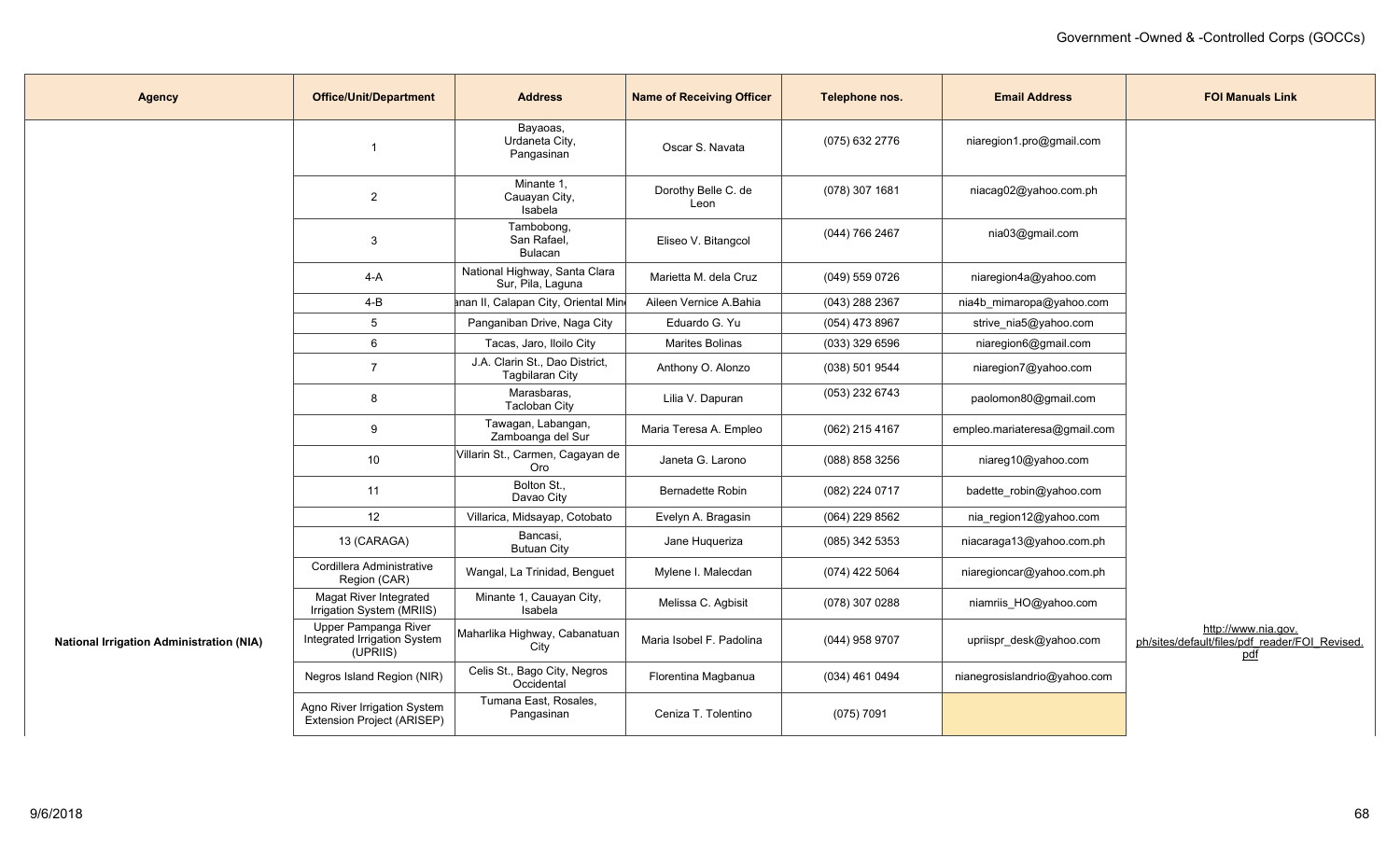| <b>Agency</b>                                    | <b>Office/Unit/Department</b>                                                                      | <b>Address</b>                                                                           | <b>Name of Receiving Officer</b> | Telephone nos.                           | <b>Email Address</b> | <b>FOI Manuals Link</b>                                                      |
|--------------------------------------------------|----------------------------------------------------------------------------------------------------|------------------------------------------------------------------------------------------|----------------------------------|------------------------------------------|----------------------|------------------------------------------------------------------------------|
|                                                  | Balog-balog<br>Multipurpose<br>Project (BBMP)                                                      | Matatalaib, Tarlac City                                                                  | Edgar Ubaldo                     | (045) 982 0443                           |                      |                                                                              |
|                                                  | Casecnan Multipurpose<br>Irrigation and Power Project<br>(CMIPP) Phase II                          | Central Luzon State University<br>Compound, Science City of<br>Muñoz, Nueva Ecija        | Mildred G. Cruz                  | (044) 456 0272                           |                      |                                                                              |
|                                                  | Pinipisakan Irrigation Project                                                                     | Capitol Site, Brgy. Dalakit,<br>Catarman, Northern Samar                                 | Estelita S. Sumile               | (055) 500 9150                           |                      |                                                                              |
|                                                  | Jalaur River Multipurpose<br>Project (JRMP)                                                        | Brgy. Tacas, Jaro, Iloilo City                                                           | <b>Steve Cordero</b>             | (033) 320 5510                           |                      |                                                                              |
|                                                  | Malitubog Maridagao<br>Irrigation<br>Project (MMIP)<br>Villarica                                   | Midsayap, Cotobato                                                                       | Sally Sangeban                   | (064) 229 8843                           |                      |                                                                              |
|                                                  | <b>National Irrigation Sector</b><br>Rehabilitation and<br>Improvement Project (NISRIP)            | 4/F Bldg B, National Irrigation<br>Administration, EDSA, Diliman,<br>Quezon City         | Ana Paula C.Estanislao           | (02) 929 6071 local 222                  |                      |                                                                              |
|                                                  | Participatory<br>Irrigation<br>Development<br>Project (PIDP)                                       | 4/F IEC Bldg., National Irrigation<br>Administration, EDSA, Diliman,<br>Quezon City      | Ma. Victoria J. Mamaril          | (02) 927 7270                            |                      |                                                                              |
|                                                  | Small Reservoir Irrigation<br>Project (SRIP)                                                       | 6/F Bldg A, National Irrigation<br>Administration, EDSA, Diliman,<br>Quezon City         | Olivia G. Ortile                 | $(02)$ 926 1601                          |                      |                                                                              |
|                                                  | Comprehensive Agrarian<br>Reform Program - Irrigation<br>Component (CARP-IC)                       | 4/F IEC Bldg, National Irrigation<br>Administration, EDSA, Diliman,<br>Quezon City       | Ma. Theresa C. Lee               | $(02)$ 928 8841                          |                      |                                                                              |
| National Kidney and Transplant Institute (NKTI)* | Management Services Office                                                                         | NKTI East Avenue, Diliman,<br>Quezon City, 1100                                          |                                  | $(02)$ 981-0300                          |                      | https://nkti.gov.<br>ph/images/transparency/XIV/XIV/NKTI_FOI_Ma<br>nual.pdf  |
|                                                  | Central Records and<br><b>Technical Documents</b><br>Divison, Head Office                          | <b>Ground Floor NPCOBC</b><br>Quezon Ave. corner BIR Rd.<br>Diliman Quezon City          | Roel M. Manansala                | 921-3541 local 5256, 5467,<br>5456, 5457 |                      |                                                                              |
|                                                  | HR and Administration<br>Division Mindanao<br><b>Generations Mindanao</b><br>Regional Center (MRC) | Maria Cristina, Iligan City                                                              | Miriam Dannette S. Roque         | (063) 223-4320                           |                      |                                                                              |
| <b>National Power Corporation (NAPOCOR)</b>      | <b>Administration and Finance</b><br>Division SPUG Luzon<br><b>Operations Department</b>           | Km 36 Quirino Highway cor.<br>Newtown Rd., Brgy. Minuyan,<br>San Jose Del Monte, Bulacan | Lolita B. Chavez                 | 920-6120 loc. 3101 or 927-<br>8624       |                      | https://www.napocor.gov.ph/images/FOI/NPC-<br>FOI-002 Peoples FOI Manual.pdf |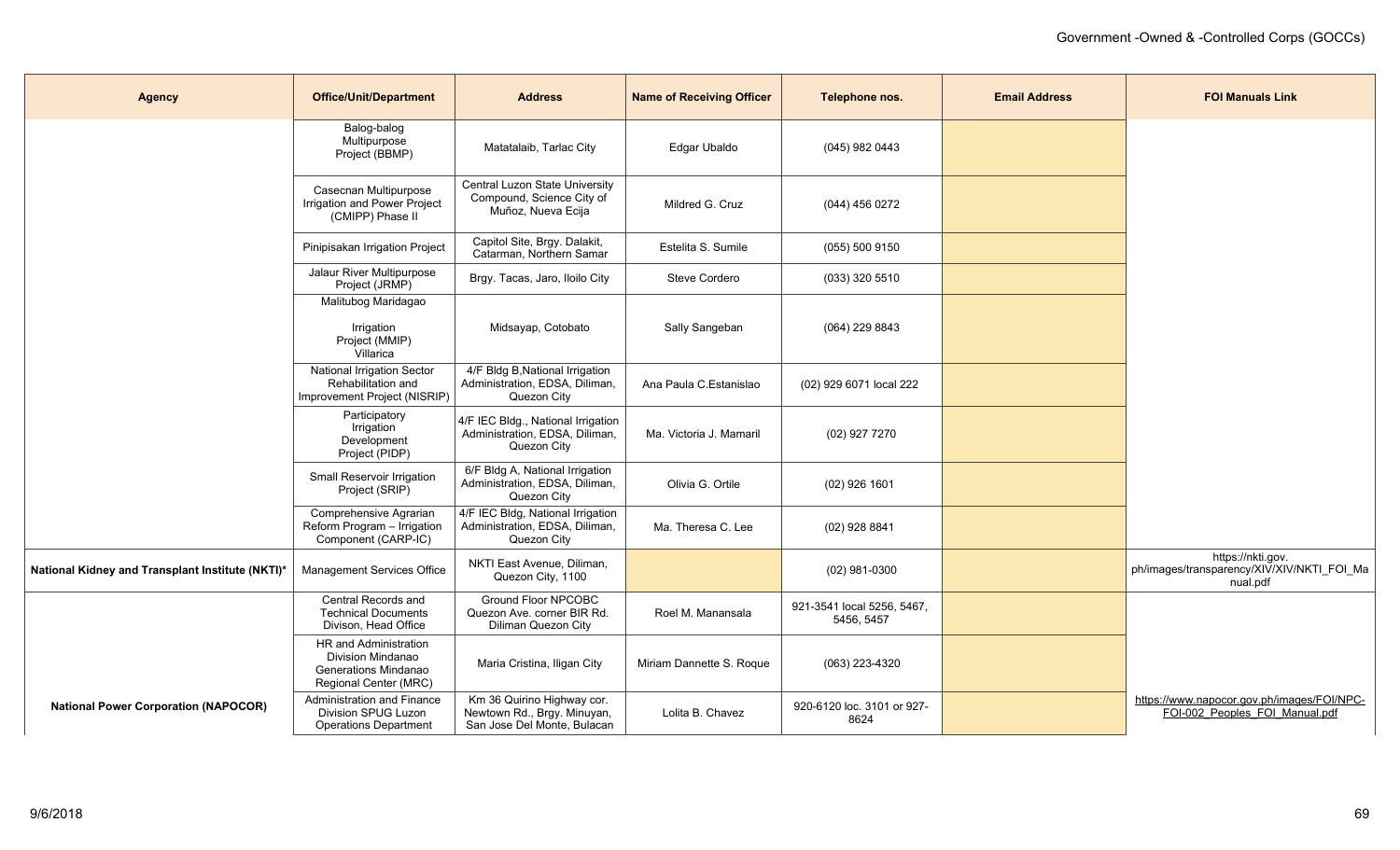| <b>Agency</b>                                                    | <b>Office/Unit/Department</b>                                                              | <b>Address</b>                                                                                                   | <b>Name of Receiving Officer</b> | Telephone nos.                | <b>Email Address</b>                     | <b>FOI Manuals Link</b>                                    |
|------------------------------------------------------------------|--------------------------------------------------------------------------------------------|------------------------------------------------------------------------------------------------------------------|----------------------------------|-------------------------------|------------------------------------------|------------------------------------------------------------|
|                                                                  | Administration and Finance<br><b>Division SPUG Visayas</b><br><b>Operations Department</b> | 6F BF Building Escario St.<br>Capitol, Cebu City                                                                 | Reynaldo M. Regis                | 02 256-3695 or 412-6621       |                                          |                                                            |
|                                                                  | Administration and Finance<br>Division SPUG Mindanao<br><b>Operations Department</b>       | Governor Camins, Avenue<br>Extension, Zamboanga City                                                             | Conrad D. Isahac                 | 63 62 992-7754<br>or 990-2920 |                                          |                                                            |
| <b>National Tobacco Administration (NTA)</b>                     | National Tobacco<br>Administration (NTA)                                                   | Panay Avenue Cor. Scout Reyes<br>St. Quezon City                                                                 | Neyo Valdez                      | (632) 372-3188                | nta_oad@yahoo.com<br>nmevaldez@gmail.com | http://www.nta.da.gov.<br>ph/images/NTAFOImanual.pdf       |
|                                                                  | Office of the President                                                                    | Transco Head Office 2nd flr,<br>Transco. Main Building, Cor. BIR<br>Rd. Agham Rd., Diliman,<br>Quezon City       | Teresa Alzona                    | (02) 902-1500 Local 1534      | tsalzona@transco.ph                      |                                                            |
|                                                                  | <b>Concession Contract</b><br>Management Group (CCMG)                                      | <b>Transco Head Office</b><br>2nd Flr. Transco Main Building,<br>Cor. BIR Rd., Agham Rd.<br>Diliman Quezon City  | Angelita D. Balisbis             | (02) 902-1500 local 1566      | adbalisbil@transco.ph                    | https://www.transco.<br>ph/downloads/FOICOMPLIANCE2017.pdf |
|                                                                  | Legal and Row Land<br>Management Services Group<br>(LRLMSG)                                | <b>Transco Head Office</b><br>2nd Flr. Transco Main Building,<br>Cor. BIR Rd. Agham Rd.,<br>Diliman, Quezon City | Michelle F. Pineda               | (02) 902-1500 loc. 1539       | mfpineda@transco.ph                      |                                                            |
| <b>National Transmission Corporation (TRANSCO)</b>               | Corporate Services Group<br>(CSG)                                                          | Transco Head Office<br>Ground Floor Transco Main<br>Building Cor. BIR Rd. Agham<br>Rd. Diliman, Quezon City      | Lorena J. Parreno                | (02) 902-1500 local 1522      | ljparreno@transco.ph                     |                                                            |
|                                                                  | Transco Baguio Economic<br>Zone                                                            | PEZA Administration Bldg.<br>Loakan Rd. Baguio City                                                              | Ma. Anne Russel Anden            | (074) 447-3958                | mananden@transco.ph                      |                                                            |
|                                                                  | Transco-(AFAB) Authority of<br>the Freeport Area of Bataan                                 | AFAB Administration Bldg.<br>Mariveles, Bataan                                                                   | Michelle P. Agunos               | (047) 935-7554                | mpagunos@transco.ph                      |                                                            |
|                                                                  | Transco-Cebu Satellite Office                                                              | Sedaville Residential Bldg.<br>Nasipit, Talamban, Cebu City                                                      | Hannah Kristin Abrahan           | $(032)$ 412-1667              | hgabrahan@transco.ph                     |                                                            |
|                                                                  | Transco-Davao Satellite Office                                                             | NOC Compound Kumintang St.<br>Mintal, Davao City                                                                 | Ruby Noelle J. Meneses           | 0975-780-0656                 | rjmensec@transco.ph                      |                                                            |
| <b>Natural Resources Development Corporation</b><br>$(NRDC)$ *** |                                                                                            |                                                                                                                  |                                  |                               |                                          | No Manual                                                  |
| Nayong Pilipino Foundation (NPF)***                              |                                                                                            |                                                                                                                  |                                  |                               |                                          | <b>No Manual</b>                                           |
| <b>North Davao Mining Corporation (NDMC)***</b>                  |                                                                                            |                                                                                                                  |                                  |                               |                                          | No Manual                                                  |
| North Luzon Railways Corporation (NorthRail)*                    |                                                                                            |                                                                                                                  |                                  |                               |                                          | http://www.northrail.com.ph/pts7.php                       |
| Northeastern Luzon Pacific Coastal Service Inc.<br>$(NLPCSI)***$ |                                                                                            |                                                                                                                  |                                  |                               |                                          | No Manual                                                  |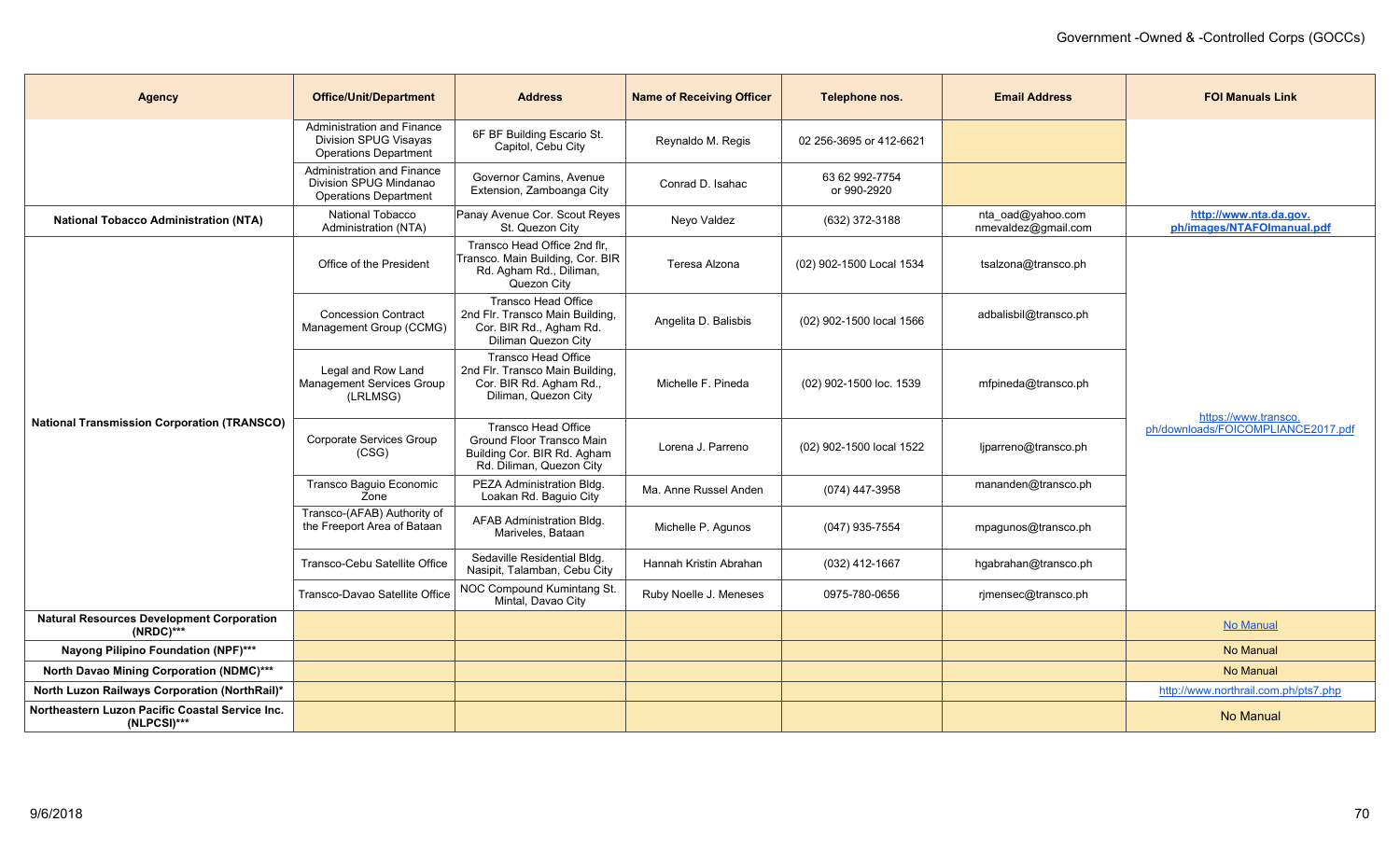| <b>Agency</b>                                       | <b>Office/Unit/Department</b>                                 | <b>Address</b>                                                                                                       | <b>Name of Receiving Officer</b>                            | Telephone nos.                                   | <b>Email Address</b>                                           | <b>FOI Manuals Link</b>                                                                                                                                                                                                                                                          |
|-----------------------------------------------------|---------------------------------------------------------------|----------------------------------------------------------------------------------------------------------------------|-------------------------------------------------------------|--------------------------------------------------|----------------------------------------------------------------|----------------------------------------------------------------------------------------------------------------------------------------------------------------------------------------------------------------------------------------------------------------------------------|
| Northern Foods Corporation (NFC)*                   |                                                               |                                                                                                                      |                                                             |                                                  |                                                                | http://nfc.gov.ph/wp-<br>content/uploads/2017/09/NFC-FOI-Manual-<br>22Sept2017.pdf                                                                                                                                                                                               |
|                                                     |                                                               |                                                                                                                      | Maritess DP Sison<br>Records Officer II                     | 929-6036 to 39, fax no. 929-<br>6030             | queries@oshc.dole.gov.ph                                       |                                                                                                                                                                                                                                                                                  |
|                                                     | <b>OSHC Region Extension Unit</b><br>(REU 2)<br>c/o DOLE RO 2 | 2F DOLE RO2 Building, Dalan<br>na pappabalo REgional<br>Government Center<br>Carig, Tuguegarao City,<br>Cagayan 3500 | Engr. Karen B. Matusalem<br>Administrative Officer II       | 0998-591-490 (078) 396 1673                      | oshc_ro2@yahoo.com.ph                                          |                                                                                                                                                                                                                                                                                  |
|                                                     | One-Stop Shop Processing<br>Center for OFW                    | Clark Polytechnic, Jose Abad<br>Santos Ave.<br>Clark Freeport Zone, Pampanga                                         | Elisa Faye I. Baldevarona<br>Administrative Officer II      | 0977-754-5197                                    | reu.3oshc@gmail.com                                            |                                                                                                                                                                                                                                                                                  |
|                                                     | <b>OSHC Region Extension Unit</b><br>$(REU-4A)$               | 4th Flr., Andenson Bldg. II,<br>Parian, Calamba City, Laguna                                                         | Engr. Marc Patrick C. Agno<br>Industrial Hygienist III      | (049) 545 0294, 0998 968<br>4849                 | oshc_r4a@yahoo.com                                             | http://www.oshc.dole.gov.<br>ph/images/documents/GCG%20Mandated%<br>20Postings/Financial%20and%20Operational%<br>20Matters/foi%20peoples%20manual%20for%<br>20posting.pdf<br>http://www.oshc.dole.gov.<br>ph/images/documents/transparency/MEMO%<br>20343-18%20FOI%20Program.pdf |
|                                                     | <b>OSHC Region Extension Unit</b><br>$(REU-5)$                | Dona Aurora St., Old Albay,<br>Legaspi City 4500                                                                     | Mark James S. Andayog, RM,<br>RN, MAN<br>Research Analyst I | (05) 481 0768, (052) 742<br>4058, 0998 968 4853  | oshcro5@gmail.com,<br>oshcbicol@gmail.com,<br>mjsandayog@gmail |                                                                                                                                                                                                                                                                                  |
|                                                     | <b>OSHC Region Extension Unit</b><br>(REU 6)                  | Swan Jose Bldg., Commission<br>Civit St., Jaro, Iloilo City                                                          | Melveem M. Melocoton, RN<br>Administrative Officer II       | (033) 503 4610, 0998 968<br>5852                 | oshc.region6@gmail.com                                         |                                                                                                                                                                                                                                                                                  |
| <b>Occupational Safety and Health Center (OSHC)</b> | <b>OSHC Region Extension Unit</b><br>$K$ (REU 7)              | 6F DILE Bldg., Gorordo Ave.,<br>cor. Gen. Maxilom Ave., Cebu<br>City                                                 | Engr. Gines P. Timosa<br>Engineer II                        | (032) 266 8382, (032) 266<br>9580, 0919 384 9348 | oshcregion7@gmail.com                                          |                                                                                                                                                                                                                                                                                  |
|                                                     | <b>OSHC Region Extension Unit</b><br>(REU 8)                  | DOLE Bldg., Trece Martires,<br>Tacloban City, Leyte                                                                  | Engr. Maria Elena L. Diez<br>Administrative Officer II      | (053) 832 3056, 0998 591<br>4897                 | oshc.reu8@gmail.com                                            |                                                                                                                                                                                                                                                                                  |
|                                                     | <b>OSHC Region Extension Unit</b><br>(REU 10)                 | G/F Montecarlo Bldg., RER<br>Subd., Kauswagan Highway,<br>Cagayan de Oro City                                        | Liezl Anne Marie P. Lee, RN<br>Nurse II                     | (088) 851 1233, 0917 861<br>4190                 | oshcreu10@gmail.com                                            |                                                                                                                                                                                                                                                                                  |
|                                                     | <b>OSHC Region Extension Unit</b><br>(REU 11)                 | 4F Davao Ching Printers Inc<br>(DCPI) Bldg., dacudao Avee.,<br>cor. Lakandula St., Agdao,<br>Davao City              | Engr. Jennifer B. Talo<br>Engineer II                       | (082) 227 4289, 0998 968<br>4854                 | oshcregionxi@yahoo.com.ph                                      |                                                                                                                                                                                                                                                                                  |
|                                                     | <b>OSHC Region Extension Unit</b><br>(REU-CARAGA)             | Nimfa Tiu Bldg., J.P. Rosales<br>Ave., Butuan City                                                                   | Engr. Christian Lee Naguit<br>Engineer II                   | 0947 440 3737                                    | oshc_caraga@yahoo.com                                          |                                                                                                                                                                                                                                                                                  |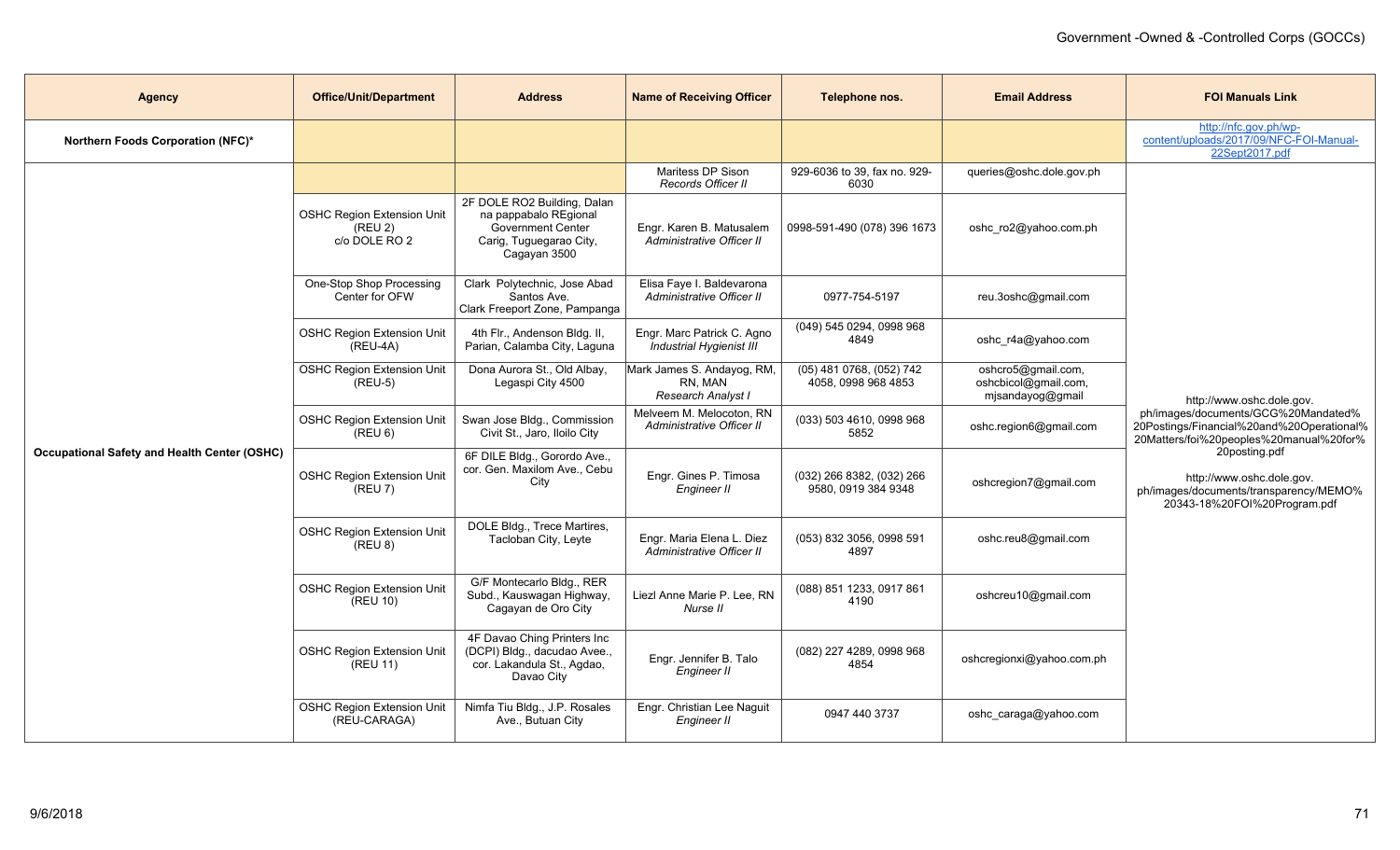| <b>Agency</b>                                                           | <b>Office/Unit/Department</b>                                                                            | <b>Address</b>                                                                              | <b>Name of Receiving Officer</b>                                                                                                                                | Telephone nos.              | <b>Email Address</b>                               | <b>FOI Manuals Link</b>                                                                |
|-------------------------------------------------------------------------|----------------------------------------------------------------------------------------------------------|---------------------------------------------------------------------------------------------|-----------------------------------------------------------------------------------------------------------------------------------------------------------------|-----------------------------|----------------------------------------------------|----------------------------------------------------------------------------------------|
| <b>Palacio Del Gobernador Condominium</b><br><b>Corporation (PDGCC)</b> | <b>PDGCC Administration Office</b><br>Basement Palacio del<br>Gobernador Cond.<br>Corporation            | Andres Soriano Ave. cor.<br>General Luna St.                                                | Gloria S. Papa                                                                                                                                                  |                             | palaciodelgobernador@ymail.com                     | http://www.pdgcc.gov.ph/pdgcc-freedom-of-<br>information-manual/                       |
| Partido Development Administration (PDA)*                               |                                                                                                          |                                                                                             |                                                                                                                                                                 |                             |                                                    | Removed their FOI Manual in the Transparency                                           |
| <b>PEA Tollway Corporation (PEATC)*</b>                                 |                                                                                                          |                                                                                             | ***Unable to open website                                                                                                                                       |                             |                                                    | https://peatc.gov.ph/governance/foi-manual<br>(website unaccessible)                   |
| People's Television Network, Inc. (PTNI)*                               |                                                                                                          |                                                                                             |                                                                                                                                                                 |                             |                                                    | http://corp.ptv.ph/foi-manual-final-copy-from-<br>$p$ coo- $2/$                        |
| <b>Philippine Aerospace Development Corporation</b><br>$(PADC)$ ***     |                                                                                                          |                                                                                             |                                                                                                                                                                 |                             |                                                    | No Manual                                                                              |
| <b>Philippine Amusement and Gaming Corporation</b><br>(PAGCOR)          |                                                                                                          |                                                                                             | Public Assistance Officers of<br>PAGCOR, under<br>the supervision of the<br>Security Department, who<br>hold offices at the lobbies of<br>the<br>PAGCOR offices |                             |                                                    | http://www.pagcor.<br>ph/transparency/docs/pagcor-foi-people-<br>manual-07-18-2017.pdf |
| <b>Philippine Center for Economic Development</b>                       |                                                                                                          |                                                                                             | Ma. Teresa B. Tueres                                                                                                                                            | 927-9686 loc 206            | teresatueres@pced.gov.ph                           | http://www.pced.gov.ph/wp-                                                             |
| (PCED)                                                                  |                                                                                                          |                                                                                             | Juliet R. Gordulan-Caparas                                                                                                                                      | 927-9686 loc 242            | jrgordulan@econ.upd.edu.ph                         | content/uploads/2018/02/PCED-FOI-v2.pdf                                                |
|                                                                         | PCSO Head Office<br>Central Records and Library<br><b>Division</b><br><b>General Services Department</b> | 11/F Sun Plaza Building, Shaw<br>Boulevard cor. Princeton St.,<br>Mandaluyong City          | Records Officer IV/<br>Librarian III                                                                                                                            | 706-9085                    | crld@pcso.gov.ph                                   |                                                                                        |
|                                                                         | PCSO Quezon City<br><b>Extension Office</b><br><b>Charity Assistance</b><br>Department                   | Radiotherapy Bldg, Lung Center<br>the Philippines Complex,<br>Quezon<br>Avenue, Quezon City | Margarita S. Rambayon<br>Communication<br>Equipment Operator V                                                                                                  | (02) 426-3735               | mrambayon@pcso.gov.ph                              |                                                                                        |
|                                                                         | PCSO Quezon City<br><b>Extension Office</b>                                                              | Radiotherapy Bldg, Lung Center<br>of the Philippines Complex,                               | Joseph L. Manjares<br><b>Administrative Officer III</b>                                                                                                         | 9175182477                  | jmanjares@pcso.gov.ph<br>joseph_manjares@yahoo.com |                                                                                        |
|                                                                         | <b>Medical Services Department</b>                                                                       | Quezon Avenue, Quezon City                                                                  | Romelle T. Dela Peña<br>Social Welfare Officer III                                                                                                              | 9282882196                  | rdelapena@pcso.gov.ph<br>romellelin@yahoo.com      |                                                                                        |
|                                                                         | <b>PCSO Manila Extension</b><br>Office<br>Security and Production                                        | San Marcelino, Ermita, Manila                                                               | Fredalen L. Reyes<br>Records Officer III                                                                                                                        | (02) 522-4613 (02) 522-1187 | freyes@pcso.gov.ph                                 |                                                                                        |
|                                                                         | Department                                                                                               |                                                                                             | Junett K. Sangil<br>OIC-Division Chief/PPCO IV                                                                                                                  |                             | jsangil@pcso.gov.ph<br>sangiljunett@yahoo.com      |                                                                                        |
|                                                                         | Benguet                                                                                                  | PPC Building, Post Office Loop,<br>Upper Session Road, Baquio<br>City,<br>Benguet           | Juaymah Ngalatan<br>Acting Administrative Officer                                                                                                               | (074)422-4462               | benguet@pcso.gov.ph                                |                                                                                        |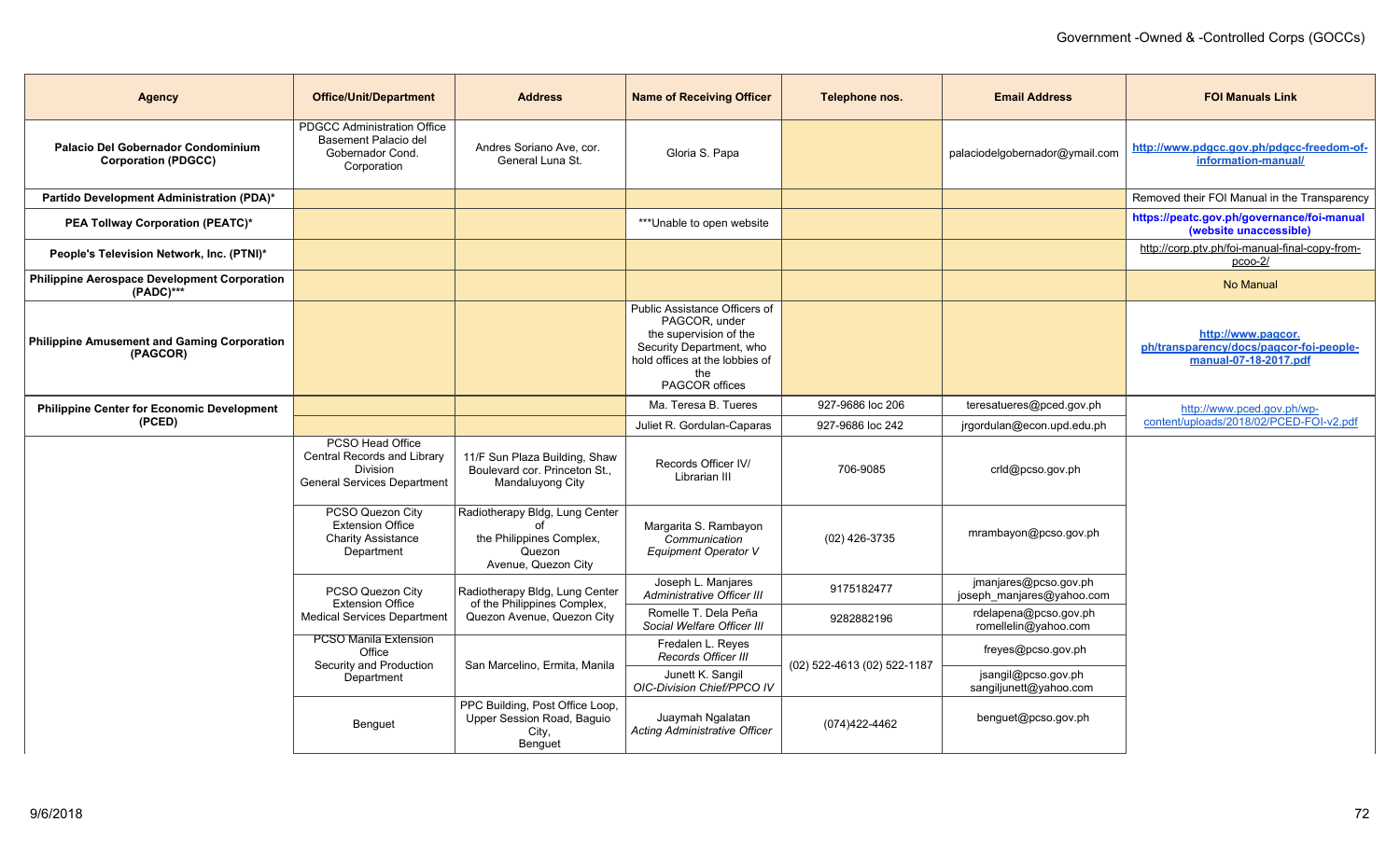| <b>Agency</b> | <b>Office/Unit/Department</b> | <b>Address</b>                                                                                        | <b>Name of Receiving Officer</b>                  | Telephone nos.                                       | <b>Email Address</b>                                        | <b>FOI Manuals Link</b> |
|---------------|-------------------------------|-------------------------------------------------------------------------------------------------------|---------------------------------------------------|------------------------------------------------------|-------------------------------------------------------------|-------------------------|
|               | Cagayan                       | Barrio Palca, Tuao Cagayan                                                                            | Anabel Turingan<br>Administrative Officer III     | 9178831419                                           | cagayanvalley@pcso.gov.ph                                   |                         |
|               | Ilocos Norte (B)              | <b>G/F Municipal Trial Court</b><br>Building,<br>Brgy. 3, San Ildefonso, San<br>Nicolas, Ilocos Norte | Catherine Batara<br>Administrative Officer I      | (077) 670-7928                                       | ilocosnorte@pcso.gov.ph                                     |                         |
|               | Ilocos Sur (C)                | G/F, City Hall, National Highway,<br>Brgy. Calaoa-an, Candon<br>City, Ilocos Sur                      | Mary Jane Claridad<br>Administrative Officer III  |                                                      | ilocossur@pcso.gov.ph                                       |                         |
|               | Isabela                       | Old RHU Building, Africano St.,<br>Cauayan, Isabela City, Isabela                                     | Marie Fe Turingan<br>Administrative Officer III   | (078) 652-3148                                       | isabela@pcso.gov.ph                                         |                         |
|               | La Union (B)                  | G/F, Legislative Bldg., San Juan,<br>La Union                                                         | Loreto Vasquez<br>Administrative Officer I        | (072) 687-1364                                       | launion@pcso.gov.ph                                         |                         |
|               | Mountain Province (C)         | Bontoc Municipal Hall, Bontoc,<br><b>Mountain Province</b>                                            | Evelio Andy Timario<br>Administrative Officer III |                                                      | mountainprovince@pcso.gov<br>.ph<br>ernielidancel@yahoo.com |                         |
|               | Pangasinan                    | G/F, North Wing, Legislative<br>Bldg., Brgy Anonas, Urdaneta<br>City,<br>Pangasinan                   | Ma. Luisa Javinar<br>Administrative Officer III   | (075)656-2969                                        | pangasinan@pcso.gov.ph                                      |                         |
|               | Bataan                        | New Hermosa Public Market and<br>Trade Center, Brgy. Palihan,<br>Hermosa, Bataan                      | Marie Fe Turingan<br>Administrative Officer III   | (047)791-4612<br>$(047)$ 237-1153                    | bataan@pcso.gov.ph                                          |                         |
|               | Bulacan                       | <b>Provincial Capitol Compound</b><br>Malolos City, Bulacan                                           | Nilda Sangalang<br>Administrative Officer III     | (044) 796-1395<br>(044) 662-4177<br>$(044)$ 305-0387 | bulacan@pcso.gov.ph                                         |                         |
|               | Nueva Ecija                   | Old Capitol Compound, Burgos<br>Ave., Cabanatuan City, Nueva<br>Ecija                                 | Alberto Penetrante<br>Administrative Officer III  | (044)486-6066<br>(044) 958-3048                      | nuevaecija@pcso.gov.ph                                      |                         |
|               | Pampanga                      | 2/F, Marina Arcade Building,<br>Brgy.<br>Dau, Mabalacat City, Pampanga                                | Deily Rosa Laresma<br>Administrative Officer III  | (045) 625-3918                                       | pampanga@pcso.gov.ph                                        |                         |
|               | Tarlac                        | Hospital Drive, Brgy. San<br>Vicente, Tarlac City, Tarlac                                             | Carmelita Velasco<br>Administrative Officer III   | (045)982-7199<br>$(045)982 - 7198$                   | tarlac@pcso.gov.ph                                          |                         |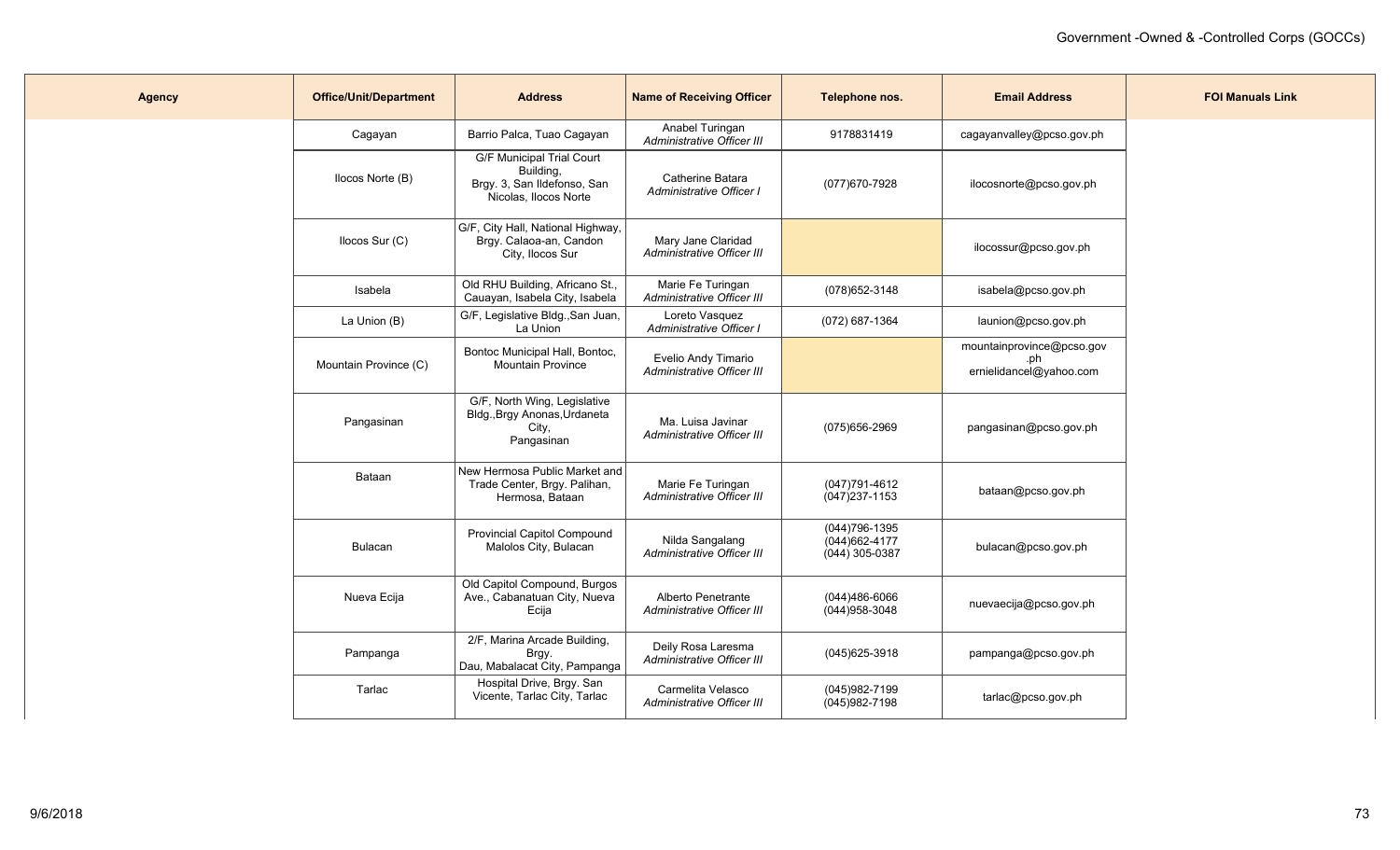| <b>Agency</b>                                       | <b>Office/Unit/Department</b> | <b>Address</b>                                                                                             | <b>Name of Receiving Officer</b>                                   | Telephone nos.                   | <b>Email Address</b>                            | <b>FOI Manuals Link</b>                        |
|-----------------------------------------------------|-------------------------------|------------------------------------------------------------------------------------------------------------|--------------------------------------------------------------------|----------------------------------|-------------------------------------------------|------------------------------------------------|
|                                                     | <b>Zambales</b>               | 2/F, James L. Gordon Ave.,<br>Market and Mall, Gordon Ave.,<br>Brgy., Pag-asa, Olongapo City,<br>Zambales  | Catherine Villegas<br><b>Acting Administrative Officer</b>         | (047) 222-0797                   | zambales@pcso.gov.ph                            |                                                |
|                                                     | Nueva Vizcaya (B)             | G/F, Municipal Hall Bldg.,<br>Bayombong, Nueva Vizcaya                                                     | Byron Bumanglag<br>OIC-Financial<br>Management Officer I           |                                  | nuevavizcaya@pcso.gov.ph<br>bcube0311@yahoo.com |                                                |
|                                                     | Aurora                        | Old Hospital Building, San Luis<br>St.,<br>Brgy. 5, Baler, Aurora                                          | Leopoldo Atacador<br>Acting Admin Officer                          |                                  | aurora@pcso.gov.ph<br>jungatacador@yahoo.com    |                                                |
|                                                     | Kalinga                       | City Hall Compound, Tabuk,<br>Kalinga Apayao                                                               | <b>Beverly Daracan</b><br>Acting Cashier                           |                                  | kalinga@pcso.gov.ph                             |                                                |
|                                                     | Batangas                      | Int B., Morada St., Brgy. I, Lipa<br>City, Batangas                                                        | Brenda de Guzman<br><b>Acting Administrative</b><br>Officer        | (043) 702-6728                   | batangas@pcso.gov.ph                            |                                                |
|                                                     | Cavite                        | Municipal Hall, Kawit, Cavite                                                                              | Cherry Rose Ballestamon<br><b>Acting Administrative</b><br>Officer | (046)484-7501<br>loc.122         | cavite@pcso.gov.ph                              |                                                |
|                                                     | Laguna                        | East Gate, Alonte Sports Arena,<br>Brgy. Zapote, Biñan City,<br>Laguna                                     | Romeo Velasco<br><b>Administrative Officer III</b>                 | (02)420-8263<br>$(049)545-4070$  | laguna@pcso.gov.ph                              |                                                |
|                                                     | Marinduque (B)                | New Admin. Bldg., Capitol<br>Compound, Brgy. Santol, Boac,<br>Marinduque                                   | John Bernard Luna<br>OIC-Financial<br>Management Officer I         |                                  | marinduquebranch@pcso.go<br>v.ph                |                                                |
|                                                     | <b>Oriental Mindoro</b>       | Centro ng Kabataan Compound,<br>Brgy. Sta. Isabel, Calapan City                                            | Jonalyn Francsico<br>Social Welfare Officer II                     | (043) 288-2467                   | orientalmindorobranch@pcs<br>o.gov.ph           |                                                |
|                                                     | Occidental Mindoro (C)        | Brgy. Central San Jose,<br>Occidental Mindoro (opposite<br>side<br>fronting San Jose District<br>Hospital) | Rowena Rebaldo<br><b>Administrative Officer III</b>                |                                  | occidentalmindorobranch@p<br>cso.gov.ph         |                                                |
|                                                     | Palawan                       | City Coliseum, Brgy. San Pedro,<br>National Highway, Puerto<br>Princesa                                    | Charo Queño<br><b>Acting Administrative</b><br>Officer             | (048) 434-5523<br>(048) 723-3197 | palawanbranch@pcso.gov.p<br>h                   | http://www.pcso.gov.ph/files/transparency/FOI- |
| <b>Philippine Charity Sweepstakes Office (PCSO)</b> | Quezon                        | Trade and Investment Center,<br>Brgy. Isabang, Tayabas City                                                | Rizali Gayeta<br>Cashier III                                       | (042) 373-5869                   | quezon@pcso.gov.ph                              | Manual August-18-2017.pdf                      |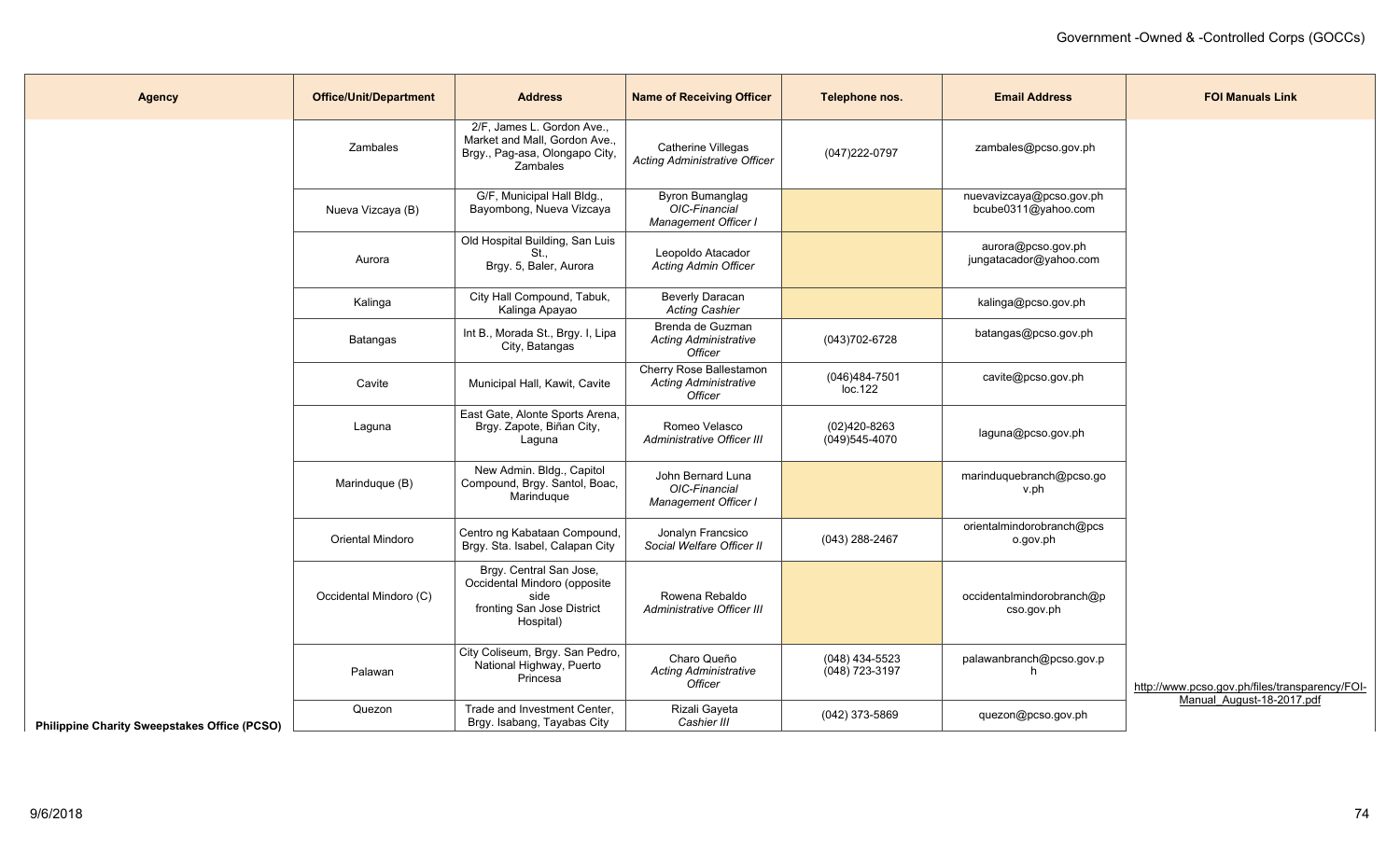| <b>Agency</b> | <b>Office/Unit/Department</b> | <b>Address</b>                                                                                     | <b>Name of Receiving Officer</b>                          | Telephone nos.       | <b>Email Address</b>            | <b>FOI Manuals Link</b>                                                        |
|---------------|-------------------------------|----------------------------------------------------------------------------------------------------|-----------------------------------------------------------|----------------------|---------------------------------|--------------------------------------------------------------------------------|
|               | Rizal                         | G/F, GSO Bldg. Cainta<br>Municipal<br>Hall compound, Cainta Rizal                                  | Cecilia Cruz<br>Administrative Officer III                | 532-1723<br>532-1296 | rizal@pcso.gov.ph               | new: http://www.pcso.gov.<br>ph/files/transparency/FOI%20Manual%202016.<br>pdf |
|               | Albay                         | G/F, Capitol Annex Bldg.,<br>Legaspi<br><b>City</b>                                                | Ricardo Morata<br><b>Acting Administrative</b><br>Officer |                      | albay@pcso.gov.ph               |                                                                                |
|               | Sorsogon (B)                  | Motorpool, Dr. Fernando B.<br>Duran<br>Sr., Hosp. Macaboy, Sorsogon<br>City                        | Giselle Gerona<br>Administrative Officer I                |                      | sorsogonbranch@pcso.gov.<br>ph  |                                                                                |
|               | <b>Camarines Sur</b>          | Jesse M. Robredo Coliseum,<br>Naga<br>City                                                         | Julma Serrano<br>Administrative Officer III               | (054) 472-8937       | camnortebranch@pcso.gov.<br>ph  |                                                                                |
|               | Camarines Norte (B)           | Provincial Capitol Compound, F.<br>Pimentel St., Daet, Camarines<br>Norte<br>In process            | <b>Eric Basit</b><br>Administrative Officer I             |                      | camsur@pcso.gov.ph              |                                                                                |
|               | Masbate (C)                   | Masbate Provincial Hospital<br>Compound, Masbate Road,<br>Masbate City                             | Margie Pecson<br>Acting Administrative<br>Officer         |                      | masbate@pcso.gov.ph             |                                                                                |
|               | Romblon (C)                   | Upper Ground Floor, Bldg. 1,<br>Romblon Provincial Hospital,<br>Brgy.<br>Liwanag, Odiongan Romblon | Renato Ludovice<br><b>Acting Cash Clerk</b>               |                      | romblon@pcso.gov.ph             |                                                                                |
|               | Aklan (B)                     | Provincial Capitol Compound,<br>Kalibo, Aklan                                                      | Therese Pamintuan<br>Administrative Officer I             | $(036)$ 500-7406     | aklanbranch@pcso.gov.ph         |                                                                                |
|               | Antique (B)                   | 2/F, RHU Bldg., San Jose Trade<br>Town, San Jose de Buenavista,<br>Antique                         | Jonah Mae Morales<br>Administrative Officer I             | $(036)545-0120$      | antiquebranch@pcso.gov.ph       |                                                                                |
|               | Bohol                         | New Capitol Compound, C.<br>Marapao St., Tagbilaran<br>City, Bohol                                 | Algy Castañeda<br>Administrative Officer III              | (038)501-7011        | boholbranch@pcso.gov.ph         |                                                                                |
|               | Capiz (B)                     | Provincial Capitol, Capiz, Roxas<br>City                                                           | Aprle Grace Cañete<br>Administrative Officer I            | (036)620-1149        | pcsocapizbranch@pcso.gov.<br>ph |                                                                                |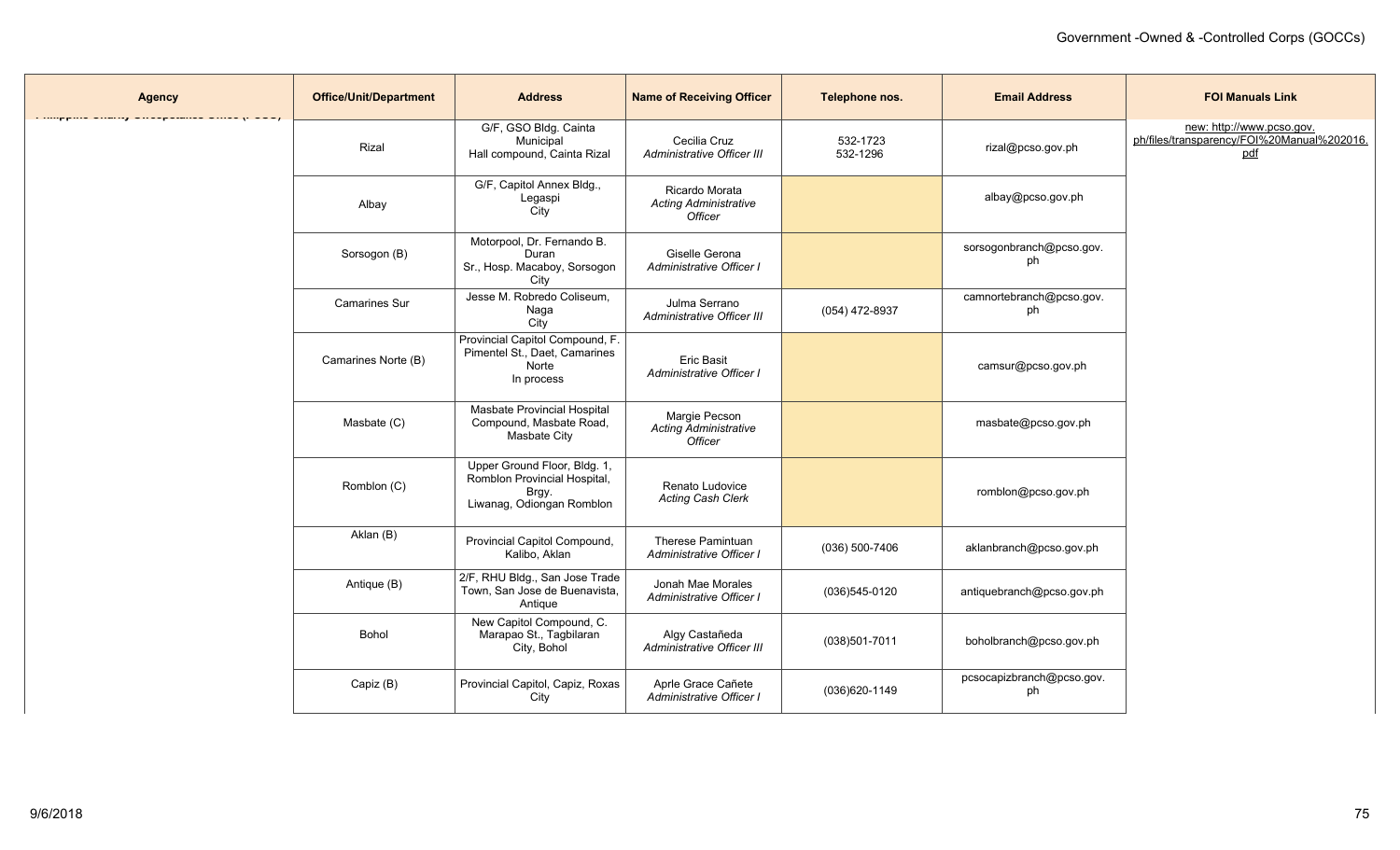| <b>Agency</b> | <b>Office/Unit/Department</b> | <b>Address</b>                                                                            | <b>Name of Receiving Officer</b>                                     | Telephone nos.                                          | <b>Email Address</b>                               | <b>FOI Manuals Link</b> |
|---------------|-------------------------------|-------------------------------------------------------------------------------------------|----------------------------------------------------------------------|---------------------------------------------------------|----------------------------------------------------|-------------------------|
|               | Cebu                          | G/F, PCSO Bldg. S. Osmeña<br>St.<br>North Reclamation Area, Cebu<br>City                  | Maura Eliza Valesco<br>Administrative Officer III                    | (032)231-7275<br>$(032)$ 234-4145                       | cebubranch@pcso.gov.ph                             |                         |
|               | <b>Iloilo</b>                 | Iloilo Sports Complex,<br>Magsaysay<br>Village, La Paz, Iloilo City                       | Victoria Custodio<br><b>Acting Administrative</b><br><b>Officer</b>  | (033)330-0133<br>$(033)330-1340$<br>(033)330-3097       | pcsoiloilo@pcso.gov.ph                             |                         |
|               | Southern Leyte (B)            | City Wharf Bldg. Demetrio<br>Abgao,<br>Maasin City, Southern Leyte                        | Bennette Ebio<br>Administrative Officer I                            |                                                         | southernleyte@pcso.gov.ph                          |                         |
|               | Leyte                         | Justice Romualdez St, Tacloban<br>(back of Andoks Tac & beside<br>PNB)                    | Anania Erroba<br>Administrative Officer III                          | (053)325-5120<br>(053)321-3023                          | leyte@pcso.gov.ph                                  |                         |
|               | Northern Samar (B)            | Provincial Capitol Brgy. Dalakit,<br>Catarman, Northern Samar                             | Lester Trongcoso<br>Administrative Officer III                       | (055)500-9644                                           | northernsamar@pcso.gov.ph<br>pcson.samar@gmail.com |                         |
|               | <b>Negros Occidental</b>      | Paglaum Sports Complex,<br>Hernaez St., Bacolod City                                      | Cornelio Vicente Umilin<br>Administrative Officer III                | (034)435-0847<br>(034)435-1883                          | pcsonegrosoccidentalbranch<br>@pcso.gov.ph         |                         |
|               | Negros Oriental               | Gov. Perdeces Sports Complex,<br>Capitol Area, Dumaguete City,<br>Negros Oriental         | Ric Angelo Camacho<br>Administrative Officer III                     | (035)421-0861                                           | negrosoriental@pcso.gov.ph                         |                         |
|               | Western Samar                 | Calbayog Convention Center,<br>Calbayog City, Samar                                       | Cathyrine Acuin<br><b>Acting Administrative</b><br>Officer           | (055)209-1574                                           | pcsowesternsamar@pcso.go<br>v.ph                   |                         |
|               | Agusan del Norte              | City Hall Basement, Doongan,<br>Butuan City 8600                                          | Ghina Jala<br>Administrative Officer III                             | (085) 341-1717<br>loc. 101                              | agusandelnorte@pcso.gov.p<br>h                     |                         |
|               | <b>Bukidnon</b>               | Provincial Capitol Compound,<br>Malaybalay City, Bukidnon                                 | <b>Rey Noel Paderes</b><br>Administrative Officer III                | (088)813-5290                                           | bukidnon@pcso.gov.ph                               |                         |
|               | Davao del Sur                 | G/F, Maharlika Center, J. P.<br>Cabaguio Ave., Davao City                                 | Linne dela Cerna<br>Administrative Officer III                       | (082)282-2445<br>$(082)225 - 4762$<br>$(082)221 - 8579$ | davaodelsur@pcso.gov.ph                            |                         |
|               | Misamis Oriental              | ABAP Bldg., Cor. Corales Ave.<br>and Mabuhay St., Cagayan de<br>Oro City                  | Ray Atkins Zamayla<br><b>Acting Administrative</b><br><b>Officer</b> | (088) 857-1557<br>(088) 857-1556                        | misamisoriental@pcso.gov.p<br>h.                   |                         |
|               | South Cotabato                | General Santos City Hospital<br>Compound, E. Fernandez St.,<br>Lagao, General Santos City | Cynthia Dayatan<br>Administrative Officer III                        | (083)301-2117<br>$(083)552-1179$                        | southcotabato@pcso.gov.ph                          |                         |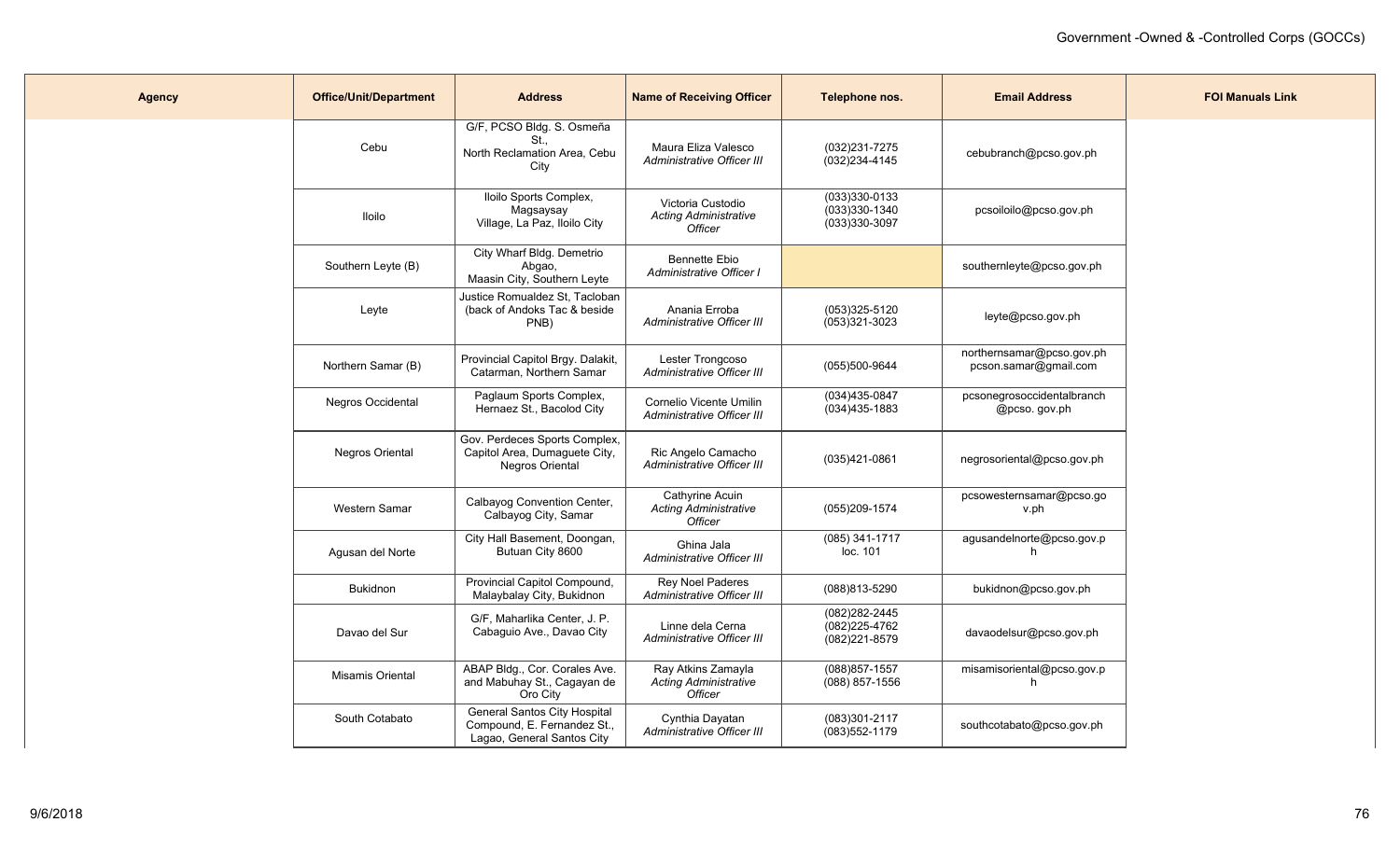| <b>Agency</b>                                                                                                      | <b>Office/Unit/Department</b>                   | <b>Address</b>                                                                 | <b>Name of Receiving Officer</b>                               | Telephone nos.                                              | <b>Email Address</b>                                | <b>FOI Manuals Link</b>                                                                    |
|--------------------------------------------------------------------------------------------------------------------|-------------------------------------------------|--------------------------------------------------------------------------------|----------------------------------------------------------------|-------------------------------------------------------------|-----------------------------------------------------|--------------------------------------------------------------------------------------------|
|                                                                                                                    | Surigao del Norte (B)                           | Surigao del Norte Sports<br>Complex, Rizal St., Surigao City                   | Eric Napil<br>Administrative Officer I                         | 8400<br>(086) 826-1848<br>$(086)826 - 1849$<br>0917-5517653 | surigaodelnorte@pcso.gov.p                          |                                                                                            |
|                                                                                                                    | Zamboanga del Norte<br>(B)                      | Old Provincial Hosp. Bldg.,<br>PDRRMO Compound, Brgy.<br>Biasong, Dipolog City | Allen Divinagracia<br>Social Welfare Officer I                 | $(065)$ 908-1565<br>0917-5460483                            | zamboangadelnorte@pcso.g<br>ov.ph                   |                                                                                            |
|                                                                                                                    | Zamboanga del Sur                               | CGHR Bldg., Villalobos St., Zone<br>IV, Zamboanga City                         | Fe Gacho<br>Social Welfare Officer II                          | (062)993-1613                                               | zamboangadelsur@pcso.gov<br>.ph                     |                                                                                            |
|                                                                                                                    | Misamis Occidental (B)                          | Agora Bus Terminal Complex,<br>Ozamiz City, Misamis Occidental                 | Leovy Abellosa<br>Administrative Officer I                     | (088) 545-1734                                              | misamisoccidental@pcso.go<br>v.ph                   |                                                                                            |
|                                                                                                                    | Davao Oriental (C)                              | Former PENR Office, Capitol<br>Hill.<br>Mati, Davao Oriental                   | Virgilio Abanilla<br><b>Acting Administrative</b><br>Officer   | (087)811-3690                                               | davaooriental@pcso.gov.ph                           |                                                                                            |
|                                                                                                                    | North Cotabato                                  | Capitol Compound, Amas,<br>Kidapawan City                                      | Gina Bernabe<br><b>Acting Administrative</b><br><b>Officer</b> |                                                             | gbernabe@pcso.gov.ph                                |                                                                                            |
| Philippine Children's Medical Center (PCMC)*                                                                       |                                                 |                                                                                |                                                                |                                                             |                                                     | Removed their FOI Manual in the Transparency                                               |
| Philippine Coconut Authority (PCA)*                                                                                |                                                 |                                                                                |                                                                |                                                             |                                                     | http://pca.da.gov.ph/pdf/transparency2016/FOI-<br>PEOPLES-MANUAL.pdf<br>cannot access site |
| <b>Philippine Crop Insurance Corporation (PCIC)</b>                                                                | Philippine Crop Insurance<br>Corporation (PCIC) | NIA Compound, EDSA, Q.C.                                                       | Allan E. Retamar                                               | 941-1325                                                    | aeretamar@pcic.gov.ph<br>administrative@pcic.gov.ph | http://pcic.gov.ph/wp-<br>content/uploads/2015/08/PCIC-FOI.pdf                             |
| <b>Philippine Deposit Insurance Corporation (PDIC)</b>                                                             |                                                 |                                                                                |                                                                |                                                             |                                                     | http://www.pdic.gov.<br>ph/files/foi/Revised FOI Manual.pdf                                |
| Philippine Economic Zone Authority (PEZA)*                                                                         |                                                 |                                                                                |                                                                |                                                             | foi@peza.gov.ph                                     | http://www.peza.gov.ph/index.php/foi-request                                               |
| <b>Philippine Electricity Market Corporation (PEMC)</b>                                                            |                                                 |                                                                                |                                                                |                                                             |                                                     | No Manual                                                                                  |
| <b>Philippine Export-Import Credit Agency</b><br>(PHILEXIM a.k.a Trade and Investment<br>Development Corporation)* |                                                 |                                                                                |                                                                |                                                             |                                                     | http://www.philexim.gov.ph/files/2-PhilEXIM-FOI-<br>Manual.pdf                             |
|                                                                                                                    |                                                 |                                                                                |                                                                |                                                             |                                                     | Removed in the Transparency Seal                                                           |
| <b>Philippine Fisheries Development Authority</b><br>(PFDA)                                                        |                                                 | 2/F PCA Annex Bldg., Elliptical<br>Road, Diliman, Q.C.                         | Girlie R. Hilario                                              | 925-6146                                                    | pfdapis@yahoo.com<br>gidget_rh@yahoo.com            | http://pfda.gov.ph/freedom-of-information-foi                                              |
| <b>Dhilinning Haalth Incurance Cornoration</b>                                                                     | <b>Head Office</b>                              | 709 City State Centre Building,<br>Shaw Blvd., Pasig City                      | Delio Aseron                                                   | 441-7442                                                    | aserond@philhealth.gov.ph                           | httne://www.nhilhoalth.nov                                                                 |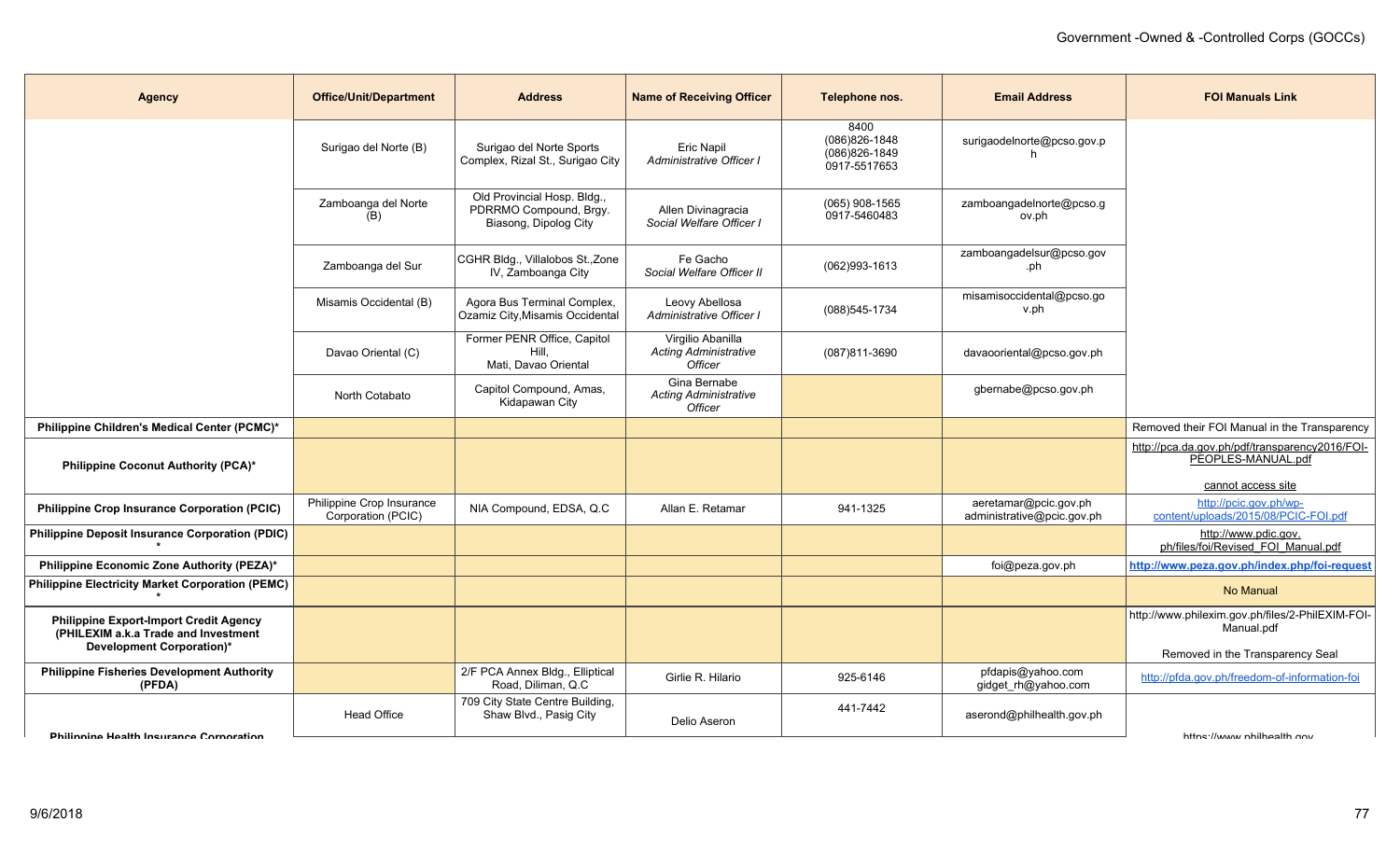| <b>Agency</b>                                                                      | <b>Office/Unit/Department</b> | <b>Address</b>                                                                               | <b>Name of Receiving Officer</b>                                                                            | Telephone nos.                        | <b>Email Address</b>                   | <b>FOI Manuals Link</b>                                                                                                                    |
|------------------------------------------------------------------------------------|-------------------------------|----------------------------------------------------------------------------------------------|-------------------------------------------------------------------------------------------------------------|---------------------------------------|----------------------------------------|--------------------------------------------------------------------------------------------------------------------------------------------|
| Philippine Health Insurance Corporation<br>(PHILHEALTH)                            | <b>NCR</b>                    | 10th Flr. Sunny Mede ITC<br>Building, Quezon Avenue,<br>Quezon City                          | Raymond Acoba                                                                                               | 332-3022                              | acobar@philhealth.gov.ph               | nttps://www.philnealth.gov.<br>ph/about us/transparency/FOI Manual.pdf                                                                     |
| <b>Philippine Heart Center (PHC)</b>                                               |                               | Philippine Heart Center<br>East Avenue, Diliman, Quezon<br><b>City 1100</b>                  | Dr. Pedro P. San Diego, Jr.                                                                                 | 925-24-01                             |                                        | https://www.phc.gov.ph/Images/trans-<br>seal/PHC%20FOI%20Peoples%20Manual%<br>20with%20Exceptions.pdf#navpanes=0                           |
| <b>Philippine Institute for Development Studies</b><br>(PIDS)                      |                               | 18F Three Cyberpod<br>Centris - North<br>Tower. EDSA corner<br>Quezon Avenue.<br>Quezon City | Mr. John Zernan Luna                                                                                        | Tel: (02) 877-4012                    | jluna@mail.pids.gov.ph                 | https://pidswebs.pids.gov.<br>ph/CDN/TRANSEAL/pids_people's_foi_manual.<br>pdf                                                             |
| Philippine Institute of Traditional and Alternative<br><b>Health Care (PITAHC)</b> |                               |                                                                                              | ATTY. CARMENCITA D.<br>CASTRO-SANTOS<br>OIC - Chief Administrative<br>Officer:<br><b>Board Secretary IV</b> | 376-3067, 376-3068 (TF)               | fro.philhealth@gmail.com               | http://pitahc.gov.ph/wp-<br>content/uploads/2017/11/DOH-Peoples-Manual-<br>v1 Nov252016 0.pdf                                              |
| <b>Philippine International Convention Center</b><br>$(PICC)^*$                    |                               |                                                                                              |                                                                                                             |                                       |                                        | Removed their FOI Manual in the Transparency                                                                                               |
| <b>Philippine International Trading Corporation</b><br>$(PITC)^*$                  |                               |                                                                                              |                                                                                                             |                                       |                                        | http://www.pitc.gov.<br>ph/images/TransparencySeal/FOI---PITC.pdf                                                                          |
| <b>Philippine Mining Development Corporation</b><br>(PMDC)                         |                               | Unit 3001B, West Tower, PSE<br>Centre, Ortigas Center, Pasig<br>City                         | Ms. Kristhine Bernadette R.<br>Gaor<br><b>OIC-Records Officer</b>                                           | (02) 706-1631                         | info@pmdc.com.ph                       | http://pmdc.gov.ph/site/wp-<br>content/uploads/2017/07/FOI.pdf                                                                             |
|                                                                                    |                               |                                                                                              | Roberto F. Villa Jr                                                                                         | 7897611<br>840-1455                   | rfvilla@pnoc.com.ph                    | pnoc.com.ph/images/FOIManual-with-topsheet-up                                                                                              |
| Philippine National Oil Company (PNOC)                                             |                               |                                                                                              | Raquel M. Villanueva                                                                                        | 7897612<br>8126188                    | rmvillanueva@pnoc.com.ph               |                                                                                                                                            |
| <b>Philippine National Construction Corporation</b>                                | Management Information        | 2/F PNCC Complex. KM 15 East<br>Service Rd., Bicutan, Paranaque                              | Rosalyn S. Delivios                                                                                         | 846-30-45 loc. 110 / 229<br>846-02-09 |                                        | http://www.pncc.ph/LINKS/PDFs/PNCC%                                                                                                        |
| (PNCC)                                                                             | <b>System Department</b>      | City                                                                                         | Jocelyn B. Eiman                                                                                            |                                       |                                        | 20FOI%20Manual.pdf                                                                                                                         |
| <b>Philippine National Railways (PNR)</b>                                          |                               | 4th Floor, PNR Executive<br>Building, Mayhaligue St.,<br>Tondo, Manila                       | Ms. Romelyn Sison                                                                                           | 319-0063 Local 169                    | foi.ro@pnr.gov.ph<br>foi.dm@pnr.gov.ph | http://www.pnr.gov.<br>ph/images/Transparency/Revised PNR FOI M<br>anual 02 10 2018.pdf                                                    |
| <b>Philippine Pharma Procurement Incorporated</b><br>(PPPI)                        |                               |                                                                                              | Ms. Melanie M. Aguelo<br>OIC-Administration                                                                 | (02) 840-1123 loc139                  | mhel.aguelo@pitcpharma.com.ph          | http://www.pitcpharma.com.ph/foi/PPPI%<br>20FOI%20Manual.pdf                                                                               |
| <b>Philippine Ports Authority (PPA)*</b>                                           |                               |                                                                                              |                                                                                                             |                                       | foi1@ppa.com.ph<br>foi2@ppa.com.ph     | http://www.ppa.com.<br>ph/sites/default/files/transparency_docs/PPA%<br>20Freedom%20of%20Information%20%28FOI%<br>29%20Agency%20Manual.pdf |
| Philippine Postal Corporation (PHLPOST)*                                           |                               |                                                                                              |                                                                                                             |                                       |                                        | https://www.phlpost.gov.<br>ph/files/transparency/file.pdf                                                                                 |
|                                                                                    | Occasional Analatanan Tanga   |                                                                                              | Alan                                                                                                        | 125                                   |                                        | http://www.overseasfilipinobank.gov.<br><b>CONTRACTO DE CONTRACTO DE LA CALIFICATIVA DE NO</b>                                             |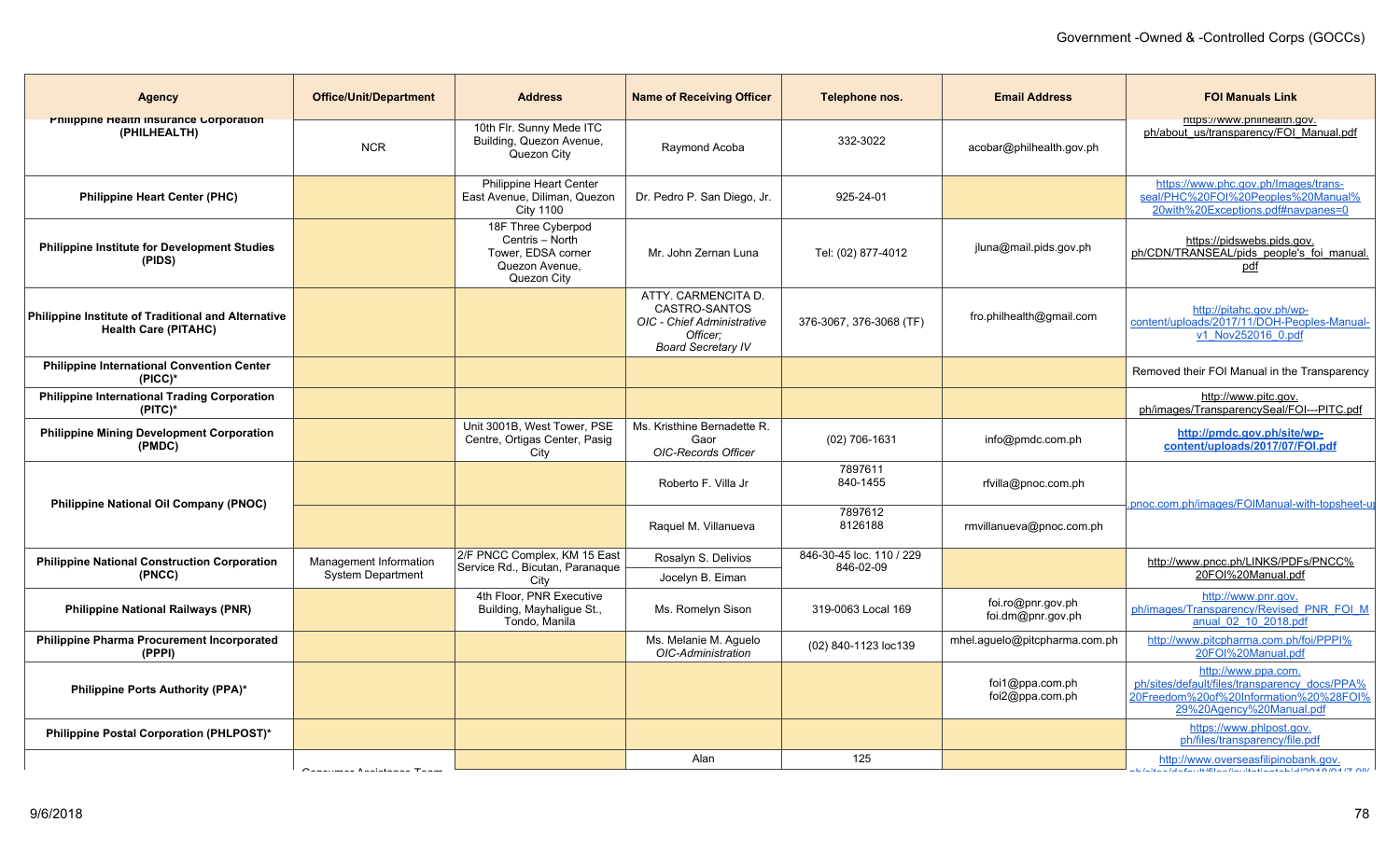| <b>Agency</b>                              | <b>Office/Unit/Department</b>                     | <b>Address</b>                                                                                | <b>Name of Receiving Officer</b> | Telephone nos.                           | <b>Email Address</b>                     | <b>FOI Manuals Link</b>                                                                       |
|--------------------------------------------|---------------------------------------------------|-----------------------------------------------------------------------------------------------|----------------------------------|------------------------------------------|------------------------------------------|-----------------------------------------------------------------------------------------------|
| <b>Overseas Filipino Bank Incorporated</b> | <b>Consumer Assistance Team</b><br>(CAT)          |                                                                                               | Virgie                           | 1140                                     |                                          | ph/sites/default/files/invitationtobid/2018/01/7.0%<br>20Postbank%20FOI%20Manual%20-%20Final% |
|                                            |                                                   |                                                                                               | Jhay-r                           | 148                                      |                                          | 20Copy.pdf                                                                                    |
|                                            | Records Management<br>Division                    | Rm 302, 3rd Floor,<br>OWWA Center, Pasay City                                                 | ERUM, MA. CYNTHIA DM.            | (+632) 551-6649 or 891-<br>7601 loc 5614 | records@owwa.gov.ph<br>owwarmd@gmail.com |                                                                                               |
|                                            | Advocacy and Social<br>Media Division             | Rm. 603, 6th Floor,<br>OWWA Center, Pasay City                                                | EBRON, MARISOL R.                | (+632) 891-7741 or<br>891-7601 loc 5414  | asmd07@owwa.gov.ph<br>asmd07@gmail.com   |                                                                                               |
|                                            | Management Information<br><b>System Division</b>  | Rm. 601,6th Floor,<br>OWWA Center, Pasay<br>City                                              | GELLOANO, ALEX T.                | (+632) 834-0139 or<br>891-7601 loc 5605  | misd@owwa.gov.ph                         |                                                                                               |
|                                            | Autonomous Region of<br>Muslim Mindanao<br>(ARMM) | 2nd Flr. Mags Audio<br>Accessories Bldg., 039<br>Quezon Avenue,<br>Cotabato City              | AMY B. CRISOSTOMO                |                                          | armm@owwa.gov.ph                         |                                                                                               |
|                                            | Cordillera Administrative<br>Region (CAR)         | 17 RM. Bldg., Private<br>Road, Magsaysay Ave.<br>Baguio City                                  | <b>EVELYN LARANANG</b>           |                                          | car@owwa.gov.ph                          |                                                                                               |
|                                            | CARAGA- North Eastern<br>Mindanao                 | Nimfa Tiu Building II,<br>J.P. Rosales Avenue,<br><b>Butuan City</b>                          | SAMUEL S. MADRID                 |                                          | caraga@owwa.gov.ph                       |                                                                                               |
|                                            | National Capital Region<br>(NCR)                  | 2/F OWWA Center,<br>F.B. Harrison cor. 7th<br>Street, Pasay City                              | <b>EMMA SINCLAIR</b>             |                                          | ncr@owwa.gov.ph                          |                                                                                               |
|                                            | Region I - (Ilocos<br>Region)                     | 2/F Kenny Plaza,<br>Quezon Ave., San<br>Fernando, La Union                                    | SERGIO B. BORGUETA, JR.          |                                          | region1@owwa.gov.ph                      |                                                                                               |
|                                            | Region II- (Cagayan<br>Valley)                    | $#13$ Dalan na<br>Pavvuluran, Regional<br>Government Center,<br>Carig Sur, Tuguegarao<br>City | PILIPINA C. DINO                 |                                          | region2@owwa.gov.ph                      |                                                                                               |
|                                            | Region III-(Central<br>Luzon)                     | 4th Flr. Ascorp Bldg.,<br>Dolores H-way, City of San<br>Fernando, Pampanga                    | MA. LOURDES V. REYES             |                                          | region3@owwa.gov.ph                      |                                                                                               |
|                                            | Region IV-A<br>(CALABAR)                          | Unit 1-3. Penthouse<br>Bldg., Chipeco Ave.,<br>Brgy Halang, Calamba, Laguna                   | JULIA F. FABIAN                  |                                          | region4a@owwa.gov.ph                     |                                                                                               |
|                                            | Region IV-B<br>(MIMAROPA)                         | 9 Flr. Marc 2000 Tower,<br>1973 Taft Ave., cor San<br>Andres St., Malate, Manila              | <b>ALLAN IGNACIO</b>             |                                          | region4b@owwa.gov.ph                     |                                                                                               |
|                                            | Region V (Bicol Region)                           | 3rd Flr. ANST Bldg.,<br>Washington Drive, Legazpi City                                        | REYNALDO D. TAYAG                |                                          | region5@owwa.gov.ph                      |                                                                                               |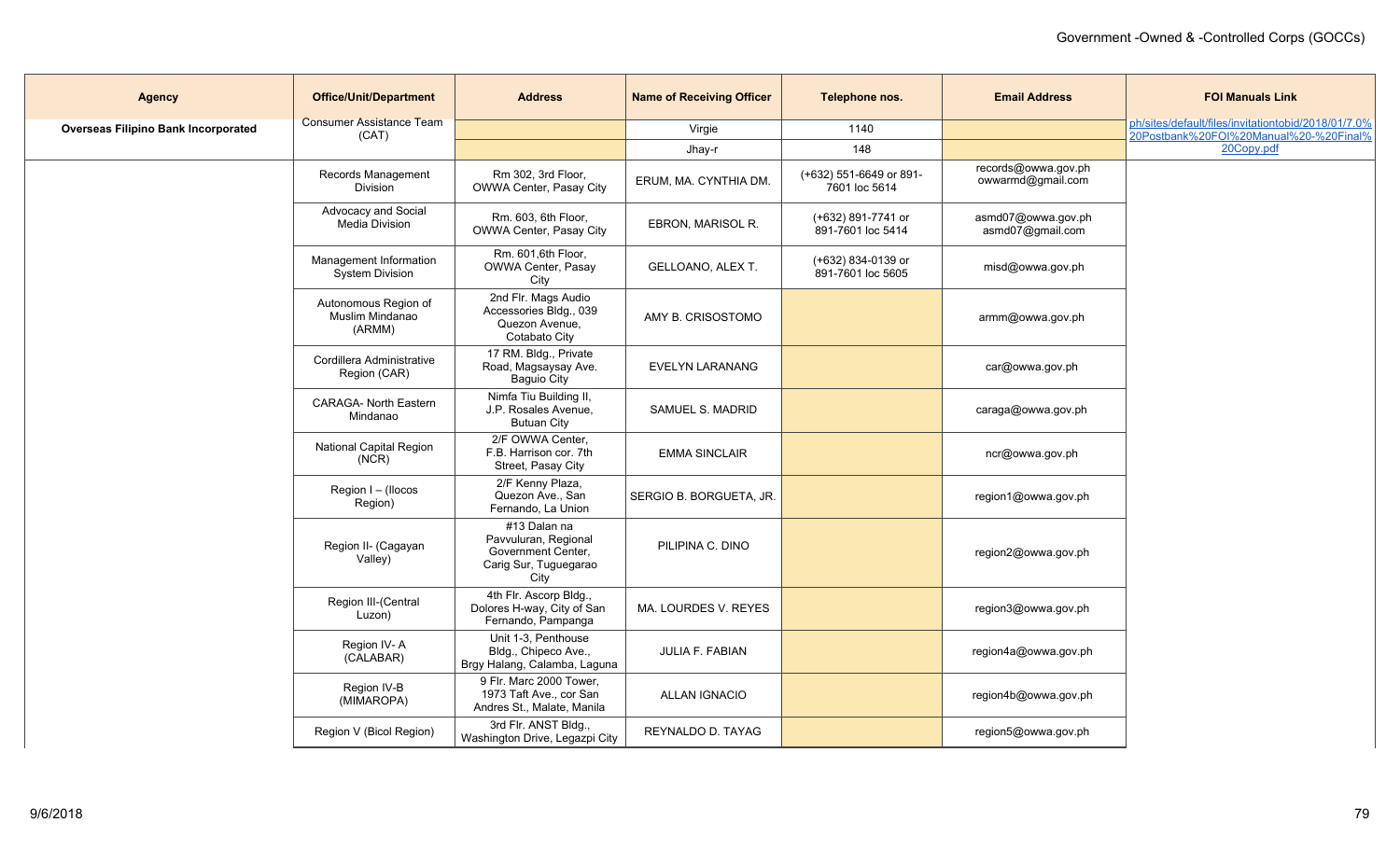| <b>Agency</b>                                                            | <b>Office/Unit/Department</b>                                                                         | <b>Address</b>                                                                                                             | <b>Name of Receiving Officer</b>           | Telephone nos. | <b>Email Address</b> | <b>FOI Manuals Link</b>                                                                                 |
|--------------------------------------------------------------------------|-------------------------------------------------------------------------------------------------------|----------------------------------------------------------------------------------------------------------------------------|--------------------------------------------|----------------|----------------------|---------------------------------------------------------------------------------------------------------|
|                                                                          | Region VI (Western Visayas)                                                                           | Robinsons Land Corporation,<br>Level 3- 156 to 164A, Quezon<br>corner De Leon Sts., Iloilo City                            | JAMES B. MENDIOLA                          |                | region6@owwa.gov.ph  |                                                                                                         |
|                                                                          | Region VII (Central Visayas)                                                                          | 2/F DOLE Bldg., Coronado Ave.<br>cor Gen Maxillon Ave., Cebu<br>City                                                       | <b>WILFREDA MISTERIO</b>                   |                | region7@owwa.gov.ph  |                                                                                                         |
|                                                                          | Region VIII (Eastern Visayas)                                                                         | DOLE Compound, Trece<br>Marterez st, Tacloban City                                                                         | MARY CATHERINE O.<br><b>PASTOR</b>         |                | region8@owwa.gov.ph  |                                                                                                         |
|                                                                          | Region IX (Zamboanga<br>Peninsula)                                                                    | 3/F Goodwill Center, Mayor<br>Jaldon St., Canelar, Zamboanga<br>City                                                       | HASSAN GABRA T.<br>JUMDAIN                 |                | region9@owwa.gov.ph  |                                                                                                         |
|                                                                          | Region X (Northern<br>Mindanao)                                                                       | 2/F Trinidad Bldg.,<br>Corrales-Yacapin Street,<br>Cagayan de Oro City                                                     | <b>LEONOR MABAGAL</b>                      |                | region10@owwa.gov.ph |                                                                                                         |
|                                                                          | Region XI (Davao<br>Region)                                                                           | Doors 31 E-G G.B. Cam Bldg.,<br>Monteverde St., Davao City                                                                 | EDUARDO E. BELLIDO                         |                | region11@owwa.gov.ph |                                                                                                         |
|                                                                          | Region XII<br>(SOCCSKSARGEN)                                                                          | Ilao Bldg., Judge Alba St., Zone<br>3. Koronadal City                                                                      | MARLYN E. JAMERO                           |                | region12@owwa.gov.ph |                                                                                                         |
|                                                                          | <b>BAHRAIN Embassy of the</b><br>Philippines                                                          | Villa No. 939, Road 3220,<br>Block 334 Mahooz, Manama,<br>Bahrain                                                          | PRISCILLA PAMELLA M.<br><b>FLORES</b>      |                | bahrain@owwa.gov.ph  |                                                                                                         |
|                                                                          | <b>BRUNEI Embassy of the</b><br>Phillipines, Philippine<br>Overseas Labor<br>Office                   | Simpang 336-17,<br>Diplomatic Enclave,<br>Kampong Kianggeh, Jalan<br>Kebangsaan, Bandar Seri<br>Begawan, Brunei Darussalam | MA. LUISA S. REYES                         |                | brunei@owwa.gov.ph   |                                                                                                         |
|                                                                          | <b>CYPRUS Philippine Overseas</b><br>Labor<br>Office                                                  | Flat 13 4th Floor, 26<br>Grivas Digenis Ave., 1066,<br>Nicosia, Cyprus                                                     |                                            |                | cyprus@owwa.gov.ph   |                                                                                                         |
|                                                                          | GREECE Embassy of the<br>Philippines,<br>Philippine Overseas Labor<br>Office                          | 10 Fthiotidos St.,<br>1523 Ambelokipi, Athens<br>Greece                                                                    | ROSALIA SUSANA S.<br><b>BAHIA-CATAPANG</b> |                | greece@owwa.gov.ph   |                                                                                                         |
|                                                                          | <b>HONGKONG - SAR Philippine</b><br>Overseas<br>Consulate General, Phlippine<br>Overseas Labor Office | Unit 1101 11th Floor Toweer 1<br>Admiralty Centre 18 Hardcourt<br>Road, Hongkong - Special<br>Administrative Region        | <b>JUDITH D. SANTOS</b>                    |                | hongkong@owwa.gov.ph |                                                                                                         |
|                                                                          | ISRAEL Embassy of the<br>Philippines,<br>Philippine Overseas Labor<br>Office                          | 18 Rehov Bnei Dan, Israel                                                                                                  | <b>CORNELIA DG CHANCO</b>                  |                | israel@owwa.gov.ph   | http://www.owwa.gov.                                                                                    |
| <b>Overseas Filipino Workers Welfare</b><br><b>Administration (OWWA)</b> | <b>ITALY - MILAN Philippine</b><br>Consulate<br>General                                               | Via Stromboli No. 1, 20144<br>Milan, Italy                                                                                 | JOCELYN O. HAPAL                           |                | milan@owwa.gov.ph    | ph/sites/default/files/files/Revised%20FOI%<br>20Manual%20for%20OWWA%20(Corrected%<br>2027%20March).pdf |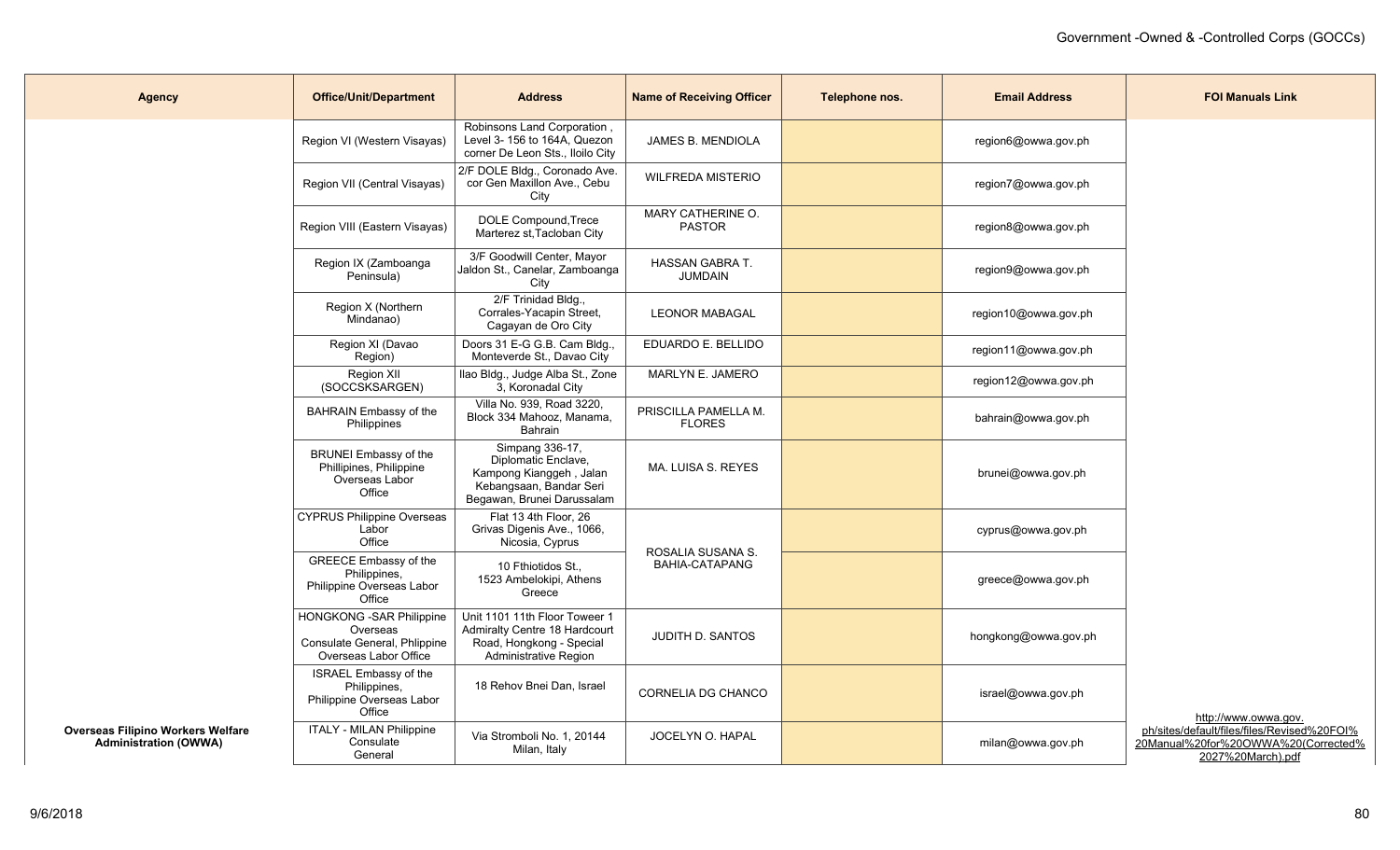| <b>Agency</b> | <b>Office/Unit/Department</b>                                                                    | <b>Address</b>                                                                                                                    | <b>Name of Receiving Officer</b>               | Telephone nos. | <b>Email Address</b> | <b>FOI Manuals Link</b> |
|---------------|--------------------------------------------------------------------------------------------------|-----------------------------------------------------------------------------------------------------------------------------------|------------------------------------------------|----------------|----------------------|-------------------------|
|               | ITALY - ROME Embassy of<br>the Philippines                                                       | Vialle Delle Medaglie D' Oro<br>112-114, 00136 Rome, Italy                                                                        | HECTOR B. CRUZ, JR                             |                | rome@owwa.gov.ph     |                         |
|               | JAPAN Philippine Embassy,<br>Philippine Overseas Labor<br>Office                                 | 5-15-5 Roppongi,<br>Minato-ku, Tokyo, 106-8537,<br>Japan                                                                          | CARMELITA T. RAQUIZA                           |                | japan@owwa.gov.ph    |                         |
|               | JORDAN Embassy of the<br>Philippines,<br>Philippine Overseas Labor<br>Office                     | 113, kaled Yassin AlDiyar,<br>Dhei Ghabar, Amman, Jordan                                                                          | <b>HARRY B. BORRES</b>                         |                | jordan@owwa.gov.ph   |                         |
|               | KINGDOM OF SAUDI ARABIA<br>Embassy of the Philippines                                            | No. 10 Abi Al Maali Al Zaki<br>Street, Sulaimaniyah District,<br>RIYADH and UNAIZAH (CRO) Riyadh, P.O. Box 94366, Riyadh<br>11693 | <b>MANUEL MAMERTO L.</b><br><b>MERCADO III</b> |                | riyadh@owwa.gov.ph   |                         |
|               | KINGDOM OF SAUDI ARABIA  <br><b>JEDDAH</b><br>Phippine Consulate General                         | Umm Al Qurah Street, AlRehab<br>District 3, P.O. Box<br>16254, Jeddah 21464,<br>Kingdom of Saudi Arabia                           | YOLANDA U. PENARANDA                           |                | jeddah@owwa.gov.ph   |                         |
|               | KINGDOM OF SAUDIA<br><b>ARABIA</b><br>- AL KHOBAR<br>c/o Embassy of the Philippines              | D3 Collector<br>Road C. Diplomatic Quarter,<br>P.O. Box 94366, Riyadh<br>11693, Kingdom of Saudi Arabia                           | SITTI KAUSHAR G. JAAFAR                        |                | alkhobar@owwa.gov.ph |                         |
|               | KUWAIT Embassy of the<br>Philippines                                                             | Bldg. 816, Block 1 St. 101, Al<br>Aiddeeq Road,, South Surra,<br>State of Kuwait                                                  | <b>NESTOR P. BURAYAG</b>                       |                | kuwait@owwa.gov.ph   |                         |
|               | LEBANON Embassy of the<br>Philippines                                                            | W Building, Rue Mar Geries,<br>Haddath Baabda, Mount<br>Lebanon, Republic of Lebanon                                              | <b>NEIL ALLAN R.BABAN</b>                      |                | lebanon@owwa.gov.ph  |                         |
|               | LIBYA Embassy of the<br>Philippines                                                              | Km 7 Gargaresh Road, P.O. Box<br>12508                                                                                            | <b>HABIB G. MALIK</b>                          |                | libya@owwa.gov.ph    |                         |
|               | MACAU - SAR Philippine<br>Overseas<br>Consulate General,<br>Philippines Overseas Labor<br>Office | Unit 1406, 14/F AIA Tower, 251-<br>A 301, Avenida Commecial de<br>Macau,<br>Macau-Special Administrative<br>Region                | ELIZABETH F.<br><b>MONTEALEGRE</b>             |                | macau@owwa.gov.ph    |                         |
|               | <b>MALAYSIA Philippine</b><br>Embassy<br>Philippine Overseas Labor<br>Office                     | No. 1 Changkat Kia Peng, 50450<br>Kuala Lumpur, Malaysia                                                                          | ZENAIDA S. RAMOS                               |                | malaysia@owwa.gov.ph |                         |
|               | OMAN Embassy of the<br>Philippines                                                               | Building No. 1041/1043, Way<br>No. 3015, Al-Kharjiyad St., Shatti<br>Al-Qurum                                                     | MARILOU M. SUMALINOG                           |                | oman@owwa.gov.ph     |                         |
|               | QATAR Embassy of the<br>Philippines,<br>Philippine Overseas Labor<br>Office                      | Al Furat Corner Al<br>Qaisoum Streets Zone 66,<br>Onaiza Al Dafna, Doha, State<br>of Qatar                                        | LEONILA DG. ROBILLOS                           |                | qatar@owwa.gov.ph    |                         |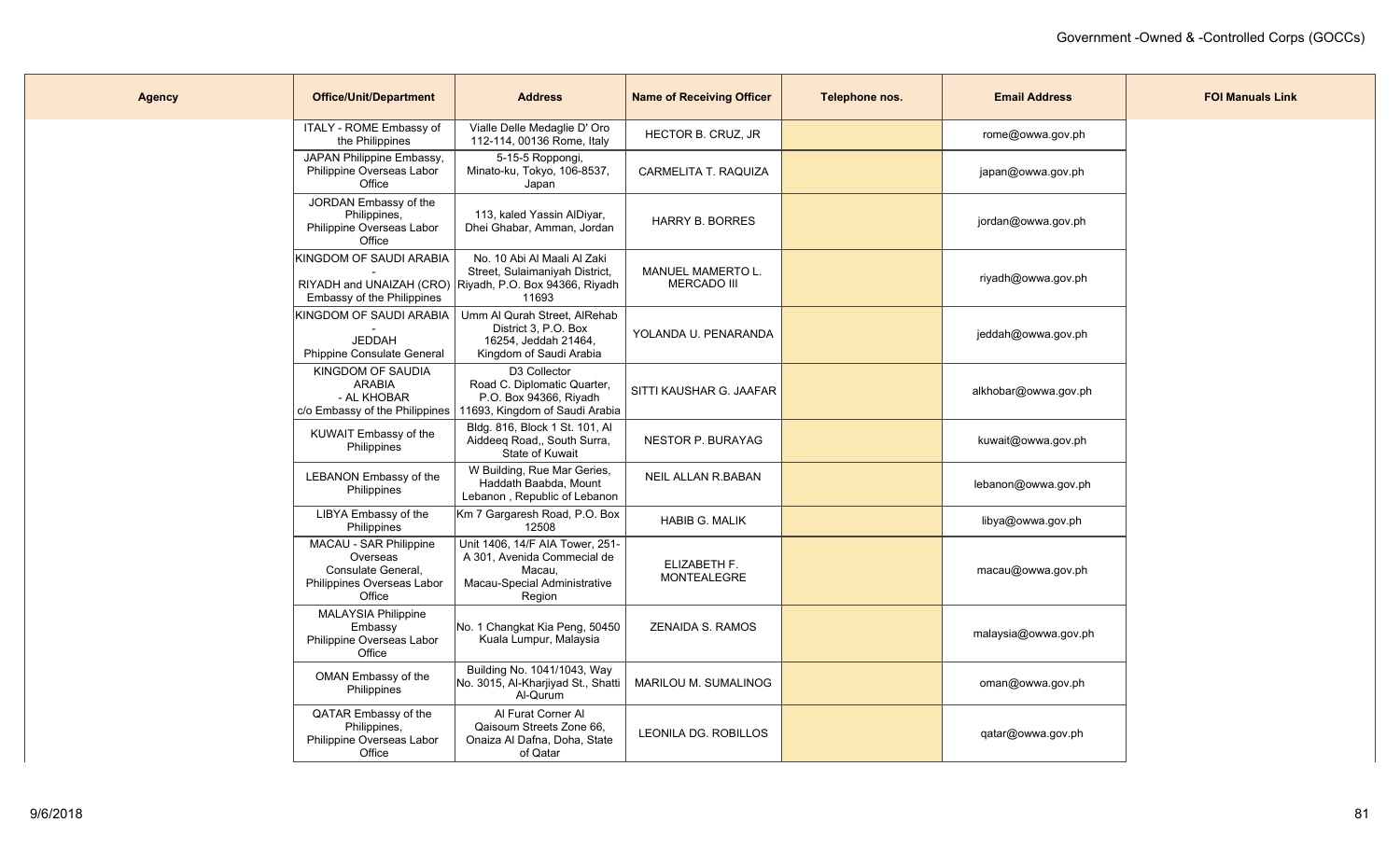| <b>Agency</b>                                        | <b>Office/Unit/Department</b>                                                                                           | <b>Address</b>                                                                                                                                          | <b>Name of Receiving Officer</b>       | Telephone nos.                    | <b>Email Address</b>       | <b>FOI Manuals Link</b>                                                    |
|------------------------------------------------------|-------------------------------------------------------------------------------------------------------------------------|---------------------------------------------------------------------------------------------------------------------------------------------------------|----------------------------------------|-----------------------------------|----------------------------|----------------------------------------------------------------------------|
|                                                      | SINGAPORE Philippine<br>Embassy,<br>Philippine Overseas Labor<br>Office                                                 | 20 Nassim Road, Singapore<br>258395                                                                                                                     | ANICETA G. CATARAN                     |                                   | singapore@owwa.gov.ph      |                                                                            |
|                                                      | SOUTH KOREA Philippine<br>Embassy                                                                                       | No. 5-1 Itaewon 2-dong,<br>YongsanGu, Seoul 140-857,<br>Republic of Korea                                                                               | <b>MANUELA N. PENA</b>                 |                                   | southkorea@owwa.gov.ph     |                                                                            |
|                                                      | SPAIN EMBAJADA DE<br>FILIPINAS,<br>OFFICINA LABOR                                                                       | Calle Alcala<br>149,2B 28009, Madrid, Spain                                                                                                             | <b>NESA S. NOLIDO</b>                  |                                   | spain@owwa.gov.ph          |                                                                            |
|                                                      | <b>TAIWAN - KAOHSIUNG</b><br>Manila Economic and<br><b>Cultural Office</b>                                              | <b>MECO Labor</b><br>Affairs 9f-2, No. 80 Grand 50<br>Tower. Min Tzu 1st Road,<br>San Min District, Kaohsiung<br>City, Taiwan                           | RODERICK D. CRUZ                       |                                   | kaohsiung@owwa.gov.ph      |                                                                            |
|                                                      | TAIWAN - TAICHUNG Manila<br>Economic and<br><b>Cultural Office Philippine</b><br>Labor Center                           | Taichung 2-A Cathay, Insurance<br>Chung Gang Building, Suite 2-A,<br>4th Floor, No. 239 Min Chuan<br>Road, West District, Taichug<br>City, Taiwan 40341 | RONALD A. MINA                         |                                   | taichung@owwa.gov.ph       |                                                                            |
|                                                      | <b>TAIWAN - TAIPEI Manila</b><br>Economic and<br><b>Cultural Office</b>                                                 | 3F, No. 33 Sector 2, Jianguo N.<br>Rd, Taipei City                                                                                                      | ANDRELYN R. GREGORIO                   |                                   | taipei@owwa.gov.ph         |                                                                            |
|                                                      | U.S.A. Embassy of the<br>Philippines                                                                                    | 1600 Massachusetts Ave.<br>NW, Washington, DC 20036,<br>, United State of America                                                                       | PETRONA M. BERGADO                     |                                   | washington@owwa.gov.ph     |                                                                            |
|                                                      | <b>UNITED ARAB EMIRATES -</b><br><b>ABU DHABI</b><br>Embassy of the Philippines,<br>Philippine Overseas Labor<br>Office | W-48, Street No. 8,<br>Sector 2-23, Plot No. 51, Al<br>Qubaisat, Abu Dhabi United<br><b>Arab Emirates</b>                                               | RON LIONEL M.<br><b>BARTOLOME</b>      |                                   | abudhabi@owwa.gov.ph       |                                                                            |
|                                                      | UNITED ARAB EMIRATES<br><b>DUBAI</b><br>Philippine Consulate<br>General, Philippine Overseas<br>Labor Office            | No. 35A Beirut St., Community<br>234, Al Qusais 3, P.O. Box<br>4960. Dubai, United Arab<br>Emirates                                                     | MA. EVANGELINA V.<br><b>FILAMOR</b>    |                                   | dubai@owwa.gov.ph          |                                                                            |
|                                                      | <b>UNITED KINGDOM Embassy</b><br>of the Philippines                                                                     | 6 Suffolk St., London, SW1Y<br>4HG                                                                                                                      | MARIA CONSOLASTIO C.<br><b>MARQUEZ</b> |                                   | london@owwa.gov.ph         |                                                                            |
| Philippine Reclamation Authority (PEA)*              |                                                                                                                         |                                                                                                                                                         |                                        |                                   |                            | http://www.pea.gov.<br>ph/images/pra_images/pdf/FOI/PRA-FOI-<br>Manual.pdf |
| <b>Philippine Retirement Authority (PRA)</b>         |                                                                                                                         |                                                                                                                                                         | Ms. Belen D. Asuelo                    | 848-1412 or                       | corplan.pra@gmail.com      | https://pra.gov.ph/assets/transparency-<br>seal/PRA%20FOI%20Manual.pdf     |
| <b>Philippine Rice Research Institute (PhilRice)</b> | Philippine Rice Research<br>Institute (PhilRice)                                                                        | Maligaya, Muñoz, Nueva Ecija                                                                                                                            | Jaime Manalo                           | (044) 456-0112 (044) 456-<br>0354 | ja.manalo4@philrice.gov.ph | http://www.philrice.gov.ph/wp-<br>content/uploads/2017/07/FOI-Manual.pdf   |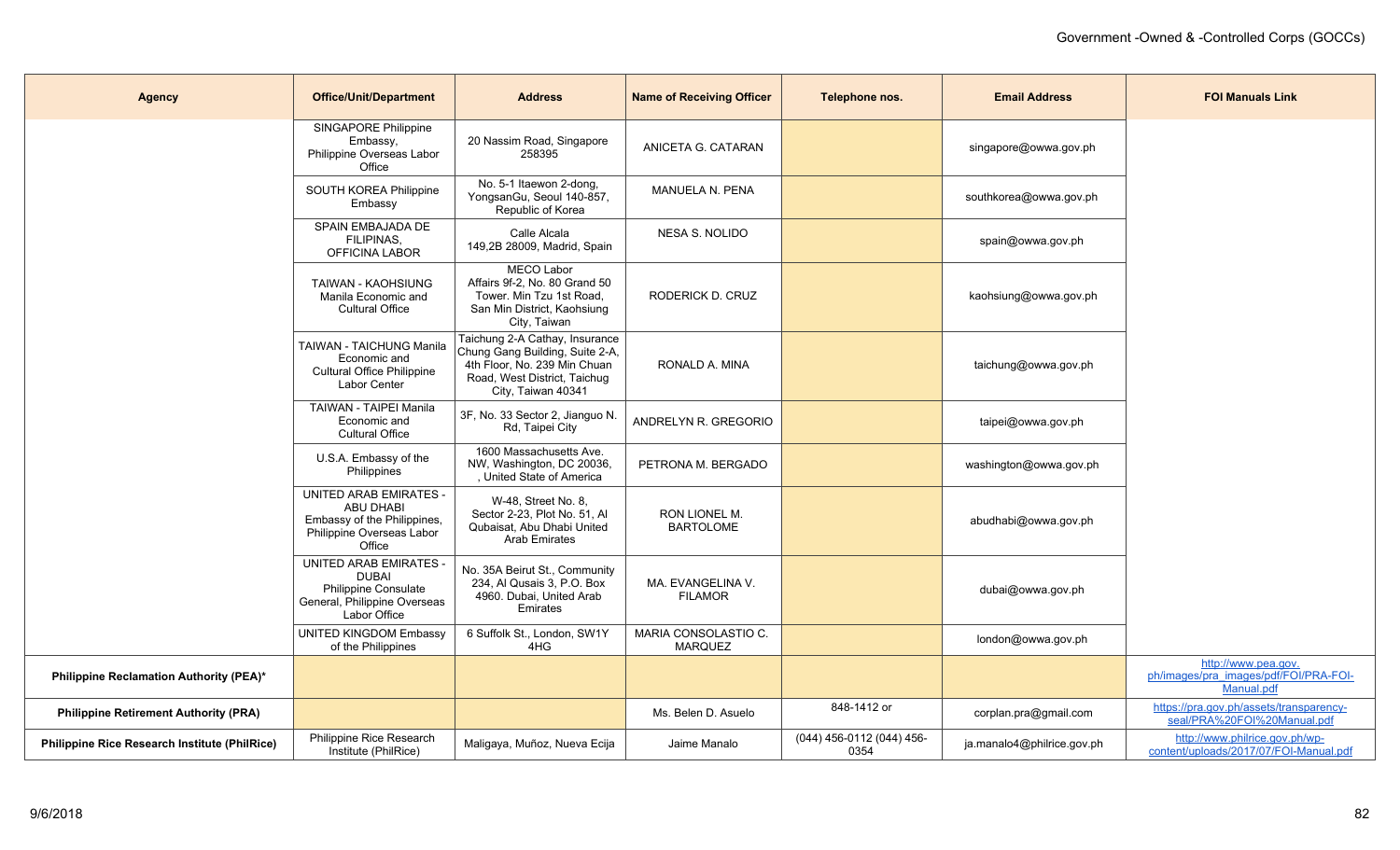| <b>Agency</b>                                                                                             | <b>Office/Unit/Department</b>               | <b>Address</b>                                                                                   | <b>Name of Receiving Officer</b> | Telephone nos.            | <b>Email Address</b>                                 | <b>FOI Manuals Link</b>                                                                                                                     |
|-----------------------------------------------------------------------------------------------------------|---------------------------------------------|--------------------------------------------------------------------------------------------------|----------------------------------|---------------------------|------------------------------------------------------|---------------------------------------------------------------------------------------------------------------------------------------------|
| <b>Philippine Sugar Corporation (PhilSuCor)*</b>                                                          | Administrative Division                     | Philippine Sugar Corporation,<br>Unit 1405 Security Bank Centre,<br>6776 Ayala Ave., Makati City |                                  | 856-4477 / 830-0317 (fax) |                                                      | http://www.philsucor.gov.ph/aboutus/DA-FOI-<br>Manual.pdf                                                                                   |
| Philippine Tax Academy (PTA)***                                                                           |                                             |                                                                                                  |                                  |                           |                                                      | No Manual                                                                                                                                   |
| <b>Phividec Panay Agro-Industrial Corporation</b><br>(PPAC)***                                            |                                             |                                                                                                  |                                  |                           |                                                      | No Manual                                                                                                                                   |
| PHIVIDEC Industrial Authority (PHIVIDEC-IA)***                                                            |                                             |                                                                                                  |                                  |                           |                                                      | No Manual                                                                                                                                   |
| <b>PNOC Exploration Corporation (PNOC EC)</b>                                                             | <b>External Relations Department</b>        | Ground Floor, Building 5, Energy<br>Center, Rizal Drive, Bonifacio<br>Global City, Taguig City   | Sharon Bertha H. Ner             |                           | fro@pnoc-ec.com.ph                                   | https://drive.google.<br>com/file/d/0B4OHUEC83u7geVBjeVUybE1wLV<br><b>E/view</b>                                                            |
| PNOC Renewables Corporation (PNOC RC)*                                                                    |                                             |                                                                                                  |                                  |                           |                                                      | http://www.pnoc-rc.com.<br>ph/images/Transparency/SKMBT_C4521710260<br>9210.pdf                                                             |
| Poro Point Management Corporation (PPMC)*                                                                 |                                             |                                                                                                  |                                  |                           |                                                      | http://poropointfreeport.gov.ph/FOI%20Manual.<br>pdf                                                                                        |
| Quedan and Rural Credit Guarantee Corporation<br>(QUEDANCOR)                                              |                                             | 34 Panay Avenue, Quezon City                                                                     | Ma. Ruby G. Lumongsod            | 376-4790                  | marubylumongsod@yahoo.com<br>pio_quedancor@yahoo.com | 17/08/gcor-circular-501-s2017-guidelines-on-peop                                                                                            |
| Power Sector Assets and Liabilities Management<br><b>Corporation (PSALM)*</b>                             | <b>Corporate Communications</b><br>Division | PSALM 3rd Floor Transco Bldg.<br>Power Center, Quezon Ave cor.<br>BIR Rd., Diliman, Quezon City  |                                  | 902-9067                  |                                                      | https://www.psalm.gov.<br>ph/assets/documents/FOI/07182017%<br>20CORPLAN%20memo%20re %20Freedom%<br>20of%20Information%20(FOI)%20Manual.pdf |
| Quezon City Development Authority (QCDA)***                                                               |                                             |                                                                                                  |                                  |                           |                                                      | No Manual                                                                                                                                   |
| Road Board*                                                                                               |                                             |                                                                                                  |                                  |                           |                                                      | Hardcopy                                                                                                                                    |
|                                                                                                           | <b>Head Office</b>                          | Makati City                                                                                      | Peter Pizarro                    | $(02)$ 751-1888           | ppizarro@sbgfc.org.ph                                |                                                                                                                                             |
|                                                                                                           |                                             | Naga City                                                                                        | Ms. Ma. Edena Diez               | (054) 473-9975            | mdiez@sbgfc.org.ph                                   |                                                                                                                                             |
|                                                                                                           |                                             | Puerto Princesa                                                                                  | Mr. Marcelino Dile               | (048) 434-1748            | mdile@sbgfc.org.ph                                   |                                                                                                                                             |
|                                                                                                           | South Luzon Desk Office                     | Laguna                                                                                           | Mr. William Makalintal           | $(049) 545 - 6169$        | wmakalintal@sbgfc.org.ph                             |                                                                                                                                             |
|                                                                                                           |                                             | Occidental                                                                                       | Mr. Arsenio Delos Reyes          | (043) 491-2131            | adlosreyes@sbgfc.org.ph                              |                                                                                                                                             |
|                                                                                                           |                                             | Legazpi City                                                                                     | Ms. Karla De Villa               | (052) 742-2590            | kdvilla@sbgfc.org.ph                                 |                                                                                                                                             |
|                                                                                                           | North Luzon Area and Desk                   | <b>Baguio City</b>                                                                               | Ms. Venus Albay                  | (074) 424-7647            | valbay@sbgfc.org.ph                                  |                                                                                                                                             |
| <b>Small Business Corporation (SB Corp.) / Small</b><br><b>Business Guarantee and Finance Corporation</b> | Office                                      | Cauayan City                                                                                     | Ms. Marjorie Mostoles            | (078) 652-1964            | mmostoles@sbgfc.org.ph                               | http://www.sbgfc.org.ph/sites/default/files/SB%<br>20CORP%20FOI%20MANUAL%20AS%20OF%                                                         |
| (SBGFC)                                                                                                   |                                             | Cebu City                                                                                        | Mr. Francisco Buenavides         | (032) 232-1200            | fbuenavides@sbgfc.org                                | 2031%20MARCH%202017.pdf                                                                                                                     |
|                                                                                                           |                                             |                                                                                                  |                                  |                           |                                                      |                                                                                                                                             |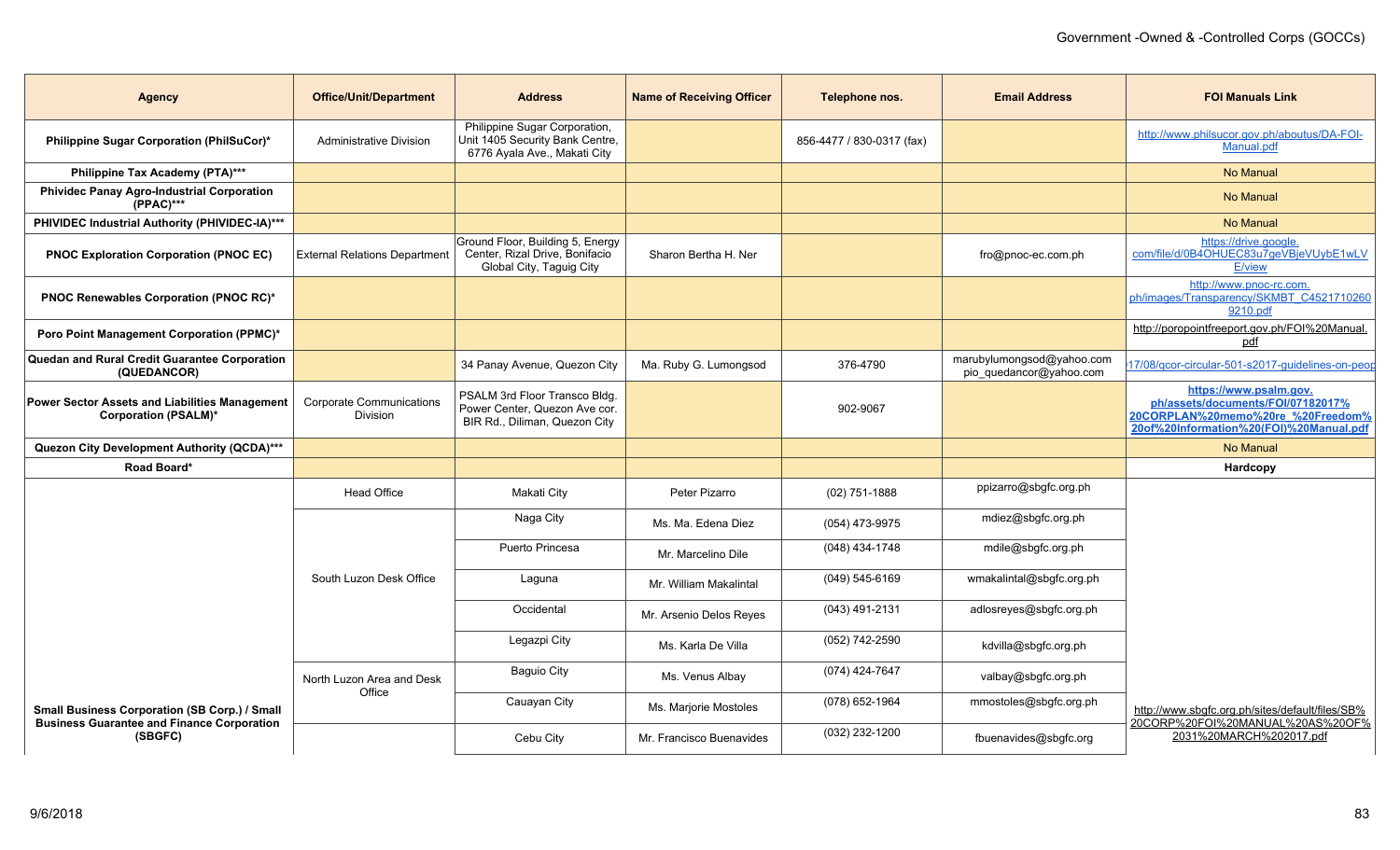| <b>Agency</b>                              | <b>Office/Unit/Department</b>    | <b>Address</b>                                                                                   | <b>Name of Receiving Officer</b> | Telephone nos.                                                   | <b>Email Address</b>  | <b>FOI Manuals Link</b>                                                    |
|--------------------------------------------|----------------------------------|--------------------------------------------------------------------------------------------------|----------------------------------|------------------------------------------------------------------|-----------------------|----------------------------------------------------------------------------|
|                                            | Visayas Area and Desk Office     | <b>Iloilo City</b>                                                                               | Ms. Julie Jean Tidon             | $(033)$ 335-0060                                                 | jtidon@sbgfc.orh.ph   |                                                                            |
|                                            |                                  | Palo Leyte                                                                                       | Ms. Antonette Corcuera           | (0905) 289-8422                                                  | egarado@sbgfc.org.ph  |                                                                            |
|                                            |                                  | <b>Bacolod City Negros</b>                                                                       | Mr. Willy Lobaton                | (034) 708-2423                                                   | wlobaton@sbgfc.org.ph |                                                                            |
|                                            |                                  | Bajada, Davao City                                                                               | Ms. Dida Delute                  | (082) 221-1488                                                   | ddelute@sbgfc.org.ph  |                                                                            |
|                                            | Mindanao Area and Desk<br>Office | General Santos City                                                                              | Jelou Cabug                      | $(083) 554 - 1929$                                               | jcabug@sbgfc.org.ph   |                                                                            |
|                                            |                                  | Cagayan de Oro City                                                                              | Jade Montero                     | (088) 231-5703                                                   | jmontero@sbgfc.org,ph |                                                                            |
|                                            |                                  | <b>Butuan City</b>                                                                               | <b>Melody Viste</b>              | (085) 225-9268                                                   | mviste@sbgfc.org.ph   |                                                                            |
| Social Housing Finance Corporation (SHFC)* |                                  |                                                                                                  |                                  |                                                                  |                       | http://www.shfcph.com/SHFC%20People's%<br>20Freedom%20of%20Information.pdf |
|                                            | Cubao                            | 2/F Puregold Bldg., Aurora Blvd.<br>cor. Gen. Santos Ave., Araneta<br>Center, Cubao, Quezon City |                                  | 911-1864 * 913-7217 to 20 *<br>911-2783*<br>911-2782 (BH)        |                       |                                                                            |
|                                            | Diliman                          | Members Assistance Center<br>(MAC) SSS Compound, East<br>Ave., Diliman, Quezon City              |                                  | 924-7854 * 921-2810 * 921-<br>9388 * 924-7862 *<br>924-7901 (BH) |                       |                                                                            |
|                                            | Fairview                         | GEM Bldg., Regalado Ave.,<br>North Fairview, Quezon City                                         |                                  | 461-6937 * 461-6939 * 806-<br>4136 * 806-4167 *<br>806-4172 (BH) |                       |                                                                            |
|                                            | San Francisco Del Monte          | RCDC Bldg., 154 Roosevelt<br>Ave., SFDM, Quezon City                                             |                                  | 373-9906 to 10 * 374-6360 *<br>371-9906 *<br>371-1148 (BH)       |                       |                                                                            |
|                                            | Valenzuela City                  | Puregold Valenzuela Bldg.,<br>McArthur Highway, Dalandanan,<br>Valenzuela City                   |                                  | 292-4225 * 292-4243 * 292-<br>4378 * 291-0461 (BH)               |                       |                                                                            |
|                                            | Antipolo                         | Camina Bldg., Circumferential<br>Road cor. M.L.<br>Quezon, Antipolo City                         |                                  | 650-7627 to 29 * 570-6837 *<br>570-9709 (BH)                     |                       |                                                                            |
|                                            | Mandaluyong                      | Gomega Bldg., No. 6 J. Tiosejo<br>St. cor. P.<br>Martinez St., Shaw Blvd.,<br>Mandaluyong City   |                                  | 531-6461 * 534-1446 * 534-<br>1445 (BH)                          |                       |                                                                            |
|                                            | Marikina                         | Tai Bldg., Block 9, Lots 12 & 13,<br>Gil Fernando Ave., Sta. Elena,<br>Marikina City             |                                  | 645-7667 * 681-6261 * 645-<br>4070 * 645-8901 (BH)               |                       |                                                                            |
|                                            | Pasig - Pioneer                  | 2/F Cromagen Bldg., 8007<br>Pioneer St., Pasig City                                              |                                  | 635-6243 * 635-5976 * 635-<br>5978 * 635-5897 *<br>638-4775 (BH) |                       |                                                                            |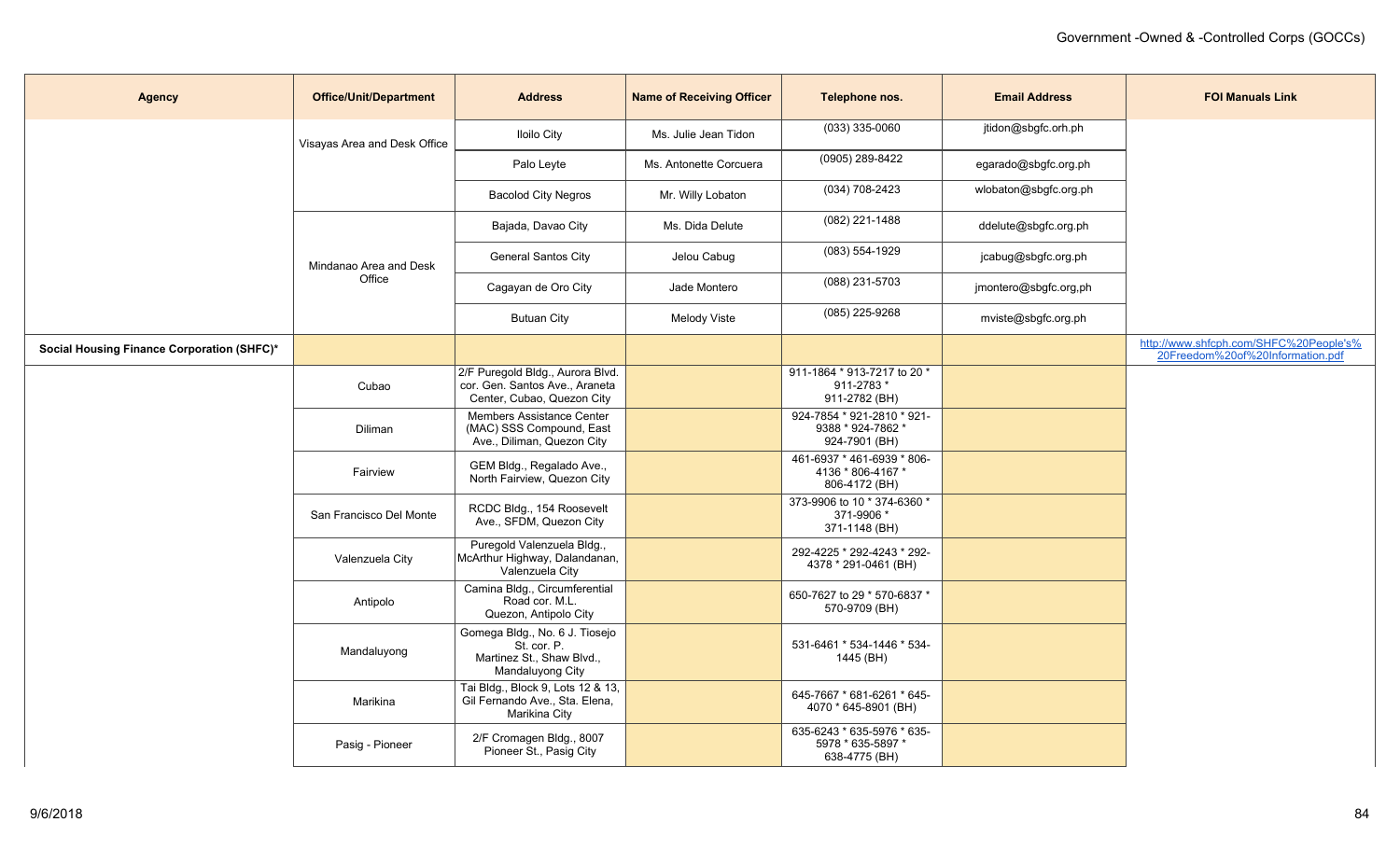| <b>Agency</b> | <b>Office/Unit/Department</b> | <b>Address</b>                                                                             | <b>Name of Receiving Officer</b> | Telephone nos.                                                   | <b>Email Address</b> | <b>FOI Manuals Link</b> |
|---------------|-------------------------------|--------------------------------------------------------------------------------------------|----------------------------------|------------------------------------------------------------------|----------------------|-------------------------|
|               | San Juan                      | Glialcon Villas Bldg., 1 128 F.<br>Blumentritt St., San Juan City                          |                                  | 721-5184 * 721-5195 * 724-<br>0684 * 721-2686 (BH)               |                      |                         |
|               | Legarda                       | Cobee Bldg., 2485 Legarda St.,<br>Sampaloc, Manila                                         |                                  | 735-7438 * 735-7468 * 734-<br>9293 * 735-7458 (BH)               |                      |                         |
|               | Pasay                         | HK Sun Plaza, SSS FCA<br>Property, 8001 Financial<br>Center, Roxas Blvd., Pasay City       |                                  | 556-0993 * 556-1554 * 556-<br>0992 * 556-0995 *<br>556-1556 (BH) |                      |                         |
|               | Welcome                       | Espana Tower Condominium,<br>Espana Blvd. cor. Josefina St.,<br>Sampaloc, Manila           |                                  | 781-0050 * 781-0053 to 54 *<br>781-0042 *711-0600 (BH)           |                      |                         |
|               | Alabang                       | Estrellita Bldg., No. 236<br>Montillano St.,<br>Alabang, Muntinlupa City                   |                                  | 807-9864 * 807-0600 * 807-<br>2608 (BH)                          |                      |                         |
|               | Makati - Gil Puyat            | 355 ECC Bldg., Gil Puyat Ave.,<br>Makati City                                              |                                  | 896-4706 * 890-1636 * 896-<br>8535 * 890-4762 *<br>896-7134 (BH) |                      |                         |
|               | Taguig                        | 7/F Unit 705 SM Aura Tower,<br>Bonifacio Global City, Taguig<br>City                       |                                  | 828-3009 * 556-3822                                              |                      |                         |
|               | Baguio                        | SSS Bldg., Harrison Road,<br>Baguio City                                                   |                                  | (074) 444-2929 * 442-3705 *<br>446-0360 *<br>444-8073 (BH)       |                      |                         |
|               | La Union                      | SSS Bldg., Government Center,<br>Sevilla, San Fernando City, La<br>Union                   |                                  | (072) 242-5812 to 13 * 700-<br>5668 (BH)                         |                      |                         |
|               | Laoag                         | RT Bueno Bldg., Don E. Ruiz<br>St., Laoag City,<br>Ilocos Norte                            |                                  | (077) 771-4414 * 771-5305<br>(BH)                                |                      |                         |
|               | Solano                        | Guevardan Bldg., Burgos St.,<br>Solano, Nueva Vizcaya                                      |                                  | (078) 326-7325 * 326-6934                                        |                      |                         |
|               | Tuguegarao                    | Cedenio Bldg., Luna St.,<br>Tuguegarao, Cagayan                                            |                                  | (078) 844-2108 * 844-1512<br>(BH)                                |                      |                         |
|               | Balanga                       | G/F Wong Chun Kar Bldg.,<br>Rotary Ave.,<br>Tenejero, Balanga City, Bataan                 |                                  | (047) 237-3349 (BH)                                              |                      |                         |
|               | Cabanatuan                    | NE Pacific Shopping Center,<br>Km. 111, Maharlika Highway,<br>Cabanatuan City, Nueva Ecija |                                  | (044) 463-0691                                                   |                      |                         |
|               | Camiling                      | Julian Qui Bldg., Bonifacio St.,<br>Camiling, Tarlac                                       |                                  | (045) 934-0463                                                   |                      |                         |
|               | Dagupan                       | EastGate Plaza, AB Fernandez<br>Ave., Dagupan City, Pangasinan                             |                                  | (075) 523-4094 * 522-8908<br>(BH)                                |                      |                         |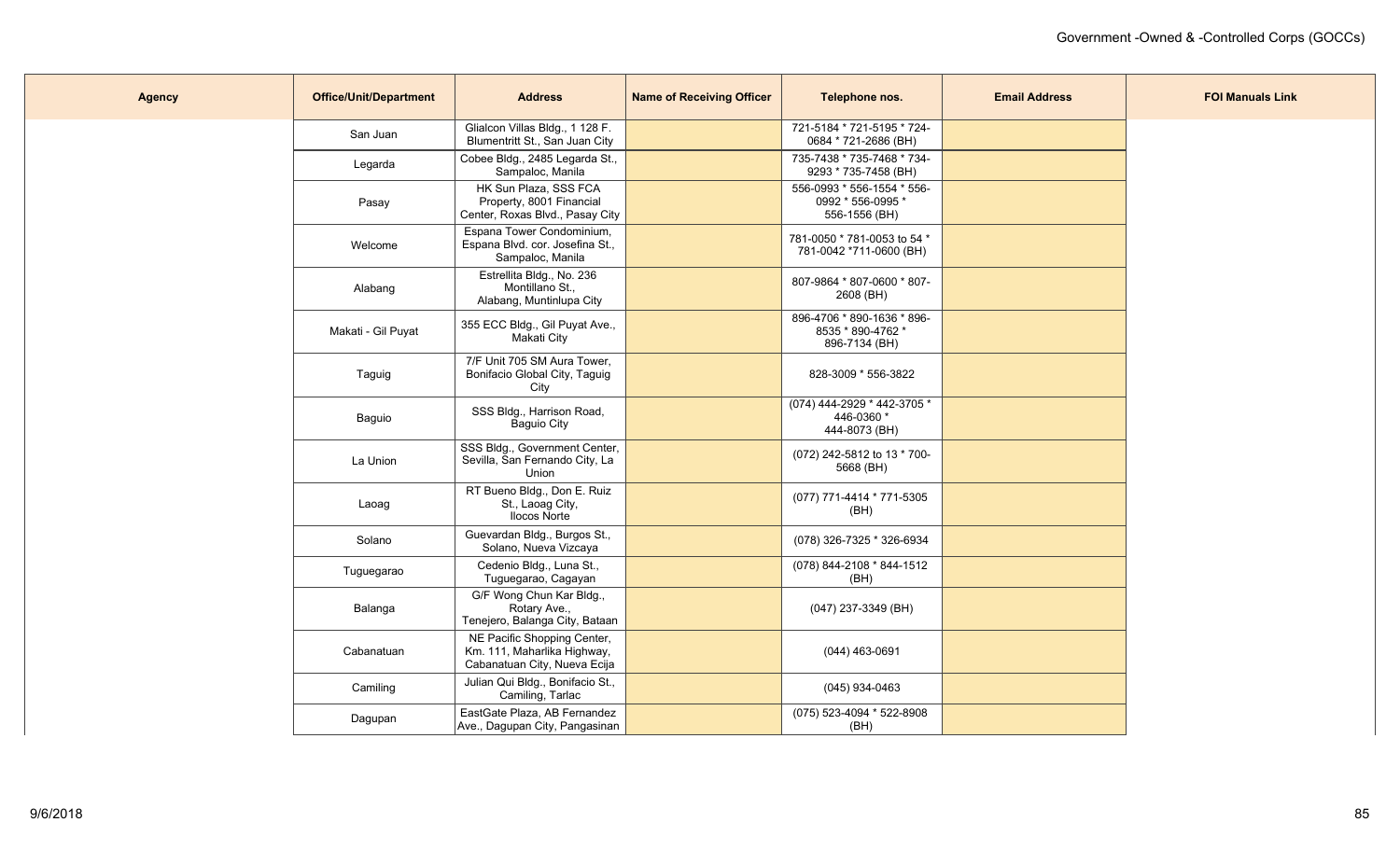| <b>Agency</b> | <b>Office/Unit/Department</b> | <b>Address</b>                                                                                   | <b>Name of Receiving Officer</b> | Telephone nos.                                                     | <b>Email Address</b> | <b>FOI Manuals Link</b> |
|---------------|-------------------------------|--------------------------------------------------------------------------------------------------|----------------------------------|--------------------------------------------------------------------|----------------------|-------------------------|
|               | Tarlac                        | SSS Bldg., Macabulos Drive,<br>San Vicente, Tarlac City                                          |                                  | (045) 982-3366 * 982-1666 *<br>982-4488 *<br>982-3541 * 982-7719   |                      |                         |
|               | Urdaneta                      | 3/F Government Center, CB<br>Mall, McArthur Highway,<br>Nancayasan, Urdaneta City,<br>Pangasinan |                                  | (075) 568-8512 * 696-0331 *<br>656-2617 (BH)                       |                      |                         |
|               | Angeles                       | Level 3, MarQuee Mall,<br>Francisco G. Nepo Ave.,<br>Pulung Maragul, Angeles City                |                                  | (045) 322-0164 * 322-2984 *<br>323-4916 (BH)                       |                      |                         |
|               | Baliuag                       | AC Bldg., Dona Remedios<br>Trinidad Highway,<br>Baliuag, Bulacan                                 |                                  | (044) 766-1162 * 797-8871<br>(BH)                                  |                      |                         |
|               | Malolos                       | Cabanas N-4, McArthur<br>Highway, Malolos City, Bulacan                                          |                                  | (044) 896-3325 * 896-3327                                          |                      |                         |
|               | Meycauayan                    | Esperanza Mall McArthur<br>Highway, Calvario, Meycauayan<br>City, Bulacan                        |                                  | (044) 228-5886                                                     |                      |                         |
|               | Olongapo                      | Wong Chun Kar Bldg., 35<br>Gordon Ave., Pag-asa,<br>Olongapo City, Zambales                      |                                  | $(047)$ 223-5201                                                   |                      |                         |
|               | San Fernando                  | SSS Bldg., Brgy. Maimpis, San<br>Fernando City, Pampanga                                         |                                  | (045) 861-3176 * 861-3175<br>(BH)                                  |                      |                         |
|               | Bacoor                        | Jolly Home Apartelle, Aguinaldo<br>Highway cor. Coastal Road<br>Talaba 7, Bacoor City            |                                  | (046) 472-2368 * 472-2319 *<br>472-2246 *<br>472-2134 (BH)         |                      |                         |
|               | Binan                         | 3rd Level Central Mall Binan,<br>San Vicente, Binan, Laguna                                      |                                  | (049) 511-6758 * 511-6757                                          |                      |                         |
|               | Calamba                       | SSS Bldg., National Highway,<br>Parian, Calamba City, Laguna                                     |                                  | (049) 545-1689 * 545-9663 *<br>545-9667*<br>545-6860 loc. 121 (BH) |                      |                         |
|               | Lucena                        | Lucena Grand Central Terminal<br>Bldg., Diversion Road, Ilayang<br>Dubay, Lucena City            |                                  | (042) 710-8626 * 373-6421                                          |                      |                         |
|               | Rozario                       | SSS Bldg., PEZA, Rozario,<br>Cavite                                                              |                                  | (046) 437-0025 (BH)                                                |                      |                         |
|               | San Pablo                     | SSS Bldg., Balagtas Blvd. cor.<br>M. Paulino St., San Pablo City                                 |                                  | (049) 521-0831 * 562-7503 *<br>562-5919 *<br>562-4506 (BH)         |                      |                         |
|               | Tagaytay                      | JPD Bldg., Calamba Road,<br>Brgy. San Jose, Tagaytay City                                        |                                  | (046) 413-4612                                                     |                      |                         |
|               | Batangas                      | SSS Bldg., National Highway,<br>Kumintang Ilaya, Batangas City                                   |                                  | (043) 723-5185 * 723-3873 *<br>723-3874 (BH)                       |                      |                         |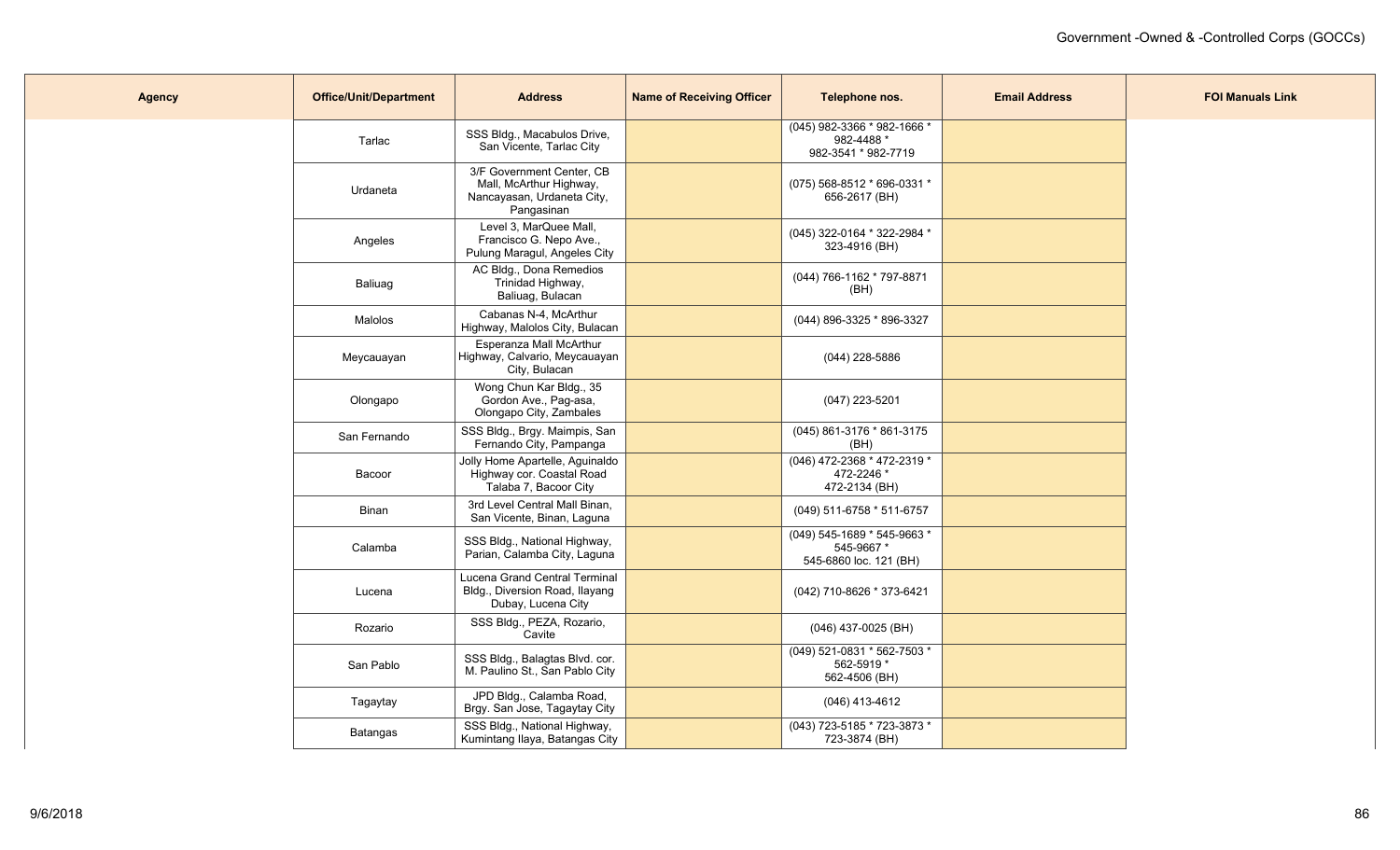| <b>Agency</b>                 | <b>Office/Unit/Department</b> | <b>Address</b>                                                                                       | <b>Name of Receiving Officer</b> | Telephone nos.                               | <b>Email Address</b> | <b>FOI Manuals Link</b>                                                                       |
|-------------------------------|-------------------------------|------------------------------------------------------------------------------------------------------|----------------------------------|----------------------------------------------|----------------------|-----------------------------------------------------------------------------------------------|
|                               | Boac                          | 10 De Oktubre St., Brgy.<br>Malusak, Boac, Marinduque                                                |                                  | (042) 332-1872 (BH)                          |                      |                                                                                               |
|                               | Calapan                       | Uy Bldg. cor. Roxas and<br>Governor Ignacio Sts.,<br>Lumang Bayan, Calapan City,<br>Oriental Mindoro |                                  | (043) 288-2267 * 286-7133 *<br>288-2427 (BH) |                      |                                                                                               |
|                               | Lipa                          | AMR Business Center, Pilahan<br>Sabang, Lipa City                                                    |                                  | (043) 756-7507 * 757-1365                    |                      |                                                                                               |
| Social Security System (SSS)* | Puerto Princesa               | Go Siong Kuan Bldg., Lacao<br>St., Puerto Princesa City,<br>Palawan                                  |                                  | (048) 433-7147 * 433-7148 *<br>433-1671 (BH) |                      | https://www.sss.gov.ph/sss/DownloadContent?<br>fileName=FOI_Manual_Updated%2005-30-17.<br>pdf |
|                               | Daet                          | G/F Ricasio Bldg., Carlos II St.,<br>Brgy. 3, Daet, Camarines Norte                                  |                                  | (054) 571-2764                               |                      |                                                                                               |
|                               | Iriga                         | Cerillo Bldg., No. 272 National<br>Highway, San Nicolas, Iriga City,<br><b>Camarines Sur</b>         |                                  | (054) 456-0876 (BH)                          |                      |                                                                                               |
|                               | Legazpi                       | Morante Bldg., Imperial Court<br>Subd. Phase II, Legazpi City                                        |                                  | (052) 480-7301 * 480-7076<br>(BH)            |                      |                                                                                               |
|                               | Masbate                       | Reloao Bldg., Ibanez St.,<br>Poblacion 2, Masbate City                                               |                                  | (056) 333-2485                               |                      |                                                                                               |
|                               | Naga                          | SSS Bldg., Concepcion,<br>Pequena, Naga City                                                         |                                  | (054) 472-9791 to 95 * 478-<br>0302 (BH)     |                      |                                                                                               |
|                               | Sorsogon                      | Jomil Enterprises Bldg., Quezon<br>St., Polvorista, Sorsogon,<br>Sorsogon                            |                                  | (056) 211-1638 * 211-0179                    |                      |                                                                                               |
|                               | Virac                         | P. Araojo Shopping Arcade,<br>Cavinitan, Virac, Catanduanes                                          |                                  |                                              |                      |                                                                                               |
|                               | Cebu                          | SSS Bldg., Brgy. Kalubihan,<br>Osmena Blvd., Cebu City                                               |                                  | (032) 505-9301 * 505-9310                    |                      |                                                                                               |
|                               | Mactan                        | G/F Annex Bldg., Gaisano<br>Mactan Island Mall, Pajo, Lapu-<br>Lapu City, Mactan, Cebu               |                                  | (032) 341-1004 * 340-1886 *<br>340-8050      |                      |                                                                                               |
|                               | Tagbilaran                    | 2/F Galleria Luisia Bldg., Gov.<br>Celestino Gallares<br>St., Tagbilaran City, Bohol                 |                                  | (038) 501-7055 * 411-3934                    |                      |                                                                                               |
|                               | Calbayog                      | PNB Bldg., Maharlika Highway,<br>Obrero, Calbayog<br>City, Western Samar                             |                                  | (055) 209-1198 * 209-3862                    |                      |                                                                                               |
|                               | Catbalogan                    | To Chip Bldg., Catbalogan,<br>Samar                                                                  |                                  | (055) 356-1052 * 251-2218                    |                      |                                                                                               |
|                               | Maasin                        | Saludo Bldg., Kanleon St.,<br>Maasin City, Southern Leyte                                            |                                  | (053) 570-8551 * 381-2119                    |                      |                                                                                               |
|                               | Ormoc                         | Yuvallos Bldg., Veloso St.,<br>Punta, Ormoc City                                                     |                                  | (053) 255-4658 * 255-5241                    |                      |                                                                                               |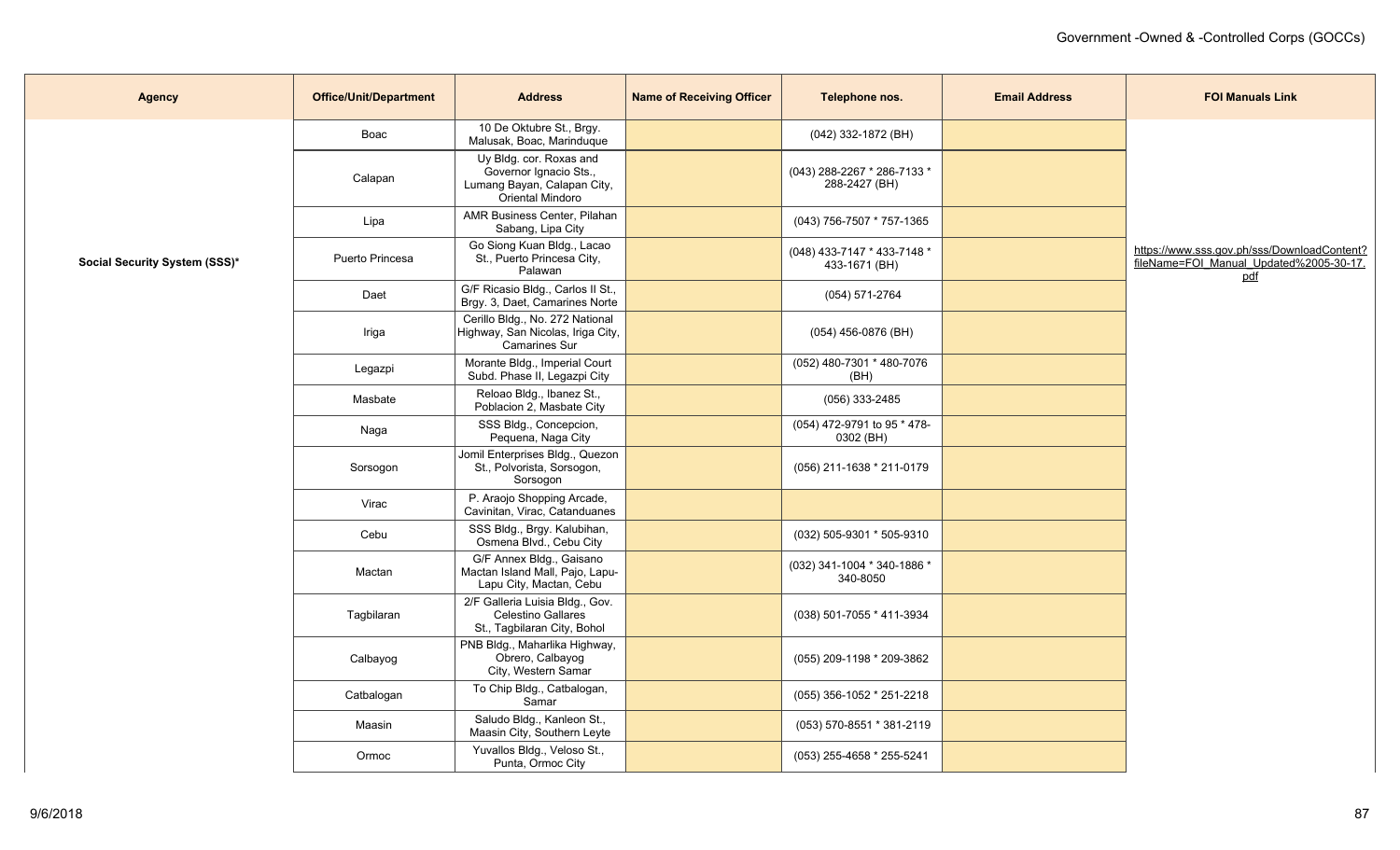| <b>Agency</b> | <b>Office/Unit/Department</b> | <b>Address</b>                                                                             | <b>Name of Receiving Officer</b> | Telephone nos.                                     | <b>Email Address</b> | <b>FOI Manuals Link</b> |
|---------------|-------------------------------|--------------------------------------------------------------------------------------------|----------------------------------|----------------------------------------------------|----------------------|-------------------------|
|               | Tacloban                      | Robert Yu Bldg., National<br>Highway, Brgy. Fatima,<br>Marasbaras, Tacloban City,<br>Leyte |                                  | (053) 321-4310                                     |                      |                         |
|               | Bacolod                       | SSS Bldg., Lacson St., Bacolod<br>City, Negros Occidental                                  |                                  | (034) 433-1378 * 434-4749 *<br>709-0880            |                      |                         |
|               | Bago                          | JGM Bldg., General Luna St.,<br>Bago City, Negros Occidental                               |                                  | (034) 732-8888                                     |                      |                         |
|               | Tanlungon                     | Amorganda Bldg., National<br>Highway, Talungon, Bais City,<br>Negros Oriental              |                                  | $(035) 541 - 5361$                                 |                      |                         |
|               | Dumaguete                     | MM Kho Bldg., Romero<br>Highway, Bagacay, Dumaguete<br>City, Negros Oriental               |                                  | (035) 225-4340 * 422-4634 *<br>225-6810            |                      |                         |
|               | Kabankalan                    | Zayco Bldg., Repullo St.,<br>Kabankalan City, Negros<br>Occidental                         |                                  | (034) 471-2224 * 746-8130                          |                      |                         |
|               | San Carlos                    | Emerald Bldg., FC Ledesma St.,<br>San Carlos City, Negros<br>Occidental                    |                                  | (034) 312-5422 * 312-5316                          |                      |                         |
|               | Victorias                     | Rainbow Mall, Osmena Ave.,<br>Victorias City, Negros Occidental                            |                                  | $(034)$ 399-2953                                   |                      |                         |
|               | Antique                       | Eagle's Place Dalipe Bldg.,<br>Trade Town, Dalipe, San Jose<br>de Buenavista, Antique      |                                  | $(036)$ 320-1966                                   |                      |                         |
|               | Kalibo                        | JGM Bldg., 302 Goding Ramos<br>St., Kalibo, Aklan                                          |                                  | (036) 262-1787 * 268-4117                          |                      |                         |
|               | Iloilo -Central               | TTW Bldg., cor. JM Basa and<br>Mapa Sts., Iloilo City, Iloilo                              |                                  | (033) 509-9826 * 338-1307 *<br>509-9828 * 337-5533 |                      |                         |
|               | Roxas                         | City Mall Roxas Annex Bldg.,<br>Arnaldo Blvd., Roxas City                                  |                                  | (036) 621-4256 * 522-3839                          |                      |                         |
|               | <b>Butuan</b>                 | Rudy Tiu Bldg., A.D. Curato St.,<br>Butuan City, Agusan del Norte                          |                                  | (085) 225-2153 * 342-3003                          |                      |                         |
|               | Cagayan de Oro                | SSS Bldg., Carmen Patag Road,<br>Carmen, Cagayan<br>De Oro City, Misamis Oriental          |                                  | (088) 350-3529 * 350-3530                          |                      |                         |
|               | Ginoog                        | Villa Hermosa Bldg., Dona<br>Graciana St., Brgy. 20, Gingoog<br>City, Misamis Oriental     |                                  | (088) 427-7720                                     |                      |                         |
|               | Iligan                        | Mindanao Santarium & Hospital<br>College Bldg., Tibanga Highway,<br>Iligan City            |                                  | (063) 221-2988 * 221-6179 *<br>221-5374 * 221-5248 |                      |                         |
|               | Ozamis                        | Grandway Bldg., Don Anselmo<br>Bernard Ave., Ozamis City                                   |                                  | (088) 521-0441 * 521-3397                          |                      |                         |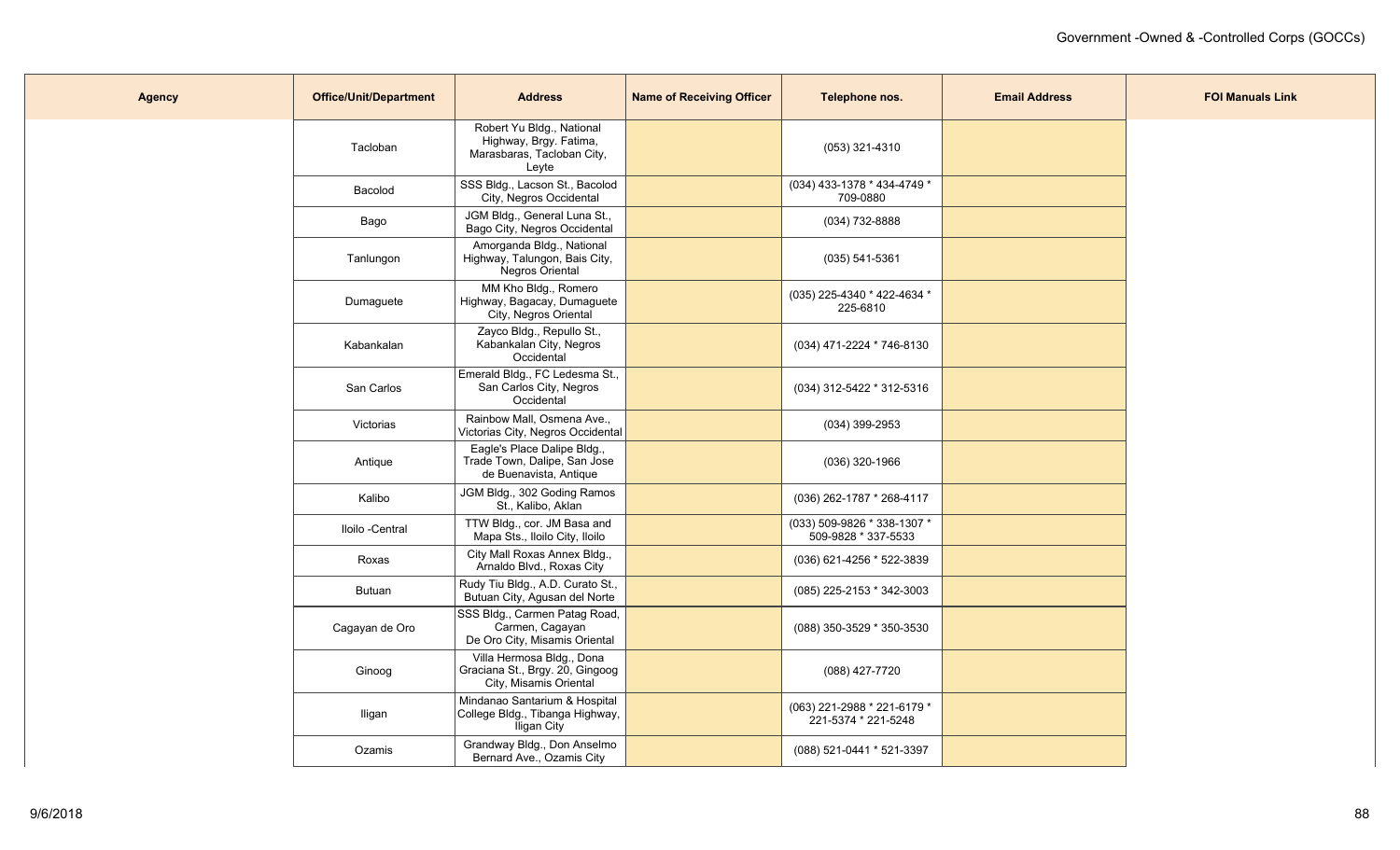| <b>Agency</b> | <b>Office/Unit/Department</b> | <b>Address</b>                                                                           | <b>Name of Receiving Officer</b> | Telephone nos.                                     | <b>Email Address</b> | <b>FOI Manuals Link</b> |
|---------------|-------------------------------|------------------------------------------------------------------------------------------|----------------------------------|----------------------------------------------------|----------------------|-------------------------|
|               | Surigao                       | Parkway Bldg., Km. 2 National<br>Highway, Brgy. Luna, Surigao<br>City, Surigao del Norte |                                  | (086) 231-7033                                     |                      |                         |
|               | Valencia                      | CAP Bldg., Sayre Highway,<br>Hagcol, Valencia City,<br><b>Bukidnon</b>                   |                                  | (088) 828-0275                                     |                      |                         |
|               | Bislig                        | Natalio Plaza Bldg., Espiritu St.,<br>Mangagoy, Bislig City, Surigao<br>del Sur          |                                  | (086) 853-2334 * 853-4126 *<br>853-2333            |                      |                         |
|               | Davao                         | SSS Bldg., J.P. Laurel Ave.,<br>Bajada, Davao City                                       |                                  | (082) 222-6810 * 221-3575 *<br>221-3493 * 221-3536 |                      |                         |
|               | Digos                         | Rebecca Sy Bldg., Lapu-Lapu<br>Ext., Digos City, Davao del Sur                           |                                  | (082) 553-5658 * 553-7343                          |                      |                         |
|               | Mati                          | Old NIA Bldg., Panamin, Matiao<br>Road, Mati City, Davao Oriental                        |                                  | (087) 388-4585 * 811-1448 *<br>388-3754            |                      |                         |
|               | Tagum                         | 2nd Level, Gaisano Grand Mall,<br>Apokon Rd., Tagum City, Davao<br>del Norte             |                                  | $(084)$ 400-1035 * 218-1102                        |                      |                         |
|               | Toril                         | G/F, Gaisano Grand Mall-Toril,<br>Saavedra St., Toril, Davao City                        |                                  | (082) 291-0012 * 291-0156 *<br>291-1761            |                      |                         |
|               | <b>General Santos</b>         | SSS Bldg., Macar Highway Brgy.<br>Labangal, General Santos City                          |                                  | (083) 554-5754 * 554-5752 *<br>554-5751 * 552-8098 |                      |                         |
|               | Kadapawan                     | G/F, ROMA Bldg., Quezon Blvd.,<br>Kidapawan City,<br>North Cotabato                      |                                  | (064) 278-3384                                     |                      |                         |
|               | Koronadal                     | ALCA Bldg., 712 Aurora St.,<br>Koronadal City,<br>South Cotabato                         |                                  | (083) 228-8350 to 51 * 228-<br>3131                |                      |                         |
|               | Tacurong                      | CYC Bldg., National Highway,<br>Brgy. Buenaflor,<br>Tacurong City, Sultan Kudarat        |                                  | (064) 200-3338                                     |                      |                         |
|               | Basilan                       | NFK Bldg., Sunrise Village,<br>Isabela City, Basilan                                     |                                  | (062) 200-3432                                     |                      |                         |
|               | Dipolog                       | Ramos Bldg., Rizal Ave.,<br>Dipolog City                                                 |                                  | (065) 212-2518                                     |                      |                         |
|               | Ipil                          | Chiong Bldg., Poblacion Ipil,<br>Zamboanga Sibugay                                       |                                  | (062) 333-2295                                     |                      |                         |
|               | Pagadian                      | Ancajas Bldg., Sanson St., San<br>Francisco, Pagadian City,<br>Zamboanga del Sur         |                                  | (062) 215-1160 * 214-1633 *<br>214-1819            |                      |                         |
|               | Zamboanga                     | PHIDCO Bldg., Veterans Ave.,<br>Zamboanga City,<br>Zamboanga del Sur                     |                                  | (062) 993-0418<br>991-2007<br>991-1475             |                      |                         |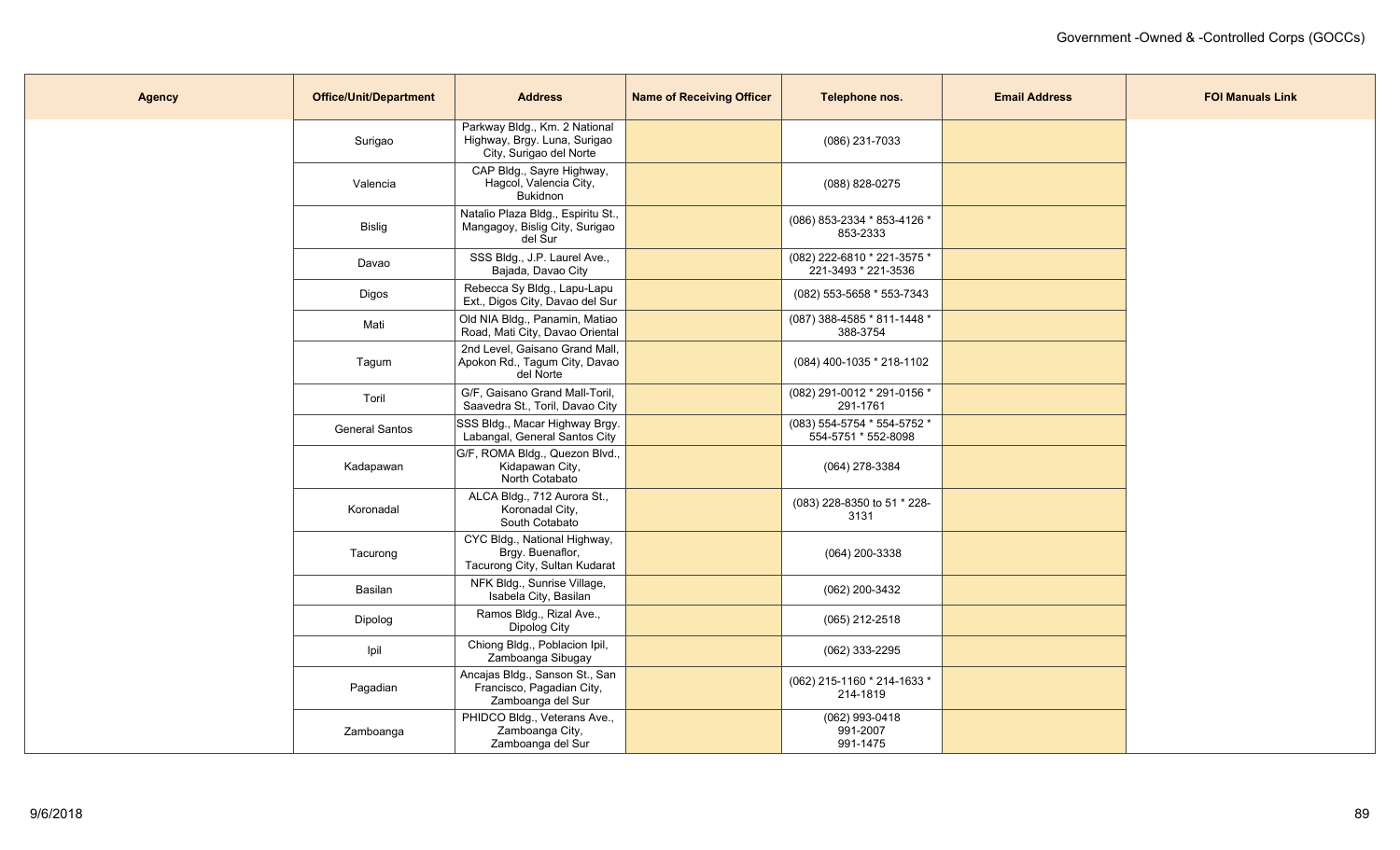| <b>Agency</b>                                                           | <b>Office/Unit/Department</b>                                                    | <b>Address</b>                                                       | <b>Name of Receiving Officer</b> | Telephone nos. | <b>Email Address</b> | <b>FOI Manuals Link</b>                                                                                                         |
|-------------------------------------------------------------------------|----------------------------------------------------------------------------------|----------------------------------------------------------------------|----------------------------------|----------------|----------------------|---------------------------------------------------------------------------------------------------------------------------------|
| Subic Bay Metropolitan Authority (SBMA)*                                | <b>Auxiliary Services Division</b><br>(ASD) of the Office Services<br>Department |                                                                      |                                  |                |                      | http://www.mysubicbay.com.<br>ph/upload/file/20170928-115802-587.pdf                                                            |
| <b>Sugar Regulatory Administration (SRA)</b>                            |                                                                                  | Philippine Sugar Center Bldg.<br>North Ave., Diliman, Quezon<br>City | Rosemarie S. Gumera              | (02) 929-6137  | marujazz@gmail.com   | https://www.sra.gov.ph/wp-<br>content/uploads/2017/07/DA-FOI-Manual.pdf                                                         |
| Tourism Infrastructure and Enterprise Zone<br><b>Authority (TIEZA)*</b> |                                                                                  |                                                                      |                                  |                |                      | https://tieza.gov.ph/wp-<br>content/uploads/2017/07/Resolution-No.-R-06-<br>03-17.pdf                                           |
| Tourism Promotions Board (TBP)*                                         |                                                                                  |                                                                      |                                  |                |                      | http://tpb.gov.ph/wp-<br>content/uploads/2016/08/TPB-FOI-MANUAL.<br>pdf<br>Removed their FOI Manual in the Transparency<br>Seal |
| United Coconut Planters Bank (UCPB)***                                  |                                                                                  |                                                                      |                                  |                |                      | No Manual                                                                                                                       |
| Veterans Federation of the Philippines (VFP)                            |                                                                                  |                                                                      |                                  |                |                      | http://vfp.gov.ph/wp-<br>content/uploads/2018/01/Peoples-FOI-<br><b>Manual-OP.pdf</b>                                           |
| Zamboecozone and Freeport Authority (ZFA)*                              |                                                                                  |                                                                      |                                  |                |                      | http://www.zfa.gov.<br>ph/images/dlforms/transparency2016/FOIMan<br>ual.pdf                                                     |
|                                                                         |                                                                                  |                                                                      | # NOTHING FOLLOWS HERE #         |                |                      |                                                                                                                                 |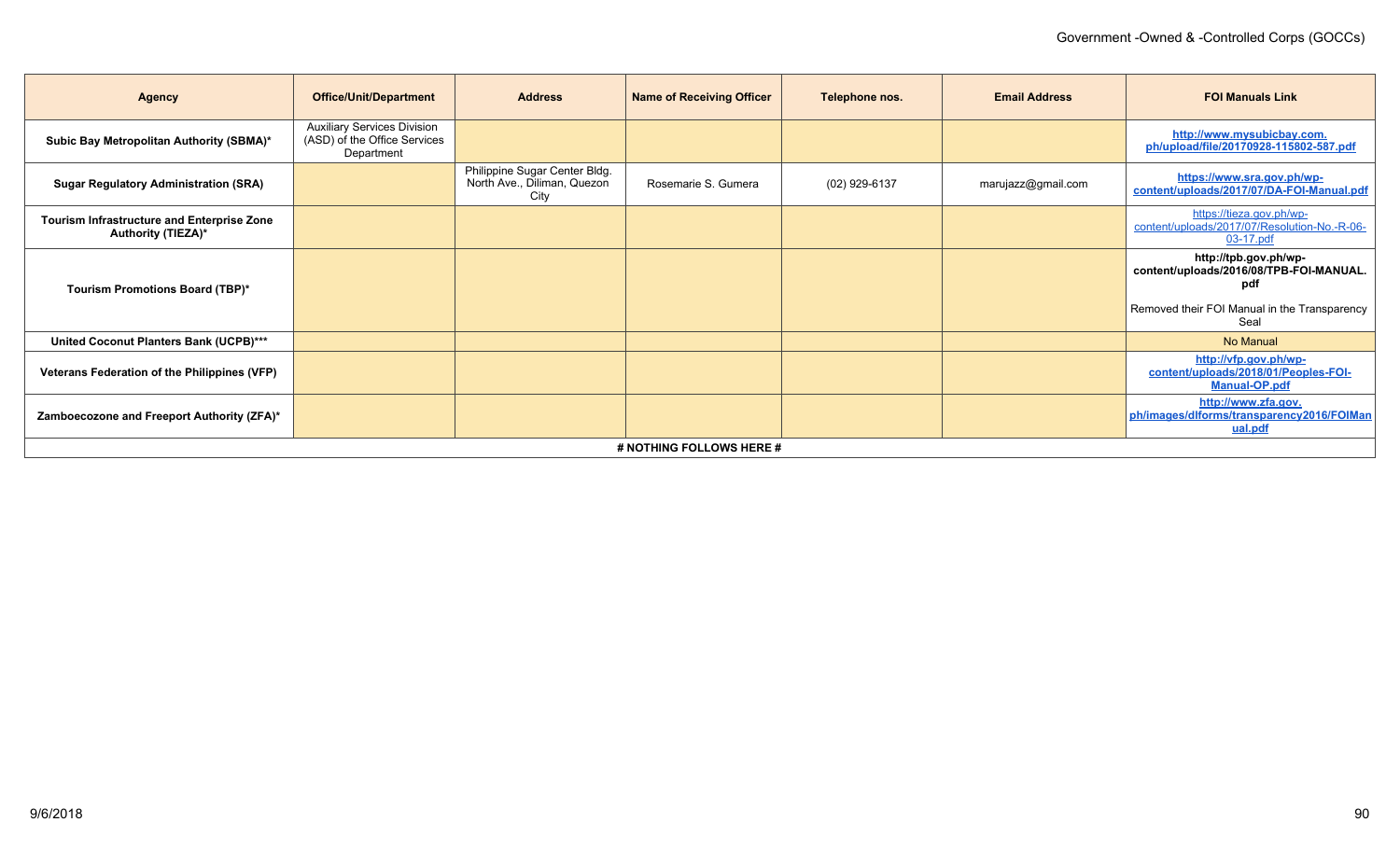| <b>Acronym</b> | <b>Agency</b>                                                        | <b>Office/Unit/Department</b>                                    | <b>Address</b>                                                               | <b>Name of Receiving Officer</b> | Telephone nos.        | <b>Email Address</b>     | <b>FOI Manuals Link</b>                                                                                                       |
|----------------|----------------------------------------------------------------------|------------------------------------------------------------------|------------------------------------------------------------------------------|----------------------------------|-----------------------|--------------------------|-------------------------------------------------------------------------------------------------------------------------------|
| <b>AIST</b>    | Abra Institute of Science and Technology*                            |                                                                  |                                                                              |                                  |                       |                          | http://www.asist.edu.ph/asistfoi.pdf                                                                                          |
| <b>AMPC</b>    | Adiong Memorial Polytechnic College***                               |                                                                  |                                                                              |                                  |                       |                          | No Manual                                                                                                                     |
| <b>ASSCAT</b>  | <b>Agusan Del Sur State College of Agriculture</b><br>and Technology | Office of the AMPC President                                     |                                                                              | Cristina P. Domingo              | 9195168755            |                          | https://asscat.edu.ph/?<br>page_id=15#1515554207183-ef757d4a-bbef<br>http://asscat.edu.ph/wp-content/uploads/2018/FOI.<br>pdf |
| <b>ASU</b>     | Aklan State University*                                              |                                                                  |                                                                              |                                  |                       |                          | https://drive.google.<br>com/file/d/0B8N4AoUqZJMHM2ZBVzVPWDVDa2M/<br><u>view</u>                                              |
| <b>ASC</b>     | Apayao State College***                                              |                                                                  |                                                                              |                                  |                       |                          | No Manual                                                                                                                     |
| <b>ASCOT</b>   | Aurora State College of Technology*                                  |                                                                  |                                                                              |                                  |                       |                          | http://ascot.edu.ph/wp-content/uploads/2017/10/FOI.<br>pdf<br>cannot access site                                              |
| <b>BSC</b>     | <b>Basilan State College***</b>                                      |                                                                  |                                                                              |                                  |                       |                          | No Manual                                                                                                                     |
| <b>BPSU</b>    | Bataan Peninsula State University*                                   |                                                                  |                                                                              |                                  |                       |                          | http://www.bpsu.edu.ph/index.php/freedom-of-<br>information/send/124-freedom-of-information-<br>manual/615-foi2018            |
| <b>BSC</b>     | <b>Batanes State College*</b>                                        |                                                                  |                                                                              |                                  |                       |                          | http://www.bscbatanes.edu.ph/FOI/FOI.pdf                                                                                      |
| <b>BSU</b>     | Batangas State University*                                           |                                                                  |                                                                              |                                  |                       |                          | http://batstate-u.edu.ph/transparency-seal-2016/                                                                              |
|                |                                                                      | University Public<br>Affairs Office                              | 1st floor.<br>Administration<br>Building, Benguet<br><b>State University</b> | Kara S. Panolong                 | 074 422 2402 loc. 69  | publicaffairs@bsu.edu.ph |                                                                                                                               |
| <b>BSU</b>     |                                                                      | Office of the Vice<br>President for<br><b>Academic Affairs</b>   | 2nd floor,<br>Administration<br>Building, Benguet<br>State University        | Kenneth A. Laruan                | 63.74.422.2127 loc 16 | vp.acad@bsu.edu.ph       | http://www.bsu.edu.ph/files/PEOPLE'S%                                                                                         |
|                | <b>Benguet State University</b>                                      | Office of the Vice<br>President for<br>Research and<br>Extension | 2nd floor.<br>Administration<br>Building, Benguet<br><b>State University</b> | Alma A. Santiago                 | 63-74-422-5547        |                          | 20Manual-foi.pdf                                                                                                              |
|                |                                                                      | Office of the Vice<br>President for<br><b>Business Affairs</b>   | 2nd floor,<br>Marketing<br>Center, Benguet<br><b>State University</b>        | Sheryl I. Fernando               |                       | vp.uba@bsu.edu.ph        |                                                                                                                               |
| <b>BSCAST</b>  | <b>Bicol State College of Applied Sciences and</b><br>Technology*    |                                                                  |                                                                              |                                  |                       |                          | https://drive.google.<br>com/file/d/0B70NTA45G4LMeVFnX2VQZ21GTms/vi<br>ew                                                     |
| BU             | <b>Bicol University*</b>                                             |                                                                  |                                                                              |                                  |                       |                          | http://bicol-u.edu.<br>ph/downloads/transparency/FOI_Manual.pdf                                                               |
| <b>BISU</b>    | Bohol Islands State University*                                      |                                                                  |                                                                              |                                  |                       |                          | https://drive.google.<br>com/file/d/0B0gBzO2C2aQaNTJCUElpb2thVW8/vie<br>$\underline{\mathsf{w}}$                              |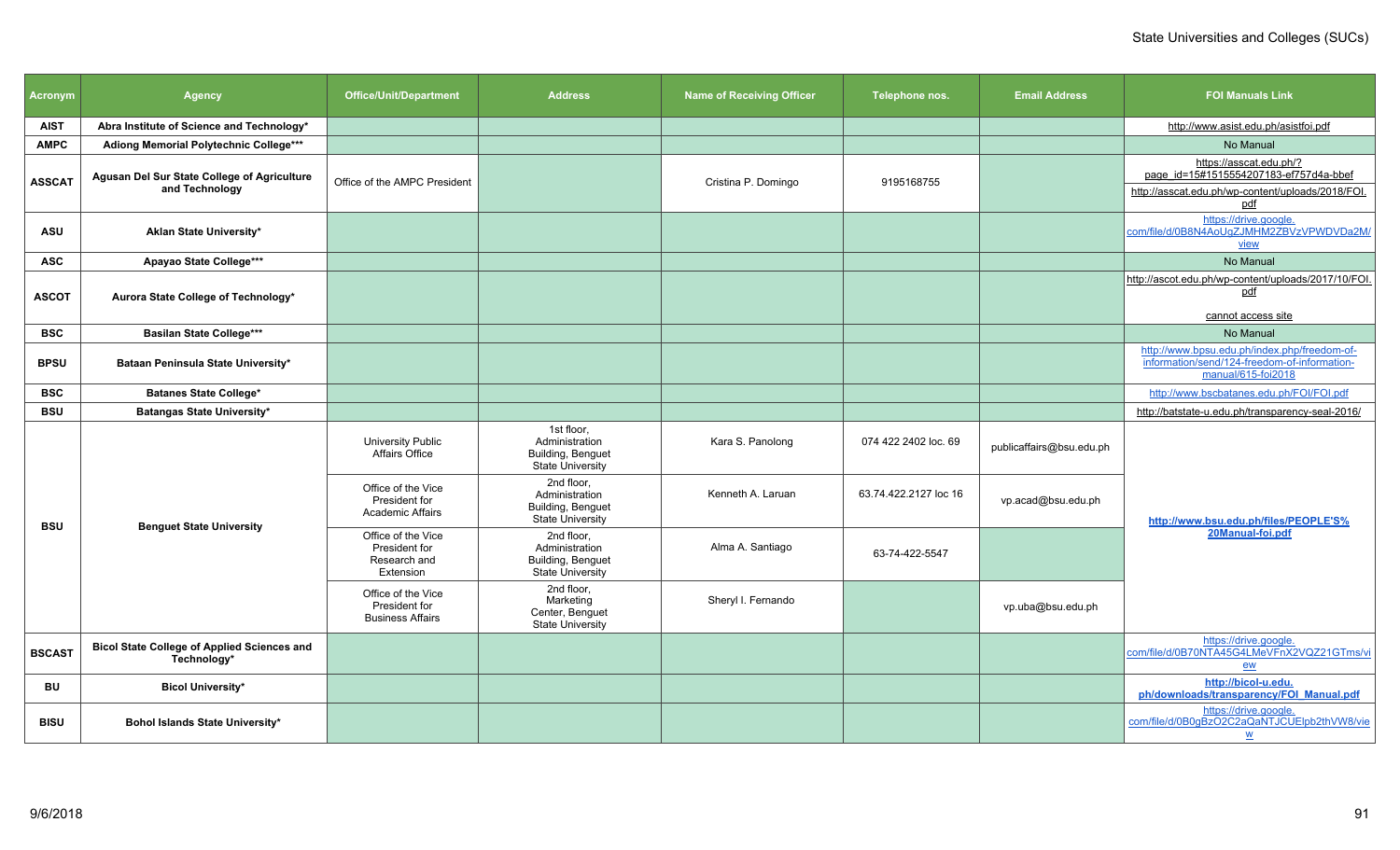| <b>Acronym</b> | <b>Agency</b>                             | <b>Office/Unit/Department</b>  | <b>Address</b>                                                                             | <b>Name of Receiving Officer</b>   | Telephone nos.                                | <b>Email Address</b>     | <b>FOI Manuals Link</b>                                                                          |
|----------------|-------------------------------------------|--------------------------------|--------------------------------------------------------------------------------------------|------------------------------------|-----------------------------------------------|--------------------------|--------------------------------------------------------------------------------------------------|
| <b>BSU</b>     | <b>Bukidnon State University</b>          |                                | <b>Bukidnon State University</b><br>Fortich Street Malaybalay City 8700<br><b>Bukidnon</b> | DR. OSCAR B. CABANELEZ             | (088) 813-2717                                | bsupresoffice@gmail.com  | https://drive.google.<br>com/file/d/0B52J781jNZsWQnRZRDZ1clIyOXkxYTV<br>tYlRiWkFhOXI2dk9B/view   |
| <b>BASC</b>    | <b>Bulacan Agricultural State College</b> |                                | HRMO, Administrative Building,<br>Pinaod, San Ildefonso, Bulacan                           | Mrs. Minerva Arcilla               | 044-762-0080<br>044-762-1427<br>0917-717-7541 |                          | http://www.basc.edu.<br>ph/images/sampledata/BASC/PDFs/FOI Manual.<br>pdf                        |
| <b>BSU</b>     | <b>Bulacan State University*</b>          |                                |                                                                                            |                                    |                                               |                          | http://bulsu.edu.<br>ph/resources/transparency/bulsu foi manual 20171<br>221.pdf                 |
| CSU            | Cagayan State University*                 |                                |                                                                                            |                                    |                                               |                          | http://www.csu.edu.ph/docs/CSU%20-%20FOI.pdf                                                     |
| <b>CNSC</b>    | Camarines Norte State College*            |                                |                                                                                            |                                    |                                               |                          | http://cnsc.edu.ph/wp-content/uploads/2017/FOI%<br>20CNSC.pdf                                    |
| <b>CSPC</b>    | Camarines Sur Polytechnic College*        |                                |                                                                                            |                                    |                                               |                          | https://drive.google.<br>com/file/d/0ByH2dMajazt2QkkyN2pMbm5MdVU/vie<br>$\underline{\mathsf{w}}$ |
| <b>CPSC</b>    | Camiguin Polytechnic State College***     |                                |                                                                                            |                                    |                                               |                          | No Manual                                                                                        |
|                |                                           | <b>Central Administration</b>  | Records Office, CapSU Central,<br>Fuentes Drive, Roxas City                                | Ms. Yhannie L. Alejandro           |                                               | admin@capsu.edu.ph       |                                                                                                  |
|                |                                           | Main Campus                    | CapSU Main, Fuentes Drive, Roxas<br>City                                                   | Prof. Mark Glenn F. Villamor       |                                               | mgfvillamor@capsu.edu.ph |                                                                                                  |
|                |                                           | Pontevedra Campus              | CapSU Pontevedra, Bailan, Capiz                                                            | Prof. Cristy B. Agnas              |                                               | pontevedra@capsu.edu.ph  |                                                                                                  |
| CSU            | <b>Capiz State University</b>             | <b>Burias Campus</b>           | CapSU Burias, Burias, Mambusao,<br>Capiz                                                   | Dr. Guillermo L. Legada, Jr.       |                                               | burias@capsu.edu.ph      | https://drive.google.com/file/d/1-                                                               |
|                |                                           | Pilar Satellite College        | CapSU Pilar, Pilar, Capiz                                                                  | Prof. Philomel Innocent P. Obligar |                                               | pilar@capsu.edu.ph       | WB8qQTbmip63nzuaQQFdtsPaAmrnqM2/view                                                             |
|                |                                           | Dayao Satellite College        | CapSU Dayao, Dayao, Roxas City                                                             | Prof. Zandro A. Amangguiton        |                                               | dayao@capsu.edu.ph       |                                                                                                  |
|                |                                           | Mambusao Satellite College     | CapSU Mambusao, Mambusao,<br>Capiz                                                         | Ms. Elizabeth M. Magallanes        |                                               | mambusao@capsu.edu.ph    |                                                                                                  |
|                |                                           | Dumarao Satellite College      | CapSU Dumarao, Dumarao Capiz                                                               | Dr. Ma. Jullie S. Lademora         |                                               | dumarao@capsu.edu.ph     |                                                                                                  |
|                |                                           | Sigma Satellite<br>College     | CapSU Sigma, Sigma, Capiz                                                                  | Ms. Salvacion D. Llorente          |                                               | sigma@capsu.edu.ph       |                                                                                                  |
|                |                                           | <b>Tapaz Satellite College</b> | CapSU Tapaz, Tapaz, Capiz                                                                  | Ms. Maricon D. Gedoria             |                                               | tapaz@capsu.edu.ph       |                                                                                                  |
| CarSU          | Caraga State University*                  |                                |                                                                                            |                                    |                                               |                          | http://www.carsu.edu.ph/sites/default/files/FOI-<br>CSU%20ADHOC 0.pdf                            |
| <b>CHMSC</b>   | Carlos Hilado Memorial State College*     |                                |                                                                                            |                                    |                                               |                          | http://www.chmsc.edu.<br>ph/images/TransparencySeal2017/FOI2017.pdf                              |
| <b>CSC</b>     | <b>Catanduanes State College</b>          |                                |                                                                                            | <b>Records Services Officer</b>    |                                               |                          | https://drive.google.<br>com/file/d/10oEF8CPI6ApcKRxrNykMoPO-<br>e8keVkSi/view                   |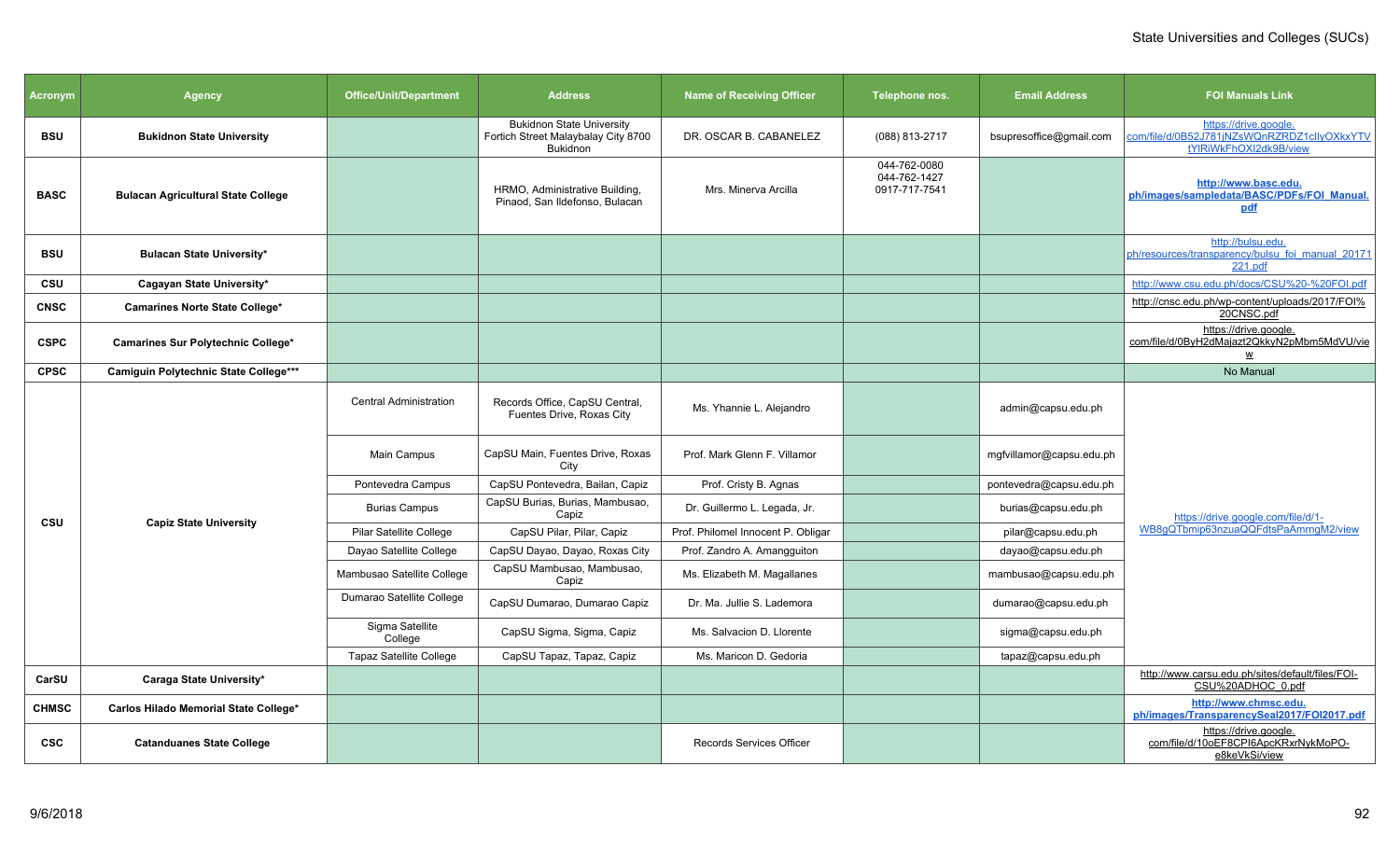| <b>Acronym</b> | Agency                                         | <b>Office/Unit/Department</b>                               | <b>Address</b>                                                                                         | <b>Name of Receiving Officer</b>              | Telephone nos.                   | <b>Email Address</b>                               | <b>FOI Manuals Link</b>                                                                               |
|----------------|------------------------------------------------|-------------------------------------------------------------|--------------------------------------------------------------------------------------------------------|-----------------------------------------------|----------------------------------|----------------------------------------------------|-------------------------------------------------------------------------------------------------------|
| <b>CVSU</b>    | <b>Cavite State University</b>                 |                                                             |                                                                                                        | Edna L. Mojica<br>In-Charge, Records Office   | 046-8620853                      | ednalmojica@yahoo.com.ph                           | https://cvsu.edu.ph/wp-<br>content/uploads/2018/01/FREEDOM-OF-                                        |
|                |                                                |                                                             |                                                                                                        | Eileen I. Cubillo<br>Director, HRDO           |                                  | eileenicubillo@yahoo.com.ph                        | <b>INFORMATION-MANUAL.pdf</b>                                                                         |
| <b>CNU</b>     | Cebu Normal University*                        |                                                             |                                                                                                        |                                               |                                  |                                                    | http://www.cnu.edu.ph/wp-<br>content/uploads/2017/10/CNU-FREEDOM-OF-<br><b>INFORMATION-MANUAL.pdf</b> |
| <b>CTU</b>     | Cebu Technological University*                 |                                                             |                                                                                                        |                                               |                                  |                                                    | http://www.cnu.edu.ph/wp-<br>content/uploads/2017/10/CNU-FREEDOM-OF-<br><b>INFORMATION-MANUAL.pdf</b> |
| <b>CBSUA</b>   | Central Bicol State University of Agriculture* |                                                             |                                                                                                        |                                               |                                  |                                                    | https://drive.google.<br>com/file/d/0B46o2jW087zkRmpPN2xQZ0hsQk0/vi<br>ew                             |
| <b>CLSU</b>    | <b>Central Luzon State University</b>          | Records Office                                              | Administration Building, Central<br>Luzon State University, Science City<br>of Muñoz 3120, Nueva Ecija | Sofia D. Lorenzo<br>Administrative Officer V  | $(044)$ 456 0107                 | foi@clsu.edu.ph                                    | https://drive.google.<br>com/file/d/0B1INJqNPXUiNak9QOXo0RDkxOWs1Vi<br>FvMjBrMkdUem0yc3hN/view        |
|                |                                                |                                                             |                                                                                                        | Elma C. Martin<br>Administrative Assistant II |                                  |                                                    |                                                                                                       |
| <b>CMU</b>     | Central Mindanao University*                   |                                                             |                                                                                                        |                                               |                                  |                                                    | https://drive.google.<br>com/file/d/0B0EmZzAPtgZiUjc2TFBxaUNBNEE/vi<br>ew                             |
| <b>CPSU</b>    | Central Philippines State University*          | Records Office                                              | <b>Central Philippines State University</b><br>Kabankalan City, Negros Occidental                      |                                               | (034) 702-9903 or<br>09173015565 | cpsu_main@cpsu.edu.ph<br>nsca_kabcity@yahoo.com.ph | http://www.cpsu.edu.ph/transparency-seal                                                              |
|                |                                                | Main Campus                                                 | 2nd Floor, New Building, CVSC-<br>Compostela                                                           | Cyrille Eve R. Milay                          |                                  | cyrilleeve.milay@cvsc.edu.ph                       |                                                                                                       |
|                |                                                | News and Information Bureau                                 | 2nd Floor, New Building, CVSC-<br>Compostela                                                           | Khif Muamar M. Miranda                        |                                  | planning@cvsc.edu.ph                               |                                                                                                       |
|                |                                                | Online Information<br><b>Dissemination Bureau</b>           | 2nd Floor, New Building, CVSC-<br>Compostela                                                           | Glenn R. Bolaño                               |                                  | ictso@cvsc.edu.ph                                  |                                                                                                       |
|                |                                                | <b>Planning Office</b>                                      | 2nd Floor, New Building, CVSC-<br>Compostela                                                           | Khif Muamar M. Miranda                        |                                  | planning@cvsc.edu.ph                               |                                                                                                       |
| <b>CVSC</b>    | <b>Compostela Valley State College</b>         | Office of the Registrar                                     | Ground Floor, New Building, CVSC-<br>Compostela                                                        | Merla D. Getubig                              |                                  | registrar@cvsc.edu.ph                              | https://cvsc.edu.ph/freedom-of-information/                                                           |
|                |                                                | Office of the Vice President for<br><b>Academic Affairs</b> | 2nd Floor, New Building, CVSC-<br>Compostela                                                           | Sarah O. Cabahit                              |                                  | vpaa@cvsc.edu.ph                                   |                                                                                                       |
|                |                                                | Finance Office                                              | Ground Floor, New Building, CVSC-<br>Compostela                                                        | <b>Maitah Lou Masillones</b>                  |                                  | finance@cvsc.edu.ph                                |                                                                                                       |
|                |                                                | <b>Research and Extension</b><br>Development Office         | 2nd Floor, New Building, CVSC-<br>Compostela                                                           | Maribel Torcino                               |                                  | rde@cvsc.edu.ph                                    |                                                                                                       |
|                |                                                | New Bataan Branch                                           | New Bataan Campus                                                                                      | Jemaken T. Barabat                            |                                  | newbataan@cvsc.edu.ph                              |                                                                                                       |
|                |                                                | Maragusan Branch                                            | Maragusan Campus                                                                                       | <b>Ellaine Puertos</b>                        |                                  | maragusan@cvsc.edu.ph                              |                                                                                                       |
|                |                                                | Montevista Branch                                           | Montevista Campus                                                                                      | Jovelyn Layague                               |                                  | montevista@cvsc.edu.ph                             |                                                                                                       |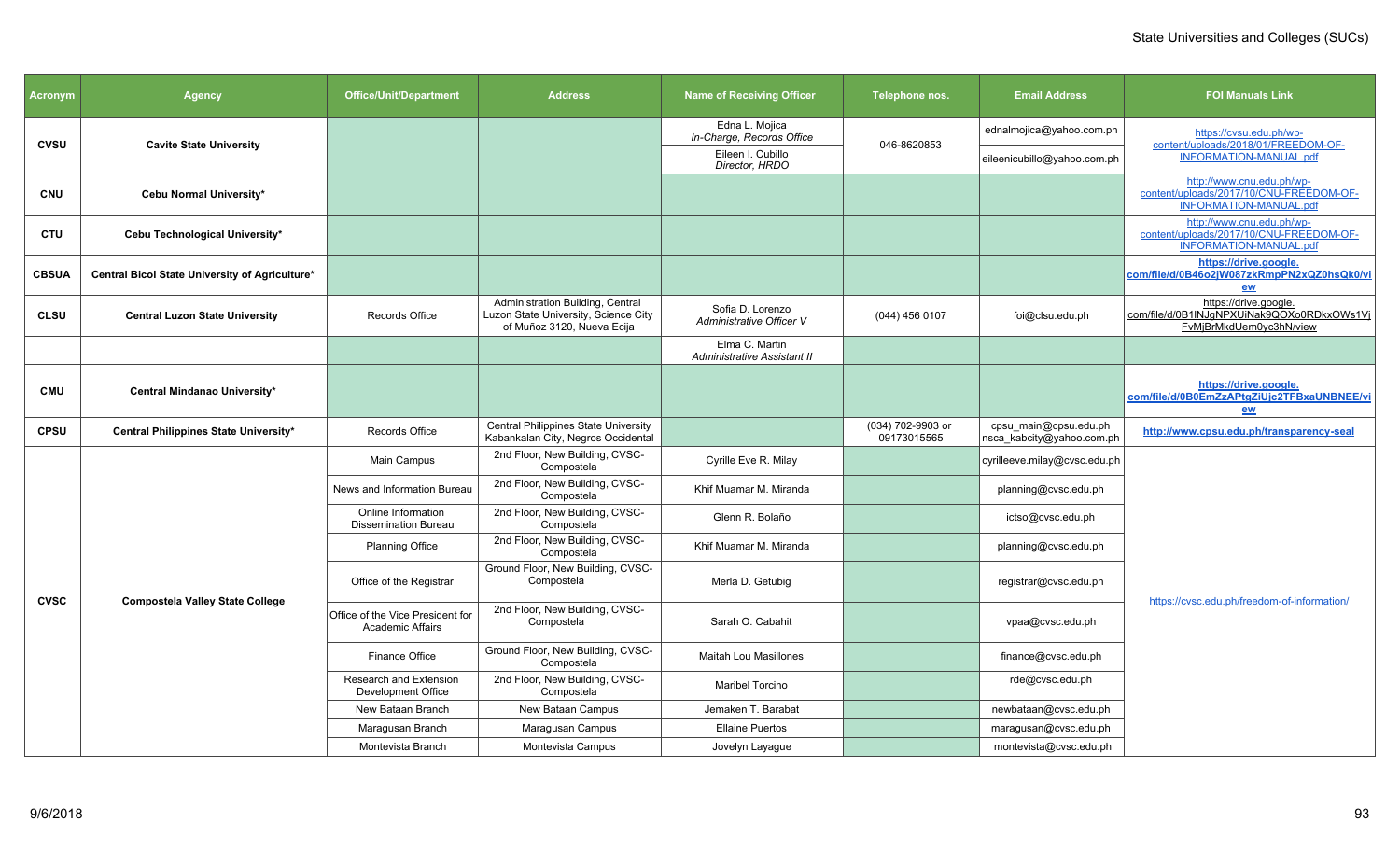| <b>Acronym</b> | <b>Agency</b>                                                                      | <b>Office/Unit/Department</b>                                                                                                                 | <b>Address</b>                                                                         | <b>Name of Receiving Officer</b>                            | Telephone nos.                                     | <b>Email Address</b>                           | <b>FOI Manuals Link</b>                                                                                                              |
|----------------|------------------------------------------------------------------------------------|-----------------------------------------------------------------------------------------------------------------------------------------------|----------------------------------------------------------------------------------------|-------------------------------------------------------------|----------------------------------------------------|------------------------------------------------|--------------------------------------------------------------------------------------------------------------------------------------|
| <b>CCSPC</b>   | Cotabato City State Polytechnic College*                                           |                                                                                                                                               |                                                                                        |                                                             |                                                    |                                                | http://ccspc.edu.ph/images/ccspcfoi/ccspc-foi.pdf                                                                                    |
| <b>CFST</b>    | <b>Cotabato Foundation College of Science and</b><br><b>Technology</b>             | Office of the Records<br>Officer                                                                                                              | CFCST Doroluman,<br>Arakan, Cotabato                                                   | Prof. Emelia A. Bruno                                       |                                                    | cfcstedu@gmail.com                             | https://drive.google.com/file/d/1fj_hTCTSwSeqw5m-<br>IfRiSeEuIKQe7F4D/view                                                           |
| <b>DNSC</b>    | Davao del Norte State College                                                      | Office of the President                                                                                                                       | Administration Building, Davao del<br>Norte State College, New Visayas,<br>Panabo City | Amalia M. Caballero                                         |                                                    |                                                | https://drive.google.<br>com/drive/folders/0BwHdmdWvwojObWxfeXB5TWZ<br>hZTQ                                                          |
| <b>DOSCST</b>  | Davao Oriental State College of Science and<br>Technology*                         |                                                                                                                                               | Main Campus Guang-guang, Brgy.<br>Dahican.<br>City of Mati, Davao Oriental             |                                                             |                                                    |                                                | https://drive.google.<br>com/file/d/0B H8IsI6hrTCajdNcGNJQ0dVSG8/view                                                                |
| <b>DHVTSU</b>  | Don Honorio Ventura Technological State                                            | Office of the                                                                                                                                 |                                                                                        | Mary Anne P. Singson                                        | $458 - 0142$                                       |                                                | http://www.dhvtsu.edu.<br>ph/images/DHVTSU Transparency/FY-                                                                          |
|                | <b>University</b>                                                                  | University Registrar                                                                                                                          |                                                                                        | Julie M. Calma                                              |                                                    |                                                | 2017/DHVTSU FOI MANUAL.pdf                                                                                                           |
|                | DMMMSU Don Mariano Marcos Memorial State University*                               |                                                                                                                                               | Bacnotan. La Union                                                                     |                                                             | (072) 682-2596 / 682-2598<br>/ 682-2599 / 682-2601 | dmmmsu@dmmmsu.edu.ph                           | http://www.dmmmsu.edu.ph/images/DMMMSU FOI.<br>pdf                                                                                   |
| <b>SCAT</b>    | DEBESM   Dr. Emilio B. Espinosa, Sr. Memo. State College<br>of Agri and Technology |                                                                                                                                               |                                                                                        | Records Officer<br><b>Chief Administrative Officer</b>      |                                                    |                                                | https://drive.google.<br>com/file/d/0B6jgz5VGZHYhRjZLQWVFLVNFRI9Q<br>V2I0VnZvQk44T2pvVW5n/view                                       |
| <b>ESSU</b>    | Eastern Samar State University***                                                  |                                                                                                                                               |                                                                                        |                                                             |                                                    |                                                | No Manual                                                                                                                            |
| <b>EVSU</b>    | Eastern Visayas State University*                                                  |                                                                                                                                               |                                                                                        |                                                             |                                                    |                                                | http://legacy.evsu.edu.ph/images/upload/Draft%<br>202017%20EVSU%20Revised%20Code/UPFOI-<br>Main%20Parts-%20(EVSU-BOR%20Approved).pdf |
| <b>EARIST</b>  | Eulogio Amang Rodriguez Institute of Science<br>and Technology                     |                                                                                                                                               |                                                                                        | Director, Information and Public<br><b>Affairs Services</b> | 243-9437                                           |                                                | http://earist.edu.ph/wp-<br>content/uploads/2017/10/FOI-Manual.pdf                                                                   |
| <b>GSC</b>     | <b>Guimaras State College*</b>                                                     |                                                                                                                                               |                                                                                        |                                                             |                                                    |                                                | https://drive.google.<br>com/file/d/0B9hflYMwcdbibG5rQVJ2MXk4Vk0/view                                                                |
|                |                                                                                    | Department of Planning, Info                                                                                                                  |                                                                                        | Dr. Joyce A. Bodah                                          |                                                    |                                                |                                                                                                                                      |
|                |                                                                                    | Mamt<br>& Tech (DPIM) or Personnel<br>Assigned at the Public<br>Assistance<br>Desk (PAD)                                                      | Main Campus Nayon, Lamut, Ifugao                                                       | Ms. Jill B.Saguing                                          | 9778191941                                         | planningIS@ifsu.edu.ph;<br>joyzbodah@yahoo.com |                                                                                                                                      |
|                |                                                                                    | Office of the Campus                                                                                                                          |                                                                                        | Dr. Camilo Pimentel                                         |                                                    |                                                |                                                                                                                                      |
|                |                                                                                    | Executive Directors -Lagawe<br>Campus or personnel<br>assigned at the PAD or<br>Planning, Information<br>Management and Technology<br>Officer | Lagawe Campus Bahawit, Lagawe,<br>Ifugao                                               | Campus PIMT<br>Coordinator/Chairperson                      | 9175177754                                         |                                                |                                                                                                                                      |
|                |                                                                                    | Office of the Campus                                                                                                                          |                                                                                        | Dr. Ricardo Ildefonso                                       |                                                    |                                                |                                                                                                                                      |
|                |                                                                                    |                                                                                                                                               |                                                                                        |                                                             |                                                    |                                                |                                                                                                                                      |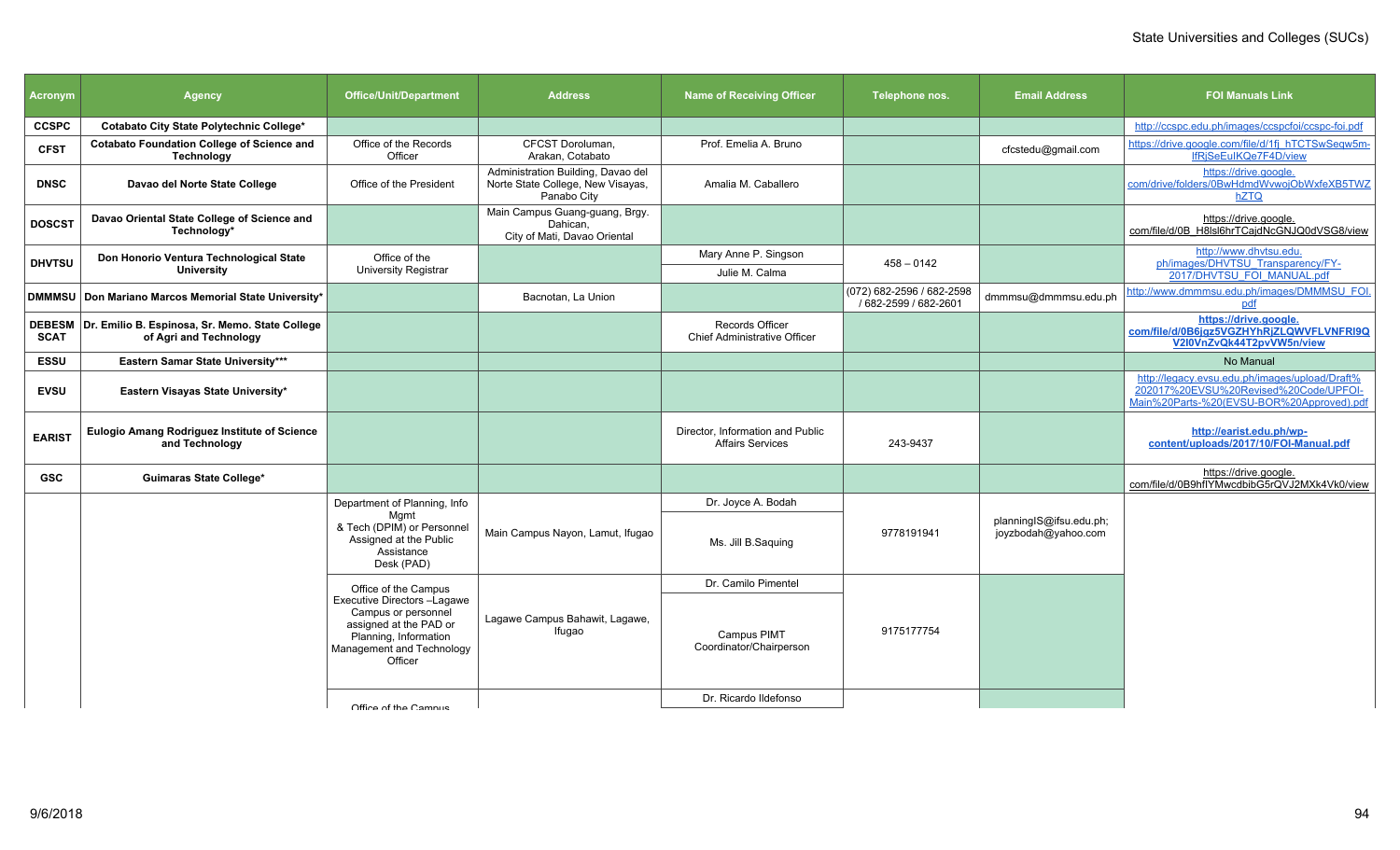| Acronym      | Agency                                                                                                     | <b>Office/Unit/Department</b>                                                                                                                                                | <b>Address</b>                               | <b>Name of Receiving Officer</b>                   | Telephone nos. | <b>Email Address</b> | <b>FOI Manuals Link</b>                                                        |
|--------------|------------------------------------------------------------------------------------------------------------|------------------------------------------------------------------------------------------------------------------------------------------------------------------------------|----------------------------------------------|----------------------------------------------------|----------------|----------------------|--------------------------------------------------------------------------------|
| <b>IFSU</b>  |                                                                                                            | <b>Uffice of the Campus</b><br>Executive Directors - Potia<br>Campus or personnel<br>assigned at the PAD or<br>Planning, Information<br>Management and Technology<br>Officer | Potia Campus Potia, Alfonso Lista,<br>Ifugao | Campus PIMT<br>Coordinator/Chairperson             | 9054210957     |                      |                                                                                |
|              | <b>Ifugao State University</b>                                                                             | Office of the Campus                                                                                                                                                         |                                              | Dr. Adrian Albano                                  |                |                      | http://ifsu.edu.ph/wp-content/uploads/2018/02/IFSU-                            |
|              |                                                                                                            | Executive<br>Directors-Tinoc Campus or<br>personnel assigned at the<br>PAD or<br>Planning, Information<br>Management<br>and Technology Officer                               | Tinoc Campus, Tinoc, Ifugao                  | Campus PIMT<br>Coordinator/Chairperson             | 9174314621     |                      | FOI-Manual-updated-.pdf                                                        |
|              |                                                                                                            | Office of the Campus                                                                                                                                                         |                                              | Dr. Jose Daniels                                   |                |                      |                                                                                |
|              |                                                                                                            | Executive<br>Directors - Hapao Campus or<br>personnel assigned at the<br>PAD or<br>Planning, Information<br>Management<br>and Technology Officer                             | Hapao Campus Hapao, Hungduan,<br>Ifugao      | Campus PIMT<br>Coordinator/Chairperson             | 9175720460     |                      |                                                                                |
|              |                                                                                                            | Office of the Campus<br>Executive<br>Directors-Aguinaldo Campus                                                                                                              |                                              | Prof. Joseph Ngohayon                              |                |                      |                                                                                |
|              |                                                                                                            | personnel assigned at the<br>PAD or<br>Planning, Information<br>Management<br>and Technology Officer                                                                         | AguinaldoCampusAguinaldo, Ifugao             | Campus PIMT<br>Coordinator/Chairperson             | 9072236170     |                      |                                                                                |
| <b>ISPSC</b> | <b>Ilocos Sur Polytechnic State College</b>                                                                |                                                                                                                                                                              | ISPSC, Sta. Maria,<br>Ilocos Sur             | Mrs. Evelyn A. Dollente<br>Records Officer III     | (077)7325512   | ispsc_2705@yahoo.com | https://drive.google.com/file/d/1Wnx9TWZaY8-<br>DbasHA8goul3KKj6-gsgw/view     |
|              |                                                                                                            |                                                                                                                                                                              | ISPSC, Sta. Maria, Ilocos Sur                | Mr. Michael Anthony A. Guarin<br>Records Officer I | (077)7325512   | ispsc_2705@yahoo.com |                                                                                |
| <b>ITSU</b>  | <b>Iloilo Science and Technology University</b><br>(Western Visayas College of Science and<br>Technology)* |                                                                                                                                                                              |                                              |                                                    |                |                      | http://www.isatu.edu.ph/wp-content/uploads/201                                 |
| <b>ISCF</b>  | Iloilo State College of Fisheries*                                                                         |                                                                                                                                                                              |                                              |                                                    |                |                      | http://www.iscof.com.ph/pbbdownload/view.php?<br>file=foi/iscof foi manual.pdf |
| <b>ISU</b>   | Isabela State University*                                                                                  |                                                                                                                                                                              |                                              |                                                    |                |                      | https://drive.google.com/file/d/0B4-<br>XO2pWVGwcVmhzZGVuQUNFTms/view          |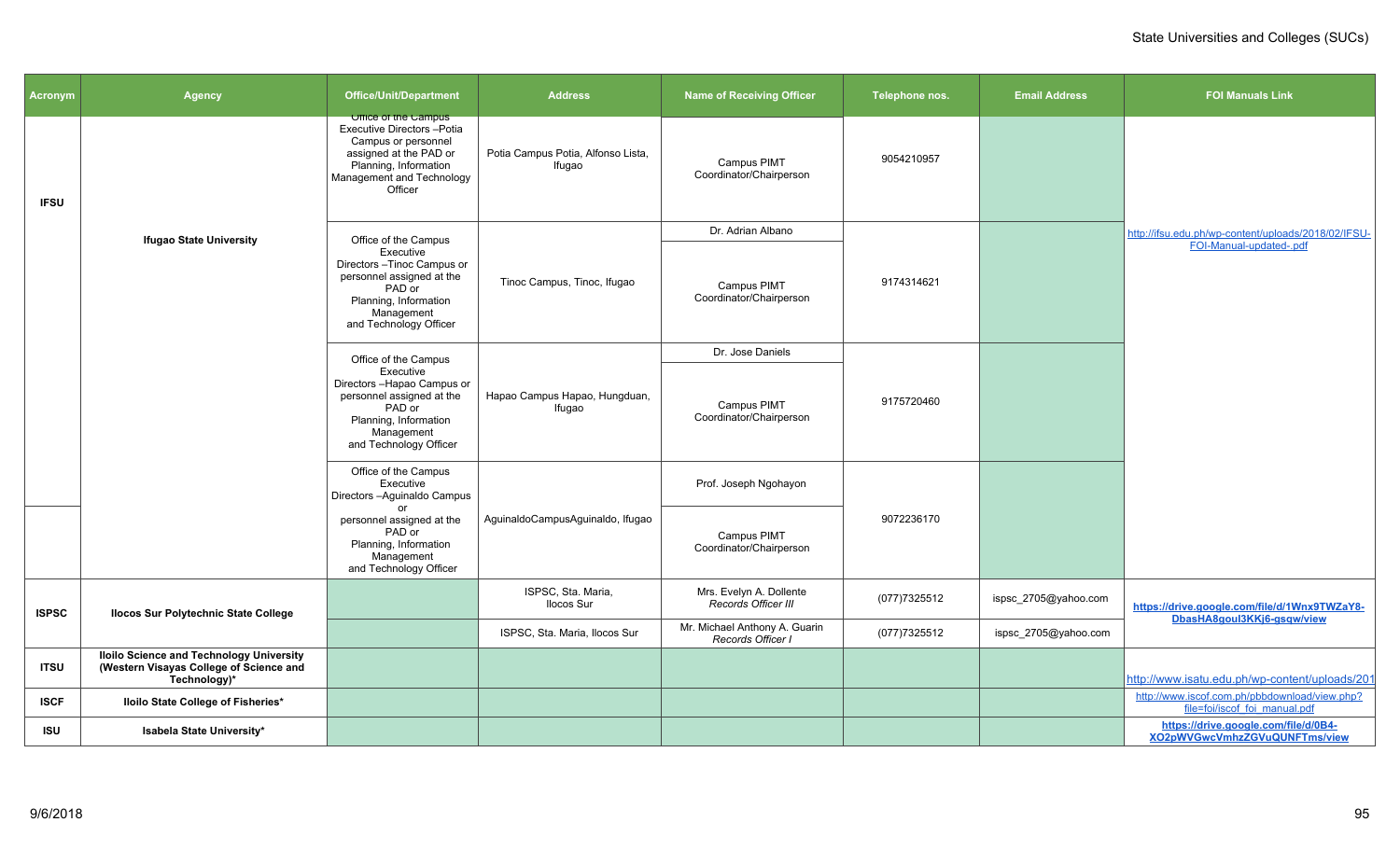| <b>Acronym</b>        | <b>Office/Unit/Department</b><br><b>Agency</b>                |                                               | <b>Address</b>                                                                                                                   | <b>Name of Receiving Officer</b>                                  | Telephone nos.       | <b>Email Address</b> | <b>FOI Manuals Link</b>                                                                     |
|-----------------------|---------------------------------------------------------------|-----------------------------------------------|----------------------------------------------------------------------------------------------------------------------------------|-------------------------------------------------------------------|----------------------|----------------------|---------------------------------------------------------------------------------------------|
| <b>JHC</b>            | JH Cerilles State College*                                    |                                               |                                                                                                                                  |                                                                   |                      |                      | ***Removed the FOI Manual in their Transparency<br>Seal                                     |
| <b>JRMSU</b>          | Jose Rizal Memorial State University*                         |                                               |                                                                                                                                  |                                                                   |                      |                      | http://jrmsu.edu.ph/files/Transparency/2017/FOI%<br>20Freedom%20Of%20Information.pdf        |
| <b>KASC</b>           | <b>Kalinga State University</b><br>Records and Archive Office |                                               | Records Office, First Floor,<br>Administration Building, Main<br>Campus, National Road, Purok 6,<br>Bulanao, Tabuk City, Kalinga | Mr. Jay C. Lapuz<br>Administrative Officer V / Records<br>Officer | CP No. 0939-290-1518 | pingod81@yahoo.com   | https://ksu.edu.ph/transparency/peoples-freedom-<br>information-manual                      |
| <b>LSPC</b>           | Laguna State Polytechnic University*                          |                                               |                                                                                                                                  |                                                                   |                      |                      | http://lspu.edu.<br>ph/assets/img/transparency/40/file/LSPU-FOI-<br><b>Manual-Final.pdf</b> |
|                       |                                                               | Office of the University<br>President A       | <b>Administration Building</b>                                                                                                   | Mr. Cesar B. Blanco                                               | <b>VOIP: 100</b>     |                      |                                                                                             |
|                       |                                                               | Human Resource<br>Management Office           | <b>Administration Building</b>                                                                                                   | Ms. Susan B. Caing                                                | <b>VOIP: 600</b>     |                      |                                                                                             |
|                       |                                                               | Registrar's Office                            | <b>Administration Building</b>                                                                                                   | Ms. Janet T. Opiniano                                             | <b>VOIP: 620</b>     |                      |                                                                                             |
| <b>LNU</b>            | <b>Leyte Normal University</b>                                | Office of Student<br>Affairs                  | <b>Student Center</b>                                                                                                            | Dr. Marife N. Daga                                                | <b>VOIP: 260</b>     |                      | http://www.lnu.edu.ph/itb/Financial%<br>20Report/2017/LNU%20People's%20FOI%                 |
|                       |                                                               | College of Education                          | <b>College Building</b>                                                                                                          | Dr. Lina G. Fabian                                                | <b>VOIP: 220</b>     |                      | 20Manual.pdf                                                                                |
|                       |                                                               | College of Arts and Sciences                  | <b>ORC Building</b>                                                                                                              | Dr. Cleofe L. Lajara                                              | <b>VOIP: 230</b>     |                      |                                                                                             |
|                       |                                                               | College of Management and<br>Entrepreneurship | <b>CME Building</b>                                                                                                              | Dr. Ariel B. Lunzaga                                              | <b>VOIP: 240</b>     |                      |                                                                                             |
|                       |                                                               | <b>Graduate School</b>                        | <b>Graduate School Library</b>                                                                                                   | Dr. Myrna L. Macalinao                                            | <b>VOIP: 250</b>     |                      |                                                                                             |
| <b>MMSU</b>           | Mariano Marcos State University*                              |                                               |                                                                                                                                  |                                                                   |                      |                      | https://drive.google.<br>com/file/d/0ByOOMz3Hh0qjQVdGNjE1Z200T0k/vi<br>ew                   |
| <b>MPC</b>            | Marikina Polytechnic College*                                 |                                               |                                                                                                                                  |                                                                   |                      |                      | http://mpc.edu.ph/wp-<br>content/uploads/2017/10/Malayang-pagkuha-ng-<br>Impormasyon.pdf    |
| <b>MSC</b>            | Marinduque State College*                                     |                                               |                                                                                                                                  |                                                                   |                      |                      | http://marinduquestatecollege.edu.<br>ph/images/PBB/FOI-Manual-of-MSC.pdf                   |
|                       |                                                               | Office of Public                              | Administration                                                                                                                   |                                                                   |                      |                      | (cannot access site)                                                                        |
| <b>MSU-</b><br>System | <b>Mindanao State University System</b>                       | Information                                   | Building, MSU-IIT,<br>Iligan City                                                                                                | Dr. Nancy Q. Echavez                                              | (063) 222 8769       |                      | http://www.msu.edu.ph/transparency-<br>seal/msuiit/FOI/MSUIIT FOI Manual.pdf                |
| <b>MSCAT</b>          | Mindoro State College of Agri and Tech*                       |                                               |                                                                                                                                  |                                                                   |                      |                      | https://www.minscat.edu.ph/_files/MinSCAT%20%<br>20FOI%20Manual%202017_BOT.pdf              |
| <b>MPSCP</b>          | Mt. Province State Polytechnic College*                       |                                               |                                                                                                                                  |                                                                   |                      |                      | http://mpspc.edu.ph/images/pdf/foi-manual.pdf                                               |
| <b>NVU</b>            | Naval State University*                                       |                                               |                                                                                                                                  |                                                                   |                      |                      | http://www.nsu.edu.<br>ph/images/download/NSUFOIManual.pdf                                  |
| <b>NORSU</b>          | Negros Oriental State University*                             |                                               |                                                                                                                                  |                                                                   | 2259400              |                      | http://www.norsu.edu.<br>ph/images/content/transparency/norsufoi.pdf                        |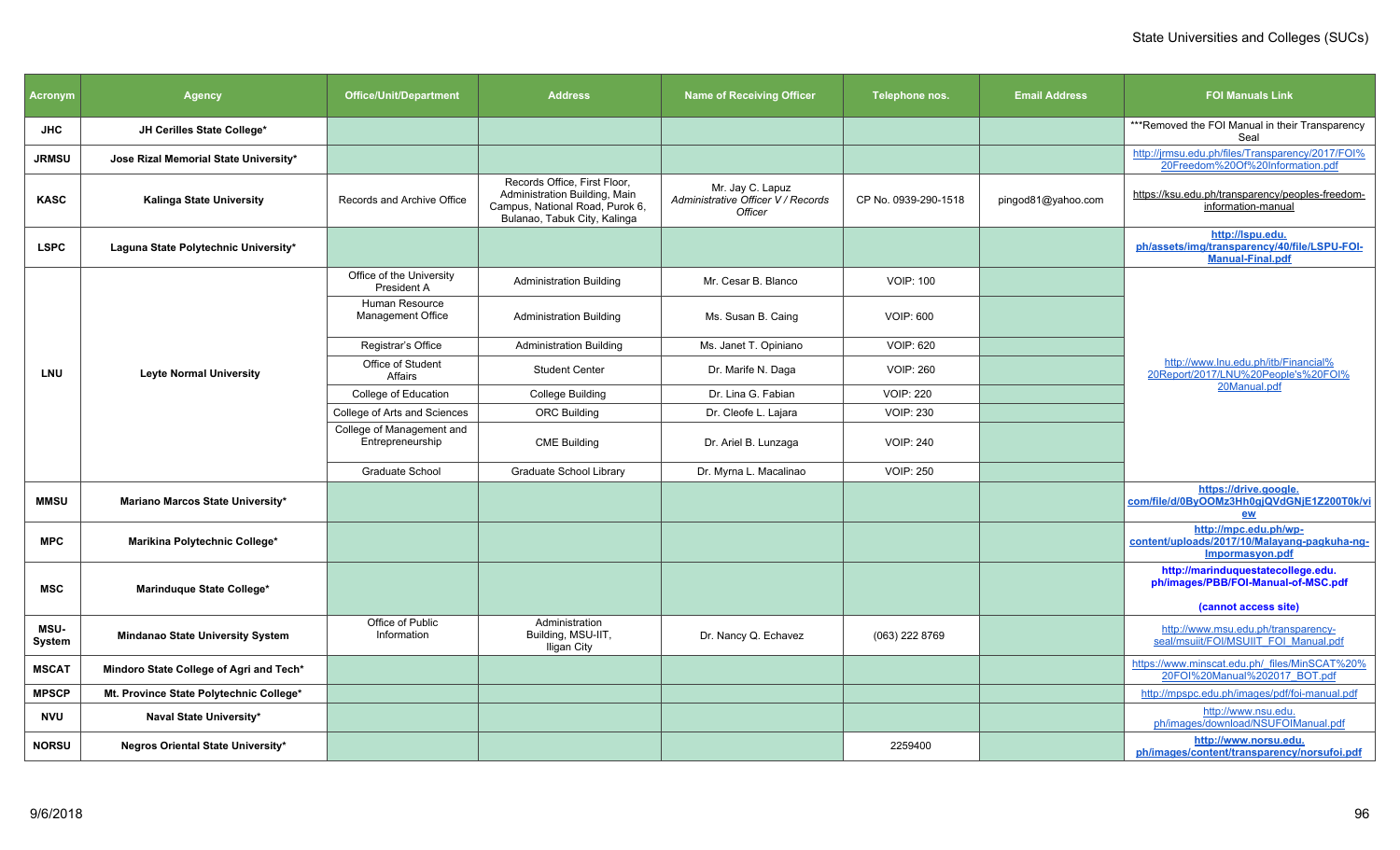| Acronym        | <b>Agency</b>                                                       | <b>Office/Unit/Department</b> | <b>Address</b>                                                                                 | <b>Name of Receiving Officer</b>             | Telephone nos.       | <b>Email Address</b> | <b>FOI Manuals Link</b>                                                                                                                                    |
|----------------|---------------------------------------------------------------------|-------------------------------|------------------------------------------------------------------------------------------------|----------------------------------------------|----------------------|----------------------|------------------------------------------------------------------------------------------------------------------------------------------------------------|
| <b>NLPSC</b>   | North Luzon Philippines State College*                              |                               |                                                                                                |                                              | (077) 644-0210       |                      | https://drive.google.<br>com/file/d/0B62 Hro UBb9MnFDVG9Weld6RDq/<br><b>view</b>                                                                           |
| <b>NMSCT</b>   | Northwestern Mindanao State College of<br>Science and Technology*** |                               |                                                                                                |                                              |                      |                      | No Manual                                                                                                                                                  |
| <b>NIPSC</b>   | Northern Iloilo Polytechnic State College*                          |                               |                                                                                                |                                              |                      |                      | https://drive.google.<br>com/file/d/1wZnroPBI44KZWEp9RpoVO9o1C21gjht<br>w/view                                                                             |
| <b>NNSCT</b>   | Northern Negros State College of Science and<br><b>Technology</b>   |                               | Administrative Building Brgy. Old<br>Sagay, Sagay City Negros<br>Occidental, Philippines, 6122 | Rosemay K. Lacson<br>Admin Officer I         | 034-722-0030         | lacsonrm@yahoo.com   | https://drive.google.<br>com/file/d/1X18JyZKjhg7iXM7O56CRhwbMokzFu<br><b>YQi/view</b>                                                                      |
| <b>NWSS</b>    | Northwest Samar State University*                                   |                               |                                                                                                |                                              |                      |                      | http://main.nwssu.edu.<br>ph/images/pdf docs/transparencyseal pdf/VIII/NWS<br>SU-FOI-Manual.pdf                                                            |
| <b>NEUST</b>   | Nueva Ecija University of Science and<br>Technology*                |                               |                                                                                                |                                              |                      |                      | http://neust.edu.ph/seal/download/MANUAL%<br>20ON%20FREEDOM%20OF%20INFORMATION<br>pdf                                                                      |
| <b>NVSU</b>    | Nueva Vizcaya State University*                                     |                               |                                                                                                |                                              |                      |                      | https://drive.google.<br>com/file/d/1 Cq1PjGwa1EdxAwRIXB3OBDW4ROF<br>Qvvk/view                                                                             |
| <b>OCMNC</b>   | <b>Occidental Mindoro State College</b>                             |                               |                                                                                                | Ms. Rosemarie R. Manuel                      |                      |                      | http://transparencyseal.omsc.edu.<br>ph/images/BUDGET/OMSC%20FOI%20final.pdf                                                                               |
| <b>PSU</b>     | Palawan State University*                                           |                               |                                                                                                |                                              |                      |                      | http://psu.palawan.edu.ph/index.php/pdf-viewer?<br>doc=docs/transparency/foi/bor approved foi m<br>anual.pdf&title=Freedom%20of%20Information%<br>20Manual |
| PIT            | Palompon Institute of Technology*                                   |                               |                                                                                                |                                              |                      |                      | https://drive.google.<br>com/file/d/1TfMhwG9FqKtTb5HUN5n3h4dhT6WVD<br>wDI/view                                                                             |
| <b>PSAU</b>    | Pampanga State Agricultural University                              |                               |                                                                                                | Records Officer and Records Officer<br>Staff |                      |                      | https://drive.google.com/file/d/0B-<br><b>bB_PgGsuSceWJwcnR0ekg4QWs/view</b>                                                                               |
| <b>PSU</b>     | Pangasinan State University*                                        |                               |                                                                                                |                                              |                      |                      | http://www.psu.edu.ph/wp-<br>content/uploads/2016/09/PangSU IRR-on-FOI.<br>pdf                                                                             |
| <b>PSU</b>     | <b>Partido State University</b>                                     |                               |                                                                                                | Maila M. Lavapie                             |                      | mailavz89@yahoo.com  | https://drive.google.<br>com/file/d/0BwoWLnhTwXikM093QXI2NUJvS0E/vie<br>$\mathbf{w}$                                                                       |
| <b>PMMA</b>    | Philippine Merchants Marine Academy*                                |                               |                                                                                                |                                              |                      |                      | http://www.pmma.edu.<br>ph/images/pdf/transparency/PMMA FOI Manual.pdf                                                                                     |
| <b>PNU</b>     | Philippine Normal University*                                       |                               |                                                                                                |                                              |                      |                      | https://www.pnu.edu.ph/wp-<br>content/uploads/2017/12/PNU-Freedom-of-<br>Information-Manual-2017.pdf                                                       |
| <b>PhilSCA</b> | Philippine State College of Aeronautics*                            |                               |                                                                                                |                                              |                      |                      | https://drive.google.<br>com/file/d/1jdfnHhDIBf5Kuw8XwJGV8uTQfjBbccFJ/<br>view                                                                             |
|                |                                                                     | Main Campus                   | Office of the Vice President for<br><b>Branches and Campuses</b>                               | VPBC Pascualito B. Gatan                     | 335-1777<br>335-1787 |                      |                                                                                                                                                            |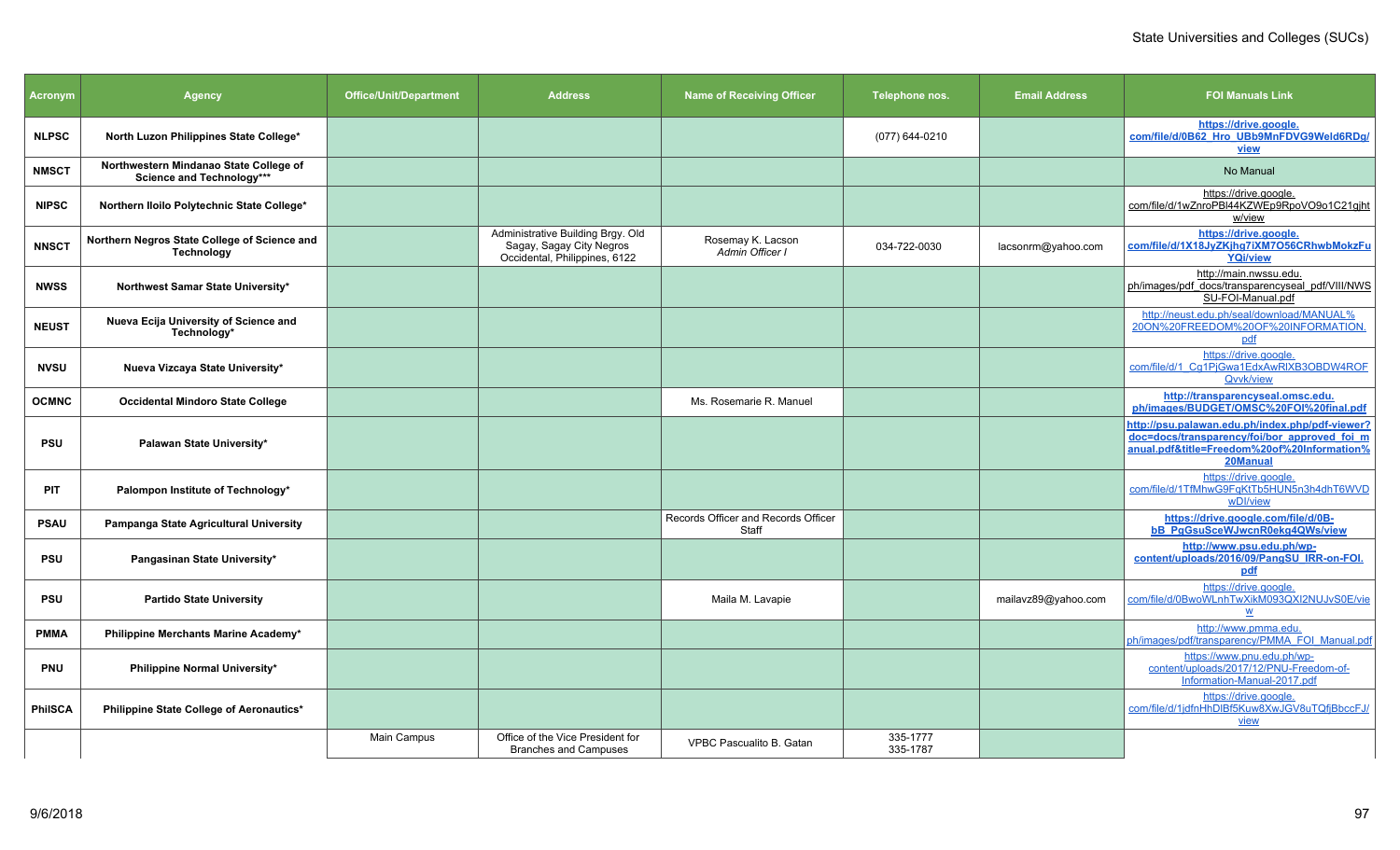| Acronym    | <b>Agency</b>                                    | <b>Office/Unit/Department</b> | <b>Address</b>                                  | <b>Name of Receiving Officer</b> | Telephone nos.                                                                                  | <b>Email Address</b>                      | <b>FOI Manuals Link</b>                                                                 |
|------------|--------------------------------------------------|-------------------------------|-------------------------------------------------|----------------------------------|-------------------------------------------------------------------------------------------------|-------------------------------------------|-----------------------------------------------------------------------------------------|
|            |                                                  | Quezon City                   | PUP Quezon City Branch, Directors'<br>Office    | Dir. Firmo A. Esguerra           | 952-7818<br>428-9144                                                                            | firmoesguerra@gmail.com                   |                                                                                         |
|            |                                                  | San Juan City                 | PUP San Juan Branch, Directors'<br>Office       | Dir. Jaime P. Gutierrez          | 632-7738<br>0917-6640-906                                                                       | jpgutierrez@yahoo.com                     |                                                                                         |
|            |                                                  | <b>Taguig City</b>            | PUP Taguig Branch, Directors' Office            | Dir. Marissa B. Ferrer           | 837-5858<br>837-5859<br>0932-782-1463                                                           |                                           |                                                                                         |
|            |                                                  | Parañaque City                | PUP Parañaque Branch, Directors'<br>Office      | Dir. Aaron Vito Baygan           | 404-9398<br>553-8623<br>0999-493-7771                                                           | aaronvito50@yahoo.com.ph                  |                                                                                         |
|            |                                                  | Mariveles, Bataan             | PUP Bataan Campus, Directors'<br>Office         | Dir. Leonila S. Generales        | 047-935-7019<br>0927-927-6831                                                                   | ligenerales@yahoo.com.ph                  |                                                                                         |
|            |                                                  | Sta. Maria, Bulacan           | PUP Sta. Maria Campus, Directors'<br>Office     | Dir. Ricardo F. Ramiscal         | 0920-960-6022                                                                                   | rramiscal 0424@yahoo.com                  |                                                                                         |
|            |                                                  | Pulilan, Bulacan              | <b>PUP Pulilan</b><br>Campus, Directors' Office | Dir. Elena Maño                  | 044-769-0657<br>0917-5169-535                                                                   | ellen_mano2@yahoo.com                     |                                                                                         |
|            | <b>Polytechnic University of the Philippines</b> | Cabiao, Nueva Ecija           | PUP Cabiao Campus, Directors'<br>Office         | Dir. Fernando F. Estigor         | 0998-539-7104<br>0922-870-2774                                                                  | farnanestingor@yahoo.com                  |                                                                                         |
|            |                                                  | Biñan, Laguna                 | PUP Biñan<br>Campus, Directors'<br>Office       | Dr. Josefina R. Macarrubo        | 049-513-5034<br>0918-9590-163                                                                   | jomacarubbo@yahoo.com                     |                                                                                         |
| <b>PUP</b> |                                                  | San Pedro, Laguna             | PUP San Pedro Campus, Directors'<br>Office      | Dir. Elmer G. De Jose            | 0917-8712-310<br>869-9800                                                                       | elmer dejose@yahoo.com                    | https://drive.google.<br>com/file/d/0B1BuDAuN0r8SZDhpRWtHdmdOQWM/<br>view?usp=drive web |
|            |                                                  | Sta. Rosa, Laguna             | PUP Sta. Rosa Campus, Directors'<br>Office      | Dir. Charito A. Montemayor       | 049-303-2551<br>0920-8531-451                                                                   | a_montemayor@yahoo.com.pl                 |                                                                                         |
|            |                                                  | Sto. Tomas, Batangas          | PUP Sto. Tomas Branch, Directors'<br>Office     | Dir. Armando A. Torres           | 0906-6448-834<br>043-778-3584<br>043-778-3805                                                   | arms_torres@yahoo.com                     |                                                                                         |
|            |                                                  | Maragondon, Cavite            | PUP Maragondon Branch, Directors'<br>Office     | Dir. Denise A. Abril             | 0927-7969-571<br>0949-357-2493<br>0946-443-3660-Ms.<br>Gonzalez<br>046-412-1931<br>046-412-1909 | Daabrilpogi1@gmail.com                    |                                                                                         |
|            |                                                  | Lopez, Quezon                 | PUP Lopez Branch, Directors' Office             | Dir. Rufo N. Bueza               | 042-326-1256<br>0998-982-3161                                                                   | rufobueza@yahoo.com<br>rnbueza@pup.edu.ph |                                                                                         |
|            |                                                  | Mulanay/Gen. Luna, Quezon     | PUP Mulanay Branch, Directors'<br>Office        | Dir. Adelia R. Roadilla          | 042-319-7300<br>0908-7529-514                                                                   | adelroadilla@yahoo.com                    |                                                                                         |
|            |                                                  | Unisan, Quezon                | PUP Unisan<br>Branch. Directors' Office         | Dir. Edwin G. Malabuyoc          | 0919-3039-864<br>0998-577-4016                                                                  | malabuyoc edwin@yahoo.com                 |                                                                                         |
|            |                                                  | Ragay, Camarines Sur          | PUP Ragay Branch, Directors' Office             | Dir. Anastacio C. Gabriel        | 0939-296-8893<br>0922-418-7604                                                                  | anastaciogabriel@yahoo.com                |                                                                                         |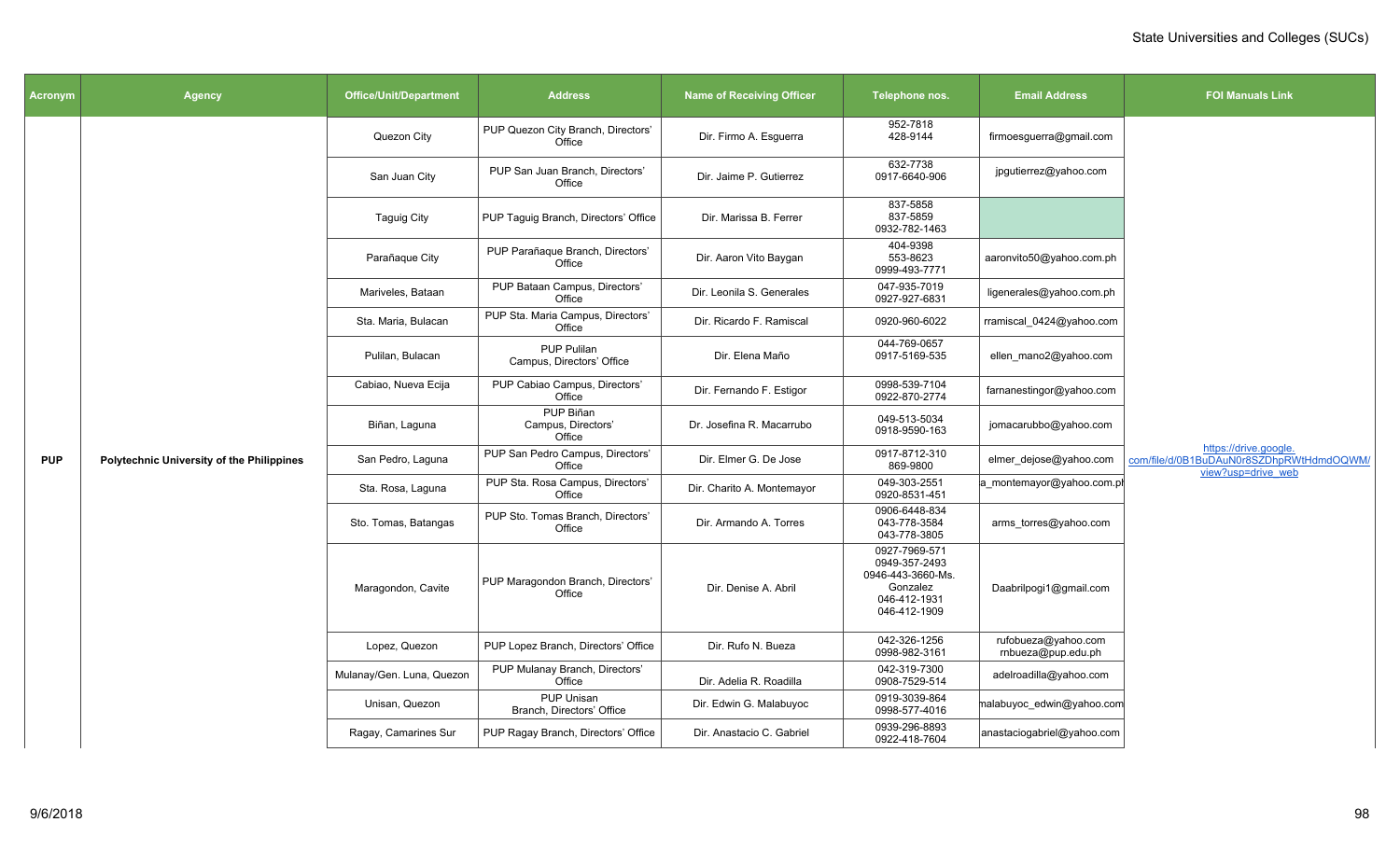| <b>Acronym</b> | <b>Agency</b>                                                                          | <b>Office/Unit/Department</b>                    | <b>Address</b>                                 | <b>Name of Receiving Officer</b> | Telephone nos.                   | <b>Email Address</b>                             | <b>FOI Manuals Link</b>                                                                                                                  |
|----------------|----------------------------------------------------------------------------------------|--------------------------------------------------|------------------------------------------------|----------------------------------|----------------------------------|--------------------------------------------------|------------------------------------------------------------------------------------------------------------------------------------------|
|                |                                                                                        | Bansud, Oriental Mindoro                         | PUP Bansud Campus, Directors'<br>Office        | Dir. Artemus G. Cruz             | 0929-519-2122                    | agcruz@pup.edu.ph<br>artemus_cruz21@yahoo.com    |                                                                                                                                          |
|                |                                                                                        | Sablayan, Occidental Mindoro                     | PUP Sablayan Campus, Directors'<br>Office      | Dir. Lorenza Elena Gimutao       | 0998-549-7780                    | lensalon g1111@yahoo.com                         |                                                                                                                                          |
|                |                                                                                        | Alfonso                                          | PUP Alfonso Campus, Directors'<br>Office       | Dir. Conrado L. Nati, Jr.        | 0917-932-5899                    | jn_conrado@yahoo.com                             |                                                                                                                                          |
| QSC            | Quirino State College***                                                               |                                                  |                                                |                                  |                                  |                                                  | No Manual                                                                                                                                |
| <b>RMTU</b>    | Ramon Magsaysay Technological University*                                              |                                                  |                                                |                                  |                                  |                                                  | http://rmtu.edu.ph/transparency/pdfviewer2017.<br>php?id=RMTU%20FOI%20Manual%20ISO%<br>20format2_RMTU%20FOI%20Manual%20ISO%<br>20format1 |
| RTU            | <b>Rizal Technological University</b>                                                  |                                                  |                                                | Rodrigo D.P. Tomas               | 534-8267 loc. 133                |                                                  | http://rtu.edu.ph/Transparency%20Seal%20FY%<br>202017/RTU%20FOI%20Manual%202017.pdf                                                      |
| <b>RSU</b>     | Romblon State University*                                                              |                                                  |                                                |                                  |                                  |                                                  | http://rsu.edu.ph/wp-content/uploads/2017/10/RSU-<br>FOI-MANUAL.pdf                                                                      |
| SSU            | Samar State University*                                                                |                                                  |                                                |                                  |                                  |                                                  | https://drive.google.<br>com/file/d/0B3eMsbdb_2JSRUw0QjB4S1k1azQ/vie                                                                     |
| <b>SSC</b>     | <b>Siquijor State College</b>                                                          |                                                  |                                                | Jenelyn M. Yurong                | 9275613347                       | magusaraj@yahoo.com                              | https://drive.google.<br>com/file/d/0B oK3vRkm2MiRTdRRmhxYjdnc3c/v<br><u>iew</u>                                                         |
| SSC            | Sorsogon State College*                                                                |                                                  |                                                |                                  | (056) 211-0200                   | ssc@sorsogonstatecollege.<br>edu.ph              | https://drive.google.com/file/d/1g9R8n1EM02K-<br>rmih0tkArWUvw8HsUbQb/view                                                               |
| <b>SLSU</b>    | Southern Leyte State University*                                                       |                                                  | Sogod, Southern Leyte                          |                                  | (053) 382-3294                   | slsumaincampus@gmail.com<br>op@slsuonline.edu.ph | http://slsuonline.edu.ph/v4/index.php/en/article-<br>page/548-foi-manual                                                                 |
| <b>SLSU</b>    | Southern Luzon State University                                                        |                                                  |                                                | Ms. Aurora Sumague               | 042-540-4816                     | info@slsu.edu.com                                | http://slsu.edu.ph/main/Downloads/SLSU%<br>20FOI.pdf                                                                                     |
| T              | SPAMAS Southern Philippines Agri Business, Marine and<br>Aquatic School of Technology* |                                                  |                                                |                                  |                                  |                                                  | https://drive.google.<br>com/file/d/0B9TgPRrz3HTjMEgyOXpNVlliN0U/view                                                                    |
| <b>SKSU</b>    | <b>Sultan Kudarat State University</b>                                                 |                                                  |                                                | Ms. Amira Mae M.<br>Castromayor  | (064) 200-7336/ 0998-546-<br>100 | sksuop@gmail.com                                 | http://sksu.edu.<br>ph/admin/images/transparency/foi/foimanual.pdf                                                                       |
| <b>SSC</b>     | Sulu State College***                                                                  |                                                  |                                                |                                  |                                  |                                                  | No Manual                                                                                                                                |
| <b>SDSSU</b>   | Surigao Del Sur State University*                                                      |                                                  |                                                |                                  | 086-214-4221<br>086-214-2723     |                                                  | http://www.sdssu.edu.ph/public_files/files/SDSSU%<br>20People%27s%20FOI%20Manual.pdf                                                     |
|                |                                                                                        | Office of the Chief<br>Administrative<br>Officer | Narciso St., Surigao<br>City, SSCT Main Campus | Dr. Ecclesiastes T.<br>Dumanig   | 0921 3397306                     |                                                  |                                                                                                                                          |
| <b>SSCT</b>    | Surigao State College of Technology                                                    | Office of the<br>Administrative<br>Officer       | <b>SSCT Mainit</b><br>Campus                   | Mr. Destre A. Seniel             | 9285217111                       |                                                  | http://ssct.edu.ph/ssctweb/wp-<br>content/uploads/2016/02/SSCT-Peoples-FOI-                                                              |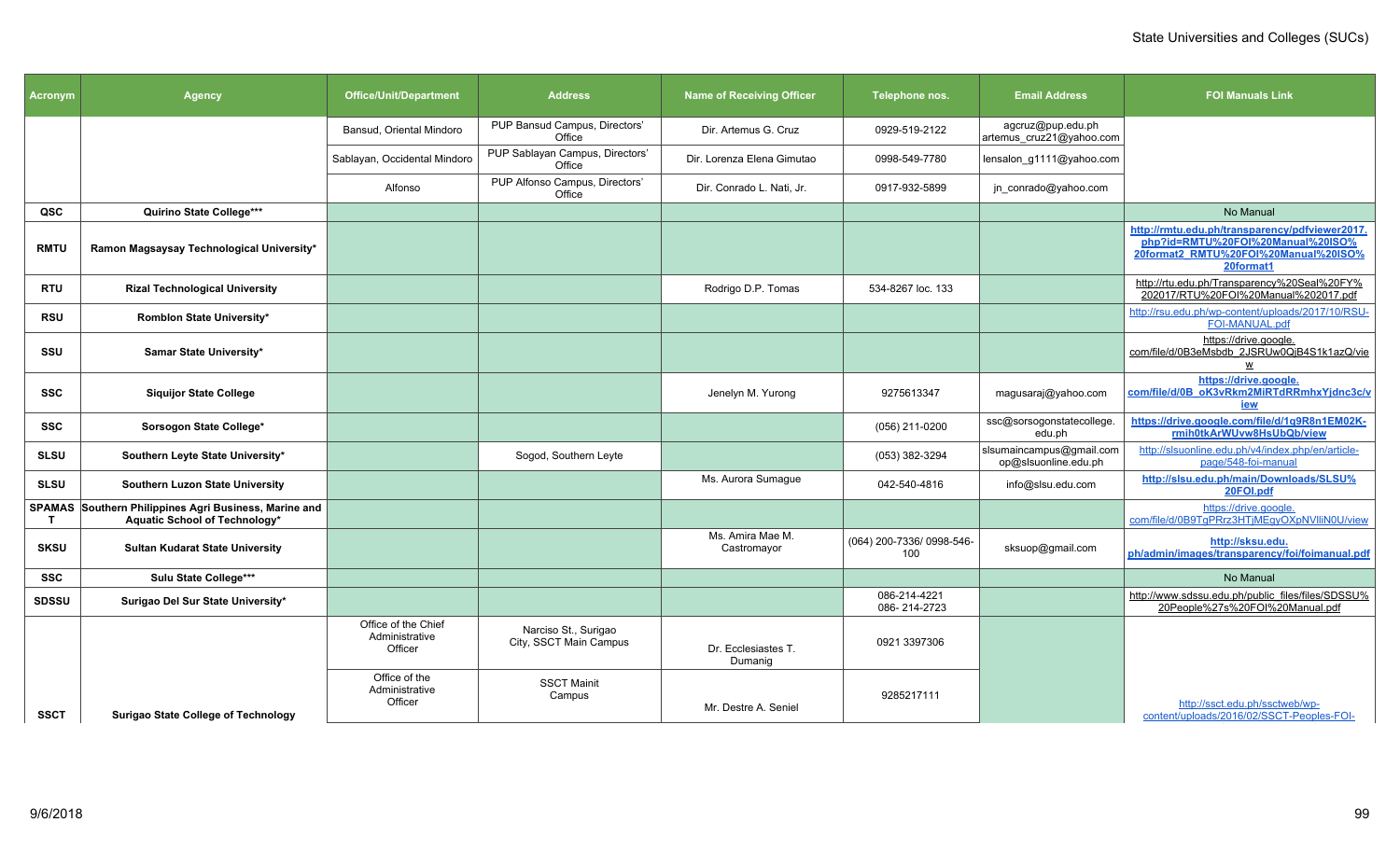| Acronym     | <b>Agency</b>                                                    | <b>Office/Unit/Department</b>                                                                          | <b>Address</b>                                                                    | <b>Name of Receiving Officer</b>                                                         | Telephone nos.                                                         | <b>Email Address</b>                                    | <b>FOI Manuals Link</b>                                                                 |
|-------------|------------------------------------------------------------------|--------------------------------------------------------------------------------------------------------|-----------------------------------------------------------------------------------|------------------------------------------------------------------------------------------|------------------------------------------------------------------------|---------------------------------------------------------|-----------------------------------------------------------------------------------------|
|             |                                                                  | Office of the<br><b>Planning Officer</b>                                                               | <b>SSCT Malimono</b><br>Campus, Brgy. Cagtinae,<br>Malimono, Surigao<br>del Norte | Dr. Nenita S. Buot                                                                       | 9201269438                                                             |                                                         | Manual-final-July-3-2017.pdf                                                            |
|             |                                                                  | Office of the<br><b>Campus Director</b>                                                                | SSCT Del Carmen Campus                                                            | Dr. Carlos Donoso                                                                        | 9985445426                                                             |                                                         |                                                                                         |
| <b>TCSC</b> | <b>Talisay City State College***</b>                             |                                                                                                        |                                                                                   |                                                                                          |                                                                        |                                                         | No Manual                                                                               |
| <b>TAU</b>  | <b>Tarlac Agricultural University</b>                            | Office of the University<br>President                                                                  |                                                                                   | Gracelle P. Hilario                                                                      | 045 9340216                                                            |                                                         | https://drive.google.<br>com/file/d/16hkVO8HZ4eKZ66BKeHR9NNtmdbv1<br>nc71/view          |
| <b>TSU</b>  | Tarlac State University*                                         |                                                                                                        |                                                                                   |                                                                                          |                                                                        |                                                         | http://www.tsu.edu.ph/media/395728/TSU-<br>Freedom-of-Information-Manual.pdf            |
| <b>TRAC</b> | Tawi-Tawi Regional Agricultural College***                       |                                                                                                        |                                                                                   |                                                                                          |                                                                        |                                                         | No Manual                                                                               |
|             |                                                                  | <b>TUP Manila</b><br>Office of the Director,<br>University Information and<br><b>Technology Center</b> | 3rd Floor<br>Administration Bldg, TUP,<br>Ayala Blvd., Ermita, Manila             | Prof. Julius A. Sareno<br>Director, University Information &<br><b>Technology Center</b> | (+63 2) 301.3001 loc. 101                                              | foi manila@tup.edu.ph                                   |                                                                                         |
|             | <b>Technological University of the Philippines</b>               | <b>TUP Visayas</b><br>Office of the Planning<br>Coordinator, TUP Visayas                               | Talisay City, Negros<br>Occidental                                                | Mrs. Lainie Mae L. Bala-an<br><b>Planning Coordinator</b>                                | 495-4822 loc 128                                                       | foi visayas@tup.edu.ph                                  | http://www.tup.edu.                                                                     |
| <b>TUP</b>  |                                                                  | <b>TUP Cavite</b><br>Office of the Planning Head,                                                      | TUP Cavite, Salawag,<br>Dasmarinas, Cavite                                        | Prof. Darius L. Fajardo<br>Head, Planning Office                                         | (46) 416-4920                                                          | foi cavite@tup.edu.ph                                   | ph/download/transparency/2017/TUP-FOI-<br><b>Manual.pdf</b>                             |
|             |                                                                  | <b>TUP Taguig</b><br>Office of the Planing Head                                                        | TUP Taguig, KM 14 East Service<br>Road, SS Highway, Taguig<br>City                | Mrs. Ma. Delia A. Amparado<br><b>Planning Officer</b>                                    | (+632) 823-2457 /<br>838-9889                                          | foi_taguig@tup.edu.ph                                   |                                                                                         |
| UA          | <b>University of Antique</b>                                     |                                                                                                        | S.A. Lotilla St., District 1, Sibalom.<br>Antique                                 | Records Management Officer                                                               |                                                                        | rmo@antiquespride.edu.ph                                | https://drive.google.<br>com/file/d/0B7hptG9bl8TMUGIwYk5NN2RPdHc/vie<br>w?usp=drive web |
| <b>UEP</b>  | University of Eastern Philippines*                               |                                                                                                        |                                                                                   |                                                                                          |                                                                        |                                                         | http://uep.edu.<br>ph/procurement/PBB2017/FOIGUIDEIRR/UEPFOIG<br><b>UIDELINES.pdf</b>   |
| <b>UNP</b>  | University of Northern Philippines*                              | University Records Office 1st<br>Floor Administration Building                                         |                                                                                   |                                                                                          |                                                                        |                                                         | http://unp.edu.ph/wp-content/uploads/2015/04/UNP-<br>FOI-Manual.pdf                     |
| <b>URS</b>  | <b>University of Rizal System</b>                                |                                                                                                        |                                                                                   | Mrs. Nida Belano                                                                         | (02) 653-1734                                                          | ursrecordsoffice@gmail.com                              | http://www.urs.edu.ph/wp-<br>content/uploads/2017/12/FOI.pdf                            |
| <b>USTP</b> | University of Science and Technology of<br>Southern Philippines* |                                                                                                        |                                                                                   |                                                                                          |                                                                        |                                                         | http://cdo.ustp.edu.ph/wp-<br>content/uploads/2017/04/USTP_FOI-Manual.pdf               |
|             |                                                                  | Office of the President                                                                                | Iñigo St., Bo. Obrero,<br>Davao City                                              |                                                                                          | 09988473585<br>(082) 227-8192 local 254<br>(Direct)<br>255,256 (Staff) | lcgeneralao_op@usep.edu.<br>ph<br>president@usep.edu.ph |                                                                                         |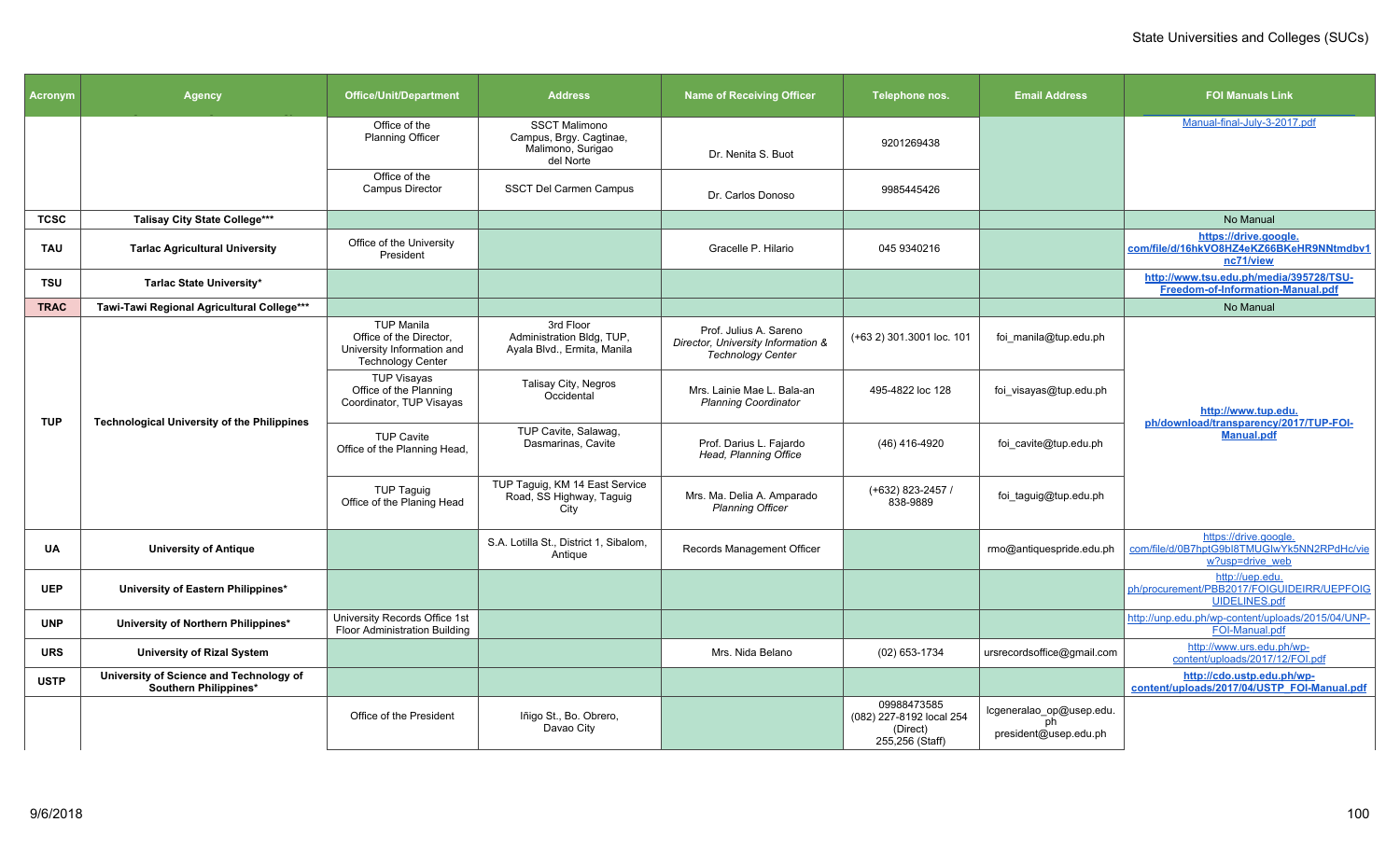| <b>Acronym</b> | <b>Agency</b>                                                | <b>Office/Unit/Department</b>                                   | <b>Address</b>                                                                                | <b>Name of Receiving Officer</b>                                   | Telephone nos.                                        | <b>Email Address</b>                                 | <b>FOI Manuals Link</b>                                                                        |
|----------------|--------------------------------------------------------------|-----------------------------------------------------------------|-----------------------------------------------------------------------------------------------|--------------------------------------------------------------------|-------------------------------------------------------|------------------------------------------------------|------------------------------------------------------------------------------------------------|
|                |                                                              | Office of the Secretary of the<br>University (OSU)              | Iñigo St., Bo. Obrero,<br>Davao City                                                          |                                                                    | 09499928803<br>(082) 227-8192 local 211               | joan.gervacio@usep.edu.ph<br>osu@usep.edu.ph         |                                                                                                |
| <b>USP</b>     | University of Southeastern Philippines*                      | University Records Office<br>(URO)                              | Iñigo St., Bo. Obrero,<br>Davao City                                                          |                                                                    | 09778430244<br>(082) 227-8192 local 210               | rcsatorre@usep.edu.ph<br>records@usep.edu.ph         | http://www.usep.edu.ph/wp-<br>content/uploads/2018/01/FOI-Manual-USeP-as-of-                   |
|                |                                                              | Office of the Chancellor                                        | Tagum-Mabini Campus<br>Taqum City                                                             |                                                                    | 09499928802<br>09198556997<br>082) 227-8192 local 501 | benhur.rafosala@usep.edu.ph<br>useptagum@usep.edu.ph | 30-September-2017.pdf                                                                          |
|                |                                                              | College of Development<br>Management (Mintal Campus)            | Mintal, Davao City                                                                            |                                                                    | 09334611182<br>082) 227-8192 local 403<br>and 404     | eulalio.patayon@usep.edu.<br>.nh                     |                                                                                                |
|                |                                                              | <b>Bislig Campus</b>                                            | Bislig City, Surigao del Sur                                                                  |                                                                    | 9183045429                                            | whelson.pasos@usep.edu.ph                            |                                                                                                |
| <b>USM</b>     | University of Southern Mindanao                              | Planning and Development<br>Office                              | Administration Building, USM,<br>Kabacan, Cotabato                                            | DR. EIMER M. ESTILLOSO                                             | (064) 572-2605                                        |                                                      | https://www.dropbox.<br>com/s/5ogb71gbog5morz/USM%20FOI%20Manual<br>pdf?dl=0                   |
| UP             | University of the Philippines System*                        |                                                                 |                                                                                               |                                                                    |                                                       |                                                      | https://drive.google.<br>com/file/d/0B2Q542msyYbUb3BnRzF2c0ILcW9DaW<br>R2WkRSalJtRTF2Zjl3/view |
|                | <b>Visayas State University</b>                              |                                                                 | Administration Bldg., Visayas State                                                           | Ms. Asteria A. Sevilla<br>Administrative Officer II                | 9062716490                                            | asteriasevilla@yahoo.com                             |                                                                                                |
| <b>VSU</b>     |                                                              |                                                                 | University,<br>Baybay City, Leyte                                                             | Dr. Remberto A. Patindol<br>Vice President for Admin.<br>& Finance | 9176341454                                            | rpats@yahoo.com                                      | https://www.vsu.edu.ph/images/FOI Manual.pdf                                                   |
| <b>WVSU</b>    | West Visayas State University*                               |                                                                 |                                                                                               |                                                                    |                                                       |                                                      | https://wvsu.edu.ph/files/pdf/WVSU%20Freedom%<br>20of%20Information%20Manual.pdf               |
| <b>WMSU</b>    | <b>Western Mindanao State University</b>                     | WMSU Main Campus, WMSU<br>Curuan, and WMSU Malangas             |                                                                                               | University Records Officer and<br><b>Campus Administrators</b>     | (062)992-4238                                         | wmsu.wmsu@gmail.com                                  | https://drive.google.<br>com/file/d/1RGmQSnW2pjOgzM7jLmfJR5RHpTe<br>FTS-9/view                 |
| <b>WPU</b>     | <b>Western Philippines University</b>                        |                                                                 | G/F Administration Building,<br>Western Philippines University, San<br>Juan, Aborlan, Palawan | Leo A. Janoras<br>Administrative Aide II                           | (0928) 311-2207                                       | armiemejorada@yahoo.com                              | http://www.wpu.edu.<br>ph/main/images/TS2017/wpufoimanual.pdf                                  |
|                |                                                              |                                                                 |                                                                                               | Danilo D. Jagmis<br>Administrative Aide III                        |                                                       |                                                      |                                                                                                |
| <b>ZCSPC</b>   | Zamboanga City State Polytechnic College*                    |                                                                 |                                                                                               |                                                                    |                                                       | zcspc@zcspc.edu.ph                                   | https://drive.google.<br>com/file/d/1DrV_caMQN8Kn8YSvGnZ3UKql4Gw17<br><b>KG2/view</b>          |
| <b>ZSCMST</b>  | Zamboanga State College of Marine Sciences<br>and Technology | Zamboanga State Coliege of<br>Marine Sciences and<br>Technology | ZSCMST Main Campus, Fort Pilar,<br>Zamboanga City, Philippines, 7000                          | Danilo P. Corteza, DPA<br>OIC, HRMO                                | (062) 99t-0777                                        |                                                      | https://drive.google.<br>com/file/d/15UZHgbJxVOwE3nMhnNLZwyLeUBQx<br>OyNZ/view                 |
|                |                                                              |                                                                 |                                                                                               | <b># NOTHING FOLLOWS HERE #</b>                                    |                                                       |                                                      |                                                                                                |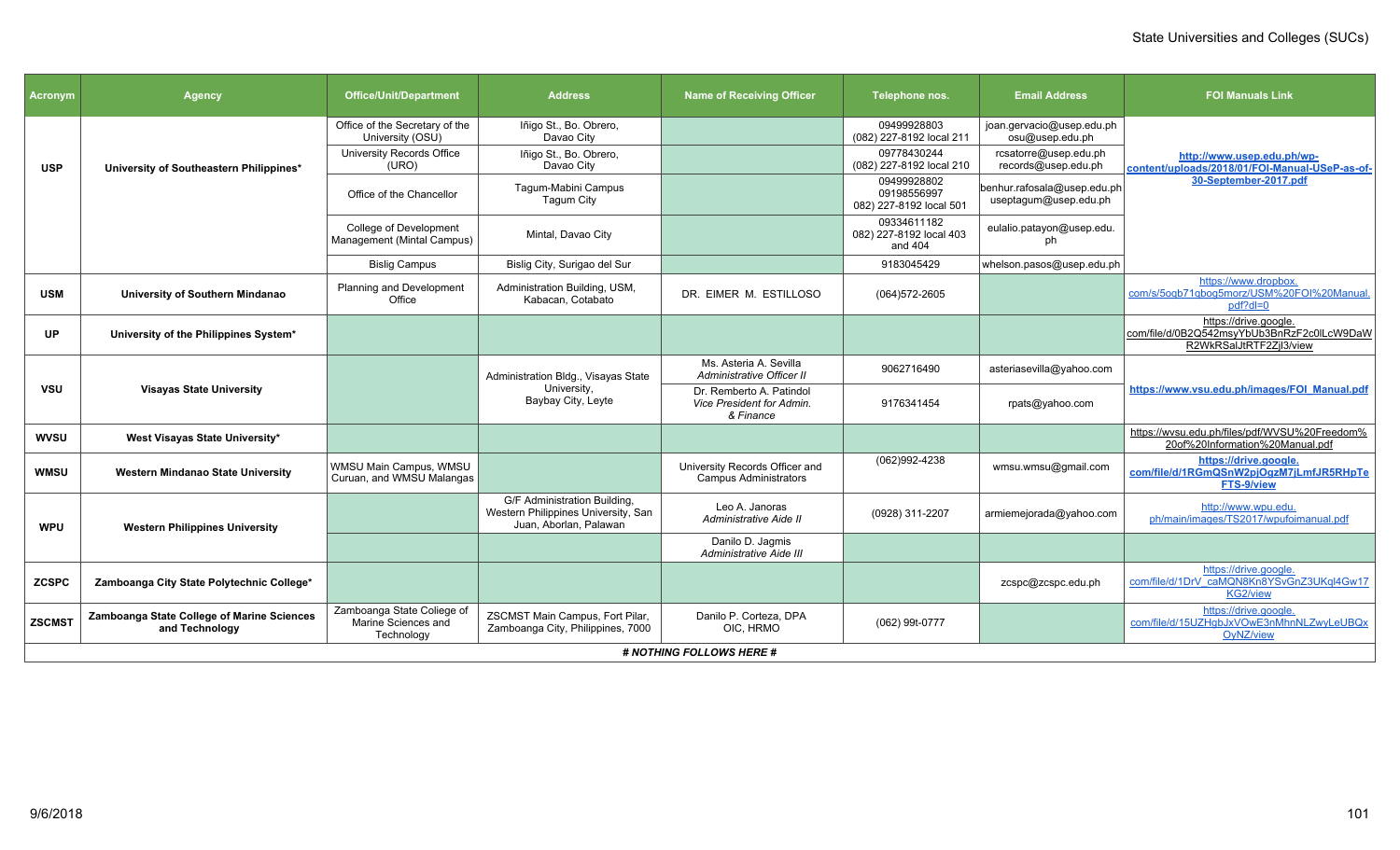| Acronym        | Agency                                      | Office/Unit/Department             | <b>Address</b>                                                                                        | Name of Receiving Officer                                    | Telephone nos.                                                      | <b>Email Address</b>            | <b>FOI Manuals Link</b>                                                                             |
|----------------|---------------------------------------------|------------------------------------|-------------------------------------------------------------------------------------------------------|--------------------------------------------------------------|---------------------------------------------------------------------|---------------------------------|-----------------------------------------------------------------------------------------------------|
| $\mathbf{H}$   | Abulug Water District, Cagayan***           |                                    |                                                                                                       |                                                              |                                                                     |                                 |                                                                                                     |
| VIII           | Abuyog Water District, Leyte***             |                                    |                                                                                                       |                                                              |                                                                     |                                 |                                                                                                     |
| - 11           | Aglipay Water District, Quirino***          |                                    |                                                                                                       |                                                              |                                                                     |                                 |                                                                                                     |
|                | Agoncillo Water District***                 |                                    |                                                                                                       |                                                              |                                                                     |                                 |                                                                                                     |
| VI             | Ajuy Water District, Iloilo***              |                                    |                                                                                                       |                                                              |                                                                     |                                 |                                                                                                     |
|                | Alaminos (Laguna) Water District***         |                                    |                                                                                                       |                                                              |                                                                     |                                 |                                                                                                     |
|                | Alaminos City Water District***             |                                    |                                                                                                       |                                                              |                                                                     |                                 |                                                                                                     |
|                | Alcala Water District, Pangasinan***        |                                    |                                                                                                       |                                                              |                                                                     |                                 | ***Website is down<br>Removed their FOI Manual in the Transparency Seal                             |
|                | Alicia Water District, Isabela***           |                                    |                                                                                                       |                                                              |                                                                     |                                 | (site cannot be reached)                                                                            |
|                | Alimodian Water District***                 |                                    |                                                                                                       |                                                              |                                                                     |                                 |                                                                                                     |
|                | Alitagtag Water District***                 |                                    |                                                                                                       |                                                              |                                                                     |                                 |                                                                                                     |
|                | Amadeo Water District                       | Admin. & Gen. Services<br>Division | 012 J. dela Peña St., Brgy. 9,<br>Amadeo, Cavite                                                      | Kristel Mae C. Ambat<br><b>Customer Services Assistant D</b> | Telefax: (046) 483-1508 /<br>Cel. No.0925-5554285                   | amadeowd@yahoo.com              | https://static.asia-cloud.info/var/m_b/b7/b7b/631/3707-<br><b>AWD FOI PEOPLES MANUAL.pdf</b>        |
| $\perp$        | Amulung Water District, Cagayan***          |                                    |                                                                                                       |                                                              |                                                                     |                                 |                                                                                                     |
| $\mathbf{II}$  | Angadanan Water District, Isabela***        |                                    |                                                                                                       |                                                              |                                                                     |                                 |                                                                                                     |
|                | Angat Water District, Bulacan               |                                    |                                                                                                       | Milet C. Rovero                                              | (044) 671-1204 / 09435656513                                        |                                 | https://docs.wixstatic.<br>com/ugd/0ff727_96388ea08dca4c2596569f62b5b79c59.<br><u>pdf</u>           |
|                | Angeles City Water District, Pampanga       |                                    | Pampanga Rd., Brgy. Lourdes<br>Northwest, Angeles City, Pampanga<br>3rd floor Administrative Building | Tracy T. Salunga<br><b>Division Manager A</b>                | (045) 458-0372 / 458-0371<br>(045) 323-6422 / 322-6926<br>Local 211 | acwaterdistrict@yahoo.com       | http://angelescitywd.gov.ph/pdf/FOI%20manual.pdf                                                    |
|                | Anilao Water District***                    |                                    |                                                                                                       |                                                              |                                                                     |                                 |                                                                                                     |
| XII            | Antipas Water District, Cotabato***         |                                    |                                                                                                       |                                                              |                                                                     |                                 |                                                                                                     |
|                | Aparri Water District, Cagayan*             |                                    | J. Abad Santos St. San Antonio,<br>Aparri, Cagayan                                                    |                                                              | (078) 888-0092                                                      | aparriwaterdistrict78@yahoo.com | http://www.aparriwaterdistrict.gov.ph/wp-<br>content/uploads/2015/02/awd-freedom-of-information.pdf |
| $\vee$         | Aroroy Water District, Masbate***           |                                    |                                                                                                       |                                                              |                                                                     |                                 |                                                                                                     |
|                | Asingan Water District, Pangasinan***       |                                    |                                                                                                       |                                                              |                                                                     |                                 | (site cannot be reached)                                                                            |
| XI             | Asuncion Water District, Davao del Norte*** |                                    |                                                                                                       |                                                              |                                                                     |                                 |                                                                                                     |
|                | Atimonan Water District***                  |                                    |                                                                                                       |                                                              |                                                                     |                                 |                                                                                                     |
| $\mathbf{II}$  | Aurora Water District, Cagayan***           |                                    |                                                                                                       |                                                              |                                                                     |                                 |                                                                                                     |
| - II           | Aurora Water District, Isabela***           |                                    |                                                                                                       |                                                              |                                                                     |                                 |                                                                                                     |
| <b>NIR</b>     | Ayungon Water District, Negros Oriental***  |                                    |                                                                                                       |                                                              |                                                                     |                                 |                                                                                                     |
| $\vee$         | Baao Water District, Camarines Sur*         |                                    |                                                                                                       | Jacinto B. Breboneria                                        |                                                                     |                                 | http://www.baaowaterdistrict.com/wp-<br>content/uploads/2017/09/bwdfoimanual.pdf                    |
| VIII           | Babatngon Water District, Leyte***          |                                    |                                                                                                       |                                                              |                                                                     |                                 |                                                                                                     |
|                | Bacacay Water District, Albay*              |                                    |                                                                                                       |                                                              | (052) 558-3228                                                      | bacacay_wd@yahoo.com            | http://bacacaywater.gov.ph/foi.html                                                                 |
|                | Bacolod City Water District*                |                                    |                                                                                                       |                                                              |                                                                     | bacwdldn@yahoo.com              | https://www.baciwa.gov.ph/baciwa-transparency-<br>seal/freedom-information-foi-peoples-manual       |
| $\mathsf{x}$   | Bacolod Water District, Lanao del Norte*    |                                    |                                                                                                       |                                                              | (063) 227-2041                                                      | bacwdldn@yahoo.com              | http://bwdldn.gov.ph/bacolod-water-district-freedom-of-<br>information-foi-manual/                  |
| $\mathbf{m}$   | Bacolor Water District, Pampanga***         |                                    |                                                                                                       |                                                              |                                                                     |                                 |                                                                                                     |
| XIII           | Bacuag Water District, Surigao del Norte*** |                                    |                                                                                                       |                                                              |                                                                     |                                 |                                                                                                     |
| $\mathbf{III}$ | Bagac Water District, Bataan***             |                                    |                                                                                                       |                                                              |                                                                     |                                 |                                                                                                     |
| XI             | Baganga Water District, Davao Oriental***   |                                    |                                                                                                       |                                                              |                                                                     |                                 |                                                                                                     |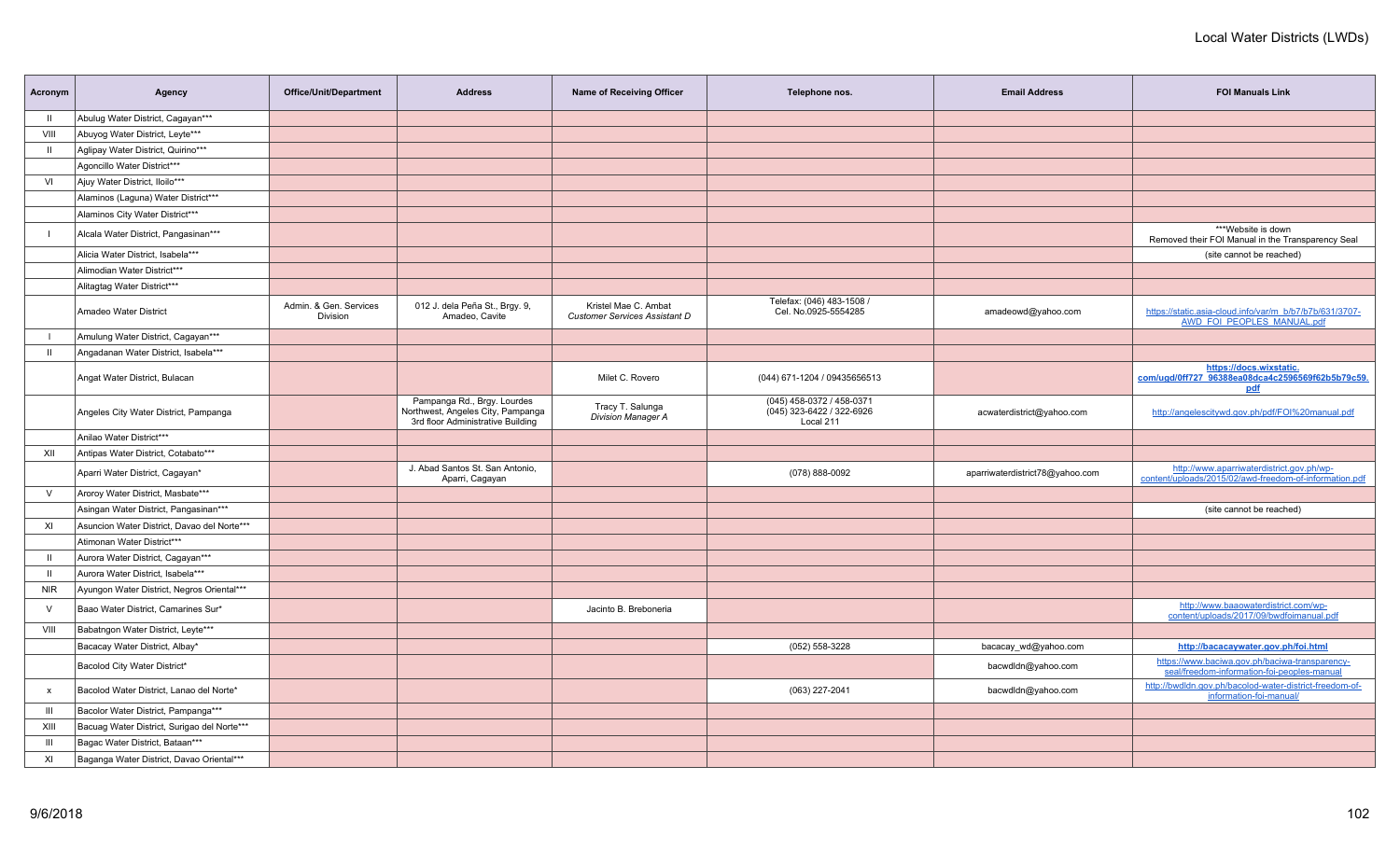| Acronym        | Agency                                                 | Office/Unit/Department | <b>Address</b>                                                                               | Name of Receiving Officer                            | Telephone nos.                     | <b>Email Address</b>     | <b>FOI Manuals Link</b>                                                                                    |
|----------------|--------------------------------------------------------|------------------------|----------------------------------------------------------------------------------------------|------------------------------------------------------|------------------------------------|--------------------------|------------------------------------------------------------------------------------------------------------|
|                | BACIWAD   Bago City Water District, Negros Occidental* |                        | BACIWAD Bldg. Social Justice<br>Complex, Rafael Salas Drive,<br>Bago City, Negros Occidental |                                                      |                                    |                          | http://bagocitywd.gov.ph/wp-<br>content/uploads/2017/10/BAGO-CITY-WATER-DISTRICT-<br>FOI.pdf               |
| CAR            | Baguio Water District, Baguio City***                  |                        |                                                                                              |                                                      |                                    |                          | (site cannot be reached)<br>hardcopy                                                                       |
| NIR            | Bais Clty Mabinay Water District***                    |                        |                                                                                              |                                                      |                                    |                          | Hardcopy                                                                                                   |
| Ш              | Balagtas Water District, Bulacan***                    |                        |                                                                                              |                                                      |                                    |                          |                                                                                                            |
|                |                                                        |                        |                                                                                              | Alfie Pepito                                         |                                    | pacd@balambanwd.gov.ph   |                                                                                                            |
| <b>BWD</b>     | Balamban Water District, Cebu*                         | PACD                   | Aliwanay, Balamban, Cebu                                                                     | Melchor Curacha                                      | 9332299344                         | info@balambanwd.gov.ph   | https://balambanwd.gov.ph/wp-<br>content/uploads/Transparency-Seal/GGC4/FOI/bwd_FOI.                       |
|                |                                                        |                        |                                                                                              | Marrie Ann Rose S. Pilapil<br><b>Board Secretary</b> | 9989602434                         | bod@balambanwd.gov.ph    | pdf                                                                                                        |
| Ш              | Balanga Water District, Balanga City, Bataan*          | <b>HR Division</b>     | Balanga Water District                                                                       | Joy Ann D. Binsol                                    | 0920-9274726<br>0928-8228098       |                          | http://www.balangawater.gov.ph/wp-                                                                         |
|                |                                                        |                        |                                                                                              | Loreto Q. Palad                                      |                                    |                          | content/uploads/2017/09/BLWD-Peoples-FOI-Manual.pdf                                                        |
|                | Balaoan Water District, La Union***                    |                        |                                                                                              |                                                      |                                    |                          | Removed their FOI Manual in the Transparency Seal                                                          |
| $\vee$         | Balatan Water District, Camarines Sur***               |                        |                                                                                              |                                                      |                                    |                          |                                                                                                            |
|                | Balayan Water District***                              |                        |                                                                                              |                                                      |                                    |                          |                                                                                                            |
|                | Baler Water District***                                |                        |                                                                                              |                                                      |                                    |                          |                                                                                                            |
| $\times$       | Balingasag Water District, Misamis Oriental            |                        | Balingasag Misamis Oriental                                                                  | Nelson B. Salvacion                                  | (088) 333-2025                     | balingasag wd@yahoo.com  | http://www.balingasaqwaterdistrict.com/wp-<br>content/uploads/2018/01/BWD-Freedom-of-Information.pdf       |
| $\mathbf{III}$ | Baliwag Water District, Bulacan*                       |                        |                                                                                              | Records Officer/Personnel                            |                                    |                          | http://baliwagwd.com/contents/wp-<br>content/uploads/2017/09/Freedom-of-Information-Peoples-<br>Manual.pdf |
| $\blacksquare$ | Balungao Water District, Pangasinan***                 |                        |                                                                                              |                                                      |                                    |                          | Removed their FOI Manual in the Transparency Seal                                                          |
| CAR            | Banaue Water District, Ifugao***                       |                        |                                                                                              |                                                      |                                    |                          |                                                                                                            |
| XII            | Banga Water District, South Cotabato***                |                        |                                                                                              |                                                      |                                    |                          |                                                                                                            |
|                | Bangui Water District, Ilocos Norte***                 |                        |                                                                                              |                                                      |                                    |                          |                                                                                                            |
| $\mathbf{I}$   | Bani Water District, Pangasinan***                     |                        |                                                                                              |                                                      |                                    |                          |                                                                                                            |
| XI             | Bansalan Water District, Davao del Sur***              |                        |                                                                                              |                                                      |                                    |                          |                                                                                                            |
| $\vee$         | Baras Water District, Catanduanes***                   |                        |                                                                                              |                                                      |                                    |                          |                                                                                                            |
|                | Barbaza Water District***                              |                        |                                                                                              |                                                      |                                    |                          |                                                                                                            |
| $\vee$         | Barcelona Water District, Sorsogon***                  |                        |                                                                                              |                                                      |                                    |                          |                                                                                                            |
| VIII           | Basey Water District, Samar***                         |                        |                                                                                              |                                                      |                                    |                          |                                                                                                            |
| $\blacksquare$ | Basista Water District, Pangasinan***                  |                        |                                                                                              |                                                      |                                    |                          |                                                                                                            |
| BWU            | Batac Water District, Ilocos Norte                     |                        |                                                                                              | Robert Filam C. Manglal-lan<br>Clerk Processor A     |                                    |                          | http://www.batacwd.gov.ph/wp-<br>content/files/FREEDOM OF INFORMATION.pdf                                  |
|                | Batangas City Water District***                        |                        |                                                                                              |                                                      |                                    |                          |                                                                                                            |
| BWD            | Bato Water District, Camarines Sur                     |                        | Santiago, Bato, Camarines Sur                                                                | Ryan D. Tombado                                      | (054) 277-4269;Globe:              | bwd batocamsur@yahoo.com | http://www.batowdcamsur.gov.ph/main_pdf/cc_foi_2017.pdf                                                    |
| <b>BWD</b>     | Bato Water District. Catanduanes*                      |                        |                                                                                              |                                                      |                                    |                          | http://www.batocatwater.gov.ph/freedom.html                                                                |
|                | Bayambang Water District, Pangasinan*                  |                        |                                                                                              |                                                      |                                    |                          | Removed their FOI Manual in the Transparency Seal                                                          |
| <b>NIR</b>     | Bayawan Water District, Negros Oriental*               |                        | Lot 1, Blk N, Don Gaspar Vicente<br>Subd., Villareal,<br>Bayawan City, Negros Oriental       |                                                      | TeleFax # (035) 430-0361, 228-3349 |                          | http://www.bawad.gov.ph/pdf/FOI%202017.pdf                                                                 |
| VIII           | Baybay City Water District, Leyte***                   |                        |                                                                                              |                                                      |                                    |                          |                                                                                                            |
| XIII           | Bayugan Water District, Bislig City***                 |                        |                                                                                              |                                                      |                                    |                          | (site cannot be reached)<br>transparency seal                                                              |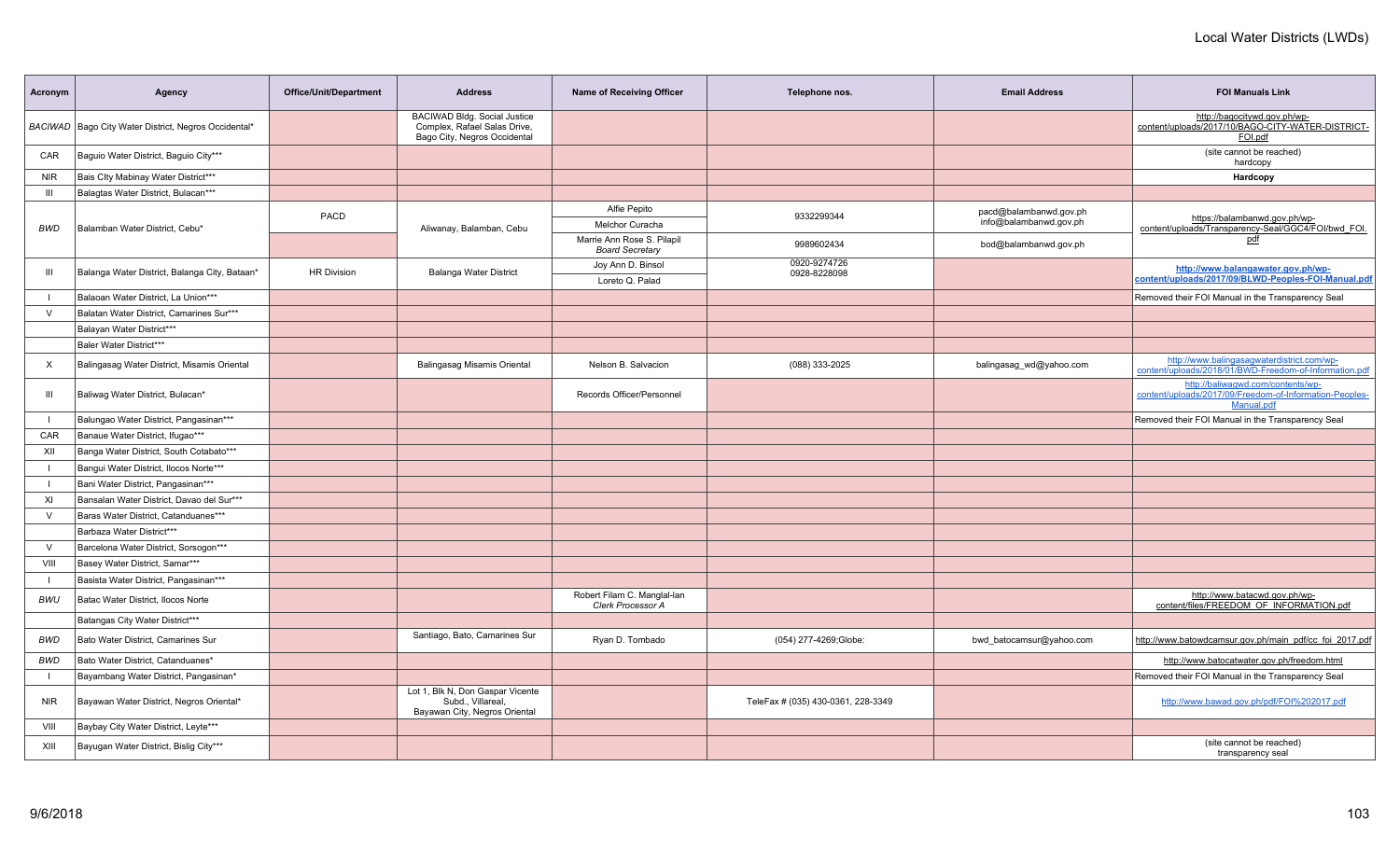| Acronym        | Agency                                                  | <b>Office/Unit/Department</b>                        | <b>Address</b>                                                                                                    | Name of Receiving Officer                              | Telephone nos.            | <b>Email Address</b>          | <b>FOI Manuals Link</b>                                                                       |
|----------------|---------------------------------------------------------|------------------------------------------------------|-------------------------------------------------------------------------------------------------------------------|--------------------------------------------------------|---------------------------|-------------------------------|-----------------------------------------------------------------------------------------------|
|                | Belison Water District***                               |                                                      |                                                                                                                   |                                                        |                           |                               |                                                                                               |
| -11            | Benito Soliven Water District, Isabela***               |                                                      |                                                                                                                   |                                                        |                           |                               |                                                                                               |
| <b>NIR</b>     | Binalbagan Water District, Negros Occidental            |                                                      |                                                                                                                   | Angie Blaise P.Cañon<br><b>Board Secretary</b>         | 742-9899                  | angieblaise247@yahoo.com      | https://drive.google.<br>com/file/d/1A Hm dGPwnL0JFxC4PP-mVJx5ioAT-<br><b>7Z/view</b>         |
|                | Binalonan Water District, Pangasinan***                 |                                                      |                                                                                                                   |                                                        |                           |                               | Removed their FOI Manual in the Transparency Seal                                             |
|                | Binmaley Water District, Pangasinan*                    |                                                      |                                                                                                                   |                                                        |                           |                               | http://binmaleywaterdistrict.gov.ph/wp-<br>content/uploads/2016/01/foi.pdf                    |
| XIII           | Bislig City Water District, Surigao del Sur***          |                                                      |                                                                                                                   |                                                        |                           |                               | Removed their FOI Manual in the Transparency Seal                                             |
| VII            | Bogo Water District, Cebu***                            |                                                      |                                                                                                                   |                                                        |                           |                               |                                                                                               |
| $\mathbf{III}$ | Bongabon Water District, Nueva Ecija*                   |                                                      | 82 Brgy. Magtanggol, Bongabon,<br>Nueva Ecija 3128                                                                |                                                        | $(044)$ 958 - 1299        | bwdne@yahoo.com.ph            | https://docs.google.com/file/d/0BwLr4yXYjwEidkd4LTNaOUd                                       |
| ARMM           | Bongao Water District, Tawi-Tawi***                     |                                                      |                                                                                                                   |                                                        |                           |                               |                                                                                               |
| VIII           | Borongan Water District, Borongan City***               |                                                      |                                                                                                                   |                                                        |                           |                               |                                                                                               |
| XI             | Braulio E. Dujali Water District, Davao del<br>Norte*** |                                                      |                                                                                                                   |                                                        |                           |                               |                                                                                               |
| CAR            | Bucay Water District, Abra***                           |                                                      |                                                                                                                   |                                                        |                           |                               |                                                                                               |
|                |                                                         |                                                      | <b>Buenavista Water District</b>                                                                                  | Alona G. Orihuela<br><b>Records Officer</b>            |                           |                               |                                                                                               |
| XIII           | Buenavista Water District, Agusan del Norte*            |                                                      | Rizal Avenue, Barangay 3<br>Buenavista, Agusan del                                                                | Janette R. Aloyon<br>Division - A                      | (085) 343-4037 / 808-0055 | bwd adn@yahoo.com             | http://buenawater.gov.ph/wp-content/uploads/foi/FOI%<br>20Peoples%20Manual%202017%20final.pdf |
|                |                                                         | Norte<br>Engr. Salvador S. Chan, Jr.<br>Division - B |                                                                                                                   |                                                        |                           |                               |                                                                                               |
| VI             | Buenavista Water District, Guimaras***                  |                                                      |                                                                                                                   |                                                        |                           |                               |                                                                                               |
| -1             | Bugallon Water District, Pangasinan***                  |                                                      |                                                                                                                   |                                                        |                           |                               |                                                                                               |
| VI             | Bugasong Water District, Antique***                     |                                                      |                                                                                                                   |                                                        |                           |                               |                                                                                               |
|                | Bulacan Water District*                                 |                                                      | Calle Estacion cor. Molina St., San<br>Jose, Bulakan, Bulacan                                                     |                                                        |                           |                               | http://www.bulacanwd.gov.ph/wp-<br>content/uploads/2016/12/FOI-BWD.pdf                        |
| $\vee$         | Bulan Water District, Sorsogon***                       |                                                      |                                                                                                                   |                                                        |                           |                               |                                                                                               |
| XIII           | Bunawan Water District, Agusan del Sur***               |                                                      |                                                                                                                   |                                                        |                           |                               |                                                                                               |
|                | Bustos Water District*                                  |                                                      |                                                                                                                   |                                                        |                           |                               | http://www.bustoswaterdistrict.com/docs/Freedom-of-<br><b>Information-Manual.pdf</b>          |
| XII            | Butuan City Water District, Butuan City*                |                                                      |                                                                                                                   |                                                        |                           |                               | http://bcwd.gov.ph/transp/1510551360 a.pdf<br>cannot access file                              |
| $\mathbf{H}$   | Cabagan Water District, Isabela*                        |                                                      |                                                                                                                   |                                                        |                           |                               | http://cabaganwaterdistrict.gov.ph/downloads/FOI/cwdfoi.<br>pdf                               |
| Ш              | Cabanatuan City Water District, Nueva Ecija             |                                                      | 2nd Floor, Cabanatuan City Water<br>District, 229 Maharlika Road Dicarma<br>District, Cabanatuan City Nueva Ecija | Kara Francesca F. Bernardo<br><b>Private Secretary</b> | (044) 463-1646 to 47      |                               | http://www.ccwd.com.ph/Downloads/FOI.pdf                                                      |
|                | Cabiao Water District*                                  | Administrative Office                                |                                                                                                                   | Ma. Justina Cabiedes                                   | 486-3678                  | cabiaowaterdistrict@yahoo.com | https://drive.google.<br>com/file/d/1UkYHcYke6aaaskHFG73HQq88Vkfkm2yd/view                    |
|                |                                                         |                                                      |                                                                                                                   | Jovelle S. Dela Cruz                                   |                           |                               |                                                                                               |
|                | Cabuyao Water District*                                 |                                                      | Floor Centro Mall, National Highway,                                                                              | Rizza A. Manalac                                       | (049) 832-1620            |                               | http://www.cabuyaowaterdistrict.com/wp-<br>content/uploads/2018/01/CABWAD-FOI-MANUAL.pdf      |
|                |                                                         |                                                      | Brgy. Pulo, Cabuyao City, Laguna                                                                                  |                                                        |                           |                               | new:http://www.cabuyaowaterdistrict.com/cabwad-foi-<br>manual/                                |
| <b>NIR</b>     | Cadiz City Water District, Negros Oriental***           |                                                      |                                                                                                                   |                                                        |                           |                               | (site cannot be reached)                                                                      |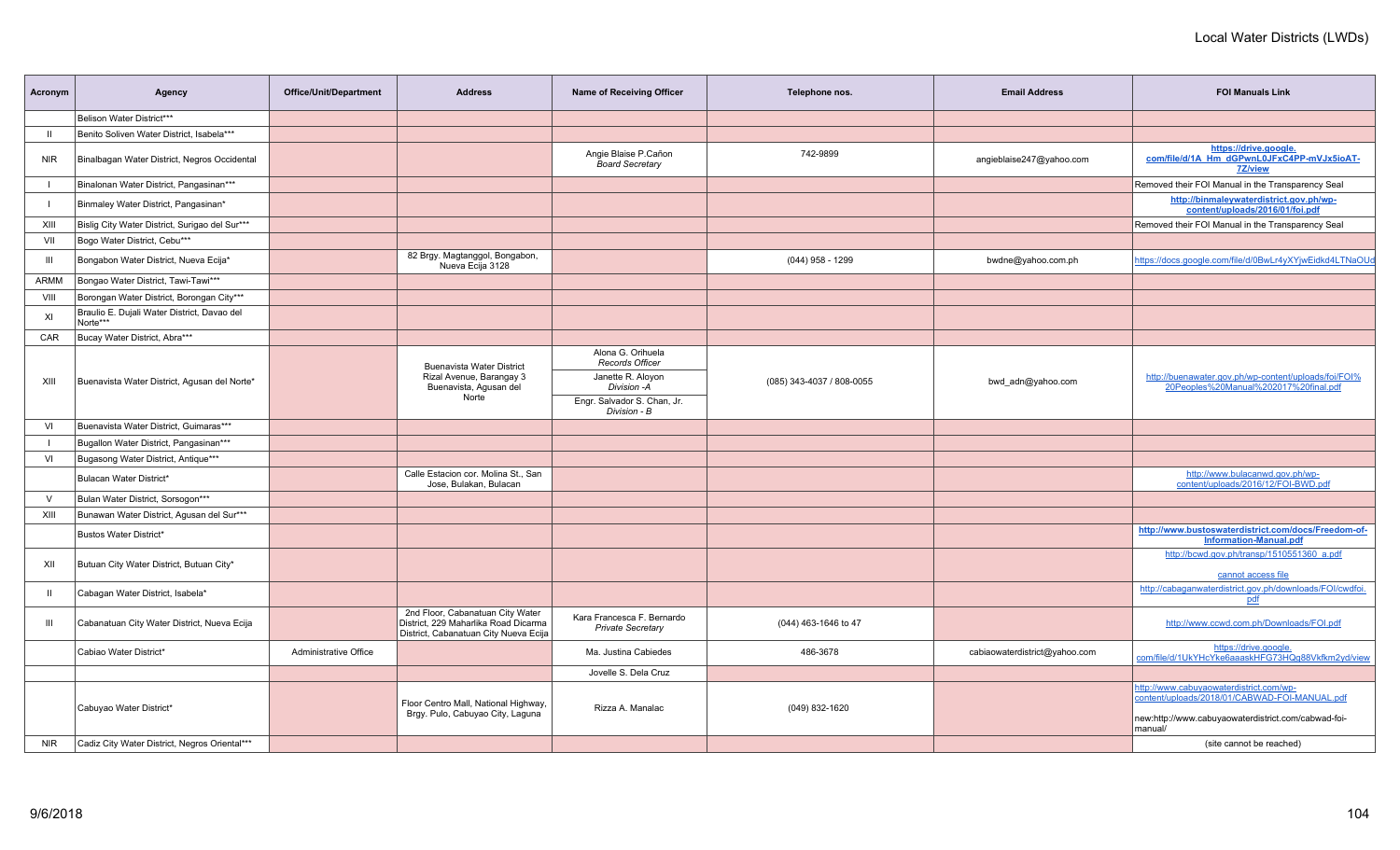| Acronym        | Agency                                                      | <b>Office/Unit/Department</b>                      | <b>Address</b>                                        | <b>Name of Receiving Officer</b>                                           | Telephone nos.                                                                     | <b>Email Address</b>    | <b>FOI Manuals Link</b>                                                                                                           |
|----------------|-------------------------------------------------------------|----------------------------------------------------|-------------------------------------------------------|----------------------------------------------------------------------------|------------------------------------------------------------------------------------|-------------------------|-----------------------------------------------------------------------------------------------------------------------------------|
| $\times$       | Cagayan de Oro City Water District, Cagayan<br>De Oro City* |                                                    | Brgy. 28, Corales Avenue, Cagayan<br>de Oro City      |                                                                            | (88) 856-4509; 856-4373; (8822) 726-248; 728359<br>Fax Nos.: (8822) 722705; 729657 |                         | http://www.cowd.gov.ph/transparency/11-Freedom%20of%<br>20Information%20Manual/Freedom%20of%20Information%<br>20Manual%202017.pdf |
| $\vee$         | Calabanga Water District, Camarines Sur*                    |                                                    |                                                       |                                                                            |                                                                                    |                         | http://www.cawadi.gov.ph/downloadables/CAWADI-FOI.pdf                                                                             |
|                | Calamba Water District*                                     |                                                    |                                                       | Geraldine G. Manquiat<br><b>Industrial Relations Officer</b><br>Management |                                                                                    |                         | http://cwd.com.ph/trasparency_seal_data/2017/CWD%<br>20FOI%20People's%20Manual.pdf                                                |
| IV-A           | Calauag Water District, Quezon                              | Administrative and Financial<br>Section CWD Office |                                                       | Juliana M. Francia<br><b>Division Manager C</b>                            | (042) 717-7223                                                                     | calauag water@yahoo.com | http://www.calauagwaterdistrict.org.<br>ph/images/foi/FOI Calauag Water District.pdf                                              |
| $\mathbf{H}$   | Calayan Water District, Cagayan***                          |                                                    |                                                       |                                                                            |                                                                                    |                         |                                                                                                                                   |
| VIII           | Calbayog City Water District, Samar                         |                                                    |                                                       | Reynaldo G. Osit                                                           |                                                                                    |                         | http://ccwd.gov.ph/files/CCWD%20FOI%20MANUAL.pdf                                                                                  |
|                |                                                             |                                                    |                                                       | Engr. Michel T. Malaqui                                                    |                                                                                    |                         |                                                                                                                                   |
| VIII           | Calbiga Water District, Samar***                            |                                                    |                                                       |                                                                            |                                                                                    |                         |                                                                                                                                   |
|                | Calinog Water District***                                   |                                                    |                                                       |                                                                            |                                                                                    |                         |                                                                                                                                   |
|                | Calumpit Water District*                                    |                                                    |                                                       |                                                                            | 044 202-4235/044 675-1453/044 675-2680<br>(044) 202-5125/ 913-0080                 | calumpitwd@yahoo.com,   | http://calumpitwd.gov.ph/wp-<br>content/uploads/2017/09/FREEDOM-OF-INFORMATION.<br>pdf                                            |
| $\vee$         | Camalig Water District, Albay***                            |                                                    |                                                       |                                                                            |                                                                                    |                         |                                                                                                                                   |
| $\vee$         | Camarines Norte Water District, Camarines<br>Norte*         |                                                    |                                                       |                                                                            | 054 721-0406, 440-3500, 440-3502                                                   |                         | http://www.cnwd.gov.ph/seal/FOI/CNWD%20FREEDOM%<br>20OF%20INFORMATION%20MANUAL.pdf                                                |
| $\mathbf{III}$ | Camiling Water District, Tarlac***                          |                                                    |                                                       |                                                                            |                                                                                    |                         |                                                                                                                                   |
|                | Candaba Water District***                                   |                                                    |                                                       |                                                                            |                                                                                    |                         | <b>TS</b>                                                                                                                         |
|                | Candelaria Water District, Quezon***                        |                                                    |                                                       |                                                                            |                                                                                    |                         |                                                                                                                                   |
|                | Candelaria Water District, Zambales***                      |                                                    |                                                       |                                                                            |                                                                                    |                         |                                                                                                                                   |
| $\blacksquare$ | Candon City Water District, Ilocos Sur***                   |                                                    |                                                       |                                                                            |                                                                                    |                         |                                                                                                                                   |
| XIII           | Cantilan Water District, Surigao del Sur***                 |                                                    |                                                       |                                                                            |                                                                                    |                         |                                                                                                                                   |
| VII            | Carcar Water District (Hardcopy)***                         |                                                    |                                                       |                                                                            |                                                                                    |                         | Hardcopy                                                                                                                          |
| XI             | Carmen Water District, Davao del Norte***                   |                                                    |                                                       |                                                                            |                                                                                    |                         |                                                                                                                                   |
| XIII           | Carmen Water District, Surigao del Sur***                   |                                                    |                                                       |                                                                            |                                                                                    |                         |                                                                                                                                   |
|                |                                                             | Conference Room                                    | Ground Floor, Carmona Water<br><b>District Office</b> | Rachelle Ramos                                                             | (046) 430 0832 local<br>111                                                        |                         |                                                                                                                                   |
|                |                                                             | Cashier                                            | Ground Floor, Carmona Water<br><b>District Office</b> | Cecille Martillano                                                         | (046) 430 0832 local<br>111                                                        |                         |                                                                                                                                   |
|                |                                                             | Commercial                                         | Ground Floor, Carmona Water<br><b>District Office</b> | Rocelisa Maulanin                                                          | (046) 430 0832 local<br>104                                                        |                         |                                                                                                                                   |
|                |                                                             | <b>Division</b>                                    | Ground Floor, Carmona Water<br><b>District Office</b> | Cornelio M. Pacleb                                                         | (046) 430 0832 local<br>1104                                                       |                         |                                                                                                                                   |
|                | Carmona Water District                                      | <b>Admin Division</b>                              | 2nd Floor Carmona Water District                      | Lani Manguit                                                               | (046) 430 0832 local<br>109                                                        |                         | http://carmonawd.com.ph/wp-<br>content/uploads/2017/10/CWD-peoples-info-manual-                                                   |
|                |                                                             |                                                    | 2nd Floor Carmona Water District                      | Jose Mari M. Loyola                                                        | (046) 430 0832 local<br>109                                                        |                         | updated-sept.pdf                                                                                                                  |
|                |                                                             | <b>Engineering Division</b>                        | 2nd Floor Carmona Water District                      | Arlan R. Ibe                                                               | (046) 430 0832 local<br>115                                                        |                         |                                                                                                                                   |
|                |                                                             |                                                    | 2nd Floor Carmona Water District                      | Ma. Nieves C. Mañabo                                                       | (046) 430 0832 local<br>108                                                        |                         |                                                                                                                                   |
|                |                                                             | <b>Accounting Division</b>                         | 2nd Floor Carmona Water District                      | Joemar Cunanan                                                             | (046) 430 0832 local<br>110                                                        |                         |                                                                                                                                   |
|                |                                                             |                                                    | 2nd Floor Carmona Water District                      | Floria De Guzman                                                           | (046) 430 0832 local<br>110                                                        |                         |                                                                                                                                   |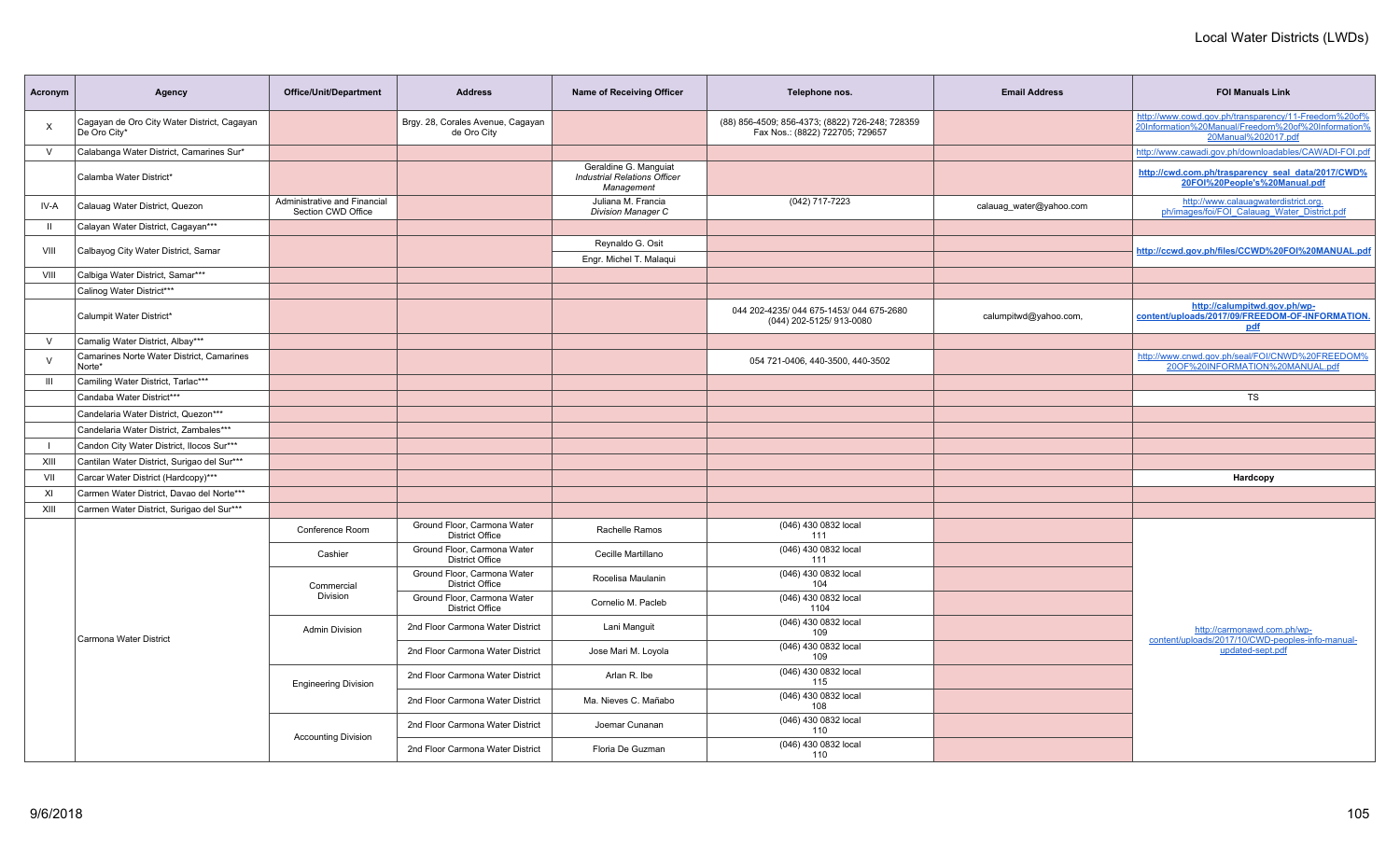| Acronym        | Agency                                                 | <b>Office/Unit/Department</b>                               | <b>Address</b>                                                                          | <b>Name of Receiving Officer</b>                                                                       | Telephone nos.                  | <b>Email Address</b>              | <b>FOI Manuals Link</b>                                                                             |
|----------------|--------------------------------------------------------|-------------------------------------------------------------|-----------------------------------------------------------------------------------------|--------------------------------------------------------------------------------------------------------|---------------------------------|-----------------------------------|-----------------------------------------------------------------------------------------------------|
| $\vee$         | Casiguran Water District, Sorsogon                     |                                                             | L. Hapal Street, Central Casiguran<br>Sorsogon                                          | Zyrene P. Labalan                                                                                      |                                 |                                   | http://casiguranwd.gov.<br>ph/transparency/Cwd Freedom of Information Manual<br>.htm                |
| $\mathbf{III}$ | Castillejos Water District, Zambales***                |                                                             |                                                                                         |                                                                                                        |                                 |                                   |                                                                                                     |
|                | Catanauan Water District***                            |                                                             |                                                                                         |                                                                                                        |                                 |                                   |                                                                                                     |
| VIII           | Catarman Water District, Northern Samar***             |                                                             |                                                                                         |                                                                                                        |                                 |                                   |                                                                                                     |
| VIII           | Catbalogan Water District, Samar                       |                                                             |                                                                                         | Ms. Maria Patria C. Dacallos                                                                           |                                 |                                   | http://www.catbaloganwd.gov.ph/files/Catbalogan%20WD%<br>20FOI.pdf                                  |
| $\mathbf{H}$   | Cauayan City Water District, Isabela***                |                                                             |                                                                                         |                                                                                                        |                                 |                                   | SC                                                                                                  |
|                | City of Ilagan Water District                          |                                                             | 2nd Floor, CIWD<br>Building, National<br>Road, Brgy. Osmeña,<br>City of Ilagan, Isabela | Adelina T. Maluyo<br><b>Division Manager C</b><br>Administrative & General<br><b>Services Division</b> | (078) 624-2083                  | waterdistrict_ilagan@yahoo.com    | http://www.cityofilaganwaterdistrict.gov.<br>ph/images/FOI/FOI2017.pdf                              |
|                |                                                        |                                                             |                                                                                         | Paulina C. Elepanio<br>Secretary A/IRMO Designate                                                      |                                 |                                   |                                                                                                     |
|                | City of Koronadal Water District*                      |                                                             | City of Koronadal Water District<br>Blk. 1, Casa Subd., Koronadal City                  |                                                                                                        | $(083)$ 228 - 8141              |                                   | http://ckwd.gov.ph/wp-content/uploads/2017/12/FOI-<br>revised2017-1.pdf                             |
|                | City of Malolos Water District***                      |                                                             |                                                                                         |                                                                                                        |                                 |                                   |                                                                                                     |
|                | City of San Fernando Water District*                   |                                                             |                                                                                         |                                                                                                        |                                 |                                   | http://www.csfwd.com.ph/transparency-files/foi/CSFWD%<br>20FOI%20Manual.pdf                         |
| VII            | Clarin Water District, Bohol***                        |                                                             |                                                                                         |                                                                                                        |                                 |                                   |                                                                                                     |
|                | Claveria Water District, Cagayan                       |                                                             | Claveria Water District C-2, Claveria,<br>Cagayan                                       | Leticia V. Daquigan                                                                                    | (078) 395-0183                  | claveriawater_district@syahoo.com | http://claveriacagayanwaterdistrict.gov.<br>ph/data/documents/Freedom-of-Information-Manual 1.pdf   |
|                | Claveria Water District (Misamis Oriental)***          |                                                             |                                                                                         |                                                                                                        |                                 |                                   |                                                                                                     |
| VI             | Concepcion Water District, Iloilo***                   |                                                             |                                                                                         |                                                                                                        |                                 |                                   |                                                                                                     |
| $\mathbf{III}$ | Concepcion Water District, Tarlac***                   |                                                             |                                                                                         |                                                                                                        |                                 |                                   | <b>SC</b>                                                                                           |
| $\mathbf{H}$   | Cordon Water District, Isabela***                      |                                                             |                                                                                         |                                                                                                        |                                 |                                   |                                                                                                     |
|                | Cuartero Water District***                             |                                                             |                                                                                         |                                                                                                        |                                 |                                   |                                                                                                     |
|                | Culasi Water District***                               |                                                             |                                                                                         |                                                                                                        |                                 |                                   |                                                                                                     |
| IV-B           | Culion Water District, Palawan***                      |                                                             |                                                                                         |                                                                                                        |                                 |                                   |                                                                                                     |
|                | Cuyapo Water District***                               |                                                             |                                                                                         |                                                                                                        |                                 |                                   |                                                                                                     |
| VII            | Daanbanyatan Water District, Cebu***                   |                                                             |                                                                                         |                                                                                                        |                                 |                                   |                                                                                                     |
|                | Dagupan City Water District, Pangasinan***             |                                                             |                                                                                         |                                                                                                        |                                 |                                   |                                                                                                     |
| VII            | Dalaguete Water District, Cebu***                      |                                                             |                                                                                         |                                                                                                        |                                 |                                   |                                                                                                     |
| $\times$       | Damulog Water District, Bukidnon***                    |                                                             |                                                                                         |                                                                                                        |                                 |                                   |                                                                                                     |
|                | Dao Water District***                                  |                                                             |                                                                                         |                                                                                                        |                                 |                                   |                                                                                                     |
| IX             | Dapitan City Water District, Zamboanga del<br>Norte*** |                                                             |                                                                                         |                                                                                                        |                                 |                                   |                                                                                                     |
| $\vee$         | Daraga Water District, Albay***                        |                                                             |                                                                                         |                                                                                                        |                                 |                                   |                                                                                                     |
|                | Dasmarinas Water District                              | Community Relations and<br><b>External Affairs Division</b> |                                                                                         | Mr. Crisanto Serrano                                                                                   | (046) 416-1236; 37 and 416-3455 |                                   | http://dasmawater.com.ph/Dasmawater/files/DWD%20FOI%<br>20People%20Manual.pdf                       |
|                | Davao City Water District, Davao City                  | Community Relations and<br>External<br>Affairs Department   | DCWD Ma-a SubOffice                                                                     | Manager, Public Information /<br><b>Relations Division</b>                                             | 297-3293 loc. 470               | dcwdfro@davao-water.gov.ph        | http://www.davao-water.gov.<br>ph/home/transparency_seal/foi/DCWD%20PEOPLE's%<br>20FOI%20MANUAL.pdf |
| XIII           | Del Carmen Water District, Surigao del Norte***        |                                                             |                                                                                         |                                                                                                        |                                 |                                   |                                                                                                     |
| $\vee$         | Del Gallego Water District, Camarines Sur***           |                                                             |                                                                                         |                                                                                                        |                                 |                                   |                                                                                                     |
| $\mathbf{H}$   | Diadi Water District, Nueva Vizcaya***                 |                                                             |                                                                                         |                                                                                                        |                                 |                                   |                                                                                                     |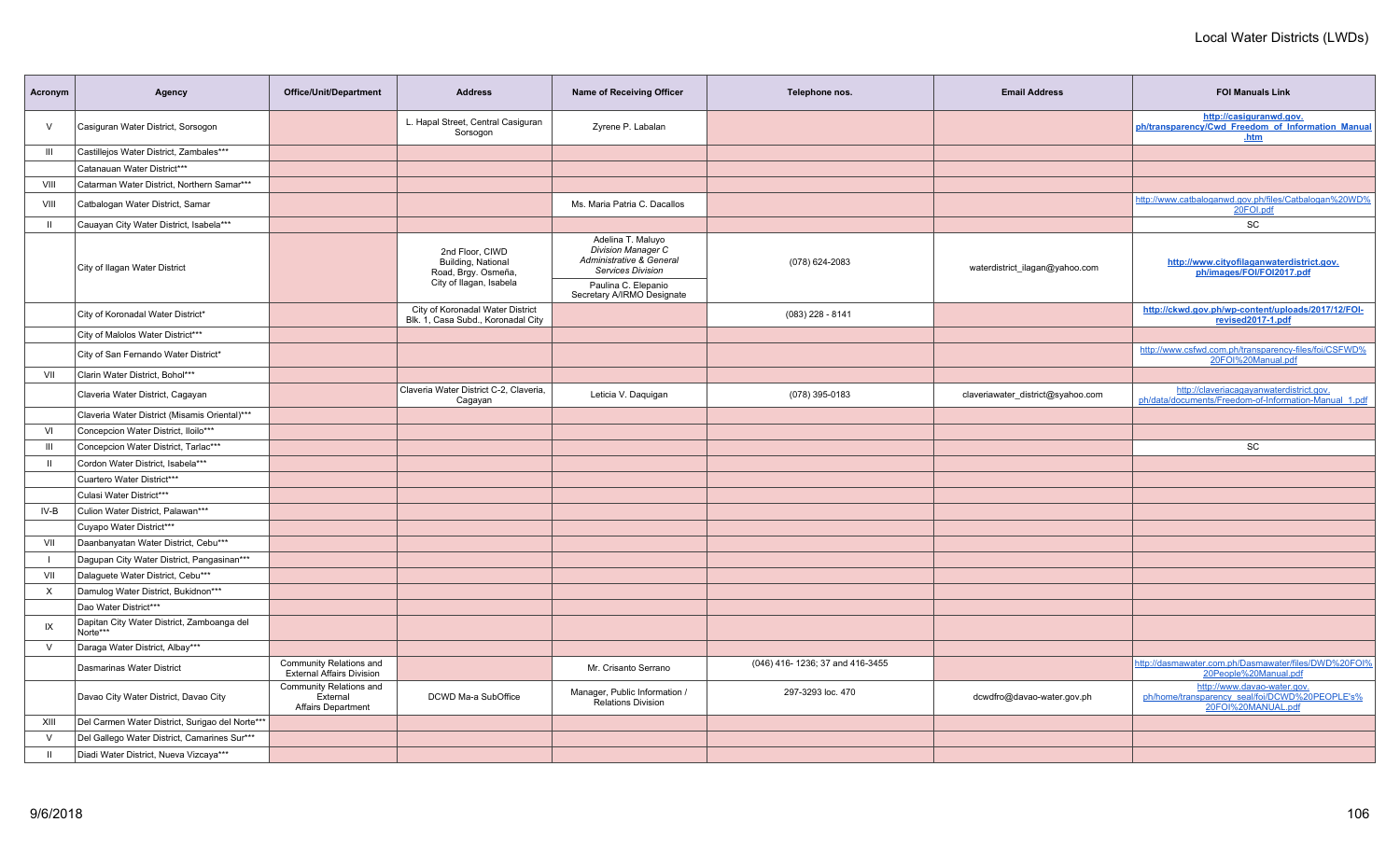| Acronym    | Agency                                                      | Office/Unit/Department           | <b>Address</b>                                                                         | Name of Receiving Officer                                                 | Telephone nos.                           | <b>Email Address</b>         | <b>FOI Manuals Link</b>                                                                                                  |
|------------|-------------------------------------------------------------|----------------------------------|----------------------------------------------------------------------------------------|---------------------------------------------------------------------------|------------------------------------------|------------------------------|--------------------------------------------------------------------------------------------------------------------------|
| ш          | Diffun Water District, Quirino***                           |                                  |                                                                                        |                                                                           |                                          |                              |                                                                                                                          |
| XI         | Digos Water District, Davao del Sur*                        |                                  | Rizal Avenue, Digos City,<br>Davao del Sur, Philippines                                |                                                                           | Telefax: (082) 553-2872                  | digoswaterdistrict@gmail.com | http://www.digoswaterdistrict.gov.<br>ph/images/transparency/DWD_FOI_Manual.pdf                                          |
|            | Dinalupihan Water District                                  | <b>HR Division</b>               |                                                                                        | Juvy N. Piega<br>Joanna R. Torres                                         | 0928-368-7283/0998-<br>843-7476 636-1325 |                              | http://s3-ap-southeast-1.amazonaws.com/dinalupihan-<br>wd/ckeditor assets/attachments/161/dwd people s foi<br>manual.pdf |
|            | Dingle-Pototan Water District***                            |                                  |                                                                                        |                                                                           |                                          |                              |                                                                                                                          |
|            | Dingras Water District, Ilocos Norte*                       |                                  |                                                                                        | Imelda D. Bacnat                                                          | $(077)$ 600 - 04 - 42                    |                              | http://dingraswaterdistrict.gov.ph/assets/freedom-of-informat                                                            |
|            | Dipolog City Water District, Zamboanga del<br>Norte*        |                                  |                                                                                        |                                                                           |                                          |                              | http://www.dipologwater.gov.ph/wp-<br>content/uploads/2017/09/2017foi.pdf                                                |
| CAR        | Dolores Water District, Abra***                             |                                  |                                                                                        |                                                                           |                                          |                              |                                                                                                                          |
|            | Dolores Water District, Quezon***                           |                                  |                                                                                        |                                                                           |                                          |                              |                                                                                                                          |
| $\times$   | Don Carlos Water District, Bukidnon***                      |                                  |                                                                                        |                                                                           |                                          |                              |                                                                                                                          |
| $\vee$     | Donsol Water District, Sorsogon***                          |                                  |                                                                                        |                                                                           |                                          |                              |                                                                                                                          |
|            | Dueñas Water District***                                    |                                  |                                                                                        |                                                                           |                                          |                              |                                                                                                                          |
| <b>NIR</b> | Dumaguete City Water District, Negros<br>Oriental*          | <b>Legal Division Office</b>     | Ground Floor, DCWD Admin<br>Building,<br>Circumferential Road, Daro,<br>Dumaguete City |                                                                           | (035) 422-6961 loc. 103                  |                              | http://dumaquetewd.gov.ph/wp-<br>content/uploads/2017/06/DCWD-FOI-MANUAL-2017.pdf                                        |
|            | Dumalag Water District***                                   |                                  |                                                                                        |                                                                           |                                          |                              |                                                                                                                          |
|            | Dumangas-Barotac Nuevo Water District***                    |                                  |                                                                                        |                                                                           |                                          |                              |                                                                                                                          |
| <b>NIR</b> | Escalante Water District, Negros Occidental                 |                                  |                                                                                        | Bonamae C. Cadagat                                                        |                                          |                              | http://escalantewd.gov.ph/wp-content/uploads/2018/05/FREE                                                                |
|            | Estancia Water District***                                  |                                  |                                                                                        |                                                                           |                                          |                              |                                                                                                                          |
| Ш          | Floridablanca Water District, Pampanga                      |                                  | Poblacion, Floridablanca, Pampanga                                                     | Dianne Carla R. Culala                                                    | 045-970-1097                             | fwdpampanga@yahoo.com        | http://fwdpampanga.gov.ph/images/uploads/transparency/01                                                                 |
| - 11       | Gamu Water District, Isabela***                             |                                  |                                                                                        |                                                                           |                                          |                              |                                                                                                                          |
| GCWD       | Gapan Water District, Nueva Ecija*                          |                                  |                                                                                        |                                                                           |                                          |                              | http://gcwd.gov.ph/wp-content/uploads/2016/03/FOI1.pdf                                                                   |
| - 11       | Gattaran Water District, Cagayan***                         |                                  |                                                                                        |                                                                           |                                          |                              |                                                                                                                          |
| VIII       | Gen MacArthur Water District, Easthern<br>Samar***          |                                  |                                                                                        |                                                                           |                                          |                              |                                                                                                                          |
|            | General Emilio Aguinaldo Water District***                  |                                  |                                                                                        |                                                                           |                                          |                              |                                                                                                                          |
|            | General Mariano Alvarez Water District                      | Office of the General<br>Manager |                                                                                        | Julius Abellanosa<br><b>Technical Assistant to the General</b><br>Manager | $(046)$ 460 - 4645                       |                              | http://gmawaterdistrict.<br>com/sites/default/files/gmawd pfoi manual website 1.pdf                                      |
|            |                                                             |                                  |                                                                                        | Charisma C. Agustin<br>Clerk Processor B                                  |                                          |                              |                                                                                                                          |
|            | General Natividad Water District, Nueva Ecija               |                                  |                                                                                        | Ronald Jay C. Reyes                                                       | 0908-444-6790/0995-105-0687              | gnwd@ymail.com               | https://drive.google.<br>com/file/d/0BwLr4yXYjwEiNUNXLTBPbWdGSDA/view                                                    |
|            | General Santos City Water District, General<br>Santos City* |                                  | GCSWD Building, E. Fernandez St.,<br>Lagao, General Santos City                        |                                                                           |                                          |                              | http://gensanwater.gov.ph/wp-<br>content/uploads/2018/03/GSCWD-FOI-Peoples-Manual.<br>pdf                                |
|            | General Tinio Water District, Nueva Ecija*                  |                                  |                                                                                        |                                                                           |                                          |                              | http://webcache.googleusercontent.com/search?q=cache:<br>http://gtwd.gov.ph/images/documents/GTWD_FOI.pdf                |
|            | Gerona Water District***                                    |                                  |                                                                                        |                                                                           |                                          |                              | cannot access file<br>(site cannot be reached)                                                                           |
|            | Gingoog City Water District, Misamis Oriental               |                                  |                                                                                        | Kaye de Villa                                                             | (088) 861-1190/(08842) 7448              |                              | https://drive.google.<br>com/file/d/1LY5XySvwjKvKbs0uFImR765RCp1rMc9Y/view?<br>usp=sharing                               |
| XII        | Glan Water District, Sarangani***                           |                                  |                                                                                        |                                                                           |                                          |                              |                                                                                                                          |
|            |                                                             |                                  |                                                                                        |                                                                           |                                          |                              |                                                                                                                          |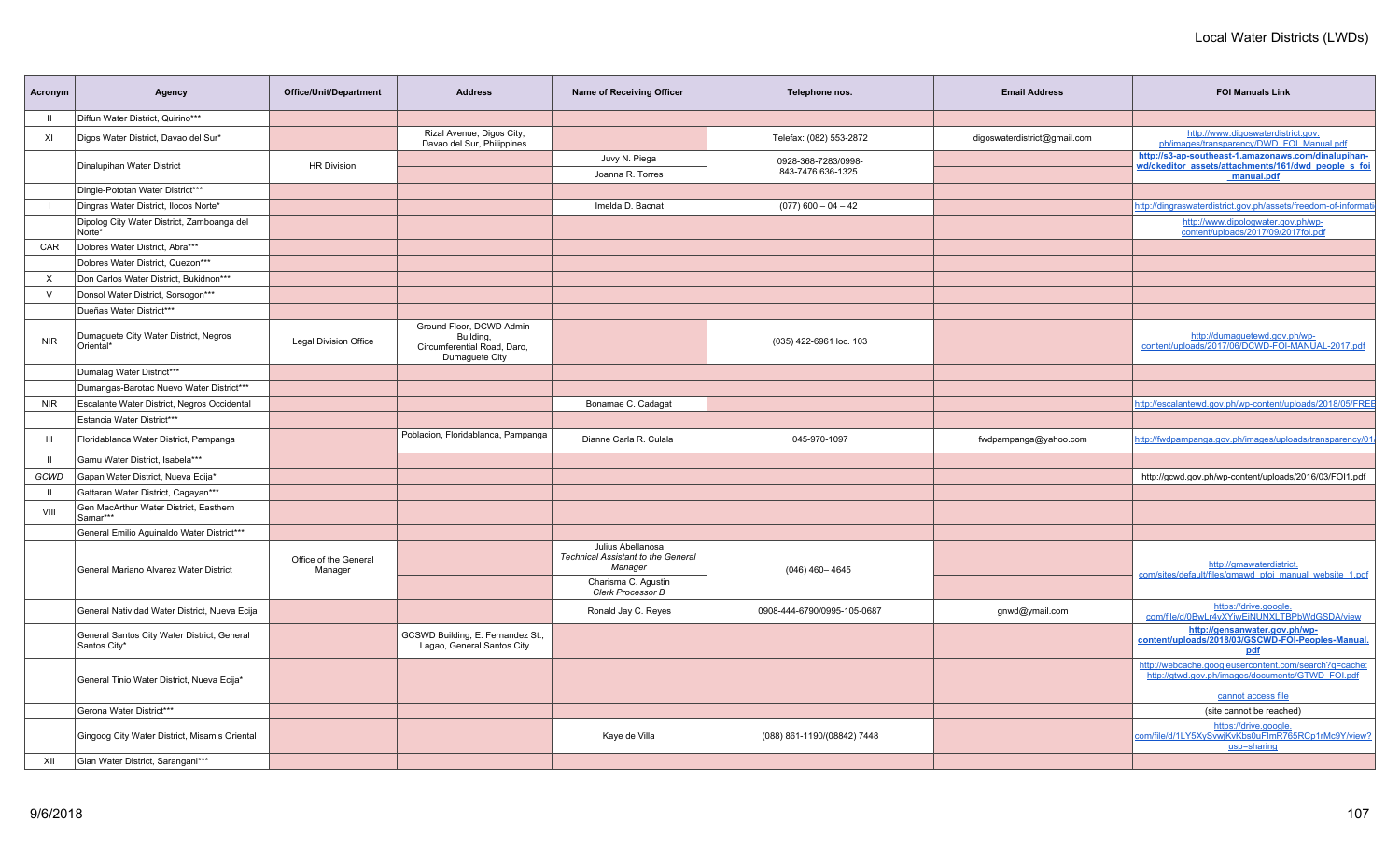| Acronym        | Agency                                          | <b>Office/Unit/Department</b>  | <b>Address</b>                                                                        | <b>Name of Receiving Officer</b>                                      | Telephone nos.                                   | <b>Email Address</b>            | <b>FOI Manuals Link</b>                                                                       |
|----------------|-------------------------------------------------|--------------------------------|---------------------------------------------------------------------------------------|-----------------------------------------------------------------------|--------------------------------------------------|---------------------------------|-----------------------------------------------------------------------------------------------|
|                | Gonzaga Water District, Cagayan                 |                                |                                                                                       | Luzvelyn B. Gomez<br><b>Board Secretary</b>                           | 9166418038                                       | gwd 1988@yahoo.com              | http://www.gwd.ngo.ph/freedom-of-information-<br>peoples-manual/                              |
| $\mathbf{III}$ |                                                 |                                |                                                                                       | Assigned Public Assistance and<br>Complaint Desk Officer of the Day   |                                                  |                                 |                                                                                               |
|                | Guagua Water District, Pampanga                 | Office of the General Manager  |                                                                                       | Rowena L. Quiroz                                                      |                                                  |                                 | http://bandwidthcomputers.com/FOI268.pdf                                                      |
|                |                                                 | Admin/HR and Gen. Services     |                                                                                       | Ginalyn P. Reyes                                                      |                                                  |                                 |                                                                                               |
| $\vee$         | Gubat Water District, Sorsogon***               |                                |                                                                                       |                                                                       |                                                  |                                 |                                                                                               |
|                | Guimba Water District, Nueva Ecija              |                                |                                                                                       | Diane Erica DC. Banawid                                               |                                                  |                                 | http://www.guimbawaterdistrict.gov.ph/guimba-water-<br>district-reports/                      |
|                | Guinayangan Water District                      |                                | Administrative,<br><b>Financial Commercial</b><br>Section (AFCS)<br><b>GWD Office</b> | Maria Villa E. Valencia<br><b>Administration Services Assistant A</b> | (042) 717-6027                                   | guinayangan_water@yahoo.com     | http://www.quinayangan.com/GWD%20FOI%20Manual.pdf                                             |
| VIII           | Guiuan Water District. Eastern Samar***         |                                |                                                                                       |                                                                       |                                                  |                                 |                                                                                               |
| IV-A           | Gumaca Water District, Quezon***                |                                |                                                                                       |                                                                       |                                                  |                                 |                                                                                               |
|                | Hagonoy Water District, Bulacan*                |                                |                                                                                       |                                                                       |                                                  |                                 | http://padaluyangtubignghagonoy.gov.ph/freedom-of-<br>information/                            |
| XI             | Hagonoy Water District, Davao del Sur***        |                                |                                                                                       |                                                                       |                                                  |                                 |                                                                                               |
|                | Hamtic Water District***                        |                                |                                                                                       |                                                                       |                                                  |                                 |                                                                                               |
|                | Hermosa Water District, Bataan                  | <b>Administrative Division</b> |                                                                                       | Mary Ann V. Flores<br>Kristine Anne R. Roxas                          | (047) 491-2472<br>$(047)$ 633-0362               | hermosa waterdistrict@yahoo.com | http://s3-ap-southeast-1.amazonaws.<br>com/hermosawd/ckeditor_assets/attachments/72/hwd-      |
| VIII           | Hernani Water District, Eastern Samar***        |                                |                                                                                       |                                                                       |                                                  |                                 | peoples-foi-manualfinal.pdf                                                                   |
|                | Himamaylan Water District, Negros Occidental    |                                |                                                                                       | Faith C. Vallejera                                                    | 9495814163                                       | faithcvallejera@yahoo.com       | https://drive.google.<br>com/file/d/1r0MCTiHuFuhT6JR5RWRve4h-6-yhYv72/view                    |
| XIII           | Hinatuan Water District, Surigao del Sur***     |                                |                                                                                       |                                                                       |                                                  |                                 |                                                                                               |
| $\mathbf{III}$ | Iba Water District, Zambales***                 |                                |                                                                                       |                                                                       |                                                  |                                 |                                                                                               |
|                | Ibajay Water District***                        |                                |                                                                                       |                                                                       |                                                  |                                 |                                                                                               |
| CAR            | Ifugao Water District, Ifugao***                |                                |                                                                                       |                                                                       |                                                  |                                 |                                                                                               |
| XI             | Floridablanca Water District, Pampanga***       |                                |                                                                                       |                                                                       |                                                  |                                 |                                                                                               |
| VI             | Igbaras Water District, Iloilo***               |                                |                                                                                       |                                                                       |                                                  |                                 |                                                                                               |
| $\blacksquare$ | Ilocos Norte Water District, Ilocos Norte***    |                                |                                                                                       |                                                                       |                                                  |                                 |                                                                                               |
| <b>NIR</b>     | Ilog Water District, Negros Occidental***       |                                |                                                                                       |                                                                       |                                                  |                                 |                                                                                               |
|                | Indang Water District, Cavite                   | <b>Commercial Division</b>     |                                                                                       | Mr. Gerald S. Baes                                                    | (046) 415-0318<br>(0917) 825-3813                | indangwaterdistrict@yahoo.com   | http://static.asia-cloud.info/var/m_b/b5/b5b/502/4446-<br>FOI 2017 UPDATED WITH RESO.pdf?view |
|                | Infanta Water District, Quezon                  |                                |                                                                                       | Mr. Pedrito V. Auditor                                                | 0928-805-5160                                    |                                 | http://www.iqwd.gov.<br>ph/files/igwd peoples FOI manual.pdf                                  |
| IX             | Ipil-Titay Water District, Zamboanga Sibugay*** |                                |                                                                                       |                                                                       |                                                  |                                 |                                                                                               |
|                | Iriga City Water District, Camarines Sur*       |                                |                                                                                       |                                                                       | Tel. Nos. (054) 299-6504 *Telefax (054) 299-5709 | irigawd@yahoo.com               | http://irigacitywater.gov.ph/main_pdf/pfoi_2017.pdf                                           |
| $\vee$         | Irosin Water District, Sorsogon***              |                                |                                                                                       |                                                                       |                                                  |                                 |                                                                                               |
| VIII           | Isabel Water District, Leyte***                 |                                |                                                                                       |                                                                       |                                                  |                                 |                                                                                               |
|                | Isabela City Water District, Basilan            |                                |                                                                                       | Fritzie Lynn T. Cabilin                                               |                                                  |                                 | http://isawad.gov.ph/wp-content/uploads/2015/06/ISAWAD-<br>FOI-manual-2016.pdf                |
|                | Jaen Water District, Nueva Ecija                |                                | Poblacion, Jaen,<br>Nueva Ecija                                                       | Anita R. Lopez                                                        | (044) 486 2889                                   | jaenwaterdistrict @yahoo.com    | https://drive.google.<br>com/file/d/0BwLr4yXYjwEiRHYwTnpZMjFnT1E/view                         |
|                | Janiuay Water District***                       |                                |                                                                                       |                                                                       |                                                  |                                 |                                                                                               |
| VIII           | Jaro Water District, Leyte***                   |                                |                                                                                       |                                                                       |                                                  |                                 |                                                                                               |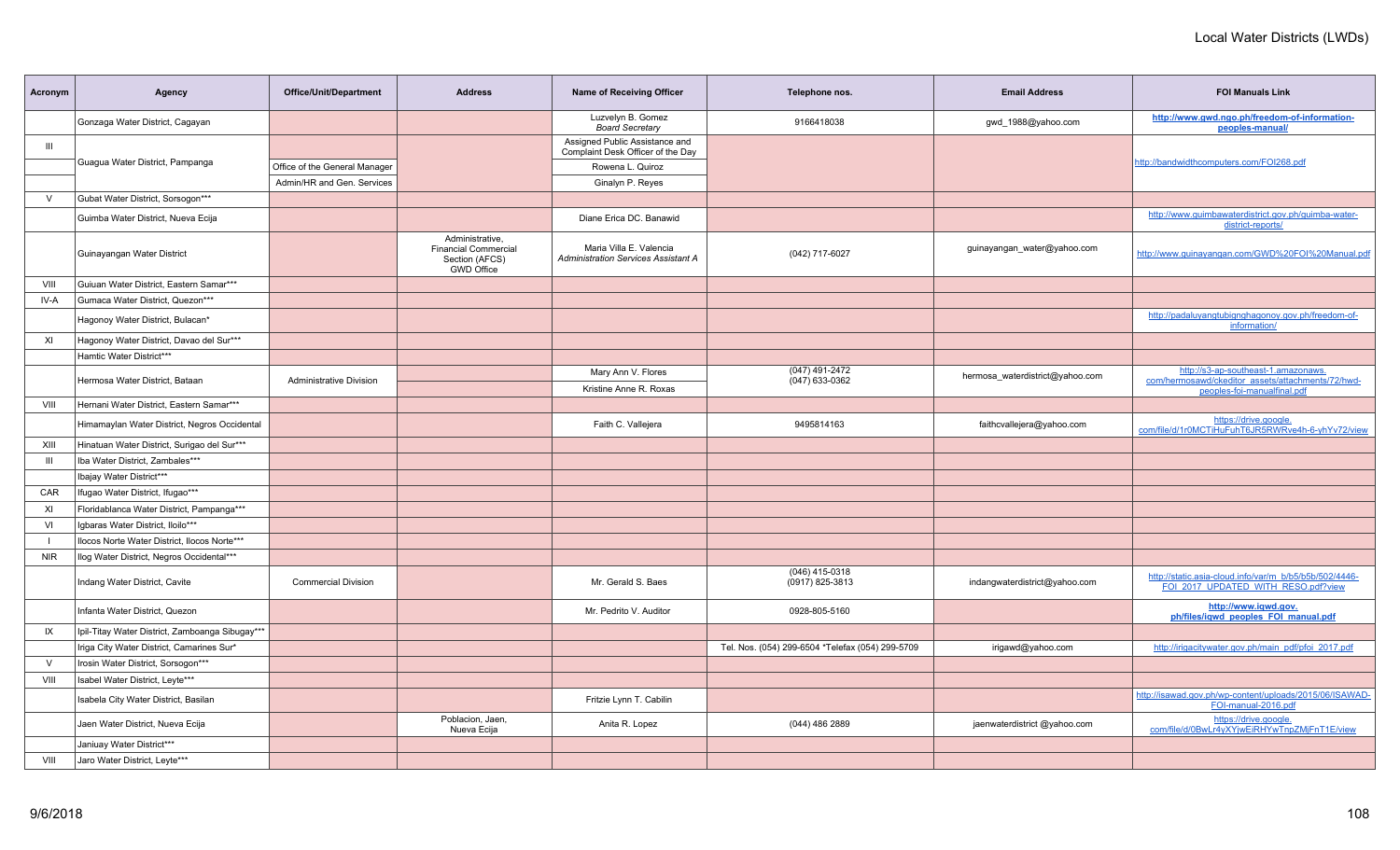| Agency                                | Office/Unit/Department                                                                                                                                                                                                                                                                                                                                                                                                                                                                                                                                                                                                                                                                                                                                                                                                                                                                                                                                                                                                                                                                                                                                                                                                               | <b>Address</b>                                   | Name of Receiving Officer                                                  | Telephone nos.          | <b>Email Address</b>                    | <b>FOI Manuals Link</b>                                                                              |
|---------------------------------------|--------------------------------------------------------------------------------------------------------------------------------------------------------------------------------------------------------------------------------------------------------------------------------------------------------------------------------------------------------------------------------------------------------------------------------------------------------------------------------------------------------------------------------------------------------------------------------------------------------------------------------------------------------------------------------------------------------------------------------------------------------------------------------------------------------------------------------------------------------------------------------------------------------------------------------------------------------------------------------------------------------------------------------------------------------------------------------------------------------------------------------------------------------------------------------------------------------------------------------------|--------------------------------------------------|----------------------------------------------------------------------------|-------------------------|-----------------------------------------|------------------------------------------------------------------------------------------------------|
|                                       |                                                                                                                                                                                                                                                                                                                                                                                                                                                                                                                                                                                                                                                                                                                                                                                                                                                                                                                                                                                                                                                                                                                                                                                                                                      |                                                  |                                                                            |                         |                                         |                                                                                                      |
|                                       |                                                                                                                                                                                                                                                                                                                                                                                                                                                                                                                                                                                                                                                                                                                                                                                                                                                                                                                                                                                                                                                                                                                                                                                                                                      |                                                  |                                                                            |                         |                                         |                                                                                                      |
|                                       |                                                                                                                                                                                                                                                                                                                                                                                                                                                                                                                                                                                                                                                                                                                                                                                                                                                                                                                                                                                                                                                                                                                                                                                                                                      |                                                  |                                                                            |                         |                                         |                                                                                                      |
|                                       | <b>Public Relations Assistant B</b>                                                                                                                                                                                                                                                                                                                                                                                                                                                                                                                                                                                                                                                                                                                                                                                                                                                                                                                                                                                                                                                                                                                                                                                                  |                                                  | Ma. Ruby D. Torres                                                         | 9338538084              | maruby.torres@kabacan- water.gov.ph     | https://drive.google.                                                                                |
|                                       | Public Assistance and<br><b>Complaints Desk Officer</b>                                                                                                                                                                                                                                                                                                                                                                                                                                                                                                                                                                                                                                                                                                                                                                                                                                                                                                                                                                                                                                                                                                                                                                              |                                                  | Mary Jane D. Baradillo                                                     | 9338650316              | maryjane.baradillo@kabacan-water.gov.ph | com/file/d/0B54cr7qCIQ7fVnlvWFIVNjFRenM/view                                                         |
|                                       |                                                                                                                                                                                                                                                                                                                                                                                                                                                                                                                                                                                                                                                                                                                                                                                                                                                                                                                                                                                                                                                                                                                                                                                                                                      |                                                  | <b>Board Secretary</b>                                                     | 9185287685              |                                         | http://www.kabankalanwater.gov.<br>ph/transparencyseal/FREEDOM OF INFORMATION.pdf                    |
|                                       |                                                                                                                                                                                                                                                                                                                                                                                                                                                                                                                                                                                                                                                                                                                                                                                                                                                                                                                                                                                                                                                                                                                                                                                                                                      |                                                  |                                                                            |                         |                                         |                                                                                                      |
|                                       |                                                                                                                                                                                                                                                                                                                                                                                                                                                                                                                                                                                                                                                                                                                                                                                                                                                                                                                                                                                                                                                                                                                                                                                                                                      |                                                  |                                                                            |                         |                                         |                                                                                                      |
|                                       |                                                                                                                                                                                                                                                                                                                                                                                                                                                                                                                                                                                                                                                                                                                                                                                                                                                                                                                                                                                                                                                                                                                                                                                                                                      |                                                  |                                                                            |                         |                                         |                                                                                                      |
|                                       |                                                                                                                                                                                                                                                                                                                                                                                                                                                                                                                                                                                                                                                                                                                                                                                                                                                                                                                                                                                                                                                                                                                                                                                                                                      |                                                  |                                                                            |                         |                                         | Hardcopy                                                                                             |
|                                       |                                                                                                                                                                                                                                                                                                                                                                                                                                                                                                                                                                                                                                                                                                                                                                                                                                                                                                                                                                                                                                                                                                                                                                                                                                      |                                                  |                                                                            |                         |                                         |                                                                                                      |
|                                       |                                                                                                                                                                                                                                                                                                                                                                                                                                                                                                                                                                                                                                                                                                                                                                                                                                                                                                                                                                                                                                                                                                                                                                                                                                      |                                                  |                                                                            |                         |                                         |                                                                                                      |
|                                       |                                                                                                                                                                                                                                                                                                                                                                                                                                                                                                                                                                                                                                                                                                                                                                                                                                                                                                                                                                                                                                                                                                                                                                                                                                      |                                                  |                                                                            |                         |                                         |                                                                                                      |
|                                       |                                                                                                                                                                                                                                                                                                                                                                                                                                                                                                                                                                                                                                                                                                                                                                                                                                                                                                                                                                                                                                                                                                                                                                                                                                      |                                                  |                                                                            |                         |                                         |                                                                                                      |
|                                       |                                                                                                                                                                                                                                                                                                                                                                                                                                                                                                                                                                                                                                                                                                                                                                                                                                                                                                                                                                                                                                                                                                                                                                                                                                      |                                                  | LCCWD-PACD                                                                 | $(034)$ 460-2488        | carwaterlccwd1997@gmail.com             | http://lacarlotacitywaterdistrict.gov.ph/?q=node/70                                                  |
|                                       |                                                                                                                                                                                                                                                                                                                                                                                                                                                                                                                                                                                                                                                                                                                                                                                                                                                                                                                                                                                                                                                                                                                                                                                                                                      |                                                  |                                                                            |                         |                                         |                                                                                                      |
|                                       | <b>Administration Office</b>                                                                                                                                                                                                                                                                                                                                                                                                                                                                                                                                                                                                                                                                                                                                                                                                                                                                                                                                                                                                                                                                                                                                                                                                         |                                                  | Ms. Beverly Way-yas<br><b>Industrial Relations Management</b><br>Officer C |                         |                                         | http://latrinidadwaterdistrict.gov.ph/wp-content/uploads/2018/                                       |
| Labason Water District, Zamboanga del |                                                                                                                                                                                                                                                                                                                                                                                                                                                                                                                                                                                                                                                                                                                                                                                                                                                                                                                                                                                                                                                                                                                                                                                                                                      |                                                  |                                                                            |                         |                                         |                                                                                                      |
|                                       |                                                                                                                                                                                                                                                                                                                                                                                                                                                                                                                                                                                                                                                                                                                                                                                                                                                                                                                                                                                                                                                                                                                                                                                                                                      |                                                  |                                                                            |                         |                                         |                                                                                                      |
| Laguna Water District***              |                                                                                                                                                                                                                                                                                                                                                                                                                                                                                                                                                                                                                                                                                                                                                                                                                                                                                                                                                                                                                                                                                                                                                                                                                                      |                                                  |                                                                            |                         |                                         |                                                                                                      |
|                                       |                                                                                                                                                                                                                                                                                                                                                                                                                                                                                                                                                                                                                                                                                                                                                                                                                                                                                                                                                                                                                                                                                                                                                                                                                                      |                                                  |                                                                            |                         |                                         | SC                                                                                                   |
|                                       |                                                                                                                                                                                                                                                                                                                                                                                                                                                                                                                                                                                                                                                                                                                                                                                                                                                                                                                                                                                                                                                                                                                                                                                                                                      |                                                  |                                                                            |                         |                                         |                                                                                                      |
|                                       |                                                                                                                                                                                                                                                                                                                                                                                                                                                                                                                                                                                                                                                                                                                                                                                                                                                                                                                                                                                                                                                                                                                                                                                                                                      |                                                  |                                                                            |                         |                                         |                                                                                                      |
|                                       |                                                                                                                                                                                                                                                                                                                                                                                                                                                                                                                                                                                                                                                                                                                                                                                                                                                                                                                                                                                                                                                                                                                                                                                                                                      |                                                  |                                                                            |                         |                                         |                                                                                                      |
|                                       |                                                                                                                                                                                                                                                                                                                                                                                                                                                                                                                                                                                                                                                                                                                                                                                                                                                                                                                                                                                                                                                                                                                                                                                                                                      |                                                  |                                                                            |                         |                                         |                                                                                                      |
|                                       |                                                                                                                                                                                                                                                                                                                                                                                                                                                                                                                                                                                                                                                                                                                                                                                                                                                                                                                                                                                                                                                                                                                                                                                                                                      |                                                  |                                                                            |                         |                                         |                                                                                                      |
|                                       |                                                                                                                                                                                                                                                                                                                                                                                                                                                                                                                                                                                                                                                                                                                                                                                                                                                                                                                                                                                                                                                                                                                                                                                                                                      |                                                  | Ailyn M. Broqueza                                                          |                         |                                         | https://drive.google.<br>com/file/d/0B25CURgnjCcOOUNJNWZzVUg3VzQ/view                                |
|                                       |                                                                                                                                                                                                                                                                                                                                                                                                                                                                                                                                                                                                                                                                                                                                                                                                                                                                                                                                                                                                                                                                                                                                                                                                                                      |                                                  |                                                                            |                         |                                         |                                                                                                      |
| Lemery Water District, Iloilo***      |                                                                                                                                                                                                                                                                                                                                                                                                                                                                                                                                                                                                                                                                                                                                                                                                                                                                                                                                                                                                                                                                                                                                                                                                                                      |                                                  |                                                                            |                         |                                         |                                                                                                      |
|                                       |                                                                                                                                                                                                                                                                                                                                                                                                                                                                                                                                                                                                                                                                                                                                                                                                                                                                                                                                                                                                                                                                                                                                                                                                                                      |                                                  |                                                                            |                         |                                         | http://lmwd.gov.ph/transperancyseal/Peoples-FOI-<br><b>Manual-OP.pdf</b><br>copied the OP FOI Manual |
|                                       |                                                                                                                                                                                                                                                                                                                                                                                                                                                                                                                                                                                                                                                                                                                                                                                                                                                                                                                                                                                                                                                                                                                                                                                                                                      |                                                  |                                                                            |                         |                                         |                                                                                                      |
|                                       |                                                                                                                                                                                                                                                                                                                                                                                                                                                                                                                                                                                                                                                                                                                                                                                                                                                                                                                                                                                                                                                                                                                                                                                                                                      |                                                  | Anastacio P. Balason                                                       |                         |                                         | http://liangawaterdistrict.org/wp-<br>content/uploads/2018/01/liwadfoi cy2017.pdf                    |
|                                       |                                                                                                                                                                                                                                                                                                                                                                                                                                                                                                                                                                                                                                                                                                                                                                                                                                                                                                                                                                                                                                                                                                                                                                                                                                      |                                                  |                                                                            |                         |                                         |                                                                                                      |
|                                       | Jolo Mainland Water District, Sulu***<br>Jordan Water District***<br>Jose Panganiban Water District, Camarines<br>Norte***<br>Kabacan Water District, Cotabato*<br>Kabankalan Water District, Negros Occidental<br>Kalamansig Water District, Sultan Kudarat***<br>Kapalong Water District, Davao del Norte***<br>Kapatagan Water District, Lanao del Norte***<br>Kauswagan Water District, Lanao del Norte***<br>Kibawe Water District, Bukidnon***<br>Kiblawan Water District, Davao del Sur***<br>Kolambugan Water District, Lanao del Norte***<br>Kumalarang Water District, Zamboanga del<br>Sur***<br>La Carlota City Water District<br>La Castellana Water District, Negros<br>Occidental***<br>La Trinidad Water District, Benguet<br>Norte***<br>Lagangilang Water District, Abra***<br>Lal-lo Water District, Cagayan***<br>Lambunao Water District, Iloilo***<br>Lamitan Water District, Basilan***<br>Laoang Water District, Northern Samar***<br>Lasam Water District, Cagayan***<br>Lebak Water District, Sultan Kudarat***<br>Legazpi City Water District, Legazpi City<br>Lemery Water District, Batangas***<br>Lian Water District***<br>Lianga Water District, Surigao del Sur<br>Libacao Water District, Aklan*** | Leyte Metropolitan Water District, Tacloban City |                                                                            | Mary Josephine R. Gacho |                                         |                                                                                                      |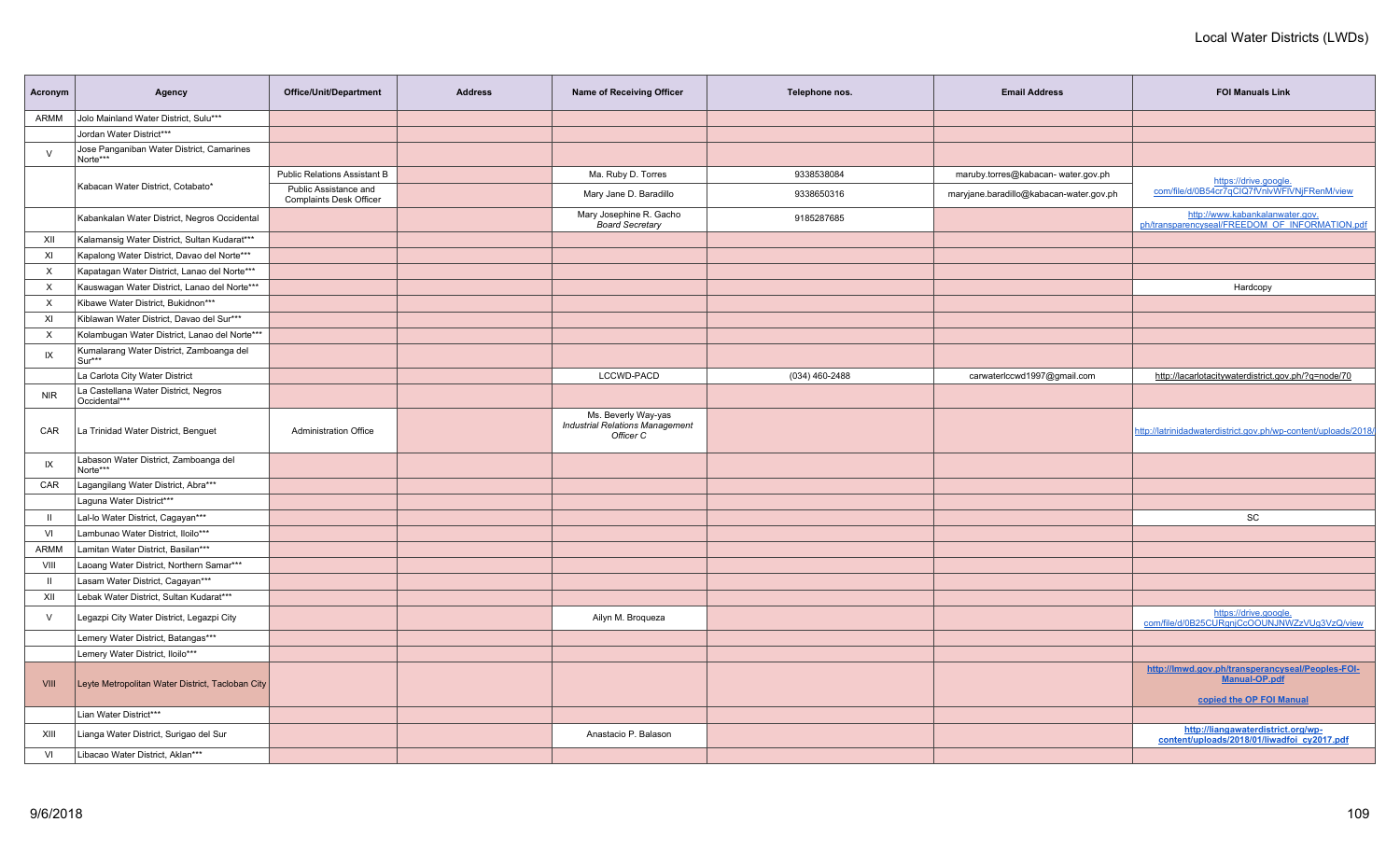| Acronym      | Agency                                          | Office/Unit/Department                     | <b>Address</b>                                                                                                    | <b>Name of Receiving Officer</b>          | Telephone nos.                                      | <b>Email Address</b>                 | <b>FOI Manuals Link</b>                                                                                                       |
|--------------|-------------------------------------------------|--------------------------------------------|-------------------------------------------------------------------------------------------------------------------|-------------------------------------------|-----------------------------------------------------|--------------------------------------|-------------------------------------------------------------------------------------------------------------------------------|
|              | Libmanan Water District, Camarines Sur*         |                                            | Bagumbayan, Libmanan, Camarines<br><b>Sur 4407</b>                                                                |                                           |                                                     | libmananwaterdistrict@liwad.gov.ph   | http://www.liwad.gov.ph/publication/FOI%20Manual.pdf                                                                          |
|              | Licab Water District*                           |                                            | Don. Dalmacio Ave., Poblacion Sur,<br>Licab, Nueva Ecija                                                          | Hazzel Anne DS. Cayetano                  | 0925-815-8582                                       | licabwd@yahoo.com                    | http://licabwaterdistrict.gov.ph/wp-<br>content/uploads/2017/11/FOI.pdf                                                       |
| $\vee$       | Ligao City Water District, Albay***             |                                            |                                                                                                                   |                                           |                                                     |                                      |                                                                                                                               |
| IX           | Liloy Water District, Zamboanga del Norte***    |                                            |                                                                                                                   |                                           |                                                     |                                      |                                                                                                                               |
| Ш            | Limay Water District, Bataan*                   |                                            | R. Ambrocio St., Townsite, Limay,<br>Bataan 2103                                                                  |                                           | (047) 244-5274                                      | waterdistrictlimay@yahoo.com.ph      | http://s3-ap-southeast-1.amazonaws.<br>com/limaywaterdistrict/ckeditor_assets/attachments/64/<br>liwad peoples-foi-manual.pdf |
| $\times$     | Linamon City Water District, Lanao del Norte*** |                                            |                                                                                                                   |                                           |                                                     |                                      |                                                                                                                               |
|              | Lingayen Water District, Pangasinan***          |                                            |                                                                                                                   |                                           |                                                     |                                      |                                                                                                                               |
|              | Lobo Water District, Batangas***                |                                            |                                                                                                                   |                                           |                                                     |                                      |                                                                                                                               |
|              | Lopez Water District***                         |                                            |                                                                                                                   |                                           |                                                     |                                      |                                                                                                                               |
| IV-B         | Lubang Water District, Occidental Mindoro***    |                                            |                                                                                                                   |                                           |                                                     |                                      |                                                                                                                               |
|              | Lubao Water District***                         |                                            |                                                                                                                   |                                           |                                                     |                                      |                                                                                                                               |
|              | Lupao Water District***                         |                                            |                                                                                                                   |                                           |                                                     |                                      |                                                                                                                               |
| XII          | Lupon Water District, Davao Oriental*           |                                            | E. Aguinaldo corner K. Baratua<br>Street, Lupon, Davao Oriental, PH                                               |                                           | (087) 808-0381                                      | gm@luponwd.gov.ph                    | https://drive.google.<br>com/file/d/0B813HNBYobBoZWJNSEM4aEIQV2M/view                                                         |
| XII          | Maasim Water District, Sarangani***             |                                            |                                                                                                                   |                                           |                                                     |                                      |                                                                                                                               |
| VIII         | Maasin Water District, Southern Leyte***        |                                            |                                                                                                                   |                                           |                                                     |                                      |                                                                                                                               |
|              | Mabalacat City Water District*                  |                                            | Mabalacat City Water District<br>#0255 MacArthur Highway<br>Brgy. Mabiga, Mabalacat City,<br>Pampanga 2010        | Francisco T. Ignacio Jr.                  |                                                     |                                      | https://drive.google.com/file/d/0B2ENDTmylX-<br>3Y1Q5LTNsNVVYOFE/view                                                         |
|              | Mabini Water District***                        |                                            |                                                                                                                   |                                           |                                                     |                                      |                                                                                                                               |
|              | Macabebe Water District***                      |                                            |                                                                                                                   |                                           |                                                     |                                      |                                                                                                                               |
| $\mathbf{I}$ | Maddela Water District, Quirino***              |                                            |                                                                                                                   |                                           |                                                     |                                      |                                                                                                                               |
| XIII         | Madrid Water District, Surigao del Sur***       |                                            |                                                                                                                   |                                           |                                                     |                                      |                                                                                                                               |
|              | Malay Water District***                         |                                            |                                                                                                                   |                                           |                                                     |                                      |                                                                                                                               |
| X            | Malaybalay Water District, Bukidnon***          |                                            |                                                                                                                   |                                           |                                                     |                                      |                                                                                                                               |
|              | Malinao Water District***                       |                                            |                                                                                                                   |                                           |                                                     |                                      |                                                                                                                               |
| -111         | Malolos Water District, Bulacan                 | Management Services Division<br>Room No. 5 | secona rm., ivierchant icons puiluing,<br>Sto. Cristo, Diversion Road, Brgy.<br>Mabolo, City of Malolos, Bulacan, | Grace M. Catalan<br>Erika Lyd DC Jumaquio | (044) 896-0547                                      | cmwd.prgroup@gmail.com               | http://blackhatwisdom.com/cmwd/index.php/freedom-of-infor                                                                     |
| XII          | Malungon Water District, Sarangani***           |                                            | <u>ാഗഗ</u>                                                                                                        |                                           |                                                     |                                      |                                                                                                                               |
| <b>ARMM</b>  | Maluso Water District, Basilan***               |                                            |                                                                                                                   |                                           |                                                     |                                      |                                                                                                                               |
| X            | Mambajao Water District, Camiguin***            |                                            |                                                                                                                   |                                           |                                                     |                                      |                                                                                                                               |
|              | Mambusao Water District***                      |                                            |                                                                                                                   |                                           |                                                     |                                      |                                                                                                                               |
|              | Manaoag Water District, Pangasinan***           |                                            |                                                                                                                   |                                           |                                                     |                                      |                                                                                                                               |
| NIR          | Manapla Water District, Negros Occidental       |                                            |                                                                                                                   | Mercedita F. Pedriña                      | 034 - 491 0056                                      | manaplawd@yahoo.com                  | http://manaplawaterdistrict.gov.ph/wp-<br>content/uploads/2017/10/MWD-FREEDOM-OF-<br><b>INFORMATION-MANUAL.pdf</b>            |
|              | Mangaldan Water District, Pangasinan*           |                                            | Serafica St., Mangaldan, Pangasinan                                                                               |                                           | (075) 513-4229; (075) 523-5884<br>Telefax: 653-0574 | mangaldanwaterdistrict0979@yahoo.com | http://mangaldanwaterdistrict.gov.ph/FOI.pdf                                                                                  |
| X            | Manolo Fortich Water District, Bukidnon*        |                                            |                                                                                                                   |                                           |                                                     |                                      | http://www.mfwd.com.ph/wp-<br>content/uploads/2015/03/MFWD-FOI-2017aaa.pdf<br>(website down)                                  |
|              | Mapandan Water District, Pangasinan             |                                            |                                                                                                                   | Rose Lyn C. Liban                         | 9291885099                                          |                                      | http://mawadi.gov.ph/wp-content/uploads/mawadifoi.pdf                                                                         |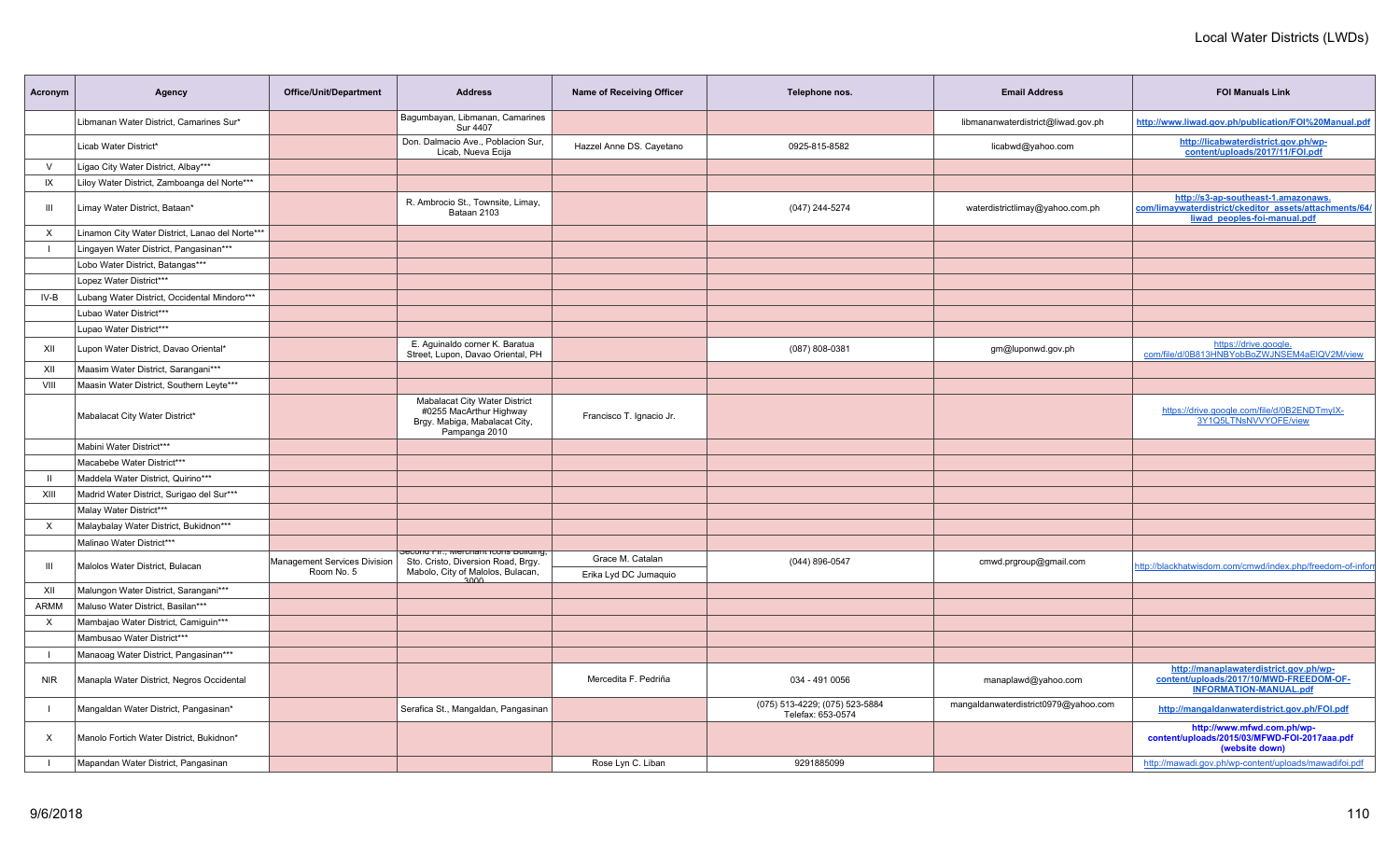| Acronym        | Agency                                                | <b>Office/Unit/Department</b>  | <b>Address</b>                                                    | Name of Receiving Officer                                    | Telephone nos.                                                                                   | <b>Email Address</b>                                          | <b>FOI Manuals Link</b>                                                                                                                                                                                                                                                                                                                                                                                                         |
|----------------|-------------------------------------------------------|--------------------------------|-------------------------------------------------------------------|--------------------------------------------------------------|--------------------------------------------------------------------------------------------------|---------------------------------------------------------------|---------------------------------------------------------------------------------------------------------------------------------------------------------------------------------------------------------------------------------------------------------------------------------------------------------------------------------------------------------------------------------------------------------------------------------|
| IV-A           | Maragondon Water District, Cavite                     |                                |                                                                   | Baby Laizel C. Piedad<br>Administrative Services Assistant B |                                                                                                  |                                                               | https://drive.google.com/open?<br>id=0B004MwRripUYX1M3elVNT29iN00                                                                                                                                                                                                                                                                                                                                                               |
| X              | Maramag Water District, Bukidnon***                   |                                |                                                                   |                                                              |                                                                                                  |                                                               |                                                                                                                                                                                                                                                                                                                                                                                                                                 |
|                | Marilao Water District***                             |                                |                                                                   |                                                              |                                                                                                  |                                                               |                                                                                                                                                                                                                                                                                                                                                                                                                                 |
|                | Mariveles Water District                              |                                |                                                                   | Iris T. Canlas                                               |                                                                                                  |                                                               | http://s3.amazonaws.<br>com/mariwad/ckeditor_assets/attachments/221/foi_mwd<br>manual 2017.pdf                                                                                                                                                                                                                                                                                                                                  |
| ARMM           | Marawi Water District, Marawi City***                 |                                |                                                                   |                                                              |                                                                                                  |                                                               |                                                                                                                                                                                                                                                                                                                                                                                                                                 |
| Ш              | Masantol Water District, Pampanga***                  |                                |                                                                   |                                                              |                                                                                                  |                                                               |                                                                                                                                                                                                                                                                                                                                                                                                                                 |
| $\vee$         | Masbate-Mobo Water District, Masbate***               |                                |                                                                   |                                                              |                                                                                                  |                                                               |                                                                                                                                                                                                                                                                                                                                                                                                                                 |
| $\mathbf{III}$ | Masinloc Water District, Zambales***                  |                                |                                                                   |                                                              |                                                                                                  |                                                               |                                                                                                                                                                                                                                                                                                                                                                                                                                 |
| XI             | Mati Water District, Davao Oriental***                |                                |                                                                   |                                                              |                                                                                                  |                                                               |                                                                                                                                                                                                                                                                                                                                                                                                                                 |
| $\vee$         | Matnog Water District, Sorsogon***                    |                                |                                                                   |                                                              |                                                                                                  |                                                               |                                                                                                                                                                                                                                                                                                                                                                                                                                 |
|                | Mauban Water District***                              |                                |                                                                   |                                                              |                                                                                                  |                                                               |                                                                                                                                                                                                                                                                                                                                                                                                                                 |
| $\mathbf{III}$ | Mayantoc Water District, Tarlac***                    |                                |                                                                   |                                                              |                                                                                                  |                                                               |                                                                                                                                                                                                                                                                                                                                                                                                                                 |
|                | Mendez Water District***                              |                                |                                                                   |                                                              |                                                                                                  |                                                               | (site cannot be reached)                                                                                                                                                                                                                                                                                                                                                                                                        |
| VIII           | Merida Water District, Leyte***                       |                                |                                                                   |                                                              |                                                                                                  |                                                               |                                                                                                                                                                                                                                                                                                                                                                                                                                 |
|                | Metro Bangued Water District, Abra***                 |                                |                                                                   |                                                              |                                                                                                  |                                                               | (site cannot be reached)                                                                                                                                                                                                                                                                                                                                                                                                        |
| VIII           | Metro Carigara Water District, Leyte                  | Office of the General Manager  |                                                                   | Maria Czarina A. Urmeneta<br>Clerk Processor C               |                                                                                                  |                                                               | https://metrocarigarawd.gov.ph/wp-<br>content/uploads/transparency-page/foi-manual/people's-<br>freedom-of-information-manual.pdf                                                                                                                                                                                                                                                                                               |
| XII            | Metro Cotabato Water District, Cotabato*              |                                |                                                                   |                                                              |                                                                                                  |                                                               | http://metrocotabatowd.gov.ph/wp-<br>content/uploads/2017/10/FOI-MCWD-Manual.pdf                                                                                                                                                                                                                                                                                                                                                |
| VIII           | Metro Hilongos Water District, Leyte***               |                                |                                                                   |                                                              |                                                                                                  |                                                               |                                                                                                                                                                                                                                                                                                                                                                                                                                 |
|                | Metro Iloilo Water District***                        |                                |                                                                   |                                                              |                                                                                                  |                                                               |                                                                                                                                                                                                                                                                                                                                                                                                                                 |
|                | Metro Kalibo Water District                           |                                | 2nd Flr. MKWD, Jaime Cardinal Sin<br>Ave., Andagao, Kalibo, Aklan | Ms. Odette Clave                                             | (036) 268-6828, 268-1196, 268-9231<br>FAX: (036) 268-3519<br>CP: 09099935218                     | metrokalibowd@yahoo.com<br>metrokalibowaterdistrict@gmail.com | http://www.mkwd.gov.ph/new-wordpress/wp-<br>content/uploads/2018/06/FOI-2018.pdf<br>http://www.mkwd.gov.ph/new-wordpress/wp-<br>content/uploads/2018/06/Annex-C.pdf<br>http://www.mkwd.gov.ph/new-wordpress/wp-<br>content/uploads/2017/10/Exceptions.pdf<br>http://www.mkwd.gov.ph/new-wordpress/wp-<br>content/uploads/2017/10/ANNEX-E.pdf<br>http://www.mkwd.gov.ph/new-wordpress/wp-<br>content/uploads/2017/10/ANNEX-F1.pd |
| XII            | Metro Kidapawan Water District, Kidapawan<br>City*    |                                |                                                                   |                                                              | (064) 577-1533, 577-1865, 577-5257                                                               | metrokidapawan_wd@yahoo.com                                   | http://metrokidapawanwd.gov.ph/wp-<br>content/uploads/2014/07/FOIMANUAL.pdf                                                                                                                                                                                                                                                                                                                                                     |
| IV-A           | Metro Lipa Water District, Batangas*                  | <b>Administrative Division</b> | MLWD Office, Balintawak, Lipa City                                | Records Officer                                              | (043) 756-34850                                                                                  |                                                               | http://metrolipawd.gov.ph/PDFViewer2.php?ID=37                                                                                                                                                                                                                                                                                                                                                                                  |
| XII            | Metro Midsayap Water District*                        |                                |                                                                   |                                                              |                                                                                                  |                                                               | http://metromidsayap-water.gov.ph/wp-<br>content/uploads/2017/12/FOI-2017.pdf<br>Hardcopy                                                                                                                                                                                                                                                                                                                                       |
|                | Metro Roxas Water District*                           |                                | MRWD Bldg., KM. 1, Roxas City,<br>Capiz                           |                                                              | (036) 6210-737/6210-044<br>Telefax # (036) 6216-083<br>(036) 6215-474/6215-475/522-1160/522-1161 |                                                               | http://metroroxaswd.gov.ph/wp-<br>content/uploads/2017/09/MRWD-FOI-Manual-2017-Final-1.<br>pdf                                                                                                                                                                                                                                                                                                                                  |
| $\blacksquare$ | Metro San Fernando Water District, La Union***        |                                |                                                                   |                                                              |                                                                                                  |                                                               |                                                                                                                                                                                                                                                                                                                                                                                                                                 |
| XIII           | Metro Siargao Water District, Surigao del<br>Norte*** |                                |                                                                   |                                                              |                                                                                                  |                                                               |                                                                                                                                                                                                                                                                                                                                                                                                                                 |
| VII            | Metro Siquijor Water District, Siquijor***            |                                |                                                                   |                                                              |                                                                                                  |                                                               |                                                                                                                                                                                                                                                                                                                                                                                                                                 |
| $\blacksquare$ | Metro Tayug Water District, Pangasinan***             |                                |                                                                   |                                                              |                                                                                                  |                                                               |                                                                                                                                                                                                                                                                                                                                                                                                                                 |
|                | Metro Tuguegarao Water District***                    |                                |                                                                   |                                                              |                                                                                                  |                                                               | SC                                                                                                                                                                                                                                                                                                                                                                                                                              |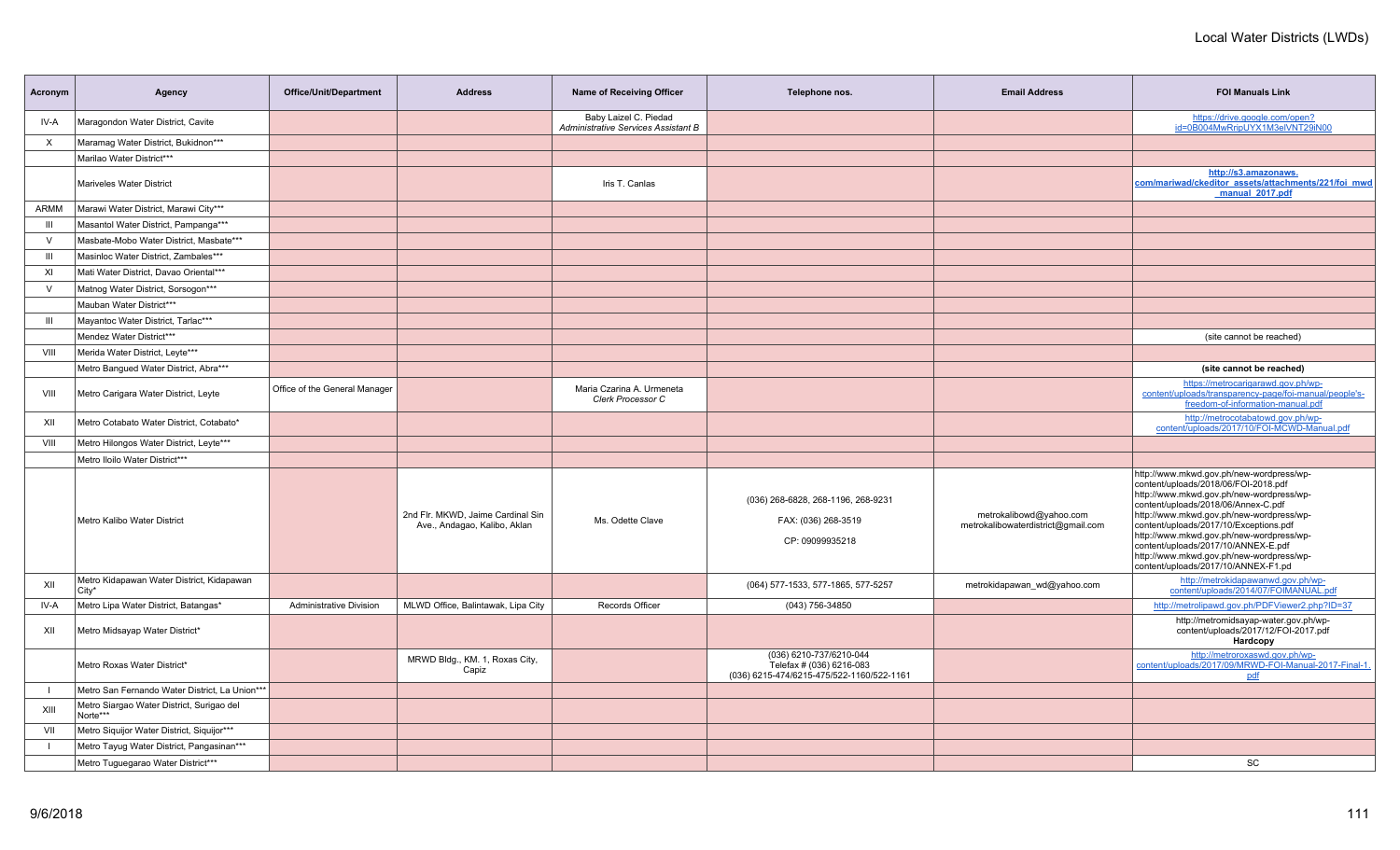| Acronym      | Agency                                                | <b>Office/Unit/Department</b>                              | <b>Address</b>                                                                                                                                                                                     | Name of Receiving Officer | Telephone nos.                                                 | <b>Email Address</b>         | <b>FOI Manuals Link</b>                                                                                               |
|--------------|-------------------------------------------------------|------------------------------------------------------------|----------------------------------------------------------------------------------------------------------------------------------------------------------------------------------------------------|---------------------------|----------------------------------------------------------------|------------------------------|-----------------------------------------------------------------------------------------------------------------------|
|              | Metro Vigan Water District, Ilocos Sur***             |                                                            |                                                                                                                                                                                                    |                           |                                                                |                              |                                                                                                                       |
| VII          | Metropolitan Cebu Water District, Cebu*               | Community Relations and<br>ternal Affairs Department (CREA | Community Relations and External<br><b>Affairs Department Secretary</b><br><b>Community Relations Division</b><br>Manager<br>Community Relations and External<br><b>Affairs Department Manager</b> |                           |                                                                |                              | http://www.mcwd.gov.ph/wp-content/uploads/2017/10/Doc-<br>09-PEOPLES-MANUAL.3-2.pdf                                   |
| VII          | Metropolitan Naga Water District, Naga City           |                                                            | 40 J. Miranda Avenue, Naga City                                                                                                                                                                    | Maricel F. Alinarte       | Tel. Nos. (054) 473-2040 / 473-8438<br>Fax. No. (054) 473-5878 | mnwaterdistrict@yahoo.com    | http://mnwd.gov.ph/wp-content/uploads/FOI/FOI%<br>20People's%20Manual.pdf                                             |
|              | Metropolitan Tuguegarao Water District,<br>Cagayan*** |                                                            |                                                                                                                                                                                                    |                           |                                                                |                              |                                                                                                                       |
|              | Meycauayan Water District***                          |                                                            |                                                                                                                                                                                                    |                           |                                                                |                              |                                                                                                                       |
| VI           | Miag-ao Water District, Iloilo***                     |                                                            |                                                                                                                                                                                                    |                           |                                                                |                              |                                                                                                                       |
| X            | Misamis Occidental Water District, Ozamiz<br>City***  |                                                            |                                                                                                                                                                                                    |                           |                                                                |                              |                                                                                                                       |
| XII          | Mlang Water District, Cotabato***                     |                                                            |                                                                                                                                                                                                    |                           |                                                                |                              |                                                                                                                       |
|              | Moncada Water District, Tarlac***                     |                                                            |                                                                                                                                                                                                    |                           |                                                                |                              | (website is down)                                                                                                     |
|              | Morong Water District, Bataan*                        |                                                            |                                                                                                                                                                                                    |                           |                                                                |                              | http://morongbataanwd.gov.ph/transparency-seal/                                                                       |
| IV-A         | Morong Water District, Rizal***                       |                                                            |                                                                                                                                                                                                    |                           |                                                                |                              | cannot access the manual                                                                                              |
| Ш            |                                                       |                                                            |                                                                                                                                                                                                    |                           |                                                                |                              |                                                                                                                       |
|              | Morong Water District, Tarlac***                      |                                                            |                                                                                                                                                                                                    |                           |                                                                |                              |                                                                                                                       |
|              | Munoz Water District*                                 |                                                            |                                                                                                                                                                                                    |                           | (044) 4560-599                                                 | munozwaterdistrict@yahoo.com | http://munozwaterdistrict.gov.ph/data/files/merged-1-.pdf<br>http://murciawd.gov.ph/murcia-water-district-freedom-of- |
|              | Murcia Water District*                                |                                                            |                                                                                                                                                                                                    |                           |                                                                |                              | information-peoples-manual/<br>cannot access the manual                                                               |
| $\vee$       | Nabua Water District, Camarines Sur***                |                                                            |                                                                                                                                                                                                    |                           |                                                                |                              |                                                                                                                       |
| XI           | Nabunturan Water District, Compostela<br>Valley***    |                                                            |                                                                                                                                                                                                    |                           |                                                                |                              |                                                                                                                       |
| $\mathbf{I}$ | Naguilian Water District, Isabela***                  |                                                            |                                                                                                                                                                                                    |                           |                                                                |                              |                                                                                                                       |
|              | Naguilian Water District, La Union***                 |                                                            |                                                                                                                                                                                                    |                           |                                                                |                              |                                                                                                                       |
|              | Narvacan Water District, Ilocos Sur***                |                                                            |                                                                                                                                                                                                    |                           |                                                                |                              | SC                                                                                                                    |
| XIII         | Nasipit Water District, Agusan del Norte              | Public Assistance or<br>Information Office                 | Maubo Road, District 5, Brgu.<br>Triangulo, Nasispit, Agusan Del Norte                                                                                                                             | Carol A. Vallecera        | (085) 283-3061 Telefax: (085) 343-3302                         |                              | http://nasipitwaterdistrict.gov.ph/wp-<br>content/uploads/2017/09/NWD-FOI-Peoples-Manual-2017.<br>pdf                 |
|              | Nasugbu Water District***                             |                                                            |                                                                                                                                                                                                    |                           |                                                                |                              |                                                                                                                       |
| IV-B         | Naujan Water District, Oriental Mindoro***            |                                                            |                                                                                                                                                                                                    |                           |                                                                |                              |                                                                                                                       |
| VIII         | Naval Water District, Biliran***                      |                                                            |                                                                                                                                                                                                    |                           |                                                                |                              |                                                                                                                       |
|              | Negros Oriental Water District***                     |                                                            |                                                                                                                                                                                                    |                           |                                                                |                              |                                                                                                                       |
| XI           | New Corella Water District, Davao del Norte***        |                                                            |                                                                                                                                                                                                    |                           |                                                                |                              |                                                                                                                       |
|              | New Lucena Water District***                          |                                                            |                                                                                                                                                                                                    |                           |                                                                |                              |                                                                                                                       |
|              | Norala Water District, South Cotabato*                |                                                            | Alunan Ave., Norala, South Cotabato                                                                                                                                                                |                           |                                                                |                              | http://noralawater.gov.ph/images/NWD_FOI_Manual_Final.<br>pdf                                                         |
| Ш            | Norzagaray Water District, Bulacan                    |                                                            |                                                                                                                                                                                                    | Angel Joy T. De Silva     |                                                                |                              | https://docs.wixstatic.<br>com/ugd/35141b_2381e7a494d24dbb981ef006996cbf09.<br>pdf                                    |
|              | Nueva Era Water District, Ilocos Norte***             |                                                            |                                                                                                                                                                                                    |                           |                                                                |                              |                                                                                                                       |
| VI           | Nueva Valencia Water District, Guimaras***            |                                                            |                                                                                                                                                                                                    |                           |                                                                |                              |                                                                                                                       |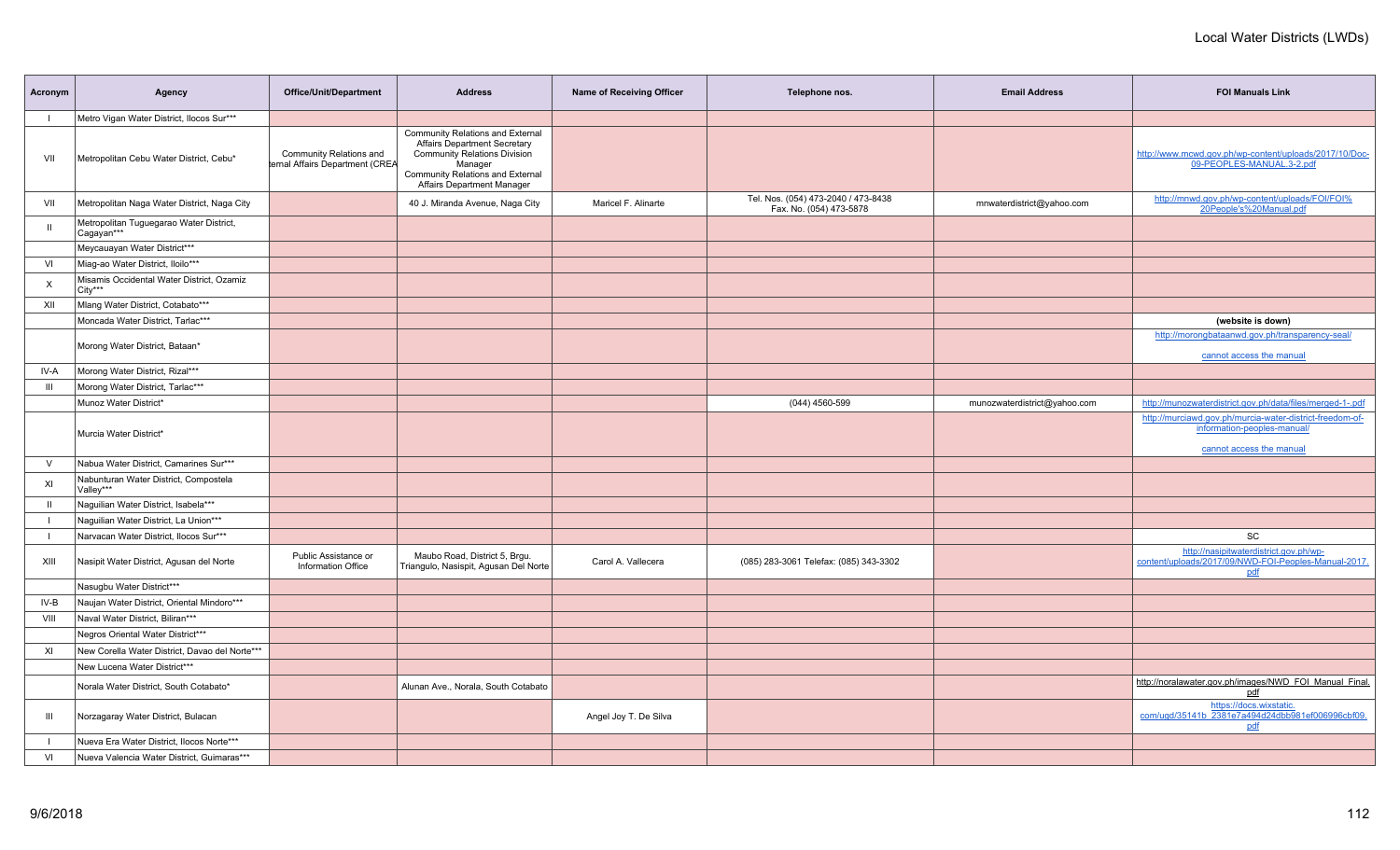| Acronym        | Agency                                            | <b>Office/Unit/Department</b>                   | <b>Address</b>                                                             | <b>Name of Receiving Officer</b>                   | Telephone nos.                                   | <b>Email Address</b>                  | <b>FOI Manuals Link</b>                                                                   |
|----------------|---------------------------------------------------|-------------------------------------------------|----------------------------------------------------------------------------|----------------------------------------------------|--------------------------------------------------|---------------------------------------|-------------------------------------------------------------------------------------------|
|                | Numancia Water District***                        |                                                 |                                                                            |                                                    |                                                  |                                       |                                                                                           |
| $\mathbf{III}$ | Obando Water District, Bulacan***                 |                                                 |                                                                            |                                                    |                                                  |                                       |                                                                                           |
| IV-B           | Odiongan Water District, Romblon***               |                                                 |                                                                            |                                                    |                                                  |                                       |                                                                                           |
|                |                                                   |                                                 | Orani Water District Bldg.,                                                | <b>Publice Relations Assistant</b>                 |                                                  |                                       | http://www.oraniwater.com.ph/PDF/2017%20-%20VII%                                          |
| Ш              | Orani Water District, Bataan                      | <b>Public Assistant Desk PACD</b>               | Centro Uno, Orani Bataan                                                   | Marianne B. Canlas<br><b>Executive Assistant A</b> | (047) 300-34-29                                  |                                       | 20People's%20Freedom%20of%20Information%20Manual<br>pdf                                   |
| Ш              | Orion Water District, Bataan                      | <b>Orion Water District</b>                     | Lati, Orion, Bataan                                                        | Precious L. Gotgotao                               | 0933-8614442                                     | orionwaterdistrict@yahoo.com          | http://s3-ap-southeast-1.amazonaws.<br>com/orionwd/ckeditor_assets/attachments/55/oriwad- |
|                |                                                   | / HR (Admin Section)                            |                                                                            | Genie T. Reyes                                     | 0932-8814726                                     |                                       | peoples-foi-manual.pdf                                                                    |
| X              | Oroquieta City Water District, Oroquieta City*    |                                                 | Town Center, Canubay, Oroquieta<br>City                                    |                                                    | 0988-564-0281                                    |                                       | http://ocwd.gov.ph/wp-content/uploads/2017/09/Final-<br><b>FOI.pdf</b>                    |
| IX             | Pagadian City Water District, Pagadian City***    |                                                 |                                                                            |                                                    |                                                  |                                       |                                                                                           |
| PAGWAD         | Pagsanjan Water District***                       |                                                 |                                                                            |                                                    |                                                  |                                       | (website is down)                                                                         |
| $\mathbf{I}$   | Pagudpud Water District, Ilocos Norte***          |                                                 |                                                                            |                                                    |                                                  |                                       |                                                                                           |
|                | Pakil Water District***                           |                                                 |                                                                            |                                                    |                                                  |                                       |                                                                                           |
|                | Palayan City Water District***                    |                                                 |                                                                            |                                                    |                                                  |                                       |                                                                                           |
| Ш              | Palauig Water District, Zambales***               |                                                 |                                                                            |                                                    |                                                  |                                       |                                                                                           |
| XI             | Panabo Water District, Davao del Norte***         |                                                 |                                                                            |                                                    |                                                  |                                       |                                                                                           |
| $\vee$         | Pandan Water District, Catanduanes***             |                                                 |                                                                            |                                                    |                                                  |                                       |                                                                                           |
| III            | Pandi Water District. Bulacan***                  |                                                 |                                                                            |                                                    |                                                  |                                       |                                                                                           |
| $\mathbf{III}$ | Paniqui Water District, Tarlac***                 |                                                 |                                                                            |                                                    |                                                  |                                       |                                                                                           |
| $\vee$         | Paracale Water District, Camarines Norte***       |                                                 |                                                                            |                                                    |                                                  |                                       |                                                                                           |
| $\vee$         | Pasacao Water District, Camarines Sur***          |                                                 |                                                                            |                                                    |                                                  |                                       |                                                                                           |
| VI             | Patnongon Water District, Antique***              |                                                 |                                                                            |                                                    |                                                  |                                       |                                                                                           |
| $\mathbf{H}$   | Peñablanca Water District, Cagayan***             |                                                 |                                                                            |                                                    |                                                  |                                       |                                                                                           |
|                | Peñaranda Water District, Nueva Ecija             | Public Assistance and<br><b>Complaints Desk</b> | Penarada Water District, Gomez St.,<br>Poblacion II, Penarada, Nueva Ecija | Aldrin Francisco                                   | 044-940-4049<br>044-9400971                      | pwd987@yahoo.com.ph                   | http://pwd.gov.ph/images/PearandaWaterDistrict-FOI.pdf                                    |
| XII            | Pigkawayan Water District, Cotabato***            |                                                 |                                                                            |                                                    |                                                  |                                       |                                                                                           |
| XII            | Pikit Water District, Cotabato***                 |                                                 |                                                                            |                                                    |                                                  |                                       |                                                                                           |
|                | Pilar Water District, Capiz***                    |                                                 |                                                                            |                                                    |                                                  |                                       |                                                                                           |
| $\vee$         | Pilar Water District, Sorsogon                    |                                                 | Marifosque, Pilar, Sorsogon                                                | Samuel H. Madrid                                   | 9121060291                                       | pilarwaterdistrict@yahoo.com          | http://www.pilarsorwater.gov.ph/freedom.html                                              |
| $\vee$         | Pili Water District, Camarines Sur*               |                                                 | Sta. Rita Agro-Industrial Parl, San<br>Jose, Pili, Camarines Sur           | Elmer P. Boria                                     | (054) 477-7131 local 112                         | piliwd@hotmail.com                    | http://piliwaterdistrict.gov.ph/freedom-of-information/                                   |
| IV-B           | Pinamalayan Water District, Oriental Mindoro***   |                                                 |                                                                            |                                                    |                                                  |                                       |                                                                                           |
| VII            | Pinamungajan Water District, Cebu***              |                                                 |                                                                            |                                                    |                                                  |                                       |                                                                                           |
| XIII           | Placer Water District, Surigao del Norte***       |                                                 |                                                                            |                                                    |                                                  |                                       |                                                                                           |
|                | Plaridel Water District*                          |                                                 | A.C. Reyes St., Poblacion, Plaridel,<br>Bulacan 3004                       |                                                    | (044) 795-0102/ 795-1613; Fax No. (044) 760-0229 | plaridel_water_district1987@yahoo.com | http://plaridelwaterdistrict.<br>ph/images/2017UPLOAD/PLAWD-FOI-Manual-2017.pdf           |
| IV-B           | Pola Water District, Oriental Mindoro***          |                                                 |                                                                            |                                                    |                                                  |                                       |                                                                                           |
| IX             | Polanco Water District, Zamboanga del<br>Norte*** |                                                 |                                                                            |                                                    |                                                  |                                       |                                                                                           |
|                |                                                   |                                                 |                                                                            | Jonice M. Bolojodio                                |                                                  |                                       |                                                                                           |
|                | Polomolok Water District, South Cotabato*         |                                                 |                                                                            | Moises Michoel E. Hollite                          |                                                  |                                       | http://polwaterdistrict.gov.ph/wp-                                                        |
|                |                                                   |                                                 |                                                                            | Arvin Mork L. Arnibol                              |                                                  |                                       | content/uploads/2017/10/FOI10302017100625.pdf                                             |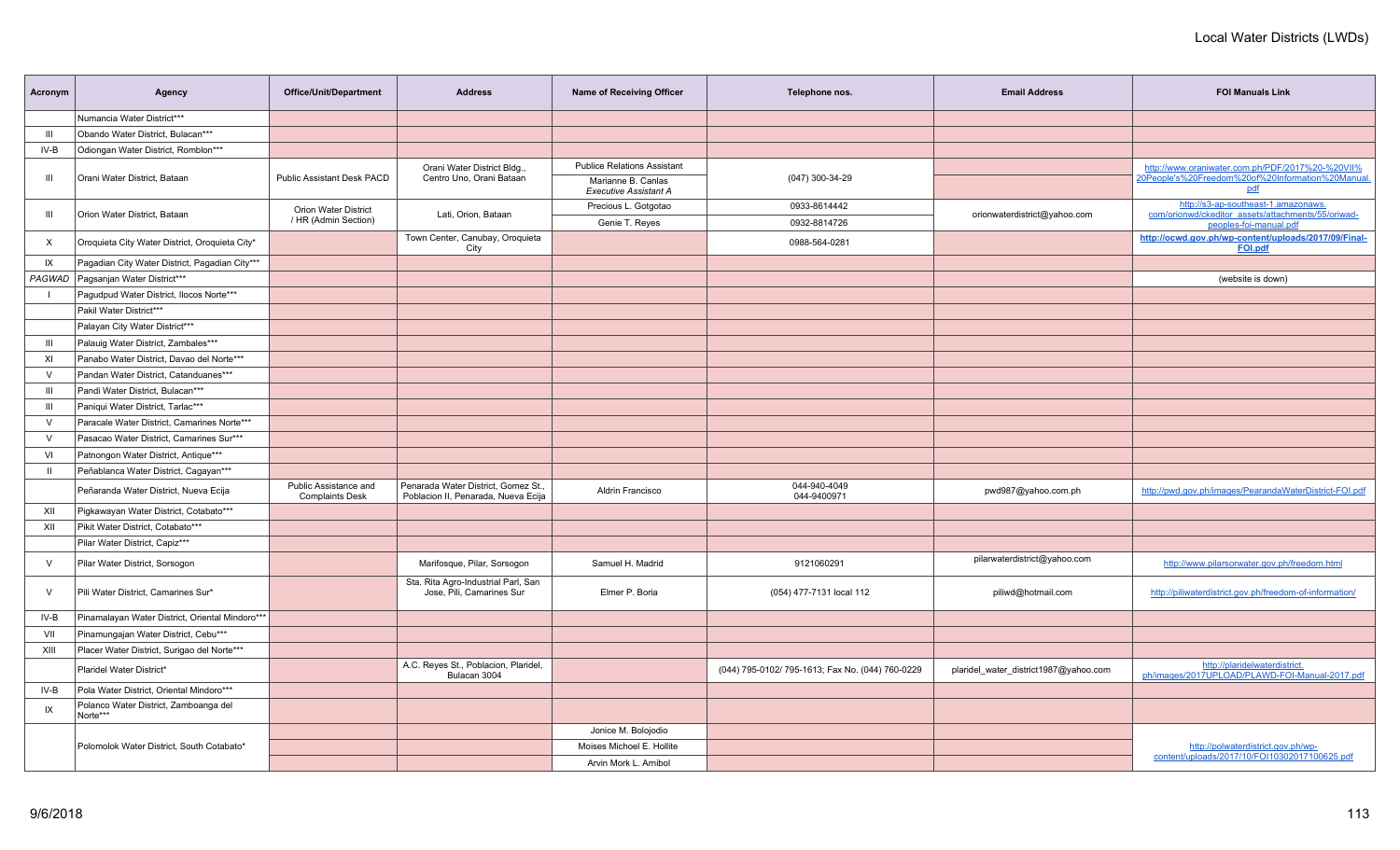| Acronym        | Agency                                                              | Office/Unit/Department                          | <b>Address</b>                                                                                        | Name of Receiving Officer                             | Telephone nos.                          | <b>Email Address</b>      | <b>FOI Manuals Link</b>                                                                        |
|----------------|---------------------------------------------------------------------|-------------------------------------------------|-------------------------------------------------------------------------------------------------------|-------------------------------------------------------|-----------------------------------------|---------------------------|------------------------------------------------------------------------------------------------|
|                | Pontevedra Water District, Capiz***                                 |                                                 |                                                                                                       |                                                       |                                         |                           |                                                                                                |
| Ш              | Porac Water District, Pampanga***                                   |                                                 |                                                                                                       |                                                       |                                         |                           | (website is down)                                                                              |
|                | Pozorrubio Water District, Pangasinan*                              |                                                 | Sison St. Extension, Brgy Cablong,<br>Pozorrubio, Pangasinan<br>CCC 133                               | Elsie Yu Dacasin<br>Division Manager C / HR Designate | Telefax: (075)632-1387                  | powad133@yahoo.com        | http://powad.gov.ph/data/foi.pdf                                                               |
| IX             | President Manuel A. Roxas Water District,<br>Zamboanga del Norte*** |                                                 |                                                                                                       |                                                       |                                         |                           |                                                                                                |
|                | President Manuel A. Roxas Water District,<br>Capiz***               |                                                 |                                                                                                       |                                                       |                                         |                           |                                                                                                |
| XIII           | Prosperidad Water District, Agusan del Sur***                       |                                                 |                                                                                                       |                                                       |                                         |                           |                                                                                                |
| IV-B           | Puerto Princesa City Water District, Palawan***                     |                                                 |                                                                                                       |                                                       |                                         |                           |                                                                                                |
| <b>NIR</b>     | Pulupandan Water District, Negros Occidental                        |                                                 |                                                                                                       | Eufemia Cantiller<br><b>Board Secretary</b>           | 9193090312                              | pulupandanWD@yahoo.com.ph | http://pulupandanwd.gov.ph/2017/10/02/foi-manual/                                              |
|                | Quezon Metropolitan Water District***                               |                                                 |                                                                                                       |                                                       |                                         |                           | (website is down)                                                                              |
| X              | Quezon Water District, Bukidnon***                                  |                                                 |                                                                                                       |                                                       |                                         |                           |                                                                                                |
| $\vee$         | Ragay Water District, Camarines Sur***                              |                                                 |                                                                                                       |                                                       |                                         |                           |                                                                                                |
| $\mathbf{H}$   | Ramon Water District, Isabela***                                    |                                                 |                                                                                                       |                                                       |                                         |                           |                                                                                                |
| Ш              | Ramos Water District, Tarlac***                                     |                                                 |                                                                                                       |                                                       |                                         |                           | (website is down)                                                                              |
| $\mathbf{H}$   | Reina Mercedes Water District, Isabela***                           |                                                 |                                                                                                       |                                                       |                                         |                           |                                                                                                |
| IX             | Rizal Water District, Zamboanga del Norte***                        |                                                 |                                                                                                       |                                                       |                                         |                           |                                                                                                |
| IV-B           | Romblon Water District, Romblon***                                  |                                                 |                                                                                                       |                                                       |                                         |                           |                                                                                                |
|                | Rosales Water District, Pangasinan                                  | Public Assistance and<br><b>Complaints Desk</b> | Rosales Water District, Pangasinan<br>Rosales, Pangasinan                                             | Moana Marie C. De Guzman                              | 0912-2766-036                           | rosalwd@yahoo.com         | https://www.rosaleswaterdistrict.<br>com/uploads/4/1/0/5/41053909/freedom of information.pdf   |
|                | Rosario Water District, Batangas***                                 |                                                 |                                                                                                       |                                                       |                                         |                           |                                                                                                |
|                | Rosario Water District, La Union***                                 |                                                 |                                                                                                       |                                                       |                                         |                           |                                                                                                |
| $\mathbf{H}$   | Roxas Water District, Isabela***                                    |                                                 |                                                                                                       |                                                       |                                         |                           |                                                                                                |
| IV-B           | Roxas Water District, Oriental Mindoro***                           |                                                 |                                                                                                       |                                                       |                                         |                           |                                                                                                |
| $IV-B$         | Roxas Water District, Palawan***                                    |                                                 |                                                                                                       |                                                       |                                         |                           |                                                                                                |
|                | Sablayan Water District, Occidental Mindoro                         |                                                 | Sablayan, Occidental Mindoro                                                                          | Ms. Buenafe V. Lomio                                  |                                         |                           | http://www.sablayanwaterdistrict.gov.<br>ph/pdf/2017/Peoples Freedom of Information Manual.pdf |
|                | Sagay Water District, Negros Occidental*                            |                                                 | Sagay Water District<br>Cor. Ma. Lopez, Marañon St.,<br>Poblacion II<br>Sagay City, Negros Occidental |                                                       | Tele/Fax: (034)488-0219 / (034)454-1986 |                           | http://sagaywd.gov.ph/wp-content/uploads/2017/11/1.-SWD-<br>FOI-MANUAL-2017.pdf                |
| $\vee$         | San Andres Water District, Catanduanes***                           |                                                 |                                                                                                       |                                                       |                                         |                           |                                                                                                |
| $\mathbf{III}$ | San Antonio Water District, Nueva Ecija***                          |                                                 |                                                                                                       |                                                       |                                         |                           |                                                                                                |
| Ш              | San Antonio Water District, Zambales***                             |                                                 |                                                                                                       |                                                       |                                         |                           |                                                                                                |
| Ш              | San Carlos City Water District, Pangasinan                          | Public Assistance and<br><b>Complaints Desk</b> |                                                                                                       | Marjorie D. Herrera                                   | (075) 531-4202                          | sccwd@hotmail.com         | http://www.sccwd.gov.ph/wp-content/uploads/FREEDOM-<br>OF-INFORMATION.pdf                      |
|                | San Felipe Water District***                                        |                                                 |                                                                                                       |                                                       |                                         |                           |                                                                                                |
| XIII           | San Francisco Water District, Agusan del Sur*                       |                                                 |                                                                                                       |                                                       | 839-0457<br>Fax No.: (085) 343-8623     | sanfranzwd@gmail.com      | http://www.sfwd.gov.ph/freedom-of-information/                                                 |
| $\mathbf{H}$   | San Guillermo Water District, Isabela***                            |                                                 |                                                                                                       |                                                       |                                         |                           |                                                                                                |
| $\mathbf{III}$ | San Ildefonso Water District, Bulacan***                            |                                                 |                                                                                                       |                                                       |                                         |                           |                                                                                                |
| XI             | San Isidro Water District, Davao del Norte***                       |                                                 |                                                                                                       |                                                       |                                         |                           |                                                                                                |
| VIII           | San Isidro Water District, Northern Samar***                        |                                                 |                                                                                                       |                                                       |                                         |                           |                                                                                                |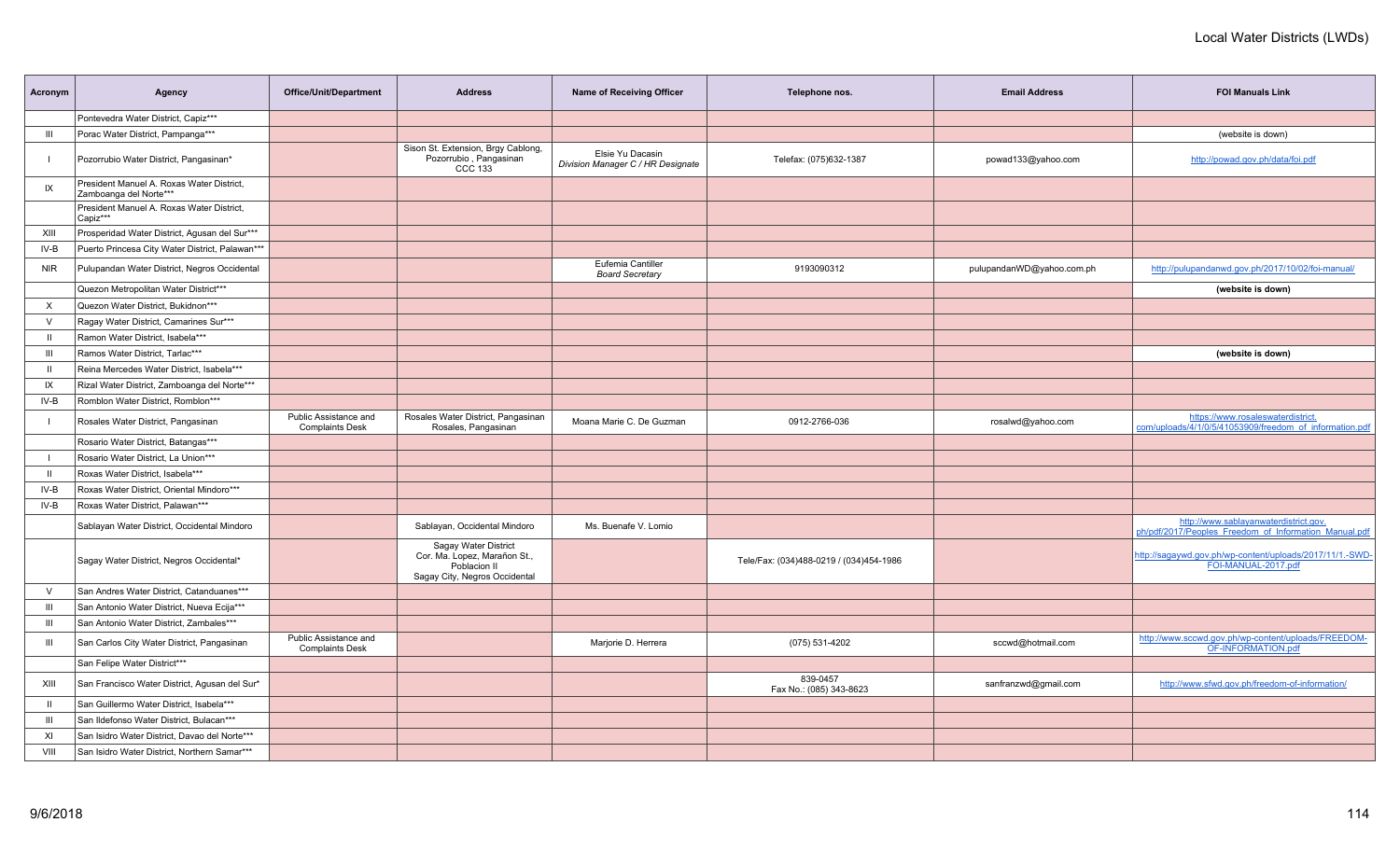| Acronym      | Agency                                              | Office/Unit/Department                          | <b>Address</b>                                                      | Name of Receiving Officer                                                                                         | Telephone nos.                                                       | <b>Email Address</b>        | <b>FOI Manuals Link</b>                                                                          |
|--------------|-----------------------------------------------------|-------------------------------------------------|---------------------------------------------------------------------|-------------------------------------------------------------------------------------------------------------------|----------------------------------------------------------------------|-----------------------------|--------------------------------------------------------------------------------------------------|
| VI           | San Joaquin Water District, Iloilo***               |                                                 |                                                                     |                                                                                                                   |                                                                      |                             |                                                                                                  |
| Ш            | San Jose City Water District*                       | Administrative Division                         | 2675 Maharlika Rd., Abar Ist., San<br>Jose City, Nueva Ecija - 3121 |                                                                                                                   | (044) 958-2086                                                       | sic waterdistrict@yahoo.com | http://sanjosecityne-wd.gov.ph/wp-<br>content/uploads/2017/10/FOI.pdf                            |
| III          | San Jose del Monte City Water District,<br>Bulacan* | Main Office                                     |                                                                     |                                                                                                                   |                                                                      |                             | http://sanjosewater.gov.ph/wp-content/uploads/2017/10/SJW                                        |
| XIII         | San Jose Water District, Dinagat Islands***         |                                                 |                                                                     |                                                                                                                   |                                                                      |                             |                                                                                                  |
| VIII         | San Jose Water District, Northern Samar***          |                                                 |                                                                     |                                                                                                                   |                                                                      |                             |                                                                                                  |
| IV-B         | San Jose Water District, Occidental Mindoro***      |                                                 |                                                                     |                                                                                                                   |                                                                      |                             | (website is down)                                                                                |
|              | San Juan Water District, Batangas*                  |                                                 |                                                                     |                                                                                                                   |                                                                      |                             | http://sanjuanwaterdistrict.gov.<br>ph/pdf/2017/SJWDDFOlmanual.pdf<br>website is down            |
| CAR          | San Juan Water District, Abra***                    |                                                 |                                                                     |                                                                                                                   |                                                                      |                             |                                                                                                  |
|              | San Luis Water District***                          |                                                 |                                                                     |                                                                                                                   |                                                                      |                             |                                                                                                  |
| $\mathbf{H}$ | San Manuel Water District, Isabela***               |                                                 |                                                                     |                                                                                                                   |                                                                      |                             |                                                                                                  |
|              | San Manuel Water District, Pangasinan***            |                                                 |                                                                     |                                                                                                                   |                                                                      |                             |                                                                                                  |
| Ш            | San Marcelino Water District, Zambales              | SMWD Admin Office                               | Consuelo Norte, San Marcelino,<br>Zambales                          | Ynchie M. Nieva                                                                                                   | $(047)602 - 2016$                                                    |                             | https://drive.google.<br>com/file/d/1P22TkAVmE6Hda73TZ4_UL_05Br2tX7Wc/vie<br>W                   |
|              | San Miguel Water District                           |                                                 | Victor St., Poblacion, San Miguel,<br>Bulacan                       | John Ronnie S.P. De Guzman                                                                                        | (044) 327-0822/0917-592-0727/764-0334                                |                             | https://static.asia-cloud.info/var/m 8/85/851/614/5541-<br><b>SAMIBUL WD FOI.PDF?view</b>        |
|              | San Narciso Water District***                       |                                                 |                                                                     |                                                                                                                   |                                                                      |                             |                                                                                                  |
|              | San Nicolas Water District, Ilocos Norte            |                                                 |                                                                     | Marie Kris S. Coloma                                                                                              |                                                                      |                             | https://docs.google.<br>com/document/d/1kxH3WpGPO40HxroFrb7pMbZ14vp3X_g<br>jlFynopzfefg/edit     |
|              | San Nicolas Water District, Pangasinan*             |                                                 |                                                                     |                                                                                                                   |                                                                      |                             |                                                                                                  |
|              | San Pablo City Water District*                      |                                                 |                                                                     |                                                                                                                   |                                                                      |                             |                                                                                                  |
|              | San Pedro Water District, Laguna*                   |                                                 |                                                                     |                                                                                                                   |                                                                      |                             |                                                                                                  |
| Ш            | San Quintin Water District, Pangasinan              | Public Assistance and<br><b>Complaints Desk</b> |                                                                     | Vicky H. Oligo                                                                                                    | 0923 575 1685                                                        | sanquintinwd_553@yahoo.com  | http://www.sqwd.gov.ph/wp-<br>content/uploads/2017/09/SQWD-FREEDOM-OF-<br><b>INFORMATION.pdf</b> |
| Ш            | San Rafael Water District, Bulacan*                 |                                                 |                                                                     |                                                                                                                   |                                                                      |                             |                                                                                                  |
|              | San Rafael Water District, Iloilo*                  |                                                 |                                                                     |                                                                                                                   |                                                                      |                             |                                                                                                  |
| $\mathbf{u}$ | Sanchez Mira Water District, Cagayan*               |                                                 |                                                                     |                                                                                                                   |                                                                      |                             |                                                                                                  |
| IV-A         | Santa Cruz Water District, Laguna*                  |                                                 |                                                                     |                                                                                                                   |                                                                      |                             | (website is down)                                                                                |
|              | Santa Maria Water District                          | <b>Customer Services Office</b>                 | Ground Floor, SMWD Office                                           | Public Assistance and<br><b>Complaint Desk</b><br>(Officer in-charge)<br>Utilities/Customer<br>Services Assistant | (044) 815-3363,<br>0917-883-7693,<br>0918-920-7693,<br>0925-526-7693 |                             | http://smwdbulacan.gov.ph/wp-<br>content/uploads/2017/07/SMWD-FOI-MANUAL.pdf                     |
|              |                                                     | Office of the General Manager                   | Second Floor, SMWD Office                                           | Secretary                                                                                                         | (044) 815-3238                                                       |                             |                                                                                                  |
| Ш            | Santa Rosa Water District, Nueva Ecija*             |                                                 |                                                                     |                                                                                                                   |                                                                      |                             | http://santarosawater.gov.ph/index.php/transparency                                              |
|              | Santa Water District, Ilocos Sur***                 |                                                 |                                                                     |                                                                                                                   |                                                                      |                             |                                                                                                  |
| $\mathbf{H}$ | Santiago Water District, Isabela***                 |                                                 |                                                                     |                                                                                                                   |                                                                      |                             |                                                                                                  |
|              | Sarrat Water District, Ilocos Norte***              |                                                 |                                                                     |                                                                                                                   |                                                                      |                             |                                                                                                  |
| Ш            | Sasmuan Water District, Pampanga***                 |                                                 |                                                                     |                                                                                                                   |                                                                      |                             |                                                                                                  |
| ARMM         | Siasi Water District, Sulu***                       |                                                 |                                                                     |                                                                                                                   |                                                                      |                             |                                                                                                  |
|              |                                                     |                                                 |                                                                     |                                                                                                                   |                                                                      |                             |                                                                                                  |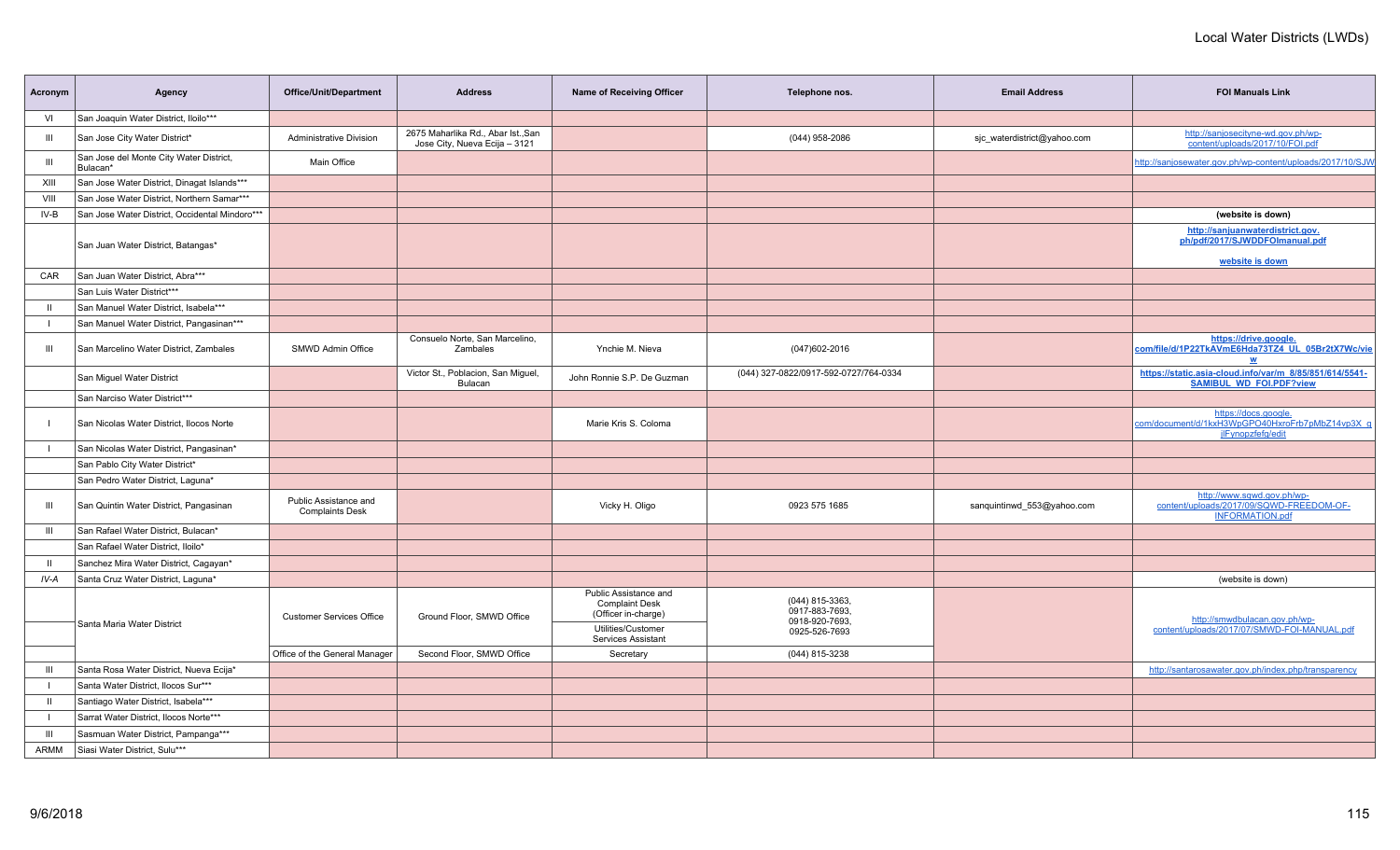| Acronym        | Agency                                                    | Office/Unit/Department                          | <b>Address</b>                                                              | <b>Name of Receiving Officer</b>                      | Telephone nos.                     | <b>Email Address</b>                           | <b>FOI Manuals Link</b>                                                                                       |
|----------------|-----------------------------------------------------------|-------------------------------------------------|-----------------------------------------------------------------------------|-------------------------------------------------------|------------------------------------|------------------------------------------------|---------------------------------------------------------------------------------------------------------------|
|                | Sibalom Water District***                                 |                                                 |                                                                             |                                                       |                                    |                                                |                                                                                                               |
| XIII           | Sibagat Water District, Agusan del Sur***                 |                                                 |                                                                             |                                                       |                                    |                                                |                                                                                                               |
| <b>NIR</b>     | Sibulan Water District, Negros Oriental***                |                                                 |                                                                             |                                                       |                                    |                                                |                                                                                                               |
|                | Silang Water Distric, Cavite*                             |                                                 |                                                                             |                                                       |                                    |                                                | https://www.silangwaterdistrict.<br>com/uploads/3/7/1/4/3714084/1silang wd peoples informat<br>jon manual.pdf |
|                | Silay City Water District*                                |                                                 |                                                                             | Jacy R. Arellano                                      | (034) 495-5011                     |                                                | http://silaycitywd.gov.ph/wp-<br>content/uploads/2017/09/SICIWA-FOI-MANUAL2017.pdf                            |
|                | Sinait Water District, Ilocos Sur***                      |                                                 |                                                                             |                                                       |                                    |                                                | Removed their Manual in the Transparency Seal                                                                 |
| IX             | Sindangan Water District, Zamboanga del<br>Norte***       |                                                 |                                                                             |                                                       |                                    |                                                |                                                                                                               |
|                | Siniloan Water District*                                  |                                                 |                                                                             |                                                       |                                    |                                                | https://drive.google.<br>com/file/d/1f1gajbeQ8 CbiZu7sY9 c bPuN07i7Wn/view                                    |
| IX             | Siocon Water District, Zamboanga del Norte***             |                                                 |                                                                             |                                                       |                                    |                                                |                                                                                                               |
| <b>NIR</b>     | Sipalay Water District, Negros Occidental*                | Public Assistance and<br><b>Complaints Desk</b> |                                                                             | Rezel F. Atim                                         | 9468422982                         | rezelatim@yahoo.com<br>sipalaycitywd@gmail.com | http://sipalaycitywd.gov.ph/wp-<br>content/uploads/2017/08/Peoples-Freedom-of-Information.                    |
|                |                                                           |                                                 |                                                                             | Shirley G. Mahusay<br><b>Board Secretary</b>          | 9489235636                         | jashsantander@yahoo.com                        | pdf                                                                                                           |
| $\vee$         | Sipocot Water District, Camarines Sur***                  |                                                 |                                                                             |                                                       |                                    |                                                |                                                                                                               |
| XIII           | Socorro Water District, Surigao del Norte***              |                                                 |                                                                             |                                                       |                                    |                                                |                                                                                                               |
| VIII           | Sogod Water District, Southern Leyte***                   |                                                 |                                                                             |                                                       |                                    |                                                |                                                                                                               |
| $\vee$         | Sorsogon City Water District, Sorsogon***                 |                                                 |                                                                             |                                                       |                                    |                                                |                                                                                                               |
| $\mathbf{H}$   | Sta. Ana Water District, Cagayan***                       |                                                 |                                                                             |                                                       |                                    |                                                |                                                                                                               |
| $\mathbf{III}$ | Sta. Cruz Water District, Zambales***                     |                                                 |                                                                             |                                                       |                                    |                                                |                                                                                                               |
| Ш              | Sta. Ignacia Water District, Tarlac***                    |                                                 |                                                                             |                                                       |                                    |                                                | (website is down)                                                                                             |
| $\blacksquare$ | Sta. Lucia Water District, Ilocos Sur***                  |                                                 |                                                                             |                                                       |                                    |                                                |                                                                                                               |
|                | Sta. Maria Water District, Pangasinan*                    | Public Assistance and<br><b>Complaints Desk</b> | Poblacion West, Santa Maria,                                                | Kim S. Romero                                         | 0917 115 0793                      | smwd554_1996@yahoo.com                         | http://www.smwd-pangasinan.gov.ph/wp-<br>content/uploads/2017/09/FREEDOM-OF-INFORMATION.                      |
|                |                                                           |                                                 | Pangasinan                                                                  | Ferdinand C. Soriano<br><b>Board Secretary</b>        | 0977 836 5657                      |                                                | pdf                                                                                                           |
| $\mathbf{H}$   | Sta. Praxedes Water District, Cagayan***                  |                                                 |                                                                             |                                                       |                                    |                                                |                                                                                                               |
| $\mathbf{III}$ | Sta. Rita Water District, Pampanga***                     |                                                 |                                                                             |                                                       |                                    |                                                |                                                                                                               |
| XII            | Sto. Nino Water District, South Cotabato***               |                                                 |                                                                             |                                                       |                                    |                                                |                                                                                                               |
|                | Sto. Tomas Water District, Pangasinan***                  |                                                 |                                                                             |                                                       |                                    |                                                |                                                                                                               |
| $\mathbf{III}$ | Subic Water District, Zambales***                         |                                                 |                                                                             |                                                       |                                    |                                                |                                                                                                               |
| VIII           | Sulat Water District. Eastern Samar***                    |                                                 |                                                                             |                                                       |                                    |                                                |                                                                                                               |
| XII            | Sultan Kudarat Water District, Sultan Kudarat*            |                                                 |                                                                             |                                                       |                                    |                                                | http://www.skwdaqua.gov.ph/downloads/transparency-<br>seal/SKWDFOIManual.pdf                                  |
| XII            | Surallah Water District, South Cotabato                   |                                                 | National Highway,<br>Dajay, Surallah, South<br>Cotabato                     | Jeaniville A. Jabonite                                | (083)238-5129/<br>0918-963-6454    | surallahwaterdistrict@yahoo.com                | https://drive.google.<br>com/file/d/0B2NiYNCz57XGR2NFcTNyS0xZTkU/view                                         |
| XIII           | Surigao Metropolitan Water District, Surigao del<br>Norte |                                                 | 2nd Floor, SMWD Main Bldg.<br>Km. 2, National Highway,<br>8400 Surigao City | Julia Anne S. Sombillon<br><b>Information Officer</b> | (086) 826-0269<br>$(086)$ 232-6706 |                                                | http://smwd.ph/foi<br>new: http://www.smwd.gov.ph/foi                                                         |
|                | Taal Water District***                                    |                                                 |                                                                             |                                                       |                                    |                                                |                                                                                                               |
| $\vee$         | Tabaco City Water District, Tabaco, Albay*                |                                                 | Karangahan Blvd., Tabaco City, Albay                                        |                                                       | (052) 203-0061                     | tabacocitywater@yahoo.com                      | http://www.tabacocitywater.com/foimanualfrm.htm                                                               |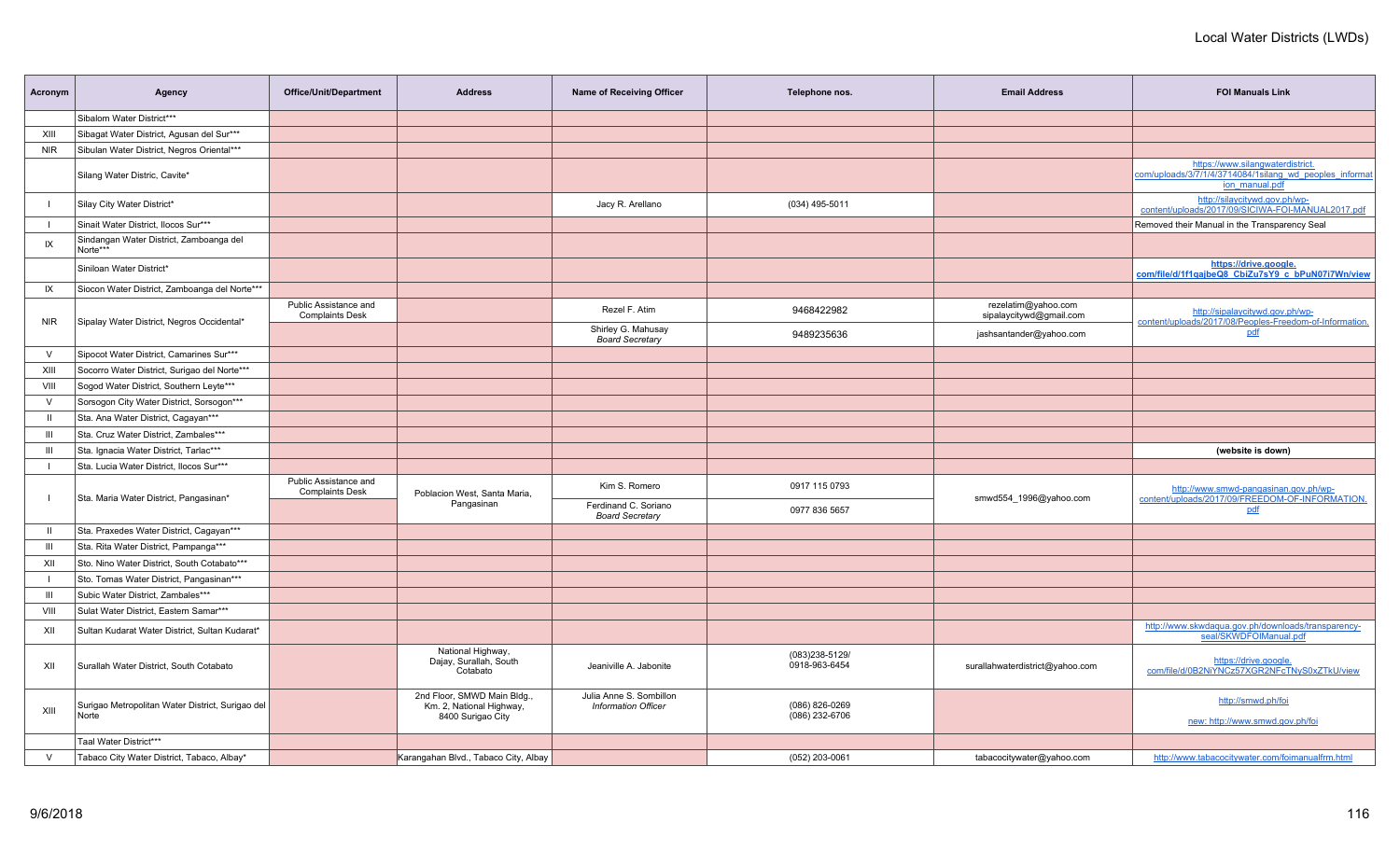| Acronym    | Agency                                        | Office/Unit/Department               | <b>Address</b>                                             | Name of Receiving Officer                                                     | Telephone nos.                                                  | <b>Email Address</b>                                                                                         | <b>FOI Manuals Link</b>                                                                                                                             |
|------------|-----------------------------------------------|--------------------------------------|------------------------------------------------------------|-------------------------------------------------------------------------------|-----------------------------------------------------------------|--------------------------------------------------------------------------------------------------------------|-----------------------------------------------------------------------------------------------------------------------------------------------------|
| VII        | Tabuelan Water District, Cebu***              |                                      |                                                            |                                                                               |                                                                 |                                                                                                              |                                                                                                                                                     |
| VIII       | Taft Water District, Eastern Samar***         |                                      |                                                            |                                                                               |                                                                 |                                                                                                              |                                                                                                                                                     |
|            | <b>Tagaytay Water District</b>                | <b>TCWD Commercial</b><br>Department | Amadeo Rd., Brgy Kaybagal Central,<br><b>Tagaytay City</b> | Admin./Finance Services Department<br>Manager                                 | Landline: (046) 413-1312<br>Fax: (046) 413-2966                 | tcwd.cust.service@gmail.com                                                                                  | https://static.asia-cloud.info/var/m_f/f7/f79/688/4077-foi.<br>pdf                                                                                  |
| XIII       | Tagbina Water District, Surigao del Sur***    |                                      |                                                            |                                                                               |                                                                 |                                                                                                              |                                                                                                                                                     |
|            | Tagkawayan Water District*                    |                                      |                                                            |                                                                               |                                                                 |                                                                                                              | http://www.tagkawayanwaterdistrict.org.<br>ph/images/files2017/FreedomOfInformationTagkawayanWD<br>.pdf<br>website is down                          |
| X          | Tagoloan Water District, Misamis Oriental***  |                                      |                                                            |                                                                               |                                                                 |                                                                                                              |                                                                                                                                                     |
|            | Taqudin Water District, Ilocos Sur***         |                                      |                                                            |                                                                               |                                                                 |                                                                                                              |                                                                                                                                                     |
| XI         | Tagum Water District, Davao del Norte         |                                      |                                                            | Division Manager of Information<br>Services for<br>transmittal to FEO offices | 084-216-6628 telefax 084-218-0388<br>Mobile Number: 09255239116 | Facebook account: Taqum WD<br>Email Address: tagumwaterdistrict@gmail.com<br>Website: www.tagum-water.gov.ph | https://drive.google<br>com/file/d/0B49F9Os47Mx3ZEdNY0dvOC15aE0/view<br>new: https://drive.google.com/open?<br>id=1a7XPq9HYxA5wafdn15GmdNNnP4MV4yFN |
|            | Talavera Water District***                    |                                      |                                                            |                                                                               |                                                                 |                                                                                                              | (website is down)                                                                                                                                   |
| VII        | Talibon Water District, Bohol***              |                                      |                                                            |                                                                               |                                                                 |                                                                                                              |                                                                                                                                                     |
|            | Talisay Water District*                       |                                      |                                                            |                                                                               |                                                                 |                                                                                                              | http://www.talisaywaterdistrict.gov.ph/wp-<br>content/uploads/2017/10/TWD-FOI-MANUAL-2017.pdf                                                       |
| X          | Talisayan Water District, Misamis Oriental*** |                                      |                                                            |                                                                               |                                                                 |                                                                                                              |                                                                                                                                                     |
|            | Talugtug Water District***                    |                                      |                                                            |                                                                               |                                                                 |                                                                                                              |                                                                                                                                                     |
| IV-A       | Tanauan Water District, Batangas*             |                                      |                                                            |                                                                               |                                                                 |                                                                                                              | http://www.tanauanwd.gov.ph/wp-<br>content/uploads/2018/01/Peoples-FOI-ManualAdded.pdf                                                              |
| IV-A       | Tanay Water District, Rizal*                  |                                      |                                                            |                                                                               |                                                                 |                                                                                                              | https://www.tanaywaterdistrict.gov.ph/freedom-of-<br>information-manual/                                                                            |
| XIII       | Tandag City Water District, Surigao del Sur   |                                      |                                                            | Michelle L. Patrimonio                                                        | 9109870003                                                      | michelleluna15@yahoo.com                                                                                     | http://tandaqwd.gov.ph/uploads/FOI2017.pdf                                                                                                          |
| $\times$   | Tangub City Water District, Tangub City***    |                                      |                                                            |                                                                               |                                                                 |                                                                                                              |                                                                                                                                                     |
| <b>NIR</b> | Tanjay Water District, Negros Oriental***     |                                      |                                                            |                                                                               |                                                                 |                                                                                                              |                                                                                                                                                     |
| IV-A       |                                               |                                      |                                                            | Mira H. Arenal                                                                | (046) 4848090                                                   |                                                                                                              |                                                                                                                                                     |
|            | Tanza Water District, Cavite                  |                                      |                                                            | Loralei U. Perena                                                             |                                                                 | tanza_wd@yahoo.com                                                                                           | https://ia600802.us.archive.                                                                                                                        |
|            |                                               |                                      |                                                            | Charlina A. Cesa                                                              | (046) 5052906                                                   |                                                                                                              | org/26/items/jozkozhk22 qmail FOI/FOI.pdf                                                                                                           |
|            | Tarlac City Water District***                 |                                      |                                                            |                                                                               |                                                                 |                                                                                                              |                                                                                                                                                     |
|            | Taysan Water District***                      |                                      |                                                            |                                                                               |                                                                 |                                                                                                              |                                                                                                                                                     |
| IV-B       | Taytay Water District, Palawan***             |                                      |                                                            |                                                                               |                                                                 |                                                                                                              |                                                                                                                                                     |
|            | Teresa Water District***                      |                                      |                                                            |                                                                               |                                                                 |                                                                                                              |                                                                                                                                                     |
|            | <b>Tiaong Water District</b>                  |                                      | Brgy. Lalig, Tiaong,                                       | Aurea T. Lindo<br>Adm. Services Asst. A                                       | 042 545 9170                                                    |                                                                                                              | http://tiaongwaterdistrict.gov.ph/pdf/2017/TWDFOI.pdf                                                                                               |
|            |                                               |                                      | Quezon                                                     | Josephine A. Remo<br>Adm. Services Asst. B                                    |                                                                 |                                                                                                              |                                                                                                                                                     |
| VI         | Tobias Fornier Water District, Antique***     |                                      |                                                            |                                                                               |                                                                 |                                                                                                              |                                                                                                                                                     |
| VII        | Toledo City Water District, Cebu              |                                      |                                                            | Ruby Jean L. Yu                                                               |                                                                 |                                                                                                              | http://www.toledocitywd.gov.<br>ph/images/freedomofinfo2017.pdf                                                                                     |
|            |                                               |                                      |                                                            | Marilou Gelig                                                                 |                                                                 |                                                                                                              |                                                                                                                                                     |
| IV-A       | Trece Martires City Water District, Cavite*   |                                      |                                                            |                                                                               |                                                                 |                                                                                                              | http://tmcwaterdistrict.esy.es/assets/tmcwd-peoples-info-<br>manual.pdf                                                                             |